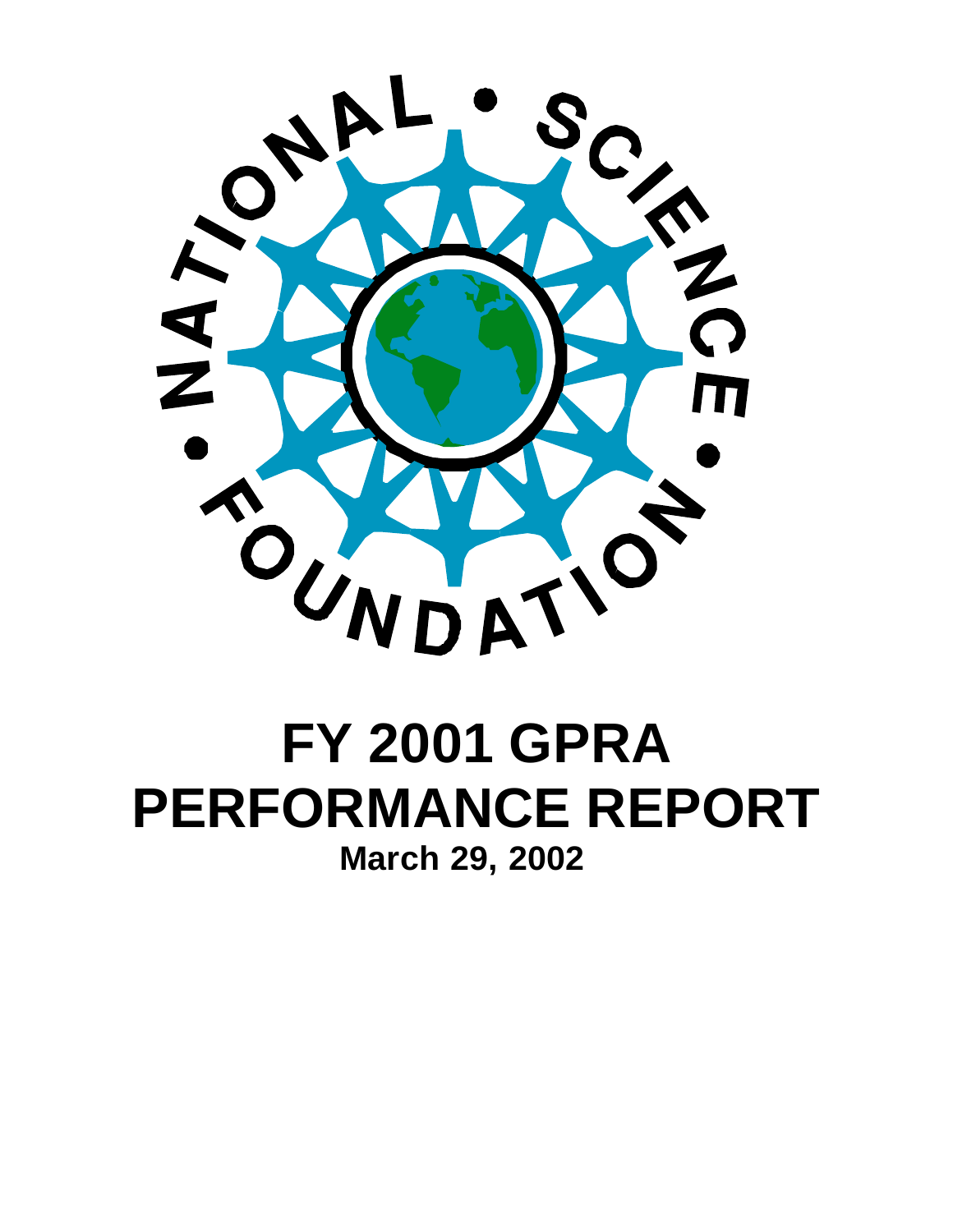# **NATIONAL SCIENCE FOUNDATION ACT OF 1950**

**"AN ACT to promote the progress of science; to advance the national health, prosperity, and welfare; to secure the national defense; and for other purposes."**

*Enabling the Nation's future through discovery, learning and innovation.*



**REALIZING THE PROMISE OF THE 21ST CENTURY DEPENDS IN LARGE MEASURE ON TODAY'S INVESTMENTS IN SCIENCE, ENGINEERING AND MATHEMATICS RESEARCH AND EDUCATION.**

**NSF INVESTMENTS – IN PEOPLE, IN THEIR IDEAS, AND IN THE TOOLS THEY USE – WILL CATALYZE THE STRONG PROGRESS IN SCIENCE AND ENGINEERING NEEDED TO SECURE THE NATION'S FUTURE.**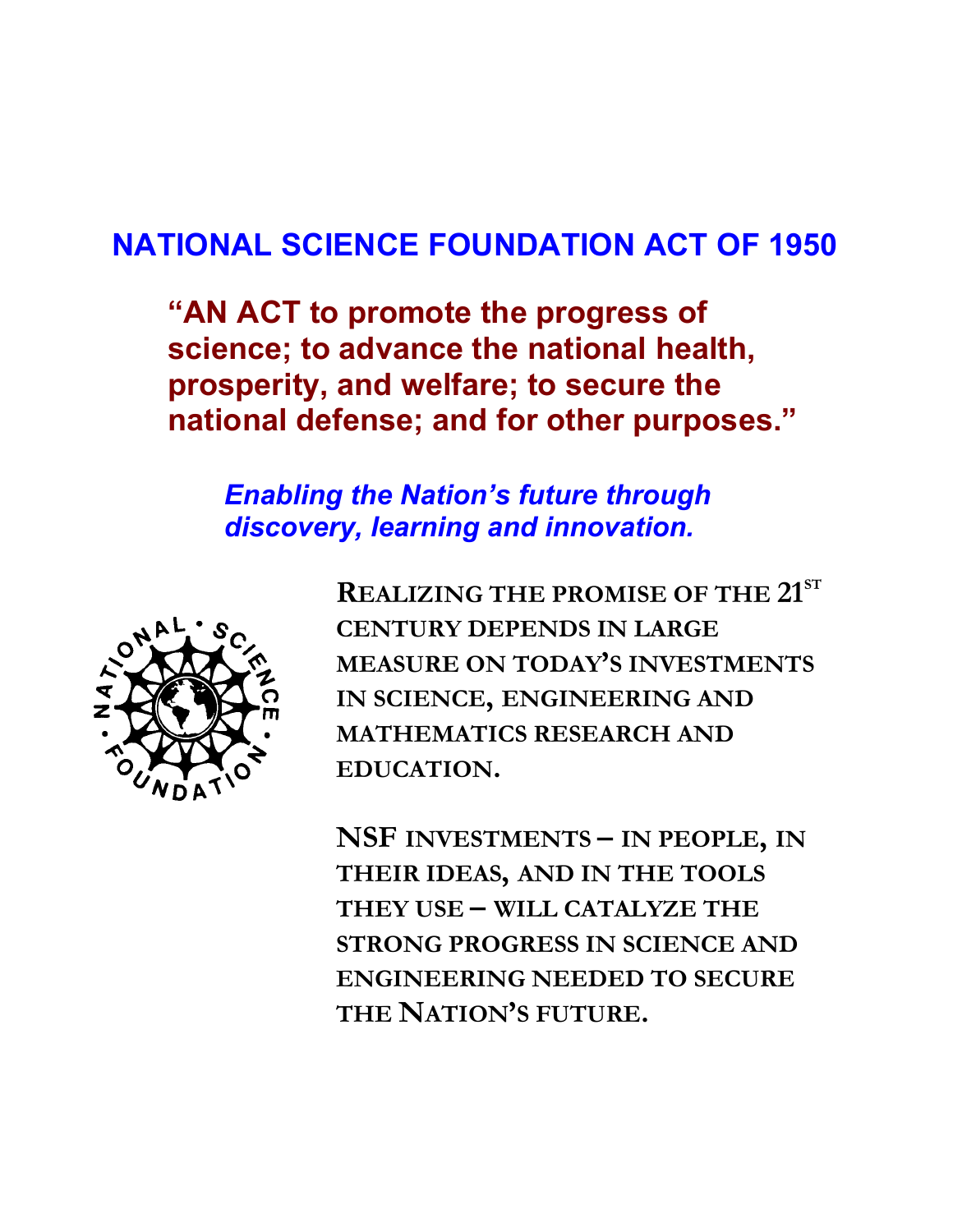# **Table of Contents**

# PAGE

# **Overview**

| $\mathbf{L}$ |                                                   |  |
|--------------|---------------------------------------------------|--|
| $\Pi$ .      |                                                   |  |
| III.         |                                                   |  |
|              | Supporting Information for FY 2001 GPRA Reporting |  |
|              |                                                   |  |
| IV.          |                                                   |  |
|              |                                                   |  |
|              |                                                   |  |
|              |                                                   |  |

| V.    |  |
|-------|--|
|       |  |
|       |  |
| VI.   |  |
|       |  |
|       |  |
|       |  |
|       |  |
|       |  |
| VII.  |  |
| VIII. |  |
| IX.   |  |
| X.    |  |
| XI.   |  |
| XII.  |  |

# **Appendices**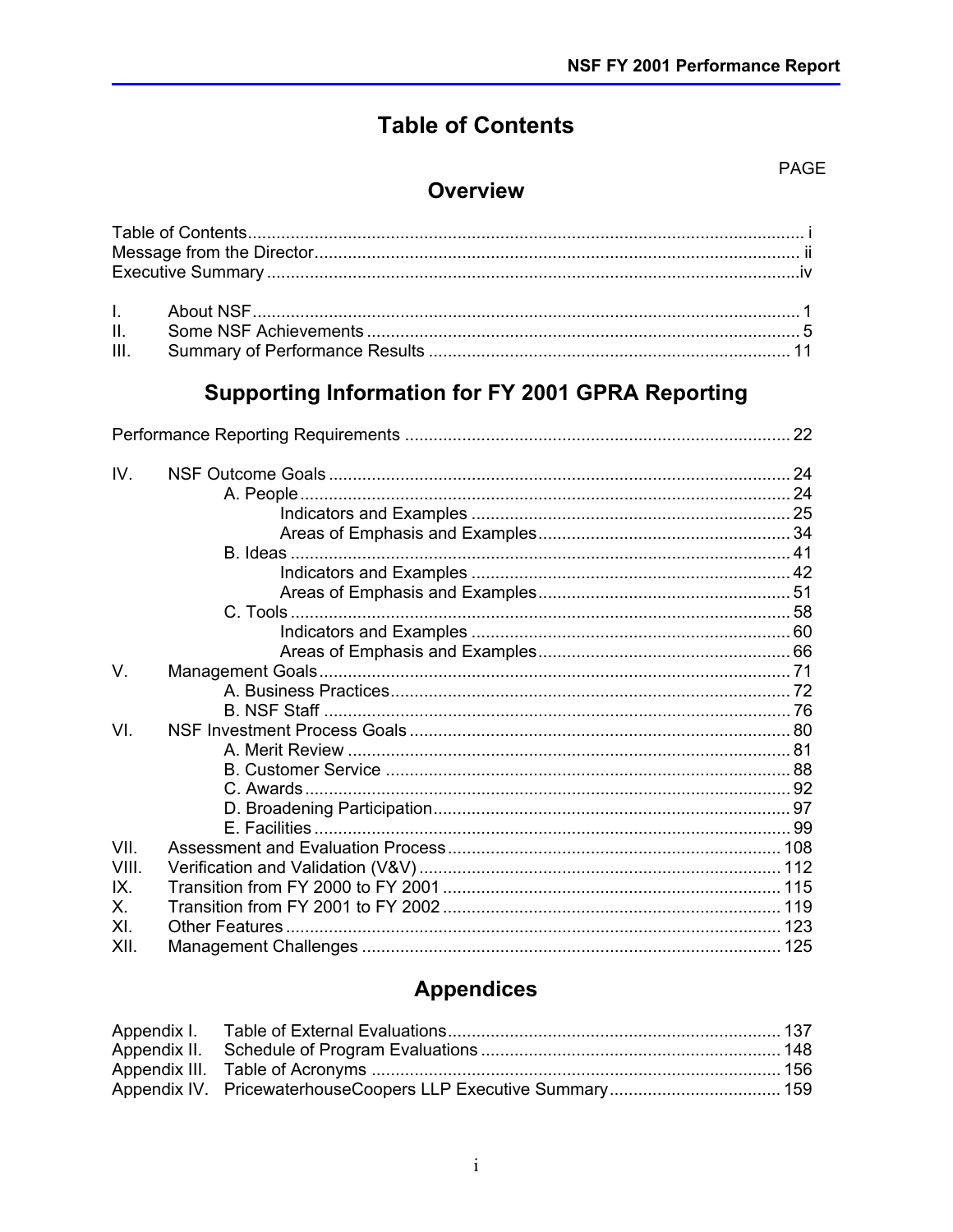# **Message from the Director**

<span id="page-3-0"></span>

*I am pleased to present the National Science Foundation's Annual Performance Report for Fiscal Year 2001, as required by the Government Performance and Results Act of 1993 (GPRA).*

*That law requires federal agencies to set clear goals and to explain what they have done to meet them. Again this year, NSF demonstrates a record of solid progress toward some of the most formidable challenges a government organization has ever set for itself. These include raising nationwide achievement in science and engineering, achieving processing electronically all proposals, and*

*ensuring that America has a globally competitive and diverse workforce.*

*In the aftermath of the terrorist attacks on September 11, the stakes for our investments could not be higher. The future of America – indeed the future of the world – is more dependent upon advances in science and technology than ever before. An inspired science and engineering community is focused on ensuring not just our security, but also our very quality of life. We well remember that our national security includes the condition of our spirit as much as the size of our arsenal, and we are heartened by the echo of President Franklin D. Roosevelt's words in his secret letter to Robert Oppenheimer in 1943: "Whatever the enemy may be planning, American science will be equal to the challenge."*

*We continue to meet this challenge today as we pursue our principal objectives – enabling discoveries at the frontiers of science and engineering, and encouraging significant improvement in the quality and scope of math, science and engineering education. Once again, the entire world acknowledged the fruits of those efforts. Of the 11 winners of 2001 Nobel Prizes in the sciences, eight had been funded by NSF grants.*

*Across the science and engineering frontiers, research progresses in ways that may culminate in discoveries this year, next year or in the next decade. This intrinsic uncertainty makes it more difficult for NSF to assess its overall achievements on a year-to-year basis. Nonetheless, the GPRA goals constitute a valuable set of benchmarks, and NSF is proud of its FY 2001 results.*

*The Foundation has set extremely high standards for success. This is what our tradition of excellence demands, and what taxpayers deserve. This year, we succeeded in realizing 15 of our 23 goals, and for most of the goals we did not meet, we demonstrated measurable improvement over last year's results. You will find a full description of our performance results in this report,*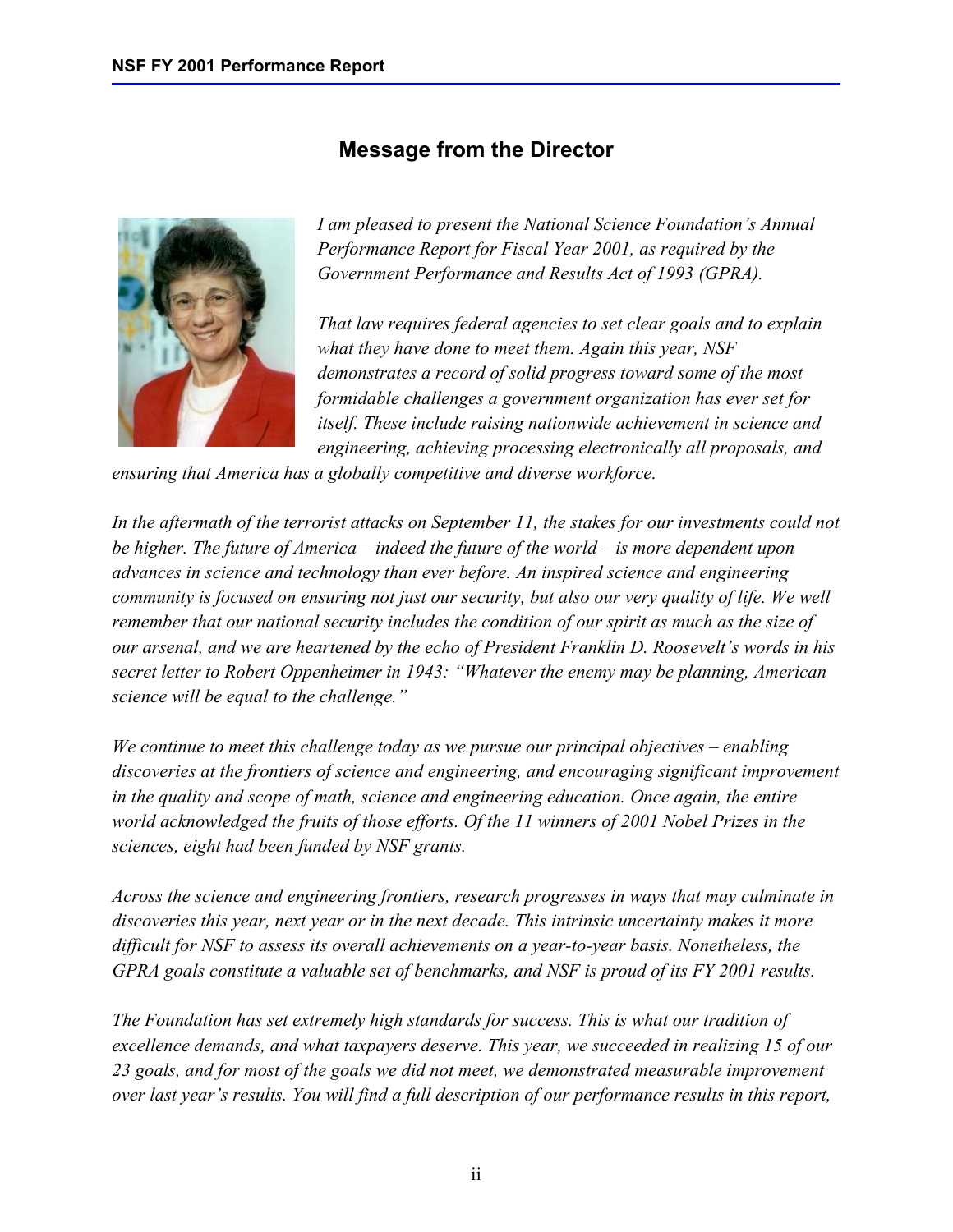*results that draw upon data that are complete and reliable. Because we are also committed to the highest standards of management integrity, we will continue to improve our data collection efforts and management processes.*

*NSF remains committed to the highest standards of management effectiveness and administrative integrity as we seek to provide science and engineering outcomes of major significance and widespread benefit to the nation. We look forward to an even more successful year in FY 2002.*

Re R. Colwell

*Rita R. Colwell, Director*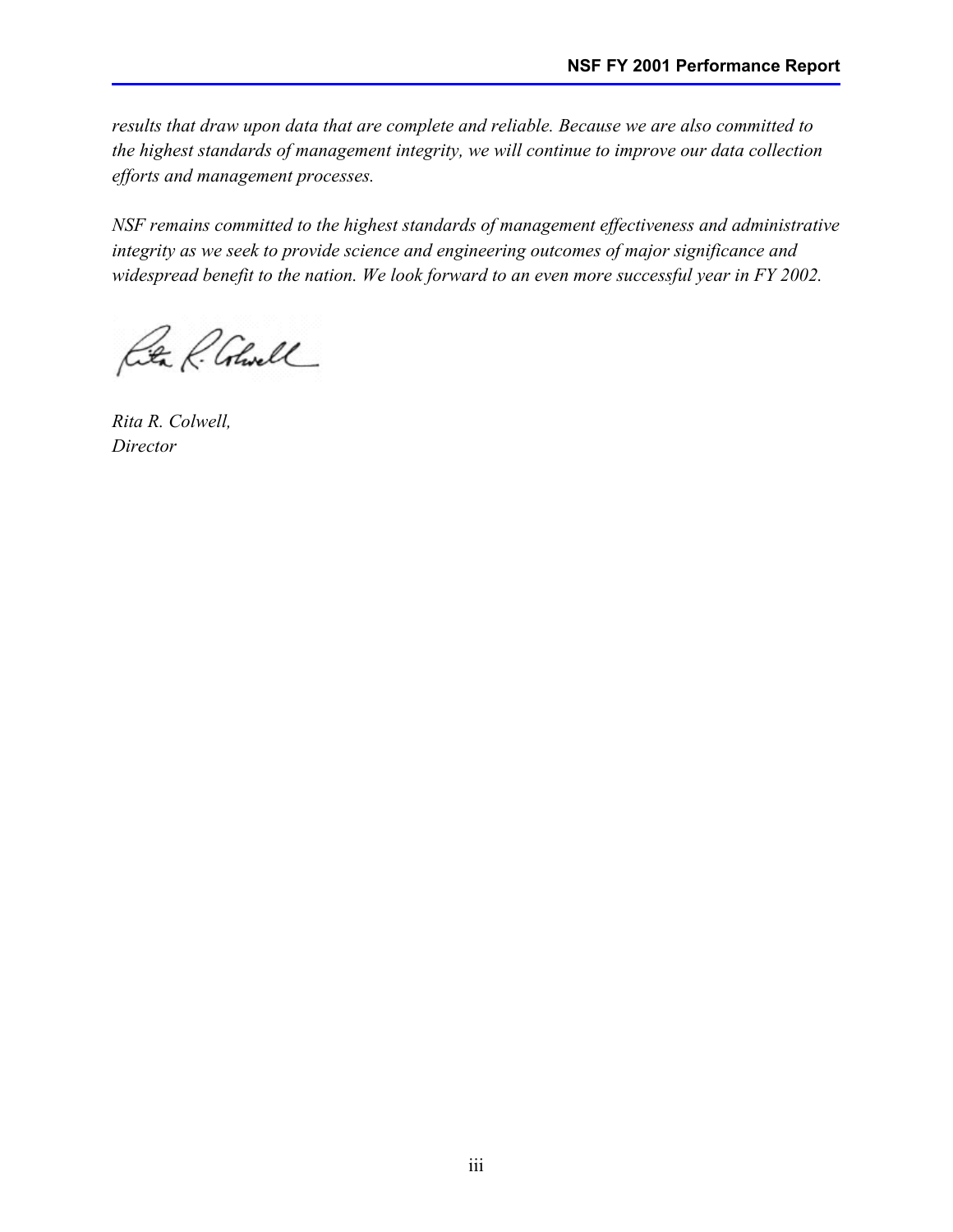# *EXECUTIVE SUMMARY*

<span id="page-5-0"></span>This report, prepared pursuant to the Government Performance and Results Act (1993), covers activities of the National Science Foundation during Fiscal Year 2001.

The National Science Foundation (NSF) Act of 1950 charges NSF with supporting scientific and engineering research and education programs at all levels. Over time, other responsibilities have been added such as supporting the development and use of computers and other technologies, providing Antarctic research facilities and logistics support, and addressing issues of equal opportunity in science and engineering research and education.

NSF represents about four percent of the total federal budget for research and development, but accounts for one-fifth of all federal support for basic research and 40% of non-life science basic research at academic institutions. About 95% of our funding supports the work of the nation's researchers and educators; the agency's administrative overhead is only five percent.

NSF goals are divided into three broad areas: Strategic Outcome Goals, Management Goals, and Investment Process Goals.

**Outcome Goals:** Our outcome goals focus on PEOPLE, IDEAS, and TOOLS and concern the practical, concrete, long-term results of NSF grants and programs. They represent what we seek to accomplish with the investments we make in science and engineering research and education.

**Management Goals:** Our management goals relate to the effectiveness and efficiency of our activities.

**Investment Process Goals:** Our investment process goals relate to the procedures we use to make awards, fund and manage capital projects, and otherwise serve our customers.

**FY 2001 Results:** We met 15 of our 23 goals. Foundation staff verified and validated all NSF performance data. In addition, PricewaterhouseCoopers LLP, an independent examiner engaged by NSF, verified and validated selected performance information and data.

*Outcome Goals:* We were successful for four of our five outcome goals (80%) related to:

- Developing "a diverse, internationally competitive and globally-engaged workforce of scientists, engineers, and well-prepared citizens" (PEOPLE);
- Providing intensive professional development programs for at least 65,000 K-12 teachers (PEOPLE);
- Enabling "discovery across the frontier of science and engineering, connected to learning, innovation and service to society" (IDEAS); and,
- Providing "broadly accessible, state-ofthe-art and shared research and education tools." (TOOLS)

We were not successful in achieving the goal involving systemic reform in K-12 schools. While we accomplished two of the three indicators required for successful attainment of this goal, we did not accomplish the third.

Examples of accomplishments achieved during this reporting period:

- New planets were discovered in orbit around far-off stars, in a quest to find planetary systems similar to Earth.
- Computer scientists created what may be the most intrusion-proof system invented so far. It has successfully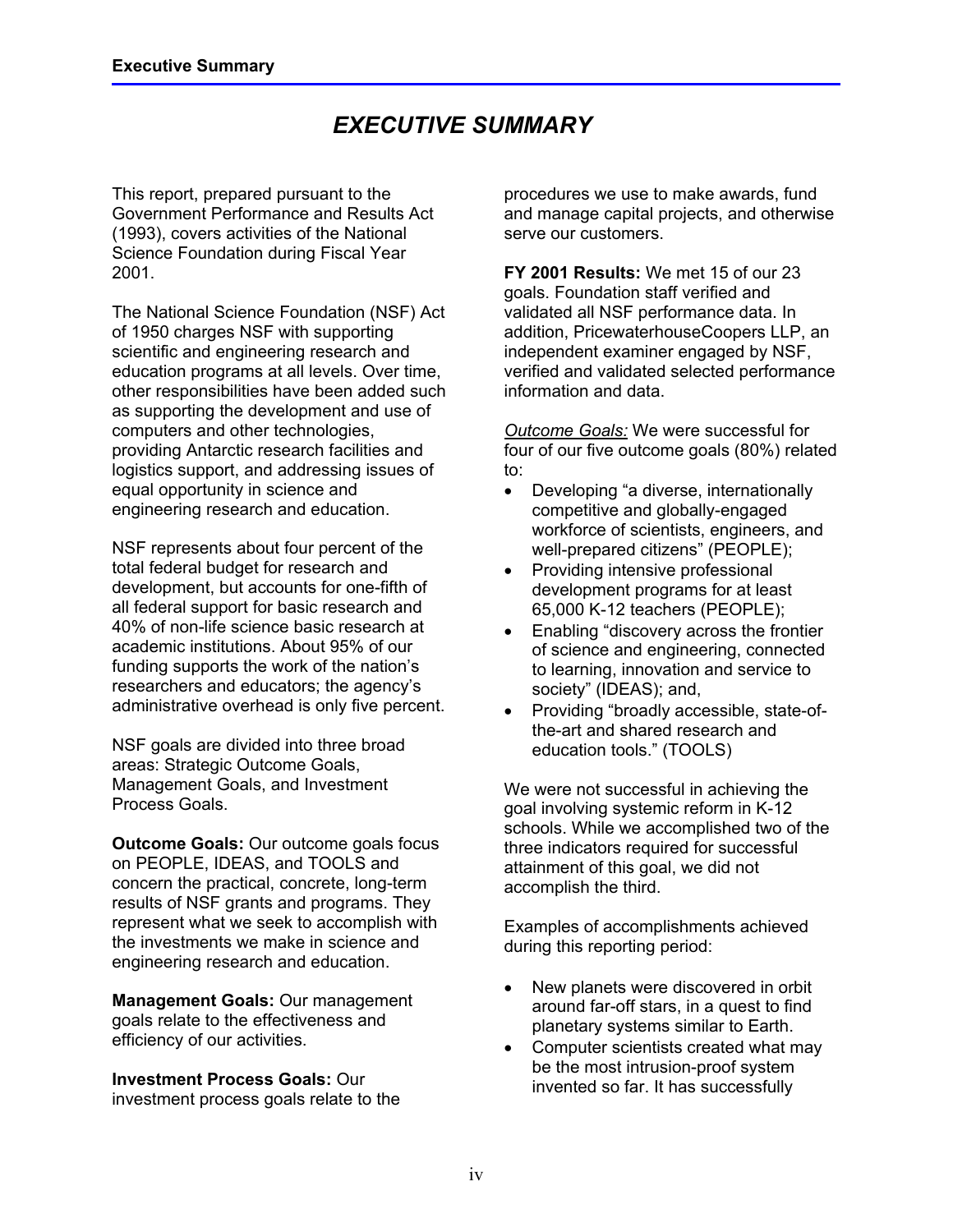repelled more than 13,000 hacker attacks from around the world.

- Researchers designed the first autonomous vehicle to work under the Arctic ice.
- Robotics advanced in numerous ways, with robot scouts used to search for victims at the World Trade Center site.
- The "Deep Green" project revealed major discoveries about the history of plant life on Earth.
- Climate researchers uncovered an apparent self-regulating feedback relationship between sea-surface temperature and cloud formation that could prompt drastic changes in the way scientists model climate.
- The Macrogalleria, a pioneering educational polymer web site, is continuing to garner broad recognition. The worldwide popularity is so high it has already been translated into Afrikaans, French, and Spanish, and is being translated into Italian and Portuguese.
- *Sounds of the Sea* is an NSF informal science education project that serves diverse students and engages diverse communities directly in the scientific enterprise*.* It created a national model for engaging blind and visually impaired students and adults in experiencing hands-on science.
- The new Terascale Computing System (TCS) has begun operation well ahead of schedule and is exceeding performance. The combined peak power of the full computer system will be 6 Teraflops, making it the most powerful computer available to academic scientists and engineers in the U.S.
- A Lightning Mapping Array (LMA) has been developed that provides added lead-time for use in forecasting the onset of lightning strokes hitting the ground (one of the deadliest weather phenomena occurring today).

Additional examples of accomplishments for each of the outcome goals are provided

within the body of the report. They represent only a small fraction of the results identified by external experts.

*Management Goals:* We were successful for four of our five goals (80%) in this area: We were able to:

- Ensure that at least 95% of full proposals are submitted electronically through the computer-based "FastLane" system. In fact, more than 99% were submitted electronically;
- Increase the total number of science and engineering hires at NSF from under-represented groups, as judged against an FY 1997 baseline. NSF achieved a 138% increase in female hires and a 47% increase in minority hires;
- Increase usage of a broad range of video-conferencing/long distance communications technology by 100 percent over the FY 1999 level. The increase achieved was 184%; and
- Meet the goal of having the technological capability to move competitive proposals submitted electronically through the entire review process without generating paperwork. A pilot project involving 10 programs was successful.

We were not successful in meeting a management goal related to distributing a survey to help establish baselines to enable us to better assess the quality of the work environment. A survey will be administered in FY 2002.

*Investment Process Goals:* We achieved 7 of 13 (54%) of these goals. These are:

- Allocating at least 85% of funds to projects reviewed by external peer groups and selected through meritbased competition.
- Ensuring that 95% of program announcements and solicitations are available at least three months prior to proposal deadlines. We achieved 100%.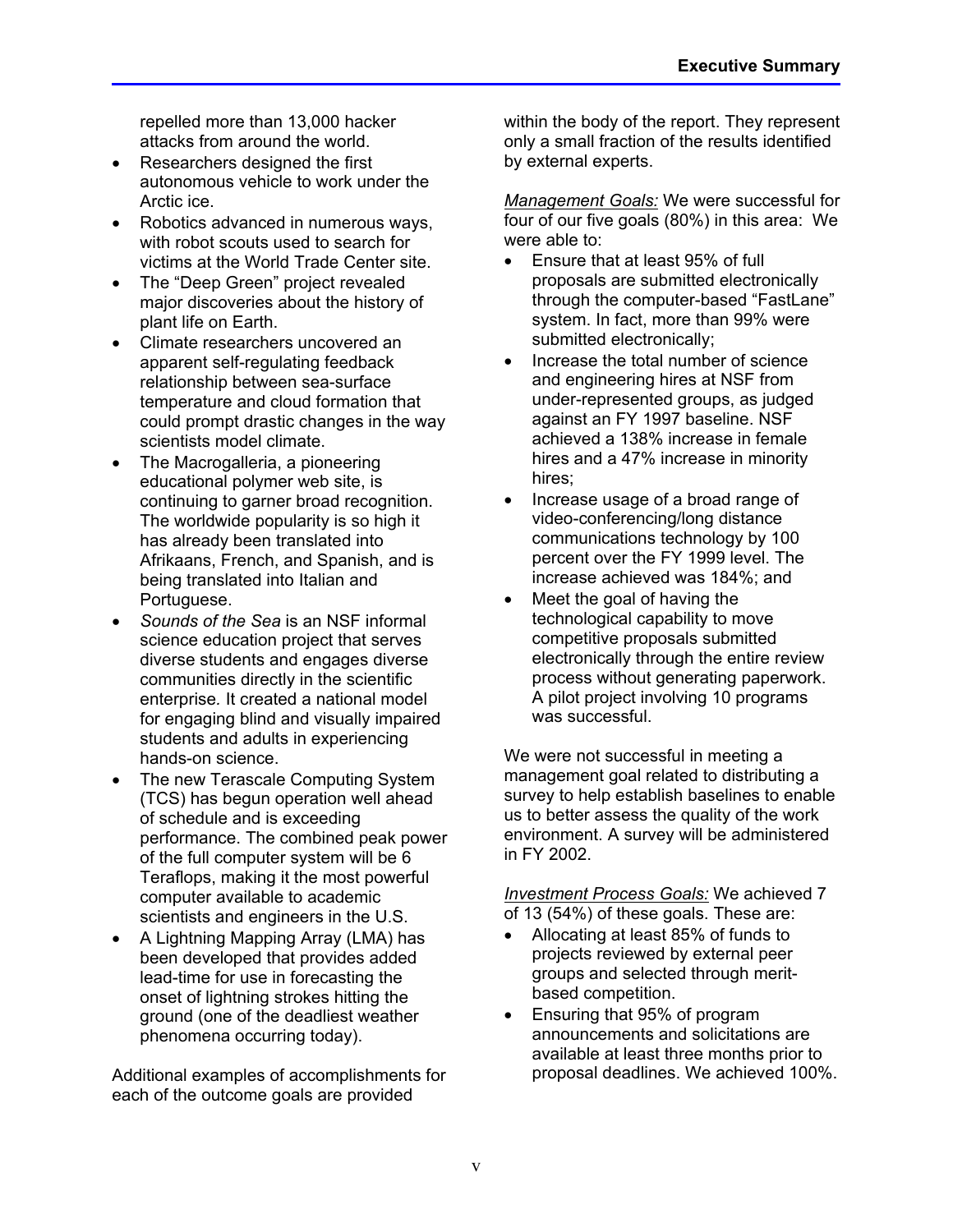- Increasing our average annualized award size for research projects to \$110,000. We exceeded our goal, achieving an average annualized award size of \$113,000.
- Developing the capability and implementing electronic approaches that request voluntary demographic data from all reviewers to determine participation levels of members of underrepresented groups in the NSF reviewer pool.
- Ensuring that NSF Program Officers address both generic review criteria when making award decisions.
- Keeping annual construction and upgrades expenditures at 90% of our facilities within 110% of estimates. Ninety-six percent of the projects were within 110%.
- Keeping total cost of construction and upgrade projects initiated after 1996 within 110% of estimates made at the initiation of construction. One project was completed and its actual cost was equal to the total estimated cost.

We were not successful for six of our investment process goals. These were:

- Awarding at least 30% of competitive research grants to new investigators. We awarded 28%, and will continue our efforts in reaching out to new investigators to promote awareness of funding opportunities and to encourage new investigators to submit proposals.
- Ensuring that external merit reviewers take *both* NSF criteria into account when evaluating proposals. The two generic criteria are intrinsic merit and broader impacts of the proposed activity. We have taken several steps, including revising the Grant Proposal Guide, to ensure that both the proposer and reviewer communities are aware of the importance we attach to both criteria.
- Processing 70% of our proposals processed within six months of receipt. Although we did not achieve our goal,

we showed significant improvement, rising from 54% in FY 2000 to 62% in FY 2001. This improvement took place even though the number of proposals received in FY 2001 represented an 8.5% increase over FY 2000 and was the largest annual percentage increase in over a decade.

- Increasing the average duration of awards for research projects to at least three years. Sufficient resources were not available to achieve both the average annualized award size and the average duration goals. We focused on increasing our average annualized award size. We will continue to focus on increasing both award size and duration.
- Having 90% of our facilities meet all annual schedule milestones by the end of the reporting period. Of 25 construction and upgrade projects supported by NSF, 21 (or 84%) met this goal (compared with 64% achieving the goal in FY 2000).
- Holding operating time lost due to unscheduled downtime at 90% of NSFfunded facilities to less than 10% of total scheduled operating time. Of 29 reporting facilities, 25 (86%) met the goal

**Management Challenges:** The NSF Office of the Inspector General listed 10 major management challenges for FY 2001:

- FastLane
- GPRA Data Quality
- **Merit Review**
- Cost Sharing
- Award Administration
- Management of Large Infrastructure **Projects**
- Management of U.S. Antarctic Program
- Work Force Planning and Training
- Fostering a Diverse Scientific Workforce Data Security

Our responses and focused NSF activities in these areas are provided within the report.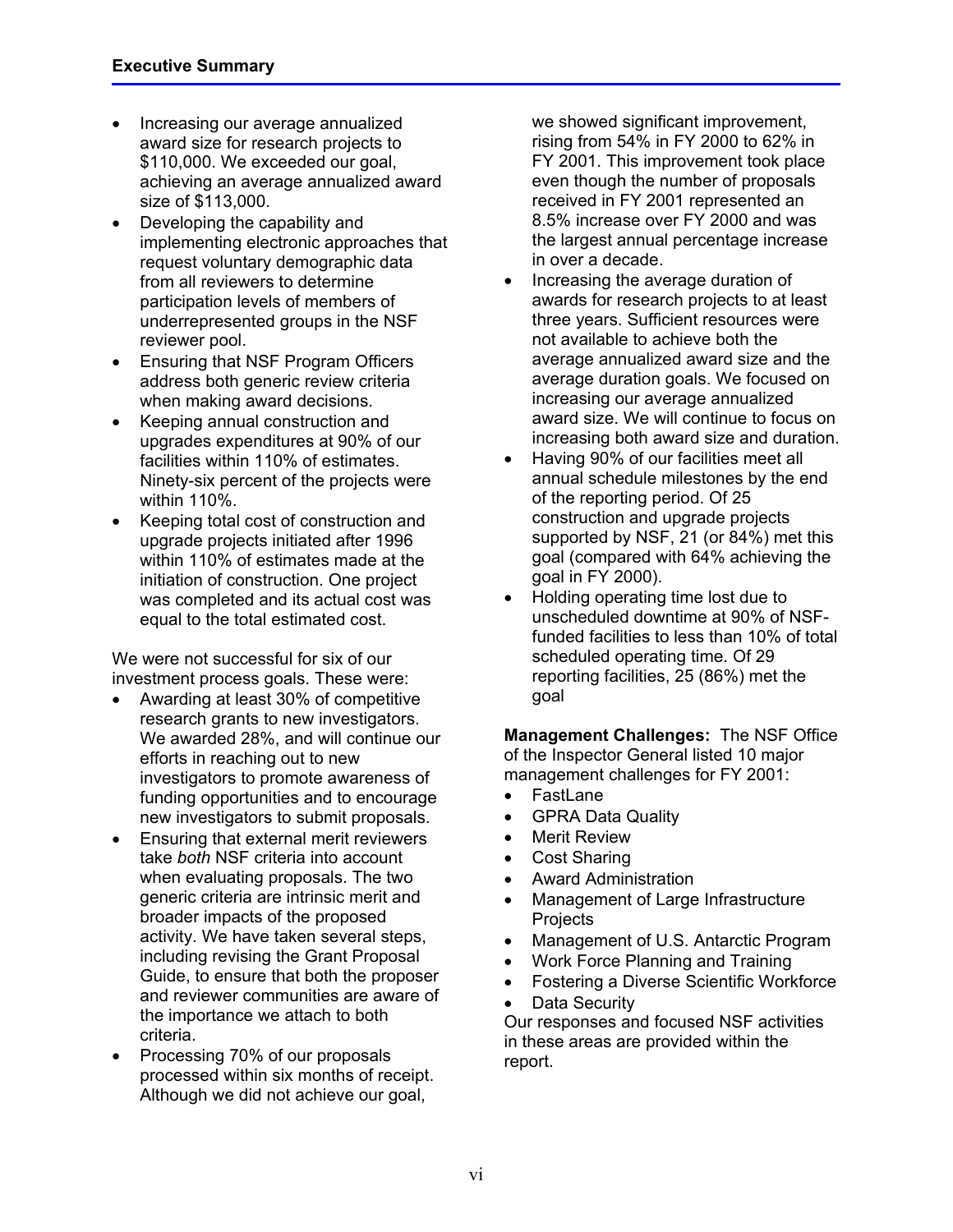# **I. ABOUT NSF**

#### <span id="page-8-0"></span>**Who we are**

n May 10, 1950, President Harry S. Truman signed Public Law 810-507, creating NSF and setting forth our mission: O

#### *"To promote the progress of science; to advance the national health, prosperity, and welfare; to secure the national defense; and for other purposes."*

Our authorizing legislation directs us to initiate and support basic scientific and engineering research; to support programs to strengthen scientific and engineering research potential; to support education programs at all levels in all fields of science and engineering research and education, and to establish an information base for science and engineering appropriate for development of national and international policy. Since the passage of that legislation 50 years ago, we have endeavored to maintain American leadership in scientific and engineering discovery, learning and innovation.

In contrast to other federal agencies that have research objectives such as energy, biomedicine, or space, we stand alone as the only federal agency charged with supporting and strengthening all disciplines across the science and engineering frontier. The Internet, plant genomics, nanotechnology and biocomplexity are but a handful of examples of NSF-supported research outcomes that have revolutionized, or have promise to revolutionize, how we live, work, and play.

America's science and engineering enterprise is unparalleled in scope and quality and has enabled the United States to become one of the most productive nations in the world. The return on investments in science and engineering has been enormous and has directly contributed to the nation's economic growth and to the health and welfare of its people. It is estimated that as much as one-half of the nation's economic productivity can be attributed to technological innovation and the science and engineering that supports it. Science and technology have contributed to an increased standard of living in most of the world's modern industrial societies, and have had enormous impact on health care, agriculture, environmental protection and national defense.

## **What we do**

Our role is to fund the best ideas and most capable people exploring science, mathematics, and engineering research and education. We award grants, contracts and cooperative agreements to approximately 2,000 colleges, universities, schools, academic consortia, nonprofit institutions and small businesses throughout the United States. We also maintain partnerships with international organizations around the world. Investments promote the emergence of new disciplines, fields, and technologies that enable and enhance our nation's capacity for sustained growth and prosperity.

While our budget accounts for only about four percent of the total federal expenditure on research, we provide about one-fifth of the federal support to academic institutions for basic research. Each year our programs involve nearly 200,000 scientists, engineers, mathematicians, teachers and students.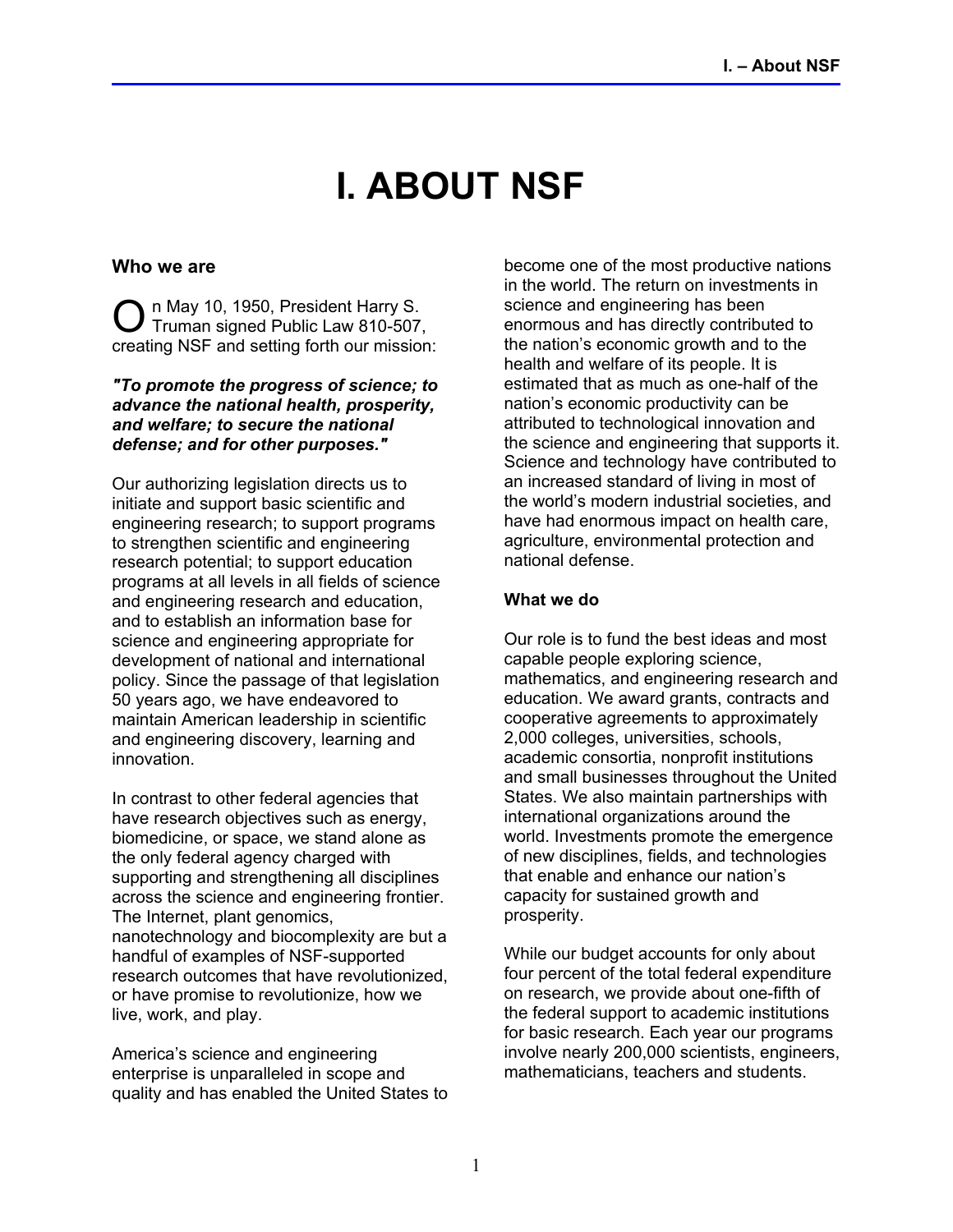#### **How we do it**

We receive about 30,000 proposals a year from the science and engineering community. In determining which of these proposals to invest in, we use external experts to advise us on the merit of the proposed activities, and how they compare to other proposals. Only about one in three proposals is selected for award. We consider the merit review process critical to our efforts to foster the highest standards of

excellence and accountability. Each year, thousands of experts volunteer their time to evaluate proposals sent to NSF. We ask them to use two criteria in evaluating proposals—the intellectual merit of the proposed activity *and* its broader impacts.

## **What we fund**

We play a unique role in the federal investment portfolio in that in our funded activities we integrate research and education activities. We support individual investigators and small groups engaged in research and education in traditional fields at about 2,000 colleges and universities, K-12 school districts, academic consortia, nonprofit institutions, small businesses and other research and education institutions throughout the nation. We provide support for U.S. participation in international

| <b>NUMBER OF PEOPLE INVOLVED IN NSF</b><br><b>ACTIVITIES</b> |                |  |
|--------------------------------------------------------------|----------------|--|
|                                                              | <b>FY 2001</b> |  |
| <b>Senior Researchers</b>                                    | 27,601         |  |
| <b>Other Professionals</b>                                   | 9,904          |  |
| <b>Postdoctoral Associates</b>                               | 5,608          |  |
| <b>Graduate Students</b>                                     | 25,461         |  |
| <b>Undergraduate Students</b>                                | 31,044         |  |
| <b>K-12 Students</b>                                         | 11,335         |  |
| <b>K-12 Teachers</b>                                         | 83,401         |  |
| <b>Total Number of People</b>                                | 194,354        |  |

state-of-the art research facilities such as the National Astronomy Centers, oceanographic research ships, and Antarctic research stations. Research facilities provide scientists, mathematicians and engineers access to state-of-the-art capabilities that enable research and education at the cutting-edge. We support research centers that address complex scientific and engineering questions through multi-disciplinary, long-term, coordinated efforts of many researchers and educators.

> Our education and training investments support work at all levels, from prekindergarten through career development, across the U.S. These activities promote public science literacy and help to ensure that our nation maintains world-class scientists, engineers and mathematicians.

We focus on programs that encourage the participation and achievement of groups underrepresented in science and engineering. We emphasize K-12 education through the support of partnerships that unite local school districts, colleges and universities and other stakeholders such as state and tribal entities. We believe that treating whole systems is the most effective way to make improvements in science and mathematics education.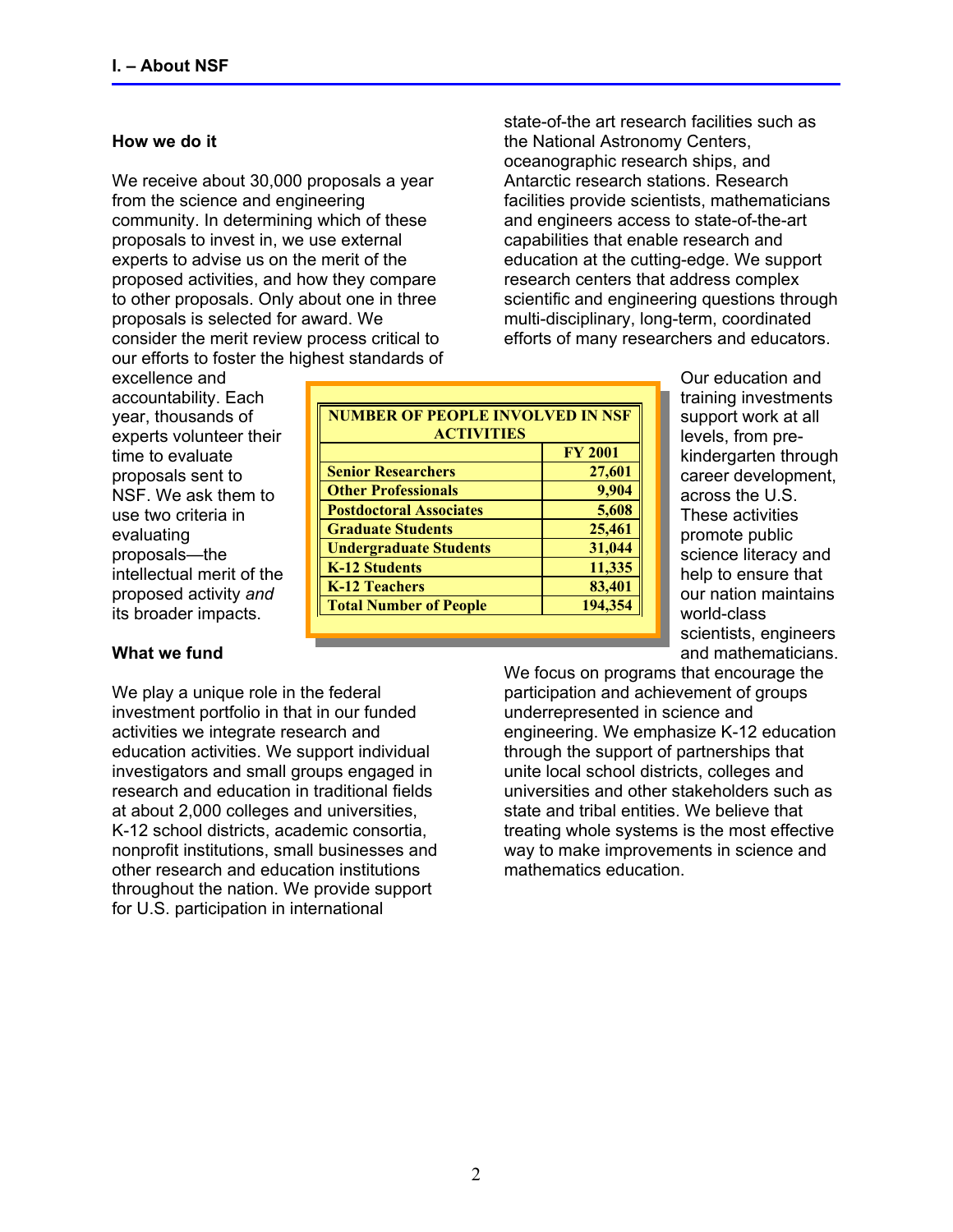#### **How we are organized**

he President appoints, with the consent of the U.S. Senate, the NSF Director to serve a six-year term. Our current director, Dr. Rita R. Colwell, became NSF's eleventh director in 1998. T

The National Science Board (NSB) establishes our policies. The Board consists of 24 members representing a cross-section of American leadership in science and engineering research and education. Presidentially-appointed NSB members are selected solely on the basis of established records of distinguished accomplishments. They serve six-year terms, with one-third of

disciplines and fields of science and engineering, and for science, mathematics, engineering, and technology education. We have seven directorates, an Office of Polar Programs and two management offices.

# **Some statistics**

In FY 2001, approximately 93% of our \$4.5 billion budget supported research and education activities carried out by awardees. These programs and activities directly engaged nearly 200,000 people<sup>1</sup>, including researchers, educators, students, and other professionals. Approximately three percent (\$119 million) of the budget was devoted to major research equipment



the Board's membership appointed and approved every two years. The NSF Director is a member *ex officio* of the Board. The NSB also serves the President and the Congress as an independent advisory body on policies affecting the health of U.S. science and engineering research and education.

NSF is structured much like an academic institution, with divisions organized by

and construction. The remaining five percent was devoted to conducting the administrative work of the agency. We employ a scientific and engineering staff of approximately 600 permanent and visiting scientists and engineers (approximately 65% of the agency's scientists and

 $\overline{a}$ 

<sup>&</sup>lt;sup>1</sup> Source: NSF FY 2003 Budget Request to Congress, p. 43.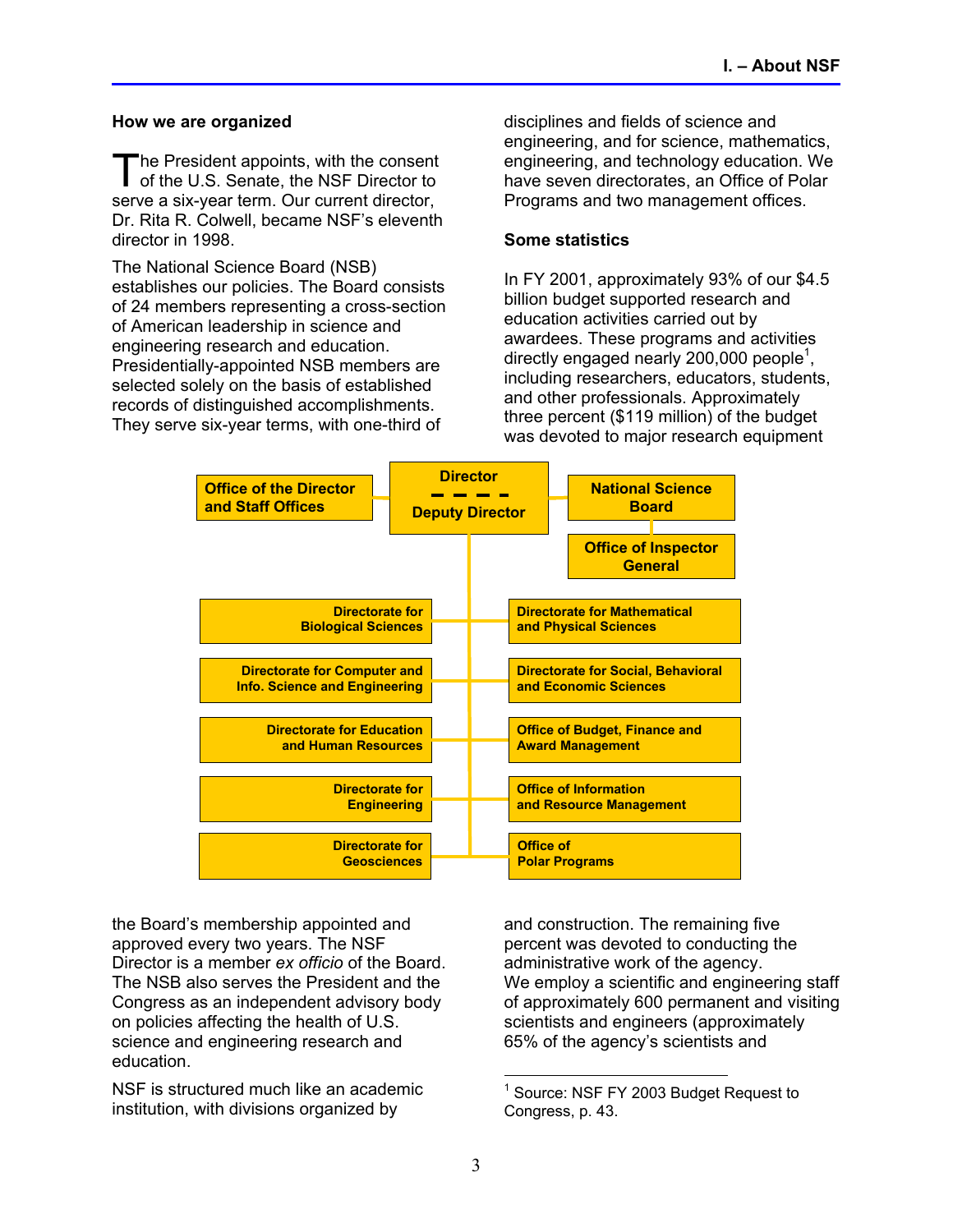engineers are permanent government employees), 450 business and operations personnel, and 350 program support personnel. Our staff manage our investment portfolio: they do not conduct research nor do they operate laboratories supported by NSF awards. In FY 2001 staff processed more than 200,000 merit-based reviews

 and made funding decisions on nearly 32,000 competitive proposals. About 10,000 new awards were made. During 2001, about 45,000 reviewers were sent one or more proposals for mail review and about 10,000 reviewers served as panelists. About 9,000 of these reviewers had never reviewed an NSF proposal before.

|              |               | (Millions of Dollars)     |              |       |              |
|--------------|---------------|---------------------------|--------------|-------|--------------|
|              |               | <b>STRATEGIC OUTCOMES</b> |              |       |              |
| Account      | <b>PEOPLE</b> | <b>IDEAS</b>              | <b>TOOLS</b> | A&M   | <b>TOTAL</b> |
| R&RA*        | 283           | 2,153                     | 911          | 26    | 3,372        |
| <b>EHR</b>   | 612           | 144                       | 25           | 15    | 795          |
| <b>MRE</b>   | 0             | 0                         | 119          | 0     | 119          |
| S&E          | 0             |                           |              | 166   | 166          |
| <b>OIG</b>   | 0             |                           |              |       |              |
| <b>Total</b> | \$894         | \$2,297                   | \$1,055      | \$214 | \$4,460      |

\*R&RA = Research and Related Activities EHR = Education and Human Resources MRE = Major Research Equipment S&E = Salaries and Expenses OIG = Office of Inspector General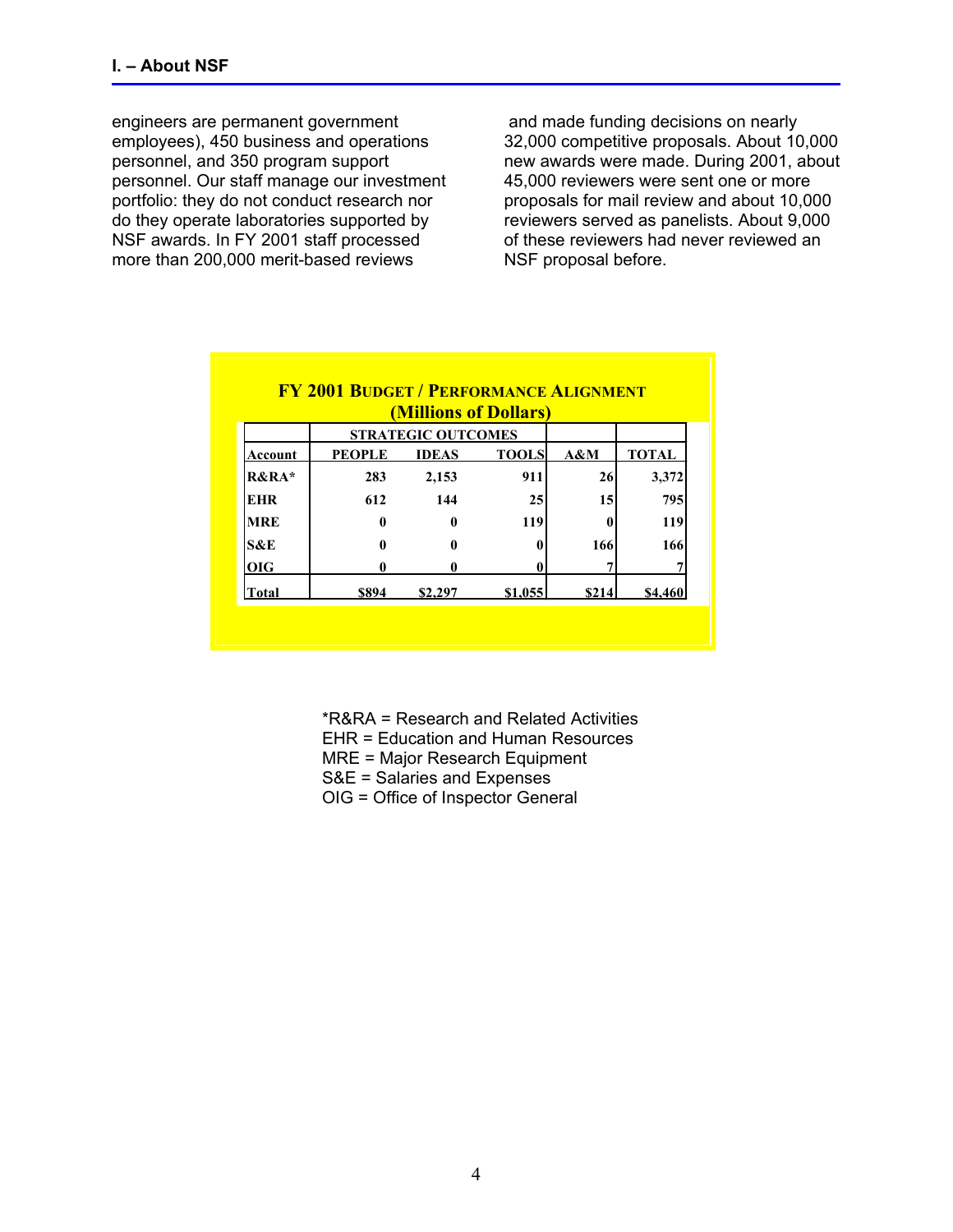# **II. SOME NSF ACHIEVEMENTS**

<span id="page-12-0"></span>**NOBEL PRIZES FOR 2001:** Of the eleven 2001 Nobel Prize winners in the sciences, eight<sup>2</sup> have been previously funded by NSF [\(http://www.nobel.se\).](http://www.nobel.se)

**The 2001 Nobel Prize in Chemistry** was awarded to William S. Knowles, Ryoji Noyori and K. Barry Sharpless, for their development of catalytic techniques for asymmetric chemical synthesis. In nature, many molecules are found in mirror image, right-handed or left-handed, forms. Often only one of these asymmetric forms is biologically active. Sharpless developed highly efficient catalytic synthetic techniques to selectively produce only one of these mirror image forms. These techniques have allowed pharmaceutical companies to synthesize only the mirror image form that they need. The catalytic techniques developed as a result of this discovery are now used by pharmaceutical companies to produce, for example, beta-blocker medication to control blood pressure.

**The 2001 Nobel Prize in Economics** was awarded to three NSF-supported economists, George A. Akerlof, A. Michael Spence, and Joseph E. Stiglitz, for their fundamental contributions to our understanding of asymmetric markets – markets in which one side has more information than the other. More recent research by economists following up on the earlier theoretical work has shown that job candidates can signal to prospective employers their motivation, ability and training through the wage their current employer is willing to pay or the type of contract they will accept. "Signaling theory" has been widely applied, most

 $\overline{a}$ 

notably to understanding the Internet and ecommerce.

**The 2001 Nobel Prize in Physics** was awarded to three researchers – Eric A. Cornell, Wolfgang Ketterle, and Carl E. Wieman – for their achievement of Bose-Einstein condensation in dilute gases of alkali atoms and for early fundamental studies of the properties of the condensates. The Bose-Einstein Condensate is regarded as a new state of matter in which all the constituents, by virtue of their near-absolute zero low temperature, are in the same quantum state. For this new state of matter the corresponding atom waves are coherent. Current speculation suggests that this new level of "control" of matter is going to bring revolutionary applications in such fields as precision measurement and nanotechnology.

#### **Louis Stokes Alliances for Minority**

**Participation:** A variety of current initiatives are directed toward broadening participation of underrepresented minorities in science, technology, engineering, and mathematics. A principal one, the Louis Stokes Alliances for Minority Participation (LSAMP), shows increasingly positive results with growing numbers of students in this program entering these fields and a higher percentage earning degrees, including advanced degrees, in these disciplines. Particularly noteworthy are the increased graduation rates (from 48% to 62% in science and from 53% to 76% in engineering over a five-year period) at Puerto Rico LSAMP institutions.

**Aging:** A new model system was developed to study telomeres, structures that seal the ends of chromosomes in plants and animals much like the plastic tips on shoelaces, and which wear out, allowing the "lace" to fray. Telomeres break down in most cells in the

 $2$  George A. Akerlof, Eric A. Cornell, Wolfgang Ketterle, William S. Knowles, K. Barry Sharpless, A. Michael Spence, Joseph E. Stiglitz, Carl E. Wieman.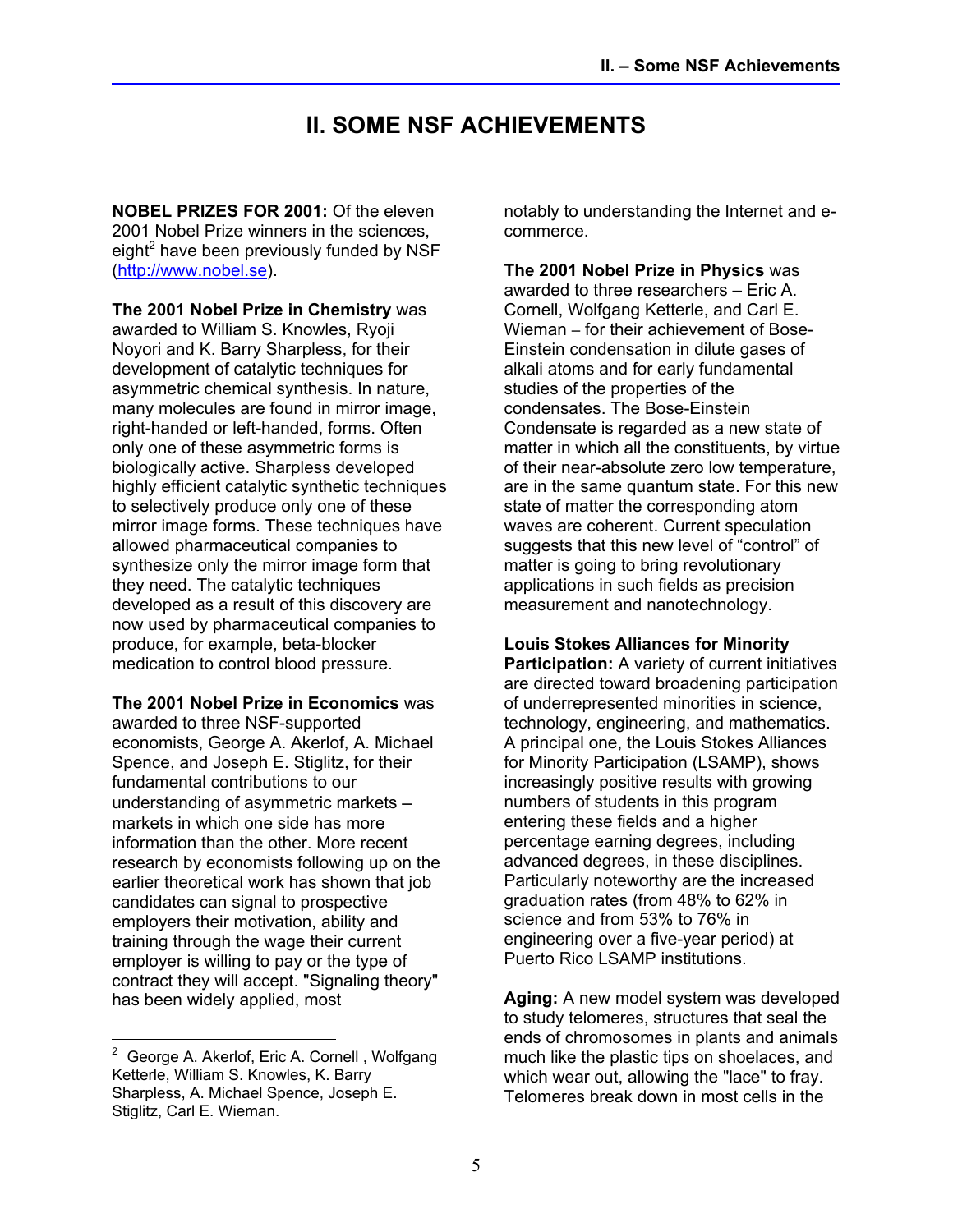human body over time and have been implicated in aging. By exploiting the completed genome sequence of *Arabidopsis*, it is possible to uncover the contributions of the DNA damage surveillance machinery in identifying dysfunctional telomeres [\(http://www.nsf.gov/od/lpa/news/press/01/pr](http://www.nsf.gov/od/lpa/news/press/01/pr) 0115.htm).

**Deep Green:** The "Deep Green" project has made radical new discoveries about the history of plant life on earth. The findings significantly rearranged the "family tree" of green plants since it was learned that ferns and horsetail are not, as was previously believed, transitional between mosses and flowering plants. They are, in fact, the closest living relatives to seed plants. Ramifications of these findings span practical areas ranging from agriculture to economics

#### [\(http://www.nsf.gov/od/lpa/news/press/01/pr](http://www.nsf.gov/od/lpa/news/press/01/pr) 0109.htm).

**Extra-solar planets:** A major impetus to the observational and theoretical studies of the formation of stars and their planetary disks was provided in the last few years by the discovery of extra-solar planets. The most recent discovery finds a planet threequarters the mass of Jupiter in a circular orbit around the solar-like star 47 Ursa Majoris. Although more than 70 extra-solar planets have been found thus far, this is the first system with two planets in circular orbits, and at distances that make the planetary system similar to our own.

**The oldest material:** Reports of the Hadean detrital zircons from Western Australia include the discovery of one that is approximately 4.4 billion years old. This tiny crystal formed within 160 million years of the formation of Earth and is the only sample known from the earliest history of Earth. The zircons also indicate that there was liquid water, and perhaps even oceans, i.e. a cool early earth, at a time when many have hypothesized the existence of magma oceans.

**Clouds and climate models:** One of the most uncertain aspects of climate models is the treatment of clouds. Recent work has led to a discovery with potentially significant implications for global climate change scenarios. An analysis of the distribution of upper-level cirrus clouds and sea surface temperatures (SSTs) shows a strong inverse relation between cirrus cloud area and the underlying surface temperatures. The finding suggests that the earth has a natural adaptive infrared 'iris' that opens and closes the upper dry regions in order to control the heat radiated by the Earth in response to SST changes, in a manner similar to how a human iris reacts to changing light levels. If confirmed, this could significantly affect current global climate models.

#### **Intelligent robots used at World Trade**

**Center:** Intelligent Autonomous Marsupial Robots, prototyped with NSF funds, were used for search and rescue at the World Trade Center (WTC) during the disaster recovery efforts following the September 11, 2001 attack. Just as kangaroos carry their young in a pouch, these "marsupial" robots possess unique characteristics: the "mother" robot carries smaller ones in its "pouch" into the site as far as it can maneuver and it then releases and provides power as the "babies" descend from it to perform their search – negotiating smaller crevices and hidden spaces. Equipped to maintain balance on rough terrain, the robot "mother" and its "children" can reach, sense, and report on spaces that are too small and/or too dangerous for human rescue workers to approach or enter. The robots located five victims and a set of remains, and surveyed three buildings and two voids in the debris. As a result of watching the robotic creatures in action, the Federal Emergency Management Agency (FEMA) Task Force has ordered various small and semiautonomous robots for future use [\(http://www.nsf.gov/od/lpa/news/press/01/pr](http://www.nsf.gov/od/lpa/news/press/01/pr) 0178.htm).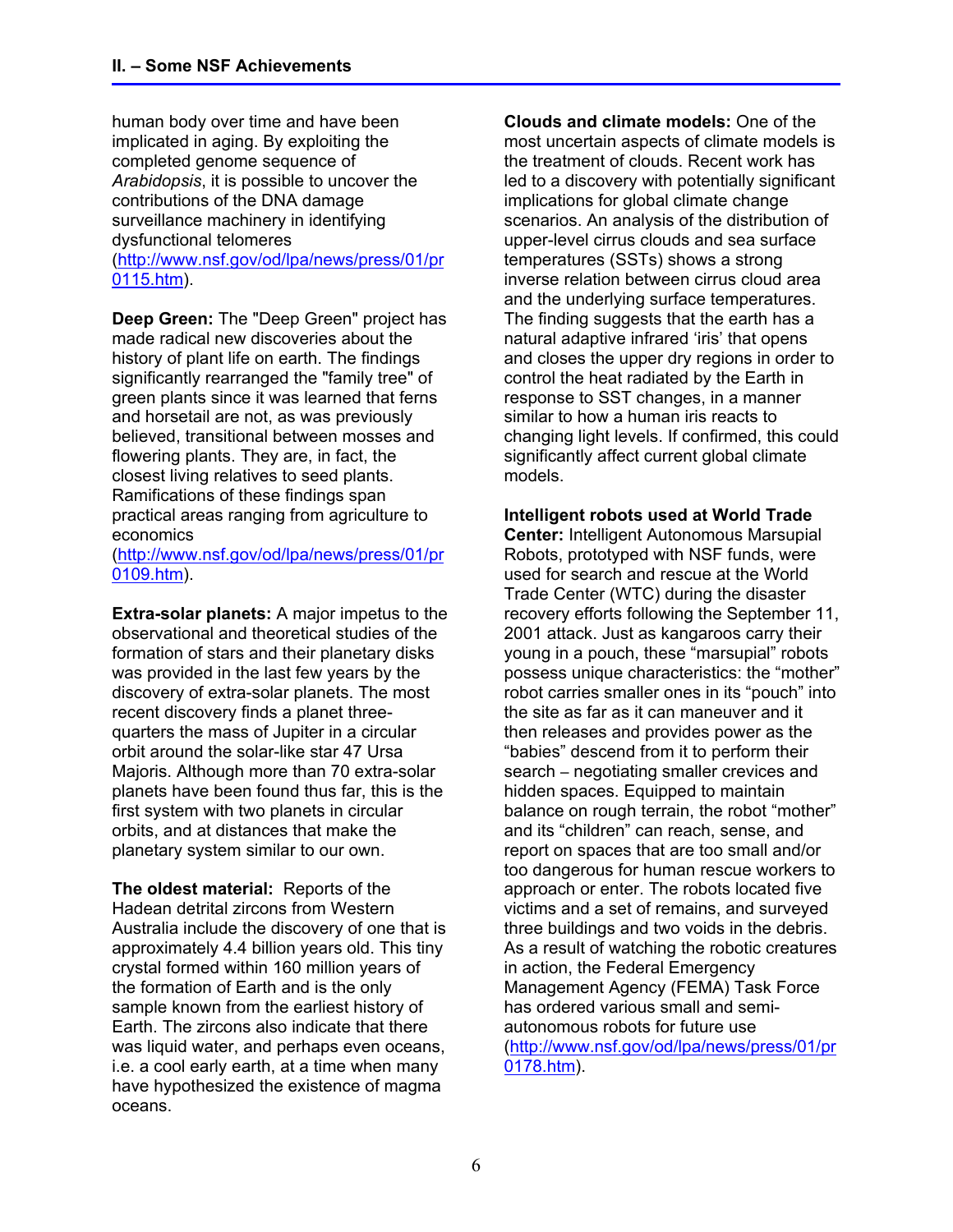## **Newly discovered animals in**

**hydrothermal vents:** In the spring of 2001, an interdisciplinary team of scientists and engineers explored a newly discovered hydrothermal vent field in the Indian Ocean. They collected biological samples, samples of vent and smoker fluid and plumes, rocks and sediment samples from the seafloor, and precisely mapped the area. Newly discovered animals living in the hydrothermal vent system as well as ancient bacteria found at the site may help scientists better explain how and whether the fauna living at hydrothermal vents in the Atlantic and Pacific Oceans are genetically related. The research expedition was fully integrated with an educational component entitled "Dive and Discover," co-funded with the Woods Hole Oceanographic Institution and Ohio's Center of Science and Industry. "Dive and Discover" involved live webcasts, interactions between students and researchers, and companion materials that assisted teachers in explaining the science and technology behind the expedition [\(http://www.nsf.gov/od/lpa/news/press/01/pr](http://www.nsf.gov/od/lpa/news/press/01/pr) 0136.htm).

**Learning technologies:** Just as human teachers need to listen as well as speak, some researchers believe that learning technologies should observe and react to students' needs, not just present material in an informative and appealing way. Researchers supported by NSF are opening up new avenues of education research. Here are several examples:

- A series of participatory simulations has been developed by which middle and high school students, using handheld and networked devices, each become independent agents in simulations of system dynamics. These simulations may be as varied as chemical molecule collisions or automotive traffic. They all yield entirely different kinds of content-rich experiences.

- Tracking devices that examine students' eye movements as they interact with a computerized algebra tutor have already proven effective as an instructional agent. Eye movements may be indicative of

changing cognitive states on a fine time scale. When the tutor's feedback was contingent on eye movement data, students learned 20% faster (preliminary unpublished results).

**Wisdom of practice:** Findings from NSF supported research on learning are directly applicable to the classroom and help to identify the most effective types of interventions or instructional approaches. A commonly held "wisdom of practice" is that one of the best means to learn a subject is to teach it. Research has documented this phenomenon and has used it to design agent-based technology by which mathematics and science students have to master disciplinary content at a sufficient level to "teach" computer agents. Programs were developed that enable analysis not only of progress in writing proficiency but also in evolution of content knowledge. Research of this type supports the conclusion that children learn better if they are put into the position of reconstructing or explaining newly learned scientific material to others. Work in the Detroit Public Schools suggests that youngsters as young as sixth grade can build and analyze models of complex systems that without technology would require use of undergraduate mathematics.

**Underwater robots:** The first autonomous underwater vehicle with the endurance to work under ice in the Arctic was developed. This is part of a continuing effort to obtain better all-season ocean data. Strategically related efforts continue to develop robotic samplers for the atmosphere (aerosondes) and to develop an autonomous, under-ice ocean bottom seismometer.

**Modeling contamination events:** Newly developed computer models enable modeling of the flow of water in shallow basins. These models include factors such as river inflow and standard tidal flow, and allow for the presence of contaminants being transported by the flow. These computational methods have been used in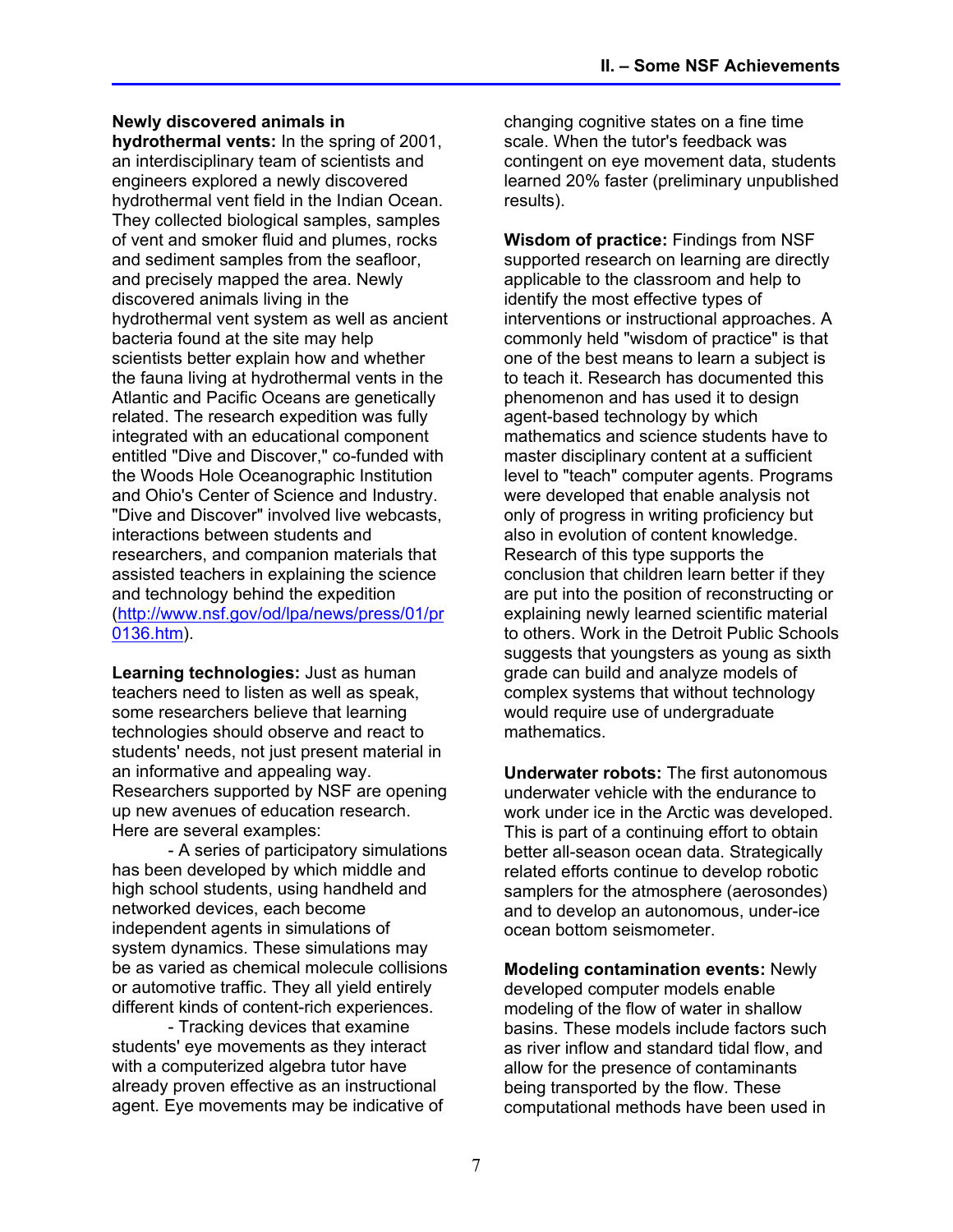the development of a complex shallow water simulator, called UTBEST (University of Texas Bays and Estuaries Model). It has also been possible to model a simulated contamination event in the Houston Ship Channel with the domain modeled being all of Galveston Bay.

**Cyber-terrorism:** A computer system was built that is capable of identifying and stopping intrusive behavior on the system it is protecting. The technology can identify assaults in progress, stop the offending process, and disable the IP address of the culprit. As a proof of concept, the team that developed the system placed a highly vulnerable version of the Linux system (no security patches) on the net as a web server and invited hackers throughout the world to root the machine. There were over 13,000 attacks on this box and not one successful intrusion.

**Lost City:** Hydrothermal vent structures, dubbed the "Lost City," were discovered in December 2000 in the mid-Atlantic Ocean. These vent structures, including a massive 18-story vent, taller by far than any seen before, are very different from all others discovered across the world since the 1970s

[\(http://www.nsf.gov/od/lpa/news/press/01/pr](http://www.nsf.gov/od/lpa/news/press/01/pr) 0156.htm).

**Antifreeze proteins in fish living in extreme environments:** The question of how cold-blooded creatures such as fish survive in the frigid waters off Antarctica is being investigated by studying the role of antifreeze glycopeptides, antifreeze proteins of Antarctic fishes involved in freezing avoidance. We anticipate that the results will lead to major advances in understanding molecular biology and evolution of antifreeze systems and will be applicable to a wide range of disciplines.

Researchers on another project, also focused on Antarctic fishes, seek to determine at the molecular level those adaptations that enhance the assembly and movement of microtubules and the

expression of related genes. In the broadest sense, this research program should advance the molecular understanding of the survival of cold-blooded organisms.

Another project is a phylogenetic study of Antarctic microorganisms to understand the unique adaptations required for survival. The application of DNA microarray technology to studies of life in extreme environments offers an outstanding opportunity for identifying new genes for biotechnological use. Discovering specific adaptations to extreme environments by detecting genes that are uniquely expressed in the natural environment is an ultimate goal of this research.

**Sounds of the Sea:** An NSF informal science education project that serves diverse students and engages diverse communities directly in the scientific enterprise is *Sounds of the Sea.* This project empowers a generation of students and teachers to explore scientific concepts and engage in understanding an array of scientific professions that are not a traditional part of the K-12 experience. It created a national model for engaging blind and visually impaired students and adults in experiencing hands-on science. The program provided curricula to urban school districts that will reach 15,000 teachers annually through the Teacher Resource Center. The program will remain in use beyond the grant period. A legacy of the project is a four-page "advanced organizer," as well as in-home, in-school, and afterschool activity guides distributed to over 10,000 educators to facilitate students' exploration in marine science.

#### **Replacing chlorine-based processes:**

Catalysts for the activation of hydrogen peroxide in water for green oxidation processes have been developed. They may replace environmentally harmful chlorinebased processes used in the textile, paper and laundry industries.

**Astroflow:** The activities of faculty members who are active in bringing their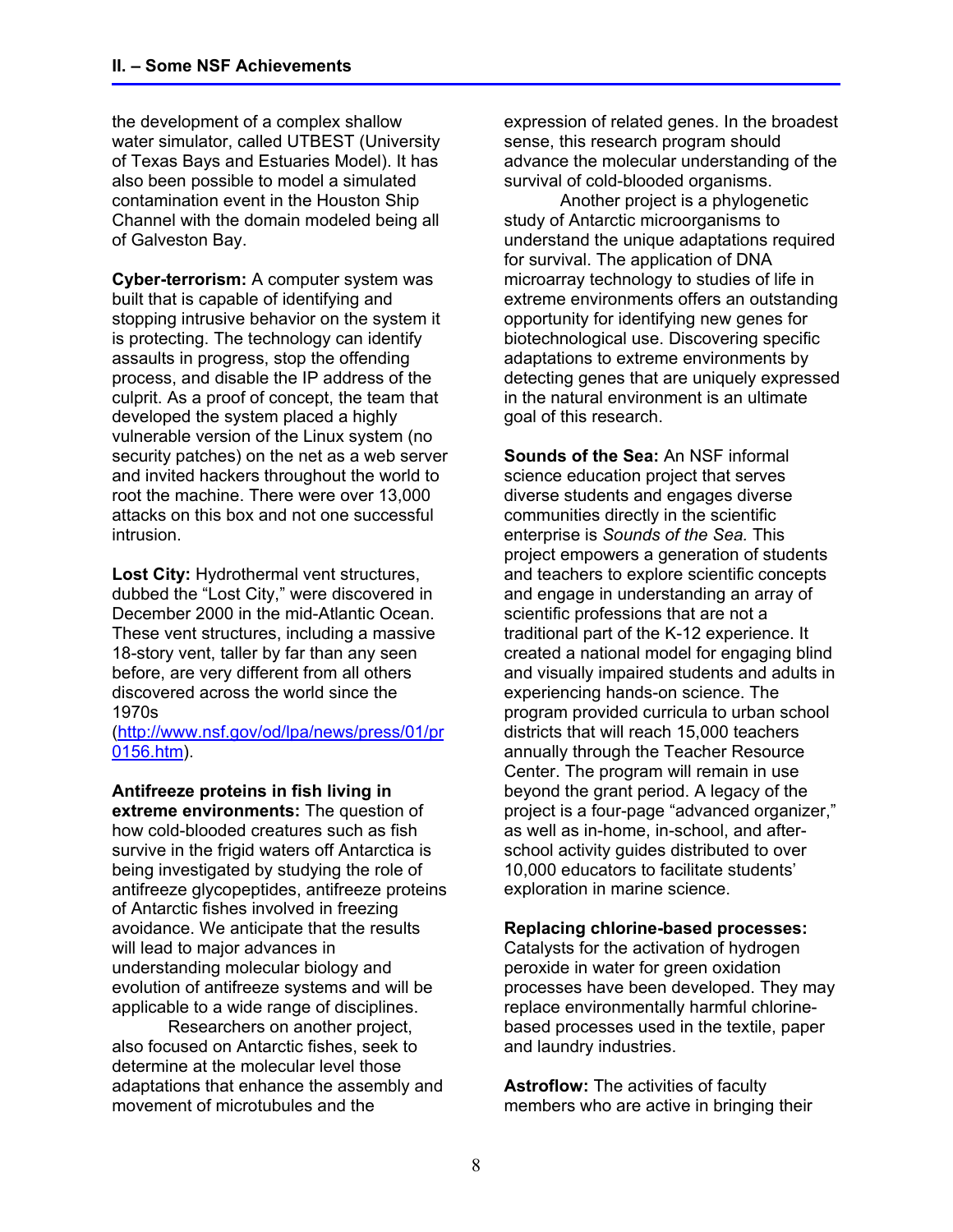research results to the public are well illustrated by work taking place in Rochester, NY. A research group is making the results of their research directly available to the public through a variety of venues including programs at local grade, middle and high schools. A program called Astroflow is a suite of software tools allowing users to interactively control, visualize, and explore realistic simulations of cosmic events: exploding stars, comets diving into planetary atmospheres, jets of hypersonic gas driving through interstellar clouds, and more. Astroflow gives students and non-scientists the opportunity to learn by experimentation and exploration. Currently Astroflow is installed in a specially designed kiosk at the Strasenburgh Planetarium in Rochester, NY. The technology behind Astroflow has been successfully commercialized.

The **Macrogalleria,** a pioneering educational polymer web site, is continuing to garner broad recognition. NSF Director Rita Colwell described it in these terms in one of her speeches: "Many of you have seen the wonderful Web Site called 'Macrogalleria.' It is set up like a shopping mall. The site bills itself as 'the Internet mall where you net surfers can learn all kinds of nifty stuff about polymers and polymer science.' The student or the Internet surfer clicks on the shops and learns that polymers are everywhere. As he or she ascends to the different levels of the mall, more complex concepts are conveyed." The Macrogalleria was recently selected by *Scientific American*<sup>3</sup> as one of its "50 Top Websites." This follows many other distinctions, such as the Education Index Top Site and the Top 5% of Chemistry Sites. The worldwide popularity of the Macrogalleria is so high that it has already been translated into Afrikaans, French, and Spanish, and is being translated into Italian and Portuguese.

**VORTEX – Predicting tornadoes:** The benefits of education and research within the atmospheric sciences are extremely visible to the public at large. The importance of the daily weather to individuals is selfevident. Severe weather prediction is of paramount importance. The Verification of Origins of Rotation in Tornadoes Experiment (VORTEX) used airborne and surface mobile Doppler radars and other mobile sensors to map in detail the structure of tornadoes and their near environment. The modeling and observations indicated that a localized downdraft is an important ingredient in the final stages of the formation of a tornado. This knowledge was directly translated to more accurate tornado forecasts (tornado watches) being issued by the National Weather Service.

**Hazard loss:** A major research project on "2<sup>nd</sup> National Assessment of Research and Applications on Natural Hazards" involved over 130 national experts in hazards and disasters from all fields of science, engineering, policy, and practice. The results of this effort greatly influenced policies for and approach to hazard loss mitigation in the Federal Emergency Management Agency's (FEMA) Project Impact. The objectives of Project Impact are to establish a national risk assessment, meet the need for computer-aided systems to inform local hazard decision-making [e.g., FEMA's Natural Hazard Loss Estimation Methodology (HAZUS)], and assist local efforts to design safer communities, such as efforts underway in Berkeley, California and Tulsa, Oklahoma. A summary brochure of the assessment was distributed to every member of the U.S. House of Representatives. The document was subsequently used internationally. It provided the basis for redrafting New Zealand's environmental and hazards legislation to link sustainable development with environmental management and hazards mitigation.

<sup>-&</sup>lt;br>3

<http://www.scientificamerican.com/explorations/2001/051401> top50/#ScientificAmerican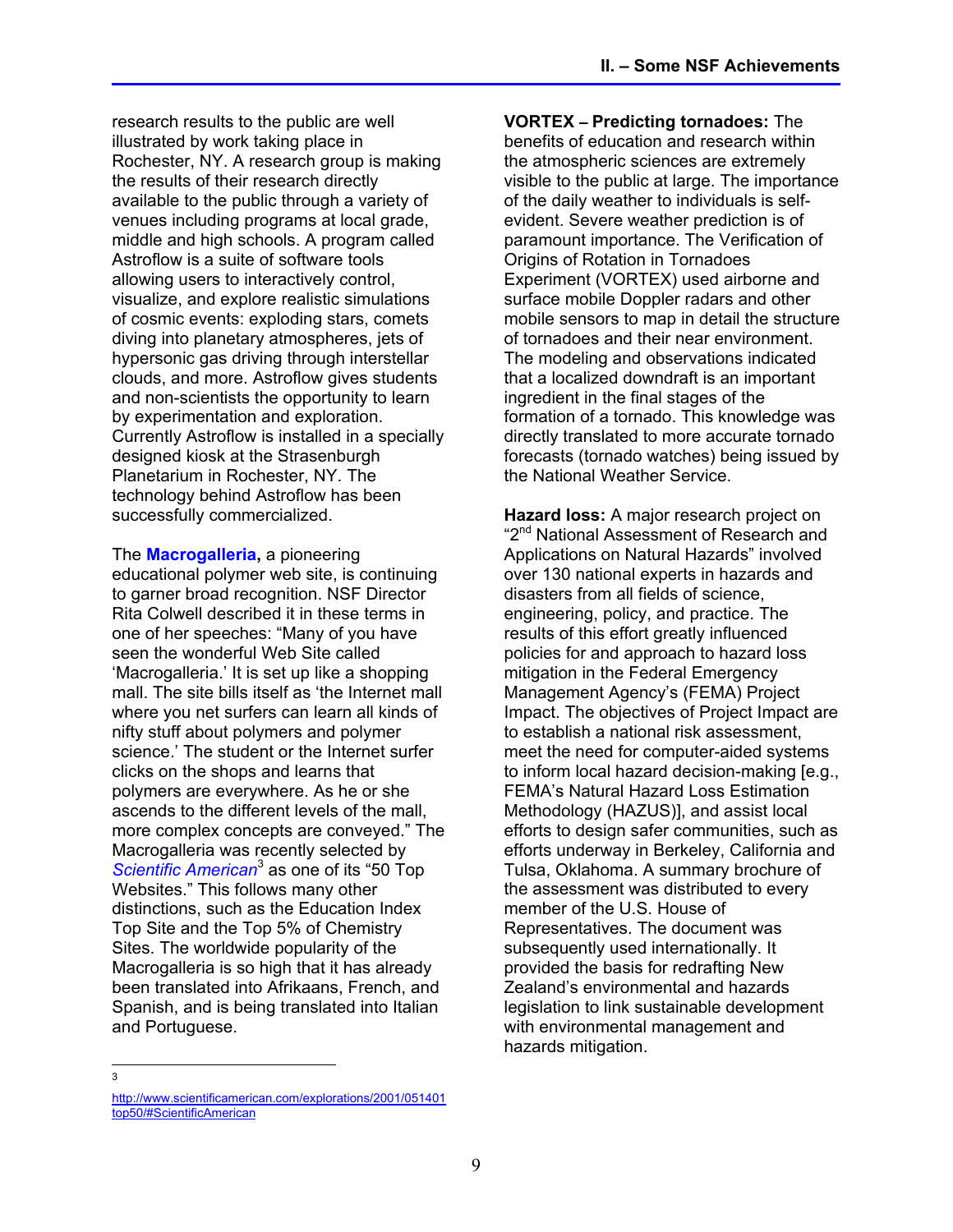**COPLINK:** A collaboration between a university artificial intelligence laboratory and a local police department has led to development of an integrated justice information database available over a secure intranet. COPLINK is still in the deployment phase with 32 law enforcement professionals currently using this system. Plans are being developed to deploy COPLINK in other areas of the U.S. COPLINK is an excellent example of multiagency partnerships supported under the Digital Government program. NSF and the Defense Advanced Research Projects Agency (DARPA) supported the fundamental research that led to COPLINK under the Digital Library 1 initiative.

**Astro coalitions:** This project links amateur and professional astronomers, school children, their teachers, and families around a variety of activities, such as creation of scientific records, production of student research journals, and collaborative investigation of astrophysical phenomena. In addition to having formed partnerships that connect groups who have never worked together before, this project has created a system that has engendered new coalitions beyond those targeted in the funding cycle. The project has launched a new idea for public collaboration in science that is

regenerating itself in a variety of forms across the nation.

**Wavelets and their uses:** The theory of wavelets has had a profound impact on data compression, signal analysis, scientific calculation, medical imaging and radar detection. In one application wavelets are used to identify the key features of an image and allow reconstruction of the image with only a tiny amount of information about the original object.

**Environmental changes in Antarctica:**

The Cape Roberts Project is a major international drilling program involving more than 50 people from seven countries. Researchers have collected more than 1,700 m of sediment core that is providing a record of environmental changes extending back more than 30 million years. These cores reveal periods of high frequency instabilities in the Antarctic climate during the Miocene (e.g., 24 million years ago) age. A detailed record of environmental changes extending back this far has not been available previously; the new discoveries from the cores are expected to make significant contributions to many areas of Antarctic geosciences.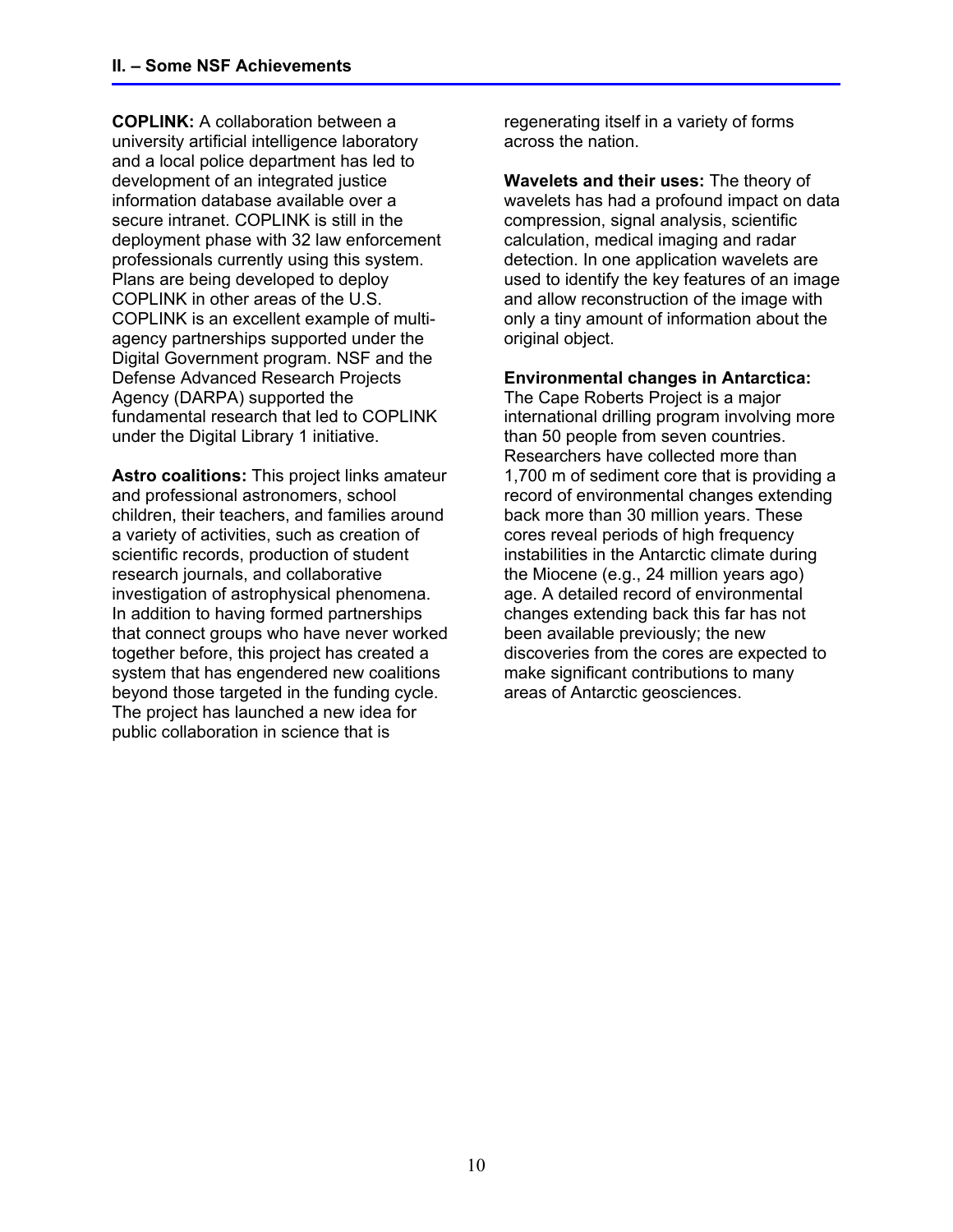# **III. SUMMARY OF PERFORMANCE RESULTS**

<span id="page-18-0"></span>Overall, we were successful in achieving  $65\% - 15$  of 23 – of our performance goals.

**RESULTS FOR OUTCOME GOALS:** This is the first year we are reporting on the new outcome goals of People, Ideas, and Tools.

pleased to have demonstrated the feasibility of implementing a paperless proposal review environment at NSF. Ten programs participated in a pilot program in electronic proposal review in FY 2001, and the pilot program was a success. The one goal we

| We achieved four    |                                 |                  |
|---------------------|---------------------------------|------------------|
| of our five outcome | <b>Management Goals</b>         | 4 of 5 (80%)     |
| goals (80%) in FY   |                                 |                  |
| 2001. We failed to  | <b>Outcome Goals</b>            | 4 of 5 (80%)     |
| achieve our goal    |                                 |                  |
| involving schools   | <b>Investment Process Goals</b> | $7$ of 13 (54%)  |
| participating in    |                                 |                  |
| systemic initiative | <b>TOTAL</b>                    | $15$ of 23 (65%) |
| programs.           |                                 |                  |

did not achieve involved distribution of an employee survey to our staff. Our management goals discussion is in Section V.

In assessing our results for People, Ideas, and Tools, external experts noted significant achievement in diversity and broadening participation. However, participation of underrepresented groups remains lower than desired. It was also noted that there was limited involvement of agency programs other than Science Resources Statistics in the development of information fundamental to national policy debates. A complete discussion of our outcome goal results is provided in Section IV.

#### **RESULTS FOR MANAGEMENT GOALS:**

We achieved four of our five management goals (80%) in FY 2001. We are particularly

#### **RESULTS FOR INVESTMENT PROCESS**

**GOALS:** We achieved seven of our thirteen investment process goals in FY 2001. Areas identified as needing improvement include: the use of the generic merit review criteria by reviewers, decreasing the time to decision, increasing the percentage of awards to new investigators, and keeping operating time lost at facilities due to unscheduled downtime to less than 10% of the total scheduled operating time. Discussion of these goals and how NSF is addressing issues is provided in Section VI.

The following Table provides a summary of the results for NSF's FY 2001 GPRA reporting.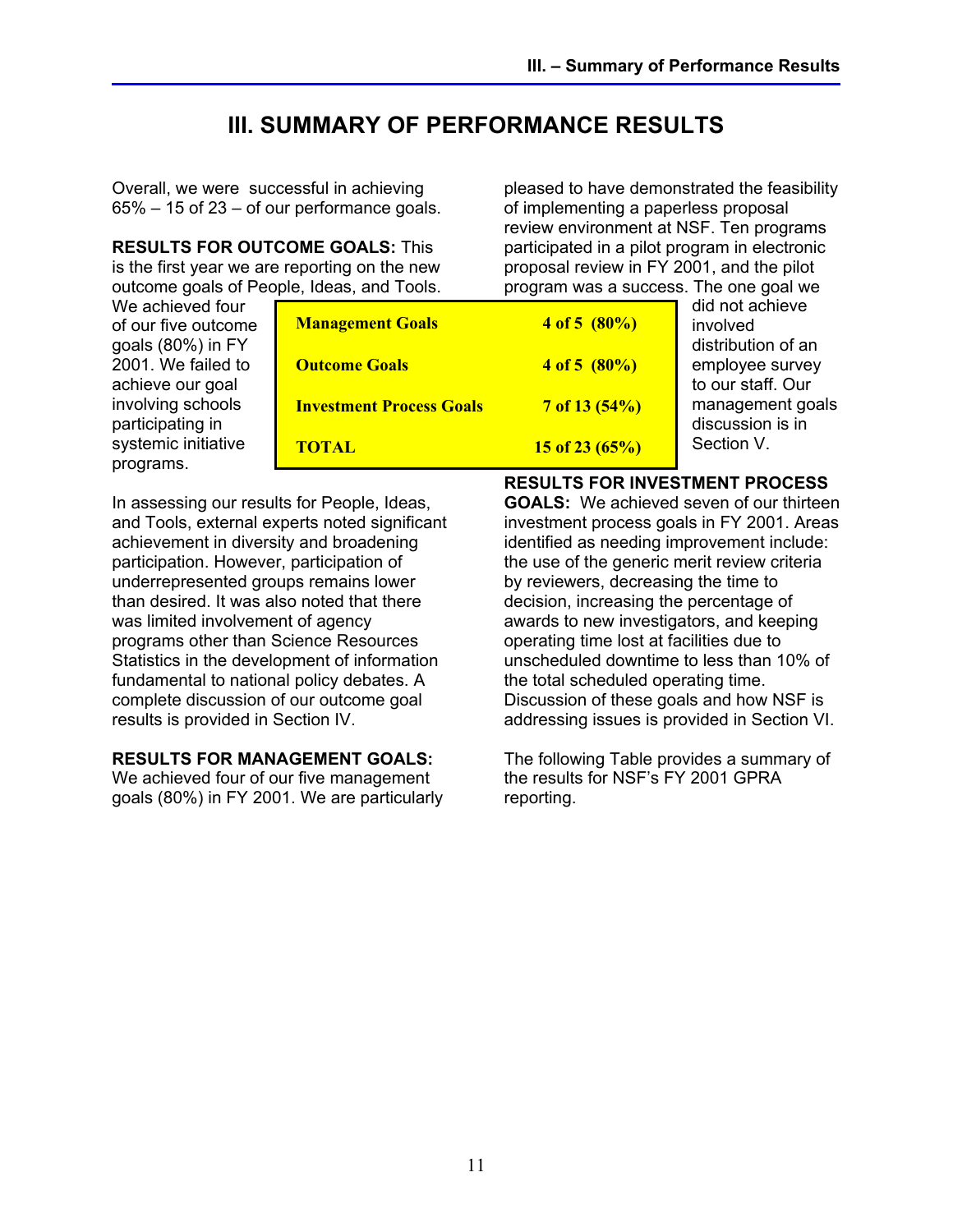# **III. – Summary of Performance Results ANNUAL PERFORMANCE GOALS FOR NSF'S STRATEGIC OUTCOMES**

| <b>Strategic Outcome</b>                                                | FY 2001 Annual<br><b>Performance Goal</b>                                                                                                                                                                                                                                                                                                     | <b>Results for</b><br><b>National Science Foundation</b>                        |
|-------------------------------------------------------------------------|-----------------------------------------------------------------------------------------------------------------------------------------------------------------------------------------------------------------------------------------------------------------------------------------------------------------------------------------------|---------------------------------------------------------------------------------|
| <b>People Strategic</b><br>Outcome                                      | <b>Performance Goal III-1a:</b>                                                                                                                                                                                                                                                                                                               | New goal in FY 2001                                                             |
|                                                                         | NSF is successful when, in the aggregate, results reported<br>in the period demonstrate significant achievement in one<br>or more of the following indicators:                                                                                                                                                                                | FY 2001: NSF is successful<br>for goal III-1a.                                  |
| <b>Outcome Goal III-1:</b><br>Development of "a                         | Improved mathematics, science, and technology skills<br>$\bullet$<br>for U.S. students at the K-12 level, and for citizens of all<br>ages, so that they can be competitive in a technological<br>society.                                                                                                                                     | Demonstrated significant<br>$\bullet$<br>achievement                            |
| diverse, internationally<br>competitive and<br>globally-engaged         | A science and technology and instructional workforce<br>$\bullet$<br>that reflects America's diversity.                                                                                                                                                                                                                                       | Demonstrated significant<br>$\bullet$<br>achievement*                           |
| workforce of scientists,<br>engineers, and well-<br>prepared citizens." | $\bullet$<br>Globally engaged science and engineering professionals<br>who are among the best in the world.                                                                                                                                                                                                                                   | Demonstrated significant<br>$\bullet$<br>achievement                            |
|                                                                         | A public that is provided access to the benefits of science<br>and engineering research and education.                                                                                                                                                                                                                                        | Demonstrated significant<br>$\bullet$<br>achievement                            |
|                                                                         | FY 2001 Result: Reports prepared by external experts during<br>FY 2001 GPRA reporting provide assessments and<br>retrospective examples of NSF-supported projects that<br>document significant achievement. *A number of these<br>assessments were emphatic that NSF must continue and<br>increase its efforts related to diversity.          |                                                                                 |
|                                                                         | <b>Performance Goal III-1b:</b>                                                                                                                                                                                                                                                                                                               | FY 1999: NSF successful                                                         |
|                                                                         | Over 80 percent of schools participating in systemic initiative<br>programs will (1) implement a standard-based curriculum in<br>science and mathematics; (2) further professional<br>development of the instructional workforce; and (3) improve<br>student achievement on a selected battery of tests, after three<br>years of NSF support. | FY 2000: NSF successful<br>FY 2001: NSF is not<br>successful for goal III-1b**. |
|                                                                         | FY 2001 Result**: The curriculum, instructional workforce,<br>and improved achievement in science components of the goal<br>were successful. However, less than 80% of schools met the<br>goal of improved student achievement in mathematics.                                                                                                |                                                                                 |
|                                                                         | In FY 2002, appropriate technical assistance will be provided<br>to schools not meeting the goal.                                                                                                                                                                                                                                             |                                                                                 |
|                                                                         | <b>Performance Goal III-1c:</b>                                                                                                                                                                                                                                                                                                               | FY 1999: NSF successful                                                         |
|                                                                         | Through systemic initiatives and related teacher enhancement<br>programs, NSF will provide intensive professional                                                                                                                                                                                                                             | FY 2000: NSF successful                                                         |
|                                                                         | development experiences for at least 65,000 pre-college<br>teachers.                                                                                                                                                                                                                                                                          | FY 2001: NSF is successful<br>for goal III-1c.                                  |
|                                                                         | FY 2001 Result: In school year 1999-2000, EHR awards<br>provided intensive professional development (60 hours or<br>more) to a total of 79,000 teachers, exceeding substantially<br>the GPRA goal of 65,000.                                                                                                                                  |                                                                                 |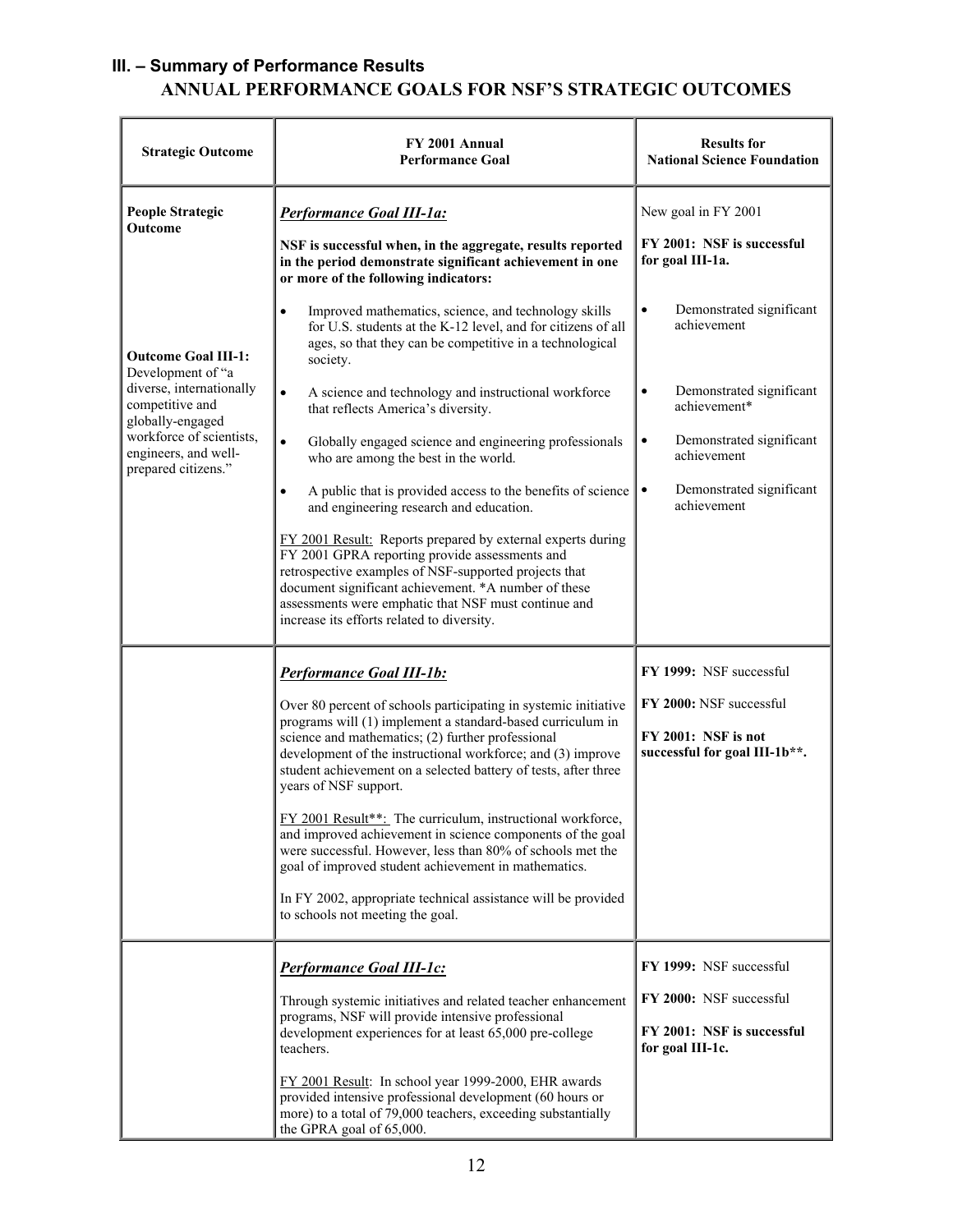# **III. – Summary of Performance Results ANNUAL PERFORMANCE GOALS FOR NSF'S STRATEGIC OUTCOMES (continued)**

| <b>Strategic Outcome</b>                                                                                                         | FY 2001 Annual<br><b>Performance Goal</b>                                                                                                                                                                                                                                                                                                                                                                                                    | <b>Results for</b><br><b>National Science Foundation</b> |
|----------------------------------------------------------------------------------------------------------------------------------|----------------------------------------------------------------------------------------------------------------------------------------------------------------------------------------------------------------------------------------------------------------------------------------------------------------------------------------------------------------------------------------------------------------------------------------------|----------------------------------------------------------|
| <b>Ideas Strategic Outcome</b>                                                                                                   | <b>Performance Goal III-2:</b>                                                                                                                                                                                                                                                                                                                                                                                                               | New goal in FY 2001                                      |
|                                                                                                                                  | NSF is successful when, in the aggregate, results<br>reported in the period demonstrate significant<br>achievement in one or more of the following indicators:                                                                                                                                                                                                                                                                               | FY 2001: NSF is successful for<br>goal III-2.            |
| <b>Outcome Goal III-2:</b><br>Enabling "discovery<br>across the frontier of                                                      | A robust and growing fundamental knowledge base<br>$\bullet$<br>that enhances progress in all science and engineering<br>areas including the science of learning.                                                                                                                                                                                                                                                                            | Demonstrated significant<br>achievement                  |
| science and engineering,<br>connected to learning,<br>innovation and service to                                                  | Discoveries that advance the frontiers of science,<br>$\bullet$<br>engineering and technology.                                                                                                                                                                                                                                                                                                                                               | Demonstrated significant<br>$\bullet$<br>achievement     |
| society."                                                                                                                        | Partnerships connecting discovery to innovation,<br>$\bullet$<br>learning, and societal advancement.                                                                                                                                                                                                                                                                                                                                         | Demonstrated significant<br>achievement                  |
|                                                                                                                                  | Research and education processes that are synergistic.<br>$\bullet$                                                                                                                                                                                                                                                                                                                                                                          | Demonstrated significant<br>achievement                  |
|                                                                                                                                  | FY 2001 Result: Reports prepared by external experts<br>during FY 2001 GPRA reporting provide assessments and<br>retrospective examples of NSF-supported projects that<br>document significant achievement.                                                                                                                                                                                                                                  |                                                          |
| <b>Tools Strategic Outcome</b>                                                                                                   | <b>Performance Goal III-3:</b>                                                                                                                                                                                                                                                                                                                                                                                                               | New goal in FY 2001                                      |
|                                                                                                                                  | NSF is successful when, in the aggregate, results<br>reported in the period demonstrate significant<br>achievement in one or more of the following indicators:                                                                                                                                                                                                                                                                               | FY 2001: NSF is successful for<br>goal III-3.            |
| <b>Outcome Goal III-3:</b><br>Providing "broadly<br>accessible, state-of-the art<br>and shared research and<br>education tools." | $\bullet$<br>Shared use platforms, facilities, instruments, and<br>databases that enable discovery and enhance the<br>productivity and effectiveness of the science and<br>engineering workforce.                                                                                                                                                                                                                                            | Demonstrated significant<br>$\bullet$<br>achievement     |
|                                                                                                                                  | Networking and connectivity that take full advantage<br>of the Internet and make SMET information available<br>to all citizens.                                                                                                                                                                                                                                                                                                              | Demonstrated significant<br>٠<br>achievement             |
|                                                                                                                                  | Information and policy analyses that contribute to the<br>$\bullet$<br>effective use of science and engineering resources.                                                                                                                                                                                                                                                                                                                   | Demonstrated significant<br>achievement*                 |
|                                                                                                                                  | FY 2001 Result: Reports prepared by external experts<br>during FY 2001 GPRA reporting provide assessments and<br>retrospective examples of NSF-supported projects that<br>document significant achievement. *There are very limited<br>contributions and limited involvement of agency programs<br>other than Science Resources Statistics (SRS) in<br>developing information and other materials fundamental to<br>national policy debates. |                                                          |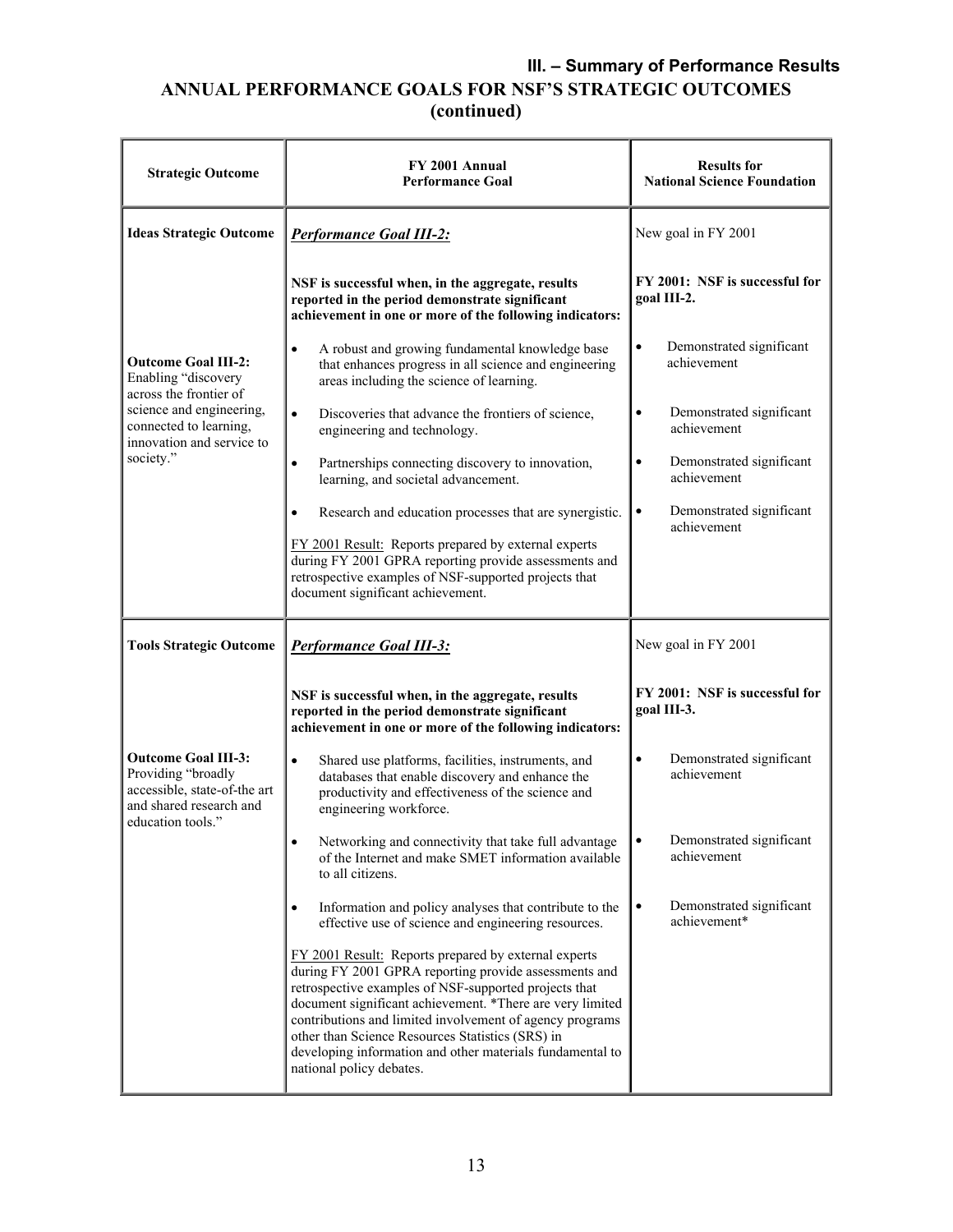| Performance<br>Area                                      | FY 2001 Annual<br><b>Performance Goal</b>                                                                                                                                                                                                                                                                                                                                                                                                                                          | <b>Results for</b><br><b>National Science Foundation</b>                                                                                          |
|----------------------------------------------------------|------------------------------------------------------------------------------------------------------------------------------------------------------------------------------------------------------------------------------------------------------------------------------------------------------------------------------------------------------------------------------------------------------------------------------------------------------------------------------------|---------------------------------------------------------------------------------------------------------------------------------------------------|
| <b>NSF Business</b><br><b>Practices</b>                  |                                                                                                                                                                                                                                                                                                                                                                                                                                                                                    |                                                                                                                                                   |
| Electronic<br>Proposal<br>Submission                     | <b>Performance Goal IV-1:</b><br>Ninety-five percent of full proposals will be received<br>electronically through FastLane.<br>FY 1998 Baseline<br>17%<br>FY 1999 Result<br>44%<br>FY 2000 Goal<br>60%<br>81%<br>FY 2000 Result<br>95%<br>FY 2001 Goal<br>99%<br>FY 2001 Result                                                                                                                                                                                                    | FY 1999: NSF successful<br>FY 2000: NSF successful<br>FY 2001: NSF is successful<br>for goal IV-1.                                                |
| Electronic<br>Proposal<br>Processing                     | <b>Performance Goal IV-2:</b><br>In FY 2001, NSF will conduct ten pilot paperless projects that<br>manage the competitive review process in an electronic<br>environment.<br>FY 2001 Result: Ten pilot paperless projects were completed.                                                                                                                                                                                                                                          | New goal in FY 2001<br>FY 2001: NSF is successful<br>for goal IV-2.                                                                               |
| Video-<br>Conference/Long-<br>Distance<br>Communications | Performance Goal IV-3:<br>By the end of FY 2001, NSF will increase usage of a broad<br>range of video-conferencing / long distance communications<br>technology by 100 percent over the FY 1999 level.<br>FY 2001 Result: 142 video-conferences were conducted, an<br>increase of 184 percent over the 1999 level.                                                                                                                                                                 | New goal in FY 2001<br>FY 2001: NSF is successful<br>for goal IV-3.                                                                               |
| <b>NSF Staff</b>                                         |                                                                                                                                                                                                                                                                                                                                                                                                                                                                                    |                                                                                                                                                   |
| Diversity                                                | <b>Performance Goal IV-4:</b><br>NSF will show an increase over 1997 in the total number of<br>hires to science and engineering (S&E) positions from<br>underrepresented groups.<br>FY 1997 Baseline: 16 females and 15 members of<br>underrepresented minority groups were hired.<br>FY 2000 Result: 35 females and 19 members of<br>underrepresented minority groups were hired.<br>FY 2001 Result: 38 females and 22 members of<br>underrepresented minority groups were hired. | Goal revised in FY 2000<br>FY 1999: NSF successful for<br>related goal<br>FY 2000: NSF successful<br>FY 2001: NSF is successful<br>for goal IV-4. |

# **ANNUAL PERFORMANCE GOALS FOR NSF'S MANAGEMENT**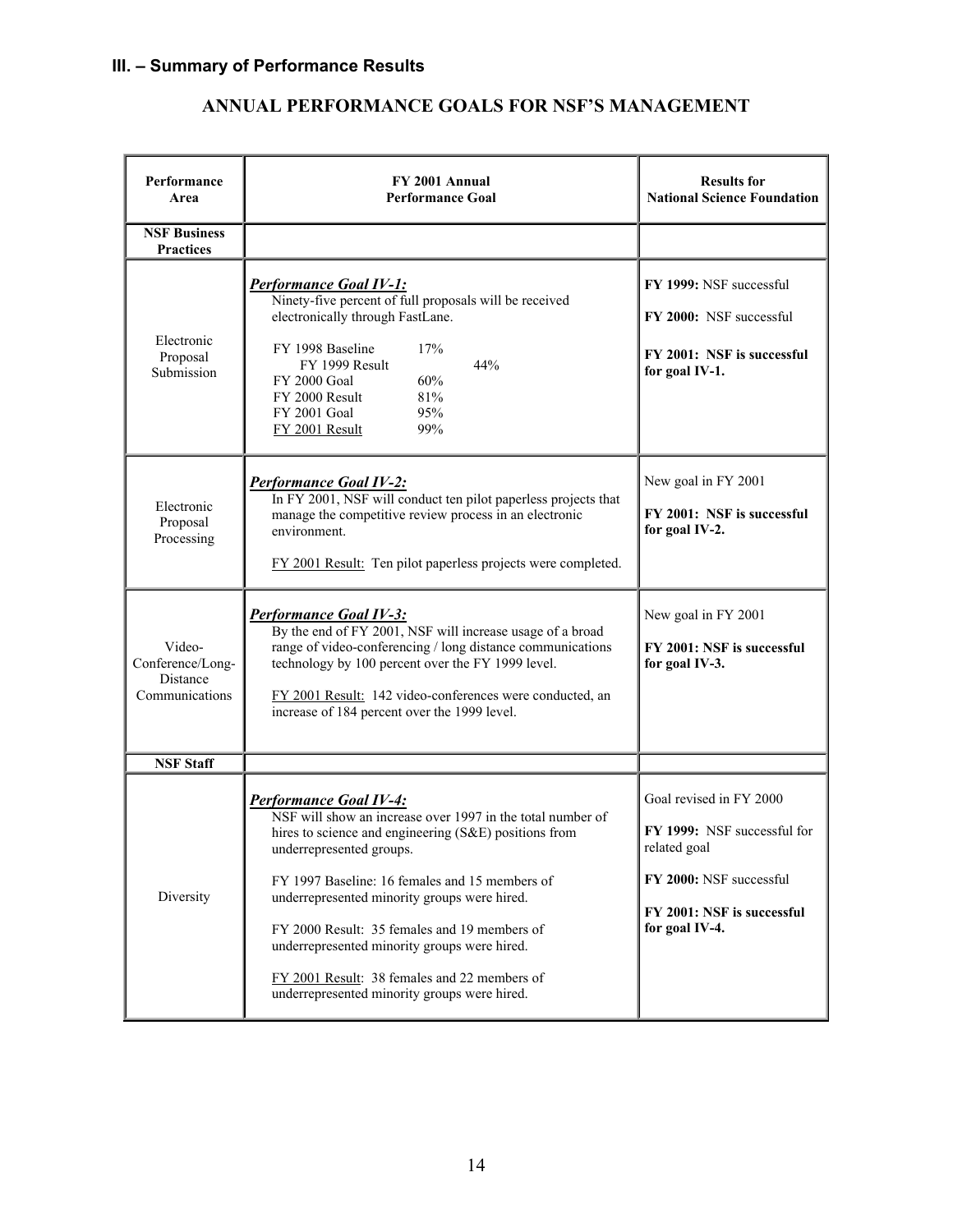# **III. – Summary of Performance Results ANNUAL PERFORMANCE GOALS FOR NSF'S MANAGEMENT (continued)**

| Performance         | FY 2001 Annual                                                                                                                                                                                                                                                                                                                                                                                                                            | <b>Results for</b>                                                        |
|---------------------|-------------------------------------------------------------------------------------------------------------------------------------------------------------------------------------------------------------------------------------------------------------------------------------------------------------------------------------------------------------------------------------------------------------------------------------------|---------------------------------------------------------------------------|
| Area                | <b>Performance Goal</b>                                                                                                                                                                                                                                                                                                                                                                                                                   | <b>National Science Foundation</b>                                        |
| Work<br>Environment | <b>Performance Goal IV-5:</b><br>NSF will establish various baselines that will enable<br>management to better assess the quality of worklife and work<br>environment within the Foundation.<br>FY 2001 Result: Development of an employee survey is<br>underway. This survey will provide baseline information on the<br>quality of worklife and work environment at NSF.<br>In FY 2002, the survey will be made available to employees. | New goal in FY 2001<br>$FY$ 2001: NSF is not<br>successful for goal IV-5. |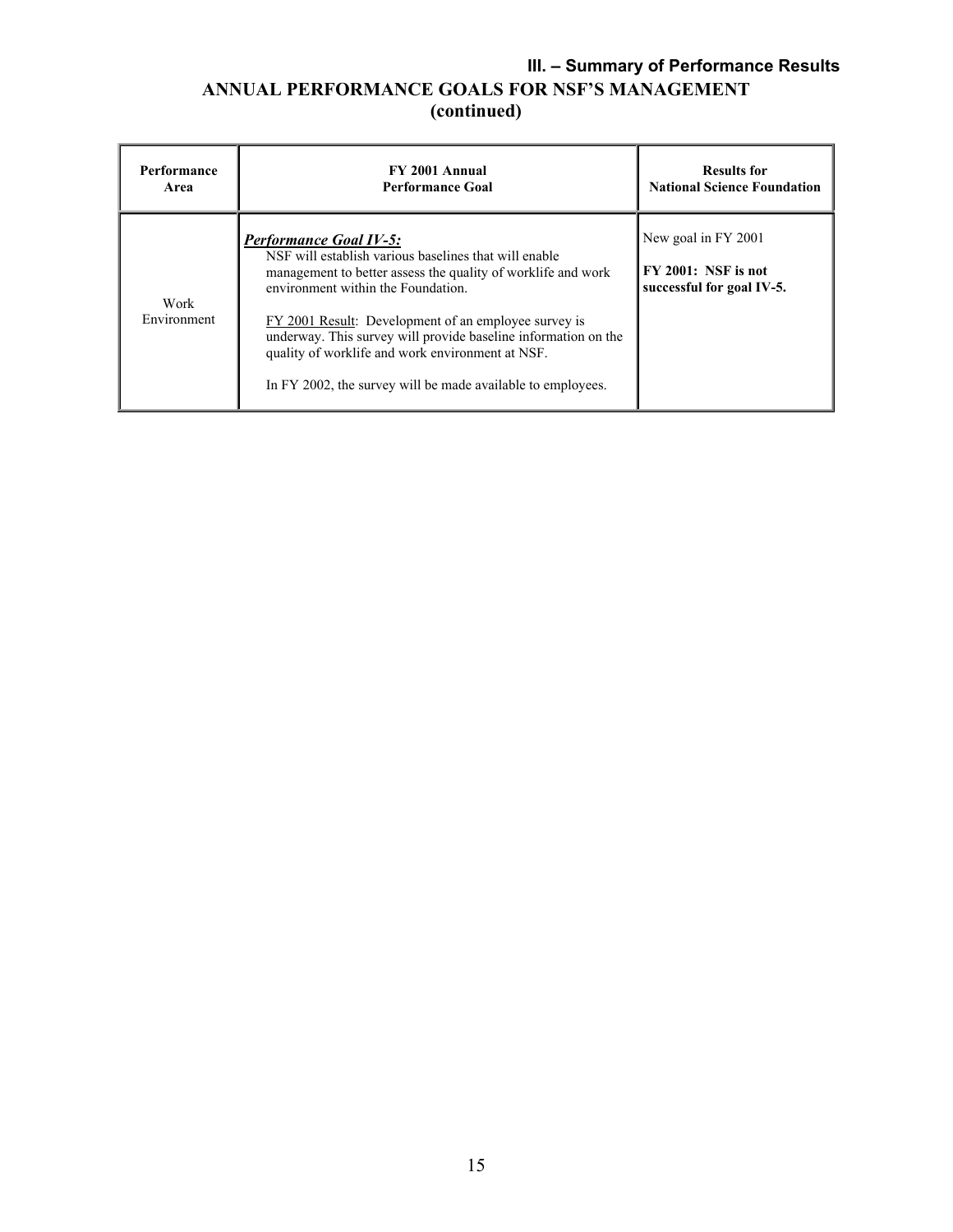# **ANNUAL PERFORMANCE GOALS FOR NSF'S INVESTMENT PROCESS**

| <b>Performance Area</b>                                             | FY 2001 Annual<br><b>Performance Goal</b>                                                                                                                                                                                                                                                                                                                                                                                                                                                                                                                                                                                                                                                                                                                                                                                                                                                                                                                                                                                                                                                                                                                                             | <b>Results for</b><br><b>National Science Foundation</b>                                                                                         |
|---------------------------------------------------------------------|---------------------------------------------------------------------------------------------------------------------------------------------------------------------------------------------------------------------------------------------------------------------------------------------------------------------------------------------------------------------------------------------------------------------------------------------------------------------------------------------------------------------------------------------------------------------------------------------------------------------------------------------------------------------------------------------------------------------------------------------------------------------------------------------------------------------------------------------------------------------------------------------------------------------------------------------------------------------------------------------------------------------------------------------------------------------------------------------------------------------------------------------------------------------------------------|--------------------------------------------------------------------------------------------------------------------------------------------------|
| Proposal and<br><b>Award Processes</b>                              |                                                                                                                                                                                                                                                                                                                                                                                                                                                                                                                                                                                                                                                                                                                                                                                                                                                                                                                                                                                                                                                                                                                                                                                       |                                                                                                                                                  |
| Use of Merit<br>Review                                              | <b>Performance Goal V-1:</b><br>At least 85 percent of basic and applied research funds will be<br>allocated to projects, which undergo merit review. *<br>80%<br>FY 2000 Goal<br>87%<br>FY 2000 Result<br>FY 2001 Goal<br>85%<br>88%<br>FY 2001 Result<br>*During FY 2000 OMB redefined what constitutes a merit-<br>reviewed project and established a new target level of 70-<br>90%.                                                                                                                                                                                                                                                                                                                                                                                                                                                                                                                                                                                                                                                                                                                                                                                              | Goal revised in FY 2000<br>FY 1999: NSF successful for<br>related goal<br>FY 2000: NSF successful<br>FY 2001: NSF is successful for<br>goal V-1. |
| Implementation of<br>Merit Review<br>Criteria-<br>Reviewers         | <b>Performance Goal V-2:</b><br>NSF performance in implementation of the merit review criteria is<br>successful when reviewers address the elements of both generic<br>review criteria.<br>FY 2001 Result: Program reports prepared by external experts<br>during FY 2001 GPRA reporting provide assessment of<br>implementation of merit review criteria for reviewers. In FY 1998<br>- FY 2000, reviewers did not consistently address the broader<br>impacts criterion. In FY 2001, NSF added separate review screens<br>to FastLane to enable reviewers to address each merit-review<br>criterion separately. NSF also established an internal task force to<br>examine strategies to improve both proposer and reviewer attention<br>to the broader impacts criterion. A number of FY 2001 reports note<br>that reviewers are making significant progress in utilizing both<br>merit review criteria.<br>In FY 2002, NSF will continue to develop and apply<br>recommendations that focus on strategies which stress the<br>importance of using both criteria. It will also collect and make<br>available examples of broader impacts and develop a plan to<br>disseminate them. | Goal revised in FY 2001<br>FY 2001: NSF is not<br>successful for goal V-2.                                                                       |
| Implementation of<br>Merit Review<br>Criteria - Program<br>Officers | <b>Performance Goal V-3:</b><br>NSF performance in implementation of the merit review criteria is<br>successful when program officers address the elements of both<br>generic review criteria when making their award decisions.<br>FY 2001 Result: Program reports prepared by external experts<br>during FY 2001 GPRA reporting result in an assessment of<br>successful for the foundation in implementation of both merit<br>review criteria for program managers.                                                                                                                                                                                                                                                                                                                                                                                                                                                                                                                                                                                                                                                                                                                | Goal revised in FY 2001<br>FY 2001: NSF is successful for<br>goal V-3.                                                                           |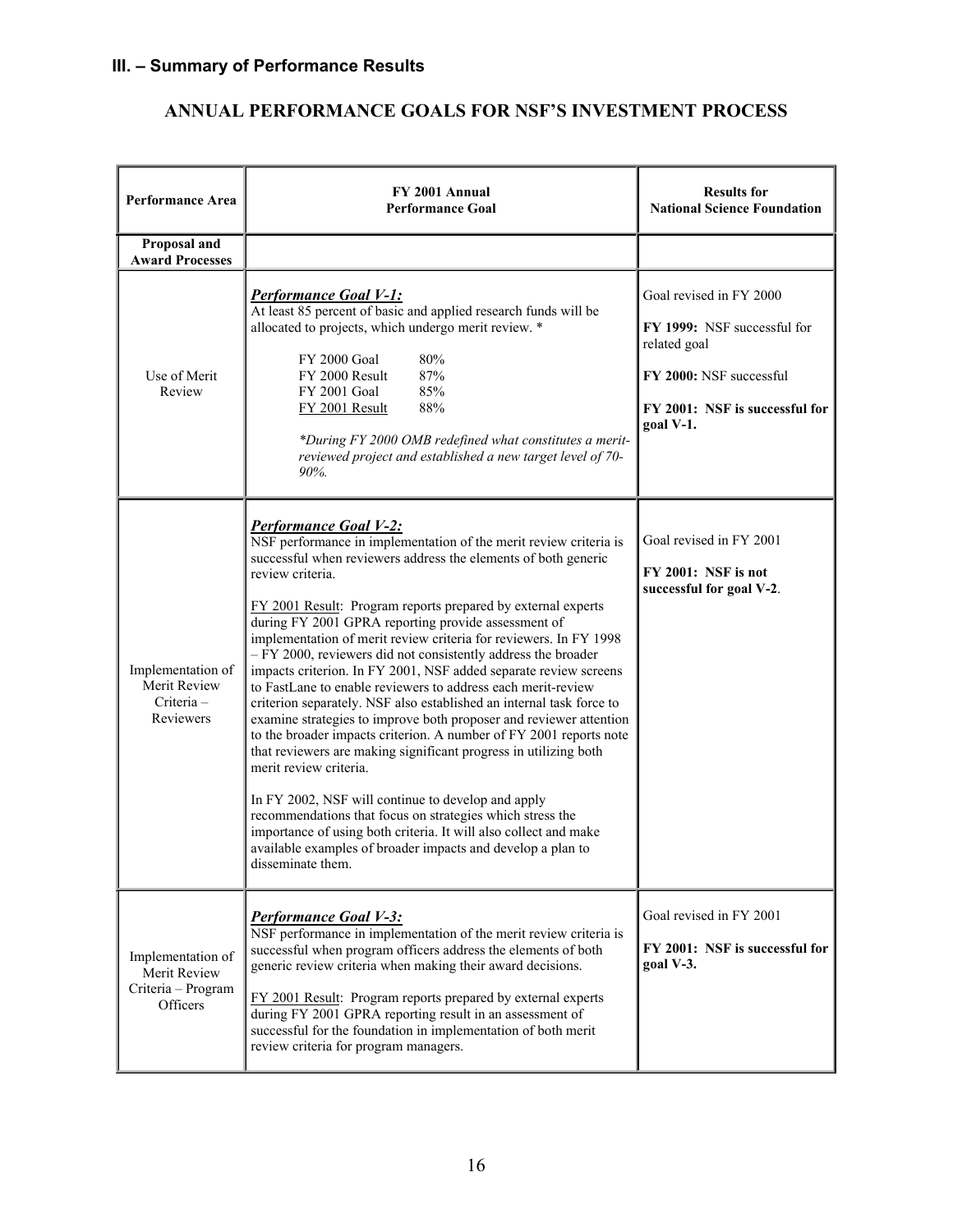# **III. – Summary of Performance Results ANNUAL PERFORMANCE GOALS FOR NSF'S INVESTMENT PROCESS (continued)**

| Performance<br>Area                                      | FY 2001 Annual<br><b>Performance Goal</b>                                                                                                                                                                                                                                                                                                                                                                                                                                                                                                                                                                        | <b>Results for</b><br><b>National Science Foundation</b>                                                      |
|----------------------------------------------------------|------------------------------------------------------------------------------------------------------------------------------------------------------------------------------------------------------------------------------------------------------------------------------------------------------------------------------------------------------------------------------------------------------------------------------------------------------------------------------------------------------------------------------------------------------------------------------------------------------------------|---------------------------------------------------------------------------------------------------------------|
| <b>Customer Service:</b><br>Time to Prepare<br>Proposals | <b>Performance Goal V-4:</b><br>95 percent of program announcements will be available to relevant<br>individuals and organizations at least three months prior to the<br>proposal deadline or target date.<br>FY 1998 Baseline<br>66%<br>FY 1999 Result<br>75%<br>FY 2000 Goal<br>95%<br>89%<br>FY 2000 Result<br>95%<br>FY 2001 Goal<br>FY 2001 Result<br>100%                                                                                                                                                                                                                                                  | FY 1999: NSF not successful<br>FY 2000: NSF not successful<br>FY 2001: NSF is successful for<br>goal V-4.     |
| <b>Customer Service:</b><br>Time to Decision             | Performance Goal V-5:<br>For 70 percent of proposals, be able to tell applicants whether their<br>proposals have been declined or recommended for funding within<br>six months of receipt.<br>FY 1998 Baseline<br>59%<br>FY 1999 Result<br>58%<br>FY 2000 Goal<br>70%<br>FY 2000 Result<br>54%<br>70%<br>FY 2001 Goal<br>62%<br>FY 2001 Result<br>FY 2001 Result: In FY 2001, 62% of proposals were processed<br>within 6 months of receipt.<br>In FY 2002, NSF will continue to focus on improving the efficiency<br>of proposal processing, including the dissemination of best practices<br>to program staff. | FY 1999: NSF not successful<br>FY 2000: NSF not successful<br>FY 2001: NSF is not successful<br>for goal V-5. |
| <b>Award Size</b>                                        | Performance Goal V-6a:<br>NSF will increase the average annualized award size for research<br>projects to \$110,000.<br>FY 1998 Baseline<br>\$90,000<br>\$94,000<br>FY 1999 Result<br>\$105,800<br>FY 2000 Result<br>FY 2001 Goal<br>\$110,000<br>FY 2001 Result<br>\$113,601                                                                                                                                                                                                                                                                                                                                    | New goal in FY 2001<br>FY 2001: NSF is successful<br>for goal V-6a.                                           |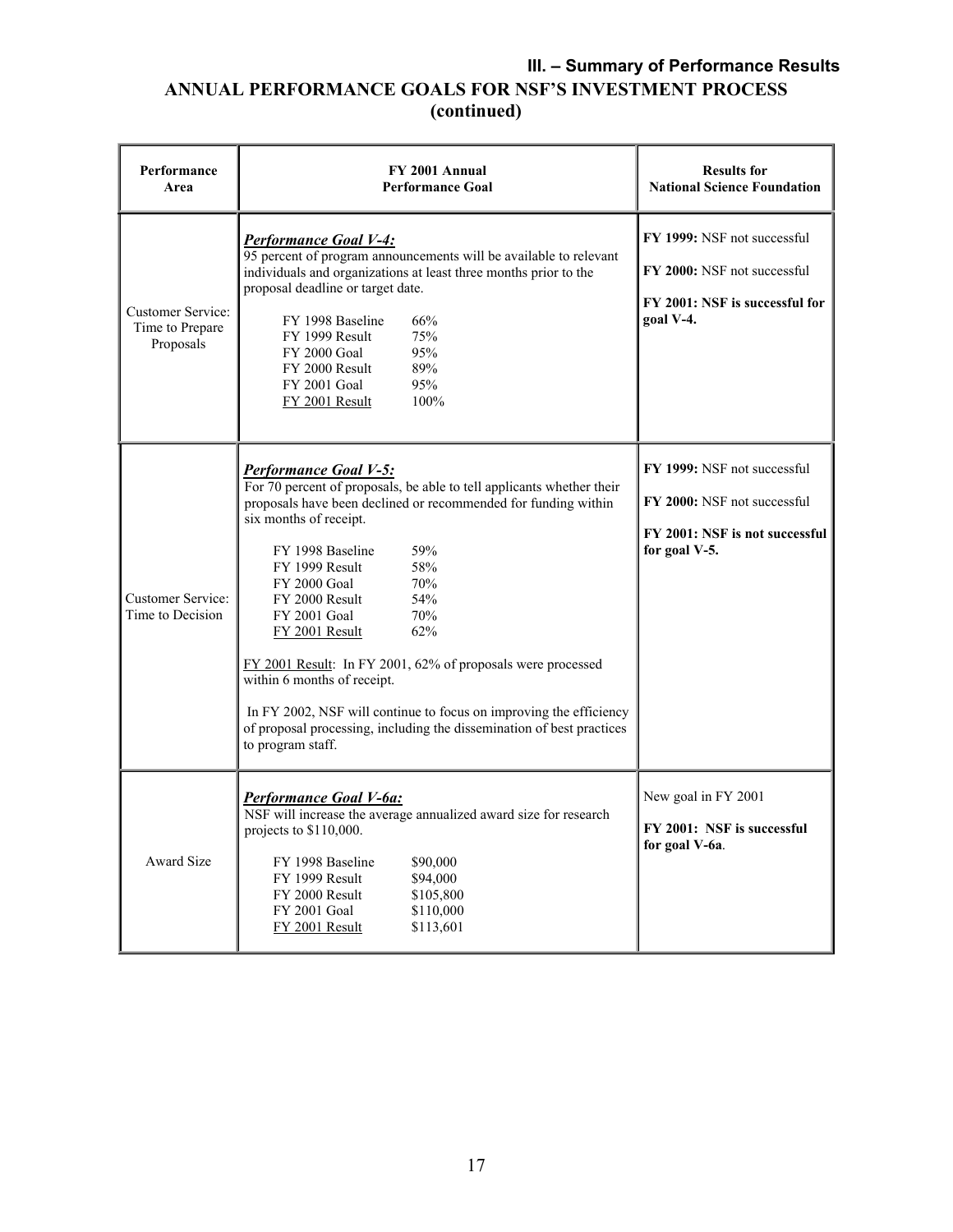# **III. – Summary of Performance Results**

# **ANNUAL PERFORMANCE GOALS FOR NSF'S INVESTMENT PROCESS (continued)**

| Performance<br>Area                      | FY 2001 Annual Performance Goal                                                                                                                                                                                                                                                                                                                                                                                                                                                                                                                                                                                                                                                         | <b>Results for</b><br><b>National Science Foundation</b>                                                      |
|------------------------------------------|-----------------------------------------------------------------------------------------------------------------------------------------------------------------------------------------------------------------------------------------------------------------------------------------------------------------------------------------------------------------------------------------------------------------------------------------------------------------------------------------------------------------------------------------------------------------------------------------------------------------------------------------------------------------------------------------|---------------------------------------------------------------------------------------------------------------|
| <b>Award Duration</b>                    | <b>Performance Goal V-6b:</b><br>NSF will increase the average duration of awards for<br>research projects to at least three years.<br>FY 1998 Baseline<br>2.7 years<br>FY 1999 Goal<br>2.8 years<br>FY 1999 Result<br>2.8 years<br>FY 2000 Result<br>2.8 years<br><b>FY 2001 Goal</b><br>3.0 years<br>2.9 years<br>FY 2001 Result<br>FY 2001 Result: Resource limitations impacted NSF's ability to<br>achieve both the award size and award duration goals. NSF focused<br>its efforts on increasing average annualized award size.<br>In FY 2002, NSF will continue to focus on increasing award size<br>and duration in order to improve the efficiency of the research<br>process. | FY 1999: NSF successful<br>FY 2000: Not applicable<br>FY 2001: NSF is not successful<br>for goal V-6b.        |
| Maintaining<br>Openness in the<br>System | <b>Performance Goal V-7:</b><br>NSF will award 30 percent of its research grants to new<br>investigators.<br>27%<br>FY 1997 Baseline<br>27%<br>FY 1998<br>FY 1999 Goal<br>30%<br>FY 1999 Result<br>27%<br>30%<br><b>FY 2000 Goal</b><br>28%<br>FY 2000 Result<br>30%<br><b>FY 2001 Goal</b><br>28%<br>FY 2001 Result<br>In FY 2002, NSF will continue its outreach to new<br>investigators to promote awareness of research funding and to<br>encourage new investigators to submit proposals.                                                                                                                                                                                          | FY 1999: NSF not successful<br>FY 2000: NSF not successful<br>FY 2001: NSF is not successful<br>for goal V-7. |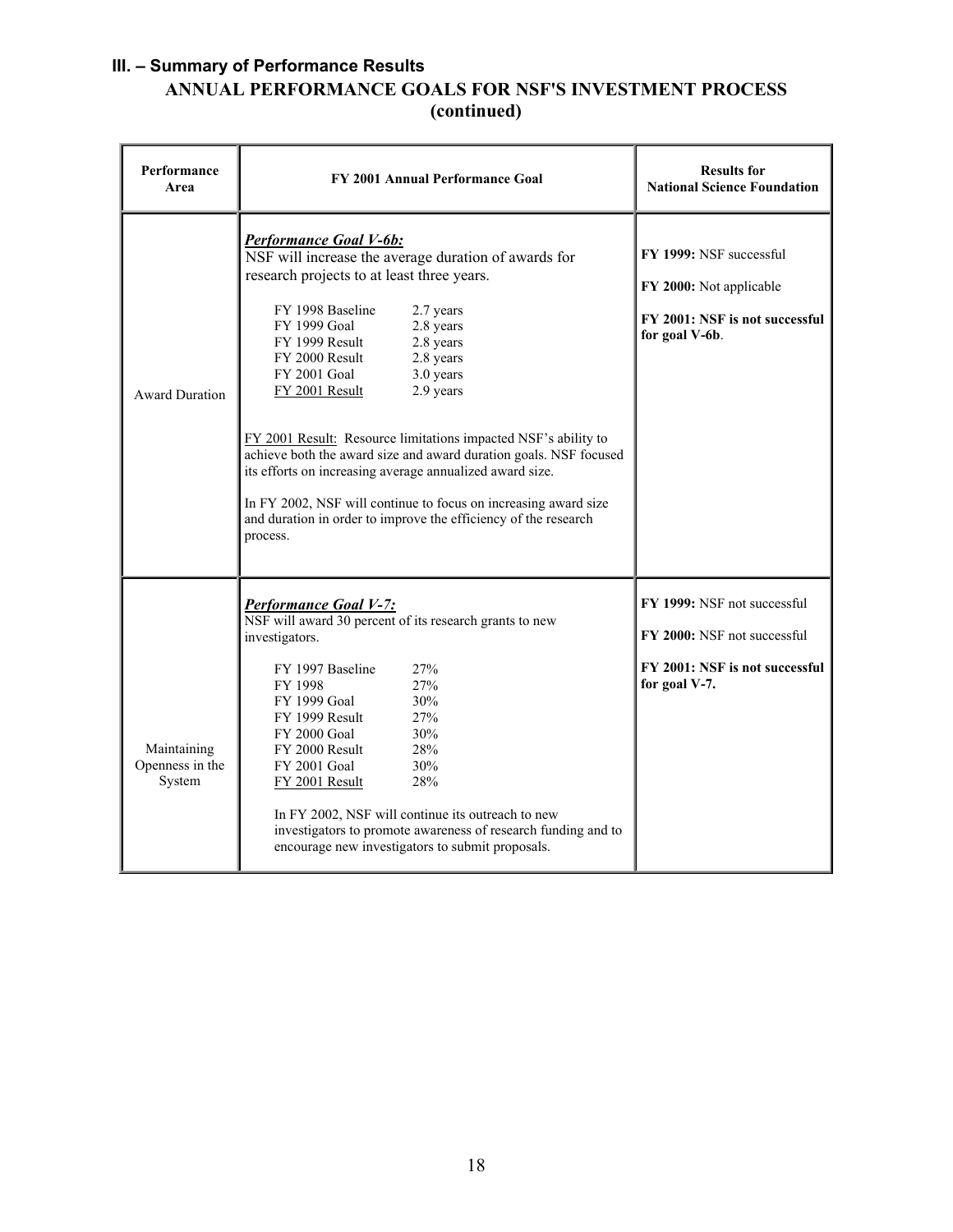# **III. – Summary of Performance Results**

# **ANNUAL PERFORMANCE GOALS FOR NSF'S INVESTMENT PROCESS (continued)**

| Performance<br>Area                | FY 2001 Annual Performance Goal                                                                                                                                                                                                                                                                                                                                                                                                                                                                                                           | <b>Results for</b><br><b>National Science Foundation</b>                                                                                          |
|------------------------------------|-------------------------------------------------------------------------------------------------------------------------------------------------------------------------------------------------------------------------------------------------------------------------------------------------------------------------------------------------------------------------------------------------------------------------------------------------------------------------------------------------------------------------------------------|---------------------------------------------------------------------------------------------------------------------------------------------------|
| <b>Broadening</b><br>Participation |                                                                                                                                                                                                                                                                                                                                                                                                                                                                                                                                           |                                                                                                                                                   |
| Reviewer Pool                      | <b>Performance Goal V-8:</b><br>NSF will begin to request voluntary demographic data<br>electronically from all reviewers to determine participation levels<br>of members of underrepresented groups in the NSF reviewer pool.<br>FY 2001 Result: The reviewer system in FastLane was revised to<br>gather voluntary demographic data.                                                                                                                                                                                                    | New goal in FY 2001.<br>FY 2001: NSF is successful for<br>goal $V - 8$ .                                                                          |
| <b>Facilities</b><br>Oversight     |                                                                                                                                                                                                                                                                                                                                                                                                                                                                                                                                           |                                                                                                                                                   |
| Construction and<br>Upgrade        | Performance Goal V-9a:<br>For 90 percent of facilities, keep construction and upgrades within<br>annual expenditure plan, not to exceed 110 percent of estimates.<br>FY 1999 Result: Majority of facilities within 110 percent of annual<br>spending estimates.<br>FY 2000 Result: Of the 11 construction and upgrade projects, all<br>were within annual expenditure plans; most were under budget.<br>FY 2001 Result: Of 25 construction and upgrade projects, 24 (96)<br>percent) were within 110 percent of annual expenditure plans. | Goal revised in FY 2001<br>FY 1999: NSF successful for<br>related goal<br>FY 2000: NSF successful<br>FY 2001: NSF is successful<br>for goal V-9a. |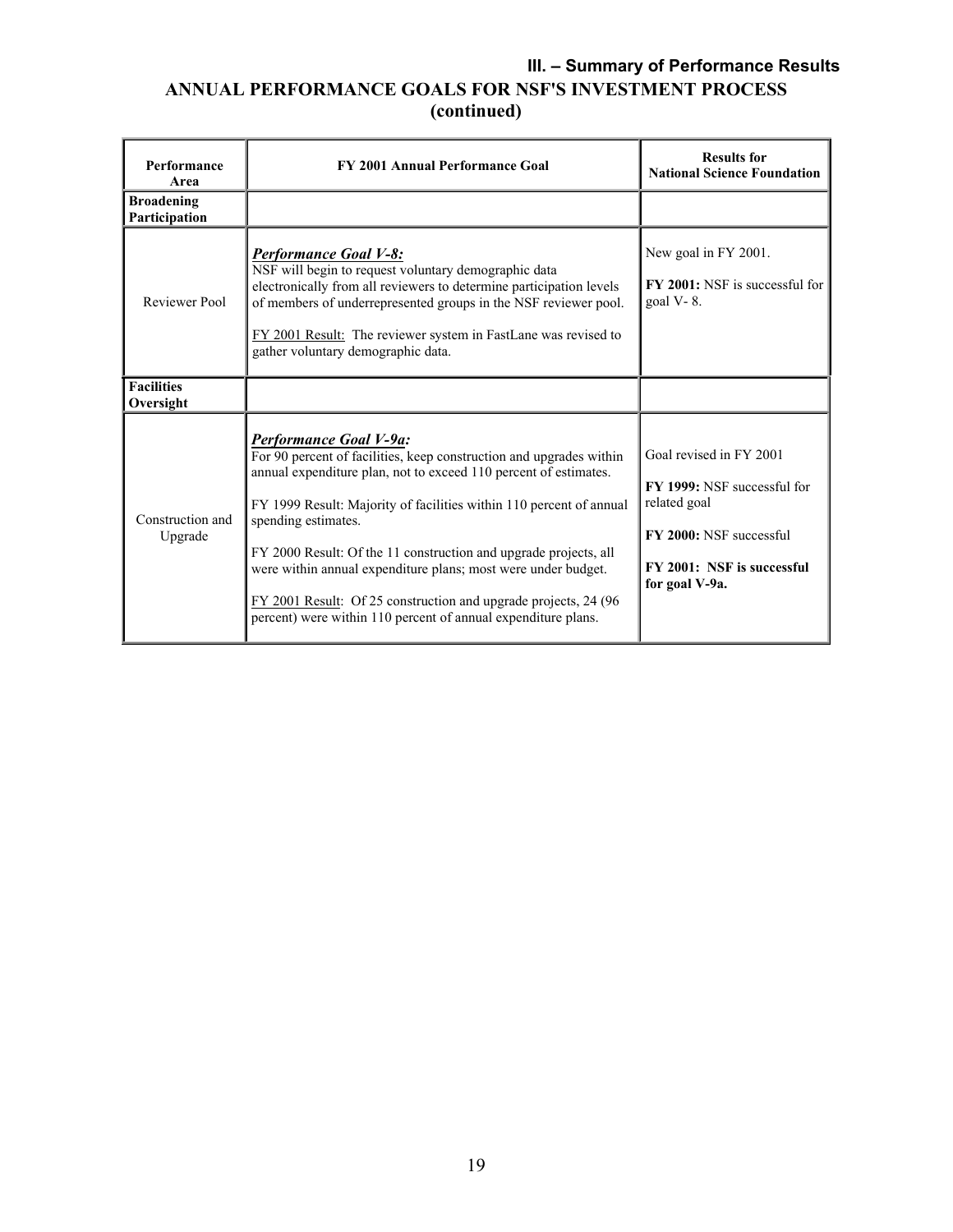# **III. – Summary of Performance Results**

# **ANNUAL PERFORMANCE GOALS FOR NSF'S INVESTMENT PROCESS (continued)**

| Performance<br>Area                           | FY 2001 Annual Performance Goal                                                                                                                                                                                                                                                                                                                                                                                                                                                                                                                                                                                                                                                                                                                                                                                                                                                                                        | <b>Results for</b><br><b>National Science Foundation</b>                                                                                                                      |
|-----------------------------------------------|------------------------------------------------------------------------------------------------------------------------------------------------------------------------------------------------------------------------------------------------------------------------------------------------------------------------------------------------------------------------------------------------------------------------------------------------------------------------------------------------------------------------------------------------------------------------------------------------------------------------------------------------------------------------------------------------------------------------------------------------------------------------------------------------------------------------------------------------------------------------------------------------------------------------|-------------------------------------------------------------------------------------------------------------------------------------------------------------------------------|
| Construction and<br>Upgrade                   | <b>Performance Goal V-9b:</b><br>Ninety percent of facilities will meet all annual schedule milestones<br>by the end of the reporting period.<br>FY 1999 Result: Majority of facilities on schedule.<br>FY 2000 Result: Majority (7 of 11) of construction/upgrade<br>projects within the annual schedule goal.<br>FY 2001 Result: Of the 25 construction and upgrade projects, 21<br>(84 percent) met all annual schedule milestones by the end of the<br>reporting period.<br>Project delays were caused in part by circumstances beyond the<br>control of the facility, technical problems and personnel issues.<br>In FY 2002, NSF will work with awardees to identify obstacles to<br>successful performance and implement plans to avoid or mitigate<br>their consequences in the future.                                                                                                                        | Goal revised in FY 2001<br>FY 1999: NSF successful for<br>related goal<br>FY 2000: NSF not successful<br>for related goal<br>FY 2001: NSF is not<br>successful for goal V-9b. |
| Construction and<br>Upgrade                   | <b>Performance Goal V-9c:</b><br>For all construction and upgrade projects initiated after 1996, keep<br>total cost within 110 percent of estimates made at the initiation of<br>construction.<br>FY 2001 Result: One project was completed. The actual total cost<br>was equal to the estimated total cost.                                                                                                                                                                                                                                                                                                                                                                                                                                                                                                                                                                                                           | FY 1999 and FY 2000: There<br>were no projects completed,<br>therefore this goal did not<br>apply.<br>FY 2001: NSF is successful<br>for goal V-9c.                            |
| Operations and<br>Management of<br>Facilities | <b>Performance Goal V-10:</b><br>For 90 percent of facilities, keep operating time lost due to<br>unscheduled downtime to less than 10 percent of the total scheduled<br>operating time.<br>FY 1999 Result: Reporting database under development.<br>FY 2000 Result: Of the 26 reporting facilities, 22 (85%) met the<br>goal of keeping unscheduled downtime to below 10% of the total<br>scheduled operating time.<br>$\underline{FY}$ 2001 Result: Of the 29 reporting facilities, 25 (86 percent) met<br>the goal of keeping unscheduled downtime to below 10 percent of<br>the total scheduled operating time.<br>Some causes of failure were outside the control of the facility or<br>were related to technical problems.<br>In FY 2002, NSF will continue to work with awardees to identify<br>obstacles to successful performance and develop plans to avoid or<br>mitigate their consequences in the future. | Goal revised in FY 2001<br>FY 1999: Inconclusive for<br>related goal<br>FY 2000: NSF not successful<br>for related goal<br>FY 2001: NSF is not<br>successful for goal V-10.   |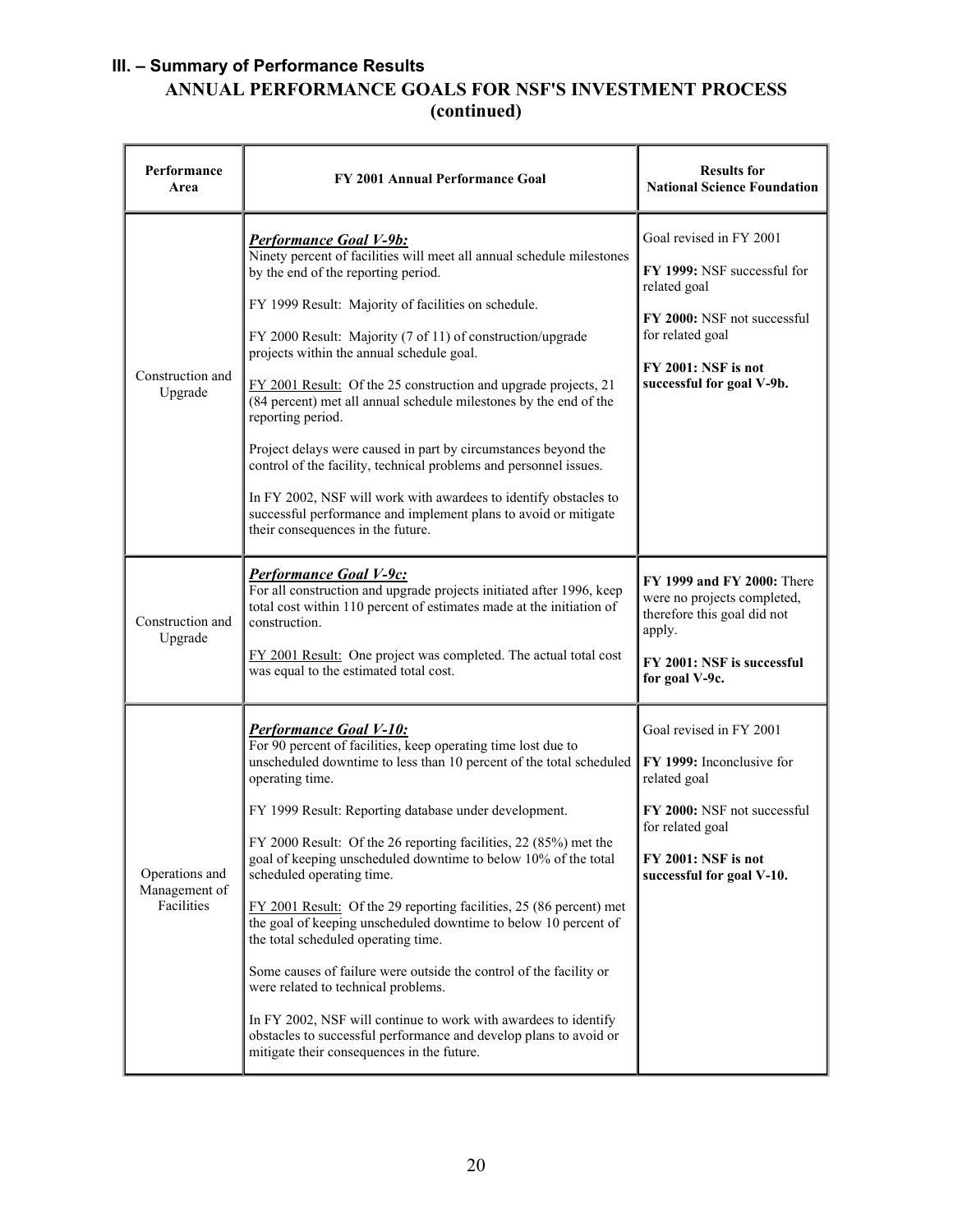# *Performance Reporting Requirements and Where to Find Them in Our Report*

<span id="page-28-0"></span>*The Government Performance and Results Act of 1993* requires each Federal agency to report, no later than 180 days following the close of each fiscal year, to the President and the Congress on its performance for the previous fiscal year.

According to the OMB Circular No. A-11 Part 2, Section 230, dated July, 2001, pp. 539-541, each report must include the following elements**<sup>4</sup>** :

- *"A comparison of your actual performance with the projected levels of performance as set out in the performance goals in your annual performance plan (see section 232.4);*
- *An explanation, where a performance goal was not achieved, for why the goal was not met (see section 232.6);*
- *A description of the plans and schedules to meet an unmet goal in the future, or alternatively, your recommended action regarding an unmet goal where you have concluded it is impractical or infeasible to achieve the goal (see section 232.7);*
- *An evaluation of your performance plan for the current fiscal year, taking into account the actual performance achieved in the fiscal year covered by your report (see section 232.8);*
- *Eventually, actual performance information for at least four fiscal years (see section 232.9); and*
- *An assessment of the reliability and completeness of the performance data included in the report (see section 232.10)."*

Other features as they apply to the agency<sup>5</sup>:

- Program evaluations;
- Information on use of non-Federal parties;
- Classified appendices not available to the public;
- Description of the quality of the reported performance information;
- Budget information;
- Analysis of tax expenditures; and
- Waivers of administrative requirements.

<sup>————————————————————&</sup>lt;br><sup>4</sup> The first five of these elements are provided with each goal discussed in our report. The last element is discussed in Section VIII.

<sup>&</sup>lt;sup>5</sup> Information on program evaluations is given in Appendices I. and II. Quality of reported performance information is discussed in Section VIII. The other features are discussed in Section XI.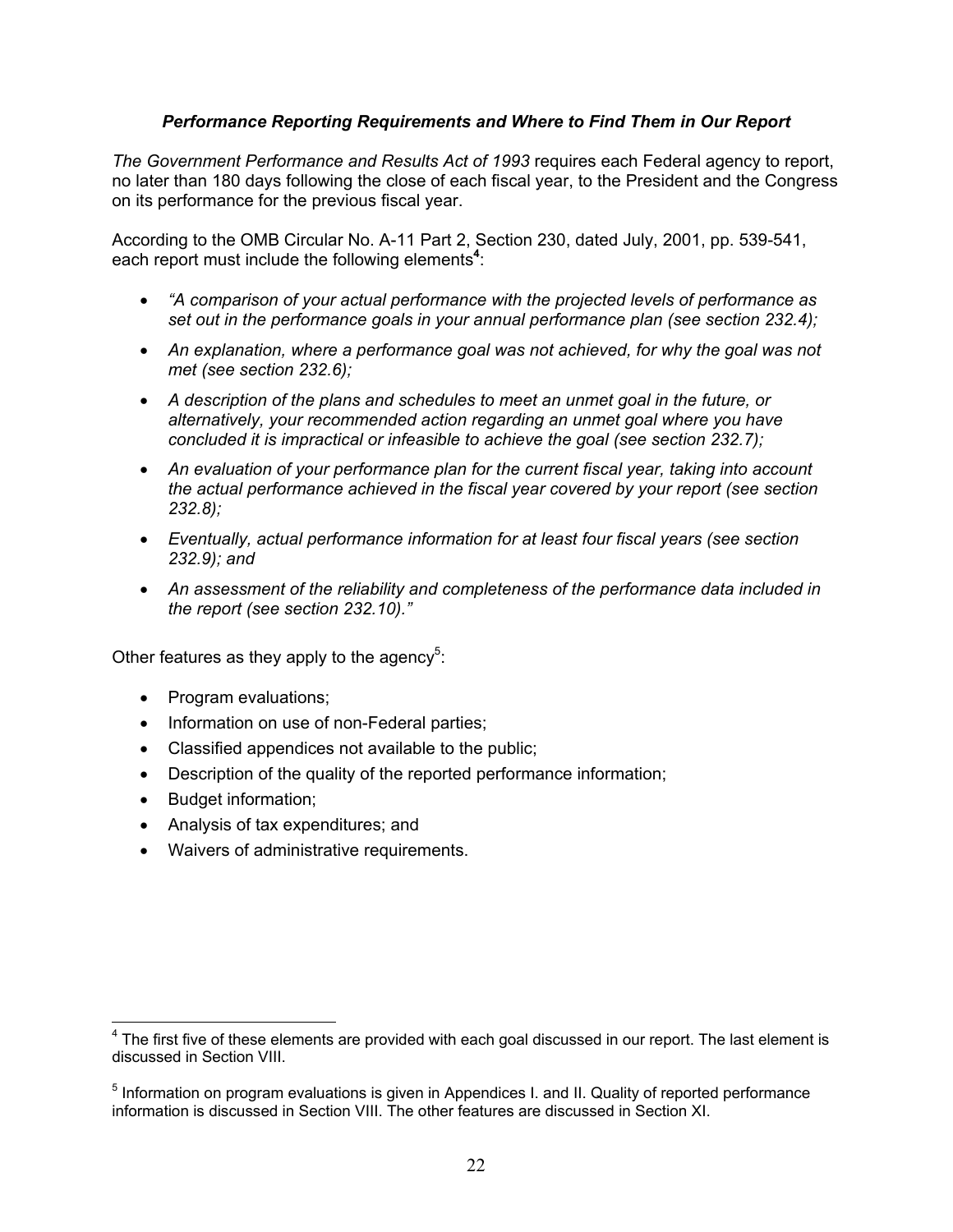# **OUTCOME GOALS**

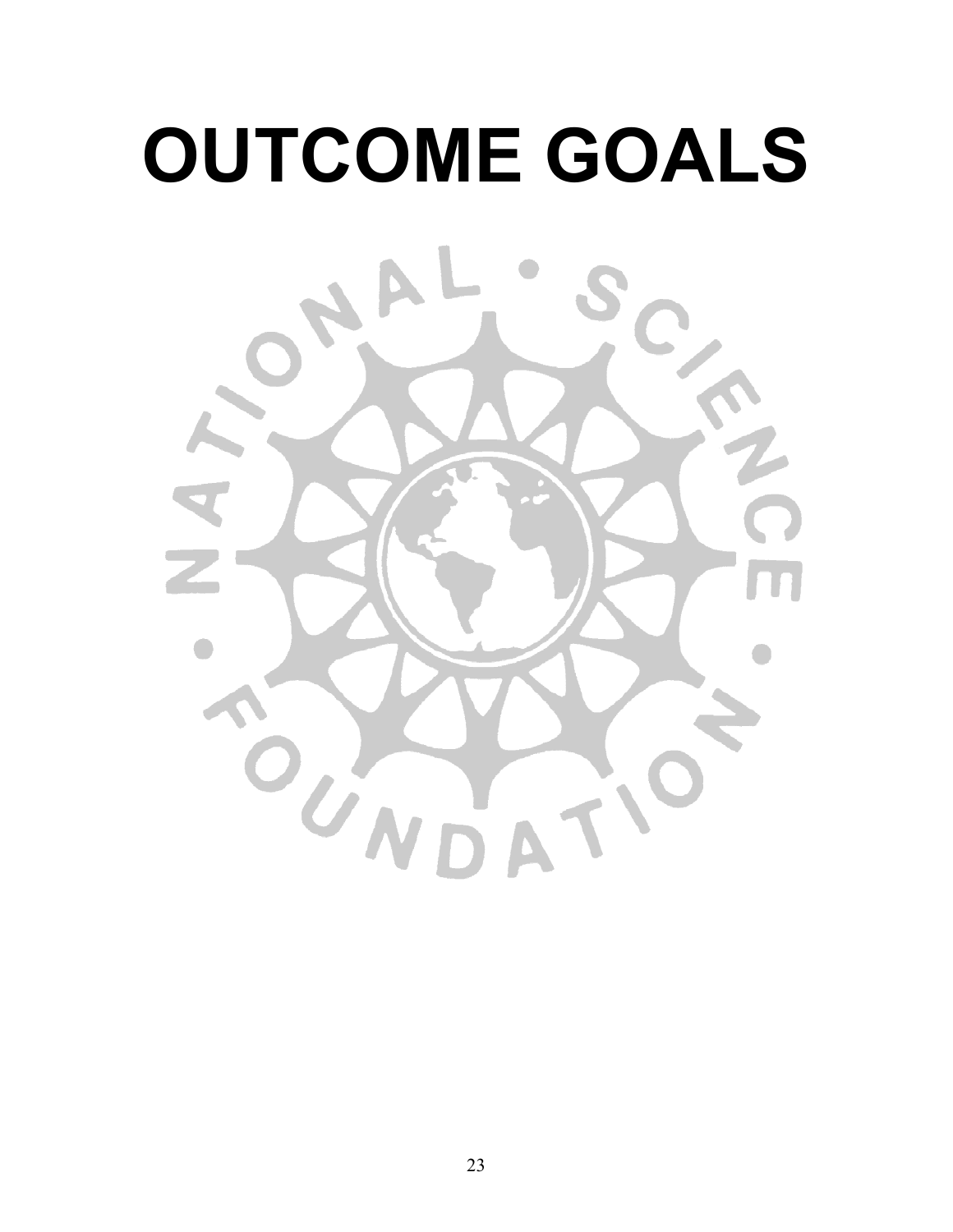# **IV. NSF OUTCOME GOALS**

# **A. PEOPLE**

<span id="page-30-0"></span>

**PERFORMANCE OUTCOME GOAL III-1a: Development of "a diverse, internationally competitive and globally engaged workforce of scientists and engineers, and wellprepared citizens."**

# 9 **Goal Achieved**

o achieve this outcome, we invest in the best and brightest students, researchers and educators to ensure a well-prepared workforce and citizenry. We provide support for formal and informal science, mathematics, engineering and technology education at all levels – pre K-12, undergraduate, graduate – in addition to professional development and public science literacy projects that engage people of all ages in life-long learning. Our efforts must serve as a catalyst and a test bed for a gradual change in the process and philosophy of educating the workforce. This is particularly true of science education at K-12 level, given the small fraction of total resources in K-12 education represented by NSF funding. T

Goal III-1a is a new performance goal for us. Our performance for this goal is successful if *assessments from external evaluators* find that results we reported for the period FY 2001 demonstrate significant achievement for one or more of the following indicators:

- Improved mathematics, science, and technology skills for U.S. students at the K-12 level, and for citizens of all ages, so that they can be competitive in a technological society;
- A science and technology and instructional workforce that reflects America's diversity;
- Globally engaged science and engineering professionals who are among the best in the world; and
- A public that is provided access to the benefits of science and engineering research and education.

**RESULT FOR PERFORMANCE GOAL III-1a:** Reports prepared by external experts provided examples of significant achievement in reports they developed during FY 2001 reporting. A number of reports indicate that further improvement is needed in activities related to diversity.

**Implications for the FY 2002 Performance Plan:** This goal will be continued in FY 2002. The set of performance indicators related to the People goal has been expanded and modified to appropriately reflect the breadth of NSF activities (See Section X. for details).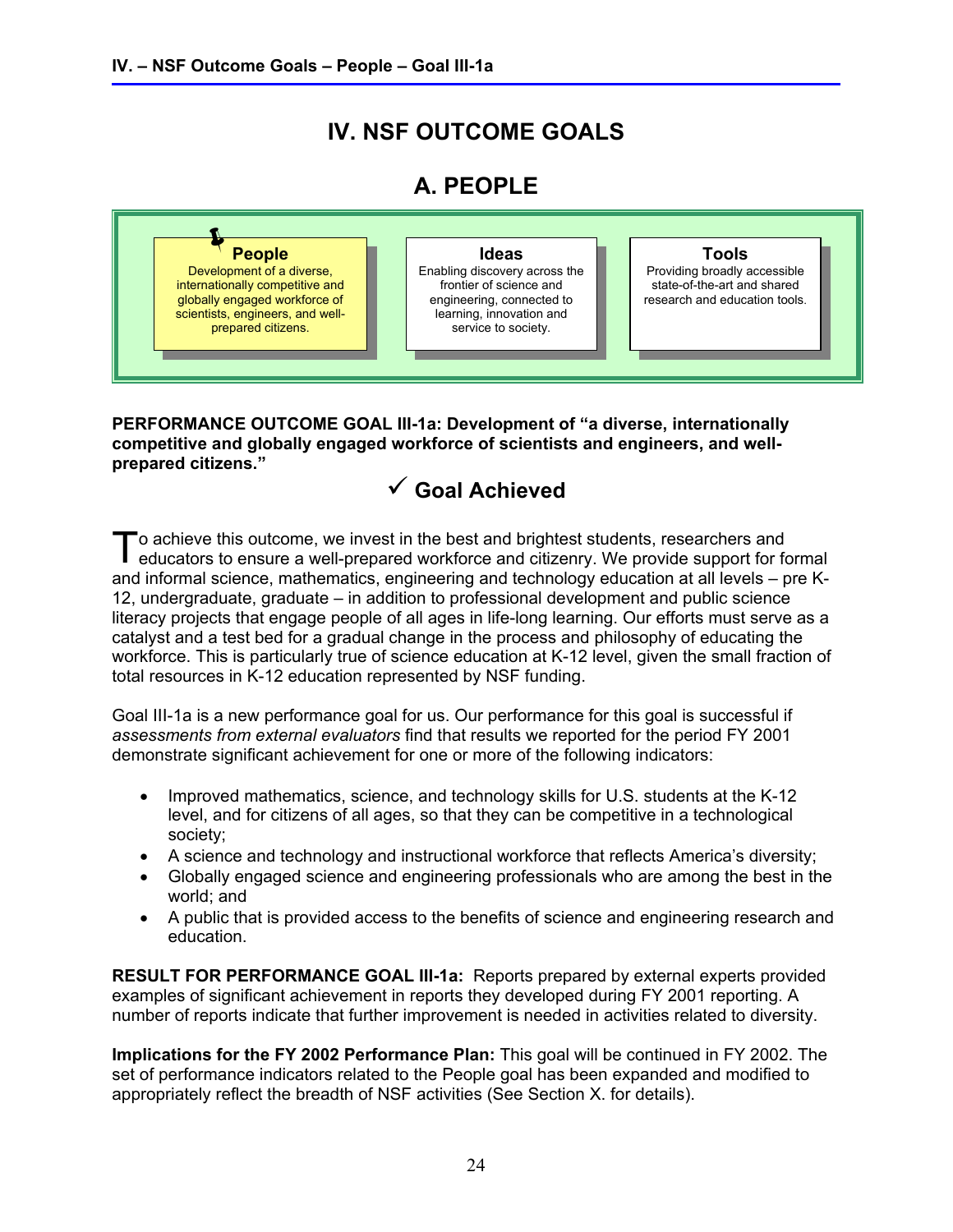**INDICATOR 1: Improved mathematics, science, and technology skills for U.S. students at the K-12 level, and for citizens of all ages, so that they can be competitive in a technological society.**

**RESULT:** *Demonstrated significant achievement. Examples follow.*

# **SYSTEMIC ACTIVITIES**

**Systemic Reform:** This combination of programs [Statewide Systemic Initiatives (SSI), Rural Systemic Initiatives (RSI), Comprehensive Partnerships for Mathematics and Science Achievement (CPMSA)] address state, region, and school district science, mathematics, engineering, and technology (SMET)<sup>6</sup> education. While it is difficult, if not impossible, to directly attribute the changes in U.S. SMET education solely to the Educational System Reform (ESR) programs, the ESR programs clearly contributed to these changes. First, the notion of systemic reform now permeates SMET education, and education in general. Prior to the SSI, RSI, and the CPMSA programs, improving SMET education was not characterized as a systemic problem. These programs were the first to recognize that the typical strategies used by school districts or state departments of education to increase SMET achievement were not sufficient to produce high-quality SMET education for all students. Second, these programs made improvement of mathematics and science education a priority issue for K-12 education. This combination of programs focused the attention of school districts, states, and other institutions on improvement of mathematics and science education and prompted these institutions to allocate resources to this issue. Third, these programs made serving all students a national mandate. The importance of SMET education for all students, including those from groups traditionally underrepresented in SMET jobs and careers, is now widely recognized. Though bridging the achievement gap between students from traditionally underrepresented groups and other students remains a significant challenge, the importance of addressing this problem is firmly established.

In the following paragraphs we highlight statements and quotations taken directly from reports of the FY 2001 COVs (Committees of Visitors) on NSF systemic programs.

## **Student Achievement:**

The vast majority of the USI/CPMSA programs has shown significant increases in the number of students participating and succeeding in gatekeeper courses. In mathematics over the period 1993-1998 the average annual increase for students enrolling in these courses is about 9% and the annual increase of successful mathematics completions during this time was about 7%. In science during the same period enrollment increased about 7% annually and completions increased by 8% annually, which is excellent.

Except for Cohort I, the RSI have not been in effect long enough for program-wide evidence of substantial student achievement gains to materialize. The RSI program has made significant progress in building the capacity and infrastructure of rural districts to

 $\overline{a}$  $^6$  In our report one will find the acronyms SMET (Science, Mathematics, Engineering, and Technology) and STEM (Science, Technology, Engineering and Mathematics). The two acronyms are equivalent. External experts used one or the other of these terms.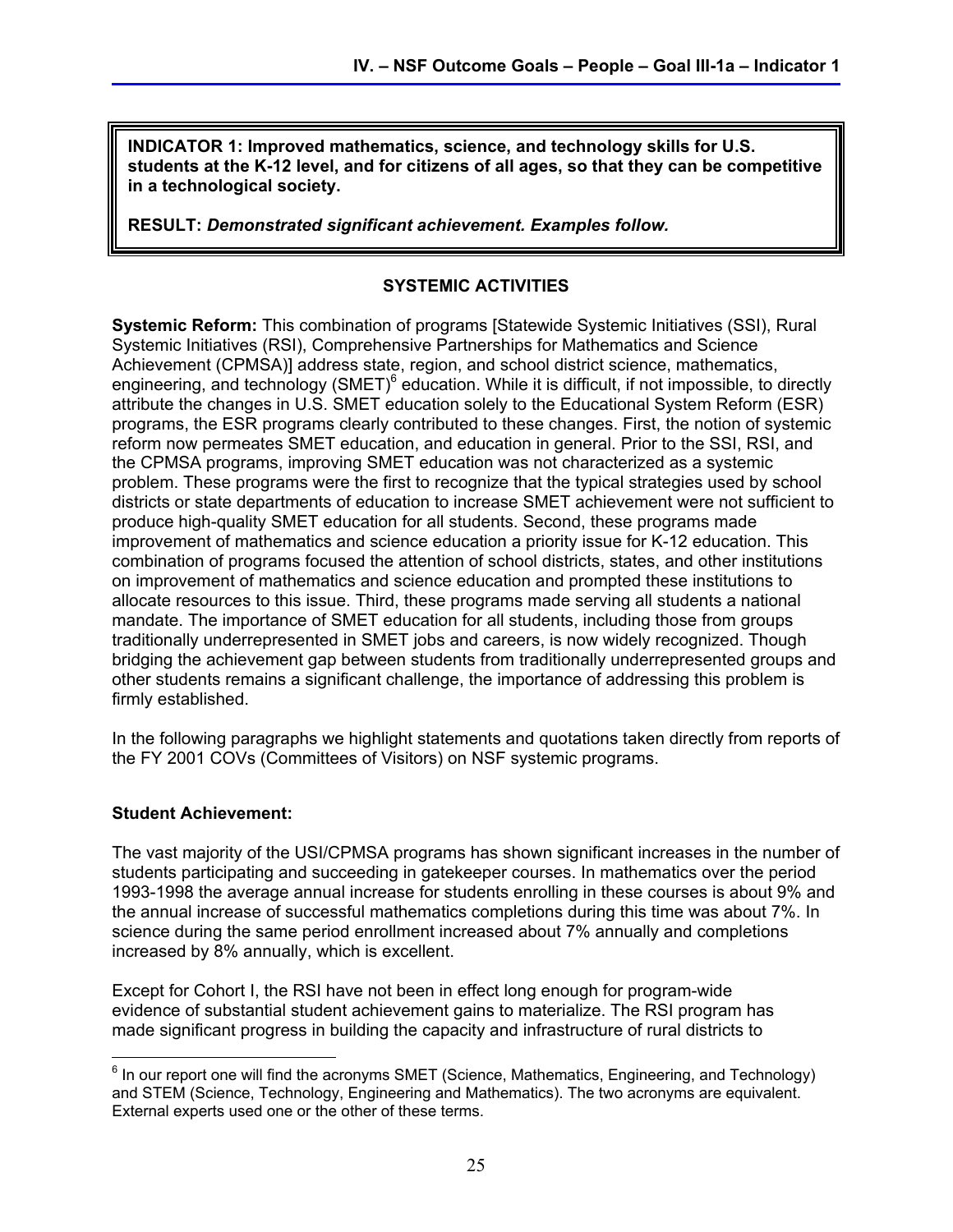understand, initiate and sustain mathematics and science reform. This action should result in increased student achievement. Given the initial state of RSI districts—poor rural districts with few resources to initiate and support reform efforts or to provide challenging educational opportunities to students—the focus on building infrastructure and capacity is the appropriate starting point for reform efforts.

Of particular note are the achievement gains made in the Puerto Rico SSI, the Louisiana SSI, and the Massachusetts SSI…For the Massachusetts SSI, we find that over the last three years, the trend has been of increased enrollment in all AP classes among all populations. About 79% of the more than 12,000 students taking AP courses also took the Advanced Placement (AP) exam, of which over 71% achieved a score of 3 or better on the exam. The Calculus enrollment (both AB and BC) has received the more robust raises with more than a 50% increase in the African American population and a third in the Hispanic population. The passing rates among students taking Calculus are also superior (ca. 73% for the first course and 90% for the second course).

## **Curriculum Implementation**:

Five RSI projects have been in effect for three of more years (Alaska RSI, Appalachian RSI, Delta RSI, Tribal Colleges RSI, Navajo Nation RSI). Some evidence of improvement in mathematics and science achievement is beginning to emerge from these RSI projects. For example, the SAT9 test scores of Arkansas students in schools in which the Delta RSI has worked intensely have increased substantially compared to those in other Delta districts and the state overall (DRSI 2000 Annual Report). Similarly, 94% of the Appalachia RSI (ARSI) "Catalyst Schools" are showing improvements in state assessment results relative to comparison schools in non-participating districts (ARSI 2000 Annual Report). And the Alaska RSI (AKRSI) reported increases in college enrollment (from 36 students in 1994 to 70 students in 1998) by Alaskan Native students from AKRSI districts

"The RSI have been particularly effective in the area of standards and curricula. All RSI have increased awareness of national mathematics and science standards; most have played key roles in state and district standards development. For example, the Alaska RSI (AKRSI) was responsible for the development of state science as well as mathematics standards as well as providing professional development about these standards. (Initially, the state department intended to create only mathematics standards.) … Most notably, RSI working with indigenous populations (AKRSI, Navajo Nation RSI) have developed culturally sensitive instructional materials that integrate the knowledge base of indigenous peoples with western science."

The RSI have focused their limited resources to develop the knowledge base and leadership capacity of teacher leaders and district administrators, and have worked intensively with a subset of "catalyst schools," schools that, for a variety of factors, were most poised to implement standards-based mathematics and science programs. The most recent annual reports of the five RSI indicate the increased capacity of teacher leaders and teachers in "catalysts schools" to implement standards-based mathematics and science instruction. For example, ARSI reported substantial increases in the percentage of "catalyst schools" with standards-based mathematics and science curricula (from 29% pre-ARSI to 79% in 1999), with instructional materials aligned to curricula (from 31% pre-ARSI to 86% in 1999) and extent of implementing inquiry-based teaching (10% pre-ARSI to 75% in 1999).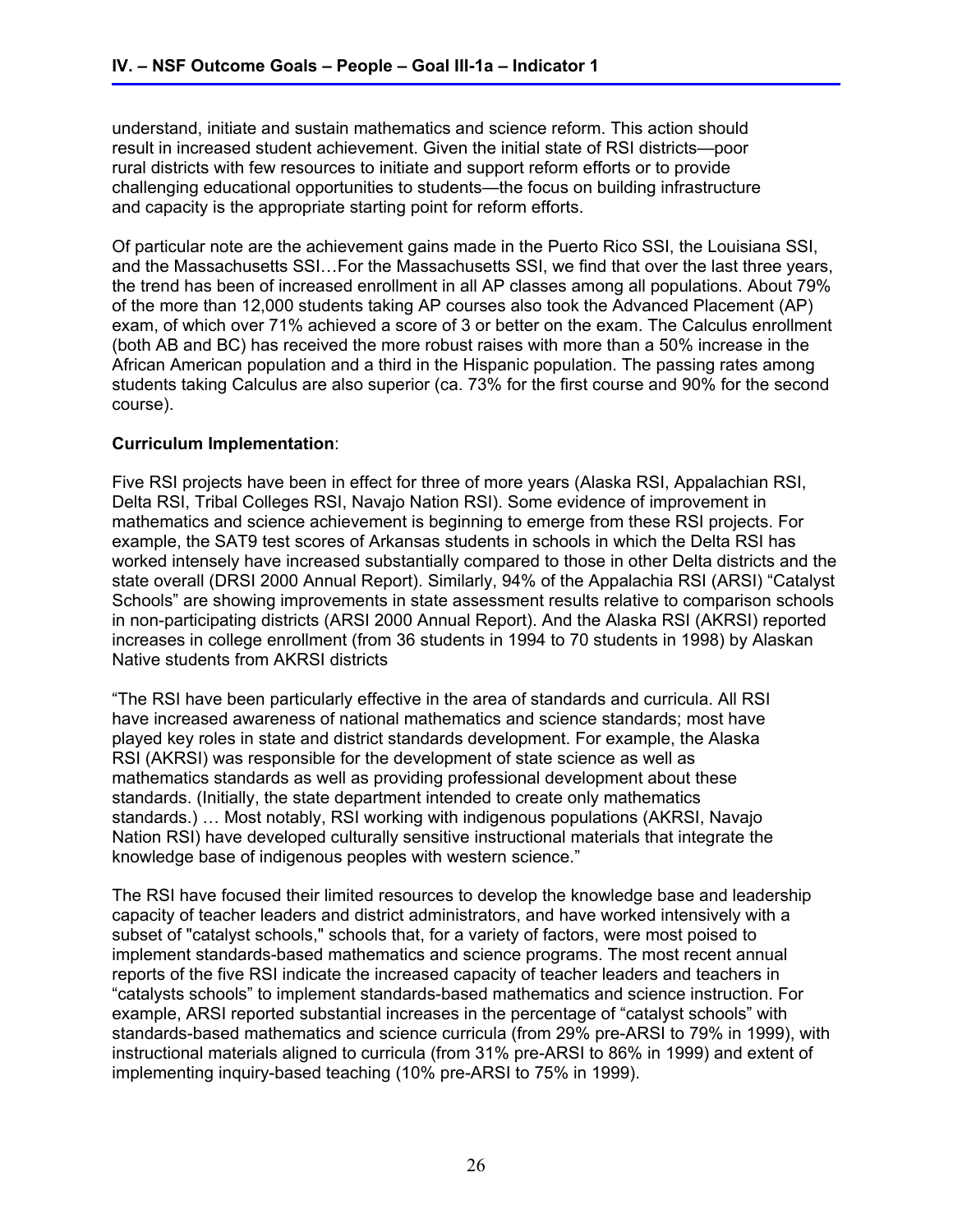A key element to the success of the CPMSA investment is geared toward the partnerships that have been established. These relationships not only provide support for students and teachers but also increase community awareness of the efforts of the CPMSA and its influence on science and mathematics teaching and learning. Eligible activities under this initiative include research-based professional development for teachers; summer institutes for teachers; research-based internships and/or mentorships for students; and tutorial programs involving graduate/undergraduate students. In one site, the Partners in Education/Adopt A School Project has attracted 250 volunteers to assist with mentoring students. CPMSA sites are all involved in developing standards-based curricula. Progress in this area varies from the developmental phase to clearly defined time schedules. There is indication that these efforts incorporate National Council of Teachers of Mathematics (NCTM) standards; National Research Council (NRC) National Science Education Standards; and state Mathematics and Science Frameworks. The sites appear to be demonstrating more progress toward implementation at the lower grades than at the higher grades.

# **NON-SYSTEMIC ACTIVITIES**

The **Show-Me** Center, the Implementation and Dissemination Site for middle-school mathematics curriculum: (a) has had approximately 35,000 hits on its Website [\(http://showmecenter.missouri.edu\)](http://showmecenter.missouri.edu) that is estimated to reach approximately 250 new users each week; (b) conducted a Leadership Conference attended by nearly 400 state and national leaders in mathematics education seeking information on the curricula; and (c) gives presentations at local, state, and national teacher and professional society conferences.

The Leadership and Assistance for Science Education Reform Center (**LASER**), the dissemination site for K-8 science curriculum, exceeded its five-year goal within its first 3.5 years of operation. It has disseminated and helped to implement NSF-supported curriculum materials in over 300 school districts, serving some 1,000,000 K-8 students nationwide.

**The Teachers Experiencing Antarctica and the Arctic (TEA):** K-12 teachers who join a research team in Antarctica or the Arctic post daily electronic journals for their students and develop teaching materials for classroom use. Fifteen teachers participated in the program in the year 2001. NSF also supported a program for K-12 Teacher Training in Arctic Science. A partnership between the University of Texas at Austin Marine Science Institute and the Port Arkansas Independent School District provided training for K-12 teachers on Arctic science, including topics such as climate, sea ice, ozone depletion, and human adaptations.

**IRIS Education:** The Education & Outreach (E&O) Program of the IRIS Consortium runs oneday workshops that train both pre-service and in-service K-12 teachers. IRIS uses a twopronged approach to reach the K-12 teacher population: directly through workshops held at national professional scientific and education meetings, and by training seismologists in the research community to run teacher workshops and then providing these seismologists with the resources to run a workshop locally. The IRIS E&O Program has placed high priority on development of educational materials that can be used at all levels. One-page handouts and posters have been distributed to a wide audience worldwide that includes research scientists, college and K-12 educators and their students, and the public. Over the past two years, more than 15,000 handouts and posters have been distributed nationally and internationally upon request, with a similar number distributed at national and regional scientific and educational meetings. Both English and Spanish versions of the one-pagers have been developed [\(http://www.iris.washington.edu/EandO/onepager.html\).](http://www.iris.washington.edu/EandO/onepager.html).)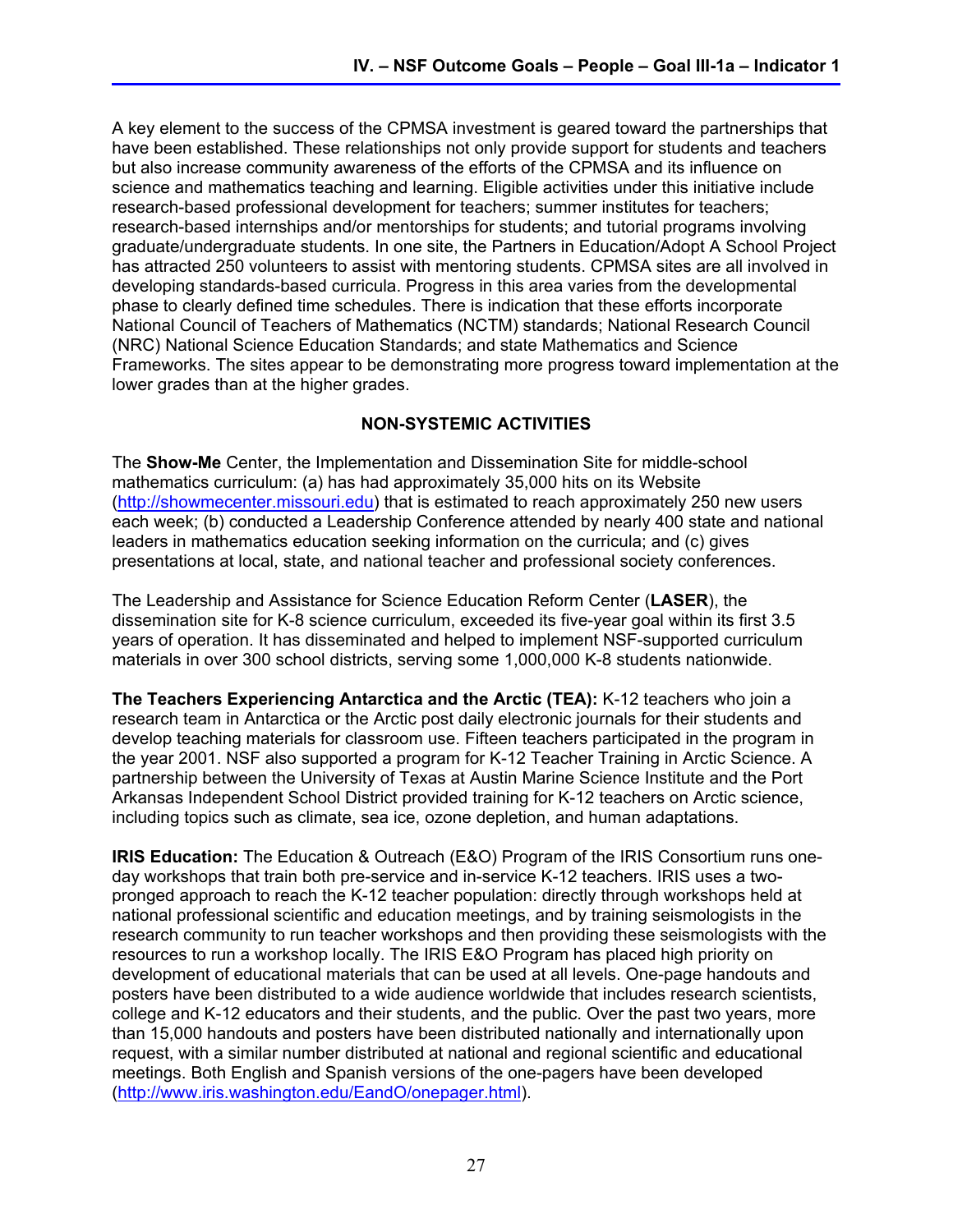**INDICATOR 2: A science and technology and instructional workforce that reflects America's diversity.**

**RESULT:** *Demonstrated significant achievement. Examples follow.*

**Distributed Mentor Project:** The primary goal of this project is to increase the number of women entering graduate school in Computer Science and Engineering (CS&E) by involving them in research at a university with a female mentor. Each year, approximately twenty undergraduate women have participated in the research and mentoring activities of the Distributed Mentor Project (DMP). The students are involved in research, learn how a research university operates, meet graduate students and professors, and get a chance to observe a successful female researcher first hand. A longitudinal evaluation study of the project is being conducted by the Learning through Evaluation, Adaptation, and Dissemination (LEAD) Center of the University of Wisconsin<sup>7</sup>.

The longitudinal evaluation shows the DMP project to be spectacularly successful at meeting its goal of increasing the number of women entering graduate school in CS&E. Using a Baccalaureate & Beyond study conducted in 1994 as a comparison, the best male CS&E graduates were 10 time more likely to enter graduate or professional school within one year of graduation than the best female CS&E graduates; the figure for men being 29.19% of graduates, for women being 2.53% of graduates $^8$ . Of the DMP participants, over 50% were enrolled in graduate or professional school the year following their graduation. In both cases the surveys considered only graduates with Grade Point Averages (GPA) greater than or equal to 3.5.

One successful program that provides a "pipeline" to bring ethnically diverse undergraduates into careers in the atmospheric and related sciences **Significant Opportunities in Atmospheric Research and Science (SOARS):** SOARS resides at the National Center for Atmospheric Research (NCAR) and identifies, recruits, and provides students attending colleges/universities in the U.S. and Puerto Rico with multi-summer research experiences, yearround guidance, counseling, and mentoring, and up to two years of graduate school support. SOARS boasts an 82% retention rate. Since its 1996 inception, 62 students/protégés have participated. Forty-two are current participants, nine are alumni and 11 have left the program. To date 38 have completed bachelor's degrees in a science field, 17 are enrolled in atmospheric or related science graduate programs, three are American Mathematical Society (AMS) graduate fellows, nine have completed master's degree programs, and three are Ph.D. candidates. No protégé has left college/university without completing an undergraduate degree in science, mathematics or engineering. Seven protégés have co-authored nine papers published in refereed journals. Many protégés have presented papers and posters of their summer research results at numerous regional, national, and international professional conferences; two papers received best presentation awards, one paper received an honorable mention; one poster was awarded best poster in atmospheric science. Six alumni are in the scientific workforce; three are enrolled in Ph.D. programs.

**Louis Stokes Alliances for Minority Participation (LSAMP):** Increased efforts are underway to keep more of the Science, Technology, Engineering and Mathematics (STEM) graduates

 $\overline{a}$ 7 "*Distributed Mentor Project: Comprehensive Participant Survey Analyses for 1994-1999*", The LEAD Center, University of Wisconsin-Madison, Preliminary Report, March 2000.

 <sup>&</sup>quot;*Baccalaureate and Beyond; Longitudinal Study*", National Center for Educational Statistics, 1994.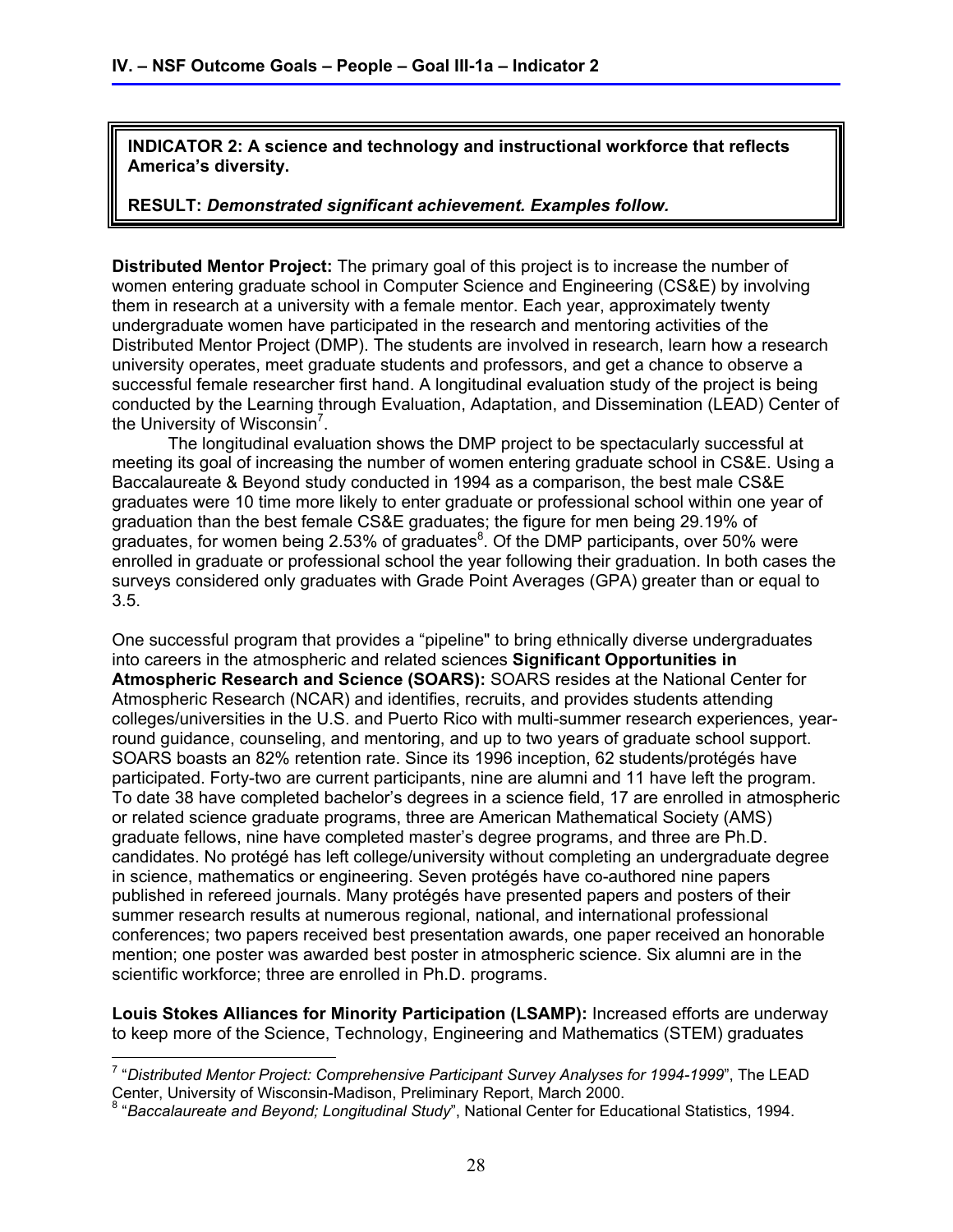from LSAMP institutions in the graduate school pipeline. There is a Bachelor of Science/Master of Science (BS/MS) program involving several institutions in the Atlanta area: Emory University, Georgia Institute of Technology, Georgia State University, Morehouse School of Medicine, and the colleges of the Atlanta University Center. Other initiatives focus on providing better linkage of the NSF-funded undergraduate programs with NSF-funded graduate programs. Attention to making the early STEM curriculum more student-friendly is underway in programs at several universities including the one at North Carolina A & T State University in Greensboro, NC, which focuses on tackling the three introductory "killer courses" in chemistry, mathematics, and physics. Other initiatives are taking place in the Historically Black Colleges and Universities Undergraduate Program and include one at Jackson State University to revise the teaching of calculus to include technology and laboratory experiences. At Morgan State University the initiative emphasizes research experiences for the STEM students.

The **Advanced Technological Education (ATE)** program contributes to broadened participation by under-represented minorities, as well as general improvement of technological education, through its focus on community colleges. Community colleges are where a large fraction of minority students begin their higher education. For example, the American Association of Community Colleges is conducting a series of activities designed to advance community colleges' leadership in STEM education. These activities include organizing an annual conference for ATE Principal Investigators; organizing a "Summit on Technological Education" that will bring community college and business representatives together to develop strategies to strengthen the nation's technical workforce and faculty pipeline; and continuing a successful mentoring program that helps community colleges establish new programs in STEM by pairing them with colleges that have already developed exemplary programs.

 "Team-Mentoring: Catapulting Women through the **Glass Ceiling**" refers to an innovative and very successful mentoring conference for 40 junior women economists supported by NSF. The conference accomplished its goal of improving the research, grant writing, networking, and life balancing skills of the 40 junior women economists. It also produced conference plans, supporting materials and a video that so far have been used to hold four more mentoring conferences for women in economics. The American Economic Association Summer Training Program is an intensive eight and one-half week program designed to encourage and prepare talented undergraduates for success in economics doctoral programs. This is combined with a Scholarship Program that recruits, selects and funds under-represented minority (Black, Hispanic and Native American) participants who are U.S. citizens or permanent residents. Recent statistics show that the Summer program has been very successful in raising the numbers of minority students in strong graduate programs.

The **Gateway Coalition** alters engineering education from a focus on course content to the development of human resources and the broader experience in which individual curriculum parts are connected and integrated. The scope of the program includes four major parts: curriculum structure, human potential development, instructional technology and methodology, and evaluation measures. Gateway efforts aim at increasing the numbers of women, underrepresented minorities and the disabled participating in engineering; and drawing engineering faculty to a dedicated investment in the teaching of undergraduate students. During the period in which the Gateway Coalition was established, the retention of African American engineering students from the freshman to the sophomore year in the Gateway Coalition universities increased from 67% in 1992 to 87% in the year 2000. For women students, this retention increased from 75% to 90%, and for all engineering students retention increased from 79% to 86%.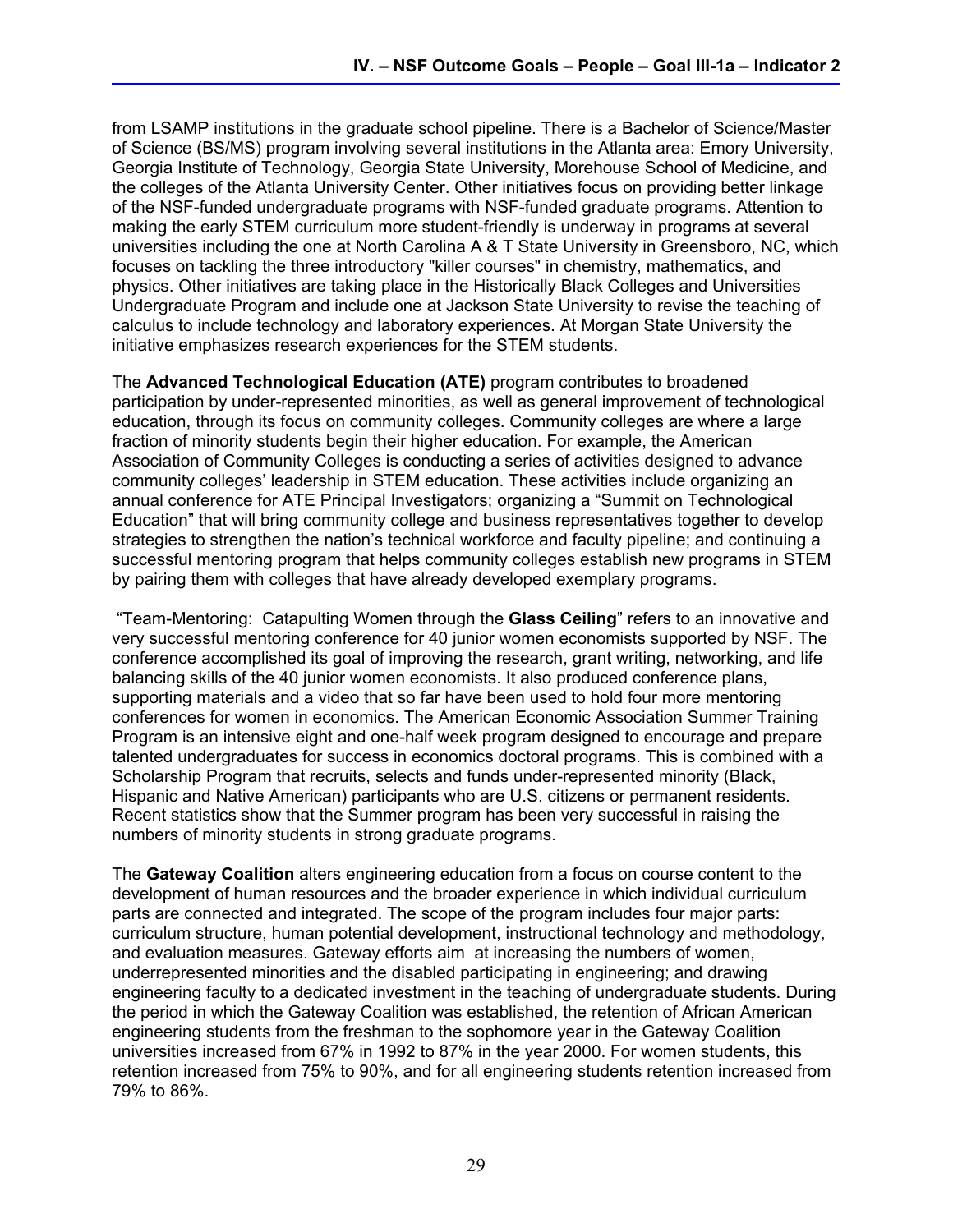**INDICATOR 3: Globally engaged science and engineering professionals who are among the best in the world.**

**RESULT:** *Demonstrated significant achievement. Examples follow.*

**Costa Rican Biodiversity Laboratory:** A collaborative project involving the ALAS (Arthropods of La Selva) research team, the Organization for Tropical Studies (OTS), and the Instituto Nacional de Biodiversidad (INBio, Costa Rica) has produced an inventory of tropical rainforest insects at the La Selva Biological Station, Costa Rica, (a biodiversity laboratory) and trained a staff of parataxonomists drawn from local citizens, who conduct research and give tours. ALAS is highly visible to the public. The ALAS lab is a magnet for La Selva visitors, including local school children, U.S. senators, and Latin American decision-makers. ALAS was the subject of a New York Times ('Science Times') article (Yoon 1995), a live telecast from La Selva by Turner Educational Services, and a Nova-like segment on the Japanese Television Workshop. ALAS has been featured in Costa Rican television programs and newspapers.

**International Geotechnical Activities:** In addition to promoting the internationally-linked engineering research activities, NSF has been proactive in fostering international initiatives and collaborations-at-a distance. An example is the geotechnical reconnaissance report on Hyogoken-Nanbu earthquake. Eighteen U.S., Japanese, and Canadian researchers were rapidly deployed in the area affected by the Hyogoken-Nanbu earthquake to prepare a document that was of substantial value to U.S. practitioners and researchers. The report was available on the Web shortly after the earthquake. The work represented exceptional international collaboration and provided invaluable reconnaissance training for young researchers. They have become leaders of the reconnaissance efforts that took place following major earthquakes in Turkey, Taiwan, and Washington State.

David Dobson of Texas A & M University received the first **Felix Klein prize** awarded by the European Mathematical Union. The award, made in June 2000, recognized Dobson for his work to design light-diffracting structures for use in devices such as laser instrumentation and optical communications equipment. The early part of this work was supported by an Industrial Postdoctoral Fellowship and by a Mathematical Sciences Postdoctoral Research Fellowship, both funded by NSF.

NSF supports very high quality, field programs in **global meteorology**. The Dynamics and Chemistry of Marine Stratocumulus (DYCOMS) program was a study of cloud microphysics, boundary-layer entrainment, and evaluation of the applicability of large-eddy simulation modeling of the coastal marine boundary layer. In addition to the US participants, DYCOMS included researchers from France and Poland. The Physical Meteorology (PMET) also contributed to support of the Cooperative Atmosphere-Surface Exchange Study-1999 (CASES-99) observational program, led by the Army Research Office and conducted in Kansas. CASES-99 sought to provide a testbed for obtaining high quality, comprehensive boundary layer and hydrological measurements in a small watershed in order to probe the structure of the nocturnal boundary layer and to seek to close the water balance in a small watershed. In addition to numerous US investigators, CASES-99 also involved European scientists from Scandinavia, Spain and the Netherlands.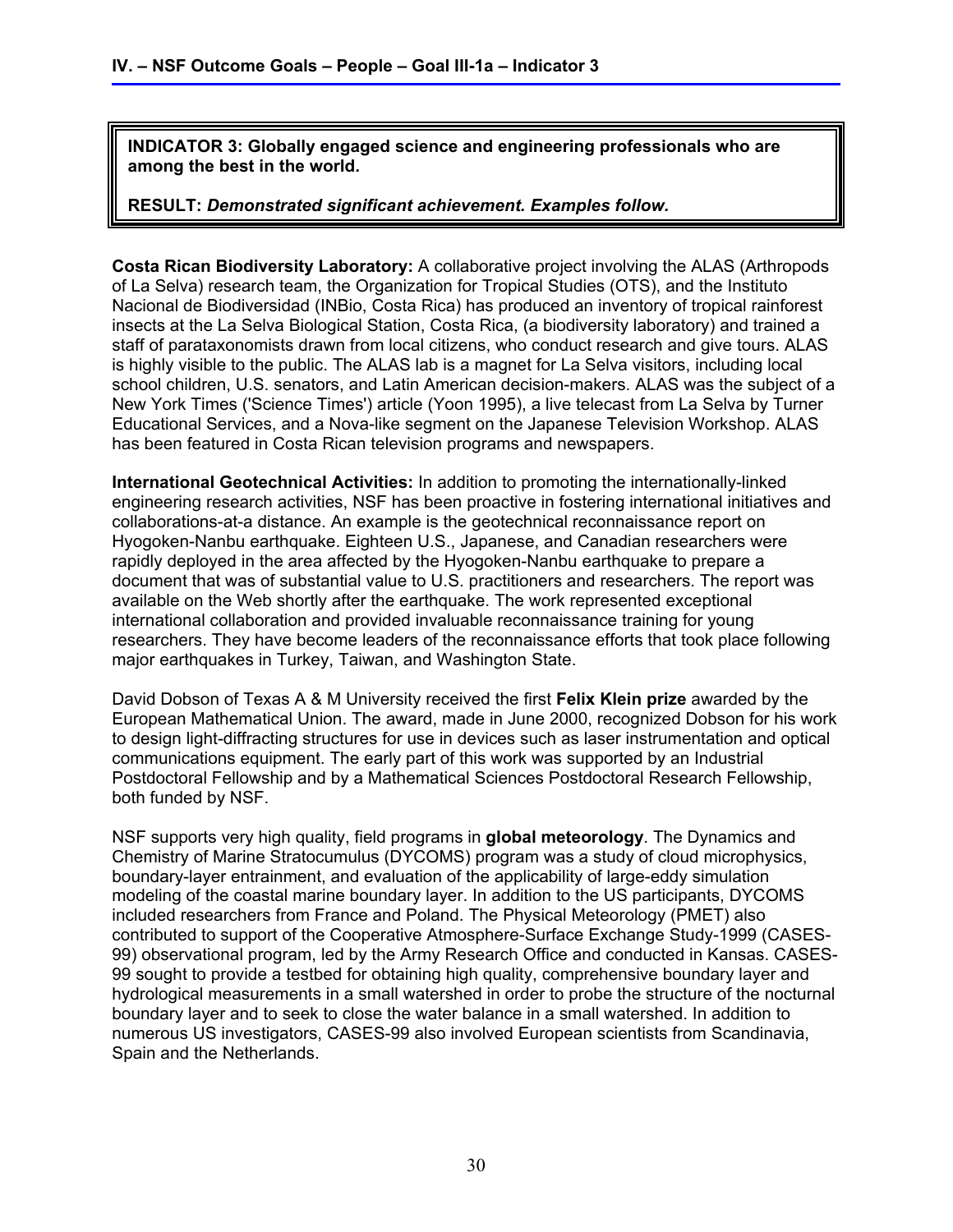**International Plant Genome Collaboration:** One investigator was involved in establishing workshops at the International Triticeae Mapping Initiative, involving a variety of genome and Expressed Sequence Tags (EST) projects related to the cereal crops, especially projects in Europe and Australia. Two others have collaborations with the International Rice Research Institute in the Philippines, and one of these also has formal collaborations with groups in Japan and Brazil. Another investigator heads up a project that has become the hub for research on the model legume system Medicago truncatula. This activity includes collaborations at the Centre National de Recherche Scientifique/Institut National de la Recherche Agronomique (CNRS/INRA) in France, the Agricultural University of Wageningen, the Netherlands. Another investigator has active collaboration with scientists at the Friedrich Miescher Institute in Basel, Switzerland.

Frederick Brooks of the University of North Carolina [\(http://www.cs.unc.edu/~brooks/\)](http://www.cs.unc.edu/~brooks/) received the **Turing award**, the highest honor in computer science, in February 2000 for "landmark contributions to computer architecture, operating systems, and software engineering." Dr. Brooks is now working primarily in the areas of computer graphics and supported in part by an NSF grant. This enables him to work on "Real-Time Walkthroughs of Serious Synthetic Environments" [\(http://www.cs.unc.edu/~walk/\).](http://www.cs.unc.edu/~walk/) The goal of this project is to create interactive computer graphics systems that enable a viewer to experience an architectural model by simulating a walk through of the model. While Dr. Brooks supplies much expertise for the integration of the system, other team members have made fundamental advances in computer graphics. This includes collision detection – for which Dinesh Manocha of the University of North Carolina [\(http://www.cs.unc.edu/~dm/\)](http://www.cs.unc.edu/~dm/) won the Best Paper award at Eurographics in 1999 – simplification of models for visualization, and image-based rendering.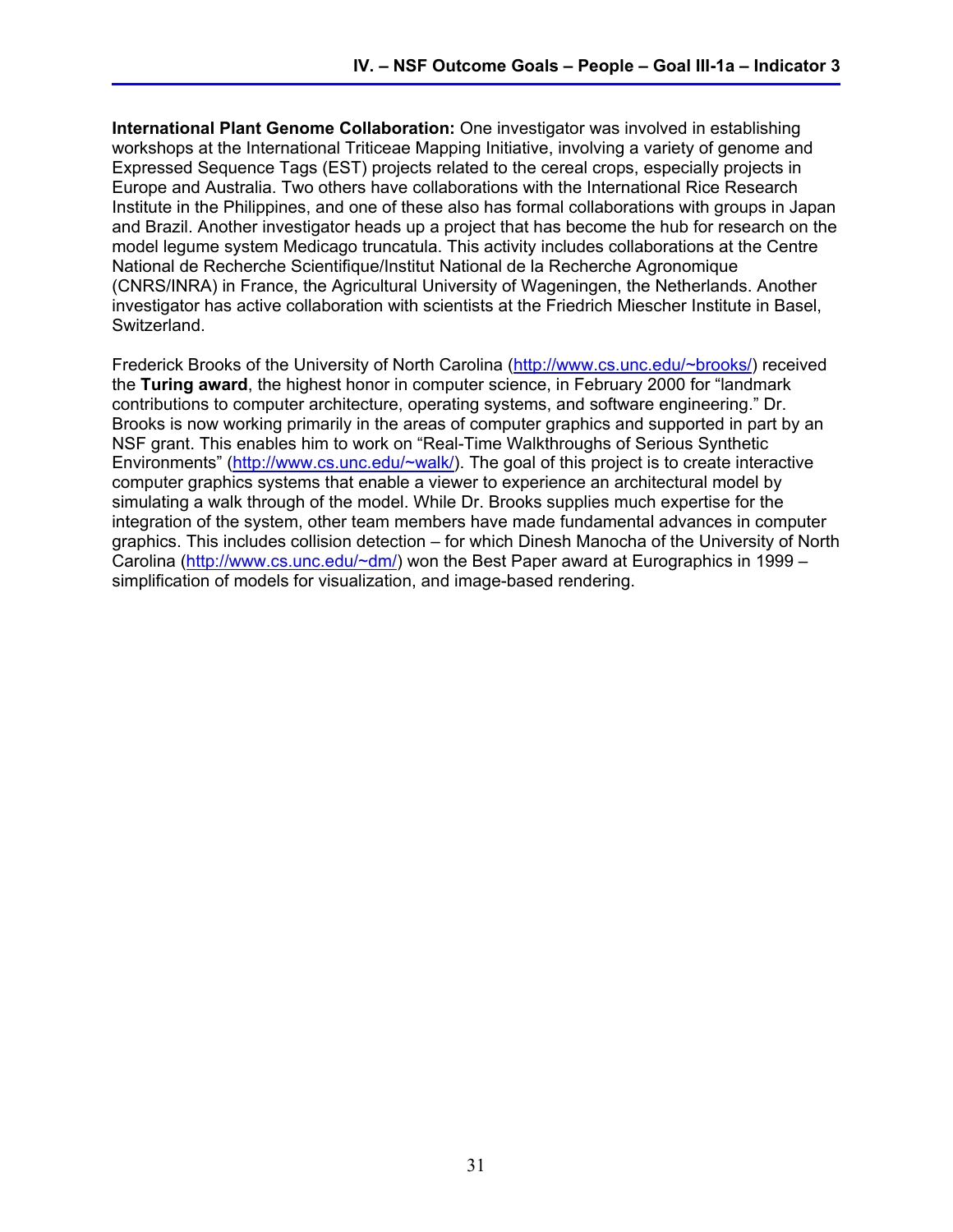**INDICATOR 4: A public that is provided access to the benefits of science and engineering research and education.**

**RESULT:** *Demonstrated significant achievement. Examples follow.*

**Explore the Universe:** NSF is supporting the creation and installation of a major new permanent exhibit, *Explore the Universe*, in the Smithsonian Institution's National Air and Space Museum. This exhibit, opened in September 2001, provide the 9 million annual visitors to the Air and Space Museum with a perspective on how our understanding of the Universe has changed over time as the tools we use to study it have evolved. The exhibition makes use of a selection of artifacts, working models, images, interactive videos and computer programs, hands-on exhibits, and live demonstrations to explore scientists' view of the Universe as well as how they use ground- and space-based technology to study it.

**Nanoworld 'Picture Books':** To bring the nanoworld to everyone, the University of Wisconsin Materials Research Science and Engineering Center has developed a series of short webbased 'picture books' accompanied by hands-on demonstrations that illustrate nanoscale materials and devices. This work is the basis for a lead article in the Smithsonian's *Muse* magazine Spring 2001 issue dedicated to nanotechnology.

The American Association for Microbiology's Microbial Literacy Collaborative produced a fourpart TV series that was viewed by 1.6 million households each week. As of June 2000, twenty thousand copies of this project's publication of hands-on activities, "**Meet the Microbe**," had been distributed nationwide (over half to individuals and organization upon specific request), and an additional 17,000 activities were downloaded from the www.microbeworld.org web site. This Website received 689,620 hits and recorded visits by nearly 29,800 individuals during its first month, and received over 3 million hits in its first year.

For the last fifteen years, the NSF and the United States Geological Survey (USGS), along with private foundations and universities, have made significant investments in development of the Global Seismographic Network (GSN) and its associated data collection facilities. **The Incorporated Research Institutions for Seismology (IRIS)** Consortium, in collaboration with the USGS, has begun to exploit this scientific resource for educational purposes, by making data from the GSN accessible to the general public through museum displays. By bringing live research-quality seismic data over the Internet and broadcasting it in museums, IRIS provides visitors with evidence that Earth's surface is in motion. Accompanying handouts and classroom exercises provide the visitor with follow-up educational materials. Currently, the IRIS Education and Outreach Program has museum exhibits at the American Museum of Natural History (NY), the Carnegie Museum of Natural History (PA), the New Mexico Museum of Natural History (NM), and an exhibit on tour with the Franklin Institute as part of their "Powers of Nature" exhibit. Together, these exhibits reach approximately 9 million visitors each year.

The **Thomas Edison Paper Project**, which NSF supported in the 1980s and early 1990s, has pursued the development of extensive materials accessible through the web. The Edison site now has more than a million pages on-line [\(http://edison.rutgers.edu/\).](http://edison.rutgers.edu/) NSF also continues to support the editing, annotating, and publishing of the *Collected Papers of Albert Einstein*, of which Volume 8 was published in January 2002. The other large-scale, long-running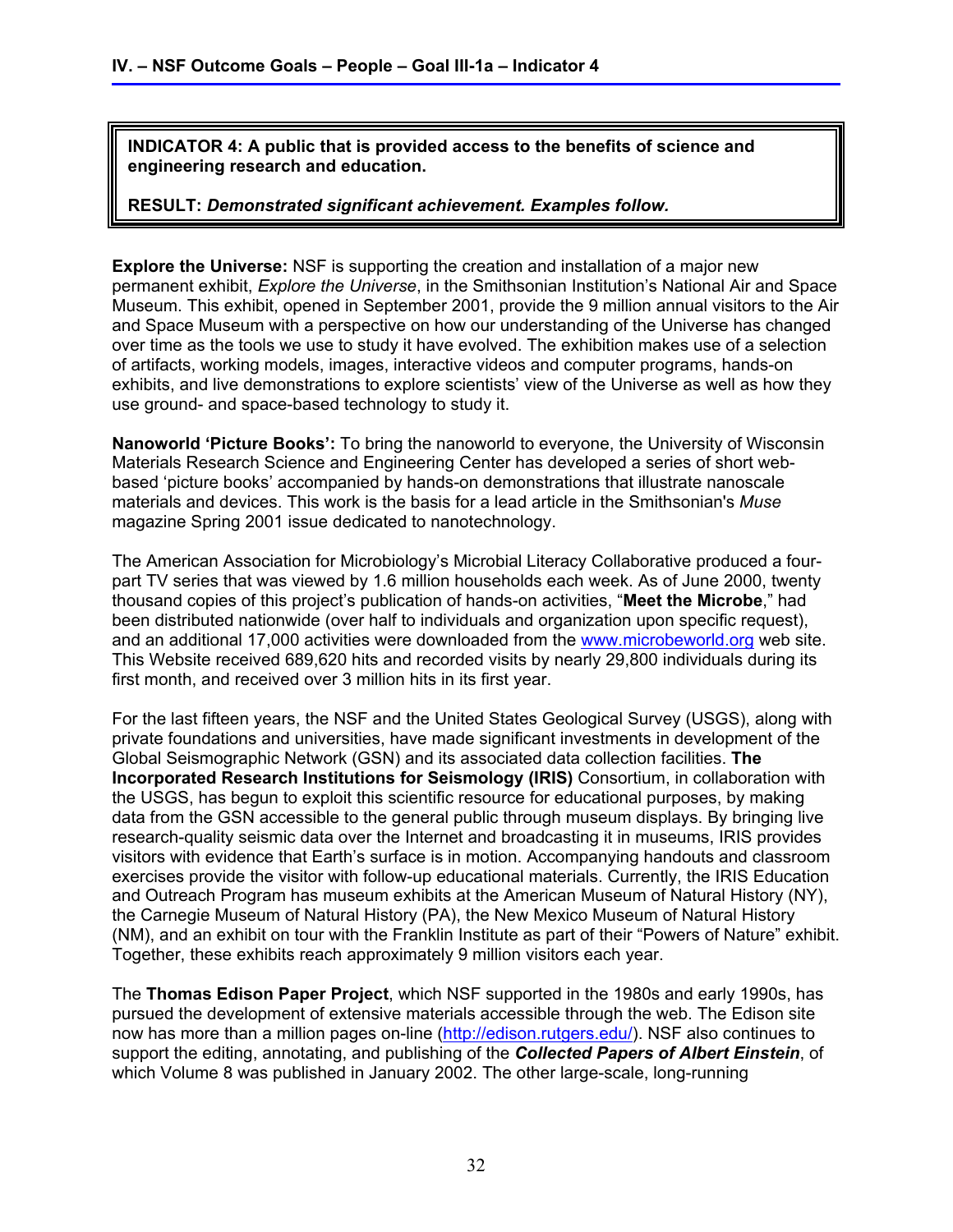infrastructure project supported by NSF is the publication of the **letters of Charles Darwin**. In 2001 the project released Volume 12 of the letters, covering 1864.

NSF **Informal Science Education (ISE)** programs are directed at improving science, mathematics, and technical skills for citizens of all ages by addressing how families learn in informal settings and by involving parents as participants in children's science and math education. Projects targeting early childhood learners also demonstrate achievement of this indicator. ZOOM, a WGBH Educational Foundation media project and BUSYTOWN, an Oregon Museum of Science and Industry museum project, are examples of early childhood projects in science and mathematics programs supported by NSF.

**National Virtual Observatory:** FY 2001 saw the beginning of coordinated efforts to realize the National Virtual Observatory (NVO). This project, which received a strong recommendation from the recent National Academy of Sciences Decadal Survey, will federate astronomical data sets and establish them as a common resource for both researchers and the public. The project will focus not only on the archives, but also on establishing the protocols, standards, and tools that will permit the large astronomical datasets of the future to be fully utilized. Coordinated efforts are also underway at collaborating institutions to develop archives, visualization tools, and related resources. The first concept was developed with the help of an NSF Small Grant for Exploratory Research (SGER) award. NASA and NSF will be cooperating in this activity.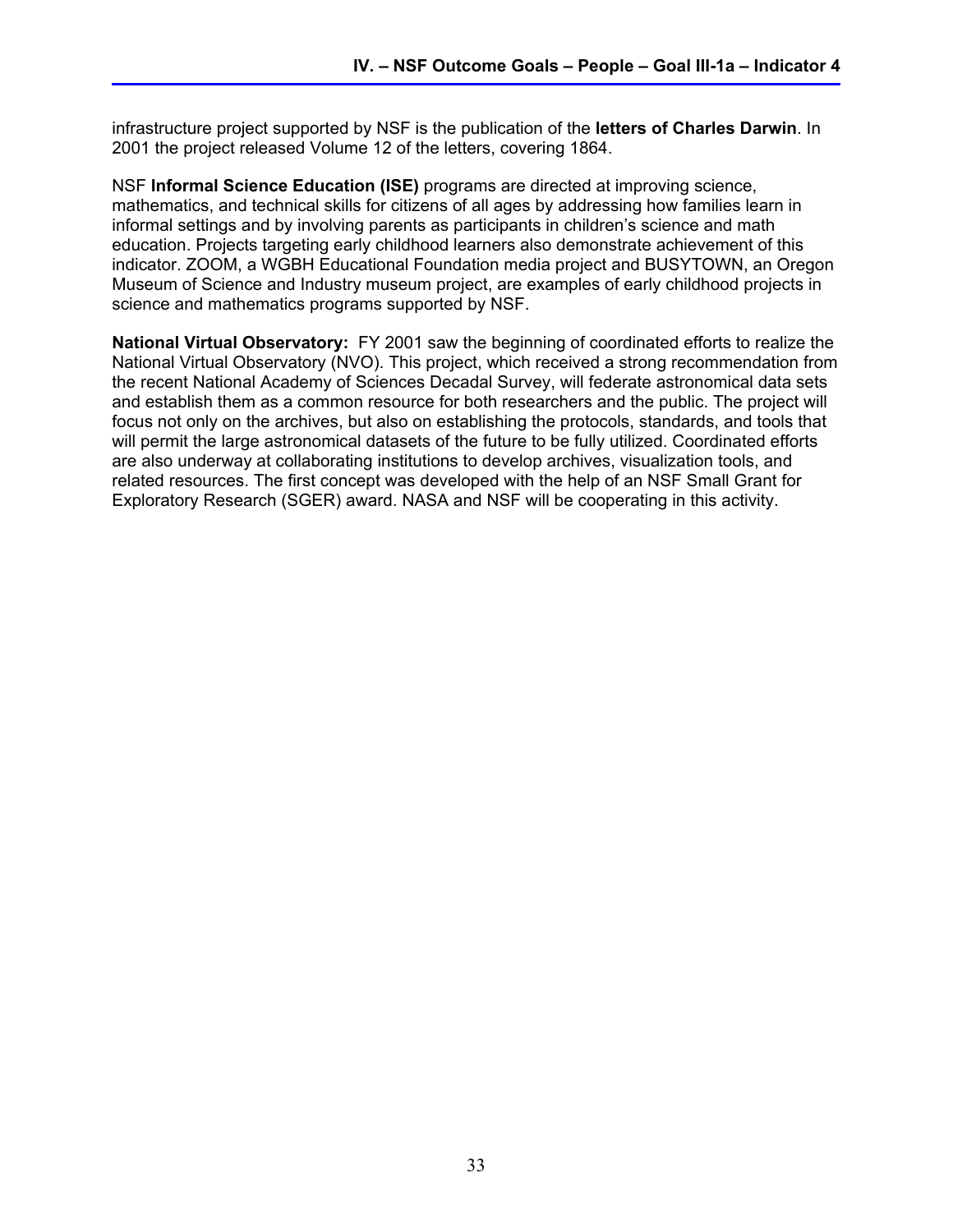**Area of Emphasis 1: Investments in K-12 systemic activities**

The report *Academic Excellence for Urban Students: Their Accomplishments in Science and Mathematics* (Kim, 2001)*,* an evaluative study of 22 of the Urban Systemic Initiative districts funded between 1994-1999, indicated that the urban program has been a catalyst for large-scale systemic change directed towards improving the science and mathematics achievement of all students. Further, the report presented evidence that the greatest gains were in districts that had participated in the Urban Systemic Initiative (USI) program for the longest period of time. Assessment results showed that USI students made gains in science and mathematics achievement, while reducing achievement gaps among racial/ethnic groups. Moreover, students in these districts substantially improved their enrollment rates in advanced science and mathematics courses. Additionally underrepresented minority students made even greater gains than their peers during the same period, resulting in reduced enrollment disparities in advanced courses. The study provides credible evidence that the implementation of a standards-based curriculum and instruction, aligned assessment practices, and appropriate professional development are key to an increase in student achievement. In addition, the results show that the convergence of resources, a strong leadership structure, and effective partners were also critical to the improvement in student performance. The study also concludes that it takes 7-10 years to bring about substantial improvement in systemic reform that may lead to the gains cited in the report.

The **Statewide Systemic Initiatives (SSI) Program** created "extraordinary activity in terms of very large statewide professional development efforts" and statewide curricular standards focused on more ambitious teaching and learning for children. In particular, there is evidence that infrastructures were created in state-level organizations to support this teaching and learning as well. The presence of such an infrastructure increases the likelihood that gains in student achievement will continue.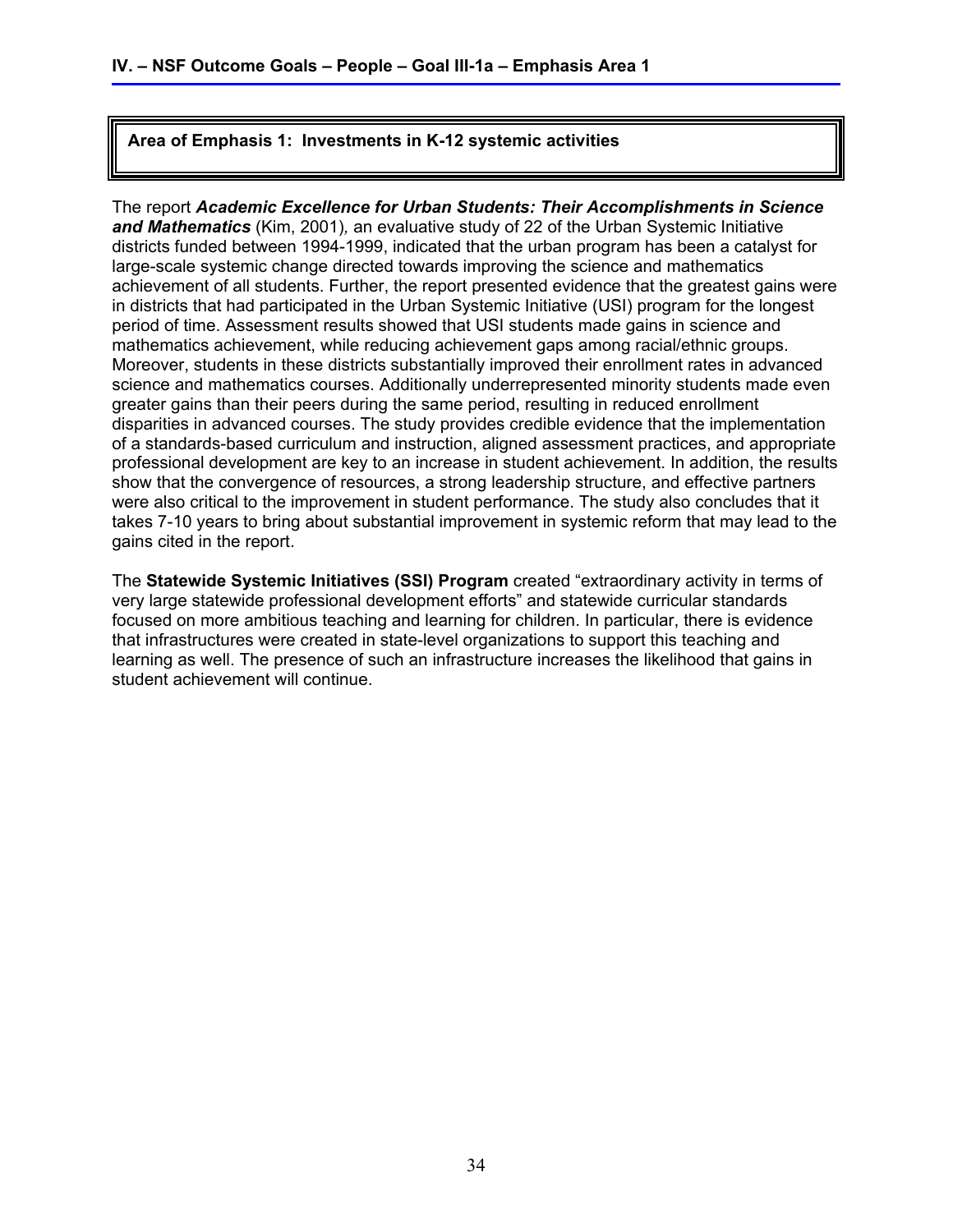**Area of Emphasis 2: Investments in enhancing instructional workforce (Centers for Learning and Teaching; Graduate Teaching Fellows in K-12 (GK-12) Education).**

The **Centers for Learning and Teaching (CLT) Program** contributes in a significant way to the NSF's "enhancing instructional workforce" emphasis area. These centers offer a new approach to teacher education that responds to needs for increasing the ability of practicing teachers to deliver standards-based instruction; rebuilding and diversifying the national infrastructure for science, mathematics, and technology education; facilitating workforce induction/retention during initial years of service; and strengthening linkages between pre-/in-service teacher education. These large-scale projects are closely linked to K-12 school districts and required to build on shared expertise of local education agencies, institutions of higher education, and the informal science community. They link K-12, higher education, and/or informal science education performers to provide a systemic, K-graduate school approach for educating the instructional workforce in an environment of research and practice.

Two prototype centers were funded in FY 2000 and five additional full centers were funded in FY 2001. In addition, six Developmental grants were funded to build related institutional infrastructures.

The **NSF Graduate Teaching Fellows in K-12 Education Program** places graduate and advanced undergraduate students in K-12 schools to serve as science and mathematics content resources for teachers. The program supports the fellowships and appropriate training necessary for these fellows to enter the schools, but it is *not* a teacher preparation program. The primary objective of the program is to provide fellowships to highly qualified graduate and advanced undergraduate students in science, mathematics, and engineering and technology disciplines to achieve advanced degrees, *and* to contribute toward the improvement of the nation's schools, while introducing K-12 students and teachers to active researchers. This is part of a comprehensive approach to workforce development that reaches from grade school through graduate school. The expected outcomes of this initiative are: 1) improved communication and instructional skills for the Fellows; 2) professional development opportunities and content gain for K-12 teachers; 3) enriched learning by K-12 students; and 4) strengthened partnerships between institutions of higher education and local school districts. The GK-12 program seeks, in the words of one observer, to create "citizen scientists" for the 21<sup>st</sup> Century.

The AMANDA/IceCube project supported by the Graduate Teaching Fellows in K-12 Education Program (GK-12) is an exciting example of bringing scientific inquiry into the classroom. AMANDA (Antarctic Muon and Neutrino Detection Array) observatory located at the South Pole helps researchers track sub-atomic particles (neutrinos) as they pass by this array located 1500 meters below the polar ice cap. One of the teams supported by the GK-12 project integrates middle and high school education with the astrophysical research community involved with AMANDA. Graduate students, researchers, and teachers team up to develop a curriculum utilizing information generated by AMANDA. Through the "Astronomy in the Ice" course, teachers receive the astrophysical background they need to teach their students about AMANDA and related physical sciences. Throughout the year, graduate students serve as resource persons to schools while they establish communication networks with teachers and researchers. The GK-12 project couples education with the excitement of discovery and the understanding of science generated by the AMANDA/IceCube project.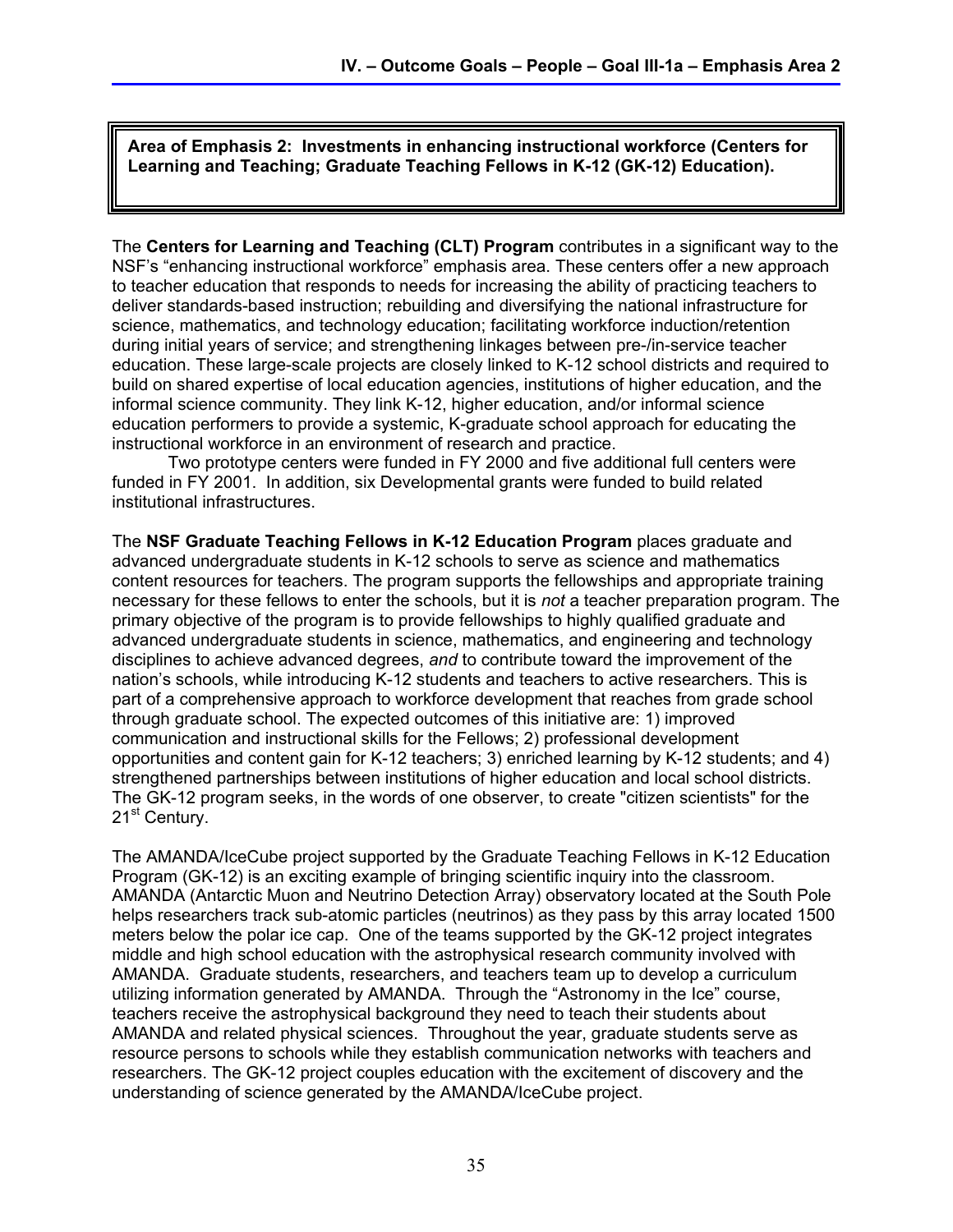**Area of Emphasis 3: Investments in broadening participation (Tribal Colleges, Partnerships for Innovation).**

The NSF initiative for *Tribal Colleges and Universities Program<sup>9</sup>* encourages Native Americans to pursue information technology and other science and technology fields of study, as well as increase the capacity of tribal colleges to offer relevant science and technology courses and enhance K-12 education in feeder school systems.

The project "Sustained Economic Growth of the **Oglala Lakota Nation** through Development of the Technological Infrastructure" is a multifaceted approach to developing the technological infrastructure of the institution and the reservation as a whole. Collaborations with several federal and state certified labs will provide the capacity to conduct research while strengthening curricula and developing new laboratory classes in several areas.

Programs are in place to foster gender-equity in the STEM disciplines such as the one at Arizona State University which involves guidance counselors who work with "**talented at-risk girls**" to improve self confidence and encourage them to enter the STEM fields. This program reached over 400 students at forty-eight schools including more than 100 Native Americans and 130 Mexican Americans.

The Rural Systemic Initiatives (RSI) Program has explicitly addressed the needs of **Native Americans** through the funding of several initiatives. An excellent example is the reconfiguration of the collaborative High Plains RSI into several individually funded RSI Tribal Colleges. By reallocating resources amongst the tribal colleges, the RSI has increased support to the rural systemic infrastructure serving Native American populations in the high plains. Another example would be the spin-off of the Navajo Nations RSI from the Utah-Colorado-Arizona-New Mexico (UCAN) RSI.

Two workshops brought together **Native experts** on sea-ice conditions that have affected whale hunting in the Arctic and scientists with their instrumental data, anthropological records, and sea-ice models. The symposia revealed a wealth of knowledge from both the scientific approach and Traditional Ecological Knowledge (TEK) that, when utilized together, enhance understanding of the impacts of environmental change on subsistence and cultural hunting practices.

NSF continuous its efforts to broaden community and public access to the benefits of scientific research. Several activities supported in 2001 were aimed directly at documenting **traditional indigenous knowledge**, cultural heritage, craft and subsistence practices for its sharing with and modern use by polar residents. Scientific knowledge collected by researchers and shared with communities increases awareness of modern economic, occupational, and social challenges, advances the ability to support public and educational initiatives, and improves potential responses in case of natural catastrophes and/or social losses.

 $\overline{a}$ <sup>9</sup> <http://www.nsf.gov/pubs/2002/nsf02072/nsf02072.pdf>, <http://www.nsf.gov/od/lpa/news/press/00/pr0084.htm>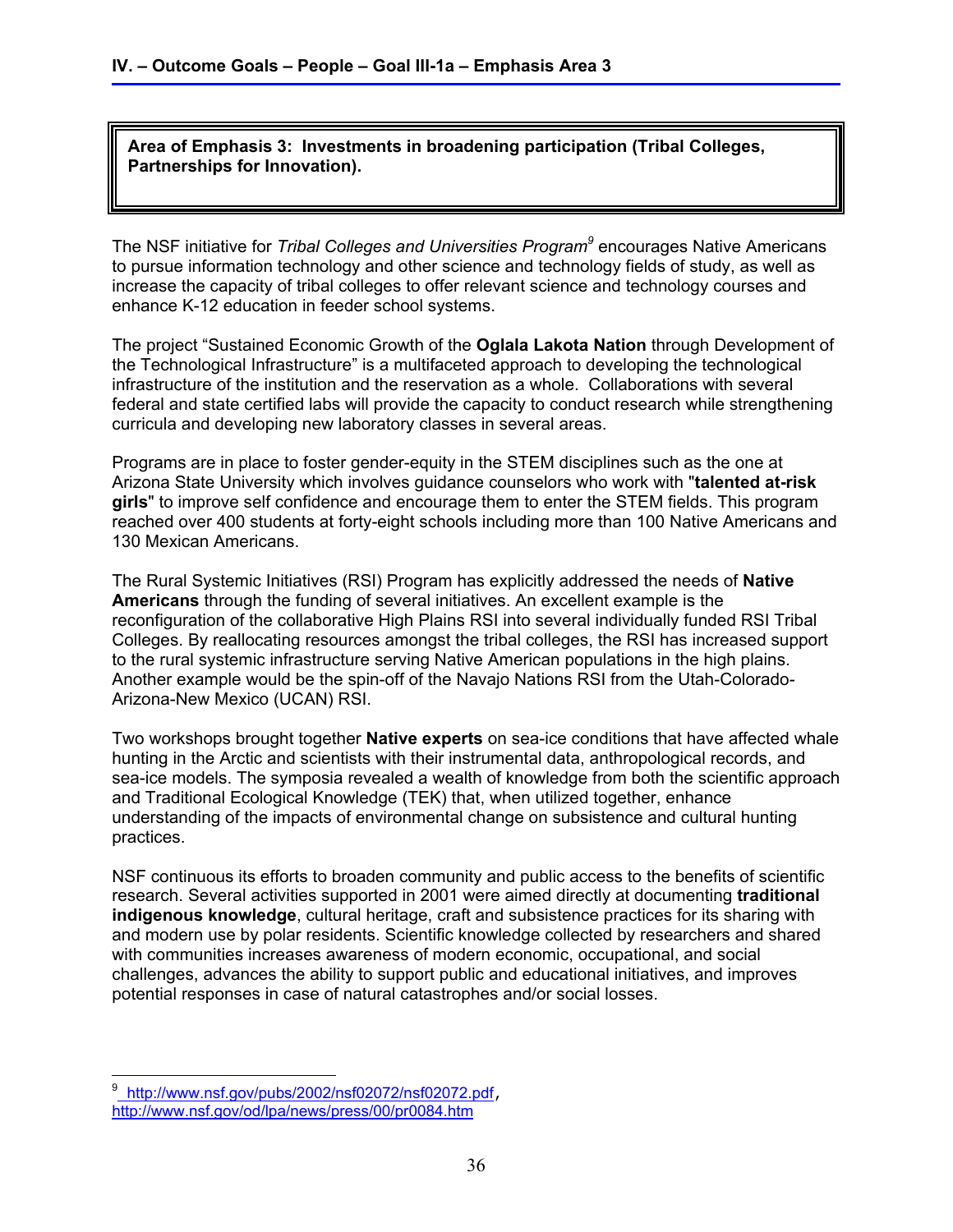NSF statistics show that large fractions of the students involved in the Engineering Research Centers (ERC) for FY 2000 were female and **underrepresented minorities** (URM). The 600 pre-college students included 48% female and 36% URM students; the 4000 undergraduate students included 29% female and 12% URM students; the 2200 graduate students included 22% female and 5% URM students; and the 344 Research Experiences for Undergraduate (REU) students included 39% female and 35% URM students.

With support from two NSF awards, researchers are addressing retention and participation of **traditionally underrepresented groups** in computing. Developing a framework involving undergraduate and graduate students in research, they have created laboratories to support research in neuro-fuzzy systems, parallel and distributed systems, signal processing and communication systems, software engineering, and theoretical applications. Students involved in this study include 73 graduate students (12 Ph.D. students); 102 undergraduate students; 136 students from underrepresented groups (38 female). To date 61 students graduated with BS; 38 students graduated with MS; two students graduated with a Ph.D. and 31 undergraduate students continued to graduate school. The distribution of publications, talks, and awards over the five years is as follows: over 150 research publications; over 100 research publications (journal and conferences) with students as co-authors; 23 publications and talks on the Affinity model; 66 student presentations at student conferences; 25 student awards and recognition.

The **Partnerships for Innovation (PFI) Program** focuses on connections between new knowledge created in the discovery process to learning and innovation. The goals of the program are: (1) to stimulate the transformation of knowledge created by the national research and education enterprise into innovations that create new wealth, build strong local, regional and national economies and improve the national well-being; (2) to broaden the participation of all types of academic institutions and all citizens in NSF activities to more fully meet the broad workforce needs of the national innovation enterprise; and (3) to create the enabling infrastructure necessary to foster and sustain innovation in the long term.

The \$14 million in grants awarded in FY 2000 have been supplemented with over \$7 million for 12 new grants<sup>10</sup> in FY 2001 to cover projects in 11 states involving more than 150 partner organizations. The lead institutions are selected to act as catalysts in helping their surrounding communities transform research-based knowledge into innovations that create opportunities for new wealth and a broader economic base that benefit communities and the nation at large. Examples of innovation that the grants are meant to foster might involve development of advanced new technologies to boost local economic growth. A university may serve as the research base, then incorporate its results into the corporate arena through knowledge and technology transfer. Corporate partners may develop the industrial processes for the innovation or product. Local governments or other non-profit activities may become a third leg in the partnership process by creating the climate for new businesses or funding the marketing of the product or innovation. Concurrently, a science and engineering workforce focused on innovation is created.

 $\overline{a}$ <sup>10</sup> <http://www.nsf.gov/od/lpa/news/press/01/pr0188.htm#attachment>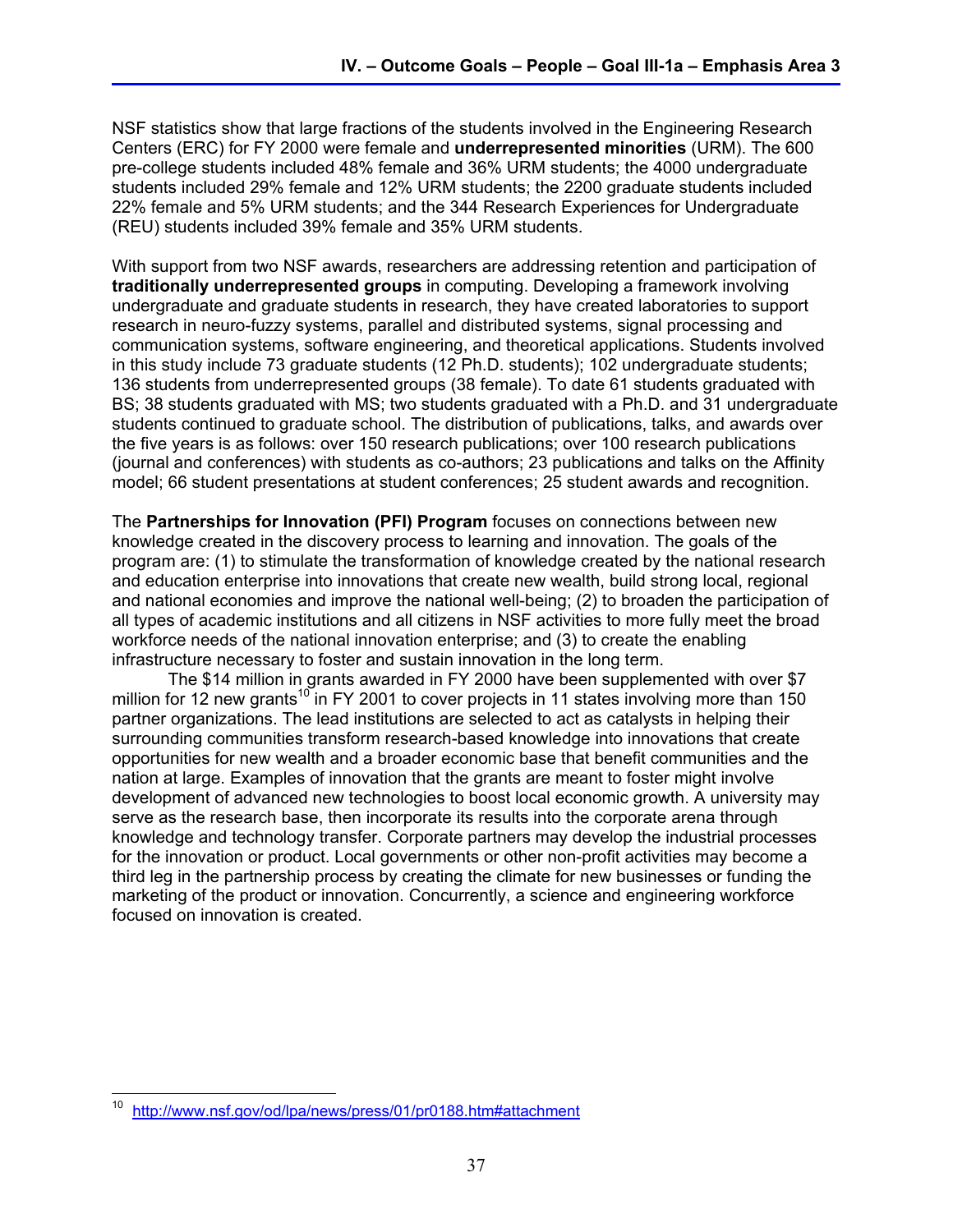**Area of Emphasis 4: Investments in addressing near-term workforce needs (Advanced Technological Education).**

Advanced Technological Education (ATE) Centers of Excellence focus on systemic approaches to technician education, usually within a specific discipline. ATE Articulation Partnerships bring two-year colleges and four-year colleges and universities together to enhance two-year college programs for prospective K-12 teachers and for students who continue their education in fouryear degree programs in science, mathematics, engineering, or technology. Fifteen Centers were active during FY 2001. In FY 2001 the ATE program supported 65 new projects and over 140 projects that were begun in previous years remained active. Cooperative efforts among ATE participants assure that the programs have a national impact. For example, the extensive collaborations of ATE projects with private industry have resulted in "skill standards" for technicians in particular fields and have enabled projects to develop real-world, workplace relevant educational materials and programs. In FY 2001 the program introduced two new emphases: (1) regional centers for information technology or manufacturing education to strengthen the workforce in the areas critical to the US economy and (2) "articulation partnerships" to facilitate the transition from two-year to four-year colleges for students preparing for technology careers or to become K-12 teachers.

The **Northwest Center for Emerging Technologies**, an ATE Center of Excellence at Bellevue Community College (Bellevue, Washington) is developing and refining industry-validated skill standards and associated curricula for information technology. The center's strategic partners include Microsoft, Boeing, and CompTIA (the Computing Technology Industry Association). In 1999–2000, those skill standards influenced or informed the education of approximately 78,000 students nationwide. In the same period, over 500 students took classes using courseware that the center developed in partnership with Dryden Online, and the center sold or licensed over 1,000 copies of its internally developed curricular products, which were used in the instruction of over 50,000 students. Microsoft recently produced a video profiling how the center stays on the cutting edge of information technology (IT) education.

The goal of "**Digital Arts and Sciences**" at the University of Florida is to train students to acquire a hybrid-knowledge of computer engineering and the arts, enabling them to understand the formalism of visualization and the practicality of human communications that deal with aesthetic interpretation. This enables students to work effectively in production-oriented teams focused on education, interactive games, scientific and engineering visualization, software engineering, and video production. Research is integrated in an Aesthetic Computing course and a series of Digital World Production Studio courses to the curriculum. Fine arts as well as computer science and engineering students will take these courses. "Aesthetic Computing" uses genres and styles in fine art as metaphors for formal and diagrammatically rendered model structures commonly found in computing, including automata, data flow graphs, data models, and the comprehensive Unified Modeling Language (UML). This work involves areas generally regarded outside the sphere of computer science, including semiotics, linguistics, analogy, metaphor, and the arts.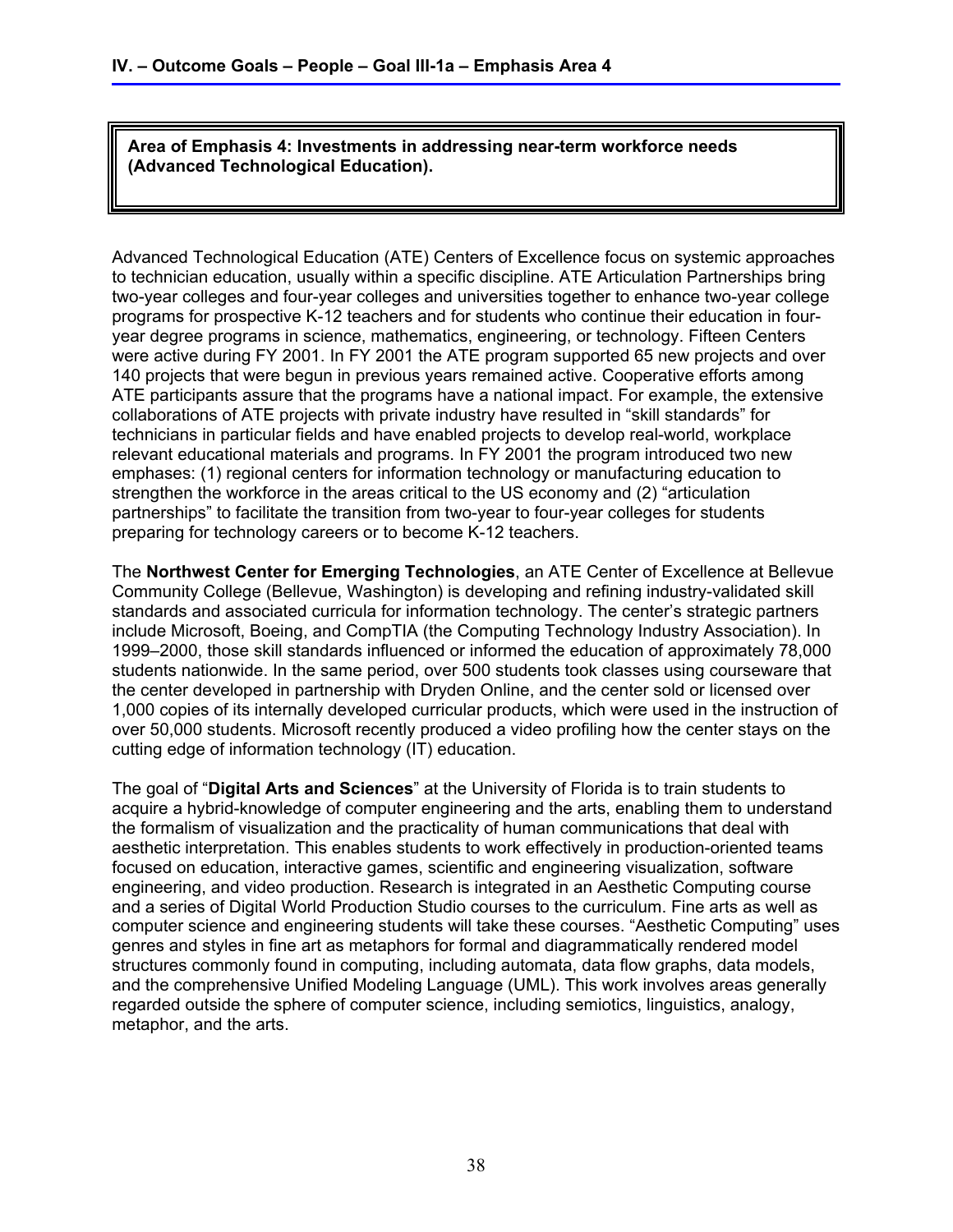**PERFORMANCE GOAL III-1b: Over 80 percent of schools participating in systemic initiative programs will (1) implement a standards-based curriculum in science and mathematics; (2) further professional development of the instructional workforce; and (3) improve student achievement on a selected battery of tests, after three years of NSF support.**

## U **Goal Not Achieved**

NSF manages a portfolio of programs that encourages and facilitates coordinated approaches to systemic, standards-based reform of science, mathematics, and technology (SMET) education. Systemic reform relies on partnerships to identify needs, articulate visions, and develop goals, strategies, and activities for improvement of targeted areas. Although each systemic initiative is unique in its approach, all must begin as a collaborative effort among individuals and organizations that are committed to requiring high expectations for all students through challenging educational opportunities. Systemic initiatives cultivate coordination within cities, states, rural areas, school systems, and other organizations involved with education.

**RESULTS:** We did not achieve this goal in FY 2001. The curriculum, instructional workforce, and improved achievement in science components of the goal were successful. However, less than 80% of schools met the goal of improved student achievement in mathematics. Fortyseven Systemic Initiative projects implemented mathematics and science standards-based curriculum in 89% of the participating schools and provided professional development for more than 226,900 teachers. The Systemic Initiative projects reported improved student achievement in math in 74% of the 6,255 schools and improved student performance in science in 80% of the 4,082 schools using the same assessments for the last 3 years.

FY 1999 Result: In 1999, 46 NSF-sponsored projects implemented mathematics and science standards-based curricula in over 81% of participating schools, and provided professional development for more than 156,000 teachers. All participating educational systems demonstrated some level of improvement in student achievement in mathematics and science.

FY 2000 Result: In 2000, 47 Systemic Initiative projects implemented mathematics and science standards in over 80% of the participating schools and provided professional development for more than 214,792 teachers. The Systemic Initiative projects reported improved student achievement in math in 81% of the 4,187 schools and improved student performance in science in 86% of the 2,474 schools using the same assessments for the last 3 years.

**WHY WE DID NOT ACHIEVE THIS GOAL:** No single factor has been identified that explains the drop in performance on student achievement relative to FY 2000 and FY 1999. Fluctuations in performance from year to year are expected, since there are differences in which schools are included within projects, and projects are able to use their own criteria for what constitutes an increase in student achievement. Review of performance data by NSF indicated that the goal for student achievement was not met for mathematics at some sites because, during the year, they adopted a more rigorous definition of increased student achievement.

**STEPS WE WILL TAKE IN FY 2002 TO ACHIEVE THIS GOAL:** In FY 2002, appropriate technical assistance will be provided to schools not meeting the goal.

**IMPLICATIONS FOR THE FY 2002 PERFORMANCE PLAN:** This goal will be maintained in FY 2002.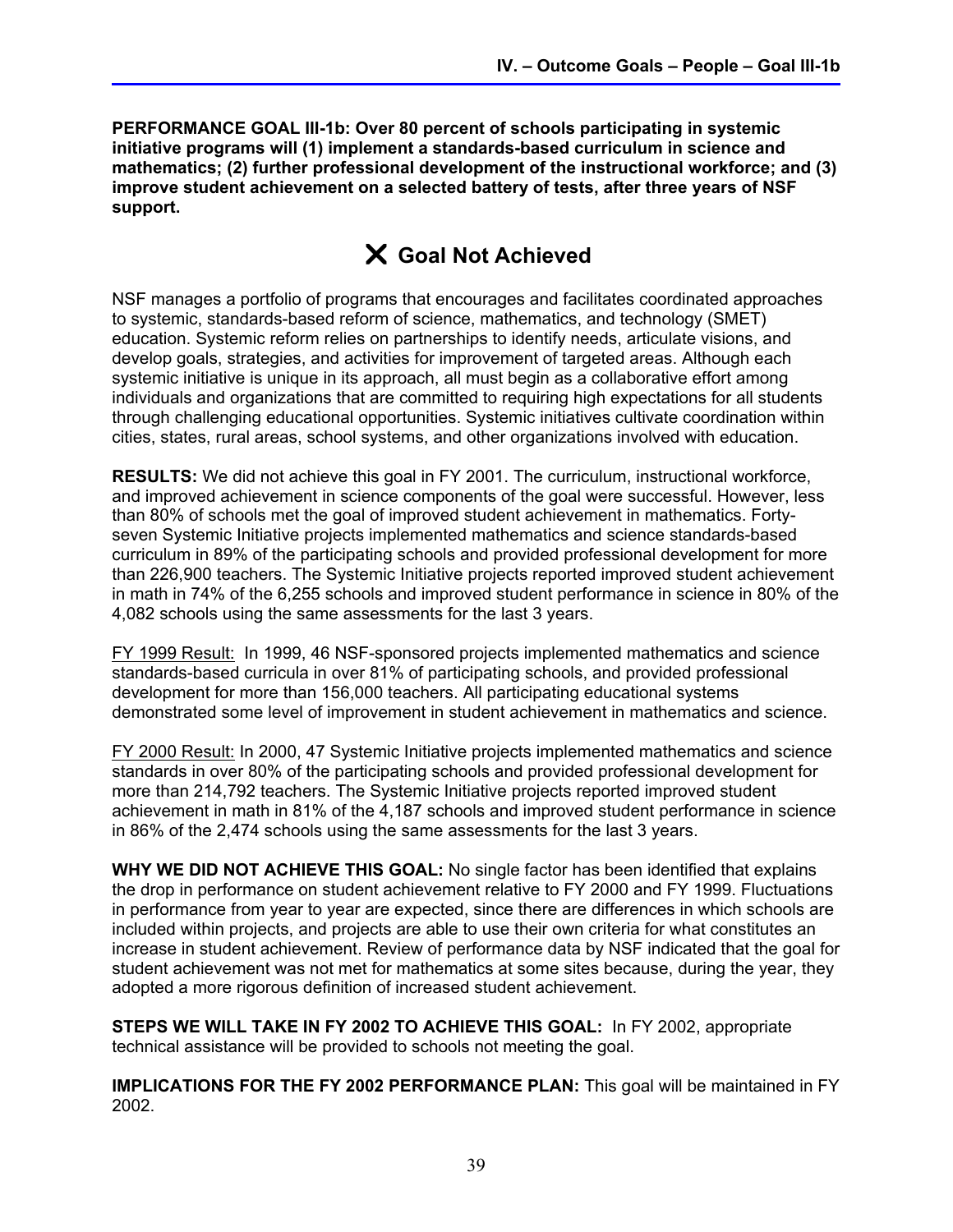$\overline{a}$ 

**Performance Goal III-1c: Through systemic initiatives and related teacher enhancement programs, NSF will provide intensive professional development experiences for at least 65,000 pre-college teachers.**

## 9 **Goal Achieved**

Teacher professional development is a core strategy used by EHR-supported projects to promote reform. For example, in the Saint Louis Systemic Initiative schools, more than 75% (1,239 of 1,600) of the science and mathematics teachers received intensive professional development during the 1999-2000 school year.

**RESULTS:** In school year 1999-2000, EHR awards provided intensive professional development (60 hours or more) to a total of 79,000 teachers, exceeding substantially the GPRA goal of 65,000.

| <b>TEACHER PROFESSIONAL DEVELOPMENT</b> |                |                |                  |                |
|-----------------------------------------|----------------|----------------|------------------|----------------|
|                                         | <b>FY 1999</b> | <b>FY 2000</b> | <b>FY 2001</b>   | <b>FY 2002</b> |
| Goal                                    | >65,000        | >65,000        | >65,000          | N/A            |
| Actual Number of Teachers               | 82,400         | 89,700         | $^{79,000^{11}}$ |                |

**IMPLICATIONS FOR THE FY 2002 PERFORMANCE PLAN:** This performance goal is not part of our FY 2002 Performance Plan. For FY 2002 NSF has reapportioned a substantial amount of the funds for the Systemic Initiatives to support the new Presidential Math and Science Partnership (MSP) activity. No new competitions or awards are anticipated under the Systemic programs. A goal related to the MSP has been included in the FY 2003 GPRA Performance Plan.

 $11$  The auditing firm of PricewaterhouseCoopers LLP (PwC) reviewed the data collection, maintenance, processing, and reporting procedures used to calculate results for this goal. They concluded that the procedures related to this goal were sufficient and adequate and yielded valid results. We provide the Executive Summary of their entire report, as well as a table listing their conclusions as to whether the processes we used for selected goals were verifiable and the results valid, in Appendix IV.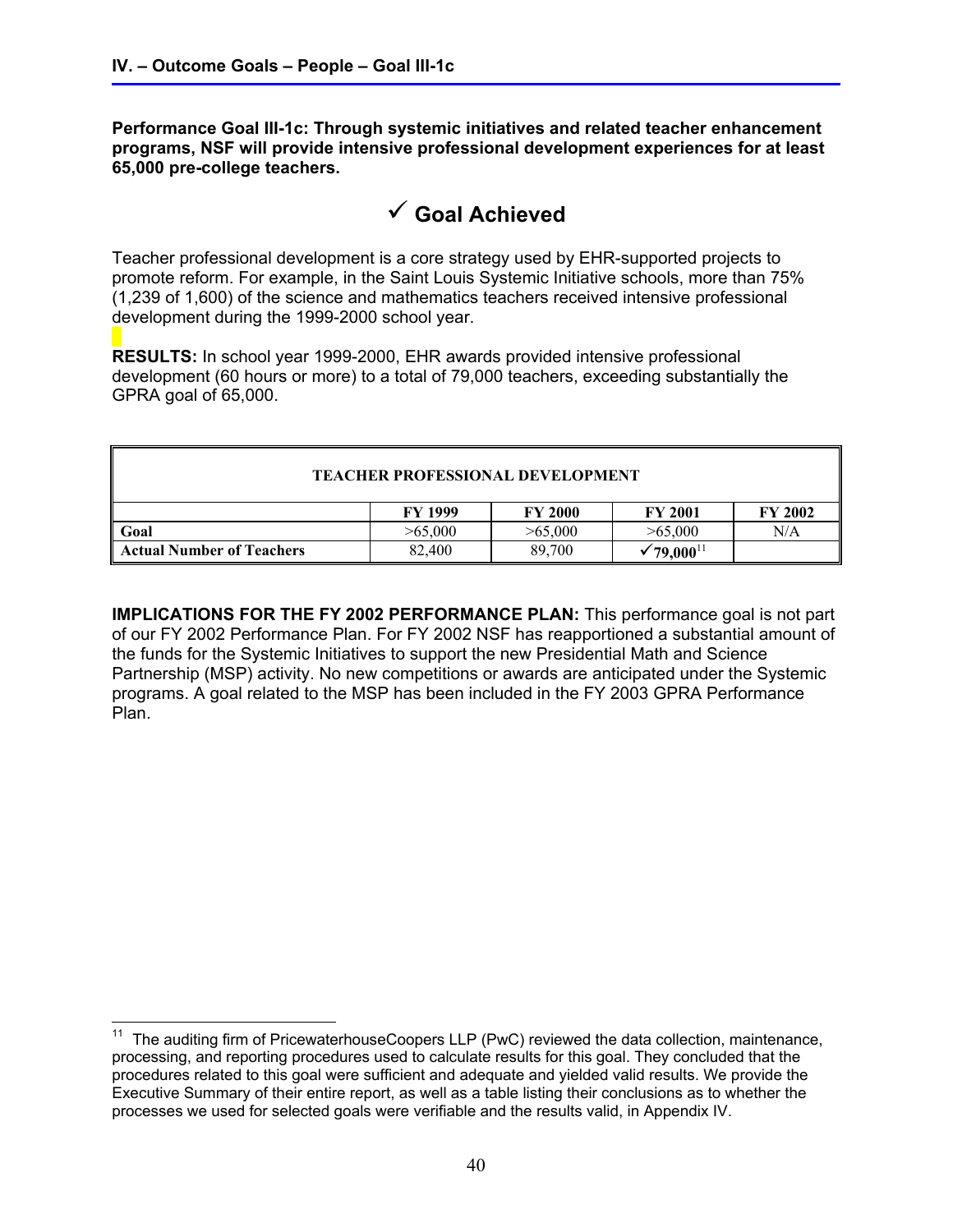## **NSF OUTCOME GOALS**

# **B. IDEAS**



## **PERFORMANCE OUTCOME GOAL III-2: Enabling "discovery across the frontier of science and engineering, connected to learning, innovation, and service to society."** 9 **Goal Achieved**

NSF invests in ideas to provide a deep and broad fundamental science and engineering knowledge base. Investments in ideas support cutting-edge research that yields new and important discoveries and promote the development of new knowledge and techniques within and across traditional boundaries. The results of NSF-funded research and education projects provide a rich foundation for broad and useful applications of knowledge and the development of new technologies. Support in this area also promotes the education and training of the next generation of scientists and engineers by providing them with an opportunity to participate in discovery-oriented projects.

This is a new goal in FY 2001. Our performance is successful when, *in the aggregate*, results reported in the period demonstrate significant achievement for one or more of the following indicators:

- A robust and growing fundamental knowledge base that enhances progress in all science and engineering areas including the science of learning;
- Discoveries that advance the frontiers of science, engineering, and technology;
- Partnerships connecting discovery to innovation, learning, and societal advancement;
- Research and education processes that are synergistic.

**RESULT:** External experts provided examples of significant achievement in reports they developed during FY 2001 reporting. A sample of these is provided for each of the performance indicators and areas of emphasis for this goal.

**IMPLICATIONS FOR THE FY 2002 PERFORMANCE PLAN:** This goal will be continued in FY 2002. The performance indicators related to the Ideas goal have been expanded and modified to appropriately reflect the breadth of NSF activities (see Section X. for details).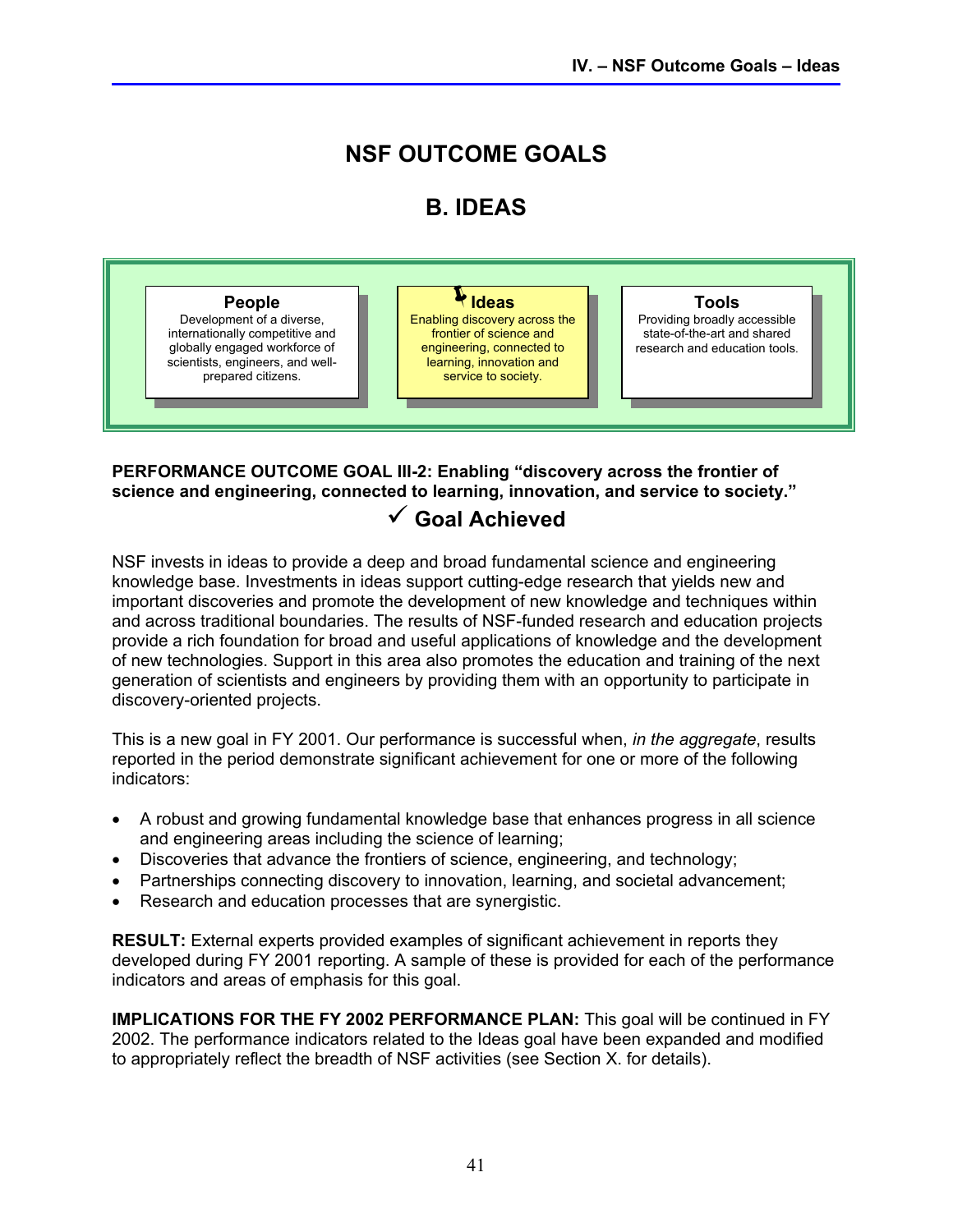**INDICATOR 1: A robust and growing fundamental knowledge base that enhances progress in all science and engineering areas including the science of learning.**

## **RESULT:** *Demonstrated significant achievement. Examples follow.*

One study that has captured significant scientific attention, as well as public interest, is the confirmation of viable microorganisms throughout the 4-km long ice column overlying **Lake Vostok**, **Antarctica**. This has implications for the presence of life in the lake itself. NSF supports a diversity of ecological investigations including Arctic bird adaptations, arctic tree growth and needle retention, establishing the metabolic rates of cold-adapted organisms, feedbacks between vegetation and climate change, and the phylogenetic composition of polar bacteria.

The 1987 Whittier Narrows earthquake revealed the need to improve understanding of the **impact of major natural disasters on the business sector**. Most of the existing research had focused on the economic impacts of disasters on households and families. The NSF-supported principal investigators were able to carry out a large-scale survey of businesses in Memphis/Shelby County, TN on business owners' perception of earthquake hazard, on their judgment of vulnerability to and effects of lifeline disruptions, and on their preparedness measures. Similar data was collected from the Northridge earthquake. Another NSF grant extended such studies to Santa Cruz County, CA and Dade County, FL. Overall, these studies have produced data on nearly 5,000 businesses of all sizes and types, comprising the largest database on business disaster readiness and effects in the world.

Advanced techniques have been developed for the communications, coordination, and vision of autonomous **multi-robot systems**. This allows robots to coordinate with each other in varying environments. When obstacles are presented in their path, the multi-robot systems can rearrange themselves to navigate around the object and then return to their original formation. For example, three small robots can coordinate themselves to sense, coordinate, and move a large object that could not be moved by a single robot.

What are the **predictors of children's learning interests** and how does parental involvement influence learning? Findings indicate specific parental traits that influence children's learning: Most importantly, children who develop focused encyclopedic play interests tend to have parents that value family discussions. Why does the value of family discussions predict children's interests? Children cannot easily learn about some domains without adult help; they need parents to talk with them about the domain, to read them relevant books, to participate in their play, and to provide them with relevant resources (toys, models, etc). Preschoolers cannot acquire this kind of knowledge on their own. The impact of **adult investment in child learning** is not insignificant: Children who develop focused encyclopedic play interests are more likely to be boys (by a factor of 5) and to demonstrate higher cognitive skills (particularly verbal).

An NSF-supported project has developed a process for the conversion of silicon carbide (SiC) to crystalline diamond at ambient pressure. This has direct application to the surface science of microelectromechanical systems (**MEMS**). The entire technological field of MEMS represents an area that is gaining momentum with the commercialization of these devices in applications in communications, transportation and aerospace. An article describing this work was published in *Nature* and received substantial attention from the news media.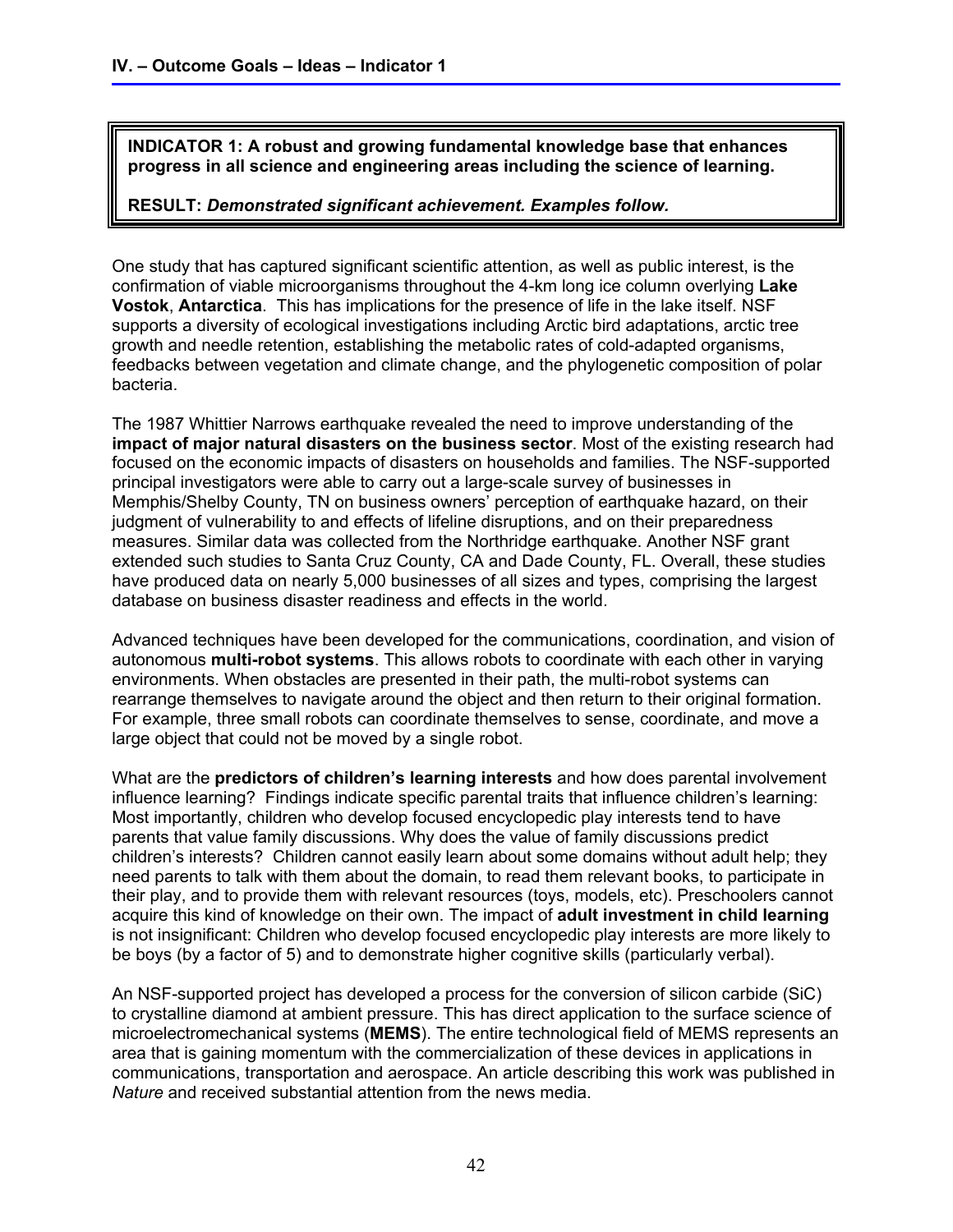A suite of investigations has examined the stability of the **West Antarctic Ice Sheet (WAIS)**, a potential contributor to rising sea levels. Results from glaciological modeling and glacial geologic research have highlighted a rapid retreat of the WAIS grounding line in the Ross Sea since the end the last glacial stage. Glacial geologists have developed a history of grounding line retreat for the WAIS. Results concerning the retreat of the WAIS have been of widespread interest, particularly for those who are studying past and present changes in sea level, ocean circulation, and atmospheric circulation.

Predicting the **properties of materials** from first principles (i.e. from the behavior of their atoms and molecules) is an important and challenging field. The challenge comes from the range of scales required - from electrons to clusters large enough to be seen. To span this range, researchers supported by NSF have developed numerical algorithms and a software infrastructure to implement hierarchical and adaptive methods to concentrate the solution on areas of greatest interest. The algorithms include techniques that improved previous techniques by 100-fold in terms of computer time and memory. The software infrastructure included the well-known Kernel Lattice Parallelism (KeLP) system, which manages communications among the memory hierarchies of parallel computers. KeLP is a framework for implementing portable scientific applications on distributed memory parallel computers. It is intended for applications with special needs, in particular, that adapt to data-dependent or hardware dependent conditions at run time. KeLP is currently used in full-scale applications including subsurface modeling, turbulence studies, and first principles simulation of real materials. In addition to materials design, KeLP has been applied to a wide range of partial differential equation solutions.

Neutron stars are born in supernova explosions when approximately one solar mass of burnt nuclear matter in the core collapses from about the size of the Earth to the size of an average city. The collapse of matter into this dense core can leave the **newborn neutron star** spinning extremely rapidly, some 1,000 revolutions per second. NSF-supported researchers have carried out the most detailed computational modeling ever done of the stability of these stars. In addition to surprising new insights into neutron stars, these simulations are yielding a clear "signature" to search for as the new Laser Interferometer Gravitational-Wave Observatory (LIGO) tries to detect gravity waves directly for the first time.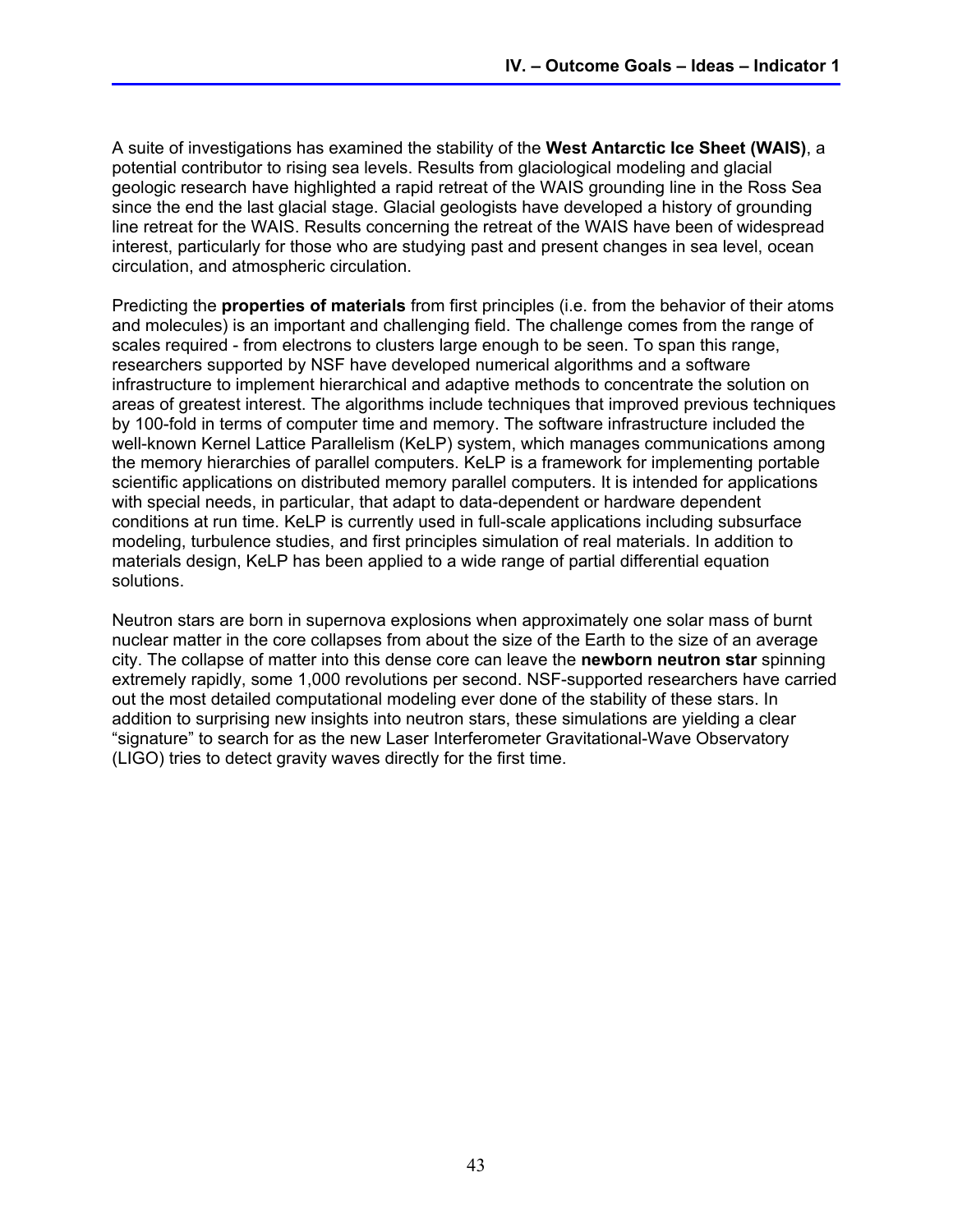**INDICATOR 2: Discoveries that advance the frontiers of science, engineering and technology.**

**RESULT:** *Demonstrated significant achievement. Examples follow.*

Researchers have, through the use of mathematical modeling, devised a simple and inexpensive method for the prevention of **Chagas disease**. A model predicted how four populations-bugs, chickens, dogs and people-interact with the protozoan parasite *Trypanosoma cruzi* each season in an individual household. The model allowed the researchers to determine that the practice of keeping chickens and dogs inside the house increased the population of blood-feeding bugs called triatomines, also known as the "kissing bug," which in turn increase the parasite population that causes Chagas disease. By excluding infected animals from sleeping areas and spraying insecticides on a predetermined schedule, the people could virtually eliminate transmission of the parasite.

**Cloning clock genes:** In circadian biology, largely supported and fostered by NSF, "clock" genes have been cloned from several species, and the mechanisms by which circadian rhythms are generated are now being defined. In 1998 a Science magazine cited this research area as one in which major advances were made, and this research has now risen to the public consciousness. These areas, largely initiated by and nurtured by NSF, have become incorporated into the common knowledge base of undergraduate biology and ultimately many of the important advances are incorporated into the public consciousness.

**The Arctic Oscillation and global change:** The Arctic Oscillation, an annular mode of atmospheric circulation, has been linked in recent years to a variety of issues in the detection and diagnosis of global change. NSF-supported investigators have played leading roles in the study of this annular mode, beginning with Wallace and Thompson's introduction of the term "Arctic Oscillation" (or "AO") in the late 1990s. The AO is strongest in the Atlantic sector of the Northern Hemisphere and has direct effects on the climate of Eurasia, eastern North America, and the Arctic. A large portion of decadal climate variability, including large-scale temperature and precipitation anomalies in the Northern Hemisphere during the 1980s and 1990s, is associated with the AO. There is evidence of a similar mode in the Southern Hemisphere, where this mode appears to have played a role in recent trends in the atmospheric and sea ice conditions. It has been shown that the coherent vertical structure and phasing represents the strongest evidence to data of a dynamical coupling between the upper atmosphere and nearsurface climate. There are tantalizing indications that stratospheric variations can precede surface variations, offering potential predictive possibilities for short-term climate variations, although the robustness and physical basis of this linkage require further investigation. In addition, there are suggestions that there may be a linkage between stratospheric chemistry (possibly including decreases of stratospheric ozone) and the troposphere via the stratospheric circulation.

Research groups supported by NSF pioneered the use of high precision measurements of the oxygen/nitrogen (O2/N2) ratio in air to study the biogeochemical cycles of carbon and oxygen. The ability to monitor these fluxes in real-time is clearly a critical asset in terms of developing the capability for managing a national or global carbon emission strategy. Using two independent techniques, mass spectrometry and interferometry, they have documented regional and global variations in O2/N2 and explored the use of this data to place constraints on the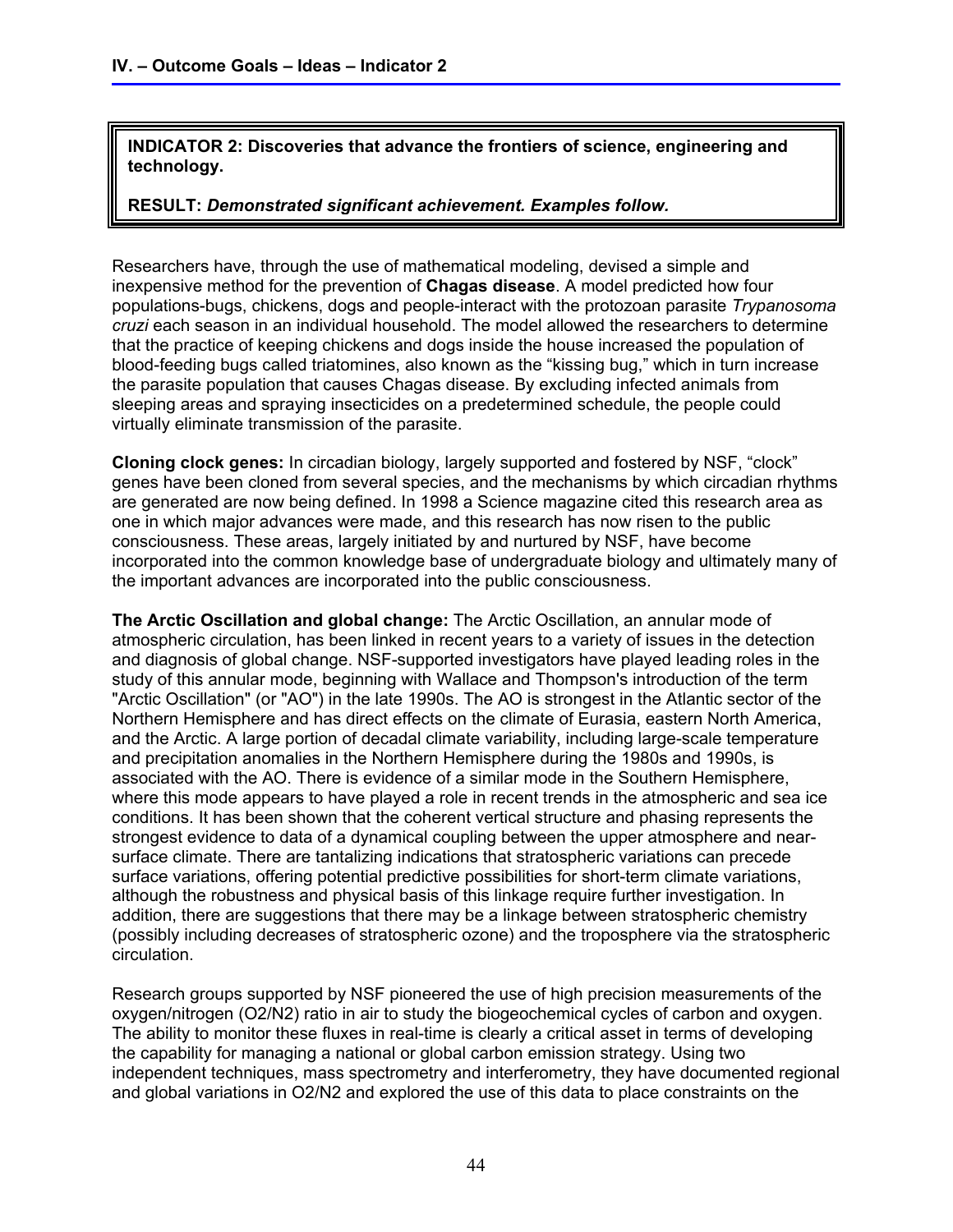fluxes of carbon dioxide (CO2) and oxygen between the atmosphere, ocean, and terrestrial biosphere. The combination of atmospheric O2/N2 and CO2 provides **a powerful tool to study the fate of fossil fuel.** This is true of CO2 because it allows discrimination between uptake via inorganic dissolution in the oceans (which does not release oxygen) and photosynthesis (which does release oxygen). The record to date has revealed significant interannual variability in the magnitude of the terrestrial biospheric sink for CO2. The ability to detect interannual variability in these fluxes is invaluable in terms of understanding the factors controlling them. For example, 1998 appears to be an anomalous year during which apparently all of the anthropogenically (man-made) emitted CO2 remained in the atmosphere and O2 fell abruptly. This suggests that more CO2 than usual was released by the land biosphere. This line of research has a significant impact on several fields of research, including climate, ecosystem studies, and oceanography.

**Environmental factors in human health:** The Center for Integrated Studies of the Human Dimensions of Global Change (CIS-HDGC) at Carnegie Mellon University has been exploring the ramifications of a broad range of interactions among human behavior, engineered systems, and natural processes through refinement, adaptation, and expansion of a highly sophisticated, integrated assessment model. In one application designed to better understand the role of environmental factors on human health, CIS-HDGC investigators developed and tested a model for assessing risks associated with *Cryptosporidium*, the water-borne parasite that sickened hundreds of thousands in the Milwaukee area during the early 1990s. The model integrates processes associated with engineering (water treatment technologies), ecology (land-use and land-cover patterns), biology, (proliferation of and testing for parasites), public health (surveillance and notification), and psychology (public perceptions and responses). One analysis using this model demonstrated that under typical conditions in the U.S., traditional responses to *Cryptosporidium* outbreaks calling for the boiling of drinking water are ineffective because most vulnerable people have been exposed before the problem is detected. Analyses designed to assess whether climate changes might increase threats to human populations demonstrated that changes in physical conditions were relatively unimportant as long as effective public health systems and procedures remained in place. As with related analyses of the risks associated with air pollution, the *Cryptosporidium* studies showed the importance of effectively incorporating social institutions into predictive models.

NSF has supported two major surveys of approximately 25,000 Internet users in late 1997 and late 1998 to examine **the sensitivity of Internet commerce to tax rates**. Tax sensitivity is high and is not falling despite the rapidly increasing number of new users because as new users gain experience, particularly young Internet users, their tax sensitivity appears to rise substantially. Internet commerce as a whole continues to be highly sensitive to tax rates and would fall significantly if existing sales taxes were enforced online. This research suggests that applying existing sales taxes to Internet commerce might reduce the number of online buyers by up to 24%. But the data also suggest that the potential sales tax revenue losses from continued exemption of Internet commerce would be quite modest over the next several years. So, taxing Internet commerce would not yield much government revenue and would substantially setback and slow the growth of e-commerce [\(http://gsbadg.uchicago.edu/\).](http://gsbadg.uchicago.edu/)

An innovative proposal supported by NSF deals with the design of **palm size airplanes**, among the world's smallest, using flexible wings made of composite materials. The flight characteristics of these airplanes are similar to biological counterparts. The aircraft can be used in unmanned surveillance and reconnaissance missions.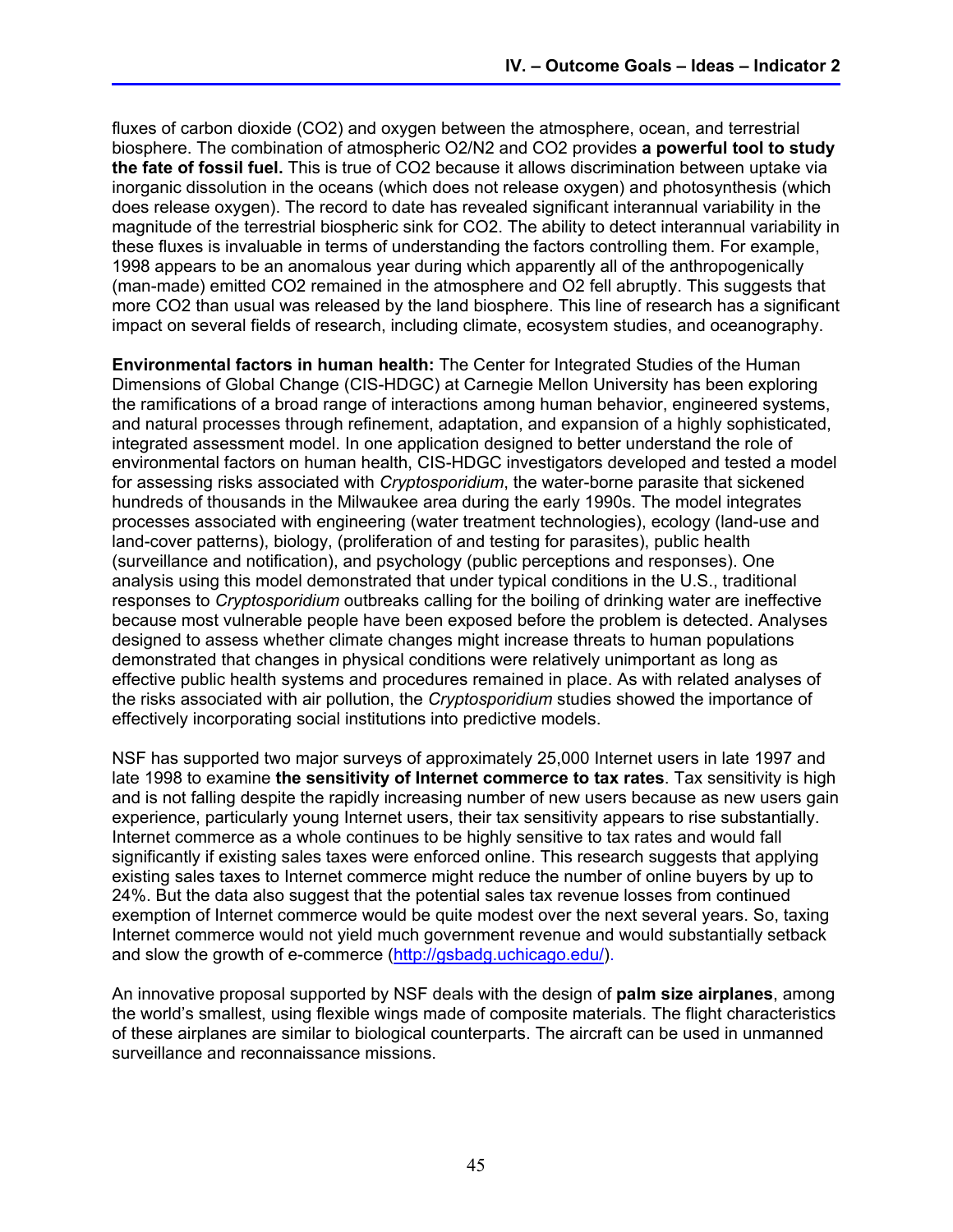An NSF award has supported groundbreaking research into the signal transduction pathway controlling responses to the hormone ethylene in plants. This research has used mutational and positional cloning approaches to identify genes that are involved in **ethylene signaling**. Ethylene signaling is now better understood than any other plant hormone signal transduction pathway. Responses to hormones such as ethylene affect plant growth and development, and their ability to adjust to adverse environmental conditions, and by extension to crop quality.

**Classroom 2000:** How does one substantially reduce the human input for creating and accessing large collections of multimedia, particularly multimedia created by capturing what occurs in an environment? The existing software system used as the starting point for this investigation is **Classroom 2000**, which is designed to capture what happens in classrooms, meetings, and offices. Classroom 2000 integrates and synchronizes multiple streams of captured text, images, handwritten annotations, audio, and video. In a sense, it automates note taking for a lecture or meeting. The research challenge is to make sense of this flood of captured data. The project explores how the output of Classroom 2000 can be automatically structured, segmented, indexed, and linked. Machine learning and statistical approaches to language are employed to understand the captured data. Techniques from computational perception are used to find structure in the captured data. An important component of this research is an experimental analysis of the software system being built. It is expected that this research will have a dramatic impact on how humans work and learn, as the developed technology will aid humans by capturing and making accessible what occurs in an environment.

Most physicists believe that general relativity ceases to provide a good description of the physical reality in the vicinity of the Big Bang. On general physical grounds it is clear that such a theory must incorporate effects not only of general relativity but also of quantum physics. NSFsupported researchers, attempting to unify general relativity and quantum physics, have found that at the tiniest scale conceivable today, called the Planck length  $(10^{-33} \text{ cm})$ , the continuum picture of space breaks down and has to be replaced by a precise 'polymer-like geometry.' While at the laboratory scales ( $10^{-18}$  cm and above) this true geometry can be approximated by a continuum, the approximation fails miserably near the Planck scale. As the universe expands, its volume does not change continuously but only in discrete steps. Near the Big Bang one must abandon the use of differential equations on which most of physics is based and replace them by more fundamental difference equations describing the 'true' time-evolution. Once this is done, infinities disappear and regular physics is restored without any ad-hoc assumptions. While general relativity is an excellent approximation for today's universe, **space-time 'dissolves' near the Big Bang**. Einstein's deterministic, geometric universe has to be replaced by a specific, probabilistic universe built from polymer geometry.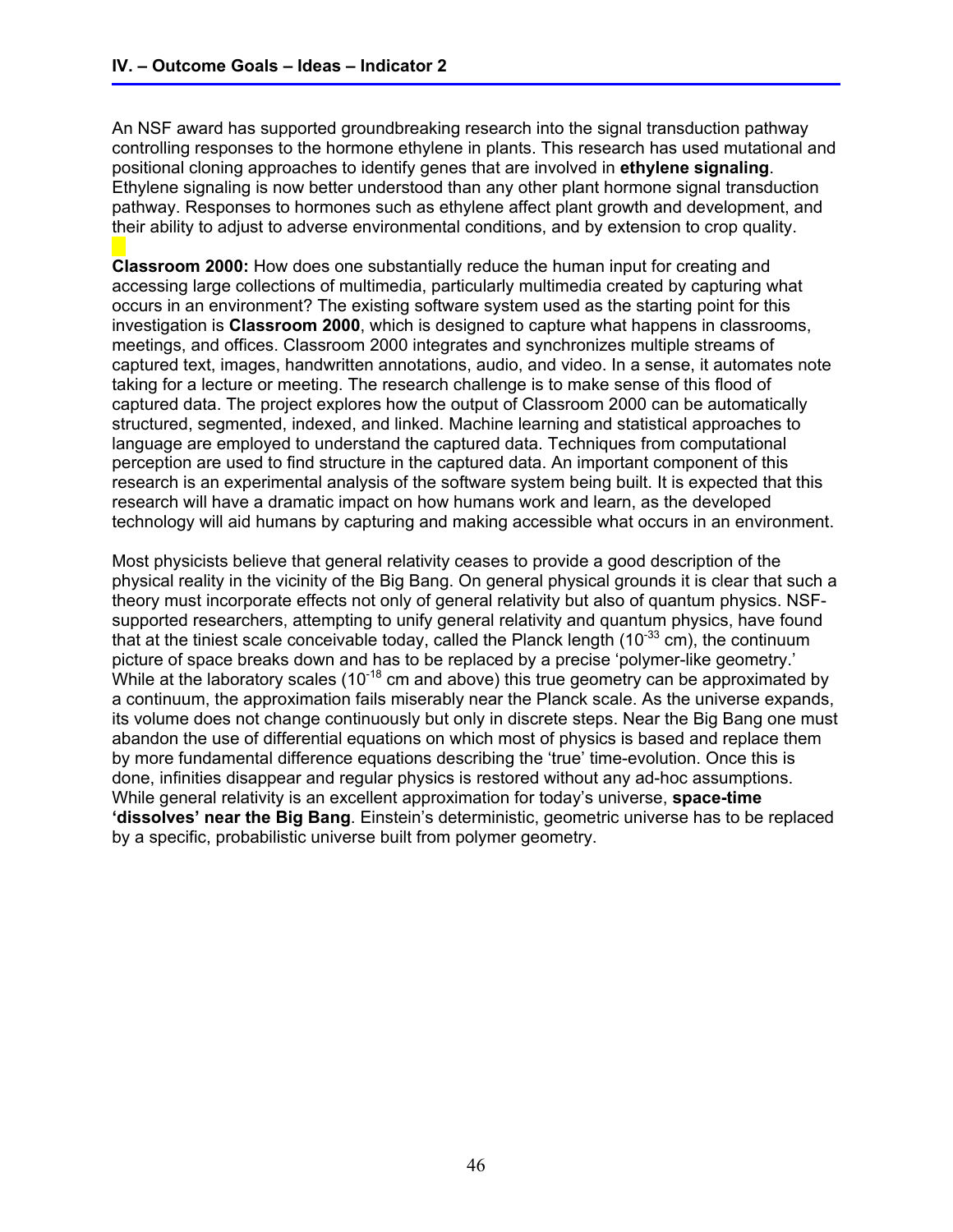**INDICATOR 3: Partnerships connecting discovery to innovation, learning, and societal advancement.**

## **RESULT:** *Demonstrated significant achievement. Examples follow.*

NSF's **Children's Research Initiative** (CRI) is providing five years of support for research centers that are developing new thrusts in the field of integrative developmental science. Individually, the centers represent leading edge research about children and media, developmental science, and the integration and dissemination of developmental science to inform both research and policy.

 The *Research Center on Children and Media* is a collaboration of five research entities across four universities: Georgetown University, Northwestern University, University of Texas – Austin, and University of California-Los Angeles. The research activities of this center emphasize the types and impacts of emergent digital media on children; interactive media experiences on children's social and academic adjustment; how digital media impact learning; and influences of media on the developing brain.

 The *North Carolina Child Development Research Collaborative (CDRC)* builds upon multidisciplinary activities across departments at the University of North Carolina-Chapel Hill, Duke University, University of North Carolina-Greensboro, and North Carolina State University. Investigators from diverse areas of developmental inquiry – health, nursing, social work, education, and developmental psychology – form the CDRC and have a common objective of developing an integrative model of developmental science. Their interdisciplinary approach to human development encompasses the main levels of analysis from the cultural and societal levels studied by anthropologists and sociologists to the neural and genetic levels studied by biologists and neuroscientists.

Development and use of a mixed-lubrication laboratory for **university-industry collaboration** and education has provided work experience for graduate students through partnerships with a major oil company, an automobile firm, a manufacturer, and a federal agency. In addition to enhancing the professional development of the Principal Investigator (PI), one post-doc, three graduate students and four undergraduates were involved in this project. There was interaction with NASA Marshall Space Flight Center, Mobil Technology Company, Ford Motor Company, Ilmor Engineering, Ltd and The Timken Company. These industrial partners provided the matching funds, enabling the PI and his students to leverage the NSF-supported research. Experiments were conducted in the university laboratory and at some of the industrial sites. A senior undergraduate/graduate course in tribology (the study of the effects of friction on moving machine parts) was developed and taught several times. Four industry experts were invited to give guest lectures to the class. The NSF funds were used as seed monies to stimulate the university/industry collaborations. Several students designed and built apparatus and computer programs that are now used at some of the industrial laboratories. The research collaborations led to links between theory and practice on how to best balance calculation accuracy and application practicality. Eleven conference and journal papers produced reflect this concept. The benefit of the award goes beyond the project period, since the PI still interacts with some of the industrial partners and is creating relations with new partners. Some of these new relations reflect ideas that were "seeded" during the NSF-funded project but came to fruition after it was completed.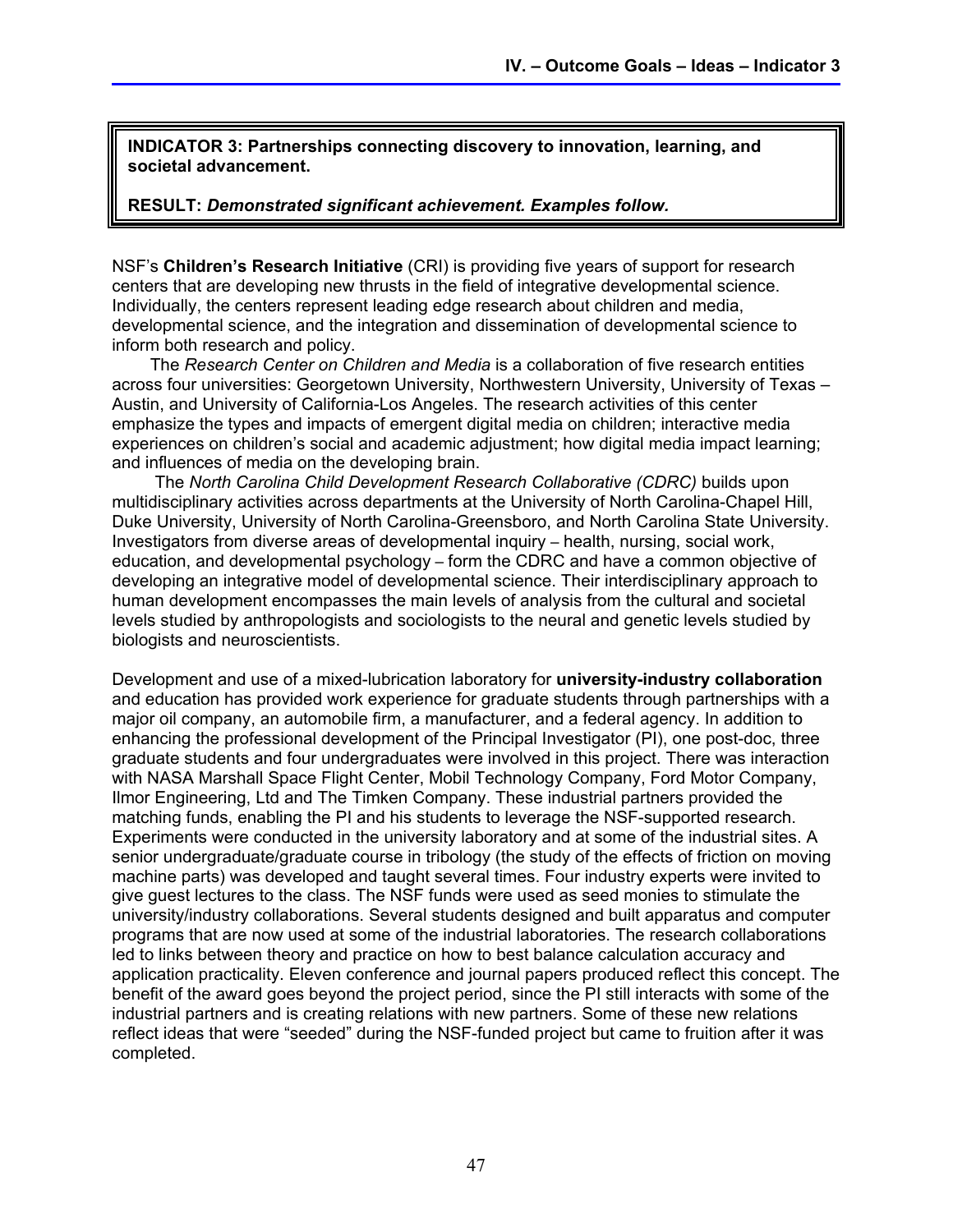In Antarctica, a recently recovered ice core from Siple Dome reveals a record of **rapid climate change** that appears to be correlated strongly with northern hemisphere changes. These data strongly suggest global links in the climate system. These data are also crucial for assessments of the state of the climate system, such as the recent Intergovernmental Panel on Climate Change (IPCC) 2001 Report, that provide information for policy-makers.

**Icing models for aircraft:** An NSF-supported Engineering Research Center at Mississippi State University working in collaboration with the Centers for Research Excellence in Science and Technology (CREST) project at Tennessee State University is engaged in the development, application, and evaluation of one-dimensional icing models with important implications for the safe operation of commercial aircraft.

NSF supports many atmospheric research programs that involve large numbers of partnerships – both among multi-disciplinary groups and among international researchers and institutions. The **U.S. Weather Research Program** (USWRP) is one such program. NSF, the National Oceanic and Atmospheric Administration (NOAA), the Federal Aviation Administration (FAA), and the Naval Research Laboratory (NRL) jointly support the USWRP. Its overarching objective is to conduct fundamental and applied research that will lead to improvements in various aspects of weather forecasting, such as hurricane landfall and quantitative precipitation prediction. The USWRP supports research in two categories--physical scientific research and identification of the societal needs for forecast information. The latter seeks to identify societal impacts of weather and weather information, determine the types of weather products that users require, and better understand how these products are or might be used. This, in turn, provides input and direction to the scope and focus of certain of the physical research studies.

A strong emphasis in the Experimental Program to Stimulate Competitive Research (EPSCoR) is the development of partnerships connecting discovery to innovation, learning, and societal advancement. A major concern of EPSCoR states is **economic development** and many EPSCoR projects produce results that are quickly transferred to industrial partners or result in new small businesses. One example involves the University of Alabama - Huntsville, where a team is developing an integrated research environment for intermeshed optoelectronics, thus allowing the study of systems in which optical and electronic elements are intermeshed in close physical proximity. Through the acquisition of a field emission scanning electron microscope the microfabrication facility is being expanded into a nanofabrication facility. The research and facilities supported by this project have resulted in over \$1 million in fabrication contracts and \$2 million in private cash donations for expansion of the cleanroom facility and purchase of additional equipment to expand nano- and microfabrication capabilities.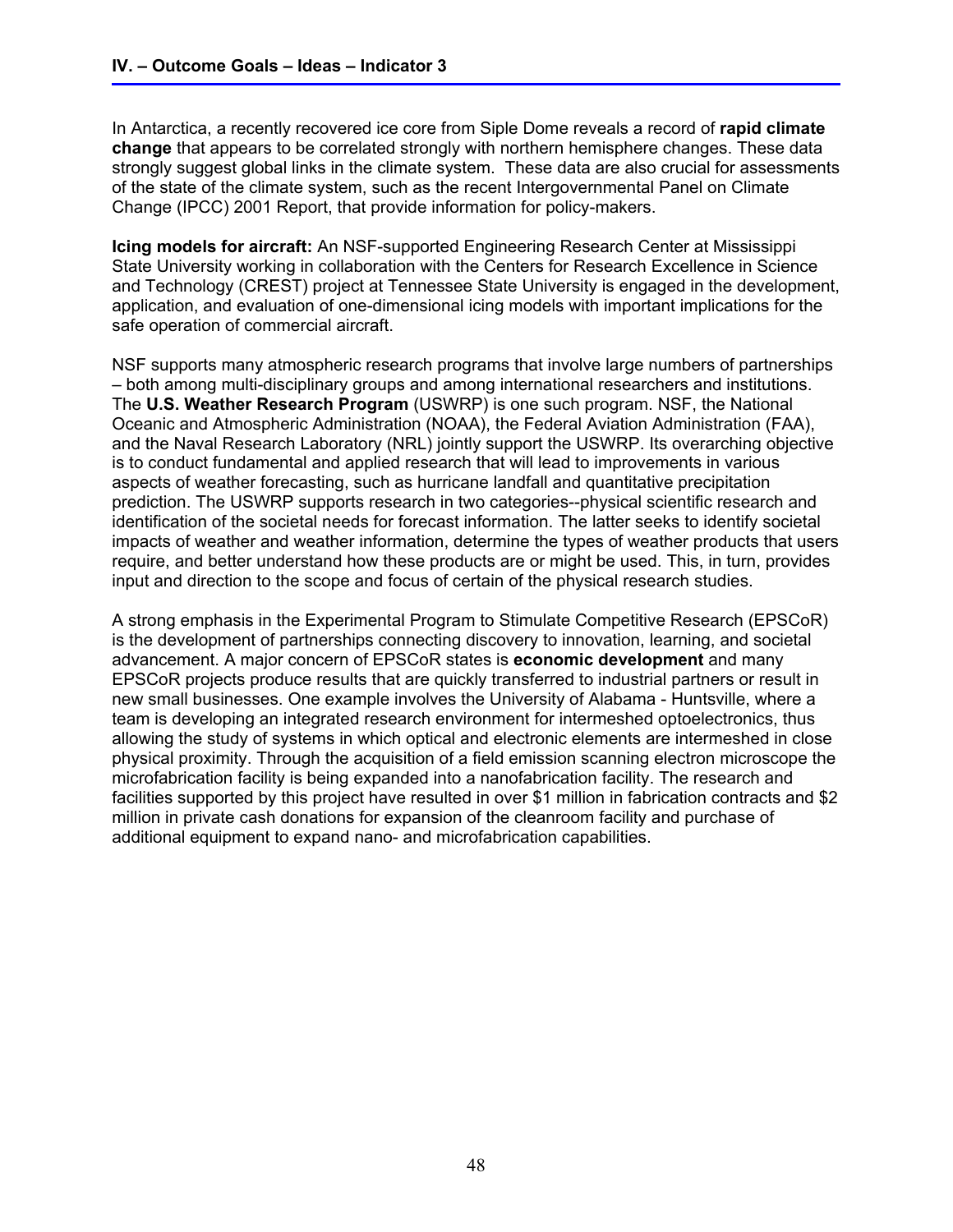**INDICATOR 4: Research and education processes that are synergistic.**

**RESULT:** *Demonstrated significant achievement. Examples follow.*

NSF supports a number of **Collaboratives to Integrate Research and Education (CIRE)**. These Collaboratives are designed to establish long-term research and education relationships between minority-serving institutions and NSF-supported facilities and centers by using both the human and practical resources of the facilities and centers to establish joint research programs and sponsor summer exchange programs. For example, the University of Puerto Rico at Humacao, and the Materials Research Science and Engineering Center (MRSEC) at the University of Pennsylvania are such a collaborative. A new Masters program in materials physics, the first graduate program at UPR-Humacao, has been developed through the collaboration. The annual University of Pennsylvania-UPR CIRE meeting was held in Puerto Rico in October 2000<sup>12</sup>. The meeting featured Alan MacDiarmid who gave an inspirational talk to over 400 undergraduate and high school students in Humacao. This was the first meeting MacDiarmid attended after he was recognized with the 2000 Nobel Prize in Chemistry earlier that month.

In 2001 NSF offered its third **Biology Training Course in Antarctica**. This past year an international graduate-level training course entitled "Integrative Biology and Adaptation of Antarctic Marine Organisms" was offered. Taught in Antarctica for one month during the austral summer, the participants included 22 individuals from six countries (18 graduate students and 4 postdoctoral researchers). The goals for the course were to introduce students to the diversity of organisms in Antarctica, to study the unique aspects of biology that permit life in such an extreme environment, and to give students firsthand experience in dealing with the unique problems inherent to Antarctic field sampling. The research emphasis of the course was on experimental Antarctic biology, allowing a number of aspects of evolution, physiology and ecology to be considered. These included investigations on bacteria, algae, invertebrates and fish that addressed molecular phylogeny, ultraviolet radiation effects, energy metabolism and biochemical adaptations to cold temperature. The course attracted an extremely competitive group of young scientists, introduced new researchers to Antarctica, and provided participants the opportunity to use the most modern research methods to study mechanisms that are unique to polar biology. The course also fostered collaborations between participants that will further influence their future research activities.

**Research Experiences for Undergraduates (REU) Sites:** This program introduces undergraduate students to meaningful science and engineering research, and in many cases, motivates them to continue studies for an advanced degree in the science and engineering disciplines. A hallmark of the REU program is diversity, not only in terms of the participating students, but also in the geographic locations, participating institutions, and available research areas. REU sites are located across the country. At all REU sites participating students choose research projects from a spectrum of both traditional and interdisciplinary topics. Some activities allow students to participate in international research collaborations. For example:

• The Division of Chemistry (CHE) has one of the largest investments in REU sites in the National Science Foundation. Support is provided for 64 sites in 32 states where more than

 $\overline{a}$ <sup>12</sup> <http://www.lrsm.upenn.edu/lrsm/outr.html#CIRE>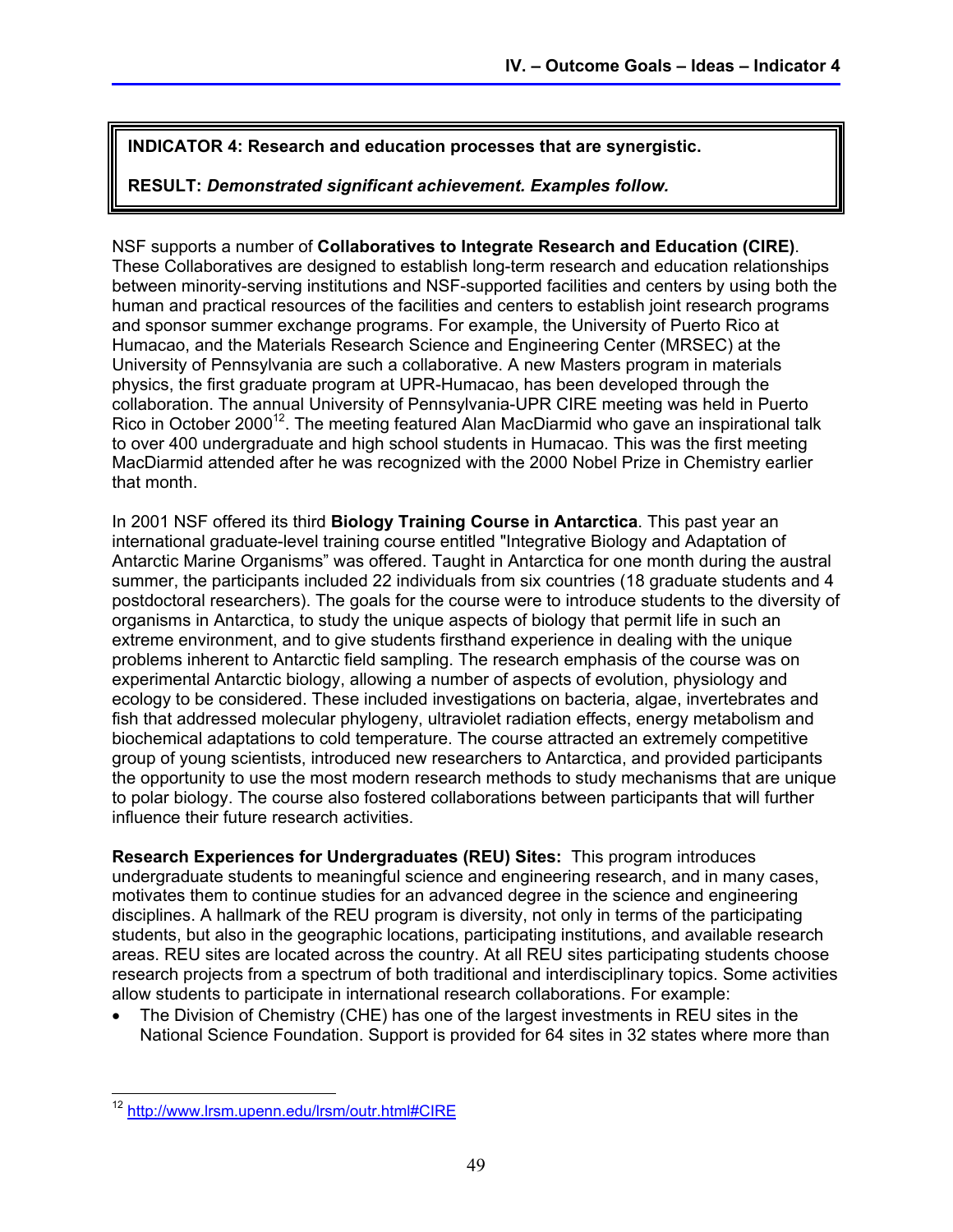600 students conduct research each summer. Half the participants are female, and 23% are from underrepresented ethnic or racial groups.

- The REU sites supported in the Division of Astronomical Sciences play a crucial role in providing a science and technology workforce that reflects America's diversity. For example, of the 125 undergraduates supported in FY 2001, fully 50% of them were women and 15% were from members of underrepresented minority groups.
- The Division of Mathematical Sciences supported 243 undergraduates on research awards and an additional 296 undergraduates at 29 Research Experiences for Undergraduates (REU) sites.
- The Division of Physics supported 55 REU sites in 2001, providing undergraduate research opportunities for approximately 700 students. Eight of the physics REU sites also include Research Experiences for Teachers (RET) programs to bring high school teachers into the research experience.
- The Division of Materials Research supported the research efforts of well over 1,000 undergraduates in FY 2001, including 760 at REU Sites, Materials Research Science and Engineering Centers (MRSECs) and other national facilities, and several hundred more through individual-investigator awards. About 350 students participated in summer research experiences at 36 locations established through the annual NSF-wide REU site competition. In addition, 23 MRSECs supported by DMR in FY 2001 incorporated REU Sites as an integral part of the MRSEC efforts; about 380 students participated. DMR user facilities including the National High Magnetic Field Laboratory and the Synchrotron Radiation Center also supported REU Sites involving 30 students $^{13}$ .
- The Cross-Directorate Activities Program (CDA) in the Directorate for Social and Behavioral Sciences supported 24 REU sites in FY 2001. Forty percent of the Principal Investigators for these sites are female and 13% are underrepresented minorities. Almost 50% of the nearly 200 students participating in these sites are underrepresented minorities and two-thirds are female.
- One additional example comes from the **Oklahoma Weather Center (OWC)** REU activity. It is bringing 30 undergraduate students, over a three-year period, to Norman, Oklahoma to participate in the OWC program. Each student: 1) was matched with an atmospheric scientist based upon his/her interest and ability to conduct research; 2) attended atmospheric science lectures; 3) participated in workshops on topics such as technical writing, numerical modeling, meteorological tools, graduate school preparation; 4) participated in field trips to regional sites; 5) tried various research methods, 6) collected and analyzed data; and 7) presented his or her research results in an formal presentation and a written paper. The NSF REU program was leveraged by incorporating students participating in similar programs sponsored by NSF's CIRE (Collaboratives for Integration of Research and Education) and the Department of Energy's ORISE (Oak Ridge Institute for Science and Education) programs.

 $\overline{a}$ 

<sup>&</sup>lt;sup>13</sup> [http://www.nsf.gov/mps/divisions/dmr/research/c\\_reusites.htm](http://www.nsf.gov/mps/divisions/dmr/research/c_reusites.htm)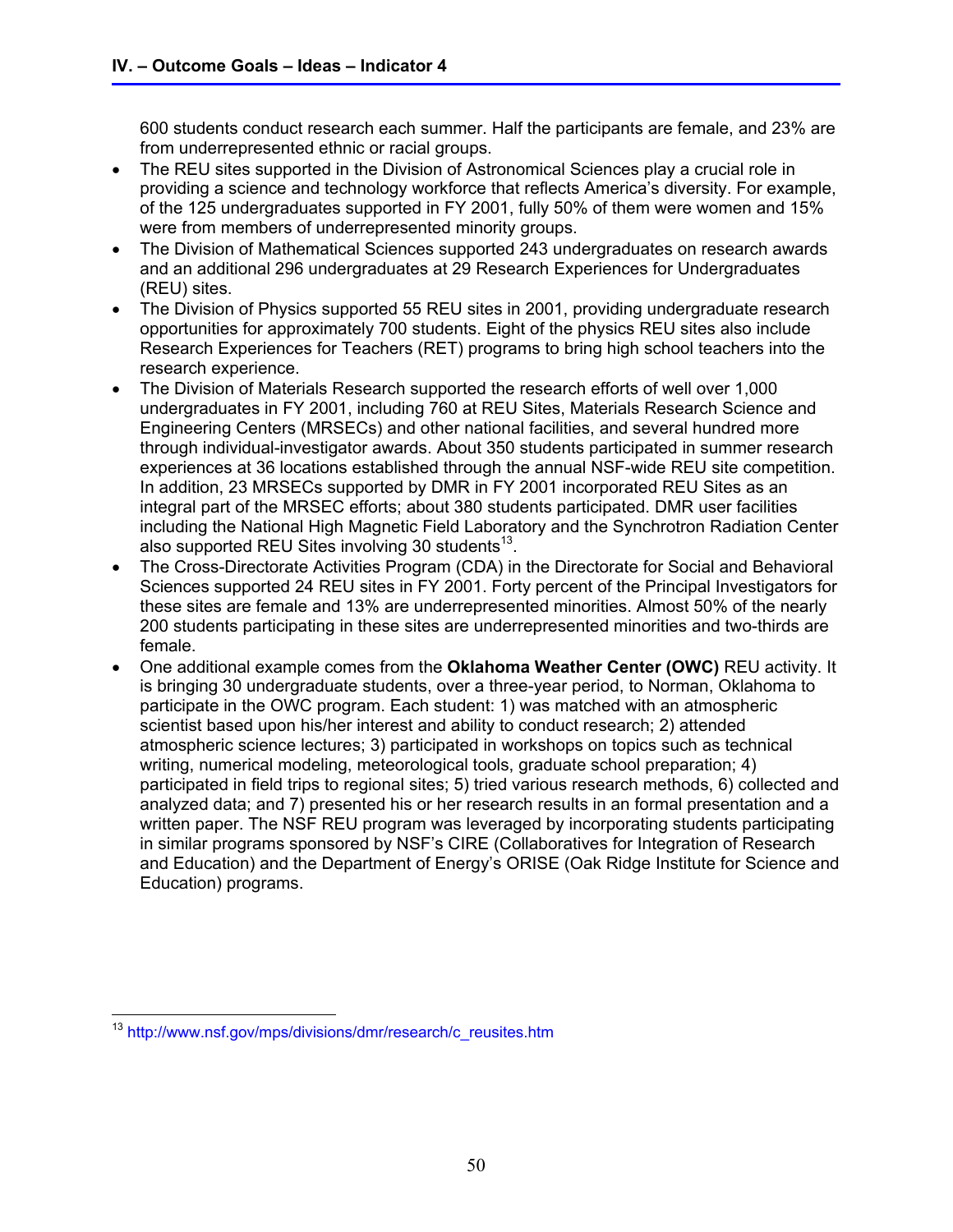**Area of Emphasis 1: Appropriate balance of high risk, multidisciplinary or innovative research across all NSF programs.**

Maintaining a diverse, balanced portfolio is an essential aspect of any investment strategy, and this holds true for investments we make in science and engineering research and education. We recognize that there is a significant probability of failure associated with high-risk research, that there is often a lack of experimental data or methodologies, little consensus on theory, information and/or approach. If successful, however, such high-risk research can result in a significant advance in a scientific or technological field. In addition to our regular grants, our Small Grants for Exploratory Research (SGER) are meant to encourage Program Officers to invest in new, innovative concepts and ideas and to support small-scale, high-risk exploratory work.

Our external reviewers assessed our investment portfolio for FY 1998, FY 1999 and FY 2000 with respect to this area. There were numerous comments on this area of emphasis, and the vast majority of these comments indicated that investments made by the Directorates contained an appropriate balance of high-risk, multidisciplinary or innovative activities. Some of our COVs felt, however, that NSF needed to support more high-risk activities. Some comments from our Advisory Committees and COVs:

- "In FY 2001, the Directorate funded \$28.14 million in awards for the Network for Earthquake Engineering Simulation (NEES)—a high risk program to shift the emphasis of earthquake engineering research from physical testing to integrated experimentation, computation, theory, databases, and model-based simulation."
- "The Engineering Directorate invests heavily in high-risk research and education activities in Nanoscale Science and Engineering."
- "In addition to the single investigator grants, the directorate places a high priority on multidisciplinary work and on partnerships. Within MPS, the Office of Multidisciplinary Activities serves as a catalyst in emerging areas of research and education at disciplinary boundaries."
- "The balance of high-risk, multi-disciplinary or innovative research was cited as a particular success; the examples give ample evidence of success; the awards in the ITR program position CISE for continued success in this area of emphasis."
- "The OAC noted that the mix of research activities OPP sponsors cuts across the spectrum from high risk to high innovation. In supporting research that is considered on the "cuttingedge," OPP makes investments that require taking risks."
- "The COV generally felt there was a good balance to the portfolio but more high-risk projects should be considered …."
- "All projects, because of the nature of the program, systemic focus in extremely complex organizations that serve urban, diverse, low-socio-economic districts, are high-risk. In this area, balance of the portfolio is especially important."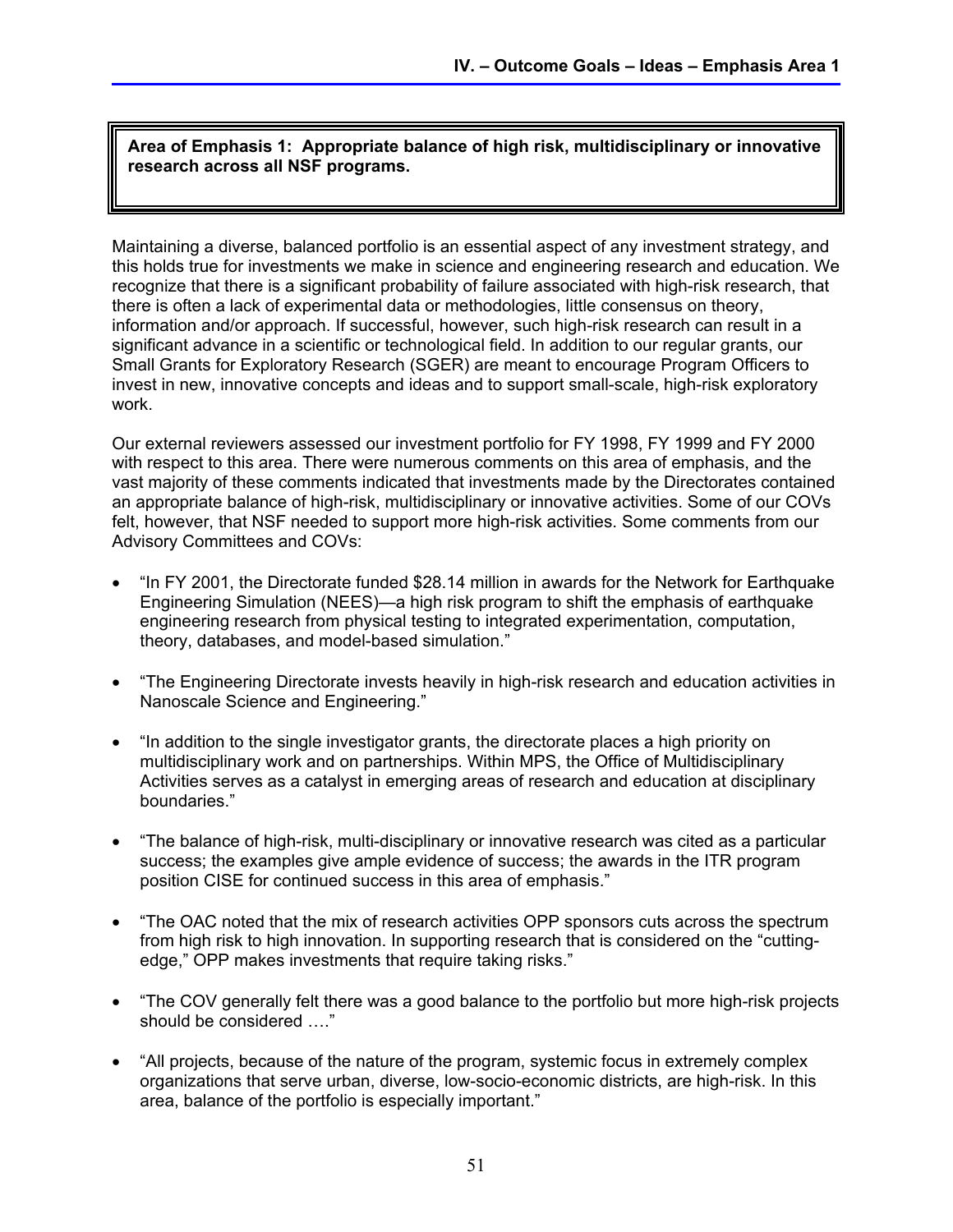- "Using data compiled by the Division for its various component programs, it is clear that funded proposals generally display a high degree of novelty and disciplinary impact with a medium (theory) to medium high (experimental) level of risk. There was no evidence of bias against proposals, which were of high risk, multidisciplinary, and innovative. There was appropriate evidence of bias against proposals that were not innovative. In two cases, one could interpret the unsuccessful outcome of the proposals as being due to an insufficient level of risk."
- "The division seems to have an appropriate balance of high risk and multidisciplinary projects."

Examples of high-risk, innovative, or multidisciplinary awards include support to:

- Determine whether electrical stimulation can control neural cell behavior as well as chemicals;
- Explore the use of nanotechnology techniques for DNA sequencing, based on a pioneering technology that combines the fields of nanotechnology, new fractionation science, and single-molecule molecular biology. This technology could become the basis for the development of a "biology laboratory on a chip."
- Develop novel experimental techniques that will make it easier to study chemical reactions at the atomic scale. The results will pave the way for the design of catalyst nanoparticles to enhance the performance of methanol fuel cells.
- Develop a multidisciplinary bioprocessing curriculum that integrates expertise from biochemistry, microbiology, chemistry, botany, and chemical engineering. This effort has led to a new multidisciplinary graduate training program in "technologies for a bio-based economy."
- Investigate the feasibility of creating sophisticated folded structures from metal and polymer sheets for applications requiring light but stiff structures;
- Work with automotive engine designers to cut down vibration and shake in combustion engines. Researchers are exploring an approach similar to that used in skyscrapers.
- Develop computational and statistical methods to evaluate comparative genetic map data;
- Test a novel expression vector system developed to directly rescue open reading frames (ORFs) from genomic DNA;
- Collect large amounts of expressed sequence information for floral structures across the angiosperms and gymnosperms, and use the information to determine which genes are required for floral organ development. This represents the first of a new kind of Virtual Center funded in FY 2001. Its focus is "evolutionary genomics".
- Determine the presence or absence of biological signatures in Antarctic meteorites;
- Use high-resolution satellite imagery to census Emperor penguin colonies;
- Develop new sampling and measurement methods and tools to explore under the Arctic Ocean ice cap in the Gakkel Ridge region;
- Develop autonomous underwater vehicles (AUVs) designed to explore and collect samples from underneath Arctic sea ice or Antarctic ice shelves;
- Study biology on surfaces. This is an example of research at the interface between the physical sciences of surfaces and the life sciences of biological organisms.
- Have a highly multidisciplinary team of scientists look at environmental catalysis and environmental interfacial characterization.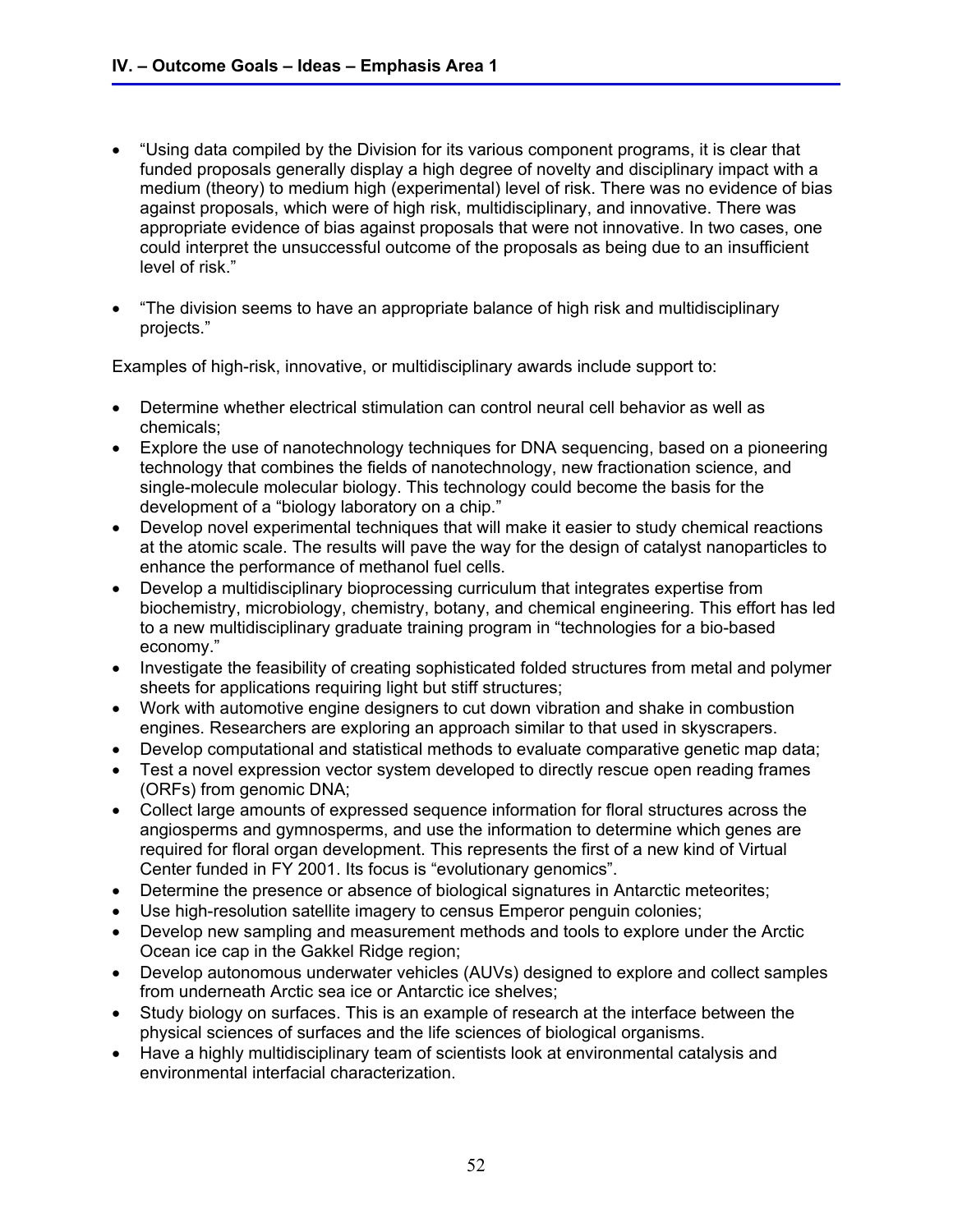**Area of Emphasis 2: Investments in three initiatives [Information Technology Research (ITR), Nanoscale Science and Engineering, Biocomplexity in the Environment (BE)].**

## *Examples follow.*

 $\overline{a}$ 

A number of multidisciplinary areas of research and education are identified as being of particular importance for their potential connections to use in service to society. These fit within the Foundation's broad emphasis areas of ITR, BE, and Nanoscale Science and Engineering. The amounts invested in FY 2001 are given in the following Table:

#### **FY 2001 INITIATIVES (MILLIONS OF DOLLARS)**

| Information Technology Research         | \$216.27 |
|-----------------------------------------|----------|
| Nanoscale Science and Engineering       | \$149.68 |
| <b>Biocomplexity in the Environment</b> | \$54.88  |

*Information Technology Research* **(ITR):** We have been designated as lead agency for a multi-agency *Information Technology Research* initiative begun in FY 2000. In supporting research and education in the ITR area, we work in partnership with other agencies.

Advanced information technology has expanded the scope of science and engineering – from the subatomic level to the cosmos – by adding the computer as a third partner to the time-tested methods of theory and experimentation. This new, virtual mode of inquiry is where much of today's most important fundamental research is happening. Virtually every field of science and engineering now benefits from – and in many cases relies heavily on – the use of information technology (IT)

IT research and education has also fundamentally changed almost every sector of our **society and economy**. Economists, including Federal Reserve Bank chairman Alan Greenspan, agree that advances in IT have dramatically boosted productivity of the U.S. workforce. To quote Mr. Greenspan:

"When historians look back at the latter half of the 1990s a decade or two hence, I suspect that they will conclude we are now living through a pivotal period in American economic history….It is the growing use of information technology throughout the economy that makes the current period unique<sup>14</sup>."

While development of commercial products is not the point of basic IT research, the field has recently yielded spectacular results. In the early 1990s, for example, students working under the direction of senior researchers at an NSF supercomputing center helped create Mosaic, the **web browser** that helped trigger a new era of electronic commerce. Other prior successes of NSF-funded IT research and education activities include the vast expansion and privatization of

 $14$  Speech to the Boston College Conference on the New Economy, March 6, 2000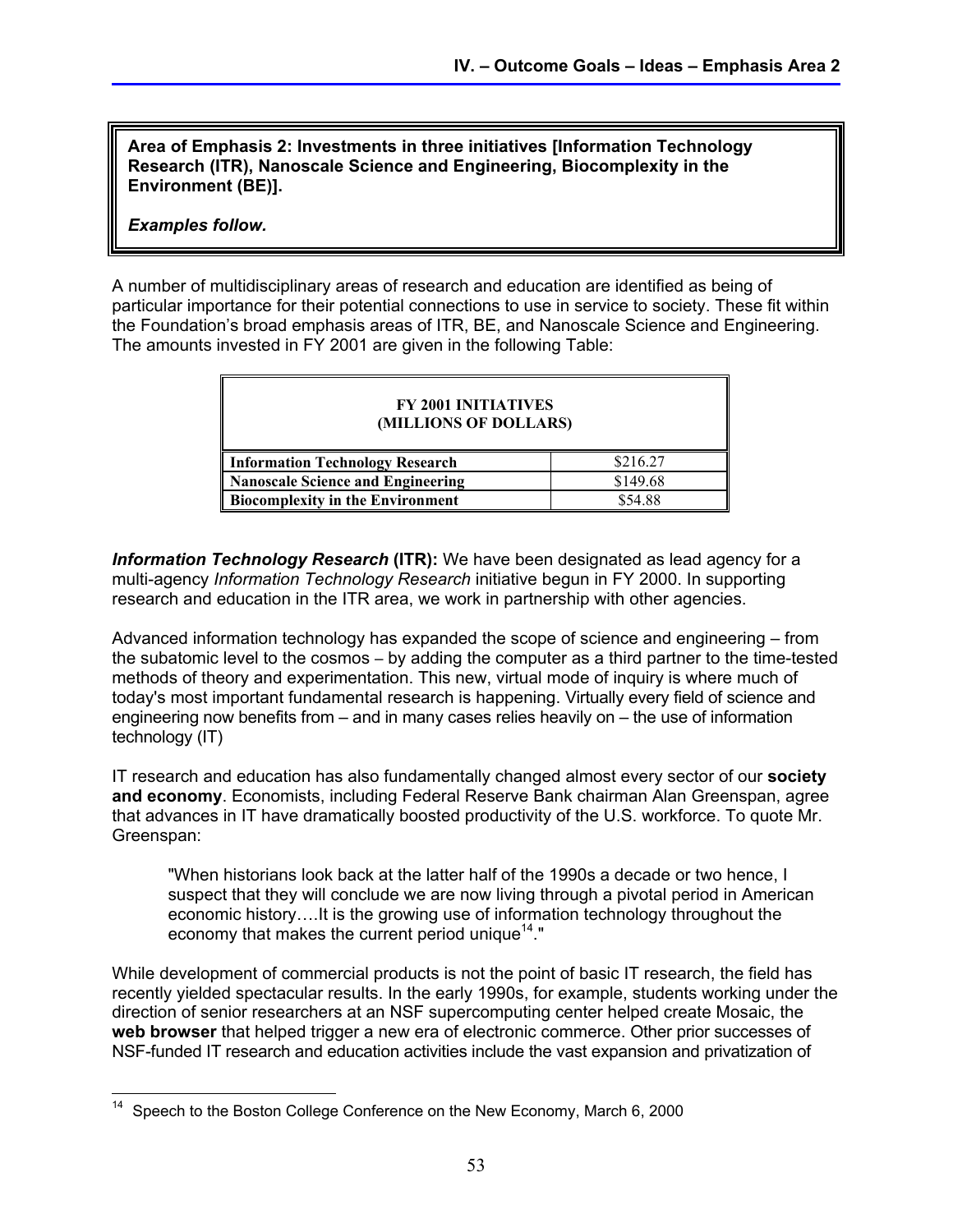Internet infrastructure in the mid-1990s, and projects that led to many of today's leading commercial web search engines such as Lycos, Google and Inktomi.

- **Intelligent radar sensors:** NSF supported an ITR award for the development and deployment of intelligent radar sensors for measuring key glaciological parameters. Radar instrumentation will consist of a synthetic aperture radar (SAR) that can operate in bistatic or monostatic mode. A tracked vehicle and an automated snowmobile will be used to test and demonstrate the utility of an intelligent radar in glaciological investigations. This project involves innovative research in intelligent systems, sounding radars and ice-sheet modeling. In addition it has a very strong public outreach and education program that includes nearreal-time image broadcasts via the World Wide Web.
- NSF is supporting a project to make computers more proactive in their interactions with people. In **human interaction**, someone who waits for each command before making any communication attempt would be regarded as uncooperative and unhelpful. In order for a computer to bear its part of the burden in initiating interactions, it must first have much more real-time information about its user, and second, algorithms that select actions based on this information, in addition to user commands. The computer needs information about the user's current and past emotional, motivational and cognitive state, as well as the state of the task at hand. Research and education activities will include development of methods to sense user postures, movements, expressions and speech; fusion of this information to track user states; creating means for effective communication, human-centered action decisions, and a corpus of emotion- and action-labeled videotapes for use with computer learning; and finally, evaluation of computer pro-action on human behavior and response.

*Nanoscale Science and Engineering* **(NSE)** represents a new focused investment opportunity in FY 2001. Support for nanoscale research and education is motivated by the impressive potential for economic return and social benefit. The initiative will lead to potential breakthroughs in areas such as materials and manufacturing, nanoelectronics, healthcare, environment and energy, chemical and pharmaceutical industries, biotechnology and agriculture, computation and information technology, and national security.

Areas of emphasis include biosystems at the nanoscale, nanoscale structures and novel phenomena, device and system architecture, nanoscale processes in the environment, multiscale and multi-phenomena modeling and simulation. NSF supports a wide range of research and education activities in this priority area, including approximately 15 nanotechnology research and education centers, which focus on electronics, biology, optoelectronics, advanced materials and engineering. Examples of collaborations with other agencies and private sector include: quantum computing with DARPA; Materials Research Science and Engineering Centers (MRSEC) with the Department of Defense (DOD); Semiconductor Industry Association and Engineering Research Centers (ERC); Grant Opportunities for Academic Liaisons with Industry (GOALI) awards (collaboration with private sector); and cofunding two new Nanoscale Science and Engineering Centers (NSEC) with the DOD.

• **Societal implications of nanotechnology:** On September 28-29, 2000, a workshop was held at NSF on "The Societal Implications of Nanoscience and Nanotechnology." The aim was to: (1) survey current studies on the societal implications of nanotechnology (educational, technological, economic, medical, environmental, ethical, legal, etc.); (2) identify investigative and assessment methods for future studies of societal implications; and (3) propose a vision for accomplishing nanotechnology's promise while minimizing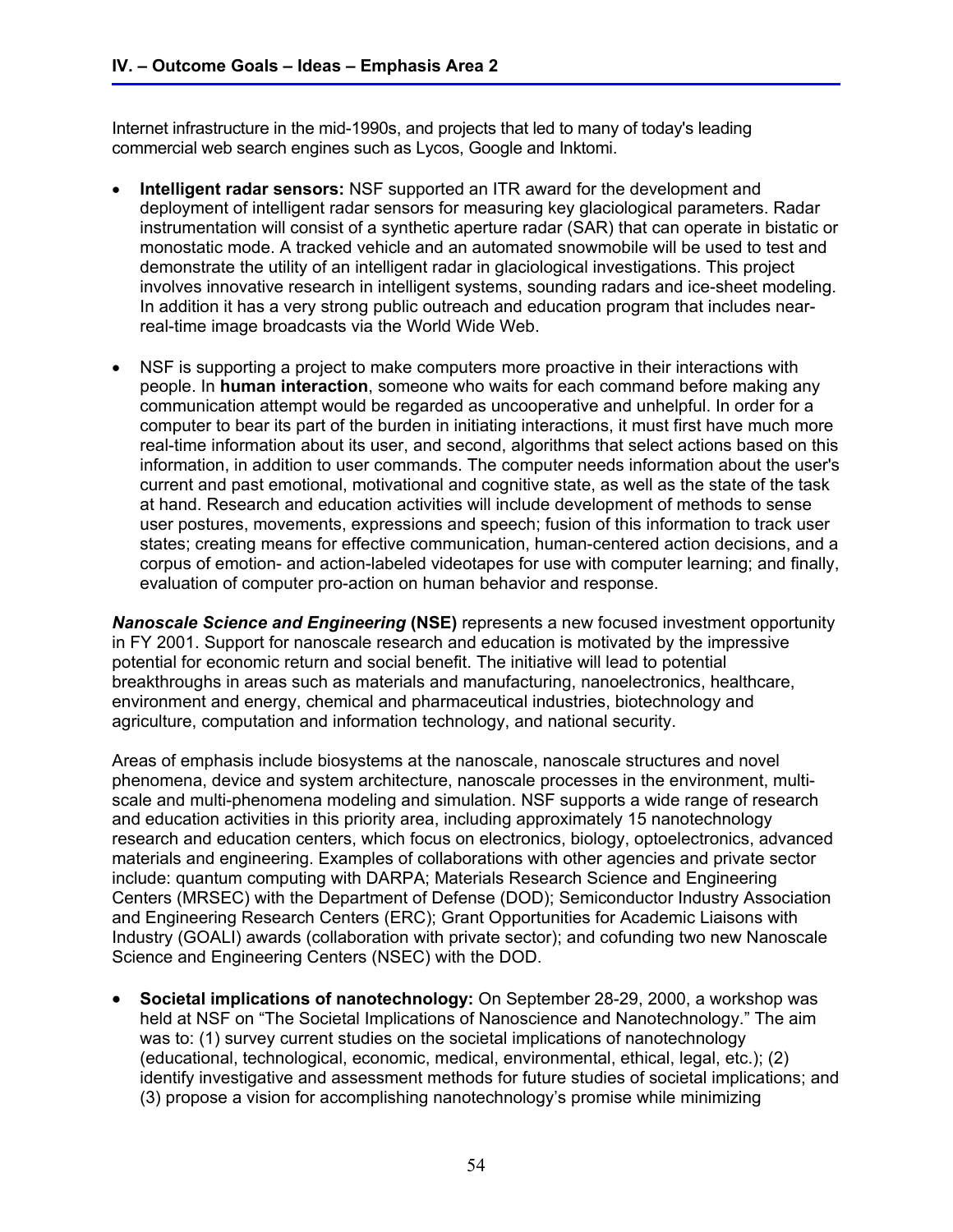undesirable consequences. The extensive report of this workshop has been published both on the web and in book form and has also been distributed to all agencies and to the President's National Science and Technology Council. A second workshop was held December 3-4, 2001, to address how cognitive science can be integrated with nanotechnology, biotechnology and information technology to enhance human performance.

• **Manipulating Matter at the Nanoscale:** Manipulating matter on the nanometer scale is important for many electronic, chemical and biological advances. Available solid-state fabrication methods do not reproducibly achieve nanometer-scale dimensional control. However, an ion beam can be used to poke holes in thin films to produce structures that are used to manipulate nanoscale matter. The method can fabricate a molecular scale hole, or nanopore, in a thin insulating solid-state membrane. Nanopores localize molecular scale junctions and switches and act as masks to create other small structures. Nanopores also function as membrane channels in all living systems, where they are extremely sensitive electromechanical devices that regulate electric potential, ionic flow and molecular transport across cellular membranes. "Ion beam sculpting" has been used to fabricate a robust electronic detector capable of registering single DNA molecules in aqueous solution. Such detectors may find utility in extremely rapid sequencing of DNA for medical diagnostics of genetic diseases and rapid drug design for large populations.

*Biocomplexity in the Environment* **(BE)** became an area of focus in FY 1999, beginning with a special competition on the "Interrelationships between Microorganisms and Biological, Chemical, Geological, Physical, and Social Environments." In FY 2000, NSF sponsored a \$50 million initiative – *Integrated Research to Understand and Model Complexity Among Biological, Physical, and Social Systems*. In FY 2001 and FY 2002 the Biocomplexity in the Environment competitions focused on Integrated Research and Education in Environmental Systems.

Understanding the dynamics of biological complexity and its role in environmental systems is critical to knowledge of living organisms and of the vital natural resources biological systems provide (e.g., food, fiber) and upon which humans depend. Advancing our understanding of the nature and role of biological complexity demands increased attention and new collaborations of scientists and engineers from a broad spectrum of fields – biology, physics, chemistry, geology, hydrology, statistics, engineering, computation, social sciences. Such collaborations can capitalize on powerful new emerging technologies – including genome sequencing, new computational algorithms and mathematical methods, sensors and monitoring devices, and remote sensing – that have greatly enhanced our ability to understand ecosystem complexity and dynamics.

• *Organohalide Pollutants***.** Organohalides pose serious threats to air and water quality. They are among the most widely used industrial chemicals, with applications in such familiar processes as dry cleaning and air conditioning. Of the top 25 organic contaminants found in ground water in U.S. urban cities, 17 are organohalides. Investigators and their collaborators from national laboratories and industry are studying ways to break down organohalides into less toxic substances. They hope to develop new techniques for detecting environmental organohalides, predicting and monitoring their rates of natural attenuation, and, wherever practical, decontaminating sites where organohalides are found.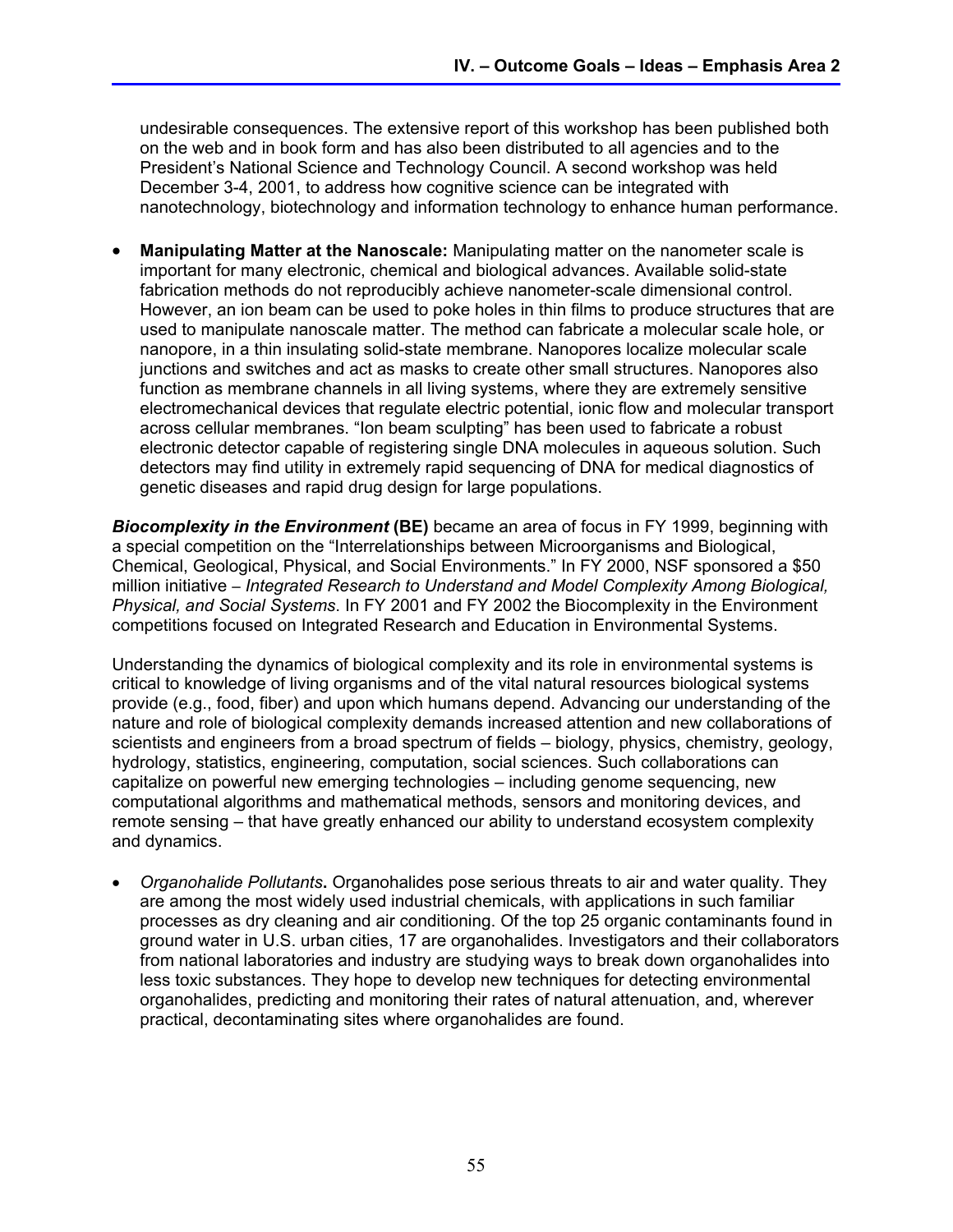**Area of Emphasis 3: Investments in non-initiative fundamental research (Mathematical Sciences Research, Functional Genomics, Cognitive Neuroscience).**

## *Examples follow.*

### **Mathematical Sciences Research:**

• **The Simplex algorithm:** Two NSF-supported investigators have solved a long-standing open question in mathematical programming, optimization, and theoretical computer science, proving that the Simplex Method for Linear Programming usually takes a polynomial number of steps. They developed a new algorithm-analysis framework, called smoothed analysis, which can help explain the success of many algorithms and heuristics that traditional algorithm-analysis frameworks, such as worse-case and average-case analysis, cannot. The simplex algorithm is a classic example of an algorithm known to perform well in practice yet it consumes exponential time in the worst case. It has been an active subject for mathematical and experimental studies for more than 50 years.

### **Functional Genomics:**

- The research project, "The Role of Gamma Aminobutyric Acid (GABA) in Plant Growth and Productivity," awarded to Sun Dance Genetics, Durham, NC has added to understanding of the role of GABA in plant growth. Commercial application of formulations containing GABA is found throughout the world. Agriculture, horticulture, floriculture, and **turf grass** industries are now benefiting from a product that increases plant growth and productivity while reducing the amount of fertilizer needed for optimal plant productivity. The results of this NSF-supported research have established the efficacy of the company's formulations for increasing plant growth and productivity and reducing a plant's fertilizer requirements, and demonstrate their commercial utility. The company estimates the total U.S. market opportunity for such products to be approximately \$3.0 billion per year.
- *Arabidopsis thaliana***:** DNA sequence data is an essential tool but is not enough to tell us everything about how an organism develops and functions. Building on the large and growing store of information amassed in the international sequence databases, biologists are now able to tackle the next frontier in biology, functional genomics, which uses genome sequence information in combination with data from other biological research to study what genes do – that is, how patterns of sequence are related to patterns of function. Functional genomics offers unprecedented opportunity to understand living systems through use of large-scale, genome-derived information. NSF's first major program in functional genomics, the "2010 Project," began in FY 2001, and will continue through the year 2010. Its goal is to determine the functions of the 25,000 genes of the flowering plant, *Arabidopsis thaliana*.
- **How insects develop immunity to plant toxins:** *Bacillus thurnigiensis* (Bt) is a bacterium that produces toxins with insecticidal activities. One of the early success stories of genetic engineering of plants was the introduction of the gene encoding the toxin into agriculturally important crops, such as cotton. These plants produced their own pesticide thereby reducing the need for chemical pesticides. Unfortunately, insects can "learn" (evolve mechanisms) to escape this clever trap, and develop resistance to the toxin but the molecular basis for resistance was unknown. In 2001, two independent groups focusing on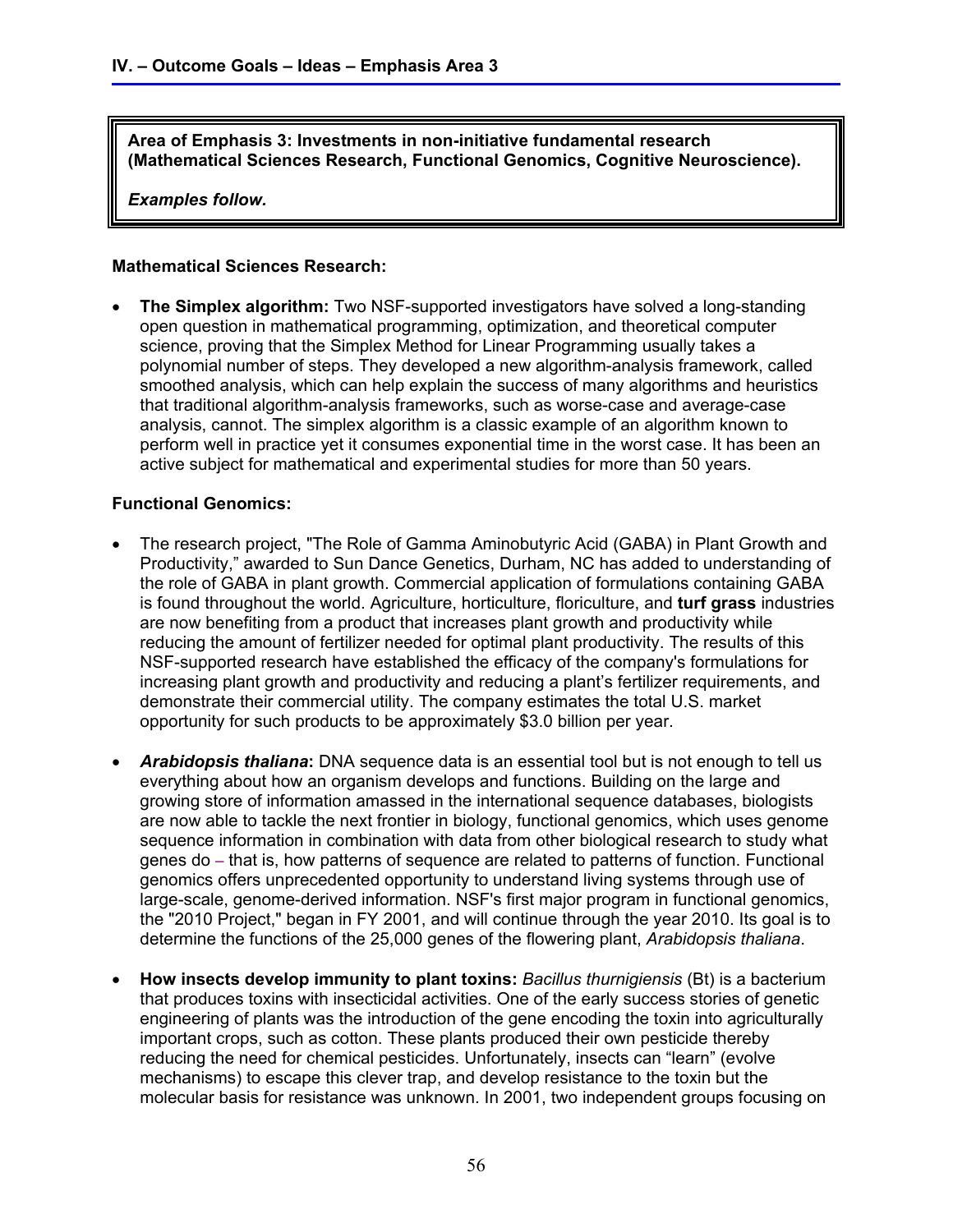the molecular mechanism of Bt toxin resistance in two plant pests produced important results that were reported in back-to-back papers that appeared in *Science*, August 2001 and were highlighted by a "news and views" report.

### *Cognitive neurosciences:*

- **How bees learn:** Studies of the neuroanatomical basis of hormone-mediated behavioral development in the honeybee have shown that such bees learn olfactory associations as they emerge from the hive to forage for flower nectar. These studies are the first to use a social insect as a model system to assess the effects of a hormone on cognition, and provide a new perspective for understanding bee foraging behavior. They could also have substantial impact on agriculture. There has been a large response in the popular press to this work, with coverage from the New York Times, National Public Radio, the BBC and many other European news organizations.
- **Mapping brain function:** A conformal map of one region to another preserves angles between intersecting curves, a property that is especially valuable in the study of regions such as the visual cortex of the brain. Conformal geometry is being used to map brain function using conformal mapping algorithms and other geometric ideas. These efforts at brain mapping have been described in several widely-read accounts, such as an article in the August 2001 issue of *Scientific American*.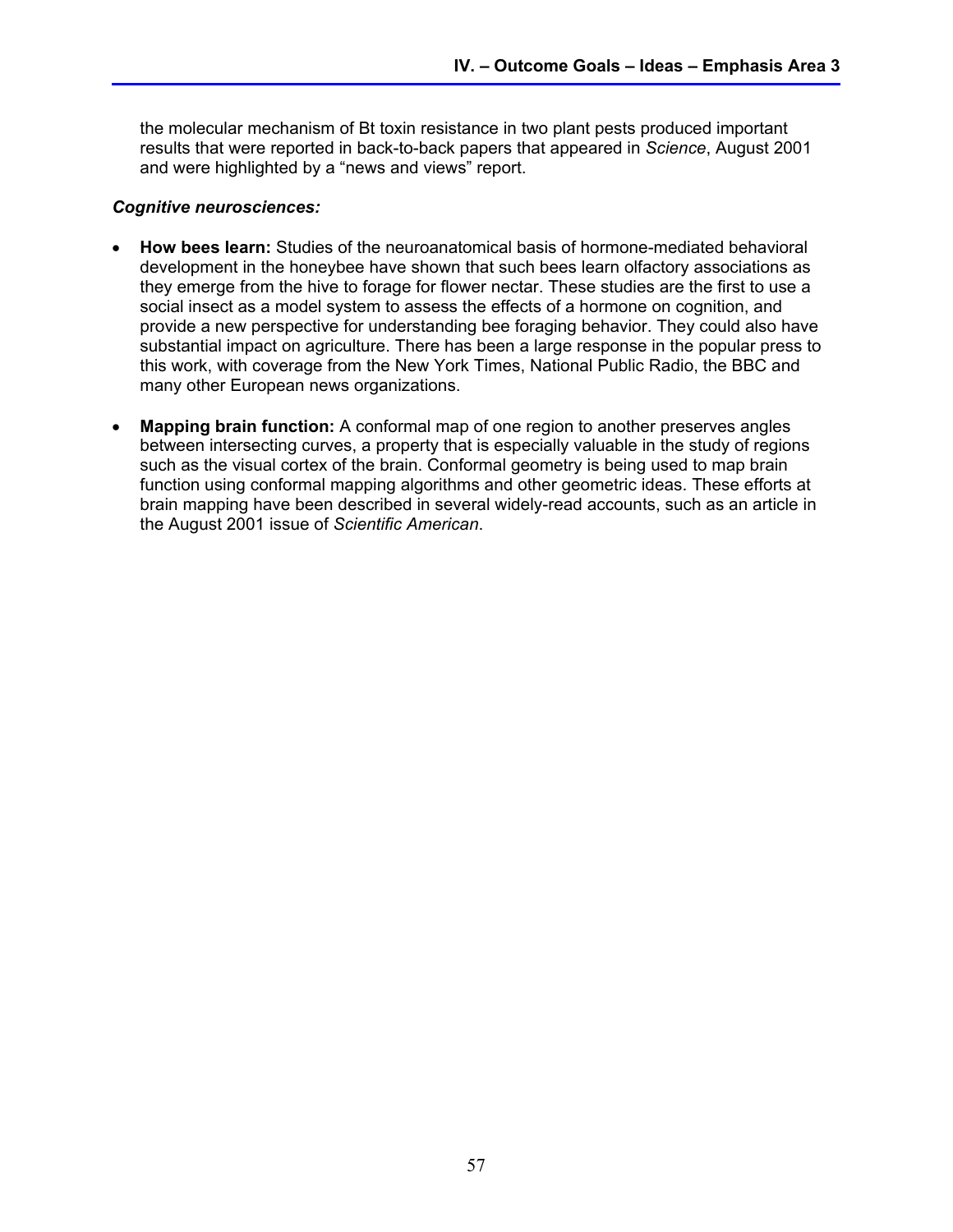## **NSF OUTCOME GOALS**

# **C. TOOLS**



**PERFORMANCE OUTCOME GOAL III-3: Providing "broadly accessible, state-of-theart and shared research and education tools."**

## 9 **Goal Achieved**

NSF invests in tools to provide widely accessible, up-to-date science and engineering infrastructure. This strategic outcome supports the parts of NSF's mission directed at (1) programs to strengthen scientific and engineering research potential and (2) an information base on science and engineering appropriate for development of national and international policy.

As emerging research opportunities increasingly involve phenomena at or beyond the limits of our measurement capabilities, many research areas can only be studied and problems solved through the use of new generations of powerful tools. NSF investments provide state-of-the-art tools for research and education, such as instrumentation and equipment, multi-user facilities, digital libraries, research resources, accelerators, telescopes, research vessels and aircraft and earthquake simulators. In addition, resources support large surveys and databases as well as computation and computing infrastructures for all fields of science and engineering research and education. Support includes funding for construction, upgrade, operations, and maintenance of facilities, and for personnel to assist scientists and engineers in conducting research and education at the facilities.

This is a new goal. Our performance is successful when, *in the aggregate*, results reported in the period demonstrate significant achievement for one or more of the following indicators:

- Shared use platforms, facilities, instruments, and databases that enable discovery and enhance the productivity and effectiveness of the science and engineering workforce;
- Networking and connectivity that take full advantage of the Internet and make SMET information available to all citizens;
- Information and policy analyses that contribute to the effective use of science and engineering resources.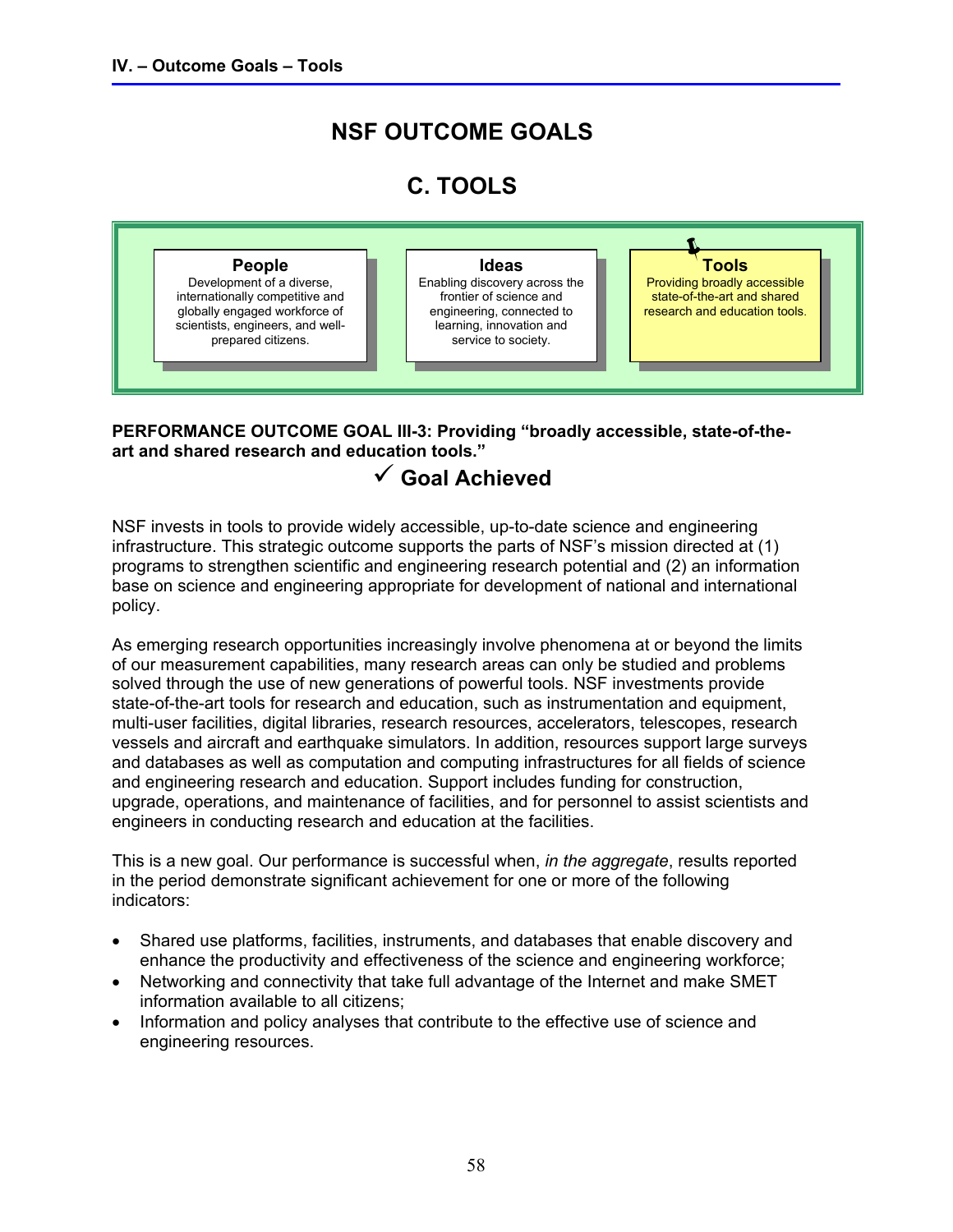**RESULT:** Reports prepared by external experts during FY 2001 GPRA reporting provided assessments and retrospective examples of NSF-supported projects that document significant achievement. A sample of these is provided for each of the performance indicators and areas of emphasis for this goal.

There are very limited contributions and limited involvement of agency programs, other than Science Resources Statistics (SRS), in developing information and other materials fundamental to national policy debates.

**IMPLICATIONS FOR THE FY 2002 PERFORMANCE PLAN:** This goal will be continued in FY 2002. The performance indicators related to the Tools goal has been expanded and modified to appropriately reflect the breadth of NSF activities (see Section X. for details).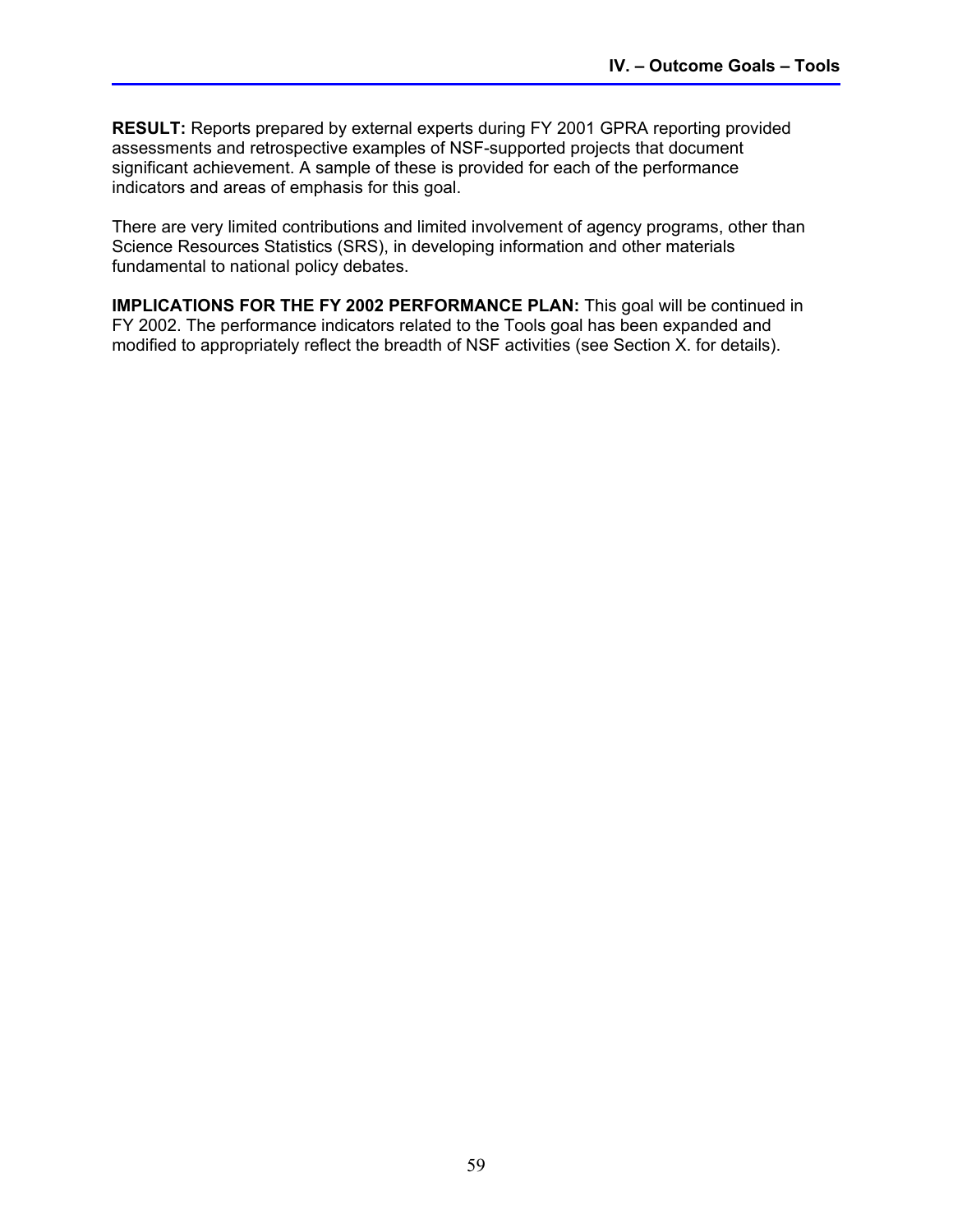**INDICATOR 1: Shared-use platforms, facilities, instruments, and databases that enable discovery and enhance the productivity and effectiveness of the science and engineering workforce.**

**RESULT:** *Demonstrated significant achievement. Examples follow.*

The **Incorporated Research Institutions for Seismology** (IRIS) seeks to image, at highresolution, the structure and composition of the entire Earth. This image will form the basis for a new, physics-based description of the dynamics of the whole Earth. Moreover, using Internet technology, the data management program will make these state-of-the-art data available to anyone in the world, promoting a powerful synergy of research and education. The scale of the facility, like the scale of the problem, is large, encompassing a partnership of 96 institutions and hundreds of individual researchers and research projects.

The **national astronomy facilities,** consisting of the National Radio Astronomy Observatory, the National Optical Astronomy Observatory, the National Solar Observatory, the National Astronomy and Ionosphere Center and Gemini Observatories, provide access to a broad scientific community on the basis of scientific merit review. Each facility provides unique capabilities to over 2,400 scientists and their students of whom over half were pursuing their doctorates. The Atacama Large Millimeter Array (ALMA), which will bring aperture synthesis techniques to radio astronomy, is in the last year of design and development prior to project construction involving an equal U.S.-European partnership.

**Materials Research Facilities:** The major-shared facilities include the National High Magnetic Field Laboratory (NHMFL), the Center for High Resolution Neutron Scattering (CHRNS), the Cornell High Energy Synchrotron Source (CHESS), the Synchrotron Radiation Center (SRC), and the National Nanofabrication Users Network (NNUN). Each of these facilities operates to enhance the productivity and effectiveness of scientists and engineers in a wide range of disciplines. For example, the NHMFL is operated by a consortium composed of the University of Florida, Florida State University and Los Alamos National Laboratory and NHMFL and has established itself as the world's leading center for multidisciplinary research and education using high magnetic fields.

**Polar Facilities:** NSF manages and operates the three permanent U.S. stations in Antarctica (South Pole, McMurdo and Palmer). These stations provide the facilities for U.S. scientists, including those from other federal agencies, to conduct research in Antarctica in widely divergent disciplines. NSF also supports both permanent and seasonal stations in the Arctic. In the past two years the Summit Station (Greenland) has operated year-round to support winter observations with a particular emphasis on atmospheric chemistry.

**Forecasting Lightning Strikes:** A Lightning Mapping Array (LMA) has been developed and uses very accurate Global Positioning System (GPS) timing capabilities to measure the time of arrival of electrical discharges at a dense array of receivers to provide a very accurate three-dimensional map of the structure and evolution of cloud-to-ground (CG) and intracloud (IC) lightning. Because IC discharges typically occur about 15 minutes before the onset of CG strokes, the LMA provides added lead time for use in forecasting the onset of lightning strokes hitting the ground (one of the deadliest weather phenomena occurring today). It also provides a natural complement to weather radar, and together they offer the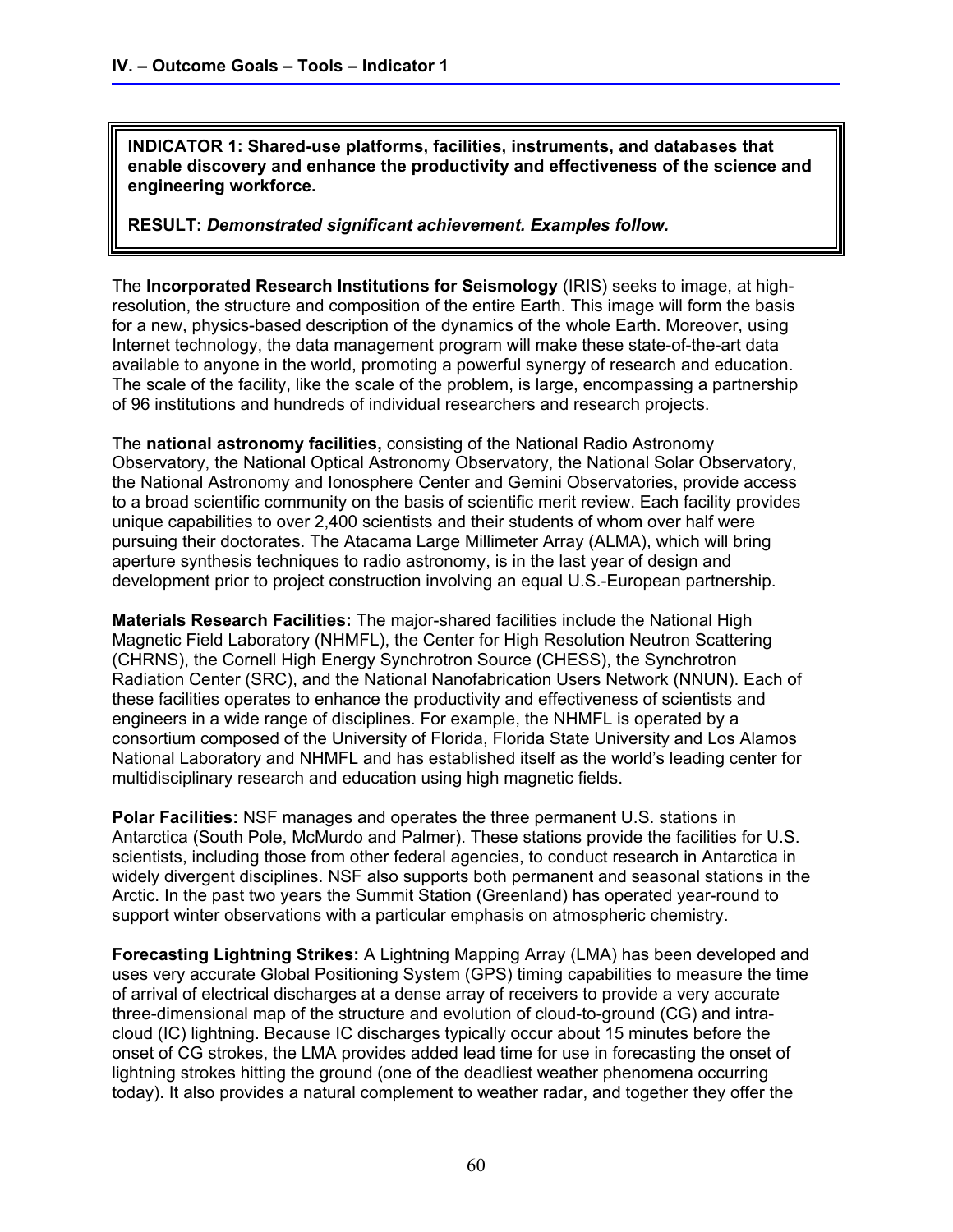promise for improvements in the accuracy and timeliness of short-term forecasts of severe convective weather.

**Gemini and Laser Guide Stars:** NSF serves as the executive agency for the Gemini Observatories, an international project with seven partner nations (the U.S., the United Kingdom, Canada, Australia, Chile, Brazil and Argentina). The Gemini Observatories consist of two 8-meter telescopes, one located in the southern hemisphere in Chile, and one located in the northern hemisphere in Hawaii. NSF provides 50% of the funding, enabling meritbased access to both telescopes for the U.S. national community. The project has also played a pivotal role in sodium laser tests sponsored by Gemini, the Cerro Tololo Inter-American Observatories, and the European Southern Observatory.

NSF is the major source of support for the **Panel Study of Income Dynamics (PSID)**, a survey of a nationally representative sample of U.S. individuals and the family units in which they reside and was initiated in 1968. The major objective of the panel is to provide shareduse databases, research platforms and educational tools on cyclical, intergenerational and life-course measures of economic and social behavior. The PSID's innovative design and long-term panel have been central to the fundamental understanding of key social science issues with substantial broad impacts on society: income, poverty and wealth; cyclical behavior of wages, labor supply and consumption; savings, wealth accumulation and transfers; demographic events; labor market behavior; and the effects of neighborhoods.

PSID data transformed research on poverty from a static view of poor and rich to a dynamic one in which families experience episodes of poverty or affluence. PSID results have been replicated and validated. The enormous usefulness of decades of data on the sample families has made the PSID one of the most widely used social science data sets in the world. The project currently delivers more than 10,000 customized data sets a year to researchers via its Internet Data Center. Since 1968, over 2,000 journal articles, books and chapters, dissertations and other works have been based on PSID data. More information on the PSID is available at [http://www.isr.umich.edu/src/psid.](http://www.isr.umich.edu/src/psid)

The NSF-funded **General Social Survey** (GSS) has been monitoring social change in the United States, examining sub-groups in society, and studying social processes since 1972. Over this period, 23 cross-sectional surveys of the U.S. adult household population have been completed, involving face-to-face interviews with approximately 41,000 respondents. Surveys document fundamental social change in areas such as uses of technology, social and cultural capital, neighborhoods and communities, social networks, and racial and gender attitudes. The GSS is widely used by the academic research community and scholars at research centers, foundations, and in government. For example, as of April 2000, there were 5,430 documented uses of the GSS data, including 2,676 journal articles, 1,201 books, 959 scholarly papers and 153 dissertations and theses. The GSS is used extensively in teaching, with GSS having been utilized in 226 textbooks and contained in course materials on 224 websites. The cumulative GSS data files are used in the Inter-University Consortium for Political and Social Research (ICPSR) Summer Program, which is annually attended by 150 scholars representing over 100 colleges in the United States and Canada.

**The World Data Center for Paleoclimatology** (WDCP) is housed at the National Oceanic and Atmospheric Administration's (NOAA) National Geophysical Data Center at Boulder, Colorado. Data sets include tree-rings, lake core records, ice core records, ocean sediment records and corals, developed in part by NSF-supported researchers.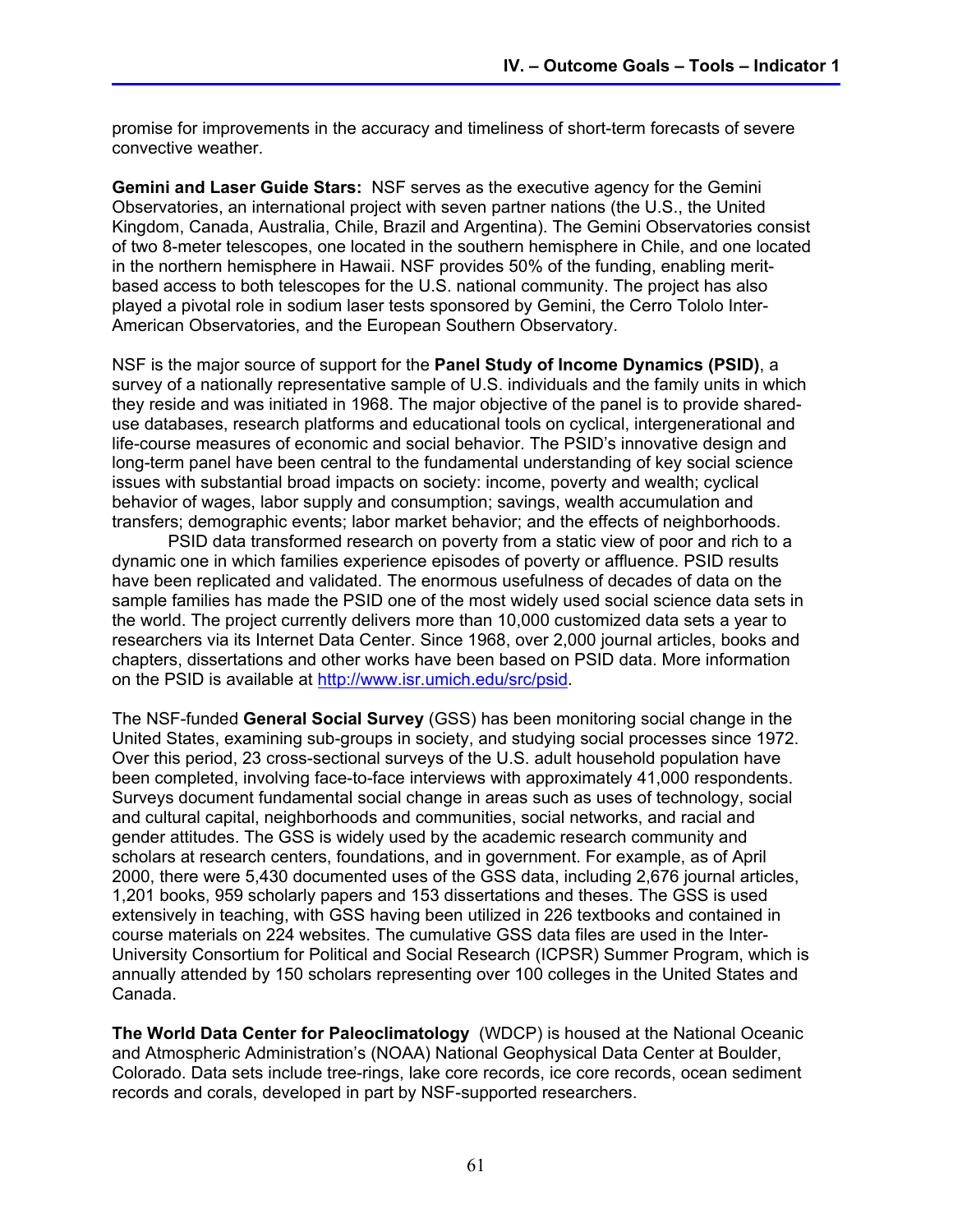**INDICATOR 2: Networking and connectivity that take full advantage of the Internet and make science, mathematics, engineering and technology (SMET) information available to all citizens.**

**RESULT:** *Demonstrated significant achievement. Examples follow.*

The objective of the National Science, Mathematics, Engineering and Technology (SMET) Education **Digital Library** (NSDL) is to catalyze and support significant advances in the quality of SMET education at all levels by providing broad access to the rich collections of teaching and learning resources of the nation in a distributed, digital environment. The NSDL aims to create, organize and install high-quality education resources onto the Internet. The program may strongly affect K-12 and undergraduate educational by providing anytime, anywhere access to a rich array of authoritative and reliable interactive materials and environments. Some of the newly funded projects focus on gathering and organizing content in areas such as geosciences, life sciences, engineering and mathematics. Others will develop the processes to manage and coordinate that content in the library's core collections, and develop services for users and collection providers. The program continues ongoing efforts of the national, multi-agency Digital Libraries Initiative begun in 1994, which has involved NSF, the Defense Advanced Research Projects Agency, the National Aeronautics and Space Administration, and other federal agencies.

The **Performance Assessment Links in Science** (PALS) project has created an on-line web-based assessment resource for teachers and test developers. The teacher site includes science performance tasks, with information on which national science standards are addressed, its psychometric properties, scoring rubric, and examples of students' work. This rich resource is used by teachers nationally, including Chicago, Los Angeles, San Mateo (CA), and the Spring Independent School District (TX). PALS also is used in several NSF-supported Urban Systemic Initiative sites to help document program effectiveness through improved student achievement.

The Space Science Institute has developed the **Space Weather Center web site** as part of the National Space Weather Program (NSWP). The web page can be viewed at [http://www.spacescience.org/.](http://www.spacescience.org/) It serves as a central outlet for public information on space weather by providing a collection of resources of interest to educators, the media, and the general public. The web site includes introductory information on space weather, an image archive of the best images from space weather research programs, brief reports written by space weather researchers, links to current solar and space weather data, and links to downloadable curricula related to space weather. A new capability installed in the past year allows visitors to the web site to take a virtual tour of any of several space weather museum exhibits the Space Science Institute has developed.

In FY 2001 NSF awarded **high performance network connections** to 19 universities, a research museum, and two research institutes, bringing the total of institutions assisted through such grants to 221. Since 1995 the NSF High Performance Network Connections (HPNC) program has provided scientists and engineers better access to research facilities across the U.S., including those maintained by NSF through its Partnerships for Advanced Computational Infrastructure (PACI) program. The new awardees will join in connecting to a national grid of research networks that operate at speeds up to 2.4 billion bits per second.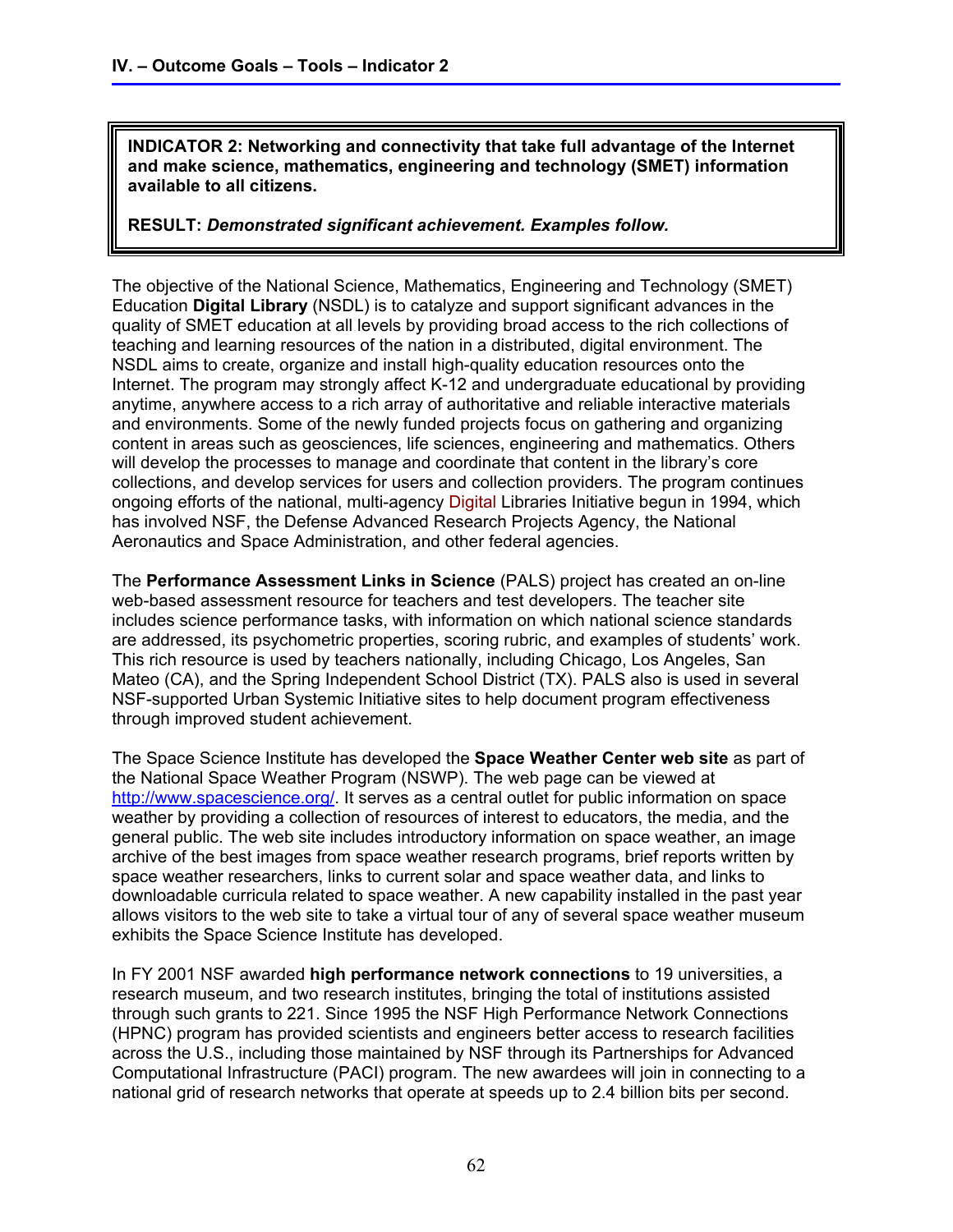**Mathematics:** Software available through the Internet has been developed for the solution of partial differential equations via numerical analysis or object-oriented code, for the teaching of finite element analysis, and for the solution of linear recurrence equations. In addition, the conservation law package (CLAWPACK) has been freely available on the Internet to researchers using multidimensional high-resolution finite-volume methods for solving hyperbolic partial differential equations. For example, the equations can simulate ultrasound propagation in human tissue, elastic waves in heterogeneous media, and gravitational waves of planetary bodies indicating applicability to biosciences, materials science and astronomy.

Through the **WEB100** project, universities, research centers, and some businesses today have connections capable of transmitting data at 100 megabits per second (Mbps) or higher. Research has shown, however, that users rarely see performance greater than 3 Mbps. New WEB100 software, developed jointly by the National Center for Atmospheric Research (NCAR), the Pittsburgh Supercomputing Center, and the National Center for Supercomputing Applications, with funding from NSF, will allow users to take full advantage of available network bandwidth without the help of a networking expert. WEB100 researchers traced the problem of poor performance to software that governs the Transmission Control Protocol (TCP). Networking experts are able to overcome this limit by fine-tuning connections with adjustments to TCP. This type of "middleware" can help us use existing resources more efficiently.

The **HomeNetToo** project focuses on the home Internet use of low-income families, many of whom are first-time computer users. Internet use is automatically computer-logged and surveys are administered at five times over an 18-month period to address the antecedents and consequences of Internet use. Preliminary findings indicate that cognitive style is related to Internet use and influences the relationship between race and use (as does socioeconomic status, i.e., education and income). Subsequent analyses will identify additional culturally-based factors that influence this relationship. Twenty-three undergraduates served as technology facilitators during the project's first year, nearly half (10) of whom were members of underserved minority groups (nine African-Americans, one Hispanic-American). Almost half (11) were female. All are majoring in Computer Science. The graduate student who served as Project Director in the first year is an African-American male, majoring in educational technology.

**Digital archives:** Two important NSF-supported tools projects are already available on the web. The first catalogs the development of sanitary technologies for New York during the 19<sup>th</sup> century in a digital archive of documents, reports, and illustrations. With NSF assistance, the Center for the History & Ethics of Public Health in the Department of Sociomedical Sciences in the Mailman School of Public Health at Columbia University has assembled *The Living City* [\(http://156.145.78.54/htm/home.htm\),](http://156.145.78.54/htm/home.htm) which includes among other things, an annotated timeline for New York from the 1860s through the 1920s. This project could become an essential reference tool for historians and students interested in sanitation, technology, urban history, and New York City history.

The other accomplishment is the *Perseus Digital Library* at Tufts University devoted to ancient Greece [\(http://www.perseus.tufts.edu/\).](http://www.perseus.tufts.edu/) The Perseus project is widely regarded as a model for digital archives.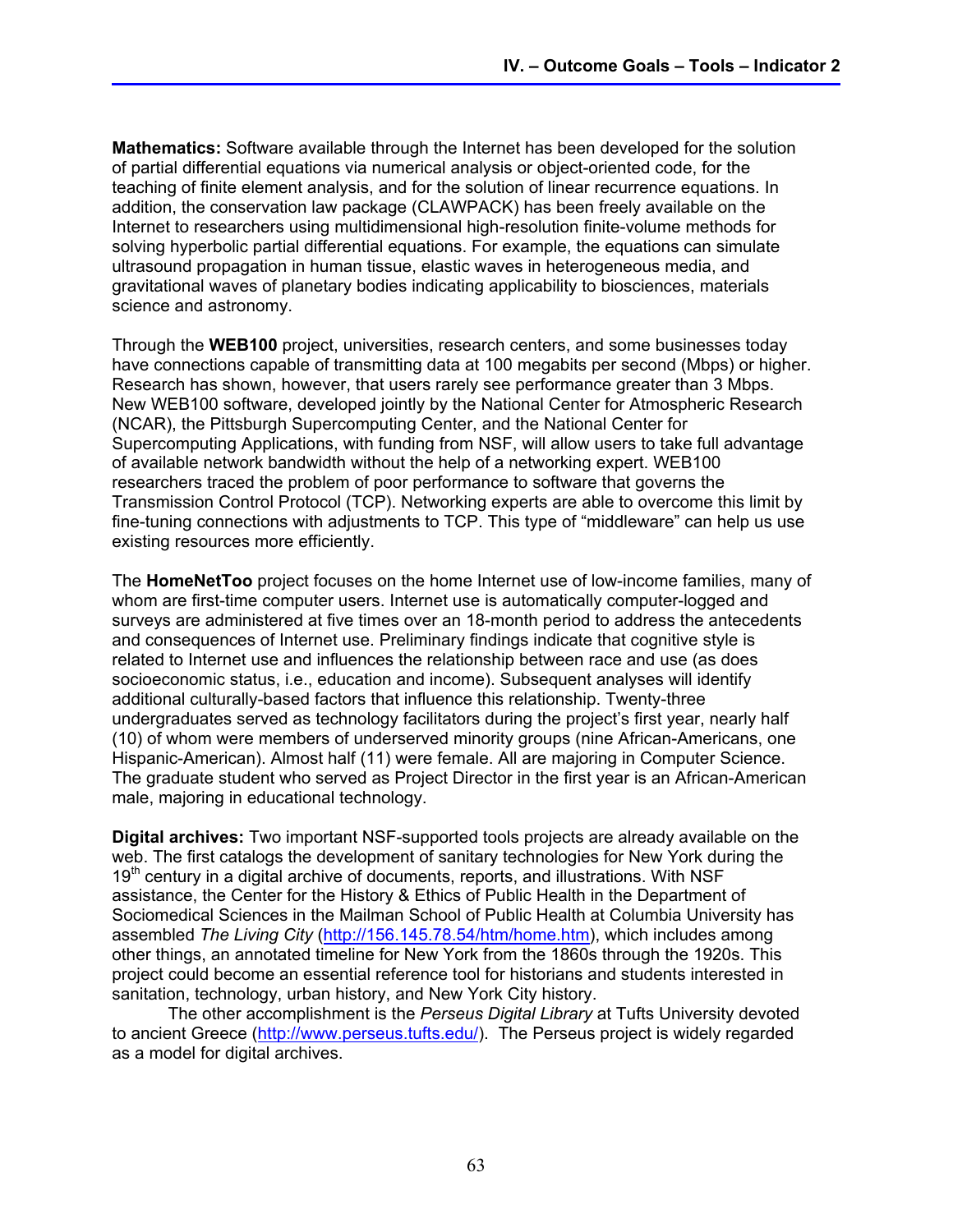**INDICATOR 3: Information and policy analyses that contribute to the effective use of science and engineering resources.**

**RESULT:** *Demonstrated significant achievement. Examples follow.*

The Division of Science Resources Statistics (SRS) is the unit within NSF charged with collecting, analyzing and disseminating information on the S&E enterprise. These activities fulfill the legislative mandate of the National Science Foundation Act to "provide a central clearinghouse for the collection, interpretation, and analysis of data on scientific and engineering resources, and to provide a source of information for policy formulation by other agencies of the Federal Government."

To carry out this mandate, SRS designs, supports, and directs 11 periodic surveys as well as a variety of other data collections and research projects. These activities yield the materials for SRS staff to compile, analyze, and disseminate quantitative information about domestic and international resources devoted to science, engineering, and technology. Each year SRS produces 40 to 50 publications, ranging from short Data Briefs and Issue Briefs highlighting results from recent surveys and analyses to Detailed Statistical Tables (DSTs) containing extensive tabulated data from a particular survey; and large, comprehensive "overview" reports, such as *Science and Engineering Indicators* and *Women, Minorities, and Persons with Disabilities in Science and Engineering.*

All new publications are placed on the SRS website and some material is available only in an electronic format, not in a printed version. Many tables on the web are also available in a spreadsheet format so they may be downloaded and manipulated by users. The data are also provided to users in a variety of formats, media, and in customized tabulations. In addition, access to much of the data is provided through on-line databases.

SRS has made improving the quality and usefulness of its data a high priority in recent years. In previous years, SRS has had GPRA performance goals related to the timeliness of the release of the data the Division collects and establishment of data quality measures for its surveys. For FY 2001, SRS worked to improve the relevance and quality of the data it collects, the two dimensions rated most important by SRS customers in a 1999 customer survey – accuracy and the ability to find and obtain needed information on S&E personnel and resources.

For FY 2001, SRS identified one or more aspects of each ongoing survey in need of improvement and ways in which such improvement could be pursued. Projects for half the surveys were begun in FY 2001. Choices as to which of the projects to pursue in FY 2001 were based on a variety of factors, including funding, feasibility, favorable timing in terms of the survey cycle, and Division priorities. In nearly every case, these projects will extend into FY 2002 and beyond, and it will be several years before the results of these efforts will be evident in terms of improved data quality. In the meantime, additional projects directed toward improving data quality will be undertaken in FY 2002 and subsequent years.

The projects undertaken in FY 2001 vary considerably in scope, ranging from the complete redesign of the Survey of Scientific and Engineering Research Facilities to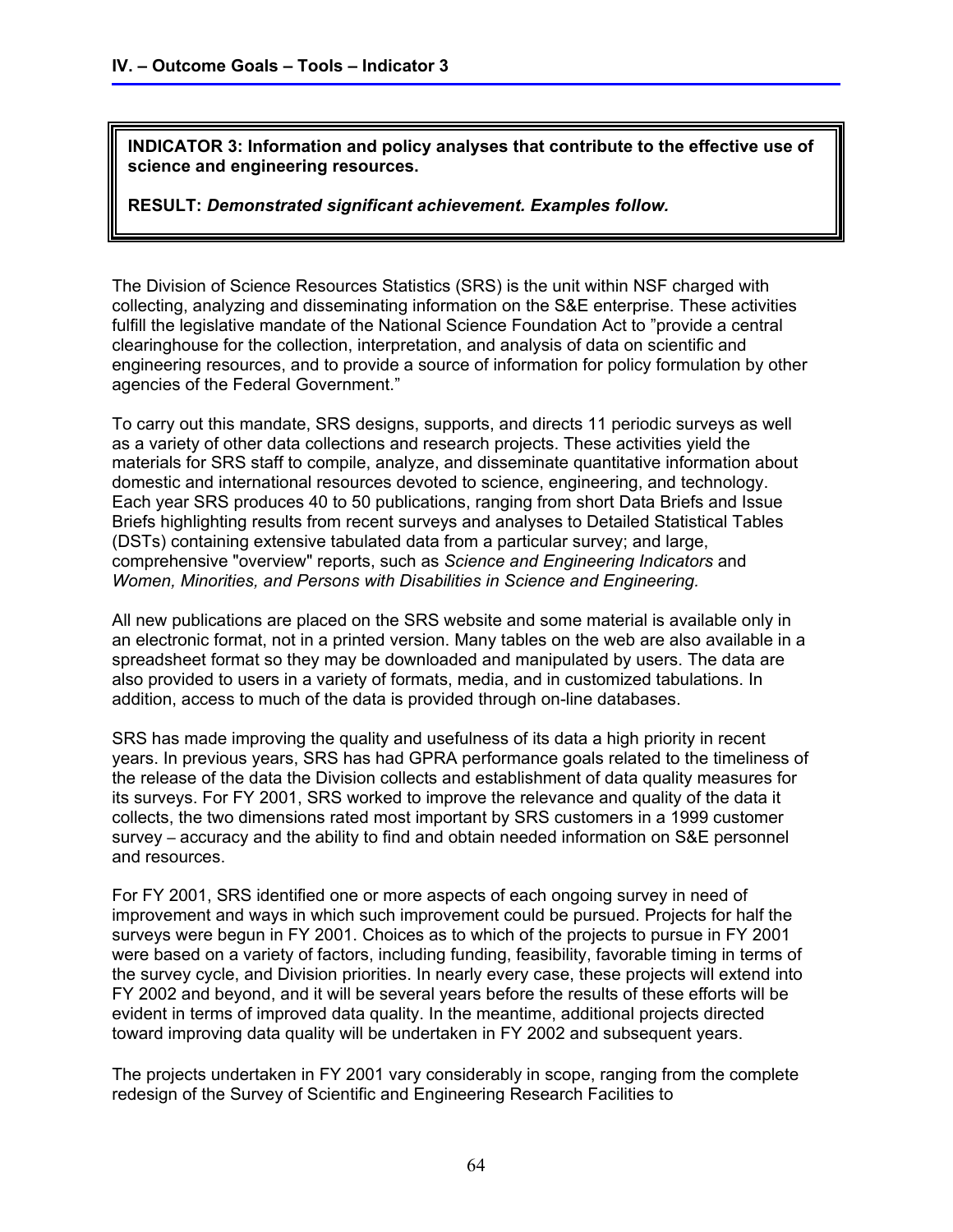review/improvement of questionnaire layout and specific question wording of several surveys to adoption of a standard method of computing response rates in the National Survey of Recent College Graduates. Examples of specific FY 2001 projects include the Facilities Survey, the Federal Funds Survey, the Academic Survey, the Graduate Student Survey (GSS), and the National Survey of Recent College Graduates (NSRCG)

In addition to these projects, all of which had been identified at the beginning of FY 2001, SRS undertook a variety of other activities during the year that will contribute to improved data quality in the future. Several approaches toward improving questionnaire design (paper and electronic) were started, including cognitive interviews with survey respondents and assistance from a nationally recognized expert on questionnaire design. Specifically, with regard to the public attitudes survey, several avenues were explored as alternatives to the historical Random-Digit-Dialing (RDD) telephone survey, about which there are concerns related to both content and response rates. These included placing items on other surveys, and web-based options for collecting information.

SRS also provided data and assistance to a variety of offices throughout the government in support of policy debates about science and technology. For example, SRS continued working with the Immigration and Naturalization Service in efforts to improve the scope of data capture and nature of coding of immigrants' education levels, major fields, and last occupation before entering the U.S.

In addition to conducting surveys and releasing reports/data based on the surveys, SRS prepared and completed external reviews of the Congressionally mandated report, *Women, Minorities and Persons with Disabilities in Science and Engineering: 2002*, a source book of data on the participation of these groups in science and engineering education and employment, widely used by policy makers addressing the problems of underrepresentation of these groups in science and engineering.

SRS released, on the Division of Science Resources Statistics website, the Industrial Research & Development Information System (IRIS) which is an online interface to the new Survey of Industrial Research and Development Historical Database 1953-1998. The database contains all industrial research and development (R&D) data published by NSF for the years between 1953 and 1998 in over 2,500 statistical tables including statistics on the levels of R&D support from company and federal sources and sales and employment of R&D performers.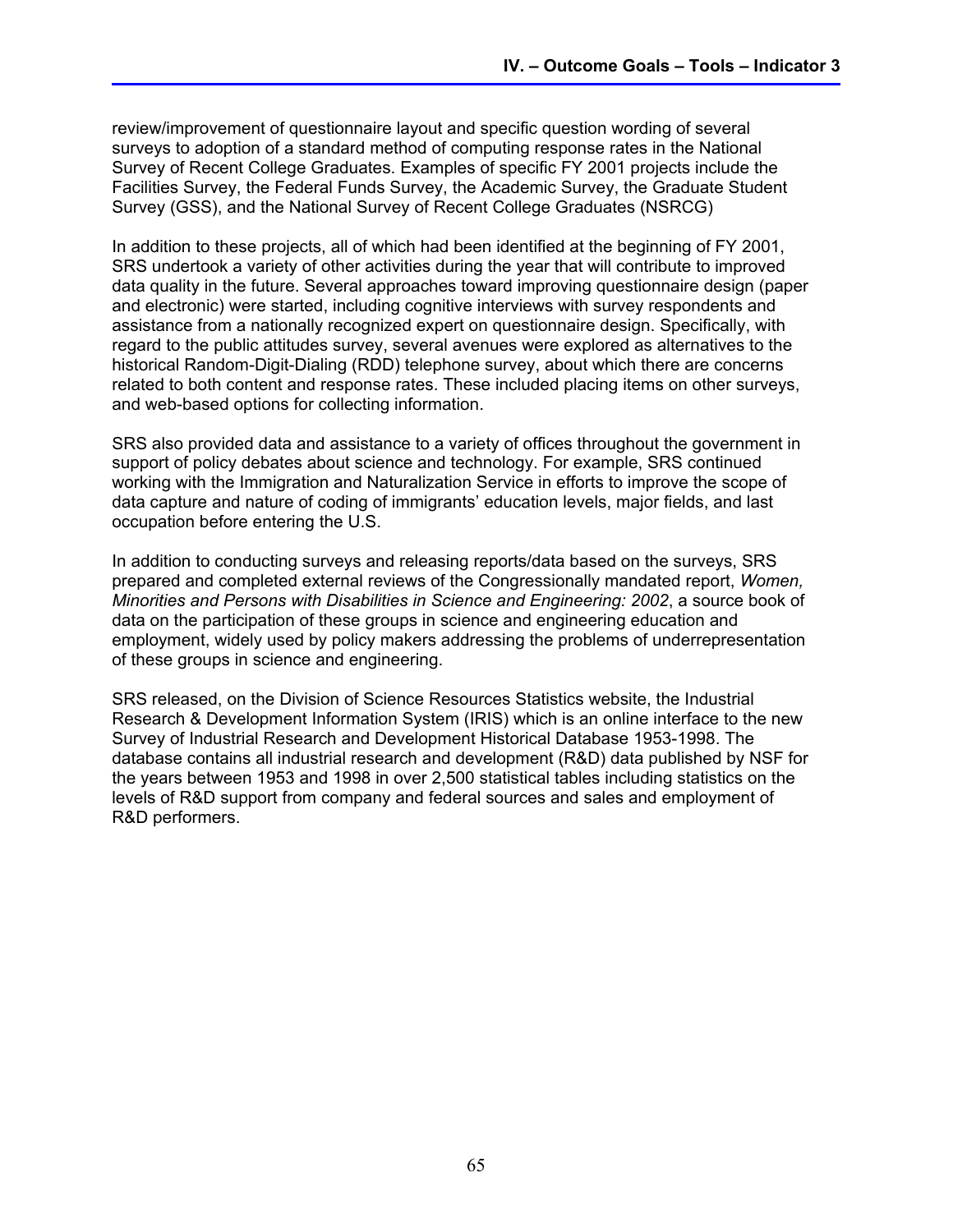#### **Area of Emphasis 1: Investments in Major Research Equipment (MRE).**

#### *Examples follow.*

NSF provides funding for capital expenditures for the construction and acquisition of major research facilities that provide unique transformational capabilities at the cutting-edge of science and engineering. Projects supported capitalize on technological innovation to provide significant new research and education opportunities, frequently in totally new directions. Continuing projects include South Pole Station Modernization (SPSM), Atacama Large Millimeter Array (ALMA) research and development, Network for Earthquake Engineering Simulation (NEES), the Large Hadron Collider, and the Terascale Computing System (highlighted in the next section).

The **Large Hadron Collider** (LHC) will be the frontier particle accelerator in the world when it comes on-line in the second half of this decade. There is now preliminary experimental evidence that the Higgs particle, the key to understanding why everything in the universe has mass, can be detected with the LHC. Recent work at the Brookhaven National Laboratory on the magnetic moment of the muon, (the recently reported results from the "g-2" experiment), provided results not predicted by the Standard Model. Further tests of the Standard Model will be done at the LHC. The U.S. ATLAS and CMS projects continue to meet their goals and are reliable and influential partners in the construction of the two detectors of the LHC machine. The European Organization for Nuclear Research (CERN) expects to complete construction of the LHC and initiate collider commissioning in 2005. The U.S. schedules are consistent with this goal. The institutions developing the two detectors have done an excellent job of meeting cost and schedule goals.

At 10:00 AM, Friday, October 20, 2000, leaders of the **Laser Interferometer Gravitationalwave (LIGO) Observatory** announced that "First Lock" had been achieved with the twokilometer long interferometer at the Hanford Observatory. This marked achievement of a major LIGO milestone. All mirrors were "locked" into their proper positions to atomic-scale precision using a sophisticated computer-based control system. First lock validated many aspects of the control system design for the initial LIGO detectors, but it had even greater significance – the beginning of the process of tuning the interferometer to its full sensitivity. Most importantly, this achievement brought LIGO closer to its ultimate goal – the first true gravitational-wave observations.

NSF supports two ongoing MRE projects of enormous significance to scientific and engineering research in the Antarctic region: 1) The **South Pole Station Modernization**; and 2) Polar Support Aircraft (LC-130) Upgrades. Both projects represent essential investments in the health and vitality of on-continent and deep-field research in Antarctica.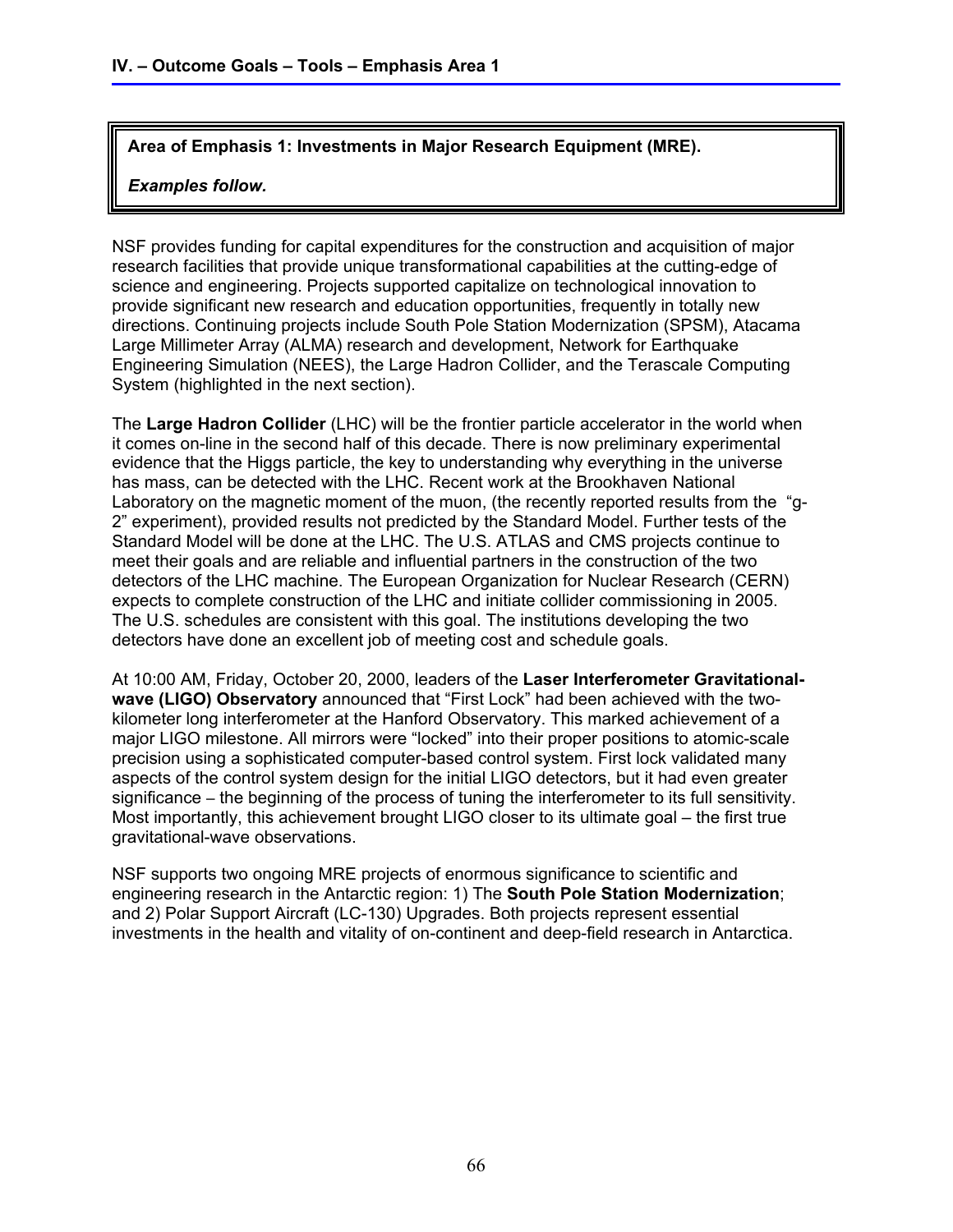**Areas of Emphasis 2: Continue investments in Terascale Computing System, Major Research Instrumentation, S&E information/reports/databases; New types of scientific databases and tools for using them.**

*Examples follow.*

#### **Terascale Computing System**

NSF is continuing development of a *Terascale Computing System* to enable U.S. researchers and educators to gain access to leading edge computational systems.

- **Supporting technologies:** Research performed under past and present NSF support has been incorporated as key components of the Terascale Computing System in the following key technology areas of parallelizing compilers; sequential compilers; numeric libraries; runtime libraries; and parallel software tools, input/output, visualization, and applications.
- **Initial performance:** The new Terascale Computing System (TCS) funded by NSF in fiscal year 2000 has begun operation well ahead of schedule and is exceeding performance expectations. During an acceptance test in which the Pittsburgh Supercomputer Center staff evaluated its performance, TCS consistently surpassed speed expectations and operated virtually without interruption. The combined peak power of the full computer system will be 6 Teraflops, making it the most powerful computer available to academic scientists and engineers in the United States.

#### **The Major Research Instrumentation Program**

The Major Research Instrumentation Program (MRI) is designed to improve the condition of scientific and engineering equipment for research and research training in our nation's academic institutions. This program seeks to improve the quality and expand the scope of research and research training in science and engineering, and to foster the integration of research and education by providing instrumentation for research-intensive learning environments.

• The **Electronic Visualization Laboratory's (EVL)** research has focused on developing tools, techniques and hardware to support real-time, highly interactive visualization. Current efforts continue through the development of virtual reality (VR) devices, software libraries/toolkits and applications for collaborative exploration of data over national and global high-speed networks - called "tele-immersion." After building first and secondgeneration VR devices [the Cave Automatic Virtual Environment (CAVE) in 1991 and the ImmersaDesk in 1995] to support tele-immersion applications, EVL is now conducting research in "third-generation" VR devices to construct variable resolution and desktop/office-sized displays. EVL continues to develop and refine a robust and VRdevice-independent software library, as well as the software tools for building teleimmersion applications. This software infrastructure supports collaboration in design, training, scientific visualization, and computational steering in VR. Through advanced networking techniques, researchers can access distributed computing, storage and display resources more efficiently than ever.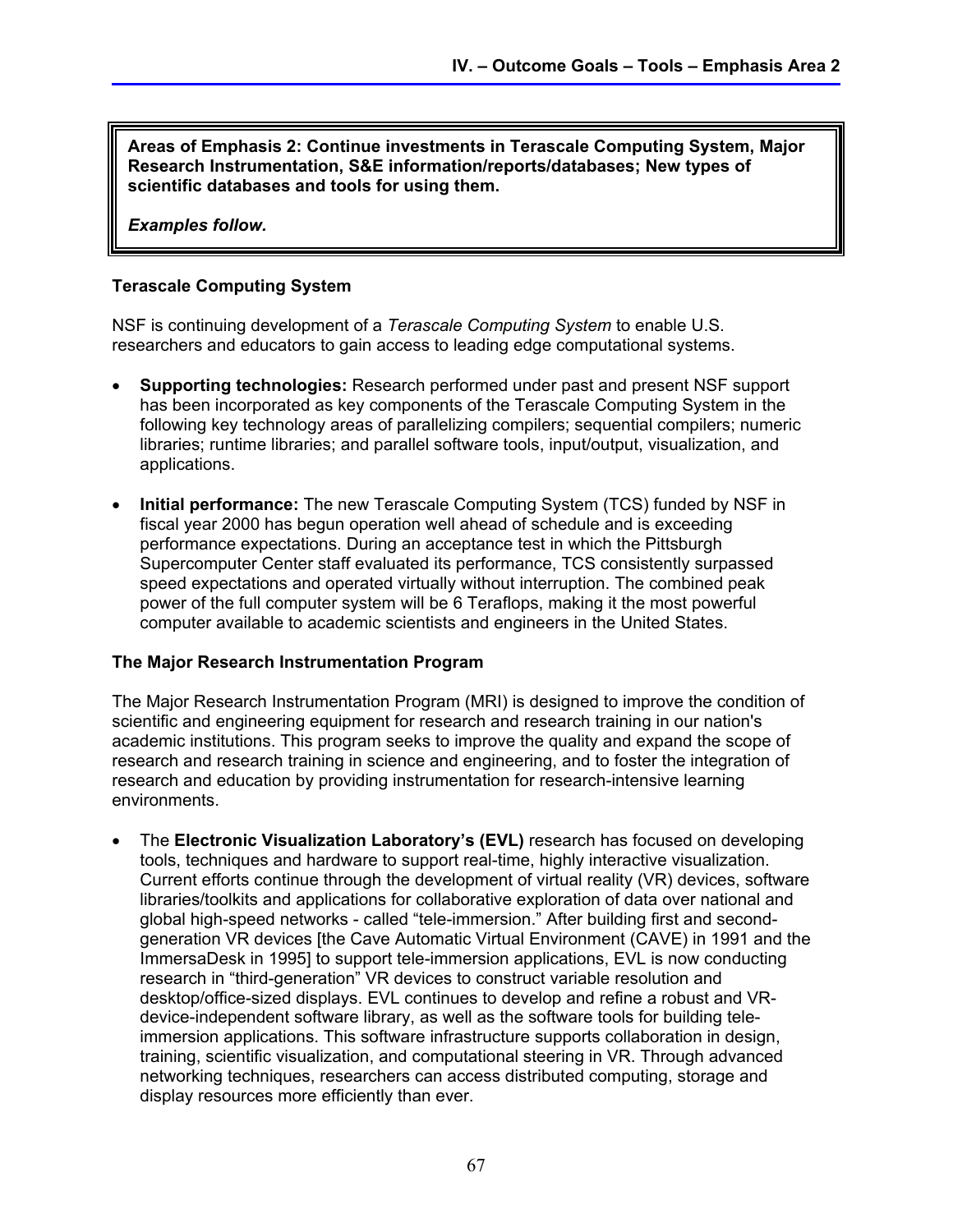#### **S&E informational/reports/databases**

- **The General Social Survey:** The General Social Survey (GSS) has been monitoring social change in the United States, examining sub-groups in society, and studying social processes since 1972. Over this period, 23 cross-sectional surveys of the U.S. adult household population have been completed, involving face-to-face interviews with approximately 41,000 respondents. Surveys document fundamental social change in areas such as uses of technology, social and cultural capital, neighborhoods and communities, social networks, and racial and gender attitudes. The GSS is widely used by the academic research community and scholars at research centers, foundations, and in government. For example, as of April 2000, there were 5,430 documented uses of the GSS data, including 2,676 journal articles, 1,201 books, 959 scholarly papers and 153 dissertations and theses. The GSS is used extensively in teaching, with GSS having been utilized in 226 textbooks and contained in course materials on 224 websites. The cumulative GSS data files are used in the Inter-University Consortium for Political and Social Research (ICPSR) Summer Program, which is annually attended by 150 scholars representing over 100 colleges in the United States and Canada. GSS data are made available to researchers and their students. The GSS Data and Information Retrieval System provides facilities for statistical analyses, hypertext viewing, customized extracts from data sets, and File Transfer Protocol for extracted data sets.
- **Climate Change Policy:** NSF supports scientists who are engaged in the Intergovernmental Panel on Climate Change (IPCC) and U.S. National Assessment programs. The results of both of these assessments are used for policy analyses so that there is effective use of scientific resources. Beyond these scientific assessments with their specific policy-informing goal, there are specific examples of studies that provide policy analyses. One particular example involves an analysis of climate-change abatement policies. Most quantitative studies of climate-change policy attempt to predict a greenhouse-gas reduction plan that will have the optimum balance of long-term costs and benefits. However, it was found that large uncertainties associated with the climatechange problem could make the policy prescriptions of this traditional approach unreliable. An adaptive strategy with mid-course corrections was able to avoid significant errors.

#### *New types of scientific databases and tools for using them*

• **Government statistical information** is essential in the day-to-day lives of all citizens. The importance of such data is illustrated by the efforts of multiple federal government agencies to create the National Statistical Information Infrastructure. Data from agencies such as Bureau of Labor Statistics, Census Bureau, and Bureau of Economic Analysis determine costs of everything from apples to zinc, the locations of new businesses, and the indexes for all government programs and payments. Web-based technologies offer citizens broader access to the vast array of statistical data so that they may make better personal decisions. Examples include baby-boomers planning for retirement, unemployed or underemployed individuals looking to relocate, and school children exploring careers. For broader segments of the population to take advantage of government statistical information, however, the data must both be easy to find and easy to interpret and use. Ease of search in this setting depends on helping users articulate needs, on distributing these articulations to different datasets across the federal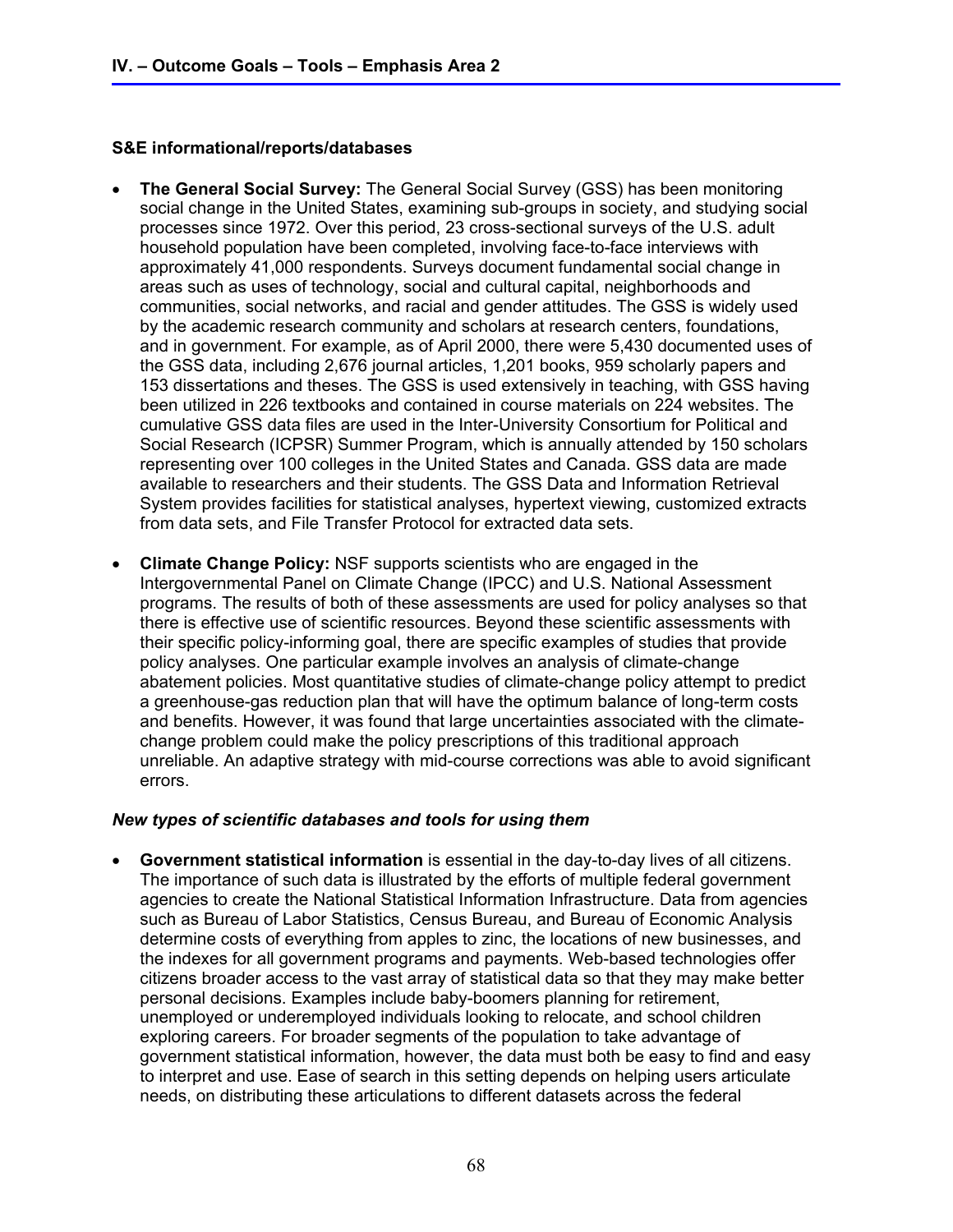government, unifying the results, and presenting them in forms most useful to user needs. NSF-supported researchers have successfully completed work on graphical representation, manipulation, browsing, and usability over the Web for federal statistical (tabular) data. As the system becomes commercially available to the users of federally collected and archived statistical data, the primary challenge is to ensure it will improve the usefulness of data in establishing, for example, the Consumer Price Index, the unemployment rate, and the determination of federal congressional districts.

- **LAPACK and ScaLAPACK:** The LAPACK and ScaLAPACK libraries are the standard software for solving dense linear equations. With FY 1999 funding NSF-supported release 3.0 of LAPACK, which improves error bound estimates. As important as the LAPACK software is the means by which it is disseminated. NSF has been a long-term supporter of Netlib, the standard Internet repository for numerical software. There have been over 129,000,000 requests from Netlib to date, indicating just how popular it is. Less obvious is the amount of effort that its search capabilities have saved countless investigators in locating the right software for the job. NSF support of Netlib also contributes to full use of the national networks [\(http://www.netlib.org/lapack/index.html\),](http://www.netlib.org/lapack/index.html) [\(http://www.netlib.org/scalapack/index.html\).](http://www.netlib.org/scalapack/index.html)
- This year NSF supported the establishment of the **National Historical Geographic Information System** (NHGIS) to upgrade and enhance U.S. Census databases from 1790 to the present, including the digitization of all census geography so that placespecific information can be readily used in geographic information systems. The NHGIS consists of three major components: (1) The data and documentation component will gather all extant machine-readable census summary data, fill holes in the surviving machine-readable data through data entry of paper census tabulations, harmonize the formats and documentation of all files, and produce standardized electronic documentation according to the recently developed Data Documentation Initiative (DDI) specification. (2) The mapping component will create consistent historical electronic boundary files for tracts, minor civil divisions, counties, and larger geographic units. (3) The data-access component will create a powerful but user-friendly, Web-based browser and extraction system based on the new DDI metadata standard. The system will provide free public access to both documentation and data and will present results in the form of tables or maps. Through these activities, the NHGIS will become a resource that can be used widely for social science training, by the media, for policy research at the state and local levels, by the private sector, and in secondary education.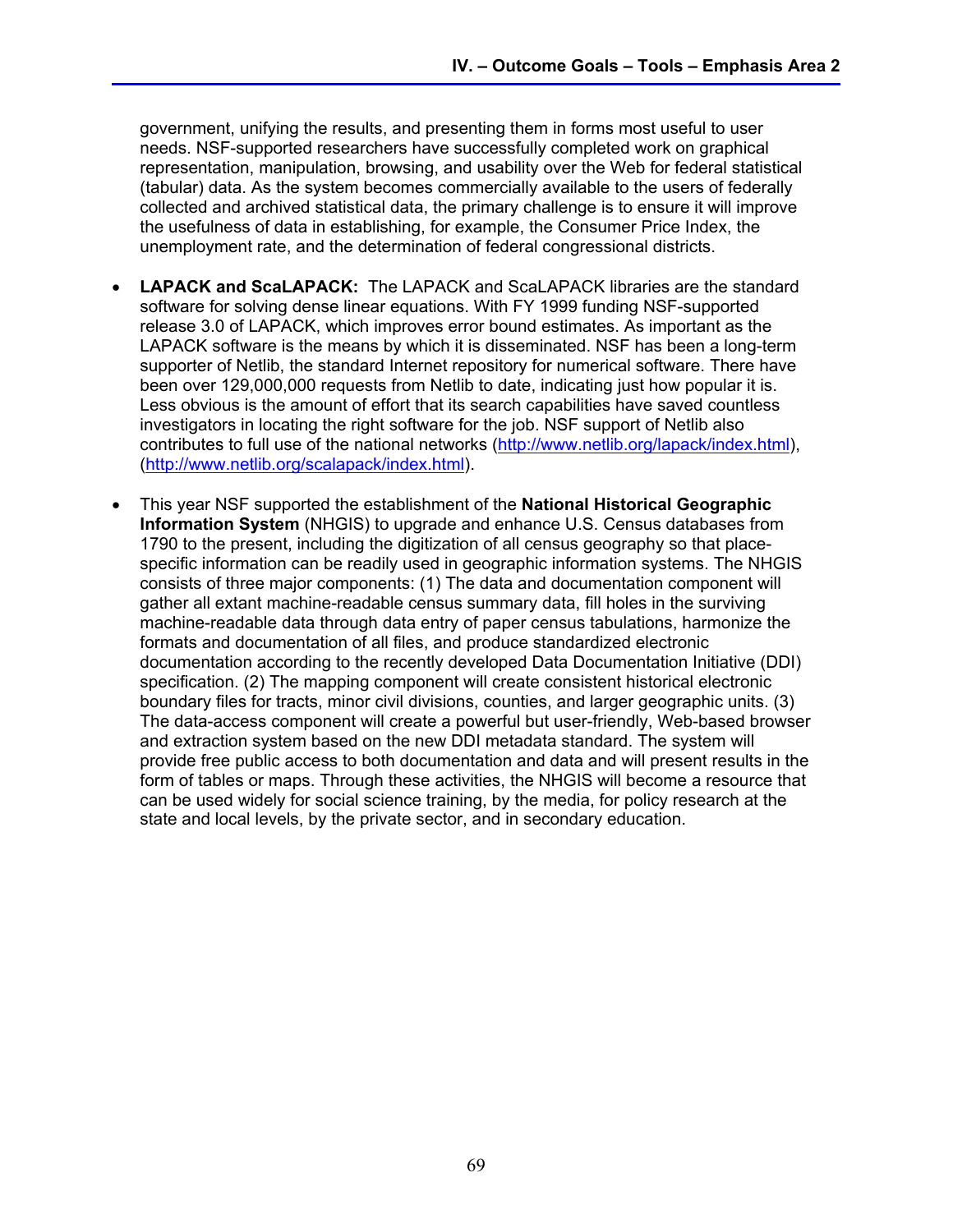# **MANAGEMENT GOALS**

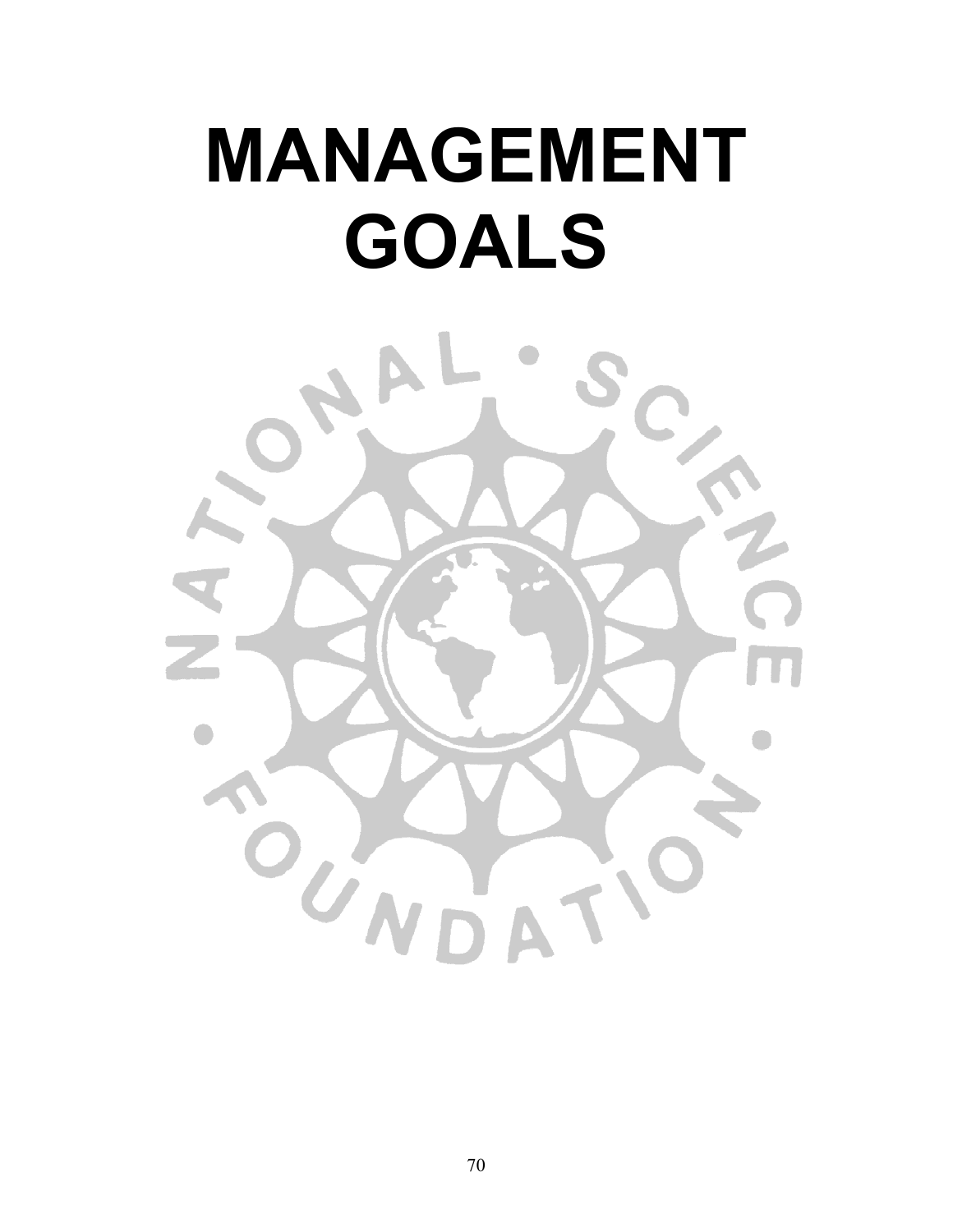## **V. MANAGEMENT GOALS**



For FY 2001 we emphasized five performance goals (three of them new) related to implementation of information technologies and human resources development. These goals address the incorporation of advanced technology into NSF business operations, and human capital involving diversity and the NSF work environment.

## **Summary of Results for Management Goals**

We achieved four of five management goals in FY 2001. We achieved our goals for electronic proposal submission, electronic proposal processing, videoconferencing, and staff diversity. The one management goal not achieved involved conducting an employee survey on our work environment. As in FY 2000, we engaged an outside firm to verify and validate performance information for most management goals.

We consider four factors to be especially critical to management excellence at NSF:

- Operating a viable, credible, efficient merit review system;
- Exemplary use of and broad access to new and emerging technologies;
- A diverse, capable, motivated staff that operates with integrity; and
- Implementation of mandated performance assessment and management reforms in line with agency needs.

These critical factors were used in our developing annual performance goals. Results for the management goals, most of which have quantitative measures, are prepared and reviewed by NSF staff. For selected goals, the auditing firm of PricewaterhouseCoopers LLP (PwC) reviewed the data collection, maintenance, processing, and reporting procedures used in our assessment.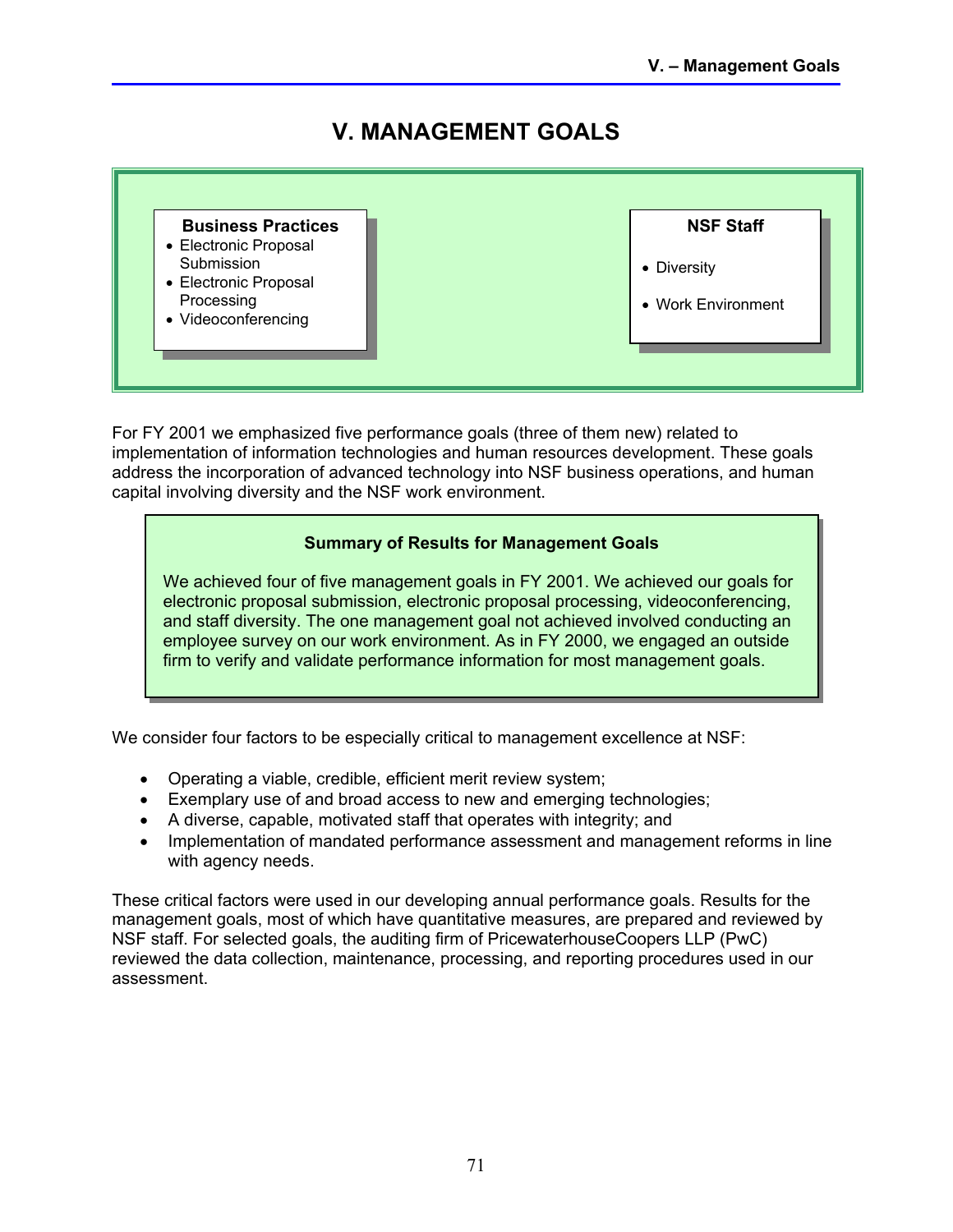## **A. Business Practices**

## **Goal IV-1 – Electronic Proposal Submission** 9 **Goal Achieved**



### **Goal IV-1: Ninety-five percent of full proposals will be received electronically through FastLane.**

state-of-the-art communications and technology infrastructure has been essential to our A state-of-the-art communications and technology infrastructure has been essential<br>successful management of an increasing workload. This investment also provides incentives for the recruitment and retention of high-quality employees. We continue to experiment with new means to do business electronically.

For example, FastLane, our web-based interface with grantee institutions, was developed in close consultation with the research and education communities. The most complex use of FastLane is for the submission of full technical proposals via the web. NSF is the *only* federal research agency currently receiving proposals electronically on a routine basis.

| PERCENT OF PROPOSALS SUBMITTED ELECTRONICALLY IN FASTLANE |                |                |                |                |                |  |
|-----------------------------------------------------------|----------------|----------------|----------------|----------------|----------------|--|
|                                                           | <b>FY 1997</b> | <b>FY 1998</b> | <b>FY 1999</b> | <b>FY 2000</b> | <b>FY 2001</b> |  |
| <b>Baseline</b>                                           | $4.4\%$        |                |                |                |                |  |
| Goal                                                      |                |                | 25%            | 60%            | 95%            |  |
| Actual                                                    |                | $17\%$         | 44%            | 81%            | $99\%$         |  |

**RESULTS:** NSF is successful for this goal. Of the 32,141 full proposals that were submitted in FY 2001, only 286 were not submitted through FastLane. *This equates to 99% of full proposal submissions received and processed through FastLane* – well in excess of the 95% goal.

 $\overline{a}$  $15$  The auditing firm of PricewaterhouseCoopers LLP (PwC) reviewed the data collection, maintenance, processing, and reporting procedures used to calculate results for this goal. They concluded that the procedures related to this goal were sufficient and adequate and yielded valid results. We provide the Executive Summary of their entire report, as well as a table listing their conclusions as to whether the processes we used for selected goals were verifiable and the results valid, in Appendix IV.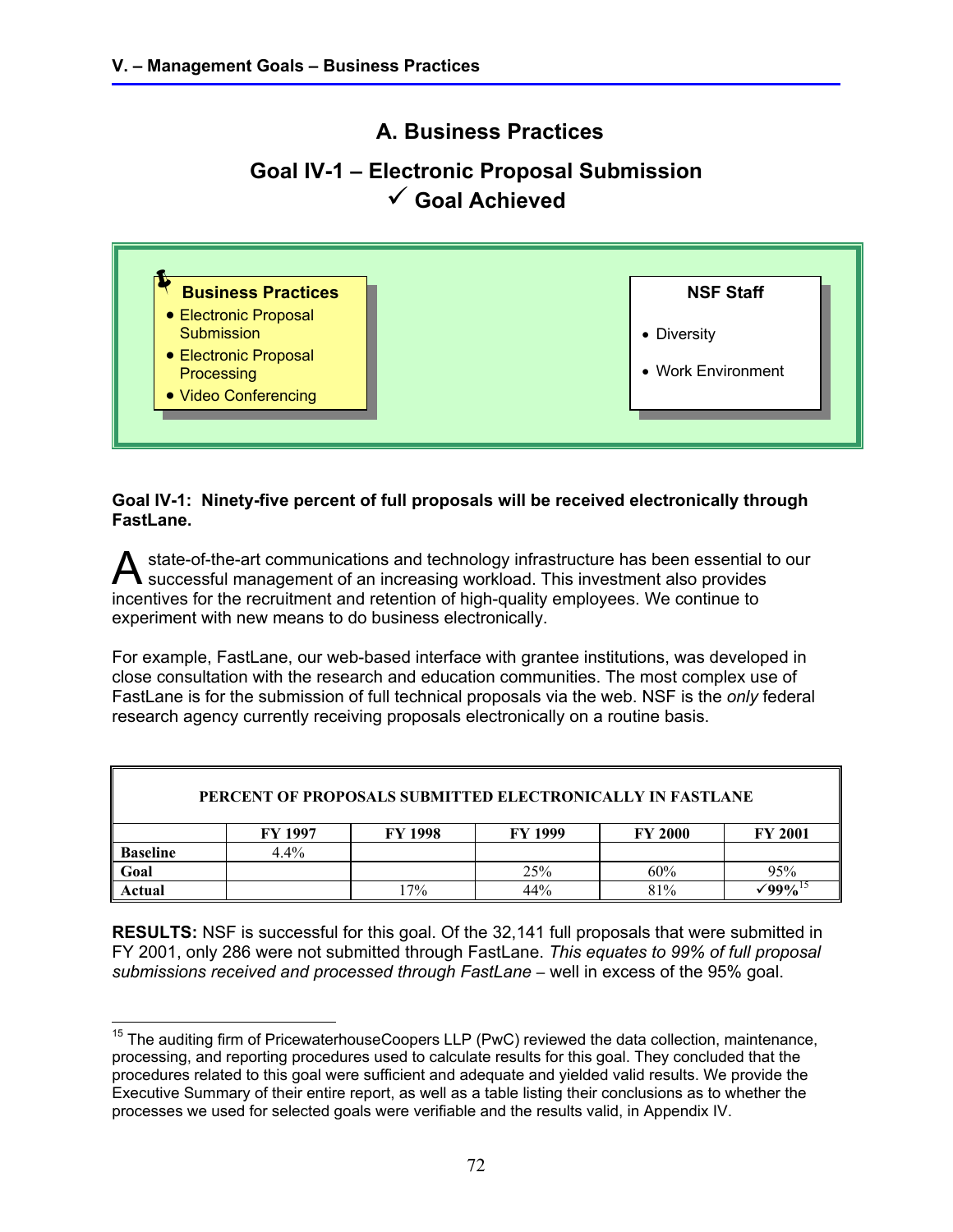The following chart illustrates progress over the past five years:





Outreach: We have continued aggressive outreach to the research and education community to promote the use and advantages of FastLane. We conducted over 30 FastLane presentations and workshops at scientific meetings, research administration conferences and educational institutions, and through videoconferencing.

Customer Service: Throughout FY 2001, our FastLane Helpdesk continued to assist our external customers.

Implementation: In view of our success with electronic submission, in September 2000, we issued Important Notice 126 to Presidents of Universities and Colleges and Heads of other NSF grantee institutions reaffirming that effective October 1, 2000, specified transactions with NSF had to be accomplished electronically via use of the FastLane system<sup>16</sup>.

Electronic Signatures: We implemented acceptance of electronic signatures on incoming proposals in June 2001. In the remaining three months of FY 2001, and the first three months of FY 2002,19,982 (97%) of 20,451 submissions were received with electronic signatures.

**IMPLICATIONS FOR THE FY 2002 PERFORMANCE PLAN:** This goal will not be continued in FY 2002. Electronic submission of proposals via FastLane is now standard operating procedure at NSF.

 $\overline{a}$ <sup>16</sup> [http://www.nsf.gov/pubs/2000/iin126/iin126.htm.](http://www.nsf.gov/pubs/2000/iin126/iin126.htm)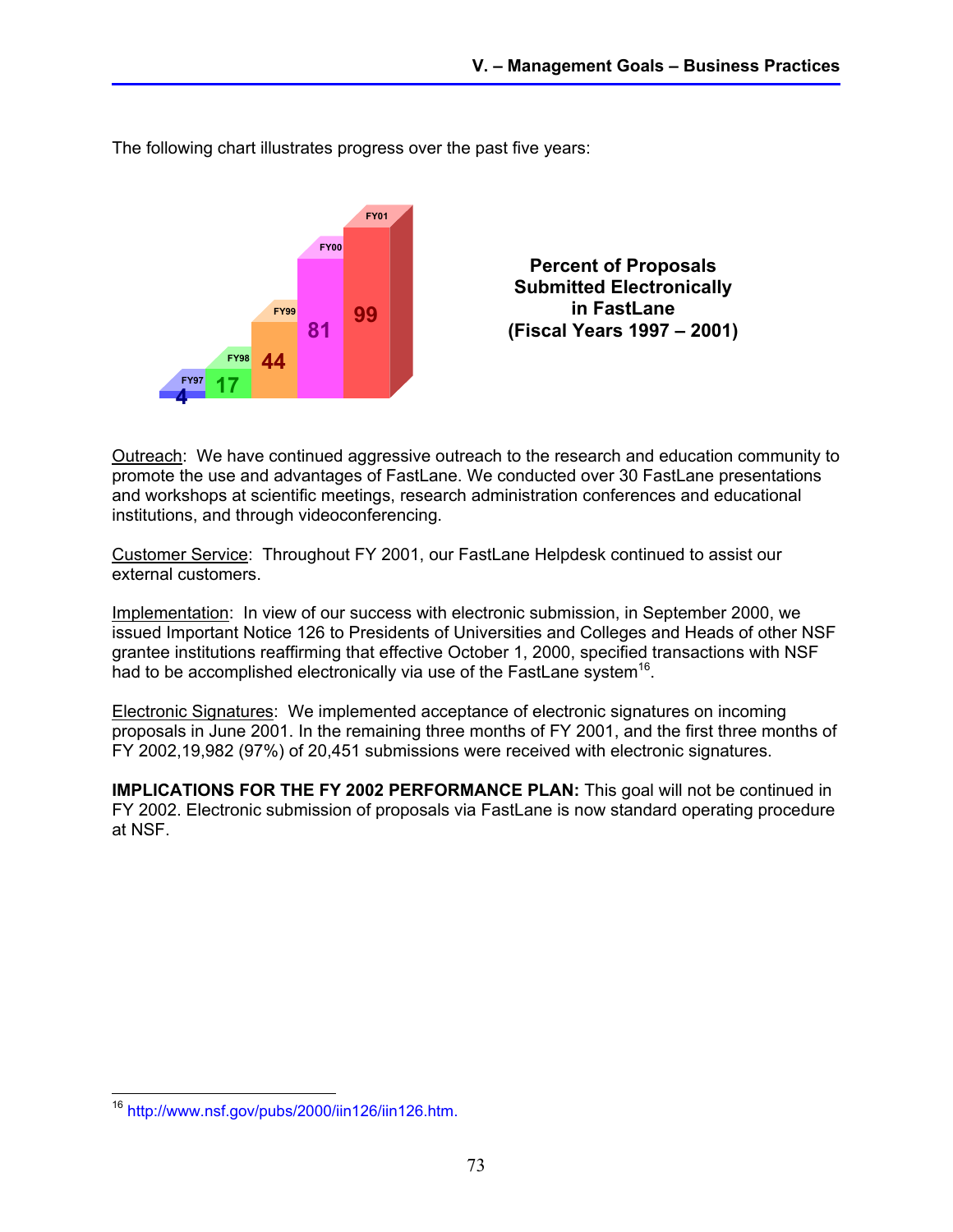## **Goal IV-2 – Electronic Proposal Processing** 9 **Goal Achieved**

#### **Goal IV-2: In FY 2001 NSF will conduct ten pilot paperless projects that manage the competitive review process in an electronic environment.**

his was a new goal in FY 2001, and represented a logical step in our evolution towards a paperless environment. As we noted above, more than 99% of all proposals are now submitted electronically. But once proposals are received, our current processes still involve paper. Ultimately, we want to make our entire proposal and award process an electronic, or paperless, process. T

The pilot paperless project goal was intended to develop the technological capability to process electronically submitted proposals through the entire review process *without generating paper within NSF*.

Programs within four of our Directorates participated in the pilot. Successful accomplishment of the pilot project required all of the following tasks to be accomplished for proposals in the program:

- Receipt of all proposals through FastLane
- Electronic capture of proposal data into the Proposal, Principal Investigator and Reviewer System (PARS)
- Assignment of reviewers accomplished in PARS (if using ad hoc reviewers)
- Submission of reviewer requests through PARS (if using ad hoc reviewers)
- Printed proposals not sent to reviewers
- Submission of reviews in FastLane

 $\overline{a}$ 

- Panels, if conducted, utilize the electronic Interactive Panel System
- Funding recommendation by the Program Officer accomplished in PARS

**RESULTS:** NSF is successful for this goal. All ten participants in the FY 2001 pilot project successfully managed the review process in their programs electronically, demonstrating the capability for a paperless review process within  $NSF^{17}$ .

**IMPLICATIONS FOR THE FY 2002 PERFORMANCE PLAN:** In FY 2002 we will make various enhancements to several modules used in the paperless process. The FY 2002 goal doubles the number of projects, will include more directorates, divisions, and larger programs, and will incorporate the e-signature in the definition of a paperless project. The intent of making the FY 2002 pilots broader and more complex is to further demonstrate the capability and benefits of an internal paperless process, thus encouraging the majority of our programs to transition to paperless processing.

 $17$  The auditing firm of PricewaterhouseCoopers LLP (PwC) reviewed the data collection, maintenance, processing, and reporting procedures used to calculate results for this goal. They concluded that the procedures related to this goal were sufficient and adequate and yielded valid results. We provide the Executive Summary of their entire report, as well as a table listing their conclusions as to whether the processes we used for selected goals were verifiable and the results valid, in Appendix IV.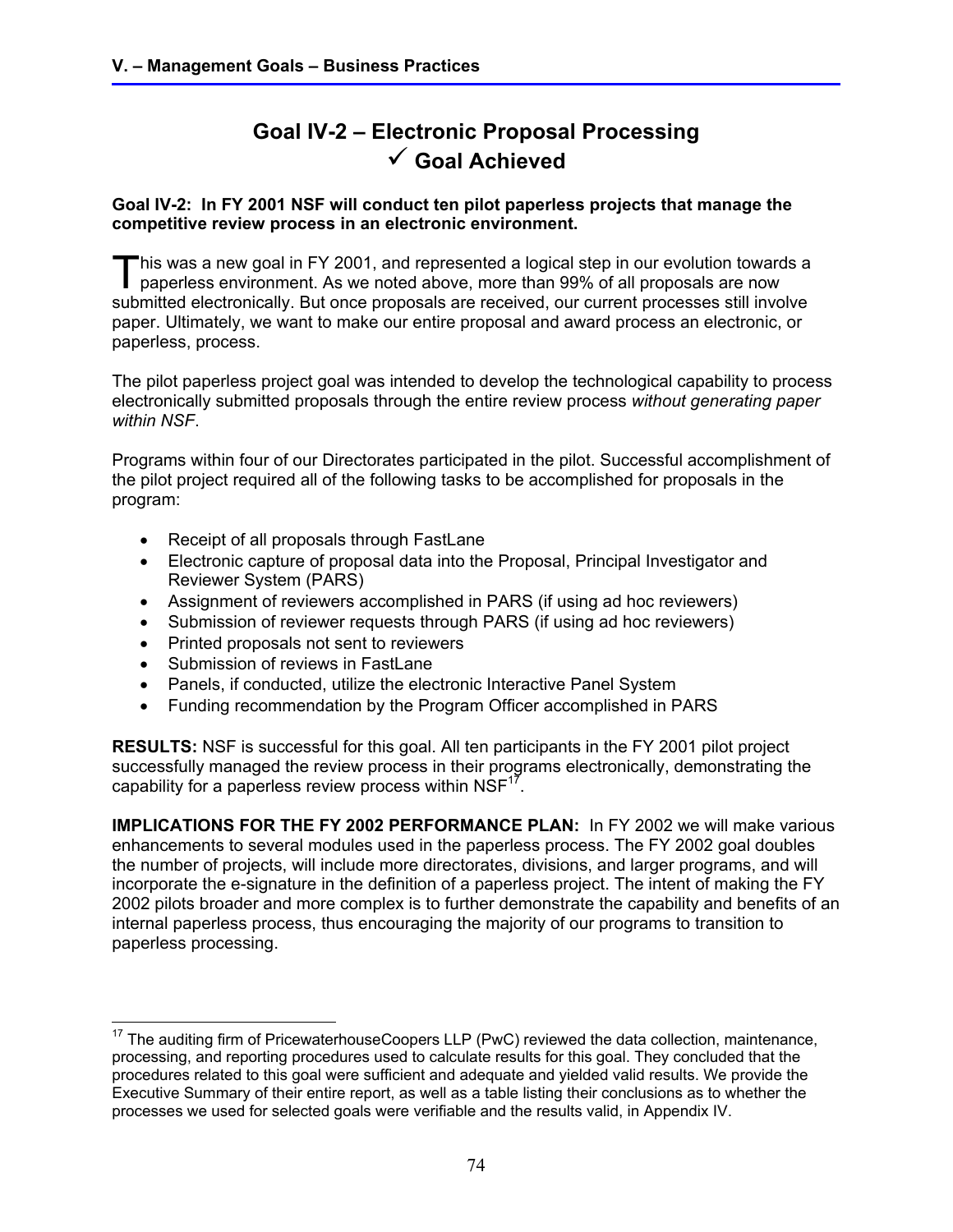## **Goal IV – Video Conferencing** 9 **Goal Achieved**

#### **Goal IV-3: By the end of FY 2001 NSF will increase usage of a broad-range of videoconferencing/long distance communications technology by 100% over the FY 1999 level.**

his was a new goal in FY 2001 and was designed to illustrate and promote the use of innovative business technologies within NSF. Over the past several years efforts have been underway to increase our ability to collaborate worldwide via videoconference. In FY 1999 we monitored videoconference usage and established a baseline of 50 videoconferences. During FY 2000 we focused efforts on increasing our technical capability in this area and marketing the technology to staff and the communities we serve. For FY 2001 we established a goal of conducting 100 videoconferences–double the FY 1999 baseline. T

**RESULTS:** NSF is successful for this goal. We held a total of 142 videoconferences, a 184% increase over FY 1999, and logged about 342 hours of videoconferencing time (both point-topoint and multi-point) during the course of the year. Staff from six Directorates, seven Staff Offices, and members of the National Science Board conducted videoconferences during the year. Our staff used videoconferencing to hold Advisory Committee meetings, conduct FastLane training sessions for institutions across the country, conduct site visits, meet with PIs, and conduct peer review panels. We also held videoconferences with foreign sites.

| <b>NUMBER OF VIDEOCONFERENCES HELD</b> |         |                |                |                |  |  |
|----------------------------------------|---------|----------------|----------------|----------------|--|--|
|                                        | FY 1999 | <b>FY 2000</b> | <b>FY 2001</b> | <b>FY 2002</b> |  |  |
| <b>Baseline</b>                        | 50      |                |                |                |  |  |
| Goal                                   |         | N/A            | 100            | N/A            |  |  |
| Actual                                 |         | 74             | 4218           |                |  |  |

**IMPLICATIONS FOR THE FY 2002 PERFORMANCE PLAN:** In FY 2001 videoconferencing was viewed as a functioning, rather than experimental, technology. Because videoconferencing is an established practice for us it will not be continued as a goal. We will, however, continue to emphasize this technology for current and emerging business applications. For example, we intend to pilot videoconferencing for telecommuters and facilitate communication between visiting staff scientists and engineers and students and colleagues at their home institutions.

 $\overline{a}$ 

 $18$  The auditing firm of PricewaterhouseCoopers LLP (PwC) reviewed the data collection, maintenance, processing, and reporting procedures used to calculate results for this goal. They concluded that the procedures related to this goal were sufficient and adequate and yielded valid results. We provide the Executive Summary of their entire report, as well as a table listing their conclusions as to whether the processes we used for selected goals were verifiable and the results valid, in Appendix IV.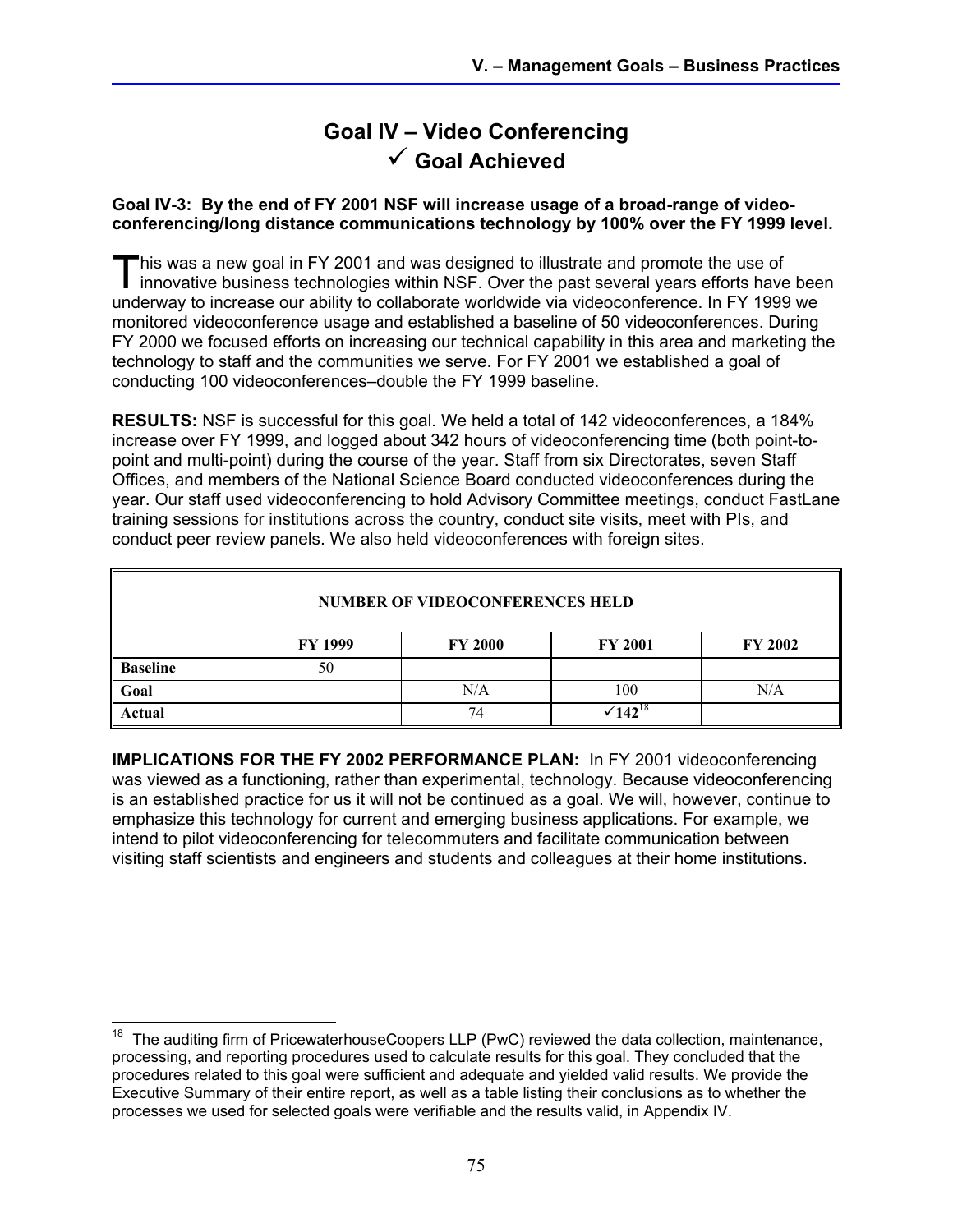## **MANAGEMENT GOALS**





## **Goal IV-4 – Staff Diversity** 9 **Goal Achieved**

#### **Goal IV-4: NSF will show an increase over 1997 in the total number of hires to S&E positions from underrepresented groups.**

he NSF Strategic Plan notes that a diverse, capable, and motivated staff is one of the critical The NSF Strategic Plan notes that a diverse, capable, and motivated staff is one of the factors for our success. We are committed to diversifying our staff of scientists and engineers (S&E) in both permanent and visiting positions.

We continue to make progress in diversifying our NSF workforce.

During FY 2001 we conducted a number of activities to increase the numbers of minorities and underrepresented groups in the S&E staff. These activities included:

- Developing internal and external strategies for recruitment efforts, with direction and focus provided by the NSF Director and Deputy Director.
- Requiring supervisors to implement recruitment and selection plans to address diversity issues specific to their organizations.
- Soliciting input from senior officials regarding best practices and impediments to attracting and maintaining a diverse, professional staff.
- Ensuring diversity goals are reflected in individual performance plans.
- Endorsing comprehensive, nationwide searches for executive positions, as well as for the science and engineering staff.
- Broadening recruitment and outreach efforts through a variety of electronic websites and paid advertisements. Vacancy announcements are now listed on NSF's website and Directorate home pages, the Office of Personnel Management's (OPM) electronic listing, and the Department of Labor's Office of Disability Employment Programs Job link.
- Expanding NSF's mailing list for vacancy announcements to over 1,500 organizations, including Historically Black Colleges and Universities (HBCU), Tribal Affiliations, Hispanic Serving Organizations, and others.

We now encourage our Custom News Service subscribers to access our vacancy announcements and to request e-mail notification of specific vacancies as announcements are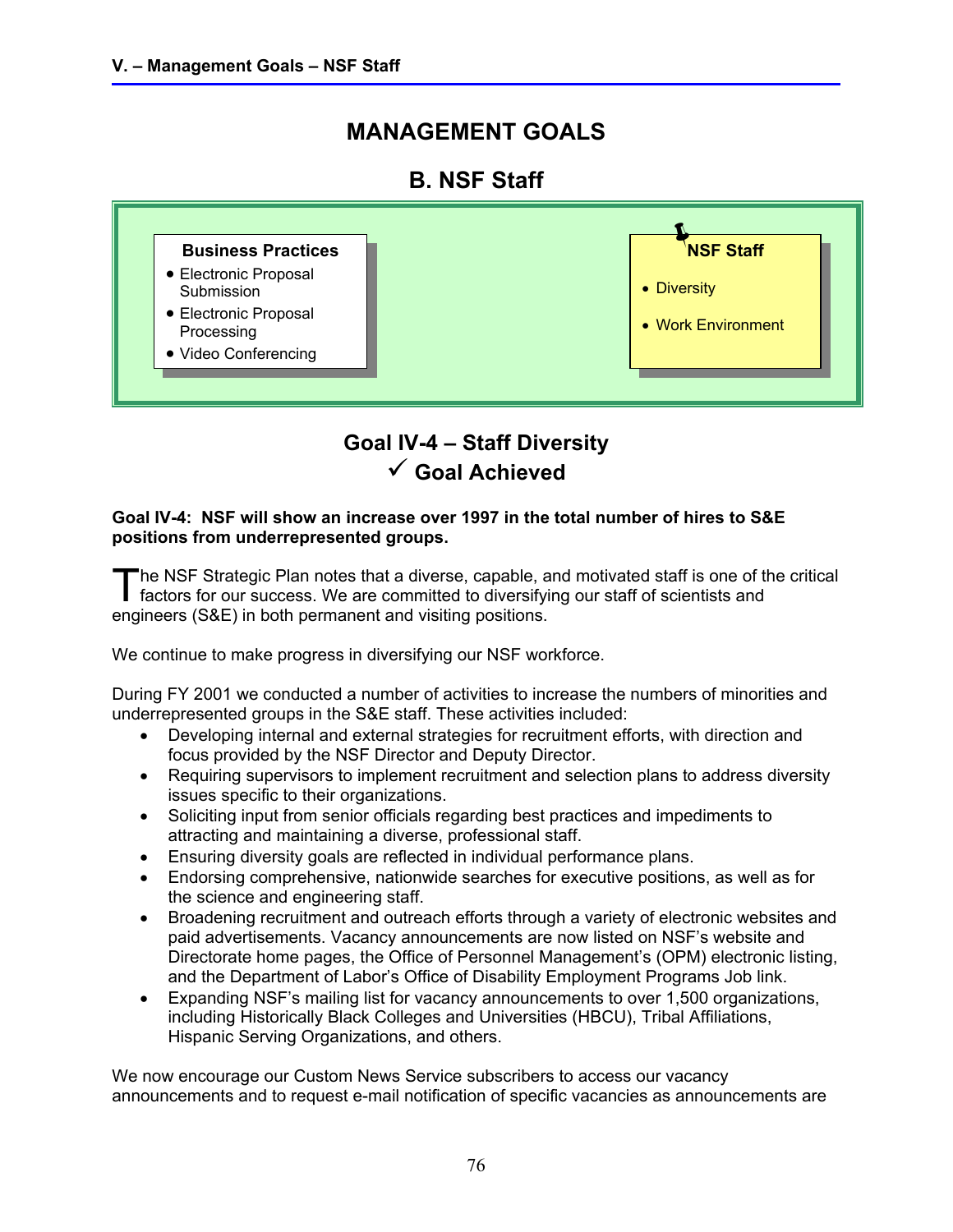posted. These electronic advancements in disseminating information have revolutionized the ability of the Foundation to bring its announcements to the attention of the science and engineering community and the general public.

**RESULTS:** NSF is successful for this goal. In comparison to the hiring statistics for FY 1997, during FY 2001 we achieved a 138% increase in the number of female hires and a 47% increase in the number of minority hires. FY 2001 is the 2<sup>nd</sup> year we exceeded our goal.

#### **APPOINTMENTS TO SCIENCE & ENGINEERING POSITIONS FROM UNDERREPRESENTED GROUPS**

|                 | <b>FY 1997</b>           | <b>FY 1998</b> | <b>FY 1999</b>                                   | <b>FY 2000</b>                         | <b>FY 2001</b>                                                | <b>FY 2002</b>                         |
|-----------------|--------------------------|----------------|--------------------------------------------------|----------------------------------------|---------------------------------------------------------------|----------------------------------------|
| <b>Baseline</b> | 16 Female<br>15 Minority |                |                                                  |                                        |                                                               |                                        |
| Goal            |                          |                | Efforts to attract<br>underrepresented<br>groups | More than<br>16 Female,<br>15 Minority | More than<br>16 Female,<br>15 Minority                        | More than<br>35 Female,<br>19 Minority |
| Actual          |                          |                | Achieved <sup>19</sup>                           | 35 Female<br>19 Minority               | $\sqrt{38}$ Female <sup>20</sup><br>22 Minority <sup>21</sup> |                                        |

The success we have achieved over the past several years in the employment of women and minorities is reflected in the total on-board strength in our S&E corps. Women and minorities now comprise 39% and 21%, respectively, of our current S&E workforce, in comparison to 34% and 18% in 1997.

**IMPLICATIONS FOR THE FY 2002 PERFORMANCE PLAN:** For FY 2002 we will increase the baseline against which we measure success to reflect more recent hiring practices. In lieu of the 1997 baseline (16 women and 15 minorities) the baseline will become the results achieved in FY 2000 (35 women and 19 minorities). The new goal is much more challenging and will necessitate a more proactive approach in recruiting and retaining individuals from underrepresented groups.

 $\overline{a}$  $19$  In FY 1999, our goal was "In FY 1999, as all appointments for scientists and engineers are considered, the recruiting organization will demonstrate efforts to attract applications from groups that are underrepresented in the science and engineering staff as compared to their representation among Ph.D. holders in their fields."<br><sup>20</sup> Includes 1 Female hired by OPP. FY 2001 is the first time OPP data is included.

<sup>&</sup>lt;sup>21</sup> The auditing firm of PricewaterhouseCoopers LLP (PwC) reviewed the data collection, maintenance, processing, and reporting procedures used to calculate results for this goal. They concluded that the procedures related to this goal were sufficient and adequate and yielded valid results. We provide the Executive Summary of their entire report, as well as a table listing their conclusions as to whether the processes we used for selected goals were verifiable and the results valid, in Appendix IV.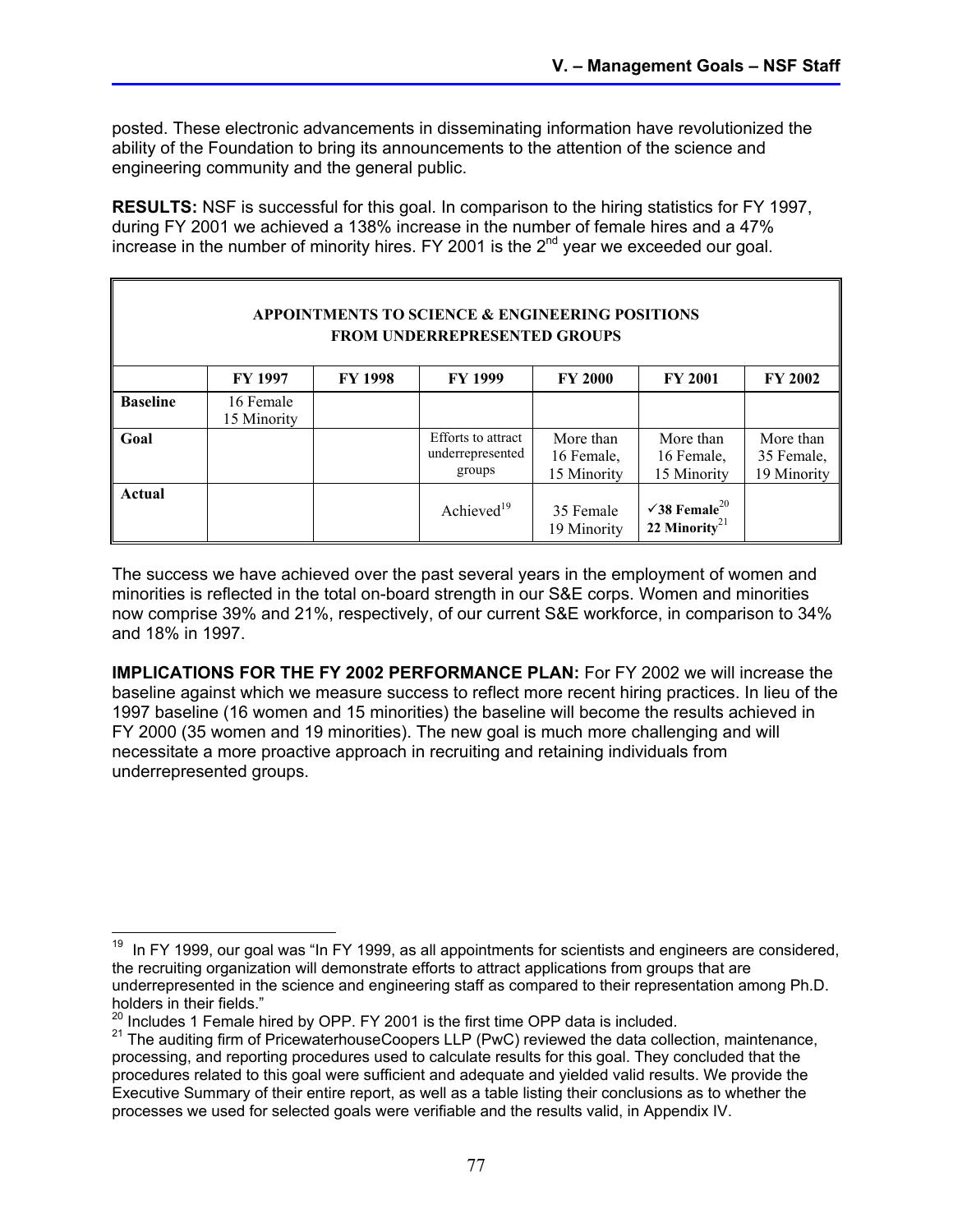## **Goal IV-5 – Work Environment** U **Goal Not Achieved**

#### **Goal IV-5: NSF will establish various baselines that will enable management to better assess the quality of worklife and work environment within the Foundation.**

#### **Performance Indicator: Development of an employee survey.**

"his was a new goal for FY 2001. We realized that a systematic method of collecting relevant This was a new goal for FY 2001. We realized that a systematic method of collecting releval information on our human capital and work environment was needed in order to promote a more effective and efficient workplace and ensure that the needs of our staff were being addressed. We are committed to enhancing employee potential and promoting higher performance.

Fundamental to achieving this goal was the establishment of an organizational assessment tool (workforce survey) that would be distributed to our staff. We:

- Researched, reviewed and analyzed numerous workforce assessment tools to help identify an appropriate survey that could be administered to staff.
- Selected, after careful and extensive review, an assessment survey prepared by the Office of Personnel Management.
- Established an internal working group to develop an implementation process for this survey within NSF. We also identified employee focus groups to review questions and discuss possible concerns and responses.
- Solicited extensive involvement of all levels of staff to determine whether the survey needed to be adapted to reflect our academic culture and organization. Our senior management provided input regarding the scope of the survey questions and the timing of implementation. We briefed union officers and stewards on the survey process and management's expectations for future actions.

**RESULTS:** NSF was not successful for this goal. While significant progress was made towards achieving this goal we did not achieve the goal because the survey was not administered.

**WHY WE DID NOT ACHIEVE THIS GOAL:** Implementation of the survey was delayed for several reasons, including an extensive process to identify an appropriate survey instrument, adapting the survey to reflect NSF's culture, and carefully addressing employee, supervisory and policy level input.

**STEPS WE WILL TAKE IN FY 2002 TO ACHIEVE THIS GOAL:** A survey will be conducted during FY 2002.

**IMPLICATIONS FOR THE FY 2002 PERFORMANCE PLAN:** This goal is contained in the FY 2002 Performance Plan. This survey will inform the agency's approach to meeting the standards for success outlined in the Human Capital initiative of the President's Management Agenda.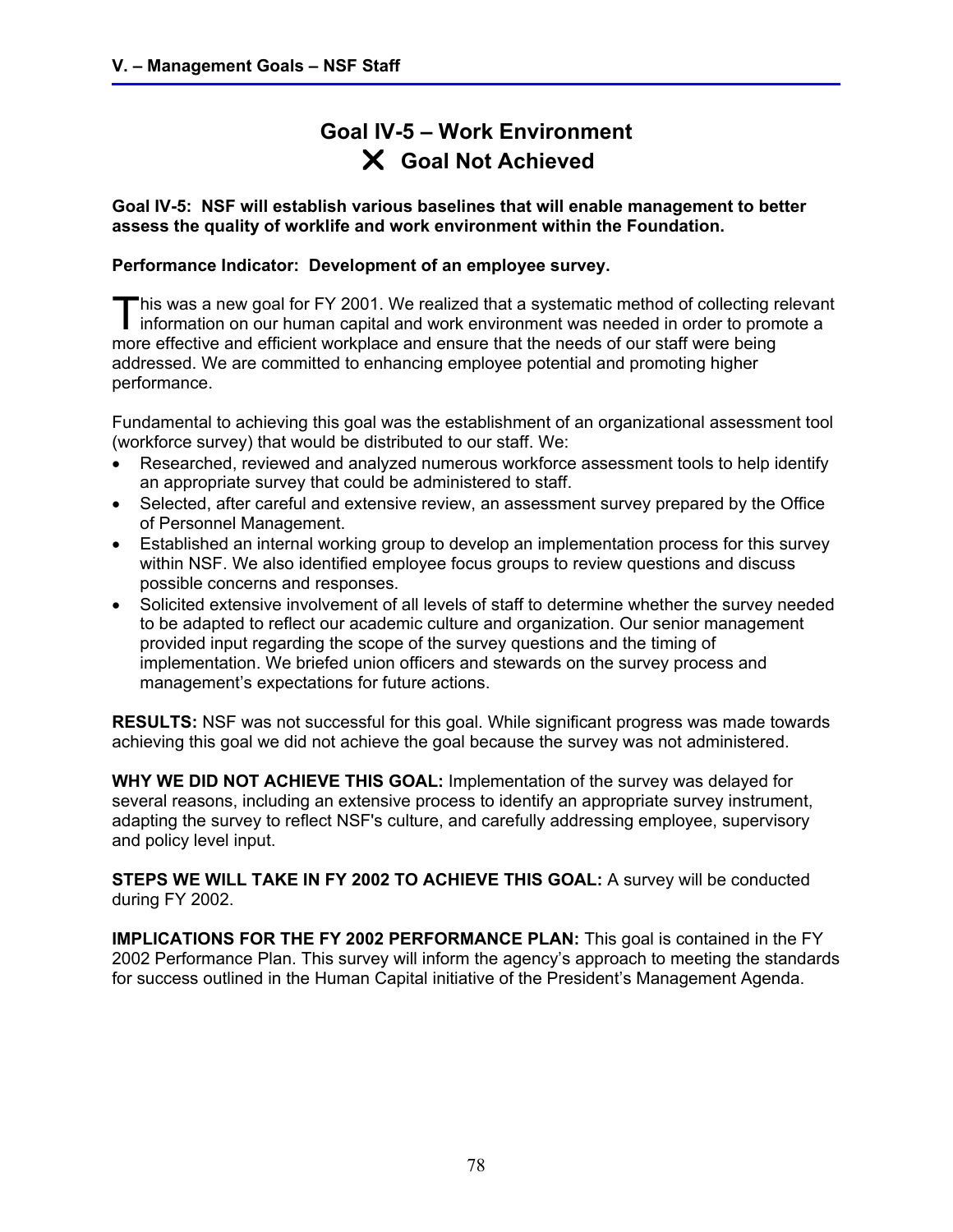# **INVESTMENT PROCESS GOALS**

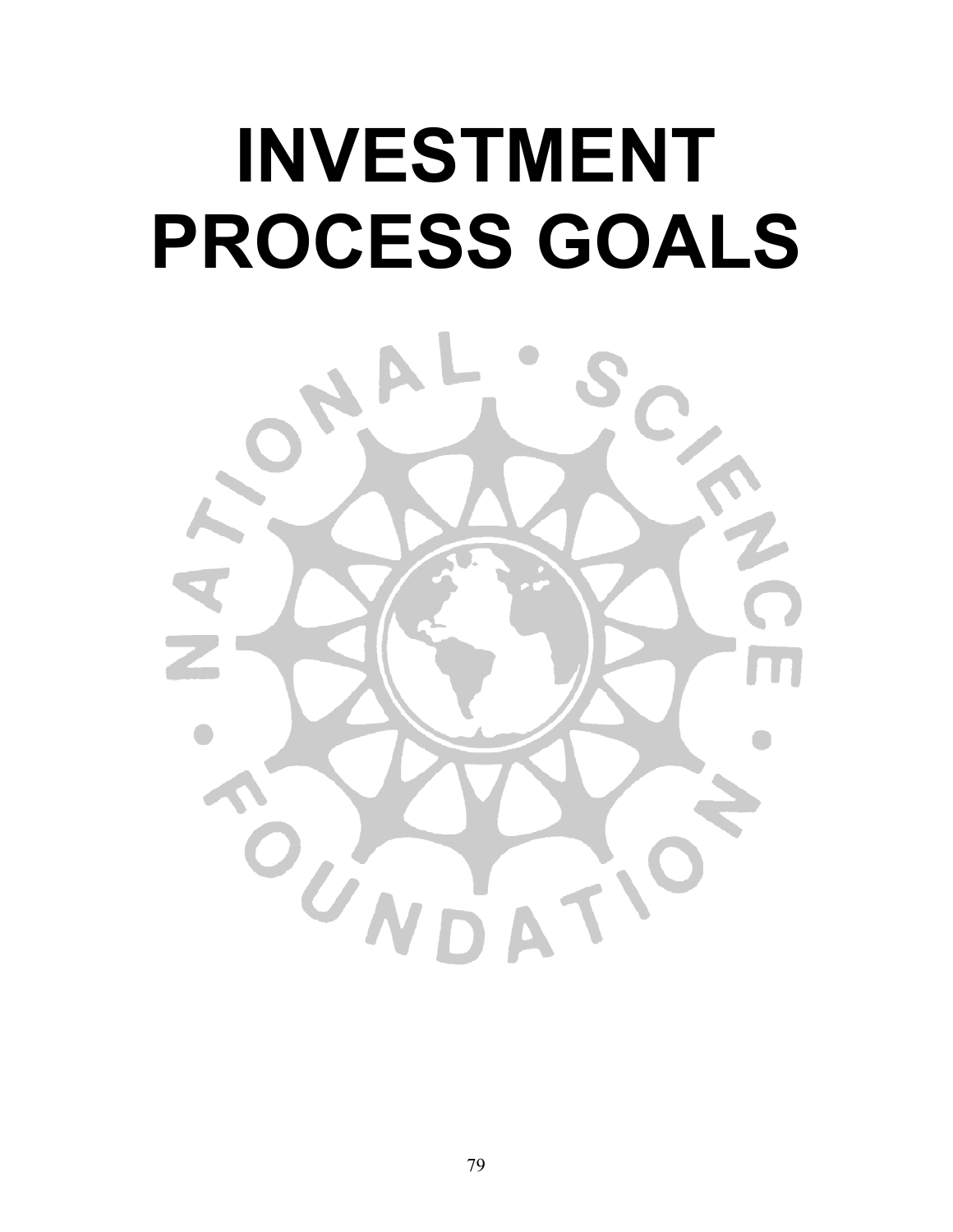## **VI. INVESTMENT PROCESS GOALS**



Success in achieving our outcome goals is dependent upon the award portfolio developed by our program staff. The following sections provide information on how our investment process shapes the awards portfolio and supports our outcome goals. Investment process goals focus on means and strategies for successful performance – in merit review and award oversight and management processes, broadening participation, and facilities oversight.

The goals included within this section focus on merit review, customer service, awards managements and oversight, broadening participation of our reviewer pool, and facilities. Success in achieving these goals is dependent upon factors such as high quality merit review, sufficient staff resources and operating expenses, constraints imposed by administrative requirements, and electronic information systems that support the various management processes.

## **Summary of Results for Investment Process Goals**

We achieved seven of our 13 Investment Process Goals in FY 2001. We achieved our goals for allocation of funds to merit-reviewed projects, use of the two merit review criteria by program officers, time for the science and engineering community to prepare proposals, average annualized award size, taking steps to increase the diversity of our reviewer pool, and annual and total cost of construction and upgrade projects. We did not meet our Investment Process Goals for use of the two merit review criteria by reviewers, the time it takes to make a decision on funding a proposal, the average award duration, percent of awards to new investigators, and the annual construction/upgrade schedules and operating efficiency of facilities. As in FY 2000, we engaged an outside accounting firm to verify and validate performance information for most Investment Process goals.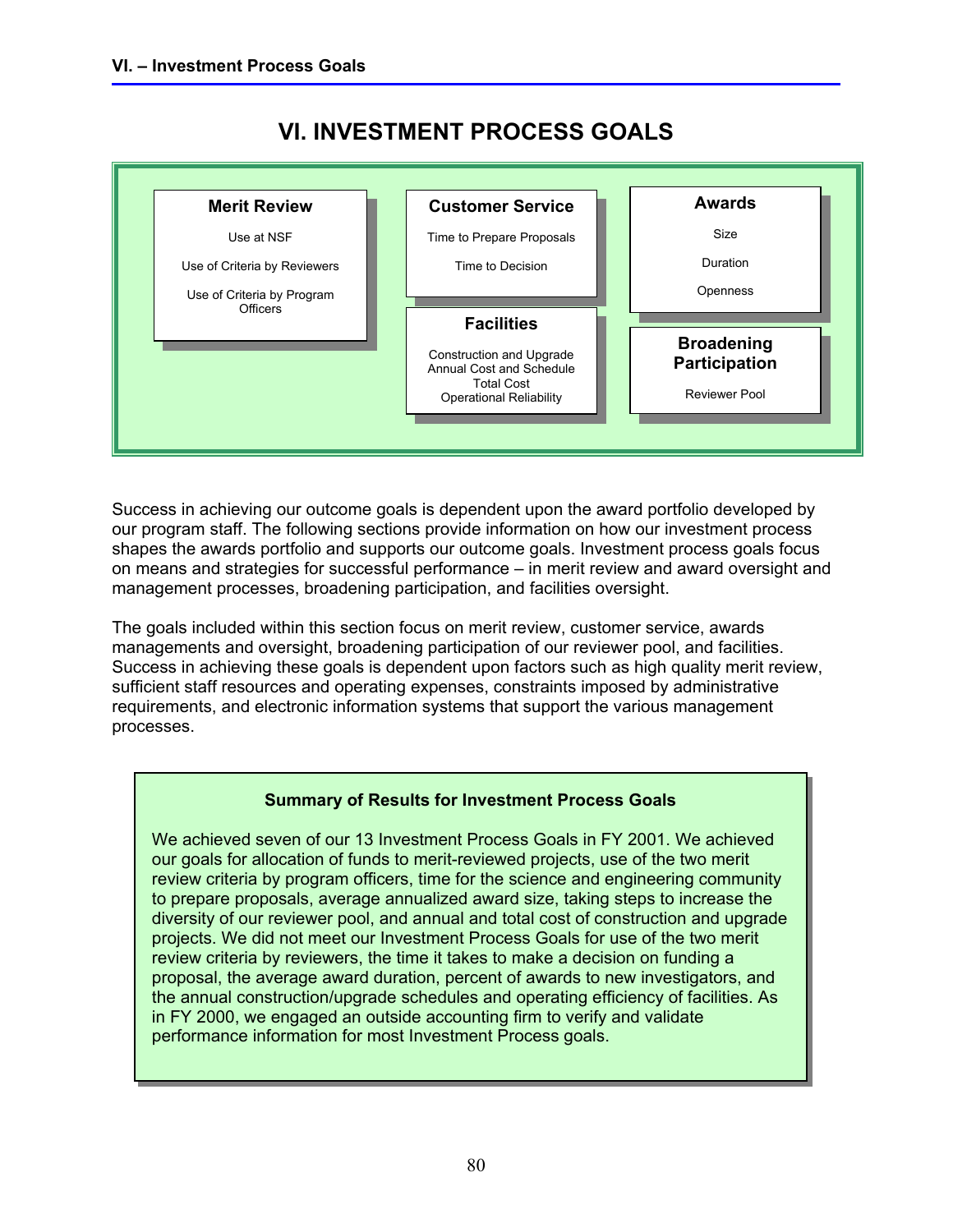## **INVESTMENT PROCESS GOALS**

## **A. MERIT REVIEW**



erit review is the keystone to identification of the most promising People, Ideas, and Tools Merit review is the keystone to identification of the most promising People, Ideas, and and is critical to fostering the highest standards of excellence and accountability standards for which NSF is globally recognized. We evaluate proposals for research and education projects using two criteria—the intellectual merit of the proposed activity and the broader impacts of the proposed activity.

Evaluations of proposals and funding decisions made through the process of merit review rely on evaluation by experts. Each year, more than 200,000 merit reviews are conducted to help program officers evaluate the proposals submitted for consideration.

The two merit review criteria are:

#### **What is the intellectual merit of the proposed activity?**

How important is the proposed activity to advancing knowledge and understanding within its own field or across different fields? How well qualified is the proposer (individual or team) to conduct the project? (If appropriate, the reviewer will comment on the quality of the prior work.) To what extent does the proposed activity suggest and explore creative and original concepts? How well conceived and organized is the proposed activity? Is there sufficient access to resources?

#### **What are the broader impacts of the proposed activity?**

How well does the activity advance discovery and understanding while promoting teaching, training, and learning? How well does the proposed activity broaden the participation of underrepresented groups (e.g., gender, ethnicity, disability, geographic, etc.)? To what extent will it enhance the infrastructure for research and education, such as facilities, instrumentation, networks, and partnerships? Will the results be disseminated broadly to enhance scientific and technological understanding? What may be the benefits of the proposed activity to society?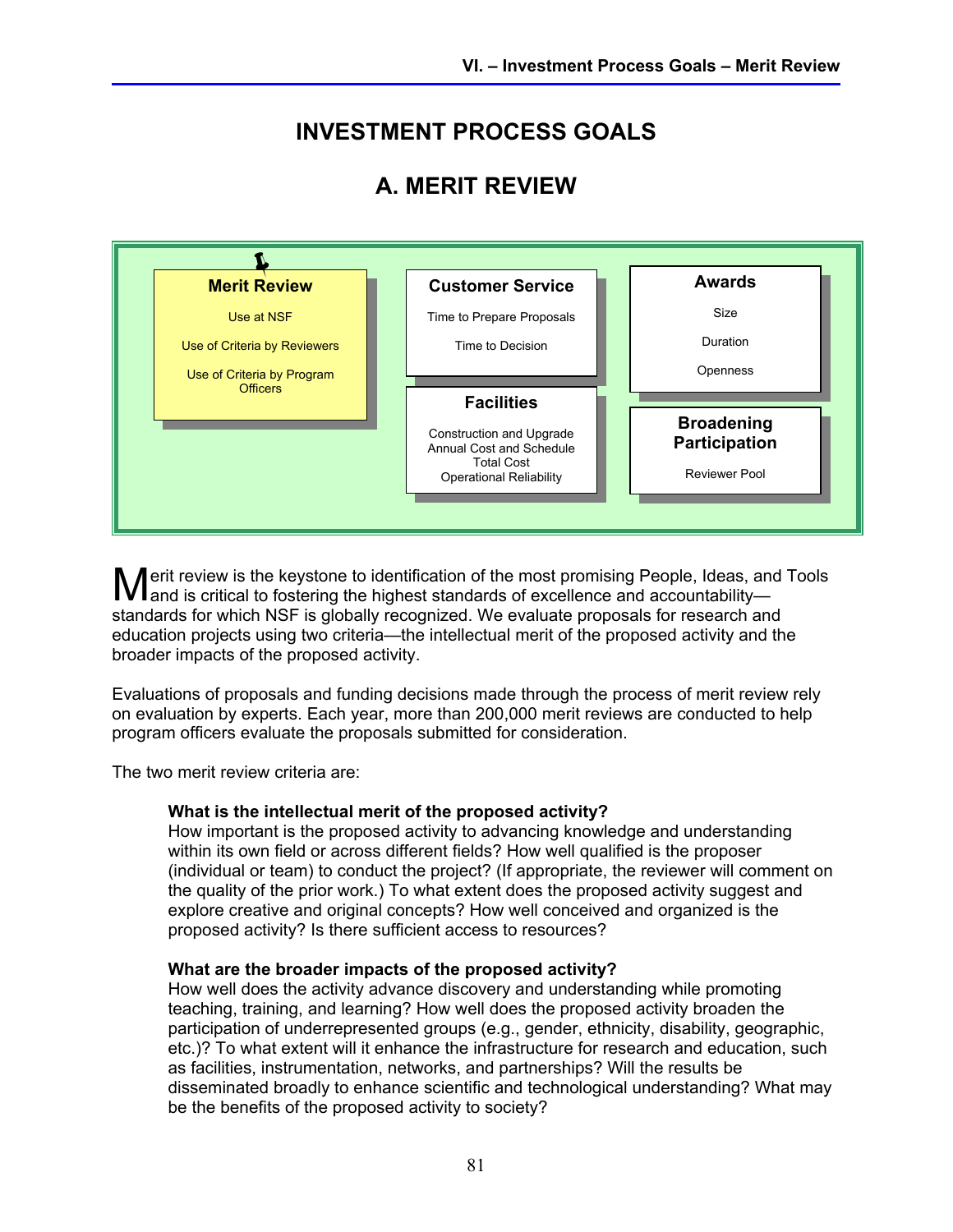A merit-based review involves a scientist, engineer, or educator serving as an NSF Program Officer who reviews all proposals within his/her program, and includes review by three to ten other persons outside NSF who are experts in the particular fields represented by the proposal and are without conflicts of interest. Proposers are invited to suggest names of persons they believe are especially well qualified to review the proposal and/or persons who should not review the proposal. These suggestions may serve as an additional source in the reviewer selection process at the Program Officer's discretion. Program Officers may obtain comments from assembled review panels or from site visits before recommending final action on proposals. Senior NSF staff further review recommendations for awards and declines. When a decision has been made (whether an award or a declination), verbatim copies of reviews, excluding the names of the reviewers, and summaries of review panel deliberations, if any, are provided to the proposer.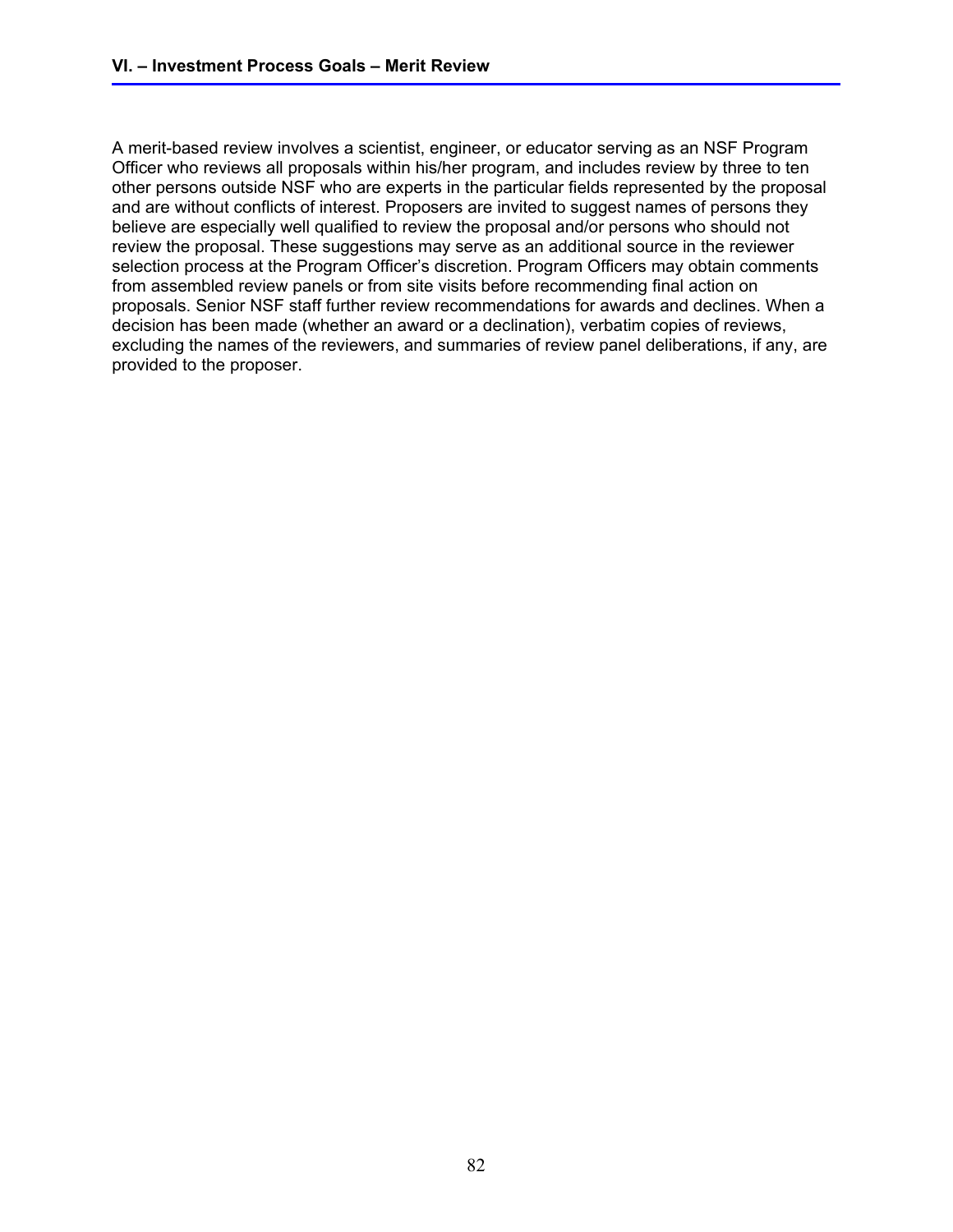## **Goal V-1 – Use of Merit Review** 9 **Goal Achieved**

#### **Goal V-1: At least 85% of basic and applied research funds will be allocated to projects that undergo merit review.**

he vast majority of proposals we receive undergo external merit review. The Foundation The vast majority of proposals we receive undergo external merit review. The Foundation<br>makes a few exceptions to this general requirement in situations where timeliness is crucial such as for studies of volcanic eruptions or earthquakes or where objective external reviewers may be difficult to find. It also considers exceptions when researchers propose such new ideas that knowledgeable external reviewers do not exist.

Data is collected using OMB's government-wide merit-review definition<sup>22</sup> that measures meritreviewed scientific research as a percentage of basic and applied research<sup>23</sup>. This performance goal applies to federal science, space, and technology agencies. NSF has established the 85% target to be consistent with the OMB recommended range of 70% to 90%.

**RESULTS:** NSF is successful for this goal. In FY 2001 we revised our goal from having 80% of funds allocated to merit-reviewed projects to 85% of funds allocated to merit-reviewed projects. We exceeded that goal by 3%.

| PERCENT OF FUNDS TO PROJECTS THAT UNDERGO MERIT REVIEW |                |                |                |                |                |                |
|--------------------------------------------------------|----------------|----------------|----------------|----------------|----------------|----------------|
|                                                        | <b>FY 1997</b> | <b>FY 1998</b> | <b>FY 1999</b> | <b>FY 2000</b> | <b>FY 2001</b> | <b>FY 2002</b> |
| Baseline                                               | 85%            |                |                |                |                |                |
| Goal                                                   |                |                | N/A            | $80\%*$        | 85%            | 85%            |
| Result                                                 |                | 86%            | 86%            | 87%            | $\sqrt{88\%}$  |                |

\* The 80% estimated goal, recalculated from NSF's original goal of 90%, is based on the FY 2000 OMB definition of merit-reviewed scientific research.

 $\overline{a}$ 

<sup>22</sup> *"Merit-reviewed scientific research with competitive selection and external (peer) evaluation. Intramural and extramural research programs where funded activities are competitively awarded from a pool of qualified applicants following review by a set of external scientific or technical reviewers (often called peers) for merit. The review is conducted by appropriately qualified scientists, engineers, or other technically-qualified individuals who are apart from the people or groups making the award decisions, and serves to inform the program manager or other qualified individual who makes the award."*

<sup>&</sup>lt;sup>23</sup> NSF's original definition included both merit-reviewed projects with competitive selection and external evaluation and projects with limited competitive selection as a percentage of all NSF funding. The revised OMB merit-review definition as of FY 2000 does not include funds for merit-reviewed scientific research with limited competitive selection (*e.g*., applicants that are limited to organizations that were created to largely serve Federal missions, such as Federally-Funded Research and Development Centers [FFRDCs]). It also does not include merit-reviewed scientific research with competitive selection and internal evaluation (for example, reviews conducted from within the agency program, without additional independent evaluation, such as NSF's Small Grants for Exploratory Research [SGERs]). The revised definition measures merit-reviewed research as a percentage of basic and applied research funds rather than as a percentage of all NSF funding.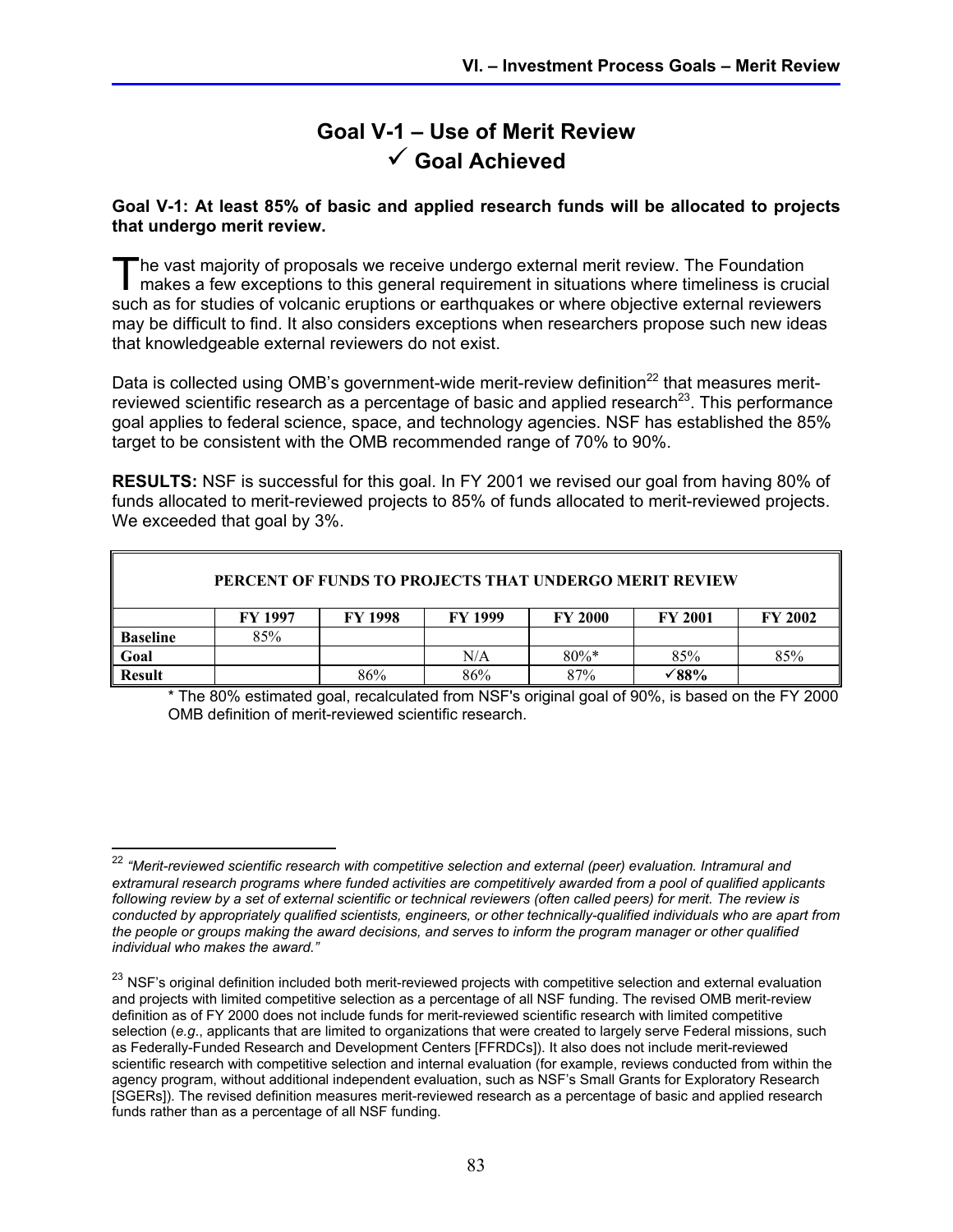

\* Goal not established for FY 1997 – FY 1999.

**IMPLICATIONS FOR THE FY 2002 PERFORMANCE PLAN:** An examination of our performance over the last four years shows that we have consistently exceeded our current goal of 85%. Furthermore, we are showing a small increase in the funds allocated to merit-reviewed proposals each year. We will continue to maintain the goal of at least 85% in FY 2002.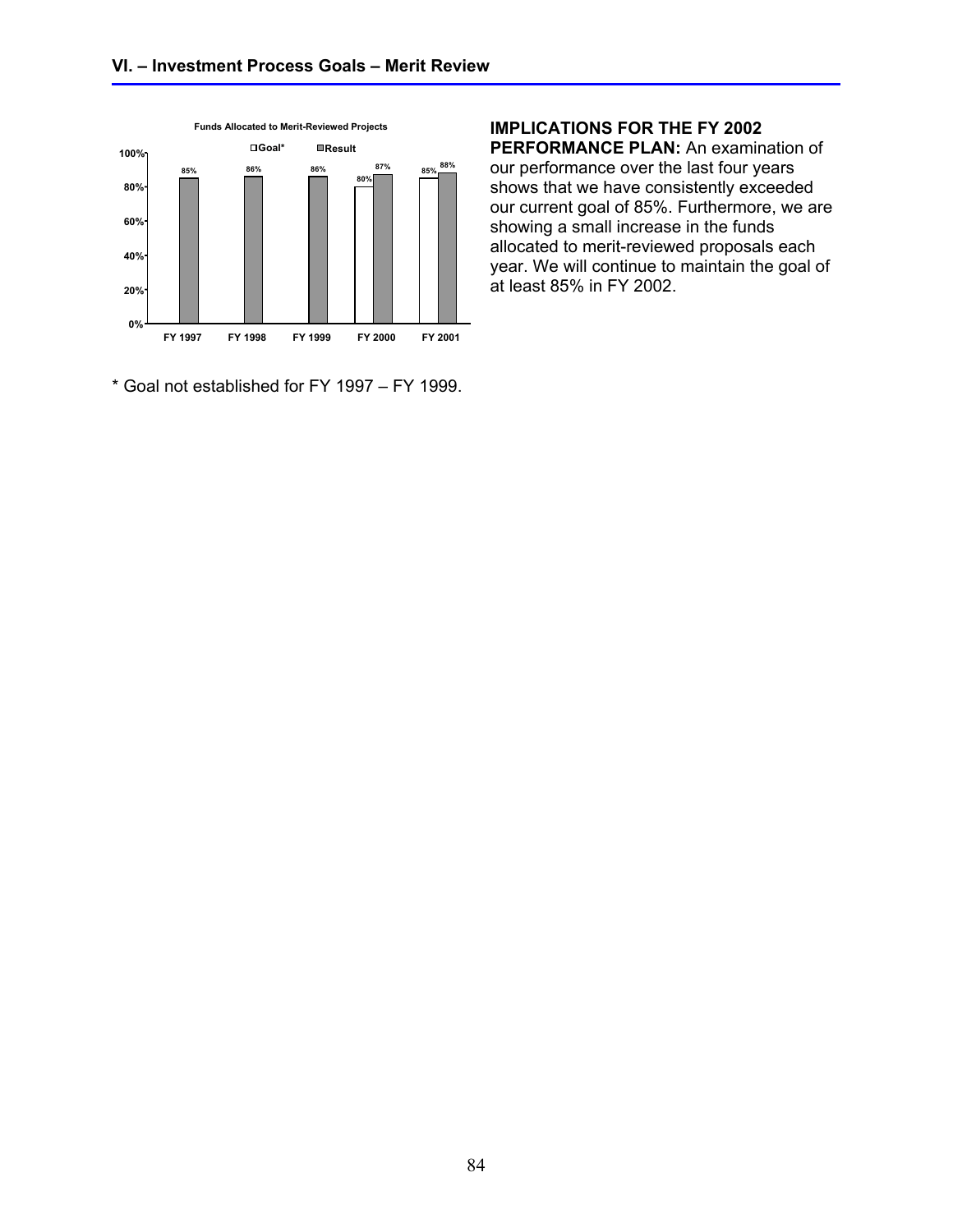## **Goal V-2 – Reviewer Use of Both Merit Review Criteria** 8 Goal Not Achieved

#### **Goal V-2: NSF performance in implementation of the merit review criteria is successful when reviewers address the elements of both generic review criteria.**

n September 20, 1999, NSF issued Important Notice #125 to Presidents of Universities and On September 20, 1999, NSF issued Important Notice #125 to Presidents of Universities<br>Colleges, encouraging Principal Investigators to address the merit review criterion, "the broader impacts of the proposed activity", in their proposals and reviews. This criterion addresses the extent to which proposed activities will: advance discovery and understanding while promoting teaching, training, and learning; broaden participation of underrepresented groups; enhance the infrastructure for research and education; enhance scientific and technological understanding; and benefit society.

**RESULTS:** This goal was revised for FY 2001<sup>24</sup>. For FY 2001 external groups of experts reviewed 70 NSF programs with respect to this performance goal. In analyzing these reports we concluded we were unsuccessful in achieving this goal<sup>25</sup>.

**WHY WE DID NOT ACHIEVE THIS GOAL:** The two merit review criteria were not implemented until FY 1998. The FY 2001 assessment includes proposals reviewed in FY 1998, FY 1999, and FY 2000, and is the first assessment to review the full implementation of the two criteria.

We believe that a critical factor in our failure to achieve this goal is the time required for our community to become aware of the importance that we assign to discussing both merit review criteria within proposals and within reviews. There are indications that discussion of both criteria by reviewers has increased since the criteria were implemented in FY 1998. During FY 2001 we examined a random sample of FY 2001 reviews to determine the extent of reviewer response to the broader impacts criterion. We found, overall, that approximately 69% of reviews provided evaluative comments on proposer attention to the broader impacts criterion. We expect, therefore, that full usage should become more apparent in the FY 2002 assessments.

**STEPS WE WILL TAKE IN FY 2002 TO ACHIEVE THIS GOAL:** In response to a directive by the Senate Appropriations Committee that NSF review the procedure and criteria for merit review once the new criteria had been in place for a year, we issued a contract to the National Academy of Public Administration (NAPA) to conduct a study of the impact of the new merit review criteria on the nature of the projects NSF supports. Their key finding was that it is too soon to make valid judgments about the impact and effectiveness of the new criteria. The NAPA report also highlighted the need to improve quantitative measures and performance indicators to track the objectives and implementation of the new criteria.

We are continuing to educate reviewers and proposers on the use of both merit review criteria. We have clarified the meaning of the broader impacts criterion and stressed the importance of

 $\overline{a}$ 24 In FY 1999 and FY 2000 the goal required that both reviewers *and* program officers use both criteria in order for NSF to be successful. In FY 2001 this goal was separated into two distinct goals.

 $25$  The auditing firm of PricewaterhouseCoopers LLP (PwC) reviewed the data collection, maintenance, processing, and reporting procedures used to calculate results for this goal. They concluded that the procedures related to this goal were sufficient and adequate and yielded valid results. We provide the Executive Summary of their entire report, as well as a table listing their conclusions as to whether the processes we used for selected goals were verifiable and the results valid, in Appendix IV.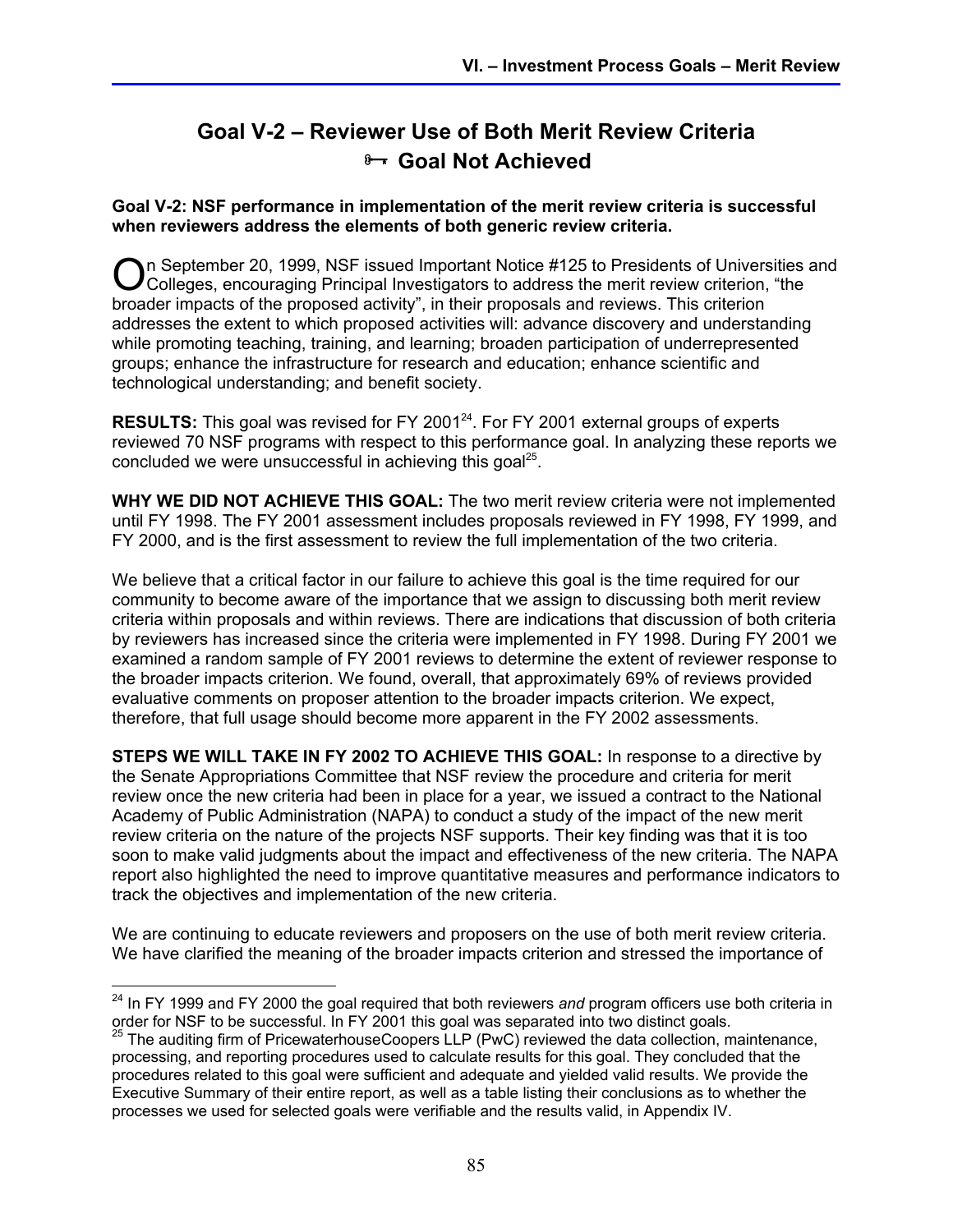using both criteria. We will also collect examples of broader impacts and develop a plan to disseminate them. We have modified program announcements to encourage proposers to provide information on all relevant aspects of the merit review criteria in their proposals.

We have added separate screens in FastLane to enable reviewers to address each merit-review criterion separately. Information for this goal will be collected from the FastLane database. In FY 2002, we expect most reviews to be submitted electronically via FastLane. Since there are separate sections for responses to each of the merit review criteria, we expect to see an increase in the response rate by reviewers to both criteria. This will also significantly increase the ease and reliability with which we will be able to track and count reviews that address both criteria. External expert judgment will also be used to enable assessment of our progress towards achieving this goal.

**IMPLICATIONS FOR THE FY 2002 PERFORMANCE PLAN:** This goal will be modified to reflect our expectation of increasing use of both criteria in FY 2002.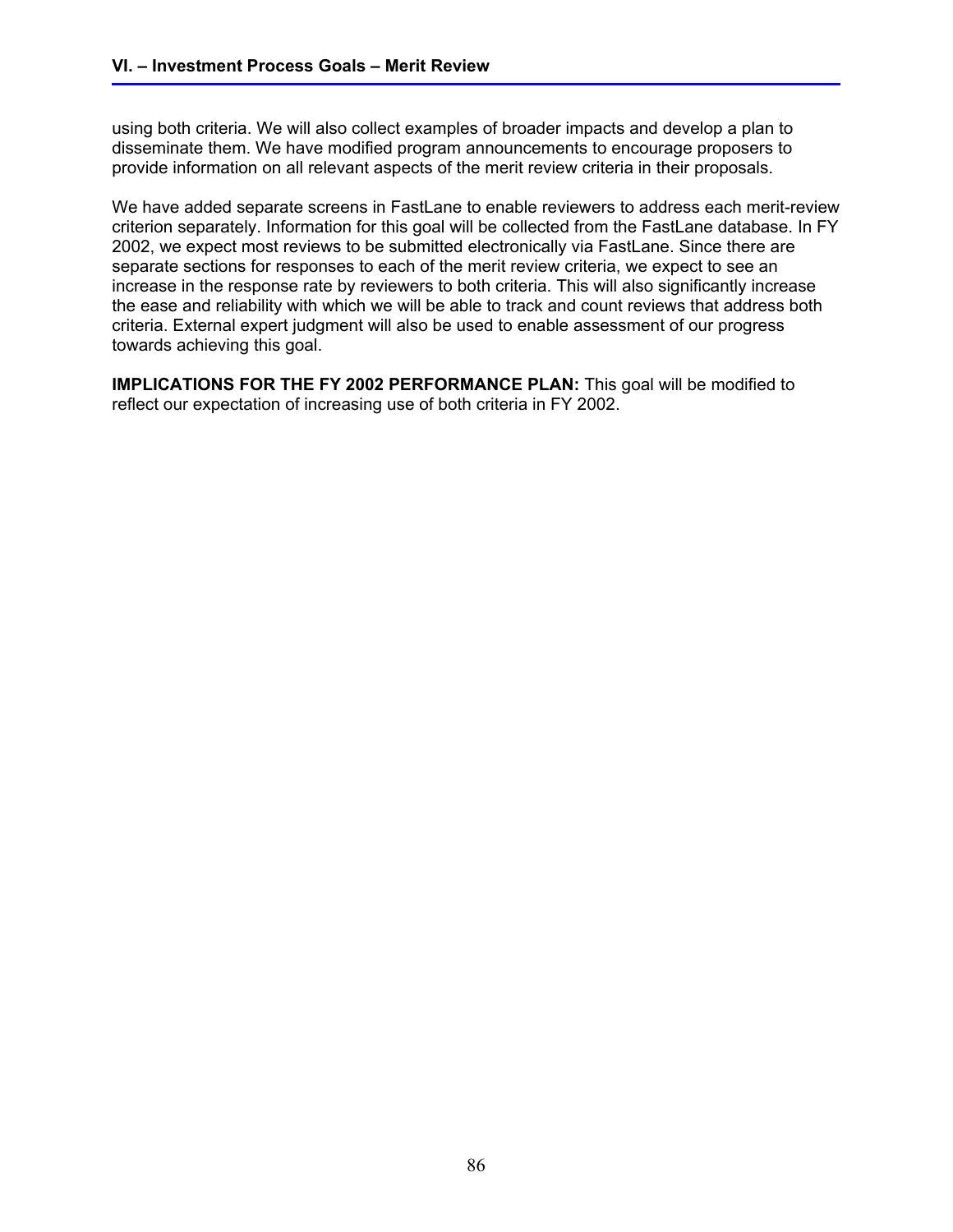## **Goal V-3 – Program Officer Use of Merit Review Criteria** 9 **Goal Achieved**

**Goal V-3: NSF performance in implementation of the merit review criteria is successful when Program Officers address the elements of both generic review criteria when making their award decisions.**

fter a proposal has been subjected to external peer review a NSF Program Officer makes a A fter a proposal has been subjected to external peer review a NSF Program Officer makes<br>recommendation concerning support of the proposal. The matters to be discussed in this recommendation are described in our Proposal and Award Manual, Chapter VI, Section B-4. We state that "*Program Officers must comment on the intellectual merit of the proposed activity and the broader impacts of the proposed activity*."

**RESULTS:** NSF is successful for this goal. This goal was revised for FY 2001<sup>26</sup>. For FY 2001 external groups of experts reviewed 70 NSF programs with respect to this performance goal. Program reports prepared by external experts during FY 2001 GPRA reporting indicated an assessment of successful for the Foundation in implementation of both merit review criteria by Program Officers.

**IMPLICATIONS FOR THE FY 2002 PERFORMANCE PLAN:** This goal will be continued for FY 2002, and we will take initial steps towards quantifying this goal.

 $\overline{a}$ 

<sup>26</sup> In FY 1999 and FY 2000 the goal required that both reviewers *and* program officers use both criteria in order for NSF to be successful. In FY 2001 this goal was separated into two distinct goals.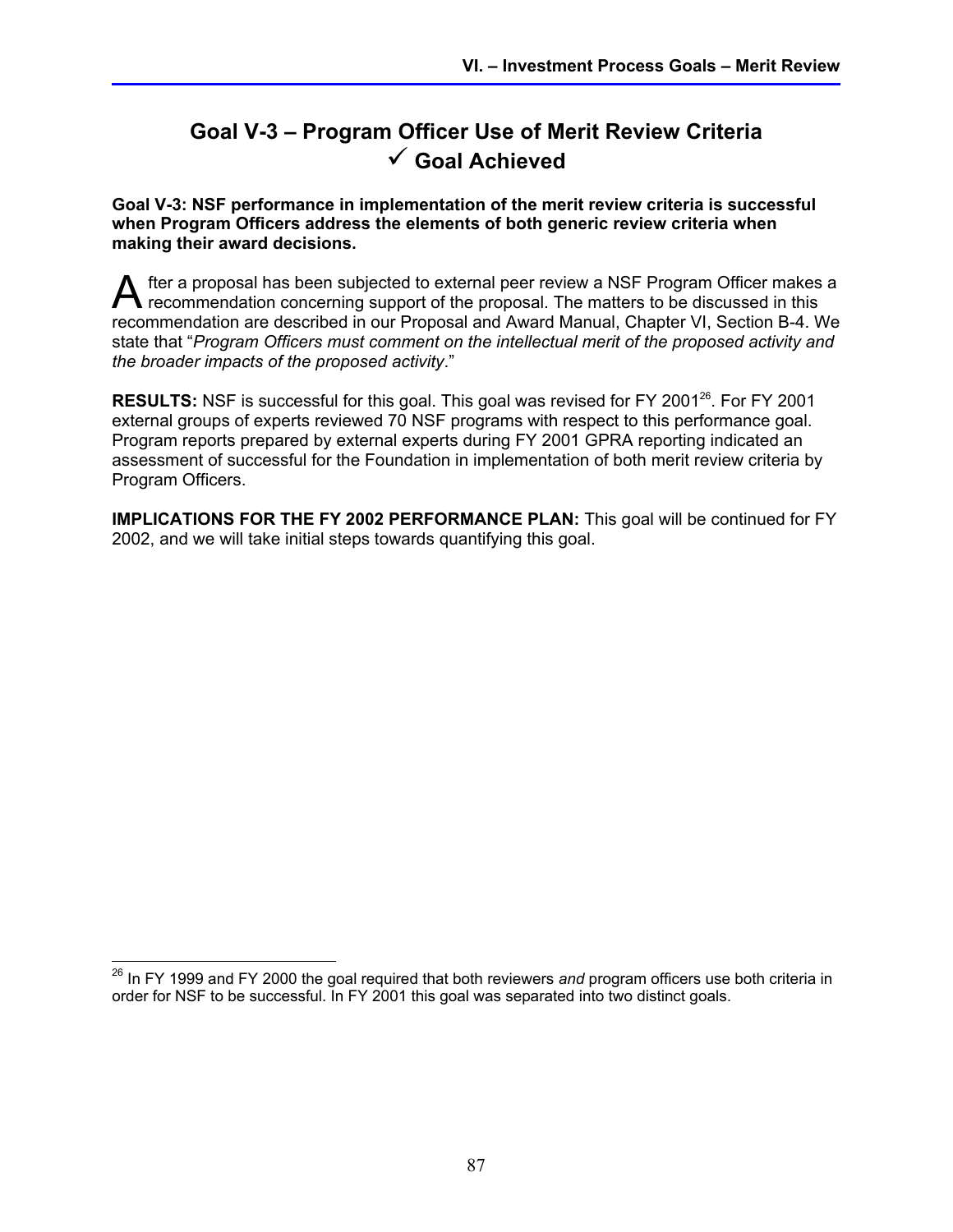## **Investment Process Goals**

## **B. Customer Service**



ustomer service has a potential impact on the number and quality of proposals received C ustomer service has a potential impact on the number and quality of proposals received<br>
C and thus on our ability to meet all Outcome goals. In 1995, we adopted a set of customer service standards, primarily related to the merit review process, treating grantees and potential grantees (*applicants*) as the primary *customers* for NSF's administrative processes. In a survey, applicants valued three standards most highly: (1) clear guidelines for proposal content and preparation, (2) a minimum of three months between release of program announcements and proposal deadlines, and (3) notification of proposal funding recommendation within six months of proposal submission.

For our FY 2001 Performance Plan, we focused on the latter two of these standards, ones to which our staff have devoted special attention since the standards were adopted. The first of these standards (provision of clear guidelines) is being addressed in internal processes.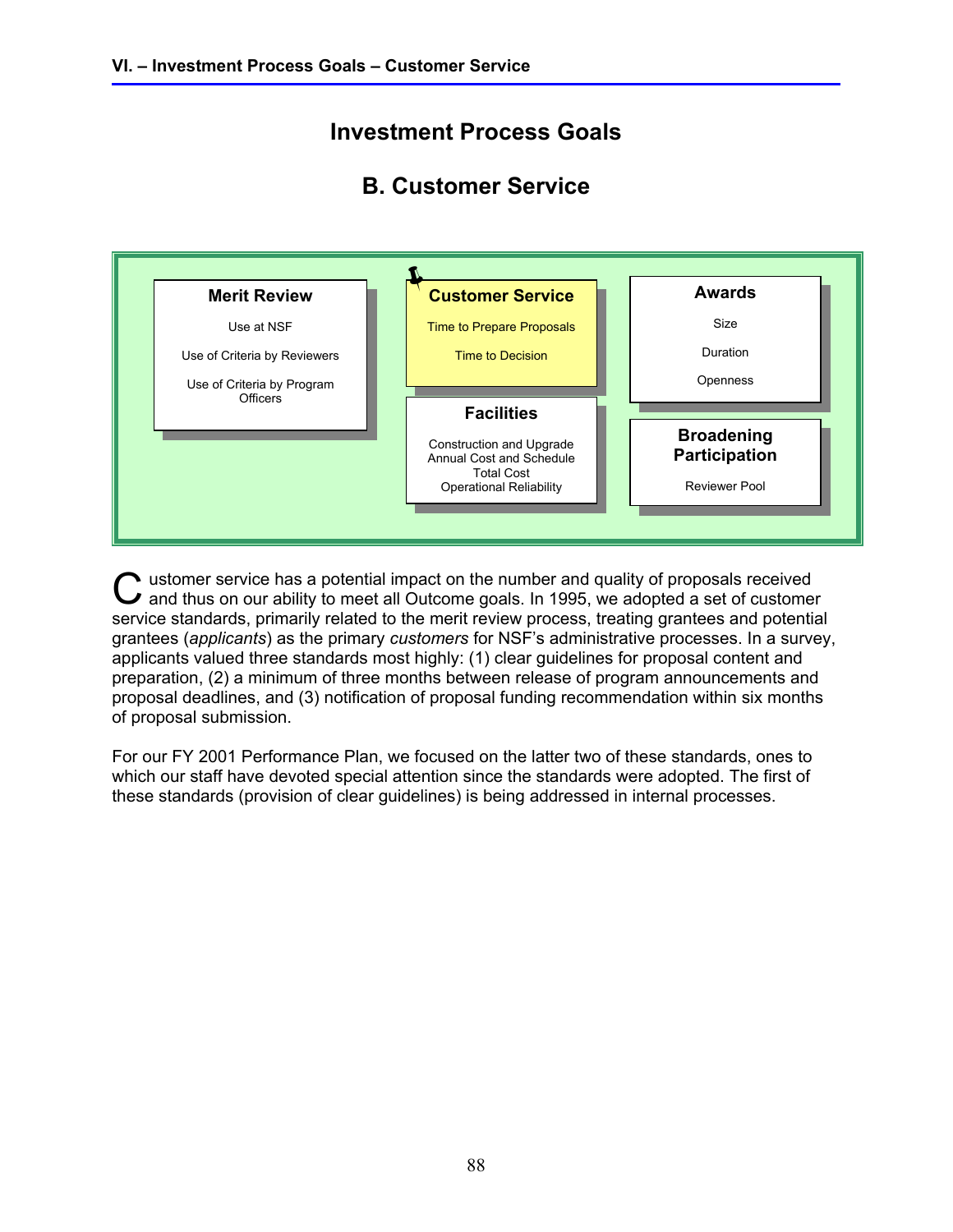## **Goal V-4: – Time to Prepare Proposals** 9 **Goal Achieved**

**Goal V-4: Ninety-five percent of program announcements will be available to relevant individuals and organizations at least three months prior to the proposal deadline or target date.**

**I** e realize that researchers and educators require sufficient time to prepare submissions. To encourage new investigators and solicit quality proposals, and based on responses to customer surveys, program announcements and solicitations should be available a minimum of 90 days prior to the deadline for submission. We define this time as the time between the posting of the announcement on the web and the deadline for proposal submission given in the web posting. This goal is identical to the FY 1999 and FY 2000 goals. W

**RESULTS:** NSF is successful for this goal. After two years of failing to achieve this goal, we exceeded our goal. All of our program announcements and solicitations were made available at least 90 days before the proposal deadline $^{27}$ .

| PERCENT OF PROGRAM ANNOUNCEMENTS AND SOLICITATIONS AVAILABLE AT LEAST 3<br>MONTHS PRIOR TO PROPOSAL DEADLINE OR TARGET DATES |                |                |                |                |                |  |
|------------------------------------------------------------------------------------------------------------------------------|----------------|----------------|----------------|----------------|----------------|--|
|                                                                                                                              | <b>FY 1998</b> | <b>FY 1999</b> | <b>FY 2000</b> | <b>FY 2001</b> | <b>FY 2002</b> |  |
| <b>Baseline</b>                                                                                                              | 66%            |                |                |                |                |  |
| Goal                                                                                                                         |                | 95%            | 95%            | 95%            | 95%            |  |
| Actual                                                                                                                       |                | 75%            | 89%            | $'100\%$       |                |  |





**IMPLICATIONS FOR THE FY 2002 PERFORMANCE PLAN:** This goal will be maintained in FY 2002.

We are also considering enhancement of one of our corporate systems in order to track data for this goal. The Foundation is developing a Program Information Management System (PIMS), which is a relational database designed to collect information and could be used to track the progress of publications such as program announcements and solicitations.

 $27\,$ <sup>27</sup> A number of continuing programs have standing or previously established deadline dates. Some of these programs reissue announcements within 90 days of a proposal due date. As long as that deadline date was previously announced, thereby providing the community with at least 90 days to prepare a proposal, the announcement is considered to be in compliance with this GPRA goal.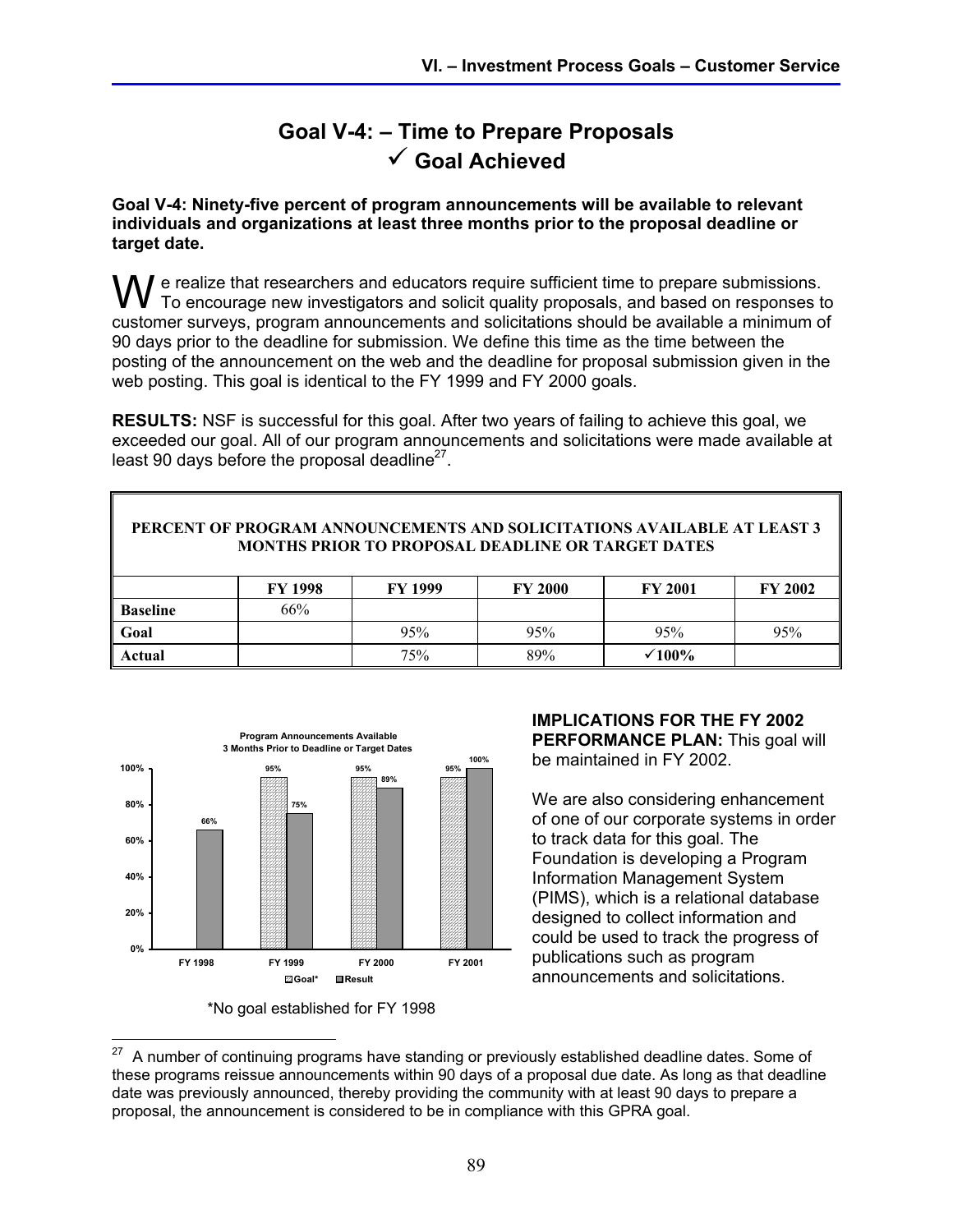## **Goal V-5 – Time to Decision** U **Goal Not Achieved**

#### **Goal V-5: For 70 percent of proposals, be able to tell applicants whether their proposals have been declined or recommended for funding within six months of receipt.**

ne of the most significant issues raised in customer satisfaction surveys is the amount of  $\mathbf O$  are of the most significant issues raised in customer satisfaction surveys is the amount of this issue, and we strong is the importance of this issue, and we are continually reviewing the steps needed to decrease proposal processing time.

**RESULTS:** We were not successful in achieving this goal. In FY 2001 we processed 62% of all proposals within six months of receipt, a significant improvement over FY 2000. Nevertheless, we fell short of the 70% goal.

| PERCENT OF PROPOSALS PROCESSED WITHIN 6 MONTHS OF RECEIPT |                |                |                |                |                    |                |
|-----------------------------------------------------------|----------------|----------------|----------------|----------------|--------------------|----------------|
|                                                           | <b>FY 1997</b> | <b>FY 1998</b> | <b>FY 1999</b> | <b>FY 2000</b> | <b>FY 2001</b>     | <b>FY 2002</b> |
| <b>Baseline</b>                                           | 61%            |                |                |                |                    |                |
| Goal                                                      |                |                | 70%            | 70%            | 70%                | 70%            |
| Actual                                                    |                | 59%            | 58%            | 54%            | $\times 62\%^{28}$ |                |



 $\overline{a}$ 

## **WHY WE DID NOT ACHIEVE THIS**

**GOAL:** One factor leading to delay in processing is that some programs prefer to conduct merit review by mail rather than by convening review panels. Mail reviews often take longer to complete. For example, in FY 2001, 70% of all proposals reviewed by panel-only were processed within six months, compared to 58% for mail-plus-panel review and 52% for mail-only review. Another factor is that some programs tend to hold a few highly rated proposals until the end of the fiscal year, or even into the next fiscal year, in anticipation that more funds might become available.

**STEPS WE WILL TAKE IN FY 2002 TO ACHIEVE THIS GOAL:** This represents the third consecutive year we have not achieved this goal. However, we are encouraged by the fact that

 $^{28}$  The auditing firm of PricewaterhouseCoopers LLP (PwC) reviewed the data collection, maintenance, processing, and reporting procedures used to calculate results for this goal. They concluded that the procedures related to this goal were sufficient and adequate and yielded valid results. We provide the Executive Summary of their entire report, as well as a table listing their conclusions as to whether the processes we used for selected goals were verifiable and the results valid, in Appendix IV.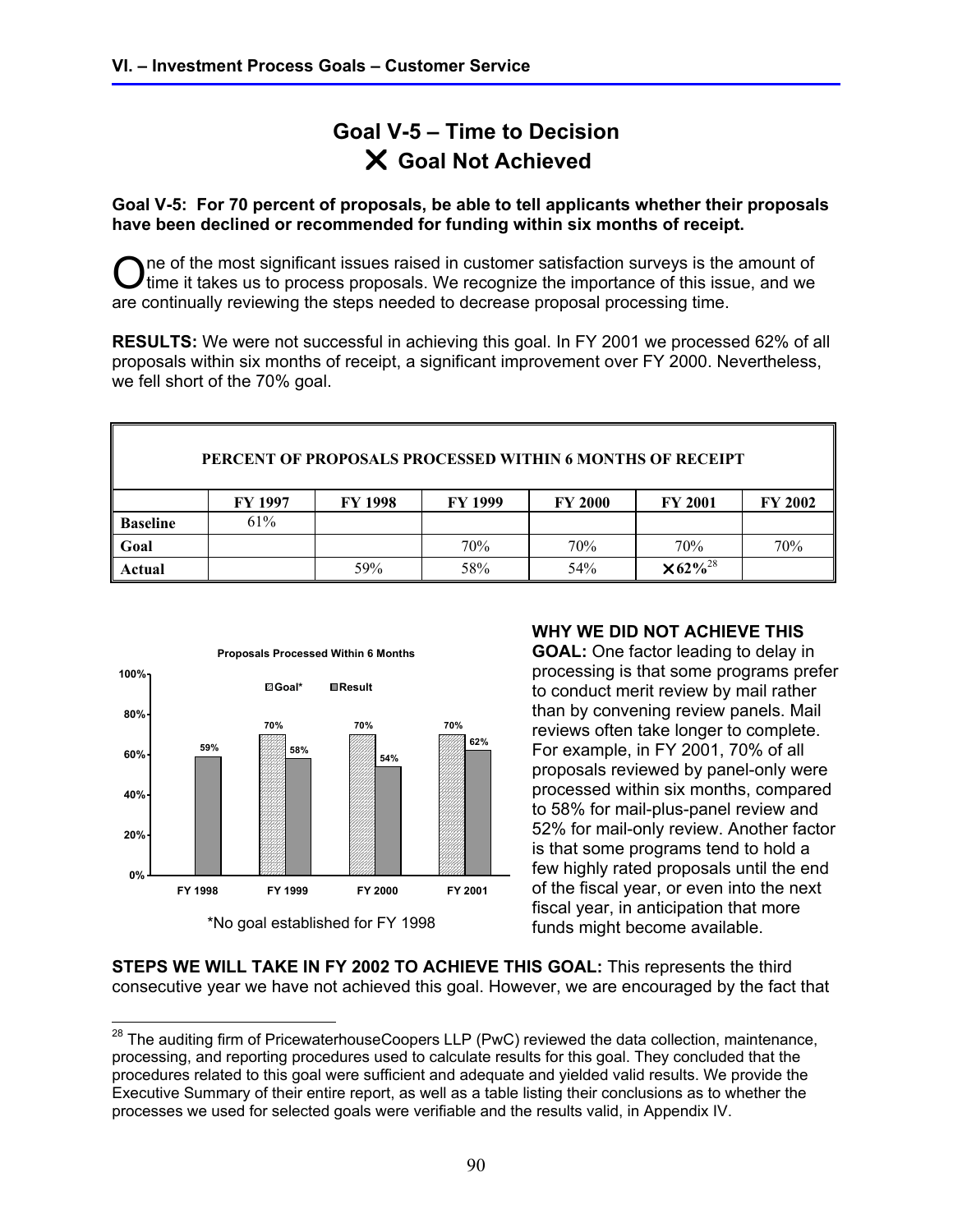in FY 2001 we processed a greater percentage of our proposals within six months than in each of the preceding three years. Furthermore, a review of our FY 2001 data shows that 77% of our proposals were processed in less than seven months. Thus, an additional 15% of our proposals came within one month of being processed within our goal.

In FY 2002, we will continue to focus on improving the efficiency of proposal processing, including the dissemination of best practices to program staff. We have implemented a series of new electronic processes designed to improve the efficiency and effectiveness of the merit review process. New FastLane modules such as the Interactive Panel System and Electronic Declination, as well as the pilot project to provide proposals to reviewers electronically (with print-on-demand available), are reducing processing time and helping our staff to cope with increasing workloads.

We have sponsored a series of brainstorming sessions for staff at all levels within the organization to discuss issues, concerns, and effective practices related to proposal processing time. The results of these sessions, including effective practices employed by organizations with excellent processing times, have been widely disseminated throughout NSF. The sessions also identified a number of key management issues related to processing time such as the need for timely processing of declinations and better tracking information on proposals in process. We have developed a report that tracks proposals through major processing stages and identifies those that are close to exceeding recommended timeframes for each stage. This report is produced centrally and periodically distributed to division directors throughout NSF.

In FY 2002 NSF staff will work towards shortening the award processing time by making more effective use of electronic mechanisms in conducting the review, working cooperatively to reduce overloads and bottlenecks, and by carefully tracking the stage of processing and receipt date of all proposals. Some internal organizations are considering eliminating the practice of holding over proposals for potential funding until the next fiscal year. Some have added "performance on prompt handling of proposals" to the performance evaluation criteria of their staff.

**IMPLICATIONS FOR THE FY 2002 PERFORMANCE PLAN:** This goal will be maintained in FY 2002. We believe the expanded use of key electronic processes and adoption of effective practices identified in the FY 2001 brainstorming sessions will lead to our meeting or exceeding the 70% goal.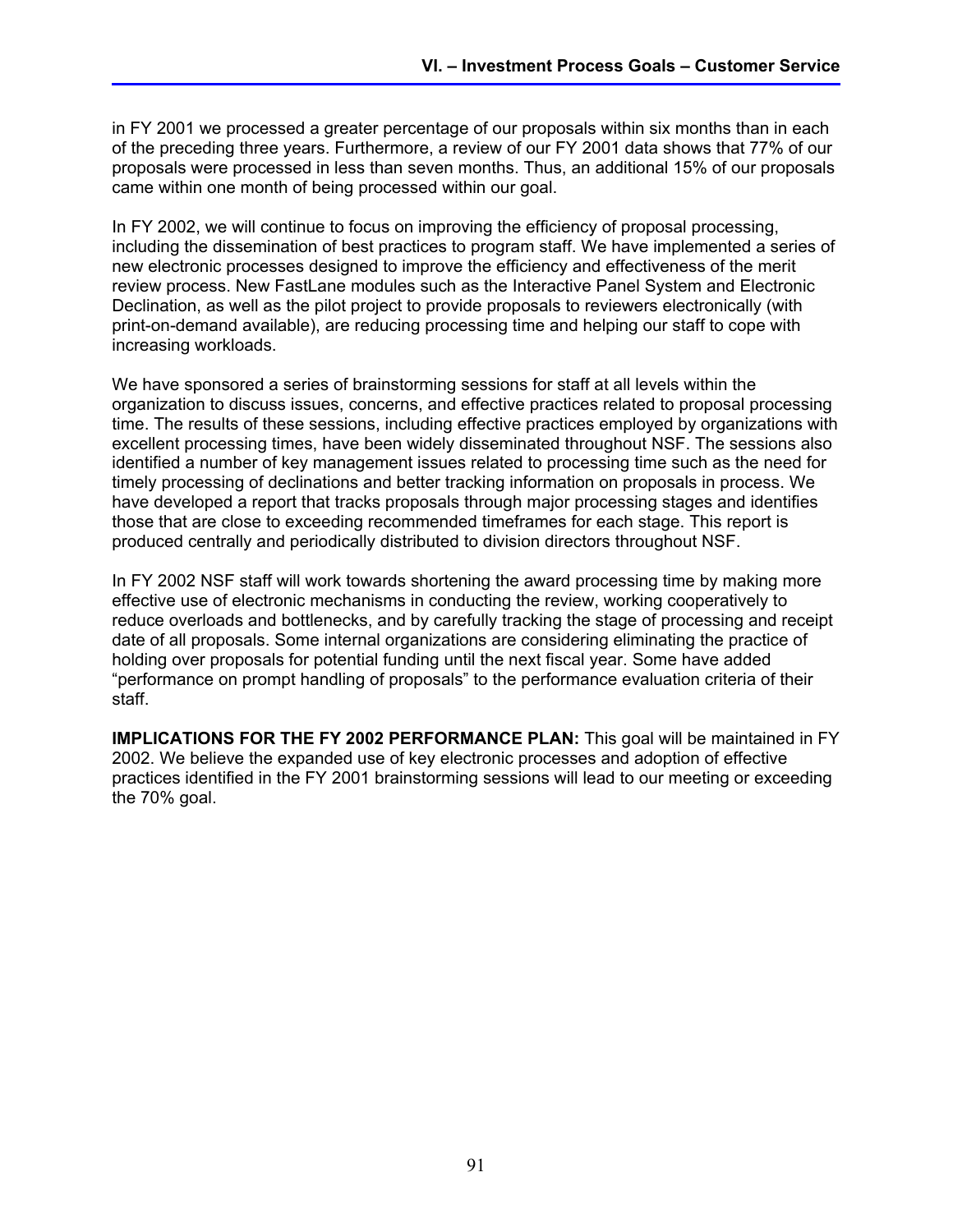## **INVESTMENT PROCESS GOALS**

# **C. AWARDS**



he size and duration of NSF awards impact research and education activities at many institutions. Increasing award size and duration will allow scientists and engineers to devote more time to productive research and education in comparison to the time spent preparing proposals. Adequate award size and duration are important both to obtaining high quality proposals and to ensuring that proposed work can be accomplished as planned. T

In FY 2002, NSF will continue efforts to address Foundation-wide concerns about research and education grant size and duration – this priority is highlighted in NSF's Strategic Plan and is one of the new management reform activities for NSF highlighted by OMB.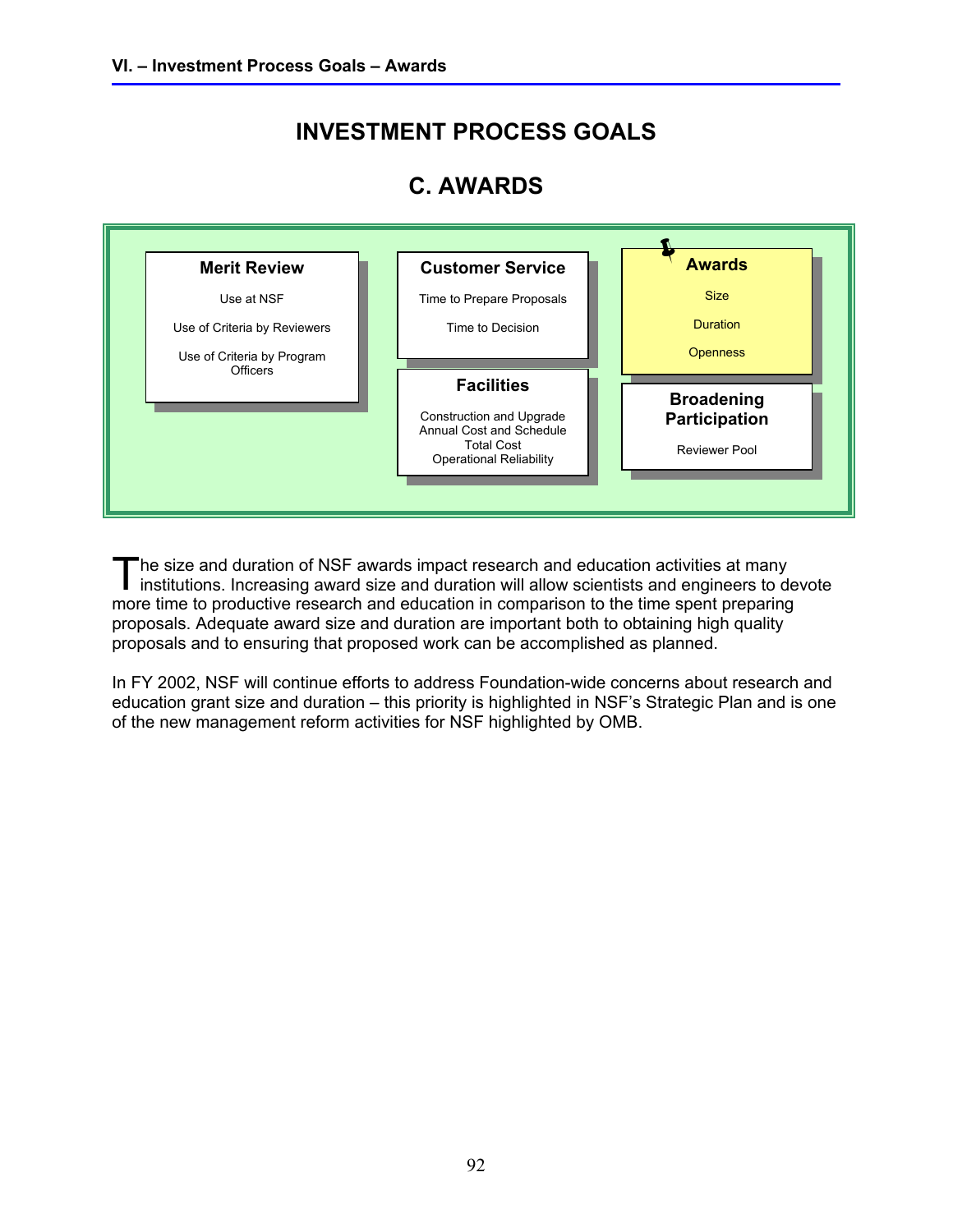## **Goal V-6a – Increased Average Annualized Award Size** 9 **Goal Achieved**

**Goal V-6a: NSF will increase the average annualized award size for research projects to \$110,000.**

Increasing award size is a new goal<sup>29</sup>. We want to reach an average annualized award size of \$150,000 by FY 2005. **\$150,000 by FY 2005.** 

Adequate award size is important both for attracting high-quality proposals and for ensuring that proposed work can be accomplished as planned. Larger awards increase the efficiency of the system by allowing scientists and engineers to devote a greater portion of their time to actual research rather than to proposal writing and other administrative work.

**AVERAGE ANNUALIZED AWARD SIZE FOR RESEARCH PROJECTS FY 1998 FY 1999 FY 2000 FY 2001 FY 2002 Baseline** 1 \$90,000 **Goal**  $\begin{array}{|c|c|c|c|c|c|c|c|c|} \hline \end{array}$  \$110,000 \$113,000 \$113,000 \$113,000 \$113,000 \$113,000 \$113,000 \$113,000 \$113,000 \$113,000 \$113,000 \$113,000 \$113,000 \$113,000 \$113,000 \$113,000 \$113,000 \$113,000 \$113,000 \$113,000 **Actual 1** 594,000 **1** \$105,800 **7\$113,601**<sup>30</sup>

**RESULTS:** We were successful in achieving and exceeding this goal.

**IMPLICATIONS FOR THE FY 2002 PERFORMANCE PLAN:** Our new goal for FY 2002 is based on our performance in FY 2001. Our goal for FY 2002 will be an average annualized award size of \$113,000.

 $\overline{a}$ 

 $^{29}$  The award size and duration performance goals are applicable only to competitive research grants (a subset of awards that focuses on awards to individual investigators and small groups).<br><sup>30</sup> The auditing firm of PricewaterhouseCoopers LLP (PwC) reviewed the data collection, maintenance,

processing, and reporting procedures used to calculate results for this goal. They concluded that the procedures related to this goal were sufficient and adequate and yielded valid results. We provide the Executive Summary of their entire report, as well as a table listing their conclusions as to whether the processes we used for selected goals were verifiable and the results valid, in Appendix IV.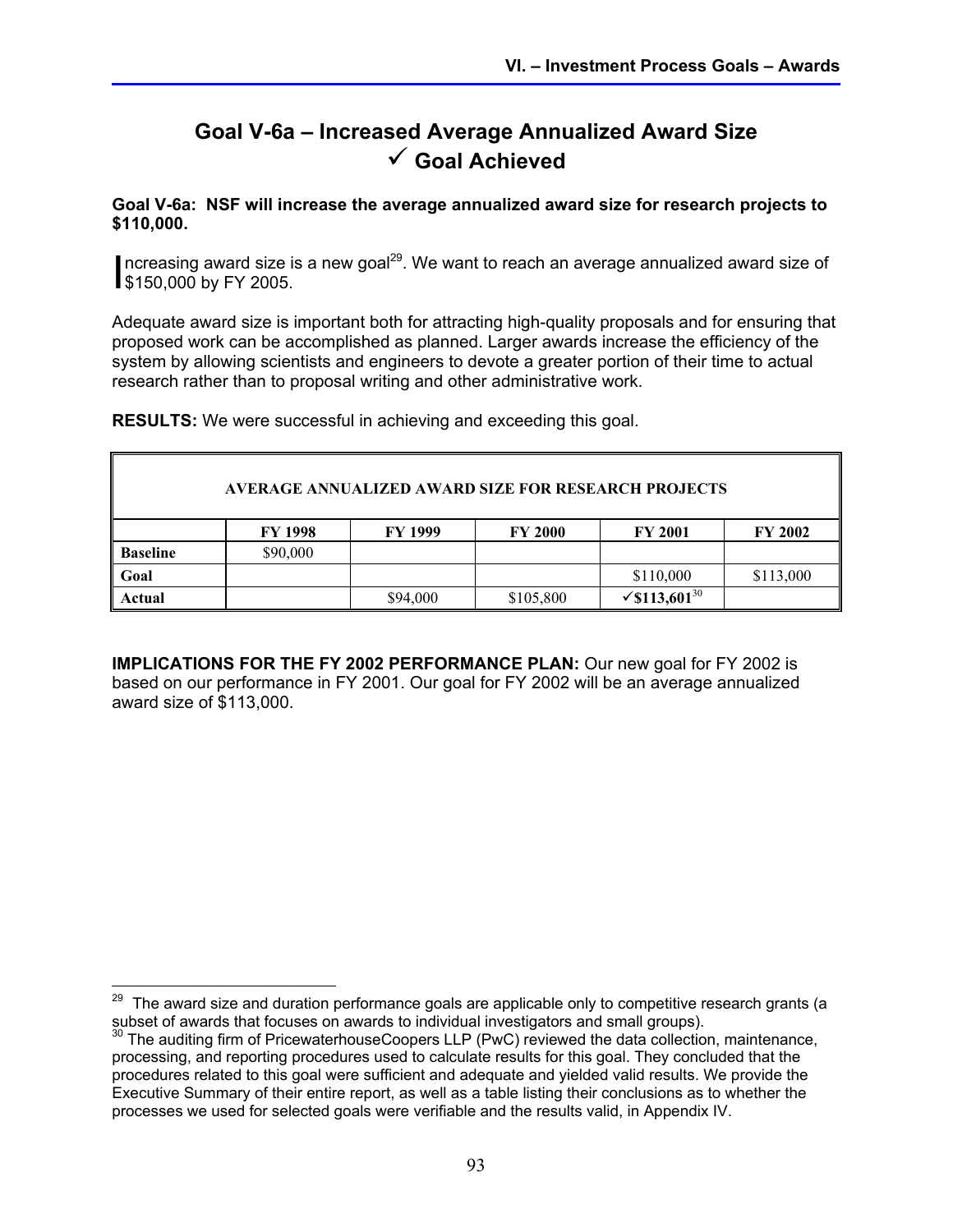## **Goal V-6b – Increased Average Award Duration** U **Goal Not Achieved**

**Goal V-6b: NSF will increase the average duration of awards for research projects to at least three years.**

ur goal is to reach an average award duration of 4 years by FY 2005<sup>31</sup>. Increasing award duration was a new goal in FY 2001. The award duration goal built on a FY 1999 goal (the duration goal was dropped in FY 2000 and reinstated in FY 2001). O

Longer award terms are important in increasing the effectiveness of Principal Investigators and graduate students. Less time is spent preparing proposals, and graduate students are able to have more time to do their thesis work.

| <b>AVERAGE AWARD DURATION FOR RESEARCH PROJECTS</b> |                |                |                |                                  |                |  |
|-----------------------------------------------------|----------------|----------------|----------------|----------------------------------|----------------|--|
|                                                     | <b>FY 1998</b> | <b>FY 1999</b> | <b>FY 2000</b> | <b>FY 2001</b>                   | <b>FY 2002</b> |  |
| <b>Baseline</b>                                     | 2.7 years      |                |                |                                  |                |  |
| Goal                                                |                | 2.8 years      | N/A            | 3.0 years                        | 3.0 years      |  |
| Actual                                              |                | 2.8 years      | 2.8 years      | $\times$ 2.9 years <sup>32</sup> |                |  |

**RESULTS:** We were not successful in achieving this goal.



 $\overline{a}$ 

## **WHY WE DID NOT ACHIEVE THIS**

**GOAL:** Sufficient resources were not available to achieve both the award size and award duration goals. NSF focused its efforts on increasing average annualized award size and reached its goal for FY 2001.

**STEPS WE WILL TAKE IN FY 2002 TO ACHIEVE THIS GOAL:** Progress on this goal is budget dependent. Program Directors must balance competing/multiple requirements: increasing award size, increasing duration

of awards, or making fewer awards. We will continue to focus on increasing award size and duration in order to improve the efficiency of the research process.

 $31$  The award size and duration performance goals are applicable only to competitive research grants (a subset of awards that focuses on awards to individual investigators and small groups).<br><sup>32</sup> The auditing firm of PricewaterhouseCoopers LLP (PwC) reviewed the data collection, maintenance,

processing, and reporting procedures used in this goal. They concluded that the procedures related to this goal were sufficient and adequate and yielded valid results. We provide the Executive Summary of their entire report, as well as a table listing their conclusions as to whether the processes we used for selected goals we report were verifiable and the results valid, in Appendix IV.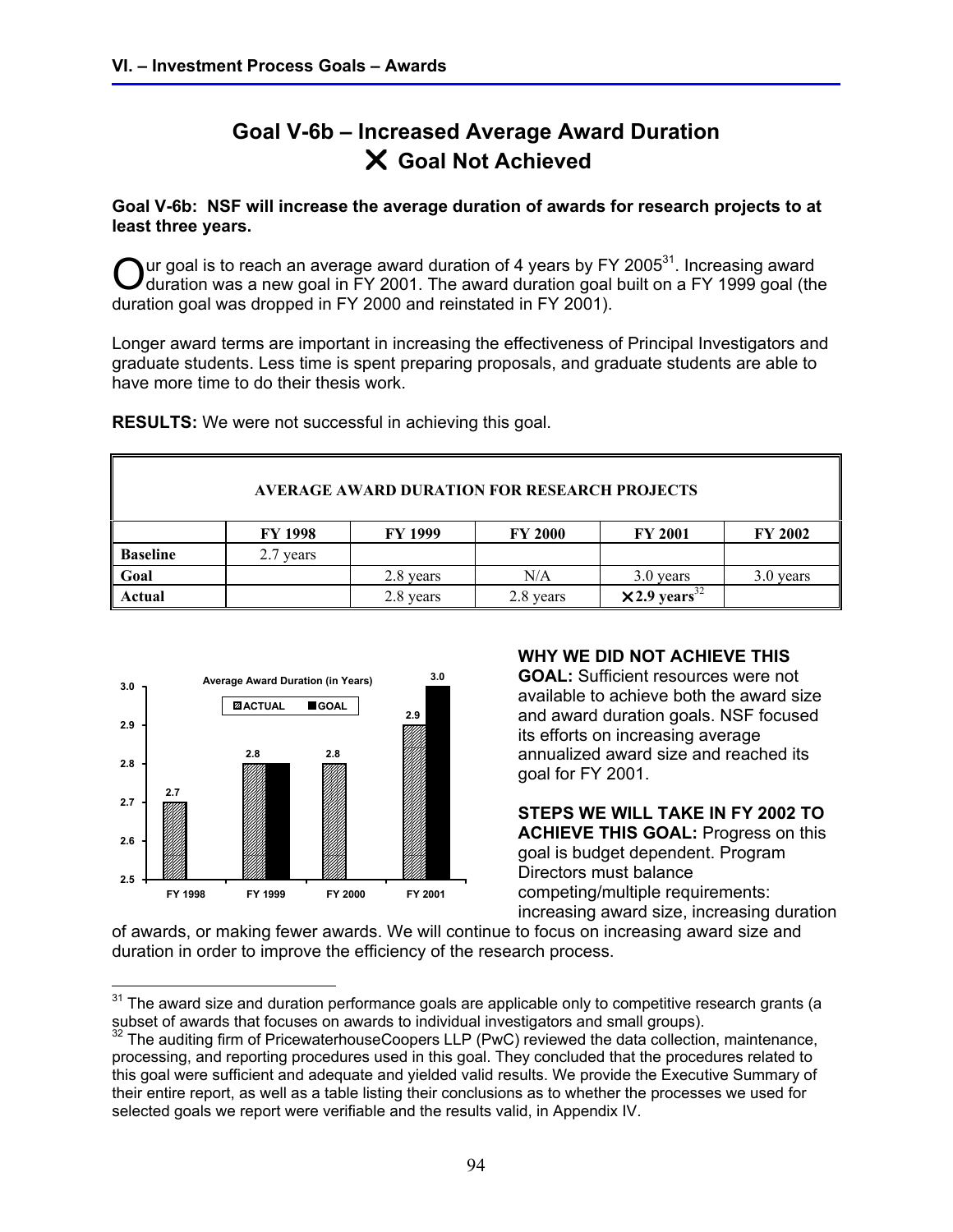We have contracted with Mathematica Policy Research, Inc. to assist in the development and administration of two surveys – one for Principal Investigators and one for institutions – on issues related to the appropriate size and duration of awards. The goal of the study is to understand how to improve the overall efficiency of the research process and to understand the impact of NSF research and education awards.

**IMPLICATIONS FOR THE FY 2002 PERFORMANCE PLAN:** We will maintain the FY 2001 goal of 3.0 years for the average duration of awards for research and education grants.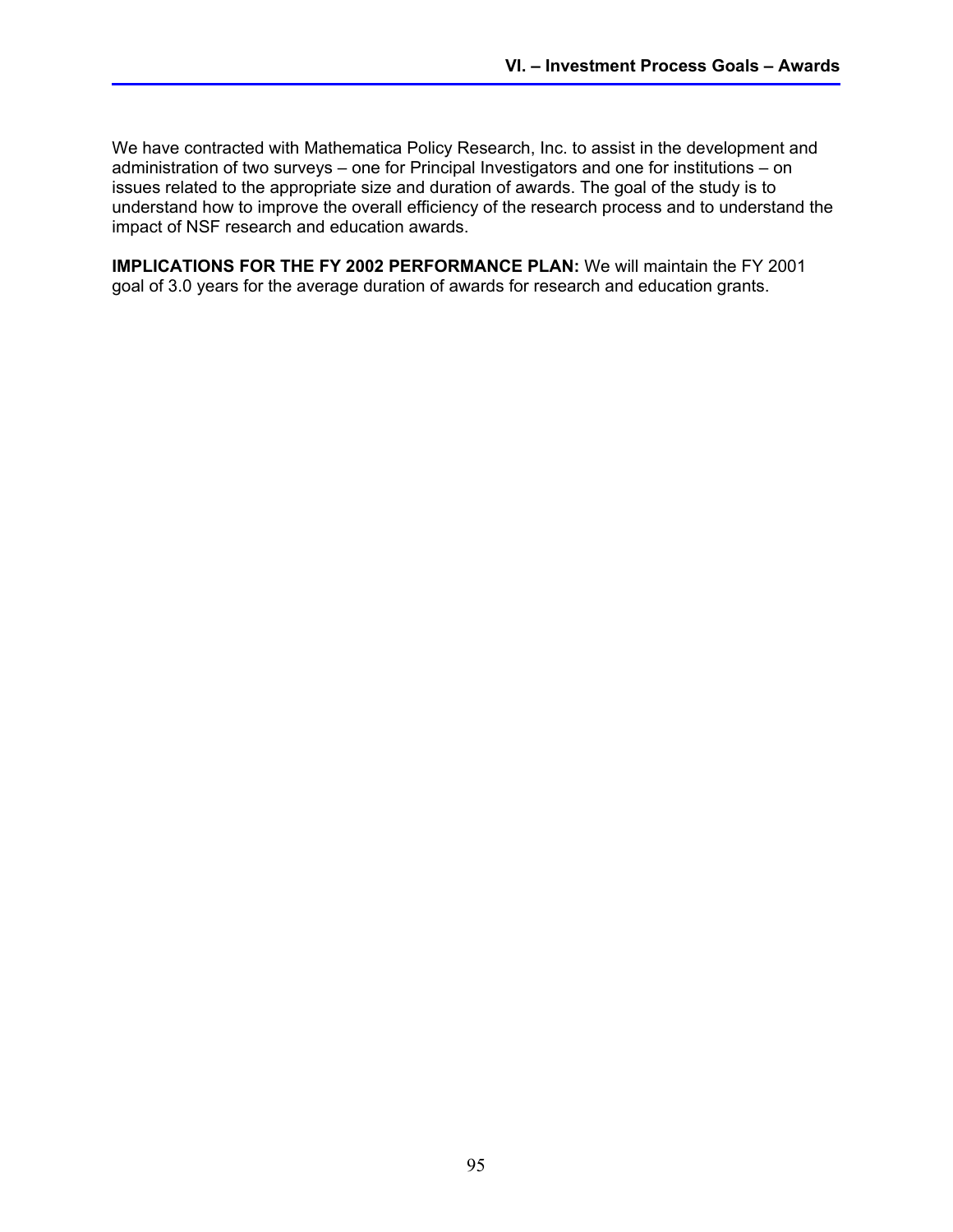## **Goal V-7 – Maintaining Openness in the System** 8 Goal Not Achieved

#### **Goal V-7: NSF will award 30% of its research grants to new investigators.**

We believe it is important that the proposal and award process be open to new people and<br>
We new ideas to help ensure that NSF is supporting research and education at the frontier of new ideas to help ensure that NSF is supporting research and education at the frontier of science and engineering. We are committed to maintaining openness in the system and will strive to increase the percentage of awards to new investigators.

**RESULTS:** We were not successful in achieving this goal. The percentage of competitive research and education grants issued to new investigators was 28%, the same as in FY 2000, and one percent higher than in FY 1999.

| PERCENTAGE OF COMPETITIVE RESEARCH GRANTS ISSUED TO NEW INVESTIGATORS |                |                |                |                |                |  |
|-----------------------------------------------------------------------|----------------|----------------|----------------|----------------|----------------|--|
|                                                                       | <b>FY 1997</b> | <b>FY 1998</b> | <b>FY 1999</b> | <b>FY 2000</b> | <b>FY 2001</b> |  |
| Baseline                                                              | 27%            |                |                |                |                |  |
| Goal                                                                  |                |                | 30%            | 30%            | 30%            |  |
| Actual                                                                |                | 27%            | 27%            | 28%            | $-28\%$        |  |



## **WHY WE DID NOT ACHIEVE THIS**

**GOAL:** This has been a difficult and challenging goal for NSF. In spite of our focused efforts, we have been unable to achieve this goal, although we have come close in the past few years. It is not clear why we have not attained the goal, as budgets, quality of proposals, experience of Principal Investigators, and other factors all come into the equation.

#### **WHAT WE WILL CONTINUE TO DO IN FY 2002:** We will continue to actively seek creative and innovative

proposals from new investigators. We will continue our outreach efforts. Program staff will continue to attend scientific meetings, conferences, and conventions and will conduct site visits to promote awareness of the research opportunities at NSF and to encourage new investigators to submit proposals. We will examine trends, such as whether the pool of new investigators is smaller than in previous years or whether they are submitting fewer proposals.

**IMPLICATIONS FOR THE FY 2002 PERFORMANCE PLAN:** This openness goal is not included in the FY 2002 Performance Plan because we wish to fully consider whether this goal provides a good measure of openness in the system. Thus, we intend to examine a variety of interrelated parameters that affect it, and on that basis consider another.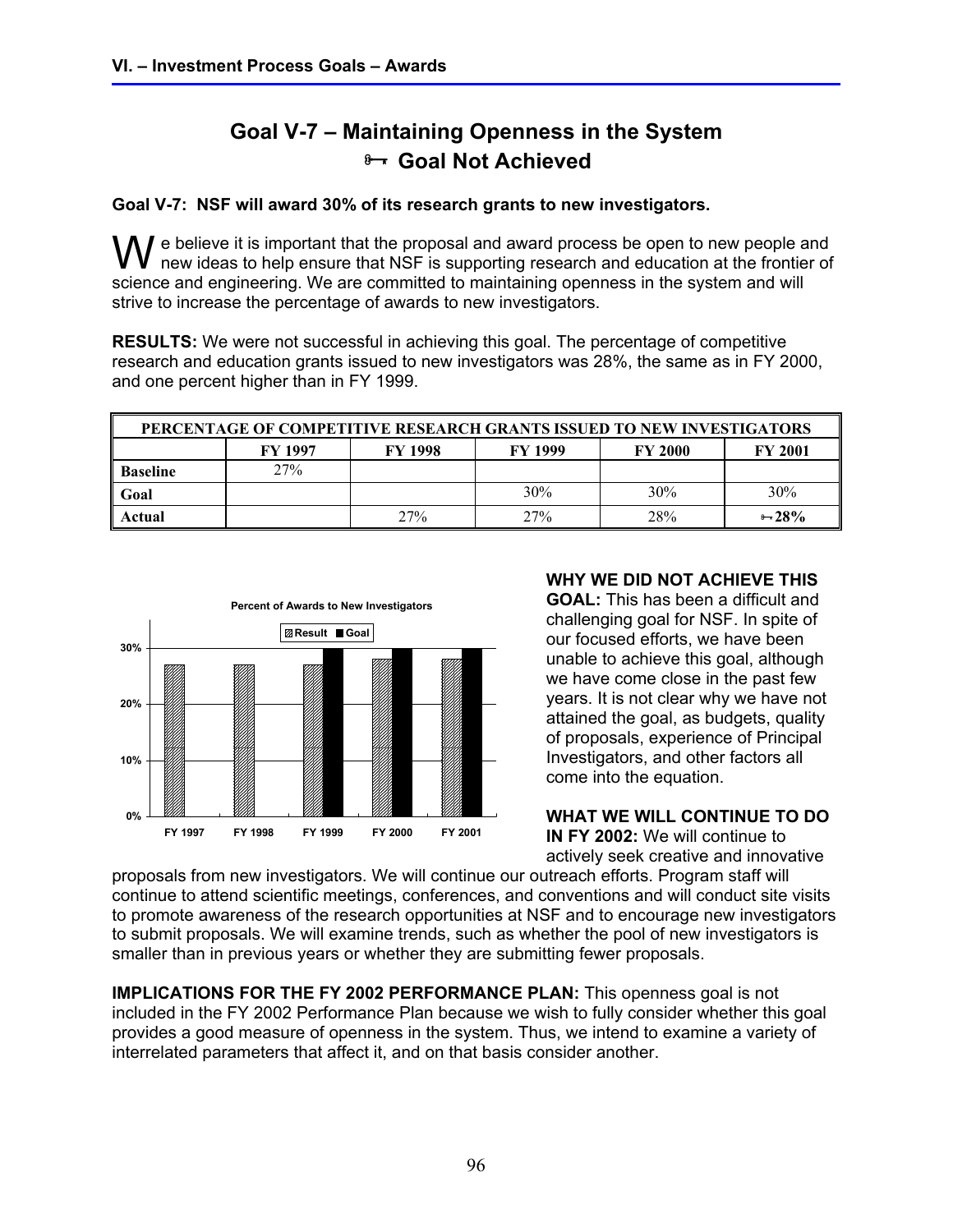# **INVESTMENT PROCESS GOALS**

# **D. BROADENING PARTICIPATION**



W e are strongly committed to increasing the participation of science and engineering<br>researchers, educators and students from groups currently underrepresented in the researchers, educators and students from groups currently underrepresented in the science and engineering enterprise in all NSF activities. Congress has enacted legislation giving NSF explicit responsibility for addressing issues of equal opportunity in science and engineering. This assignment of responsibility reflected the serious underrepresentation of women, minorities, and persons with disabilities in the science and engineering workforce, and, although progress has been made, underrepresentation persists.

Recognizing that progress toward all outcome goals for research and education requires maximum diversity of intellectual thought, NSF is focusing its attention on enhancing the participation of groups currently underrepresented in science and engineering in all its programs. In order to realize this increased participation, and so contribute to the development of a dynamic, diverse, human resource pool in science and engineering over the next decade NSF seeks to:

- Increase the participation of scientists and engineers from underrepresented groups in NSF's merit review process;
- Increase the participation of scientists and engineers from underrepresented groups in NSF's workshops and conferences;
- Increase the number of proposals submitted by and awards made to scientists and engineers from underrepresented groups; and
- Increase the number of scientists and engineers from underrepresented groups appointed by NSF to its staff.

At present we are focusing on the first and fourth of these efforts. NSF is committed to maintaining openness in the system and strives to increase the percentage of awards to new investigators.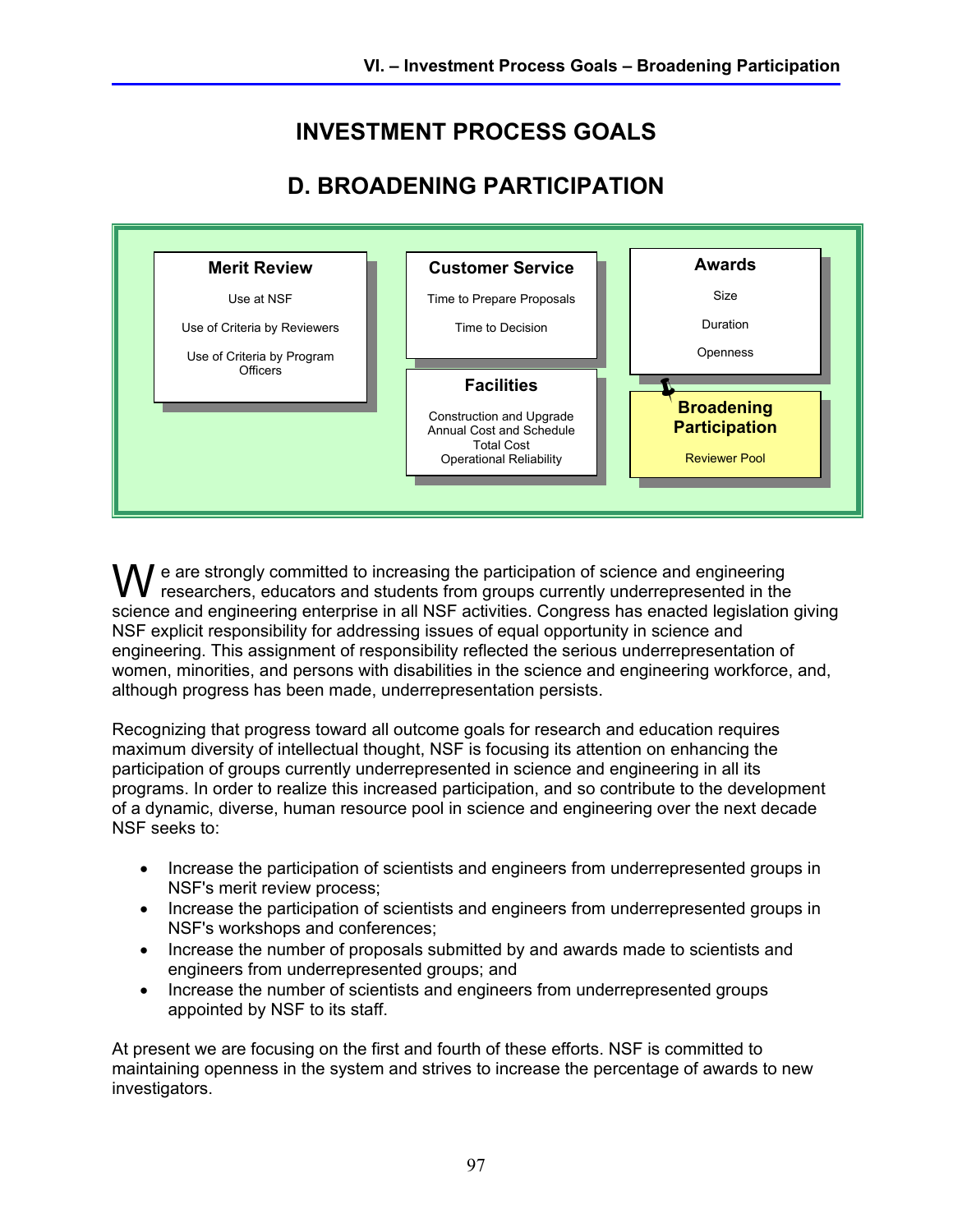## **Goal V-8 – Broadening Participation: Reviewer Pool Diversity** 9 **Goal Achieved**

**Goal V-8: NSF will begin to request voluntary demographic data electronically from all reviewers to determine participation levels of members of underrepresented groups in the NSF reviewer pool.**

NSF is strongly committed to increasing the participation of science and engineering<br>researchers, educators and students from groups currently underrepresented in the **V** researchers, educators and students from groups currently underrepresented in the science and engineering enterprise in all NSF activities. Congress has enacted legislation giving NSF explicit responsibility for addressing issues of equal opportunity in science and engineering.

FY 2001 marks the first time we have focused attention on reviewer pool data. To establish the baseline, we have begun to gather the appropriate voluntary data from the reviewers. A baseline for FY 2002 will be derived from this data.

**RESULTS:** We were successful in achieving this goal. The reviewer system in FastLane was revised to gather voluntary demographic data.

**IMPLICATIONS FOR THE FY 2002 PERFORMANCE PLAN:** We will continue a related goal in FY 2002. Our FY 2002 goal is to establish a baseline for participation of members of underrepresented groups in NSF proposal review activities. We will seek voluntary demographic data from all reviewers electronically, and encourage increased participation of members of underrepresented groups in NSF conferences and workshops where they may come into contact with NSF program staff. We will continue to encourage members of underrepresented groups in science and engineering fields to participate in the NSF merit review system as reviewers and widely disseminate information about opportunities to participate in our merit review process as a reviewer or panel member.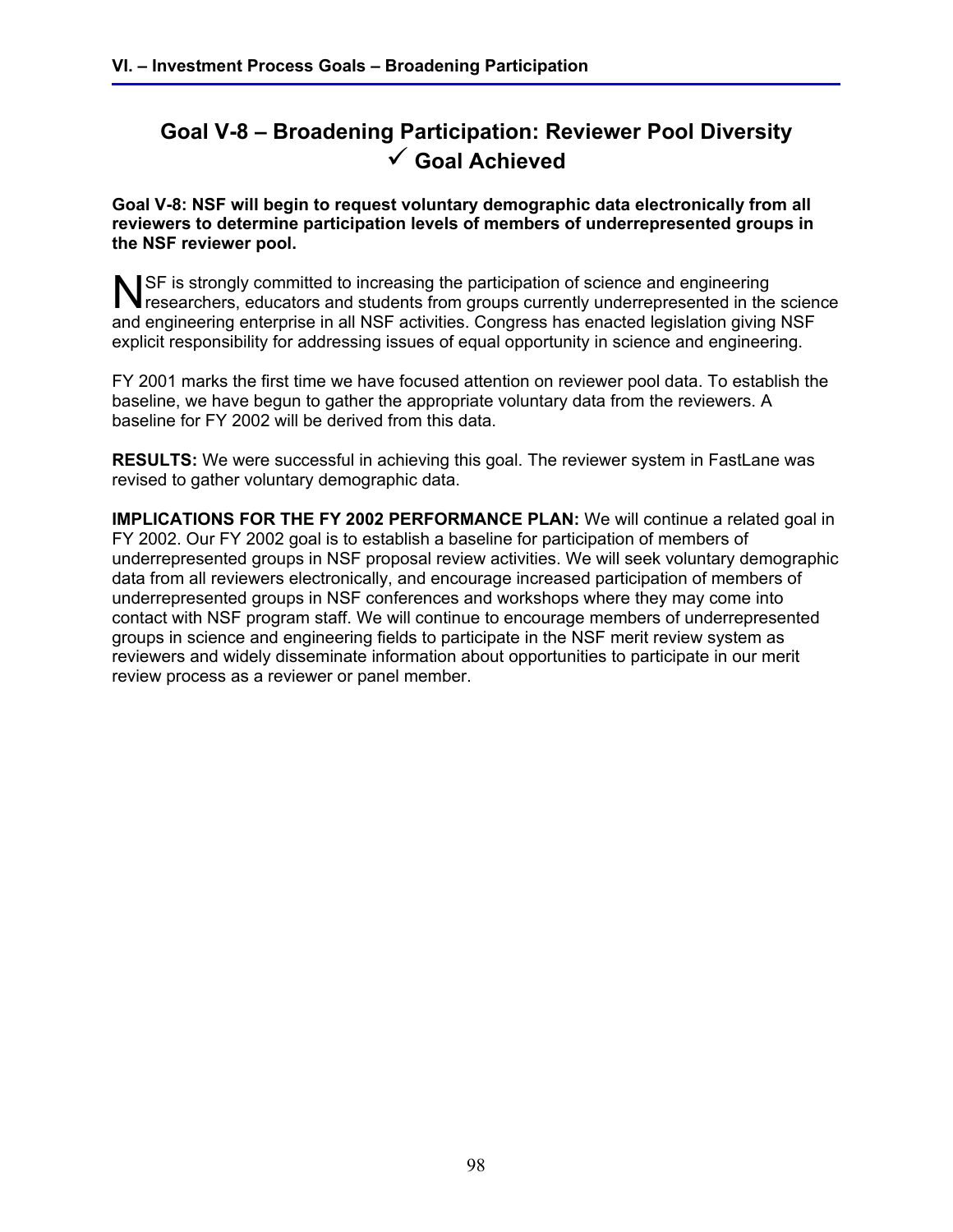# **INVESTMENT PROCESS GOALS**

# **E. FACILITIES**



NSF has responsibility for supporting the operation of multiple user facilities that provide<br>
State-of-the-art equipment with unique capabilities. In addition, we put a high premium state-of-the-art equipment with unique capabilities. In addition, we put a high premium on initial planning for construction and upgrade of facilities. Planning for unique, state-of-the-art facilities must take into account the exploratory nature of the facilities themselves as such facilities test the limits of technological capability.

Every year, in the President's Budget Request, we set out a cost plan and schedule for major construction and upgrade projects currently underway or planned for initiation in the Major Research Equipment and Facilities Construction account. Cost plans and schedules are also developed for other construction and upgrade projects funded through the Research and Related Activities Account. We have established performance goals and measurements with respect to these plans and expect each construction and upgrade activity to meet these performance goals. We consult with other agencies to avoid duplication and to optimize capabilities available to American researchers and educators, and cooperate with other agencies and international partners in construction of facilities where it will facilitate use across broad communities of researchers. We manage facilities in the Antarctic that are used by all federal agencies.

In FY 2001 24% of our budget was allocated to the support of "Tools." Within Tools, FY 2001 funding for the Major Research Equipment (MRE) account was approximately \$119 million, an increase of \$14 million over FY 2000.

Although we have done well in the past in keeping large projects on schedule and within budget, OMB asked us to develop a plan for costing, approval, and oversight of major facility projects. In response, we have completed a Large Facility Projects Management and Oversight Plan that was submitted to OMB in September 2001. This new facilities plan has four major foci: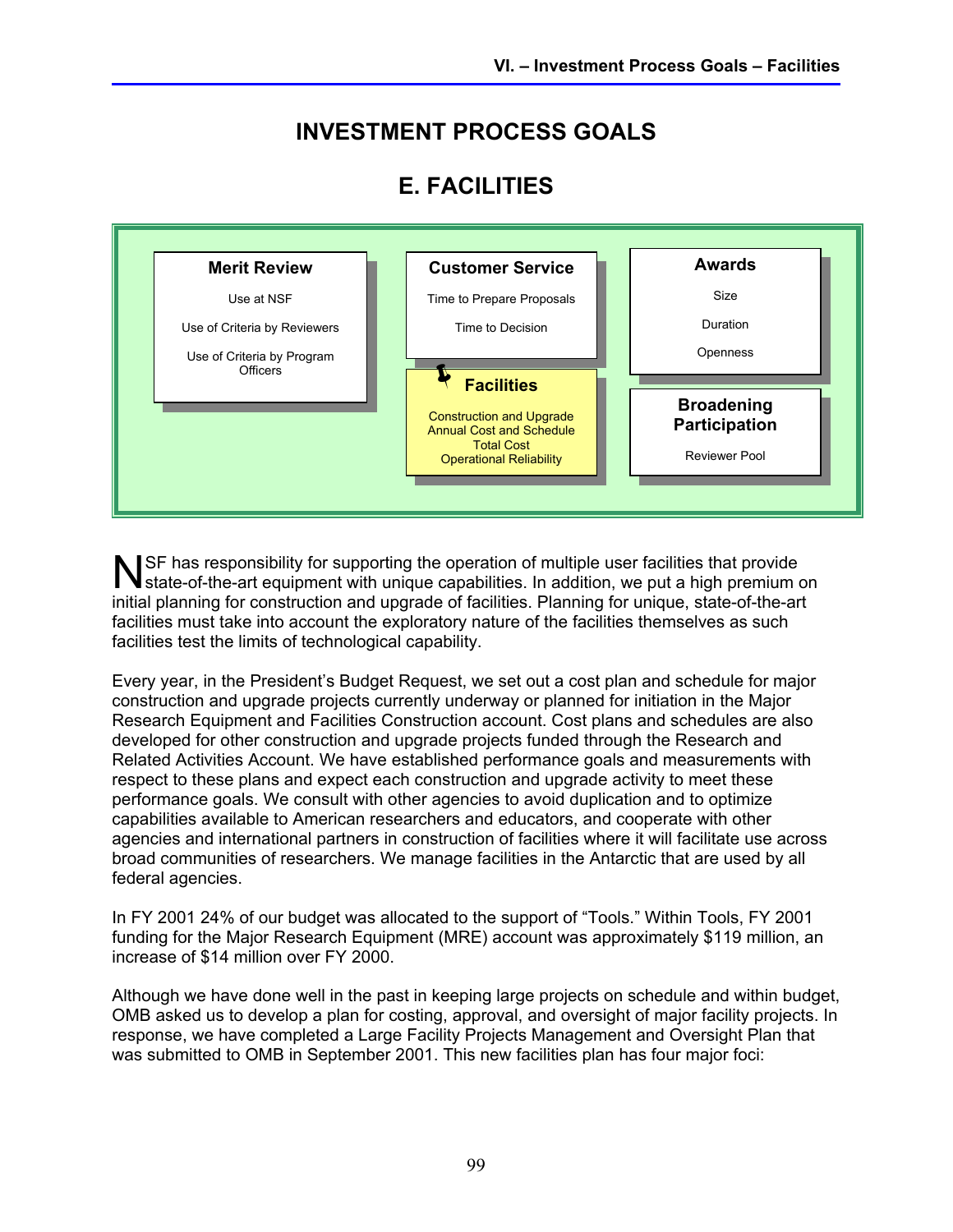- Enhance organizational and staff capabilities to improve coordination, collaboration, and shared learning among our staff and external partners;
- Implement comprehensive guidelines and procedures for all aspects of facilities planning, management, and oversight;
- Improve the process for reviewing and approving Large Facility Projects; and
- Practice coordinated and proactive oversight of all facility projects to ensure success.

Further development and implementation of the plan is continuing.

We have established a new position–Deputy, Large Facility Projects–to enable the efficient and effective evolution of our large facility projects from their pre-formulation through operations. This position will be filled in FY 2002.

In order to report on the government performance goals related to Facility Operations and Construction and Upgrades, we initiated, in FY 1999, development of a new Facilities Reporting System. This is linked to the Performance Reporting System, a module of the existing FastLane system. The module is used to collect information on operations and construction from Facilities Managers external to NSF. As is the case with any new data collection effort, we expect the quality of the information provided to improve as NSF's Program Officers and external facilities managers gain experience with gathering and reporting the required data.

In FY 2001 NSF engaged PricewaterhouseCoopers LLP (PwC) to review the process for collection and reporting of GPRA data for the facilities goals. PwC's recommendations, along with NSF's own review of the facilities goals and associated data collection methods, will be examined in FY 2002. Necessary changes will be identified and an implementation plan for the changes will be developed.

The facility goals that follow are organized in two categories – (1) *Construction and Upgrade of Facilities and (2) Operations and Management of Facilities*. Our goals are based on the general goals for facilities construction and operations outlined in the "General Science, Space and Technology" (Function 250) chapter of the President's FY 2001 Budget Request. These goals apply to the federal science, space and technology agencies (NSF, NASA, DoE).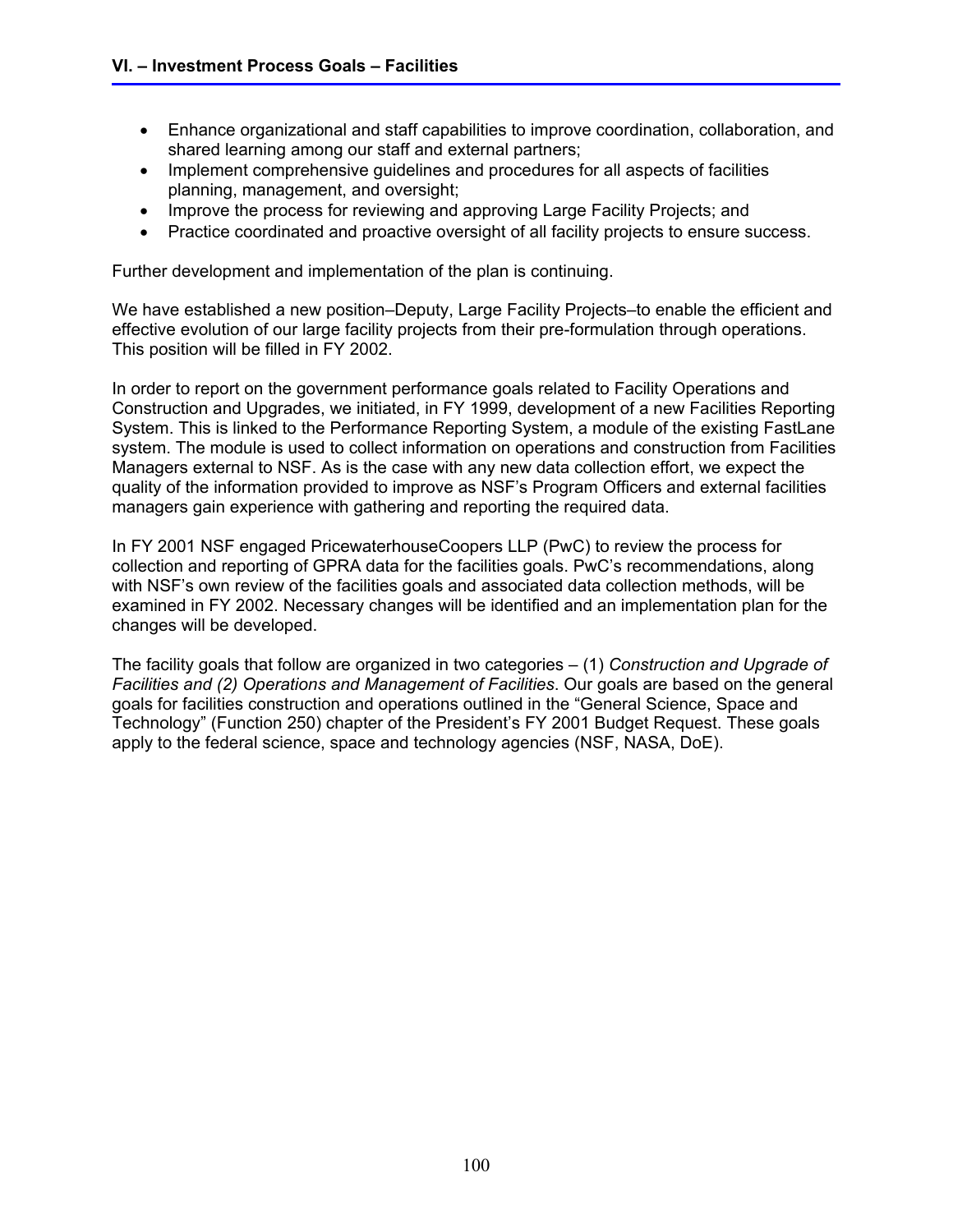## **Goal V-9a – Annual Construction and Upgrade Expenditures** 9 **Goal Achieved**

#### **Goal V-9a: For 90 percent of facilities, keep construction and upgrades within annual expenditure plan, not to exceed 110 percent of estimates.**

his FY 2001 goal was slightly revised from the FY 2000 goal. In FY 2000 one hundred percent of facilities were required to meet the goal for NSF to be considered successful. In FY 2001 the goal was revised so that we were considered successful if at least 90% of facilities kept construction and upgrade expenditures within 110% of their estimates. This change was made because while we place great importance on accurate planning for construction and upgrade of facilities we recognize that the unique, state-of-the-art projects being supported stretch the limits of technological capability. As a result there may be unforeseen expenditures. Nevertheless, we expect that the vast majority of our projects will be within budget. However, we do not believe the agency should be considered unsuccessful overall in this area if a small percentage of facilities are unable to meet the goal. Therefore, to assure that we have realistic and achievable goals, we reestablished the target level of success at 90% of the facilities for FY 2001. We will evaluate this goal over time to determine if 90% is the appropriate level. T

**RESULTS:** We were successful in achieving this goal. Of the twenty-five construction and upgrade projects supported by NSF, twenty-four (96%) were within 110% of annual expenditure plans. The expenditures of nine projects were equal to the planned annual cost, twelve projects' expenditures were less than the estimated cost and three projects had annual costs greater than but within 110% of their estimate.

| ANNUAL CONSTRUCTION AND UPGRADE EXPENDITURES |                                                                                |                                                                                |                                                                                                             |                                                                                                                |  |  |  |
|----------------------------------------------|--------------------------------------------------------------------------------|--------------------------------------------------------------------------------|-------------------------------------------------------------------------------------------------------------|----------------------------------------------------------------------------------------------------------------|--|--|--|
|                                              | <b>FY 1999</b>                                                                 | <b>FY 2000</b>                                                                 | <b>FY 2001</b>                                                                                              | <b>FY 2002</b>                                                                                                 |  |  |  |
| Goal                                         | Keep within annual<br>expenditure plan, not<br>to exceed 110% of<br>estimates. | Keep within annual<br>expenditure plan, not<br>to exceed 110% of<br>estimates. | For 90% of facilities,<br>keep within annual<br>expenditure plan, not<br>to exceed $110\%$ of<br>estimates. | For $90\%$ of<br>facilities, keep<br>within annual<br>expenditure plan,<br>not to exceed 110%<br>of estimates. |  |  |  |
| Actual                                       | Majority of projects<br>were within 110% of<br>estimates.                      | 11 of 11 $(100\%)$<br>projects were within<br>110% of estimates.               | $\sqrt{24}$ of 25 (96%)<br>projects were<br>within 110% of<br>estimates $33$ .                              |                                                                                                                |  |  |  |

**IMPLICATIONS FOR THE FY 2002 PERFORMANCE PLAN:** This goal will be maintained in FY 2002. We have established a new position–Deputy, Large Facility Projects–to enable the efficient and effective evolution of our large facility projects from their pre-formulation through operations.

 $\overline{a}$ 

 $^{33}$  In their report of January 2002, the auditing firm of PricewaterhouseCoopers LLP (PwC) stated: "For the four goals related to facilities management, we identified significant data limitations, which impaired our ability to verify the processes. However, we believe that NSF's reported outcomes are consistent with the data they collected." We are in the process of refining the data collection procedures for FY 2002.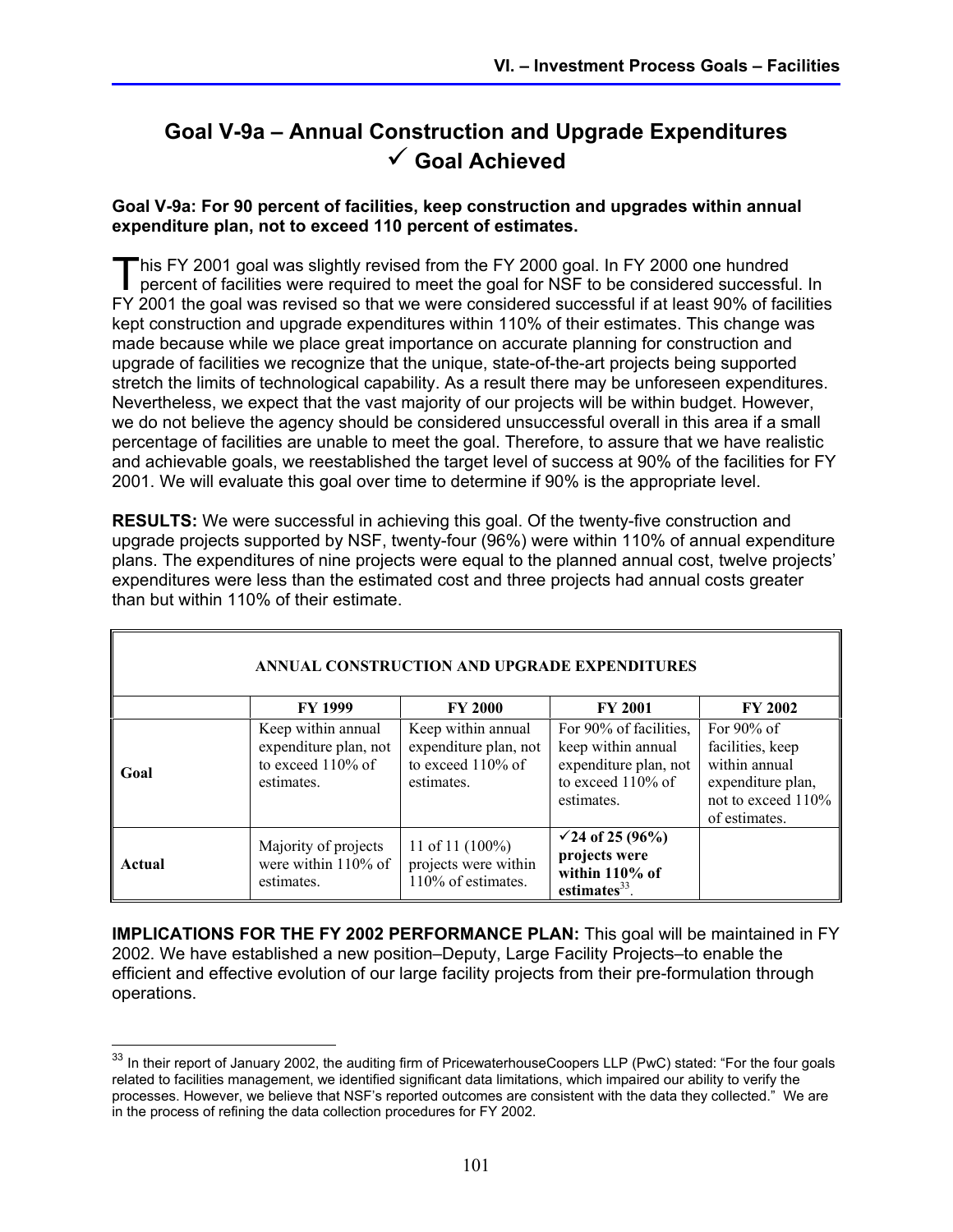$\overline{a}$ 

# **Goal V-9b – Meeting Annual Schedule Milestones** U **Goal Not Achieved**

## **Goal V-9b: Ninety percent of facilities will meet all annual schedule milestones by the end of the reporting period.**

The FY 2001 goal is slightly revised from the FY 2000 goal. In FY 2000, for NSF to be The FY 2001 goal is slightly revised from the FY 2000 goal. In FY 2000, for NSF to be considered successful, one hundred percent of facilities were required to meet all annual schedule milestones within 110% of estimates. In FY 2001 we have modified this goal and consider successful achievement to be when at least 90% of facilities meet all major schedule milestones by the end of the reporting period. This change was made because while we place great importance on accurate planning for construction and upgrade of facilities we recognize that the unique, state-of-the-art projects being supported stretch the limits of technological capability and there may be unexpected construction delays. While we expect the vast majority of projects to be on schedule, we do not believe we should be considered unsuccessful overall in this area if a small percentage of facilities are unable to meet the goal. Therefore, to assure that we had realistic and achievable goals, we reestablished the target level of success at 90% of the facilities for FY 2001. We will evaluate this over time to determine if 90% is the appropriate level.

| <b>ANNUAL SCHEDULE MILESTONES</b> |                                                                                                                                     |                                                                                                                                     |                                                                                                                                             |                                                                            |
|-----------------------------------|-------------------------------------------------------------------------------------------------------------------------------------|-------------------------------------------------------------------------------------------------------------------------------------|---------------------------------------------------------------------------------------------------------------------------------------------|----------------------------------------------------------------------------|
|                                   | <b>FY 1999</b>                                                                                                                      | <b>FY 2000</b>                                                                                                                      | <b>FY 2001</b>                                                                                                                              | <b>FY 2002</b>                                                             |
| Goal                              | Construction and<br>upgrades within<br>annual schedule,<br>time required for<br>major components<br>within $110\%$ of<br>estimates. | Construction and<br>upgrades within<br>annual schedule,<br>time required for<br>major components<br>within $110\%$ of<br>estimates. | 90% of facilities will<br>meet all major<br>annual schedule<br>milestones by the<br>end of the reporting<br>period.                         | 90% of facilities<br>will meet all major<br>annual schedule<br>milestones. |
| Actual                            | Majority of projects<br>were within $110\%$ of<br>estimates.                                                                        | $7$ of 11 (64%)<br>projects were within<br>110% of estimates.                                                                       | $\times$ 21 of 25 (84%)<br>projects met all<br>major annual<br>schedule milestones<br>by the end of the<br>reporting period <sup>34</sup> . |                                                                            |

**RESULTS:** For FY 2001, of the 25 construction and upgrade projects we supported, 21 (84%) met all annual schedule milestones by the end of the reporting period.

**WHY WE DID NOT ACHIEVE THIS GOAL:** In some cases, projects were unable to meet all major annual schedule milestones within the reporting period due to circumstances beyond the control of the facility manager, such as an earthquake. Other examples of why some projects

 $34$  In their report of January 2002, the auditing firm of PricewaterhouseCoopers LLP (PwC) stated: "For the four goals related to facilities management, we identified significant data limitations, which impaired our ability to verify the processes. However, we believe that NSF's reported outcomes are consistent with the data they collected." We are in the process of refining the data collection procedures for FY 2002.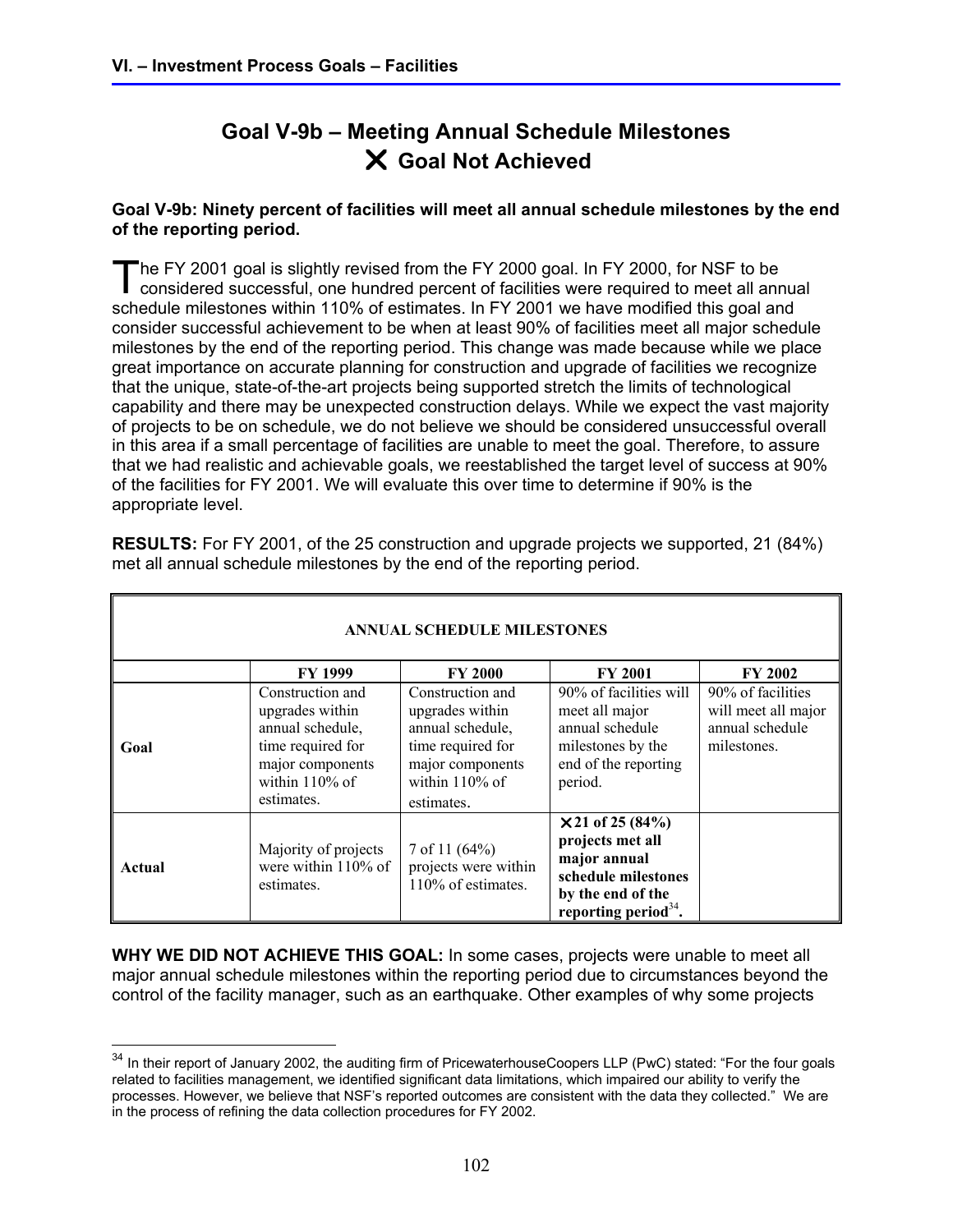were not able to meet annual schedule milestones are underestimates of project complexity, technical problems and personnel vacancies.

**STEPS WE WILL TAKE IN FY 2002 TO ACHIEVE THIS GOAL:** We will continue to work with our awardees to identify obstacles to successful performance and together implement plans to avoid these same obstacles or to mitigate their consequences in the future.

**IMPLICATIONS FOR THE FY 2002 PERFORMANCE PLAN:** The FY 2002 goal will be revised because of our experiences during FY 2001. We found that the definition of "reporting period" was somewhat ambiguous. As a result, the goal for FY 2002 has been changed to "Ninety percent of construction/upgrade projects will meet all major annual schedule milestones." Relevant definitions of terms used in reporting will be clarified.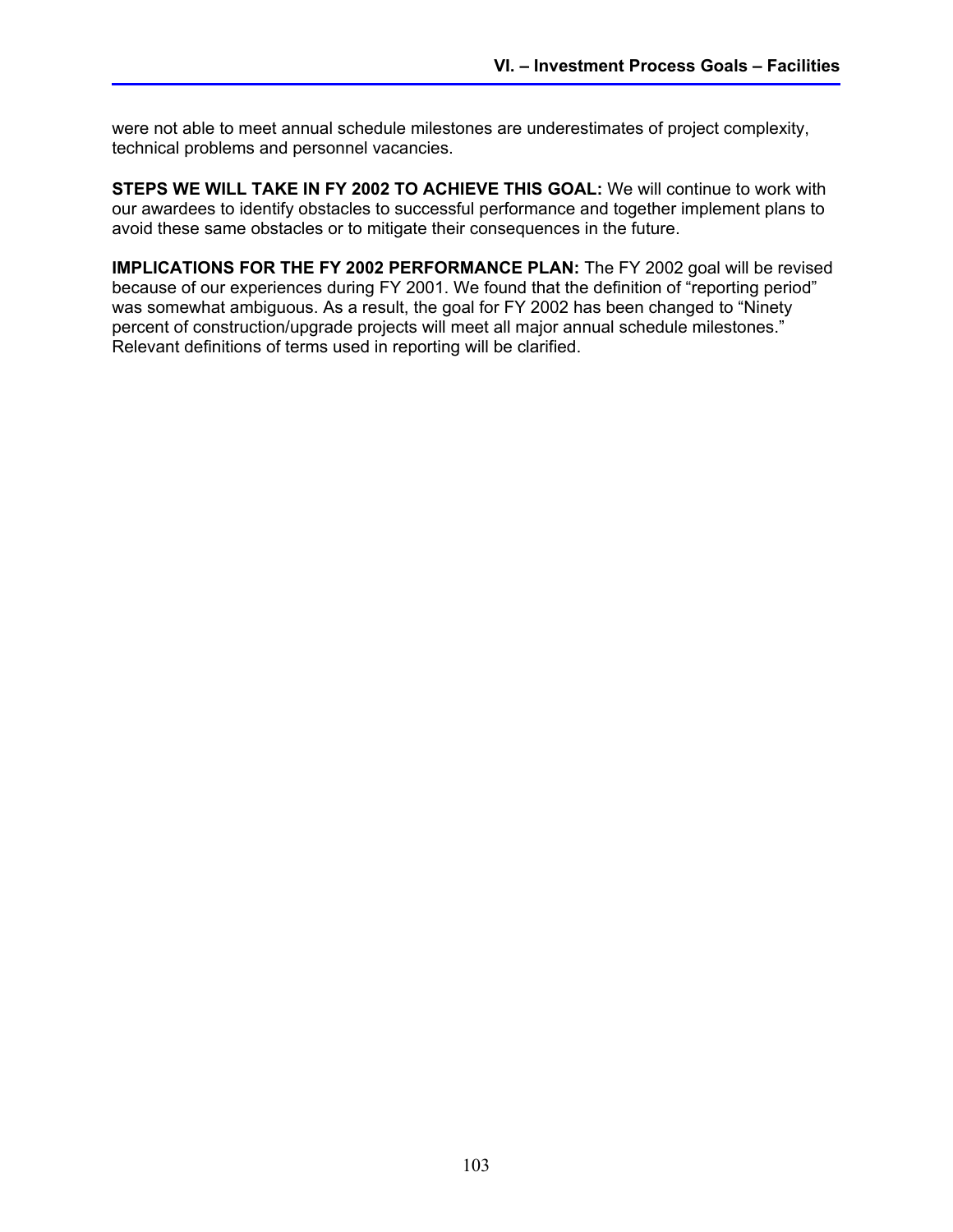$\overline{a}$ 

# **Goal V-9c – Total Cost** 9 **Goal Achieved**

**Goal V-9c: For all construction and upgrade projects initiated after 1996, when current planning processes were put in place, keep total cost within 110 percent of estimates made at the initiation of construction.**

We recognize that construction and upgrade projects may experience both cost and<br>
Schedule overruns. Our goal, since FY 1999, is that all projects/upgrades will keep schedule overruns. Our goal, since FY 1999, is that all projects/upgrades will keep within 110% of their initial estimated total costs.

**RESULTS:** We were successful in achieving this goal. One project was completed in FY 2001. The total cost of the project was equal to the estimated total cost. This goal was not applicable in FY 1999 and FY 2000 since no projects were completed.

| <b>CONSTRUCTION AND UPGRADE TOTAL COST</b> |                                                                                                                                                                       |                                                                                                                                                                          |                                                                                                                                                                          |                                                                                                                                                                          |
|--------------------------------------------|-----------------------------------------------------------------------------------------------------------------------------------------------------------------------|--------------------------------------------------------------------------------------------------------------------------------------------------------------------------|--------------------------------------------------------------------------------------------------------------------------------------------------------------------------|--------------------------------------------------------------------------------------------------------------------------------------------------------------------------|
|                                            | <b>FY 1999</b>                                                                                                                                                        | <b>FY 2000</b>                                                                                                                                                           | <b>FY 2001</b>                                                                                                                                                           | <b>FY 2002</b>                                                                                                                                                           |
| Goal                                       | For all construction<br>and upgrade projects<br>initiated after 1996,<br>keep total cost<br>within 110% of<br>estimates made at<br>the initiation of<br>construction. | For all construction<br>and upgrade projects<br>initiated after 1996,<br>keep total cost<br>within $110\%$ of<br>estimates made at<br>the initiation of<br>construction. | For all construction<br>and upgrade projects<br>initiated after 1996,<br>keep total cost<br>within $110\%$ of<br>estimates made at<br>the initiation of<br>construction. | For all construction<br>and upgrade<br>projects initiated<br>after 1996, keep<br>total cost within<br>110% of estimates<br>made at the<br>initiation of<br>construction. |
| Actual                                     | No projects<br>completed.                                                                                                                                             | No projects<br>completed.                                                                                                                                                | $\checkmark$ One project was<br>completed. The<br>actual total cost<br>was equal to the<br>estimated total<br>$\text{cost}^{35}$ .                                       |                                                                                                                                                                          |

**IMPLICATIONS FOR THE FY 2002 PERFORMANCE PLAN:** This goal will be maintained in FY 2002. We have established a new position – Deputy, Large Facility Projects – to enable the efficient and effective evolution of our large facility projects from their pre-formulation through operations.

 $35$  In their report of January 2002, the auditing firm of PricewaterhouseCoopers LLP (PwC) stated: "For the four goals related to facilities management, we identified significant data limitations, which impaired our ability to verify the processes. However, we believe that NSF's reported outcomes are consistent with the data they collected." We are in the process of refining the data collection procedures for FY 2002.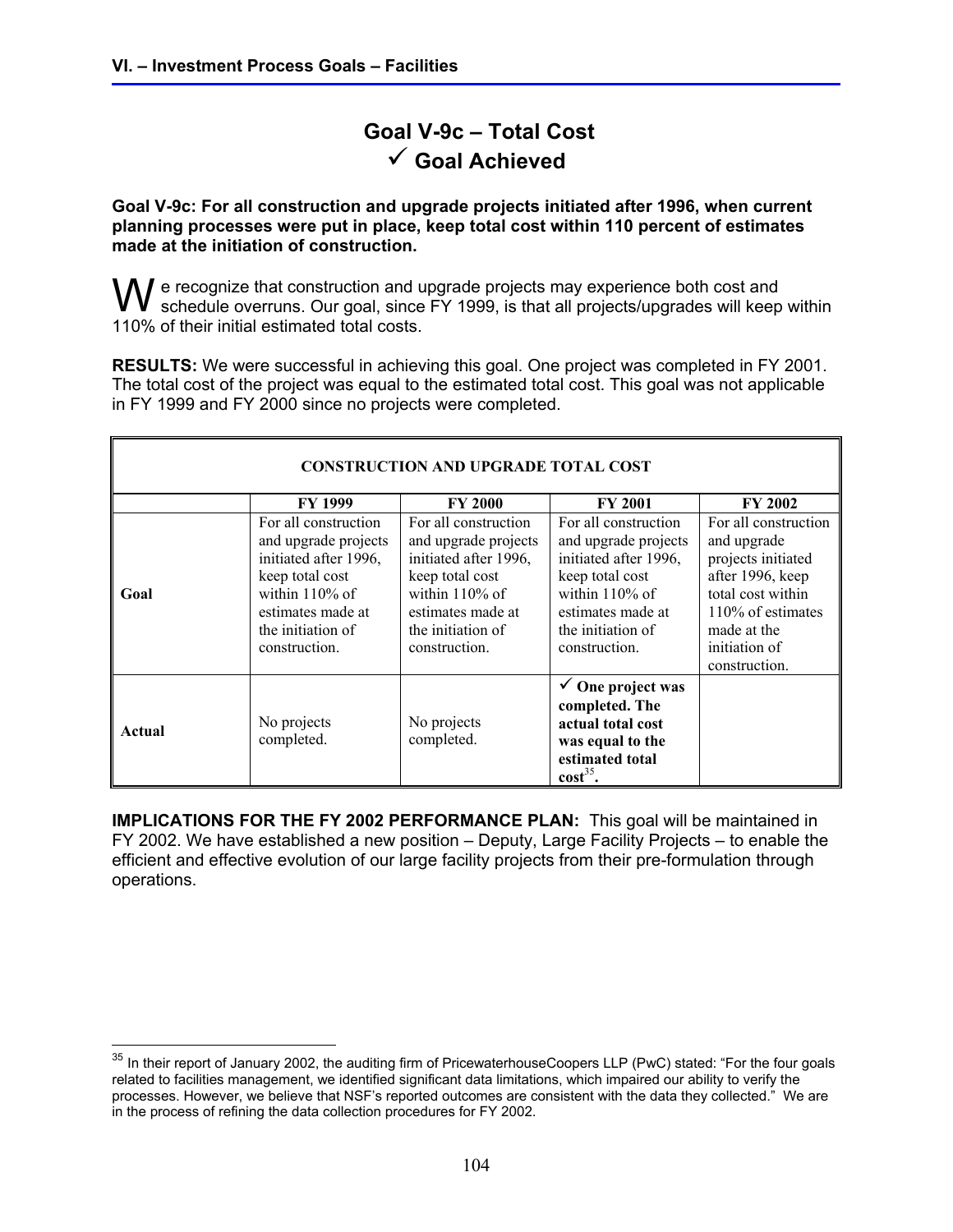# **Goal V-10 – Operating Time** U **Goal Not Achieved**

#### **Performance Goal V-10: For 90 percent of facilities, keep operating time lost due to unscheduled downtime to less than 10 percent of the total scheduled operating time.**

Our FY 2001 goals are based on government-wide goals established by OMB for science and technology agencies (NSF, NASA and the Department of Energy) that support construction projects and have responsibility for managing facilities.

The "operating time" goal has been revised from 100% of facilities to 90% because we recognize that while some facilities may occasionally have a failure rate greater than 10%, this is balanced overall by facilities that operate more reliably. We expect that the vast majority of facilities will keep operating time lost due to unscheduled downtime to less than 10% of the total operating time. We do not believe the agency should be considered unsuccessful if a small percentage of the facilities are, at times, unable to meet this goal. Therefore, to provide the flexibility necessary for NSF to report realistic goals, we reestablished the level deemed "successful" at 90% of the facilities. This change will be evaluated over time to determine if 90% is the appropriate level for this goal.

**RESULTS:** We were not successful in achieving this goal. Of the 29 reporting facilities, 25 (86%) met the goal of keeping unscheduled downtime to below 10% of the total scheduled operating time. Four reported unscheduled downtime greater than 10%.

| <b>OPERATING TIME</b> |                                                                                                                                   |                                                                                                                                   |                                                                                                                                                             |                                                                                                                                                                |
|-----------------------|-----------------------------------------------------------------------------------------------------------------------------------|-----------------------------------------------------------------------------------------------------------------------------------|-------------------------------------------------------------------------------------------------------------------------------------------------------------|----------------------------------------------------------------------------------------------------------------------------------------------------------------|
|                       | FY 1999                                                                                                                           | <b>FY 2000</b>                                                                                                                    | <b>FY 2001</b>                                                                                                                                              | <b>FY 2002</b>                                                                                                                                                 |
| Goal                  | Keep operating time<br>lost due to<br>unscheduled<br>downtime to less<br>than $10\%$ of the total<br>scheduled operating<br>time. | Keep operating time<br>lost due to<br>unscheduled<br>downtime to less<br>than $10\%$ of the total<br>scheduled operating<br>time. | For 90% of facilities,<br>keep operating time<br>lost due to<br>unscheduled<br>downtime to less<br>than $10\%$ of the total<br>scheduled operating<br>time. | For $90\%$ of<br>facilities, keep<br>operating time lost<br>due to unscheduled<br>downtime to less<br>than $10\%$ of the<br>total scheduled<br>operating time. |
| Actual                | Majority of facilities<br>successful.                                                                                             | 22 of 26 $(85%)$<br>reporting facilities<br>met goal.                                                                             | $\times 25$ of 29 (86%)<br>reporting facilities<br>$met goal36.$                                                                                            |                                                                                                                                                                |

**WHY WE DID NOT ACHIEVE THIS GOAL:** Some causes of unscheduled downtime in excess of 10% of total scheduled operating time were outside the control of the facility manager, such as electric power supply interruption and equipment failure. Other causes ranged from sub-par

 $\overline{a}$ 

<sup>&</sup>lt;sup>36</sup> In their report of January 2002, the auditing firm of PricewaterhouseCoopers LLP (PwC) stated: "For the four goals related to facilities management, we identified significant data limitations, which impaired our ability to verify the processes. However, we believe that NSF's reported outcomes are consistent with the data they collected." We are in the process of refining the data collection procedures for FY 2002.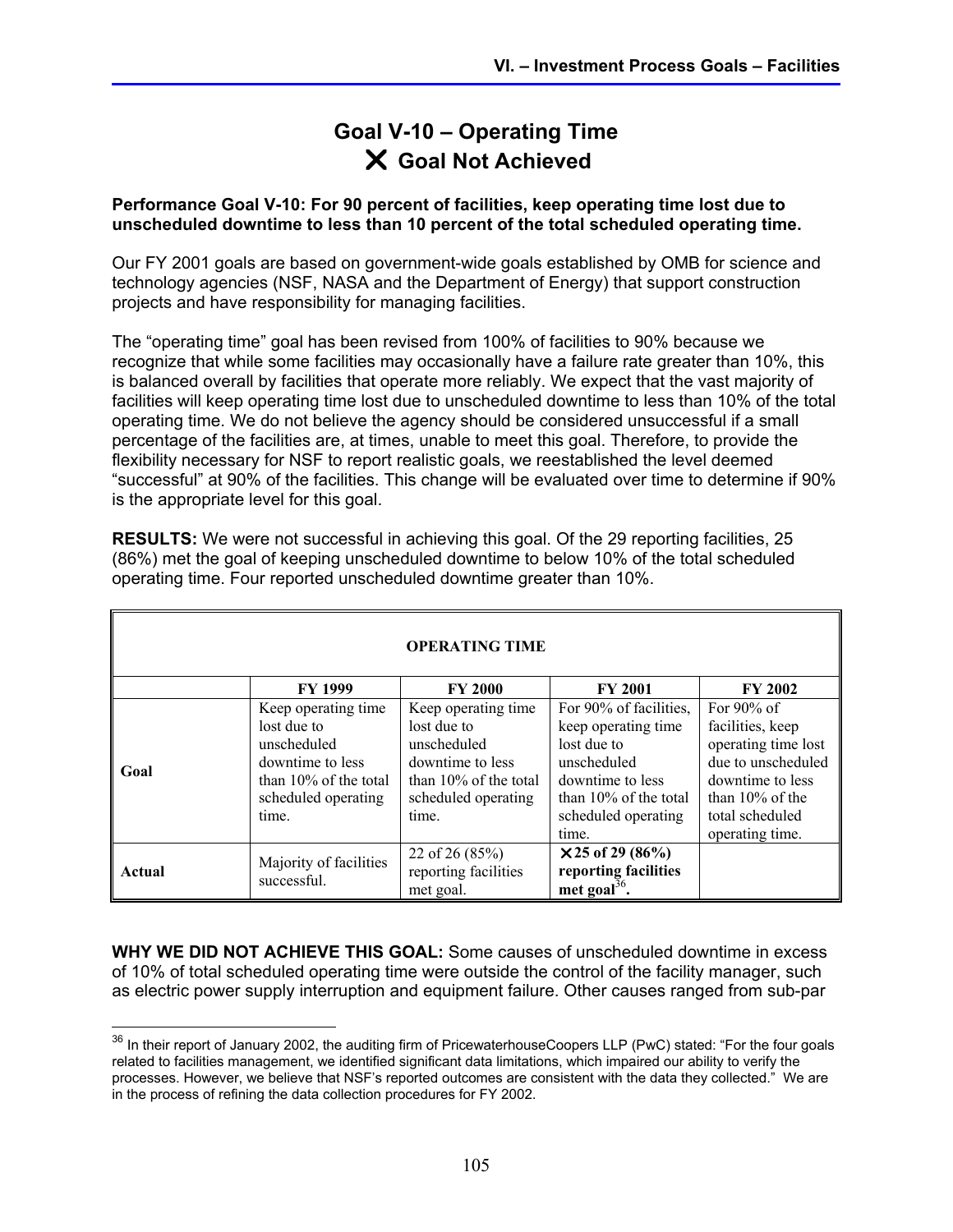performance of new instruments early in their commissioning to unanticipated failure and downtime for repair.

**STEPS WE WILL TAKE IN FY 2002 TO ACHIEVE THIS GOAL:** NSF program staff will continue to work with project managers to identify obstacles to successful performance and to ensure that progress will be made toward the achievement of this goal in FY 2002.

**IMPLICATIONS FOR THE FY 2002 PERFORMANCE PLAN:** This goal will be maintained in FY 2002. We have established a new position – Deputy, Large Facility Projects – to enable the efficient and effective evolution of our large facility projects from their pre-formulation through operations.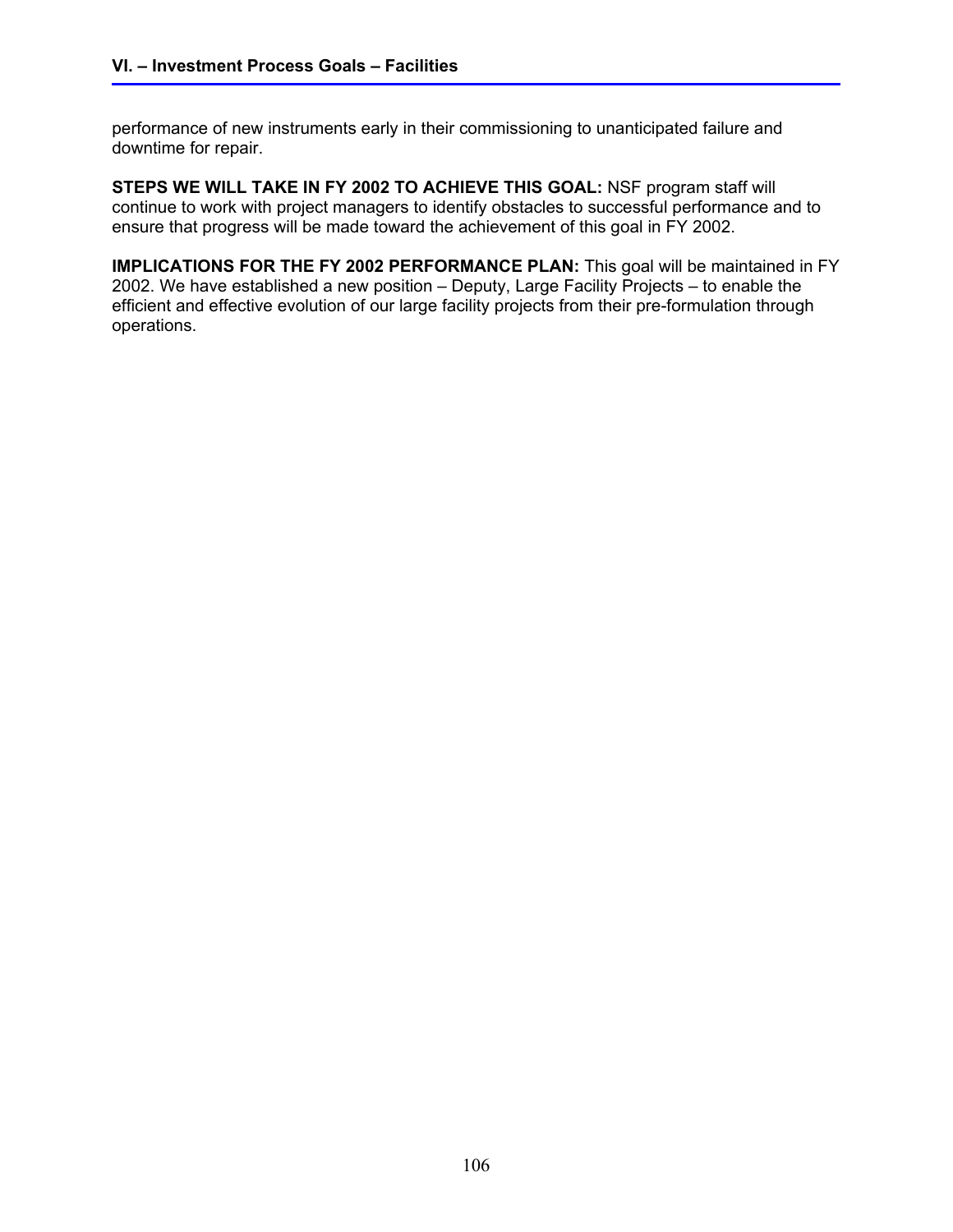# **OTHER INFORMATION**

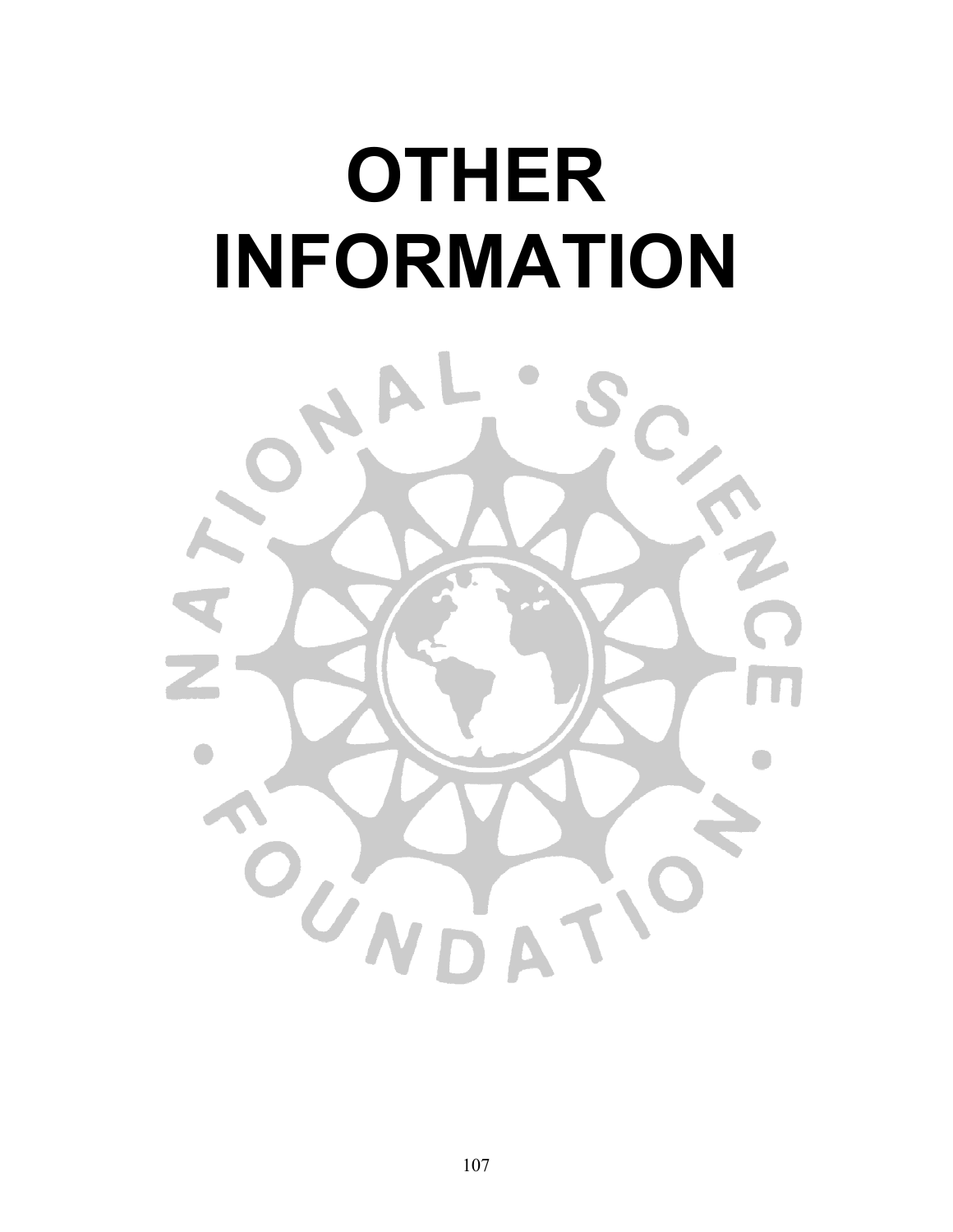# **VII. ASSESSMENT AND EVALUATION PROCESS**

We employ a mix of both qualitative and quantitative goals, and make use of both qualitative information and quantitative data in determining annual progress towards achieving goals. Our outcome goals are generally expressed in a qualitative form, and most management goals and investment process goals are quantitative.

#### **MANAGEMENT AND INVESTMENT PROCESS GOALS**

We make use of internal data systems to monitor and report progress in achieving the quantitative management goals and investment process goals. For these goals, performance results are assessed and reviewed by our administrative staff and managers, with selected goals audited by external third parties. The two qualitative investment process goals (Goals V-2 and V-3) are addressed by external experts who participate in COV and AC reviews. Selected results are verified and validated by a third party.

The assessment process for the quantitative goals is straightforward. We collect relevant data using internal corporate data systems and compare the result with the performance level targeted for the fiscal year. Progress towards achievement of most quantitative goals is reviewed by senior management on a quarterly basis. In FY 2000, an agency-wide GPRA module that collects data relevant to the quantitative goals was created to allow staff to track progress throughout the year.

## **OUTCOME GOALS**

We have traditionally made use of various types of assessments and evaluations to monitor non-quantitative research and education outcomes, the quality of our investments, and the processes we use. Formalized examination takes place during merit review of proposals, COV and AC assessments, and GPRA reporting. Additionally, programs and plans are assessed and evaluated throughout the year on a continuing basis by NSF staff. Elements of GPRA reporting are highlighted in the figure below.

#### **Project Assessment During NSF Merit Review**

Applicants and grantees provide results from previous NSF support, information about existing facilities and equipment available to conduct the proposed activity, biographical information on the Principal Investigators, other sources of support, federally required certifications and certifications specific to NSF. Such information is required at the time of application, at the time of an award, and in annual and final project reports. It is reviewed by NSF staff, is utilized during merit review, and is available to external committees (COVs and ACs) conducting performance assessment. The merit review process provides a rigorous, first phase of assessment of NSF's research and education portfolio. Thus, at the onset, this process selects for support only the most competitive one-third of proposals submitted for consideration.

Program Officers review the annual progress of awards. The progress report includes information on significant accomplishments, progress achieved in the prior year, plans for the next year, and points out issues that may impact progress or completion of the project on schedule and within budget. On approval of this report by the Program Officer, NSF releases funds for the ensuing year.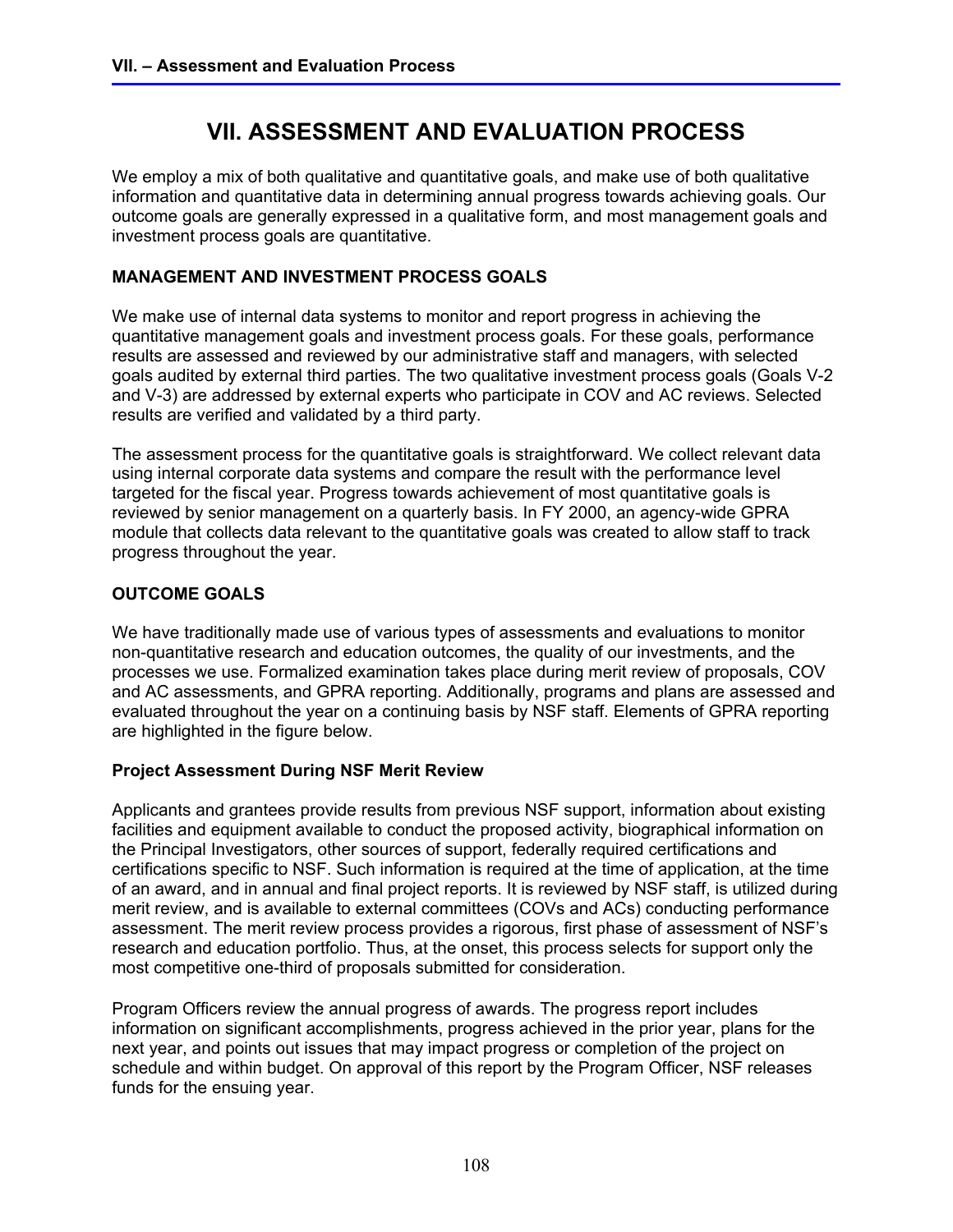All materials associated with the review of a proposal as well as subsequent annual reports are available to Committees of Visitors. Our staff also prepare materials (reports, evaluations, highlights) for use by COVs and ACs in developing their reports and making their assessments.



## **Program Assessment by Committees of Visitors (COVs)**

NSF's Committees of Visitors provide program assessments that are used both in program management and in our annual GPRA reporting. Included are assessments for outcome goals and for the two qualitative investment process goals dealing with the implementation of the merit review criteria. In the past, COVs have traditionally assessed the integrity and efficiency of the processes for proposal review. With the full implementation of GPRA in FY 1999, we added a retrospective GPRA assessment component (both outputs and outcomes) to their responsibilities.

Each COV typically consists of five to twenty external experts who review one or more programs over a two or three day period. These experts are selected to ensure independence, programmatic coverage, and balanced representation. They typically represent academia, industry, government, and the public sector.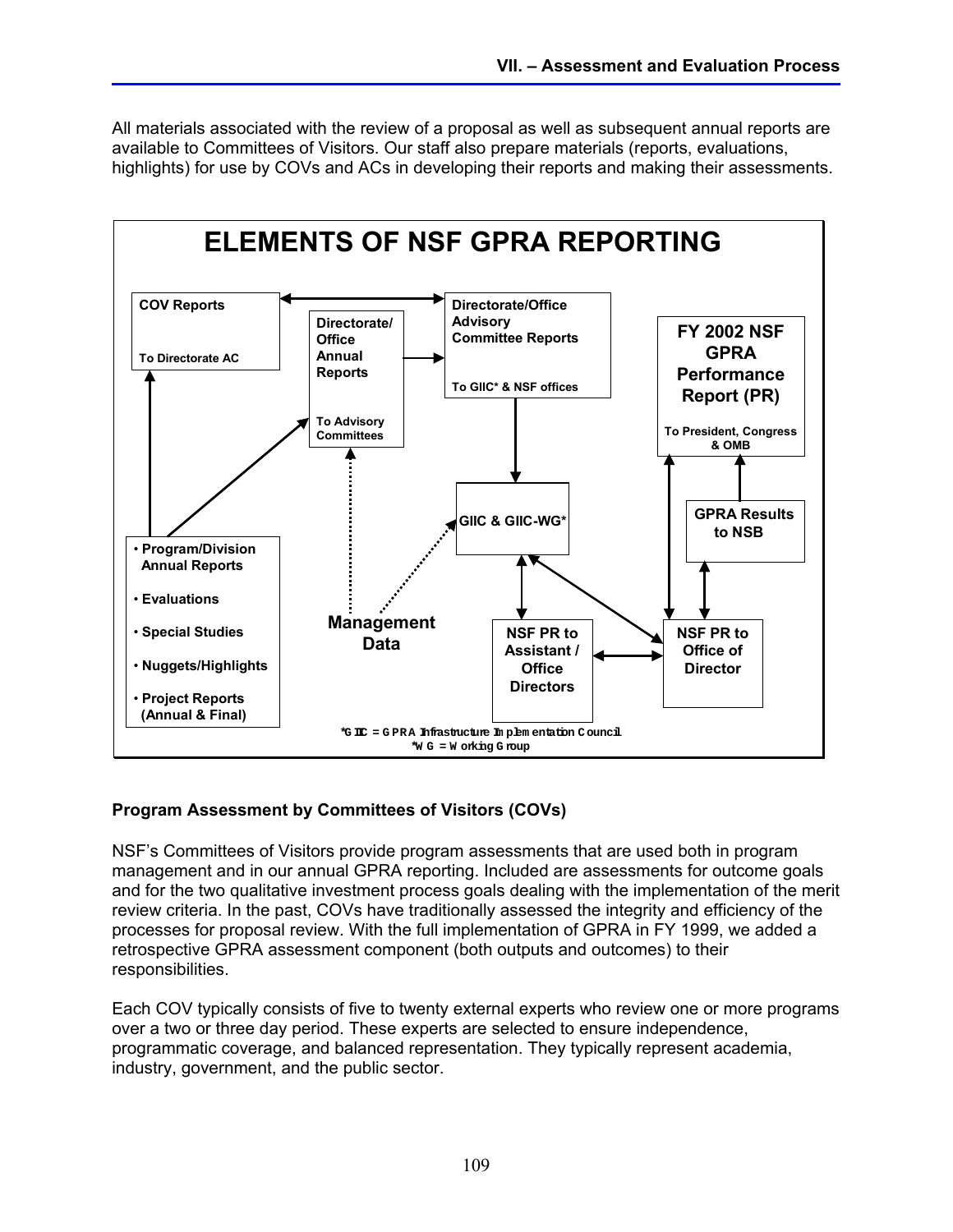Each year, COVs assess approximately one-third of our progams, and review their performance over the previous three years. In FY 2001, about 32% of NSF's portfolio of 220 programs was evaluated by COVs for quality of process and progress made in achieving NSF's FY 2001 goals. In FY 2000, about 37% of NSF's portfolio was evaluated by COVs. The remaining portion of NSF's portfolio will be evaluated by COVs in FY 2002 to complete the full three-year cycle of assessment of NSF programs.

In FY 2001, approximately 250 COV members participated in program review and performance assessment. The 19 COV reports generated covered 70 of our approximately 220 programs (see Appendix II for a schedule of program evaluations). Typically, there are fewer COV reports than programs because some reports evaluate multiple programs.

All COVs are asked to complete a report template with questions addressing how programs contribute to NSF's goals. Committees of Visitors are asked to address (A) the integrity and efficiency of the *processes* involved in proposal review; and (B) the results, including quality and other factors, of NSF's investments. In determining whether there has been significant achievement with respect to the prescribed performance indicators, COV members use their collective experienced-based norms.

The FY 2001 COVs were asked to judge whether our programs were successful or not in achieving Outcome Goals III-1a, III-2, and III-3, and in implementing the merit review criteria (Investment Process Goals V-2 and V-3). COVs are asked to justify their judgements and provide supporting examples or statements illustrating success and progress toward GPRA goals.

COVs are generally subcommittees of NSF Directorate Advisory Committees. As such, their reports, along with responses from the responsible Directorate addressing recommendations made by the COVs, are submitted to the parent Advisory Committee. The reports are also reviewed by NSF staff.

#### **Advisory Committee (AC) Reporting on Directorate/Office Performance**

Advisory Committees advise the seven directorates and the Office of Polar Programs. They are typically composed of 18-25 external experts who have broad experience in academia, industry, and government. Advisory Committees are chartered and hence are subject to Federal Advisory Committee Act (FACA) rules. The role of the ACs is to provide advice on priorities, address program effectiveness, review COV reports and directorate responses to COV recommendations, and assess directorate progress in achieving NSF-wide GPRA goals.

The ACs have full access to all available data sources to carry out their assessments. Their review and assessment process culminates with an AC report that incorporates the results of all external COV and directorate reporting and highlights the annual progress of the directorate toward achieving NSF's qualitative goals.

At the close of the fiscal year, each directorate submits all GPRA-related materials (COV and AC reports, directorate annual reports, and responses to recommendations made by COVs) to agency senior management, including the Office of the Director. Simultaneously, quantitative data relevant to the management goals and investment process goals are finalized by our staff and submitted to senior management, including the Office of the Director.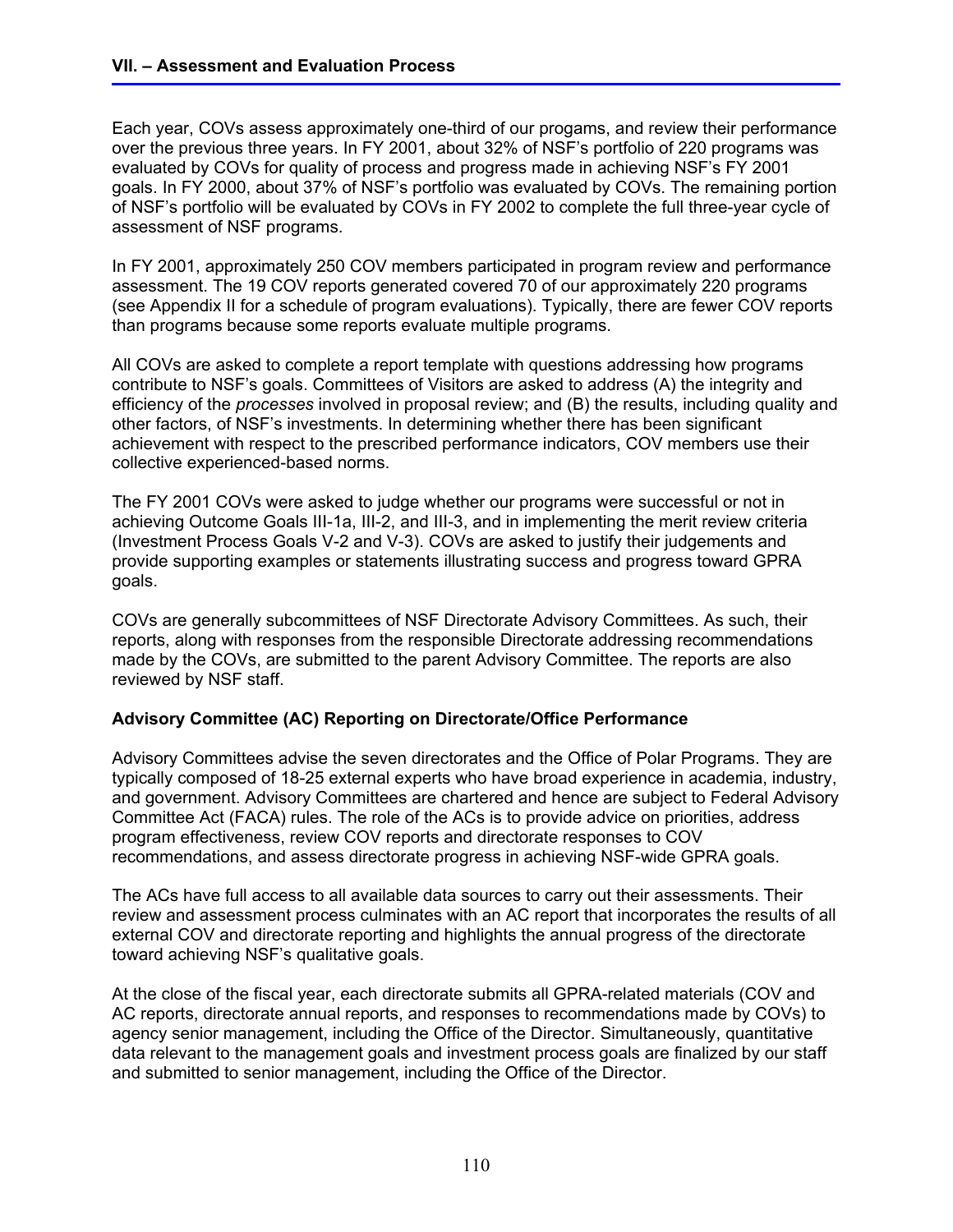# **Agency GPRA Reporting**

The COV and AC reports prepared by external experts address a broad set of issues ranging from staffing and quality of merit review to specifics of a scientific project. The GPRA components of these reports are used in assessing NSF's progress toward achieving its People, Ideas, and Tools outcome goals (Goals III-1a, III-2 and III-3.) These reports also contain discussions of investment process goals related to use of merit review criteria by reviewers (Goal V-2) and Program Officers (Goal V-3). Both are stated in the alternative form. Two quantitative goals (Goals III-1b and III-1c) associated with the People outcome goal are evaluated using relevant quantitative data.

The criterion for success for each of the People, Ideas, and Tools outcome goals can be stated:

#### *"NSF is successful when, in the aggregate, results reported in the period demonstrate significant achievement in one of more of the [associated indicators]."*

This criterion is utilized for judgements about both program and agency success for GPRA P-I-T outcome goals. For program assessment, only relevant goals and indicators are used. For agency assessment, all goals and indicators are relevant and all are used in determining agency success. The agency decision for NSF is based on analysis of the successful/not successful judgements contained within the AC and COV reports. Each successful rating requires supporting evidence or retrospective examples supporting such a judgement.

NSF staff examine individual ratings (Successful or Not Successful) included in COV and AC reports to ensure that ratings for the qualititave outcome goals and indicators are justified. Each rating assigned by the committees is evaluated by NSF staff utilizing well-defined, internally developed criteria. In order to verify and validate staff judgements regarding AC or COV ratings, an external firm, PricewaterhouseCoopers LLP (PwC), was engaged to review the COV and AC reports using the same criteria as NSF staff. PwC was asked to independently assess ratings and justifications contained within the COV and AC reports. NSF staff and PwC then met to compare and reconcile their conclusions. In almost all cases there was consensus. The differences were minor and had no impact on the final results.

Principal factors contributing to NSF's decision that the agency is successful for our outcome goals related to People, Ideas, and Tools include:

- the consistently high ratings for each of the eight directorates and offices, as contained in Advisory Committee reports – the external experts on the eight advisory committees judged all relevant outcome goals and indicators as successful.
- the lack of significant numbers of "not successful" assessments (in both COV and AC reports).
- the extensive number and quality of retrospective examples demonstrating significant achievement for the 11 indicators associated with the three outcome goals.

For agency GPRA reporting, we generally placed more emphasis on results contained in the AC reports because these reports are more complete and comprehensive compared to the COV reports, which cover only a third of our programs. The AC reports took into account all of the material provided by the COVs and Directorates/Office staff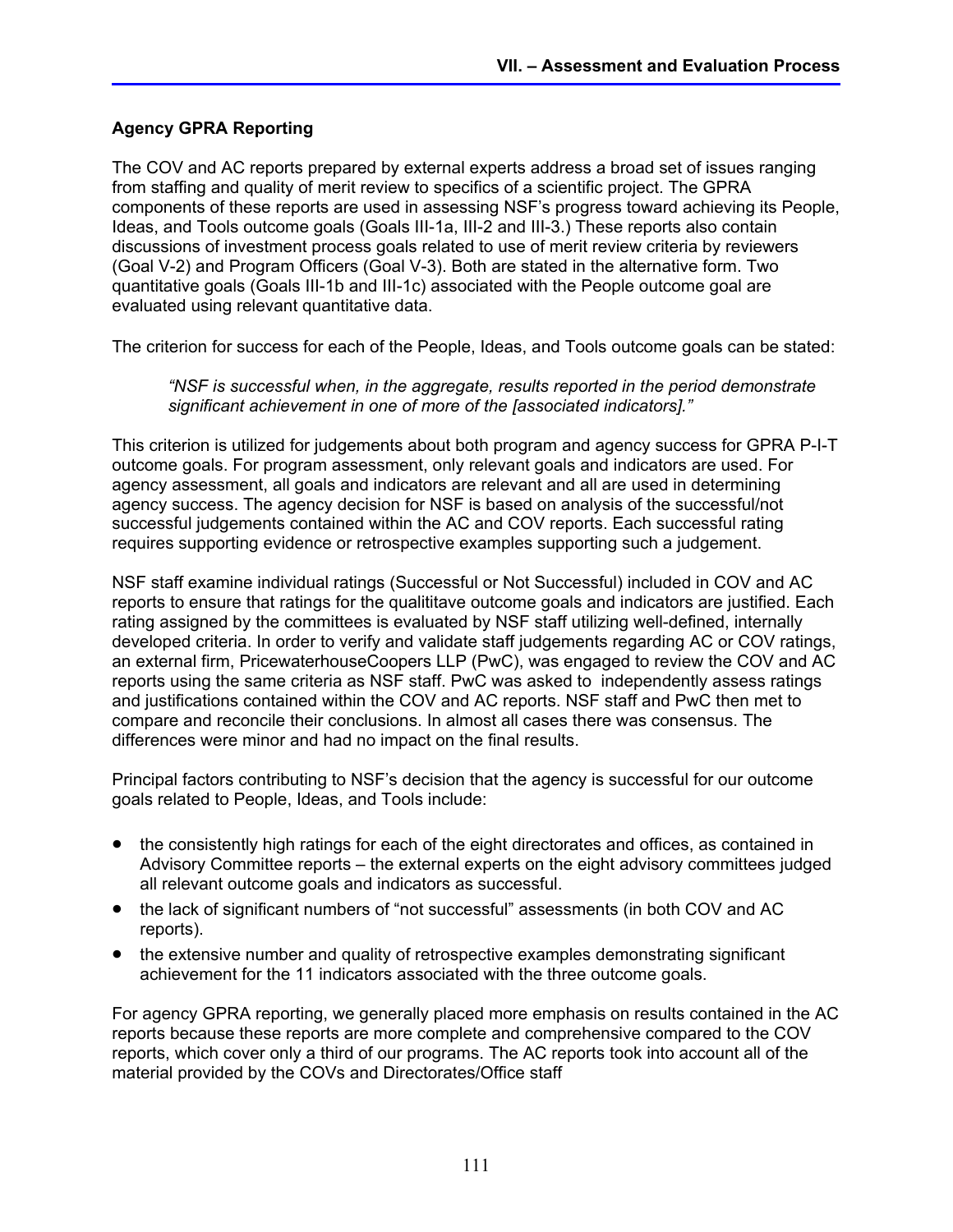# **VIII. VERIFICATION AND VALIDATION (V&V)**

he Foundation has both qualitative and quantitative GPRA goals. Its qualitative goals include the three broad strategic outcome goals related to People, Ideas, and Tools and two investment process goals related to implementation of merit review criteria. The outcome goals are presented in a format that requires qualitative assessment of achievement. These assessments are based largely on information included in reports prepared by committees of independent, external experts (e.g. Committees of Visitors and Advisory Committees) who assess the quality of program results based on their collective experience-based norms. Our quantitative goals focus on management activities, with the majority presented in a format that enables quantitative assessment of progress toward goal achievement. Assessment for these goals is based on data collected with NSF's central data systems. T

## **QUALITY OF REPORTED PERFORMANCE INFORMATION**

NSF recognizes the ongoing need to improve data systems for collecting performance information and data, especially that related to facilities. We view the improvement of the quality of data and data systems as an evolutionary process and intend to maintain it as a priority as budget and time allow. Implementing GPRA has enabled NSF to gather information in a structured way and to address issues in a more formal, focused manner than in the past.

In their January 2002 report PricewaterhouseCoopers LLP (PwC) addressed system aspects of NSF data quality for the Awards system, Enterprise Information System, Financial Accounting System, FastLane, Integrated Personnel System, and the Proposal, PI, and Reviewer System. PwC "*reviewed NSF's information systems to ensure that adequate internal controls are in place to produce reliable data. The techniques presented are based on interviews with NSF managers and staff, rather than a full application review. Pursuant to GAO's assessment guide, we relied on previously conducted work and on departmental sources to determine whether there were any known problems with the data sources or the data itself that would cast doubt on the credibility of the information. One external report that we referenced was the House Subcommittee on Government Efficiency, Financial Management, and Intergovernmental Relations' computer security report card, which it released in October 2001. The report card rated NSF with the highest grade (B+) of 24 major federal agencies.*"

In FY 2002, NSF's data quality program has the following objectives:

- Complete the evaluation of data elements with primary focus on data supporting GPRA goals;
- Complete the population of validated data elements into the data dictionary for all GPRA data elements;
- Enhance the functionality of the data dictionary for all NSF-wide information systems to ensure that meta-data describing the data is identified and thoroughly documented;
- Continue to ascertain the causes of the data quality problems and develop systematic methods for correction; and
- Develop and promulgate data quality policies and procedures NSF-wide.

A COV data project initiated in FY 2001 will substantially improve the quality, consistency and availability of data, reports and charts that are used by external NSF committees. These committees, in addition to providing advice to the NSF organization, provide assessments used in NSF's annual GPRA reporting. Currently, each NSF organization produces its own reports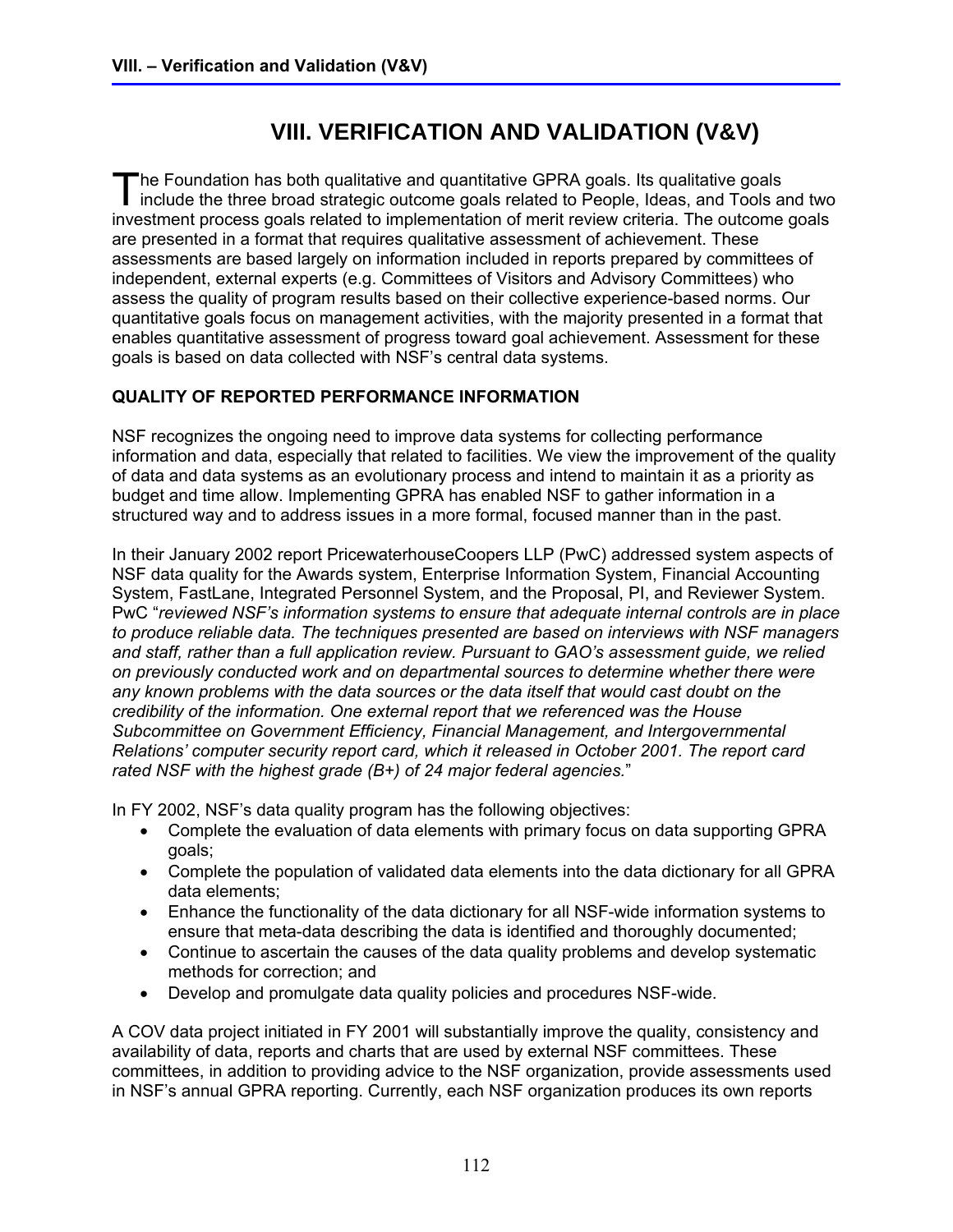and charts for each of its committees. As a result of this new project, the reports will be generated centrally to reduce costs and improve quality and consistency across NSF. The initial planning for the project begins in FY 2001 with the majority of the implementation to be completed in FY 2002. The project will be completed in FY 2003.

# **DATA V&V ACTIVITIES**

We used a process similar to the one used in FY 2000 to verify and validate selected FY 2001 GPRA performance information. In FY 2000 and FY 2001, we engaged an external third party, PricewaterhouseCoopers LLP, to verify and validate selected GPRA performance results as well as the process through which supporting data was compiled. PwC documented the processes we follow to collect, process, maintain, and report selected performance data. They identified relevant controls and commented on their effectiveness. Based on GAO guidance, they provided an assessment of the validity and verifiability of the data, policies, and procedures we used to report results for the FY 2001 goals. For the outcome goals, PwC confirmed the ratings and interpretations contained in the COV and AC reports. PwC also provided high-level review of NSF's information systems based on GAO standards for application controls. We expect to use a similar process in FY 2002.

In their report (January 2002), PwC concluded "From our review, we determined that NSF has reported on ten of the quantitative goals and all five qualitative goals in a manner such that any errors, should they exist, would not be significant enough to change the reader's interpretation of the Foundation's success in meeting the supporting performance goal. For these goals, NSF relies on sound business processes, system and application controls, and manual checks of system queries to report performance. We believe that these processes are valid and verifiable. For the four goals related to facilities management, we identified significant data limitations, which impaired our ability to verify the processes. However, we believe that NSF's reported outcomes are consistent with the data they collected."

For reporting on goal achievement, all of our outcomes are compiled for programs and activities across the agency. To enable a uniform and systematic organization of reporting information for the strategic outcome goals, we have developed specially designed templates and reporting guidelines for use by committees of external experts (COVs and ACs). These templates and guidelines are reviewed and refined annually. Options for rating NSF are limited to either successful or not successful.

# **TYPES AND SOURCES OF PERFORMANCE DATA AND INFORMATION**

Most of the data that underlie achievement assessments for strategic outcome goals originate outside the agency and are submitted to us through the Project Reporting System, which includes annual and final project reports for all awards. Through this system, performance information/data (compiled by our staff) such as the following are available to program staff, third party evaluators, and other external committees:

Information on People – student, teacher and faculty participants in NSF activities; demographics of participants; descriptions of student involvement; education and outreach activities under grants; demographics of science and engineering students and workforce; numbers and quality of educational models, products and practices used/developed; number and quality of teachers trained; and student outcomes including enrollments in mathematics and science courses, retention, achievement, and science and mathematics degrees received;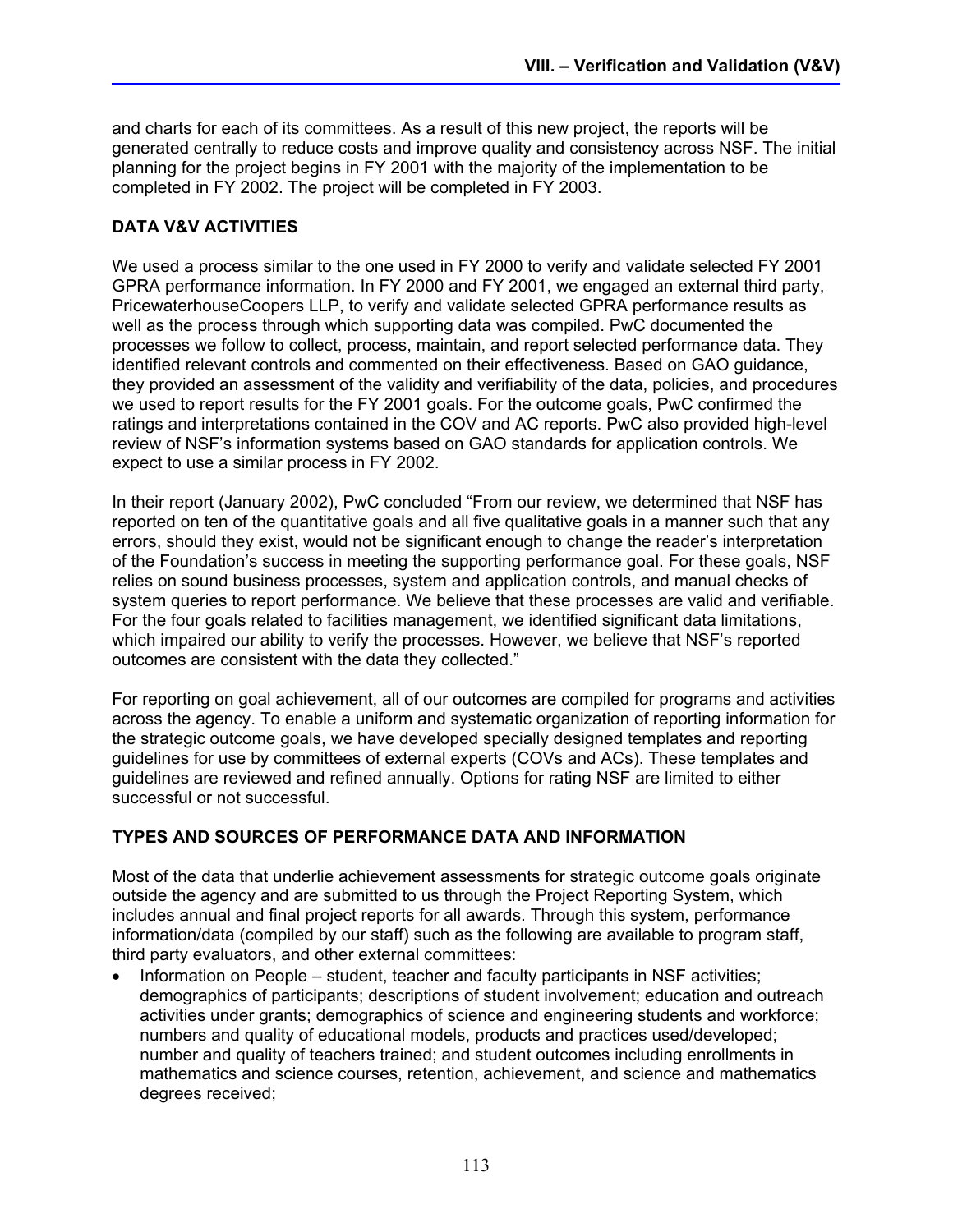- Information on Ideas published and disseminated results, including journal publications, books, software, audio or video products created; contributions within and across disciplines; organizations of participants and collaborators (including collaborations with industry); contributions to other disciplines, infrastructure, and beyond science and engineering; use beyond the research group of specific products, instruments, and equipment resulting from NSF awards; and role of NSF-sponsored activities in stimulating innovation and policy development; and
- Information on Tools published and disseminated results; new tools and technologies, multidisciplinary databases; software, newly-developed instrumentation, and other inventions; data, samples, specimens, germ lines, and related products of awards placed in shared repositories; facilities construction and upgrade costs and schedules; and operating efficiency of shared-use facilities.

Most of the data supporting management goals can be found in NSF's central systems. These central systems include the Enterprise Information System (EIS); FastLane, with its Performance Reporting System and its Facilities Reporting System; the Online Document System (ODS); the Proposal, PI, and Reviewer System (PARS); the Awards System; the Electronic Jacket; and the Financial Accounting System (FAS). These systems are subject to regular checks for accuracy and reliability.

The Division of Human Resources Management (HRM/OIRM) maintains information related to staff recruitment and staff training, under the guidance of the Chief Information Officer. OEOP databases are also available for reporting purposes.

The qualitative aspects associated with the goals on implementation of both merit review criteria are addressed in reports of external committees (COVs and ACs) and/or staff analyses.

#### **Data / Information Limitations**

For outcome goals, the collection of qualitative data during assessment may be influenced by factors such as a lack of long-term data/information to assess the impact of outcomes, the potential for self-reporting bias, the unpredictable nature of discoveries, and the timing of research and education activities. For the quantitative management goals, the assessment may be influenced by factors such as accuracy of data entry into central computer systems, lack of experience in using new reporting systems or modules, or individual non-responsiveness (e.g., self-reporting of diversity information; workplace surveys).

Finally, external expert assessments (presented in COV and AC reports) may lack sufficient justification for ratings or may provide incomplete information. To address this issue NSF is continuing to modify its reporting templates and improve guidance to committees and staff in order to improve the completeness and consistency of the reports. This will aid in compiling qualitative information. Additionally, we have focused on clarifying language in goal and indicator statements.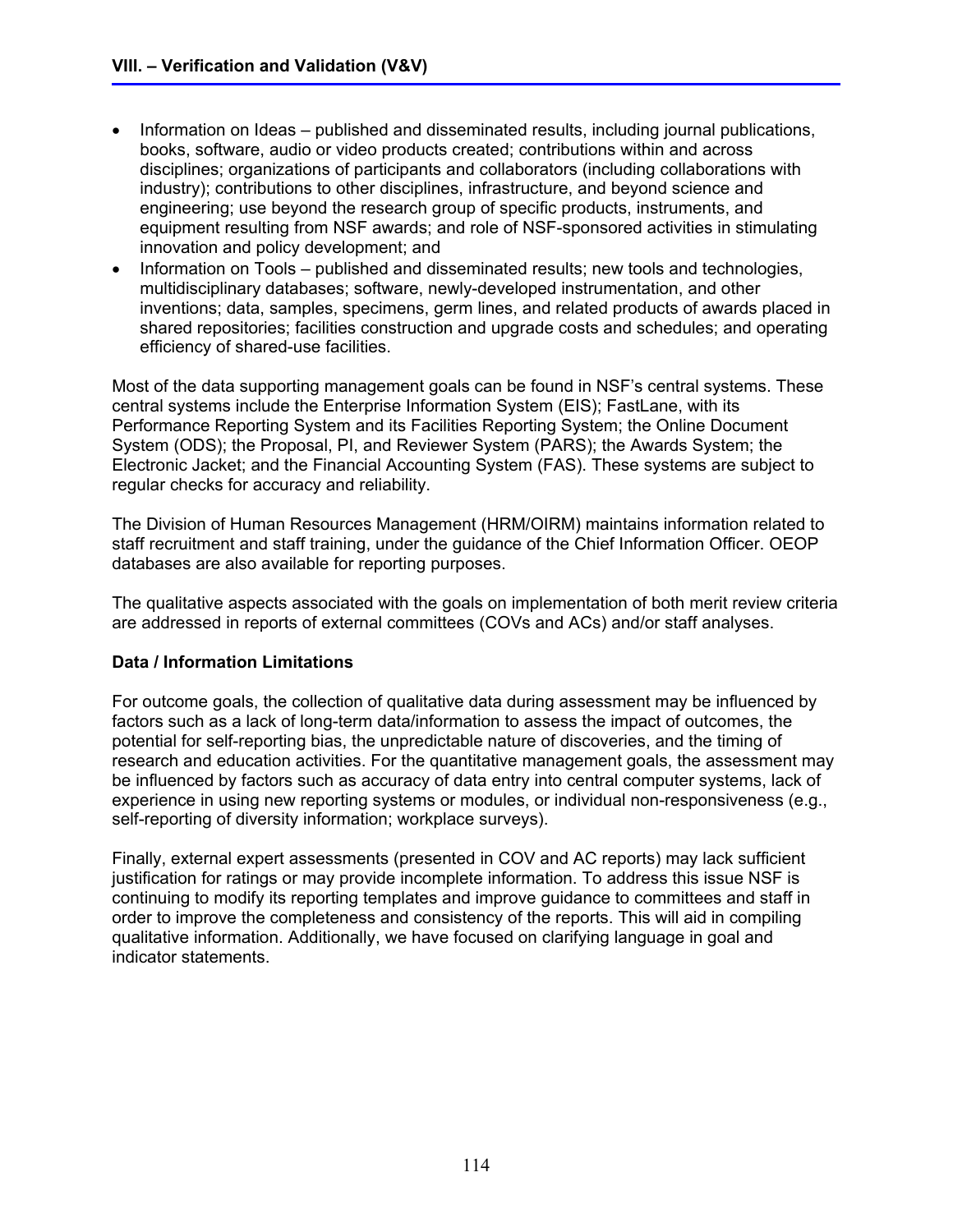# **IX. TRANSITION FROM FY 2000 TO FY 2001**

he NSF FY 2001 Performance Plan was based on our updated GPRA *Strategic Plan FY 2001 – 2006*, finalized in September 2000, and upon newly developed Strategic Outcomes included therein. The chart below clarifies the linkage between our new goals for FY 2001 and those described in earlier NSF GPRA documents. The new Strategic Outcome Goal areas of developing People, enabling Ideas, and providing Tools serve as the linkage between NSF's mission and annual performance goals. The goals in the FY 2001 Performance Plan took into account lessons learned in FY 1999 and FY 2000, recommendations from the NSF Strategic Planning Integration Group, and input from the research community, auditors, Congressional groups, and stakeholders. Additional discussion of annual performance goals and indicators pertaining to these Outcome areas may be found in the NSF FY 2001 Performance Plan. T



#### **ANNUAL PERFORMANCE GOALS FOR NSF STRATEGIC OUTCOMES**

- FY 2000 Outcome Goal: A diverse, globally oriented workforce of scientists and engineers.
- FY 2000 Outcome Goal: Improved achievement in mathematics and science skills needed by all Americans.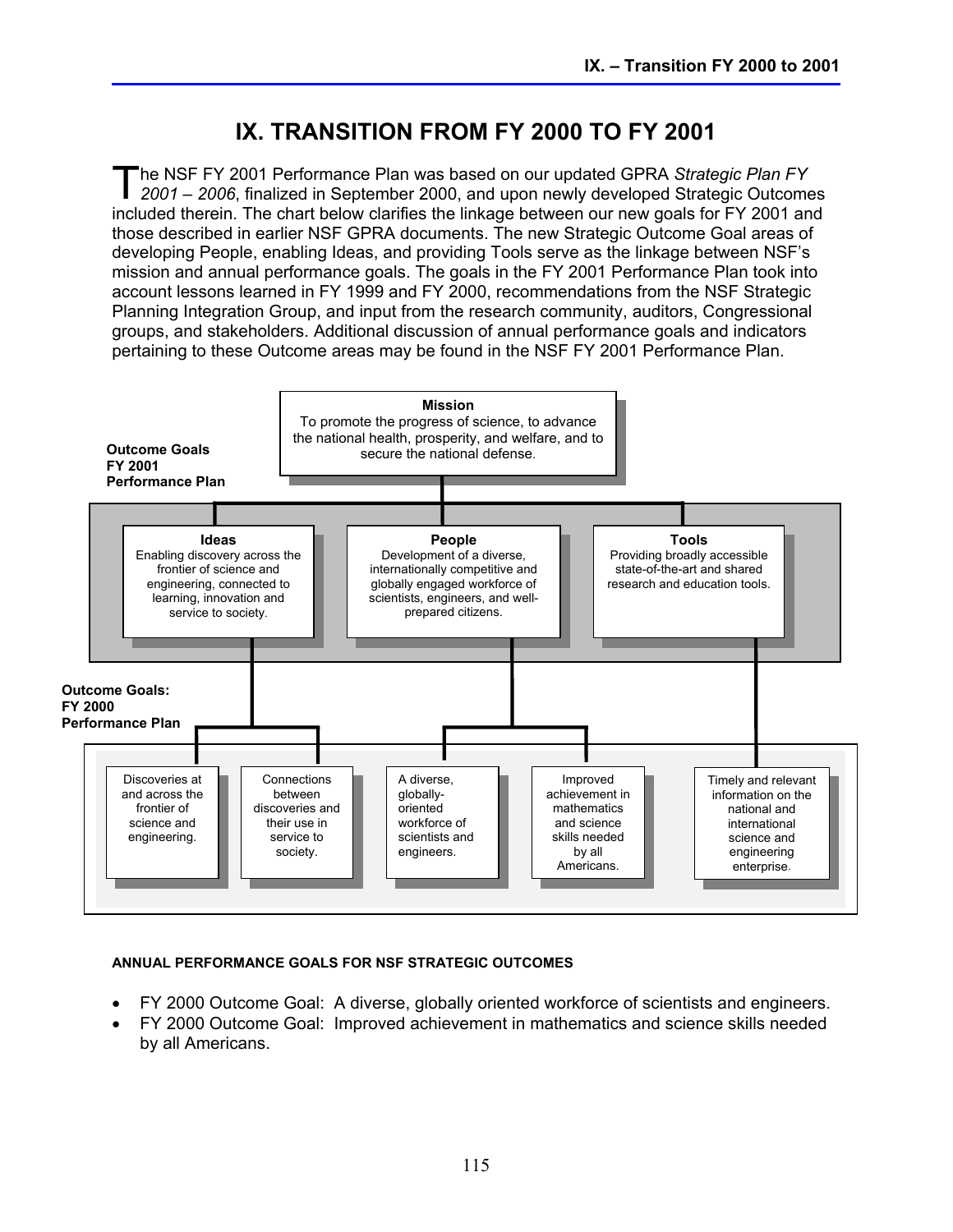These goals are incorporated under the FY 2001 Strategic Outcome: People-A diverse, internationally competitive and globally engaged workforce of scientists, engineers, and well-prepared citizens.

- FY 2000 Outcome Goal: Discoveries at and across the frontier of science and engineering.
- FY 2000 Outcome Goal: Connections between discoveries and their use in service to society.

These goals are incorporated under the FY 2001 Strategic Outcome: Ideas - Discovery across the frontier of science and engineering, connected to learning, innovation and service to society.

• FY 2000 Outcome Goal: Timely and relevant information on the national and international science and engineering enterprise.

This goal addresses the concerns of Science Resources Studies (SRS) customers regarding the accuracy of and the ability to obtain needed information on science and engineering personnel and resources. The goal was adjusted to determine what data are needed to better reflect the 21<sup>st</sup> century science and technology enterprise – to develop, assess, and begin implementation of design options for recasting SRS science and engineering resources data collections. This goal is incorporated under the FY 2001 Strategic Outcome: Tools - Broadly accessible state-of-the-art and shared research and education tools.

#### **ANNUAL PERFORMANCE GOALS FOR NSF MANAGEMENT**

• FY 2000 Performance Goal: By the end of FY 2000, all staff will receive an orientation to FastLane, and at least 80% of program and program support staff will receive practice in using its key modules.

NSF offers a comprehensive training program and strongly encourages all employees to keep current with technology improvements as well as government regulations. This goal was not continued in FY 2001.

• FY 2000 Performance Goal: NSF will complete all activities needed to address the Year 2000 problem for its information systems according to plan, on schedule and within budget.

OMB guidelines and milestones for assessment, renovation, validation and implementation were followed and achieved. External validation of NSF's systems compliance with Y2K guidance was accomplished. This goal is no longer relevant.

• FY 2000 Performance Goal: During FY 2000, at least 85% of all project reports will be submitted through the new electronic Project Reporting System.

Since the system was fully utilized the goal was not continued in FY 2001.

• FY 2000 Performance Goal: By the end of FY 2000, NSF will have the technological capability to take competitive proposals submitted electronically through the entire proposal and award/declination process without generating paper within NSF.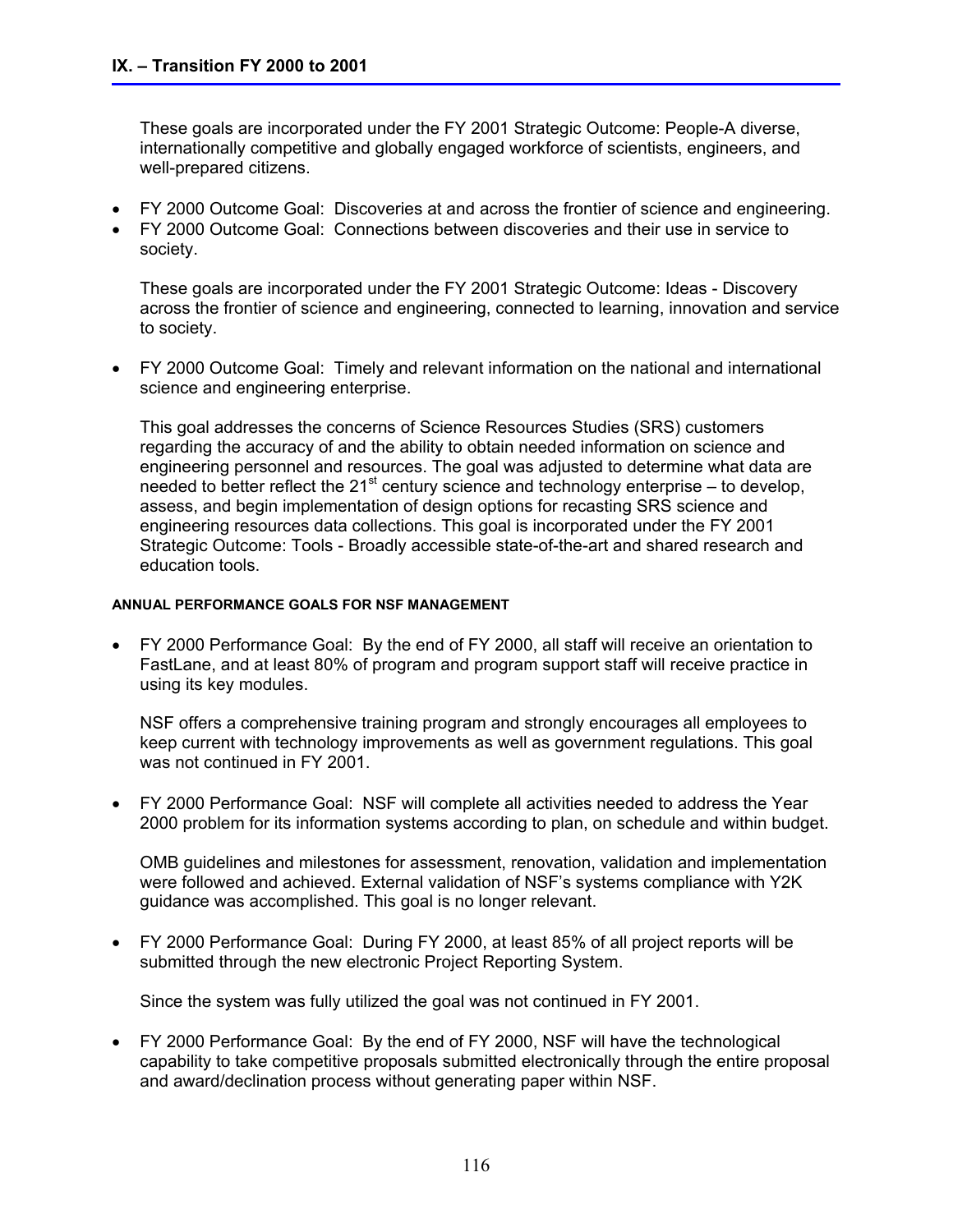This goal has been modified to focus on the review process. NSF will conduct 10 pilot paperless projects that manage the competitive review process in an electronic environment.

#### **CHANGES IN ANNUAL PERFORMANCE GOALS FOR NSF'S INVESTMENT PROCESS**

• FY 2000 Performance Goal: At least 90% of NSF funds will be allocated to projects reviewed by appropriate peers external to NSF and selected through a merit-based competitive process.

This performance goal was revised from that stated in FY 1999 and early 2000 in order to be consistent with the government-wide definition of merit-reviewed scientific research as specified by OMB in FY 2000:

NSF exceeded the original goal of 90% for FY 1999 and FY 2000 by achieving results of 95% for both years. Nevertheless, NSF has calculated a new baseline, goals, and results based on OMB's revised merit review definition issued in FY 2000.

• FY 2000 Performance Goal: NSF's performance in implementation of the new merit review criteria is successful when reviewers address the elements of both generic review criteria appropriate to the proposal at hand and when program officers take the information provided into account in their decisions on awards, as judged by external independent experts.

This goal was separated into its component parts and directed toward reviewers and program officers to better measure the performance of each.

• FY 2000 Performance Goal: Identify possible reasons for customer dissatisfaction with NSF's merit review system and with NSF's complaint system.

The information is being utilized in staff training and in developing goals. This goal was not continued in FY 2001.

• FY 2000 Performance Goal: Identify best practices and training necessary for NSF staff to conduct merit review and answer questions about the review criteria and process. Identify best practices and training necessary for NSF staff to answer questions from the community and to deal with complaints in a forthright manner.

Customer service continues to be of the highest priority for NSF. NSF continues to address these concerns, particularly those involving the merit review process and handling of customer complaints and will concentrate on improving its Merit Review Process (see FY 2001 performance goals V-4 and V-5.) This goal was not continued in FY 2001.

• FY 2000 Performance Goal: Improve NSF's overall American Customer Satisfaction Index (ACSI) compared to the FY 1999 index of 57 (on a scale of 0 to 100.)

Customer service continues to be a high priority for NSF. The results of these surveys were used to identify issues of importance to respondents, which enables NSF to design meaningful goals. This goal was not continued in FY 2001.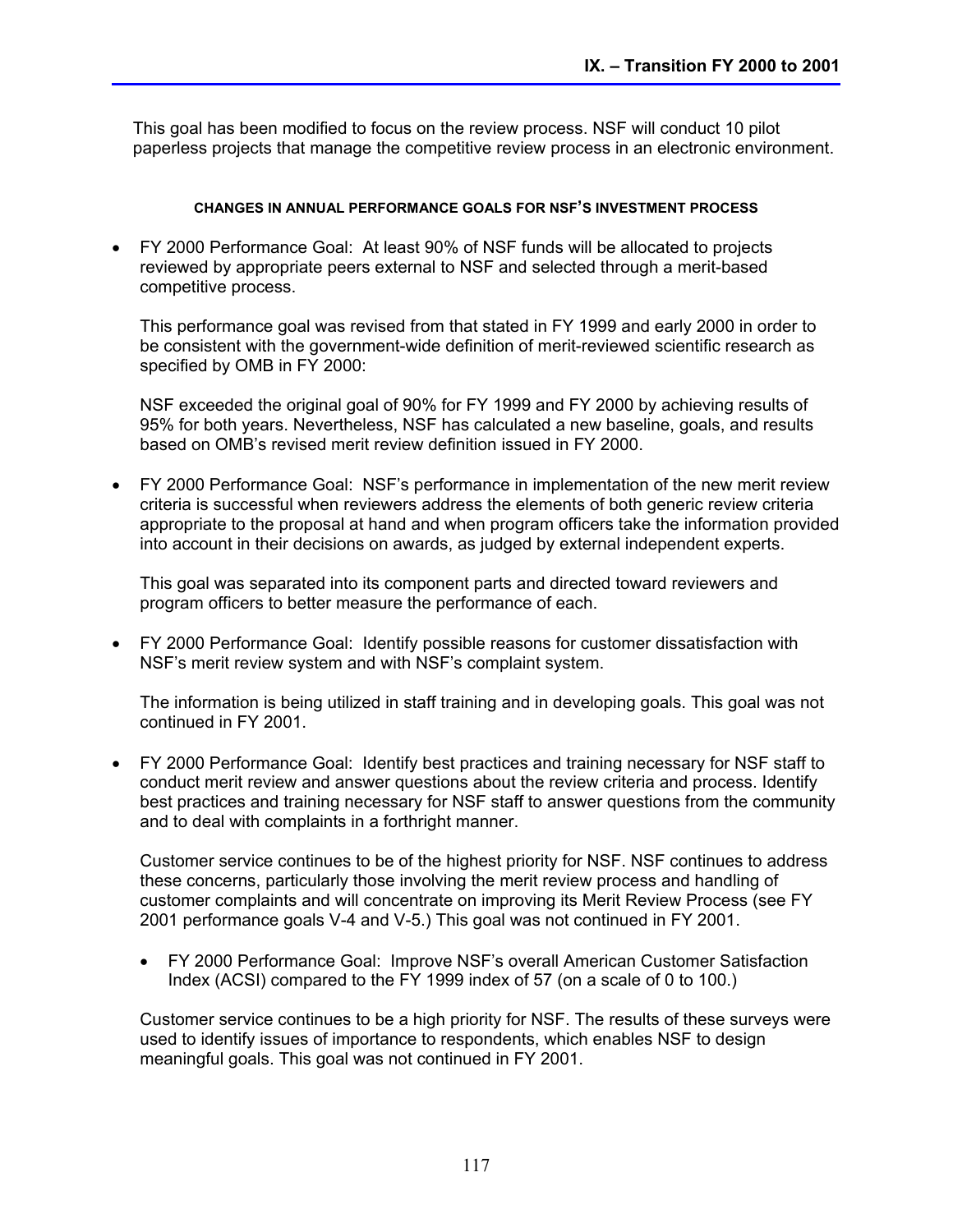• FY 2000 Performance Goal: Develop a plan and system to request that Principal Investigators address the integration of research and education in their proposals, and develop a system to verify that PIs have done so.

The goal is incorporated into the Implementation of Merit Review Criteria Goals for FY 2001 (see FY 2001 performance goals V-2 and V-3). Each program announcement, NSF's Guide to Programs and the Grant Proposal Guide explain the review criteria.

The plan was developed and is being utilized. Issuance of Important Notice #125 reminded PIs of the importance of addressing this topic. This goal was not continued in FY 2001.

• FY 2000 Performance Goal: Develop and implement a system/mechanism to request and track reviewer comments tied to merit review criterion #2, "what are the broader impacts of the proposed activity?".

The system was developed and is being utilized. The goal above is incorporated into the Implementation of Merit Review Criteria Goals for FY 2001 (see FY 2001 performance goals V-2 and V-3). Each program announcement, NSF's Guide to Programs and the Grant Proposal Guide explain the review criteria (see Implementation of Merit Review Criteria.) This goal was not continued in FY 2001.

• FY 2000 Performance Goal: In FY 2000, NSF will identify mechanisms to increase the number of women and underrepresented minorities in the proposal applicant pool, and will identify mechanisms to retain that pool.

This goal is incorporated under the FY 2001 Strategic Outcome: People—A diverse, internationally competitive and globally engaged workforce of scientists, engineers, and well-prepared citizens, and also under the Implementation of Merit Review Criteria Goals (reviewer and Program Officer goals) for FY 2001.

This goal was not continued as stated. In FY 2001, NSF focused its "broadening participation" performance area initially on diversification of the reviewer pool.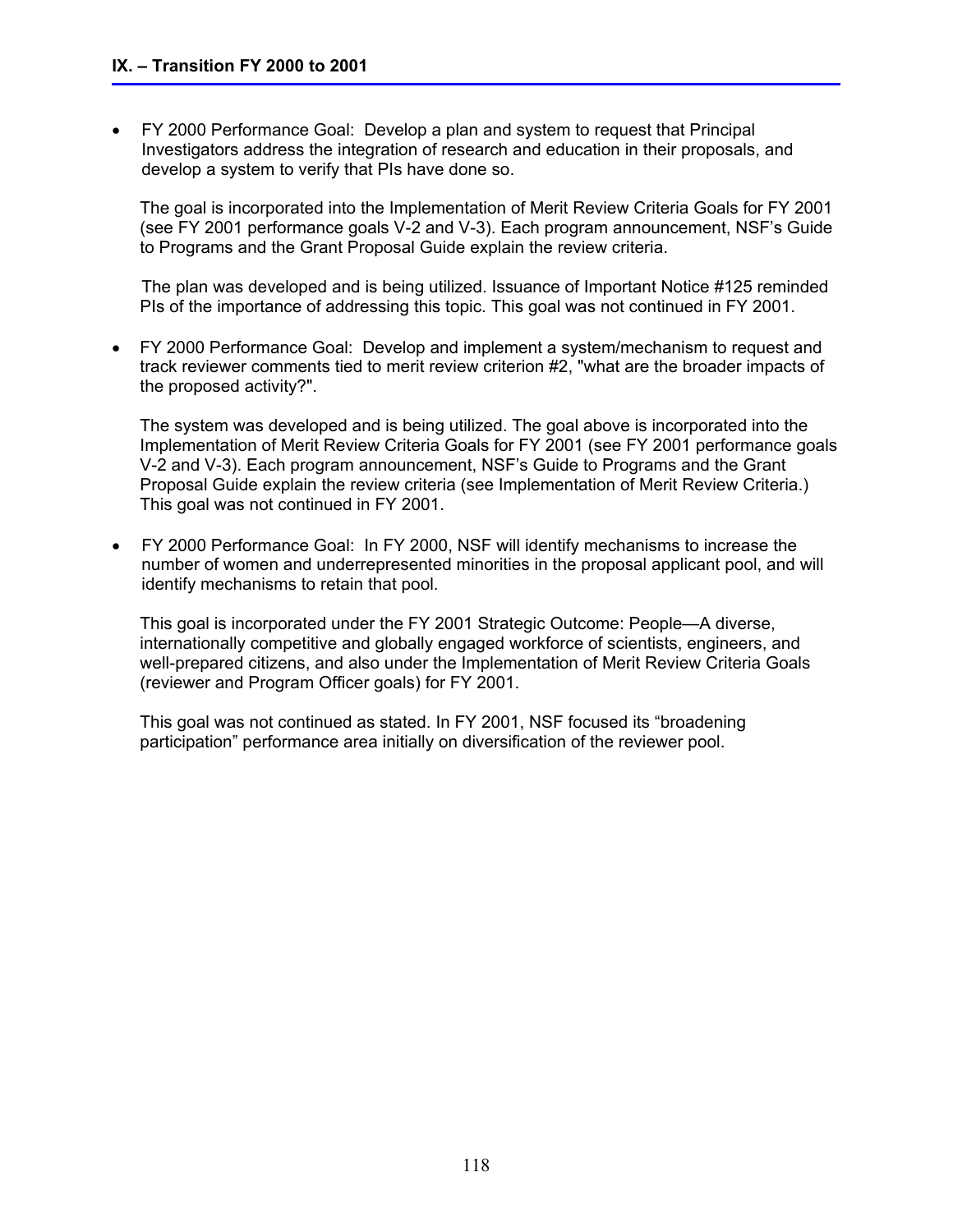# **X. TRANSITION FROM FY 2001 TO FY 2002**

The following goals, which were presented in the FY 2001 Performance Plan, have been modified or removed from the FY 2002 Revised Final Performance Plan. The significance and rationale for changes or exclusion are discussed below.

## **ANNUAL PERFORMANCE GOALS FOR NSF STRATEGIC OUTCOMES**

FY 2001 Performance Goal III-1a: People Strategic Outcome -- Development of "a diverse, internationally competitive and globally-engaged workforce of scientists, engineers, and wellprepared citizens."

#### FY 2001 Performance Indicators:

NSF is successful when, *in the aggregate*, results reported in the period demonstrate significant achievement in one or more of the following indicators:

- Improved mathematics, science, and technology skills for U.S. students at the K-12 level, and for citizens of all ages, so that they can be competitive in a technological society.
- A science and technology and instructional workforce that reflects America's diversity.
- Globally engaged science and engineering professionals who are among the best in the world.
- A public that is provided access to the benefits of science and engineering research and education.

## FY 2002 Performance Indicators:

NSF's performance is successful when, *in the aggregate*, results reported in the period demonstrate significant achievement in the majority (4 of 7) of the following indicators:

- Development of well-prepared scientists, engineers or educators whose participation in NSF activities provides them with the capability to explore frontiers and challenges of the future;
- Improved science and mathematics performance for U.S. K-12 students involved in NSF activities;
- Professional development of the SMET instructional workforce involved in NSF activities;
- Contributions to development of a diverse workforce through participation of underrepresented groups (women, underrepresented minorities, persons with disabilities) in NSF activities;
- Participation of NSF-supported scientists and engineers in international studies, collaborations, or partnerships;
- Enhancement of undergraduate curricular, laboratory or instructional infrastructure; and
- Awardee communication with the public in order to provide information about the process and benefits of NSF-supported science and engineering activities.

Explanation of change: The set of performance indicators related to the People Goal has been expanded and modified to appropriately reflect the breadth of NSF activities. The criterion for successful performance was raised from significant achievement in at least one indicator to successful achievement in a majority of indicators.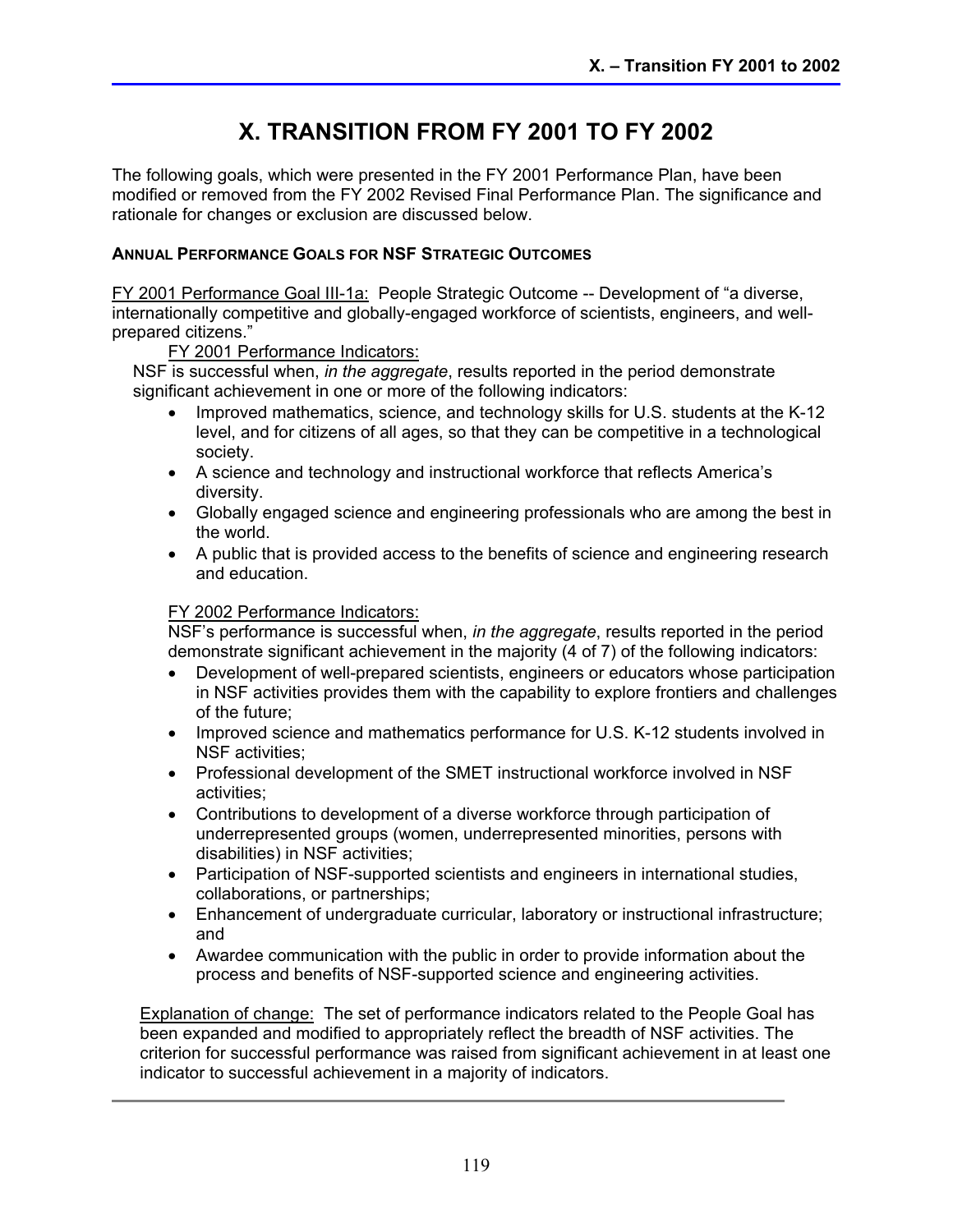FY 2001 Performance Goal III-1b:After three years of support, over 80% of schools participating in systemic initiative programs will (1) implement a standards-based curriculum in science and mathematics; (2) further professional development of the instructional workforce; and (3) improve student achievement on a selected battery of tests.

FY 2002 Performance Goal III-1b: After three years of NSF support, over 80% of schools participating in systemic initiative programs will (1) implement a standards-based curriculum in science and mathematics with at least one-third of their teachers; (2) provide professional development for at least one-third of their teachers; and (3) improve student achievement on a selected battery of math and science tests at one or more of three educational levels (elementary, middle and high school).

Explanation of change: The revised wording of the goal clarifies the threshold for success.

FY 2001 Performance Goal III-1c: Through systemic initiatives and related teacher enhancement programs, NSF will provide intensive professional development experiences for at least 65,000 pre-college teachers.

FY 2002 Performance Goal: Not included.

Explanation of change: This performance goal is not part of our FY 2002 Performance Plan. For FY 2002 NSF has reapportioned a substantial amount of the funds for the Systemic Initiatives to support the new Presidential Math and Science Partnership (MSP) activity. No new competitions or awards are anticipated under the Systemic programs. A goal related to the MSP has been included in the FY 2003 GPRA Performance Plan.

FY 2001 Performance Goal III-2: Ideas Strategic Outcome -- Enabling discovery across the frontier of science and engineering, connected to learning, innovation and service to society.

#### FY 2001 Performance Indicators:

NSF is successful when, *in the aggregate*, results reported in the period demonstrate significant achievement in one or more of the following indicators:

- A robust and growing fundamental knowledge base that enhances progress in all science and engineering areas including the science of learning;
- Discoveries that advance the frontiers of science, engineering, and technology;
- Partnerships connecting discovery to innovation, learning, and societal advancement;
- Research and education processes that are synergistic.

#### FY 2002 Performance Indicators:

NSF's performance is successful when, *in the aggregate*, results reported in the period demonstrate significant achievement in the majority (4 of 6) of the following indicators:

- Discoveries that advance the frontiers of science, engineering, or technology;
- Discoveries that contribute to the fundamental knowledge base;
- Leadership in fostering newly developing or emerging areas;
- Connections between discoveries and their use in service to society;
- Connections between discovery and learning or innovation; and
- Partnerships that enable the flow of ideas among the academic, public or private sectors.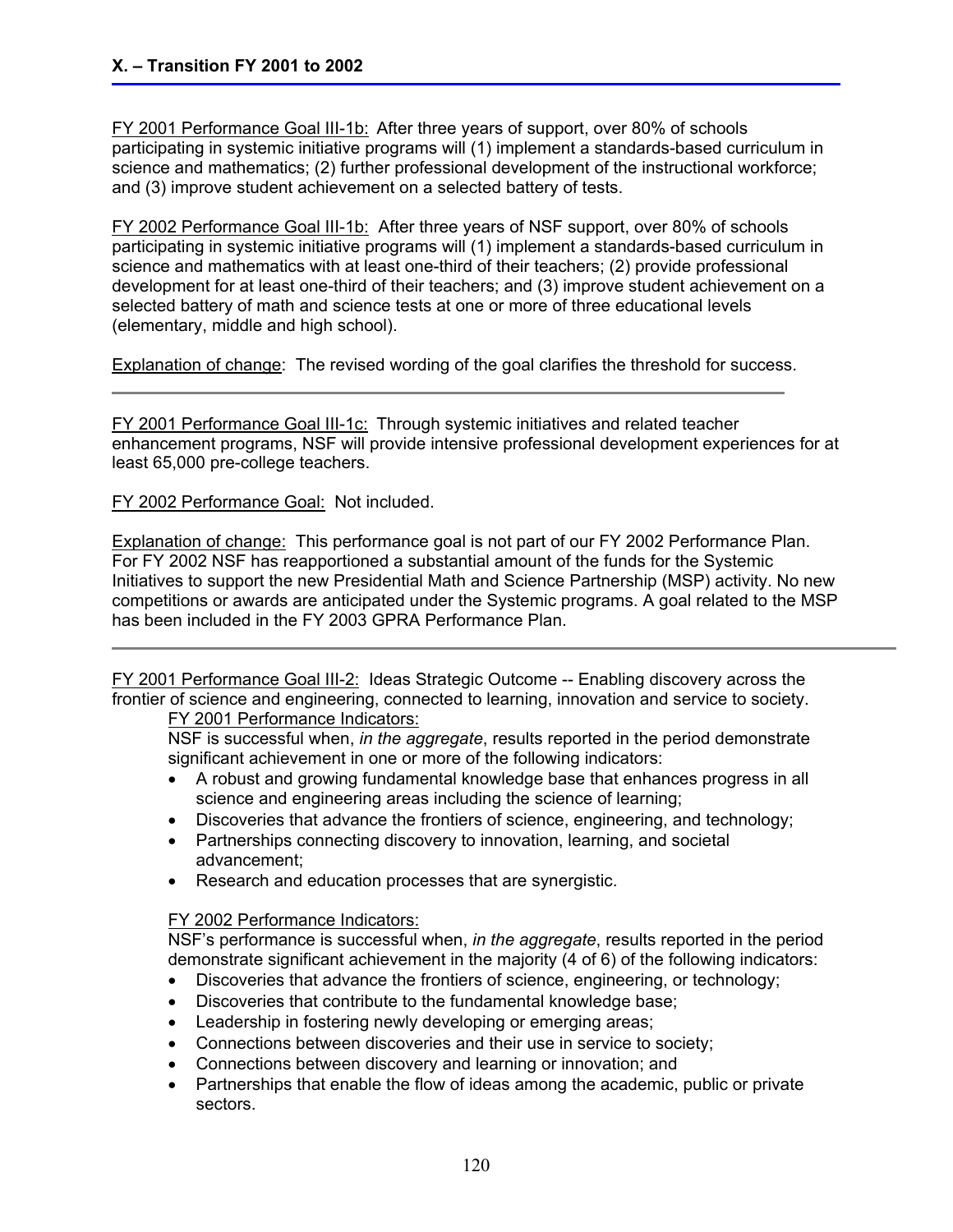Explanation of change: The set of performance indicators related to the Ideas Goal has been revised to better enable qualitative assessment and reflect the breadth of NSF activities. The criterion for successful performance was raised from significant achievement in at least one indicator to successful achievement in a majority of indicators.

FY 2001 Performance Goal III-3: Tools Strategic Outcome -- Providing "broadly accessible, state-of-the-art and shared research and education tools."

#### FY 2001 Performance Indicators:

NSF's performance is successful when, *in the aggregate*, results reported in the period demonstrate significant achievement for one or more of the following indicators:

- Shared use platforms, facilities, instruments, and databases that enable discovery and enhance the productivity and effectiveness of the science and engineering workforce;
- Networking and connectivity that take full advantage of the Internet and make SMET information available to all citizens;
- Information and policy analyses that contribute to the effective use of science and engineering resources.

#### FY 2002 Performance Indicators:

NSF's performance is successful when, *in the aggregate*, results reported in the period demonstrate significant achievement in the majority (4 of 6) of the following indicators:

- Provision of facilities, databases or other infrastructure that enable discoveries or enhance productivity by NSF research or education communities;
- Provision of broadly accessible facilities, databases or other infrastructure that are widely shared by NSF research or education communities;
- Partnerships, e.g., with other federal agencies, national laboratories or other nations, to support and enable development of large facilities and infrastructure projects;
- Use of the Internet to make SMET information available to the NSF research or education communities;
- Development, management, or utilization of very large data sets and informationbases; and
- Development of information and policy analyses that contribute to the effective use of science and engineering resources.

Explanation of change: The set of performance indicators related to the Tools Goal has been expanded and modified to appropriately reflect the breadth of NSF activities. The criterion for successful performance was raised from significant achievement in at least one indicator to successful achievement in a majority of indicators.

#### **ANNUAL PERFORMANCE GOALS FOR NSF MANAGEMENT**

FY 2001 Performance Goal IV-1: Ninety-five percent of full proposals will be received electronically through FastLane.

FY 2002 Performance Goal: Not included.

Explanation of Change: This goal will not be continued in FY 2002. Electronic submission of proposals via FastLane is now standard operating procedure at NSF.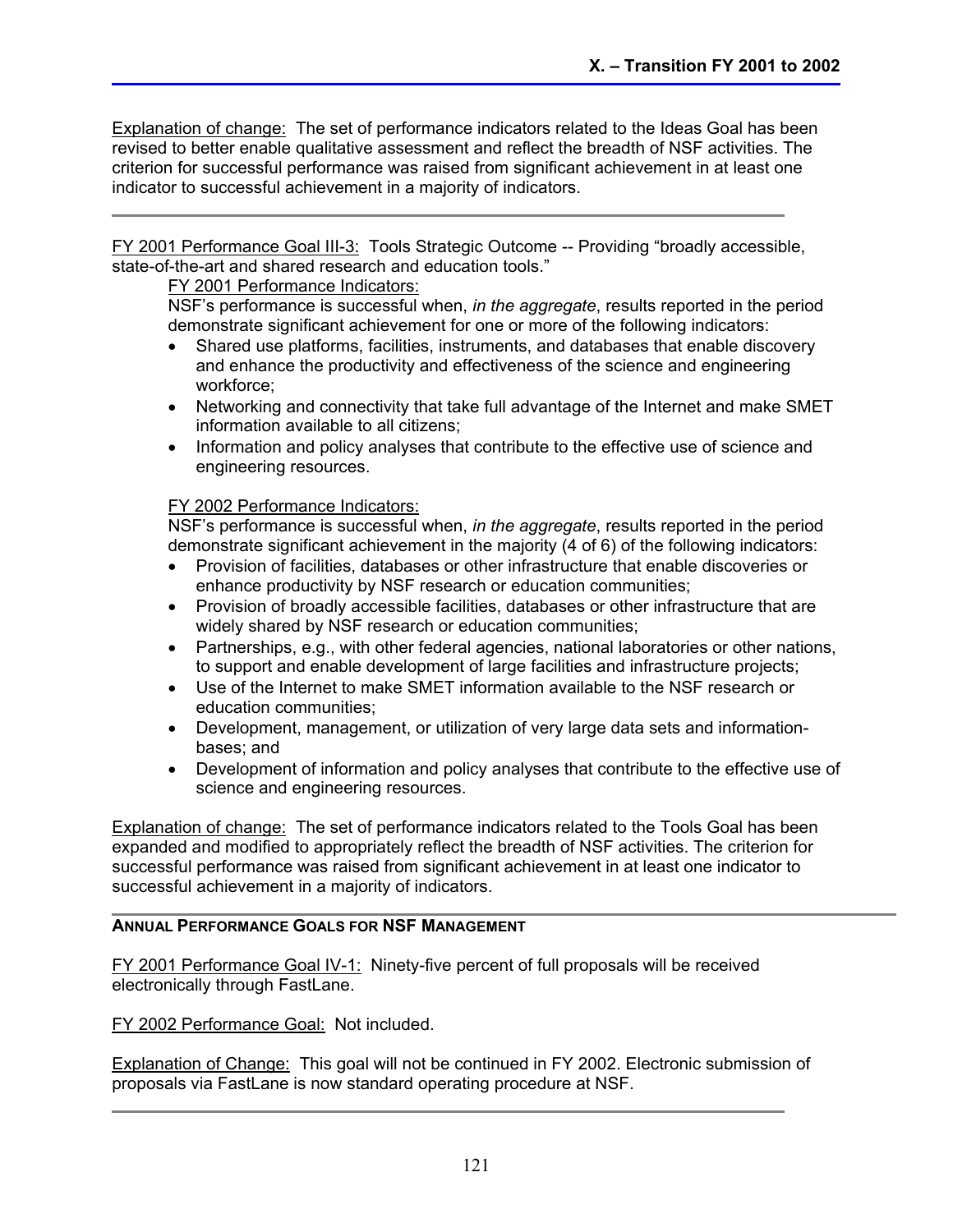FY 2001 Performance Goal IV-3: By the end of FY 2001, NSF will increase usage of a broadrange of video-conferencing/long distance communications technology by 100% over the FY 1999 level.

FY 2002 Performance Goal: Not included.

Explanation of change: By the end of FY 2001, videoconferencing was viewed as a functioning, rather than experimental, technology. Because videoconferencing is an established practice for us, it will not be continued as a goal in the future. We will, however, continue to emphasize this technology for current and emerging business applications.

FY 2001 Performance Goal V-7: NSF will award 30% of its research grants to new investigators.

FY 2002 Performance Goal: Not included.

**Explanation of change:** This openness goal is not included in the FY 2002 performance plan because we wish to fully consider whether this particular goal provides a good measure of openness in the system.

FY 2001 Performance Goal V-8: NSF will begin to request voluntary demographic data electronically from all reviewers to determine participation levels of underrepresented groups in the NSF reviewer pool.

FY 2002 Performance Goal IV-6: Establish a baseline for participation of members of underrepresented groups in NSF proposal review activities.

Explanation of change: The FY 2002 goal is a continuation of the FY 2001 goal. To enable the development of robust baselines, we will continue to gather the appropriate voluntary data from reviewers.

FY 2001 Performance Goal V-9b: Ninety percent of facilities will meet all major annual schedule milestones by the end of the reporting period.

FY 2002 Performance Goal IV-9b: Ninety percent of facilities will meet all major annual schedule milestones.

Explanation of change: This goal was adjusted based on actual performance reporting experience in FY 2001 and feedback from facilities managers, NSF program officers and PricewaterhouseCoopers.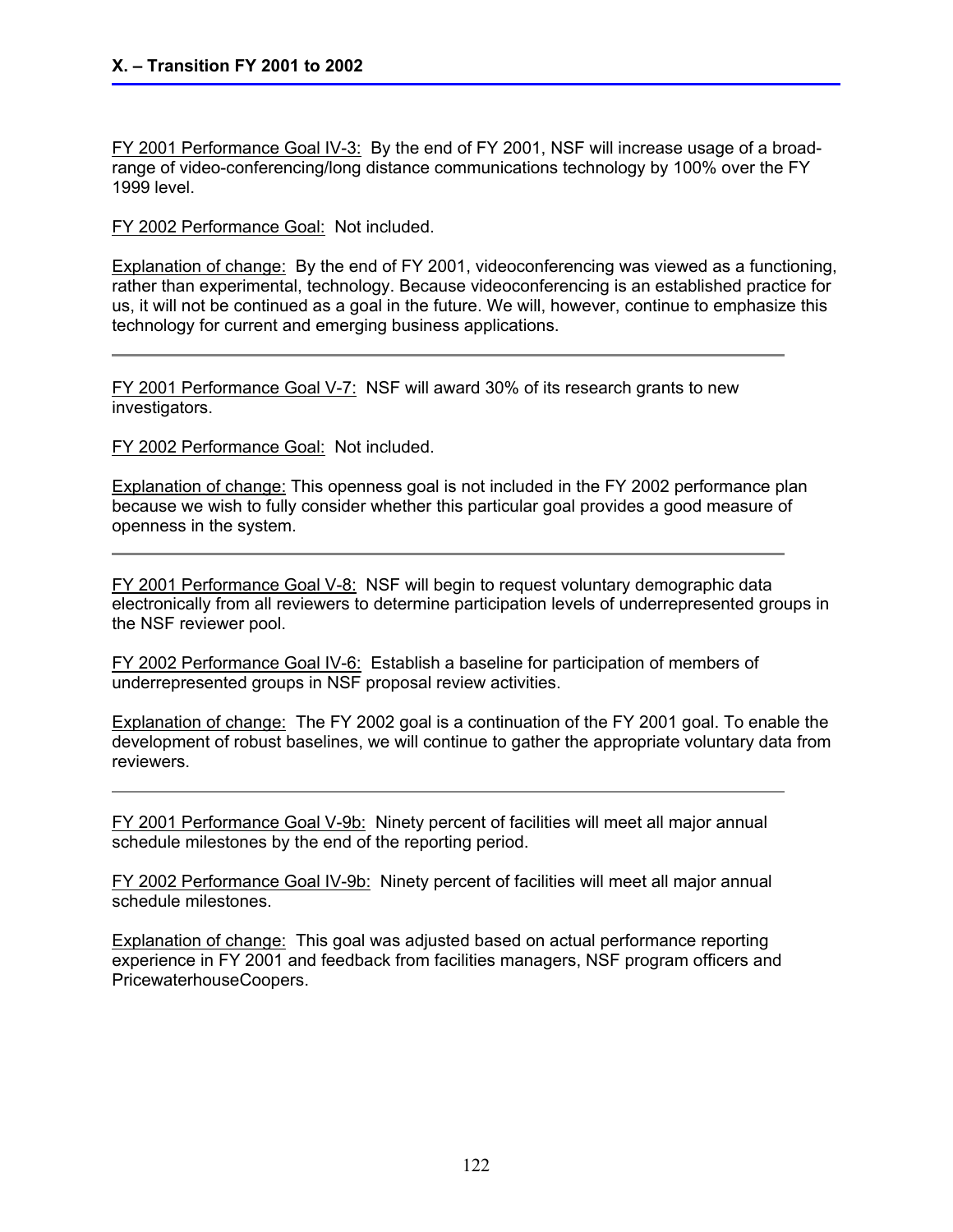# **XI. OTHER FEATURES**

# **INFORMATION ON USE OF NON-FEDERAL PARTIES**

This GPRA performance report was written and prepared solely by NSF staff.

Non-Federal external sources of information we used in preparing this report include:

- Reports from awardees demonstrating results.
- Reports prepared by evaluators Committees of Visitors (COV) and Advisory Committees in assessing our programs for progress in achieving Outcome Goals.
- Reports prepared by a consulting firm to assess the procedures we use to collect, process, maintain, and report performance goals and measures.
- Reports from facilities managers on construction/upgrade costs and schedules and on operational reliability.

Specific examples:

Highlights or sources of examples shown as results may be provided by Principal Investigators who received support from NSF.

We use external committees to assess the progress of our programs toward qualitative goal achievement. External evaluators provide us with reports of programs, and provide feedback to us on a report template we prepare. Examples are COV and Advisory Committee reports that provide an independent external assessment of NSF's performance.

We engaged an independent third-party (PricewaterhouseCoopers LLP) to conduct a review of data and information used in performance reporting. PwC reviewed NSF's performance data and information pertaining to selected outcome goals, management goals, and investment process goals. This additional independent review helped to eliminate potential reporting bias that can develop in self-assessments. It also provides assurance of the credibility of performance reporting information and results.

#### **BUDGET INFORMATION:**

NSF obligated \$4.5 billion in FY 2001. Administrative support for the Foundation was approximately 5% of the total NSF budget.

#### **CLASSIFIED APPENDICES NOT AVAILABLE TO THE PUBLIC**

None to report.

#### **ANALYSIS OF TAX EXPENDITURES**

None to report.

#### **WAIVERS OF ADMINISTRATIVE REQUIREMENTS**

None to report.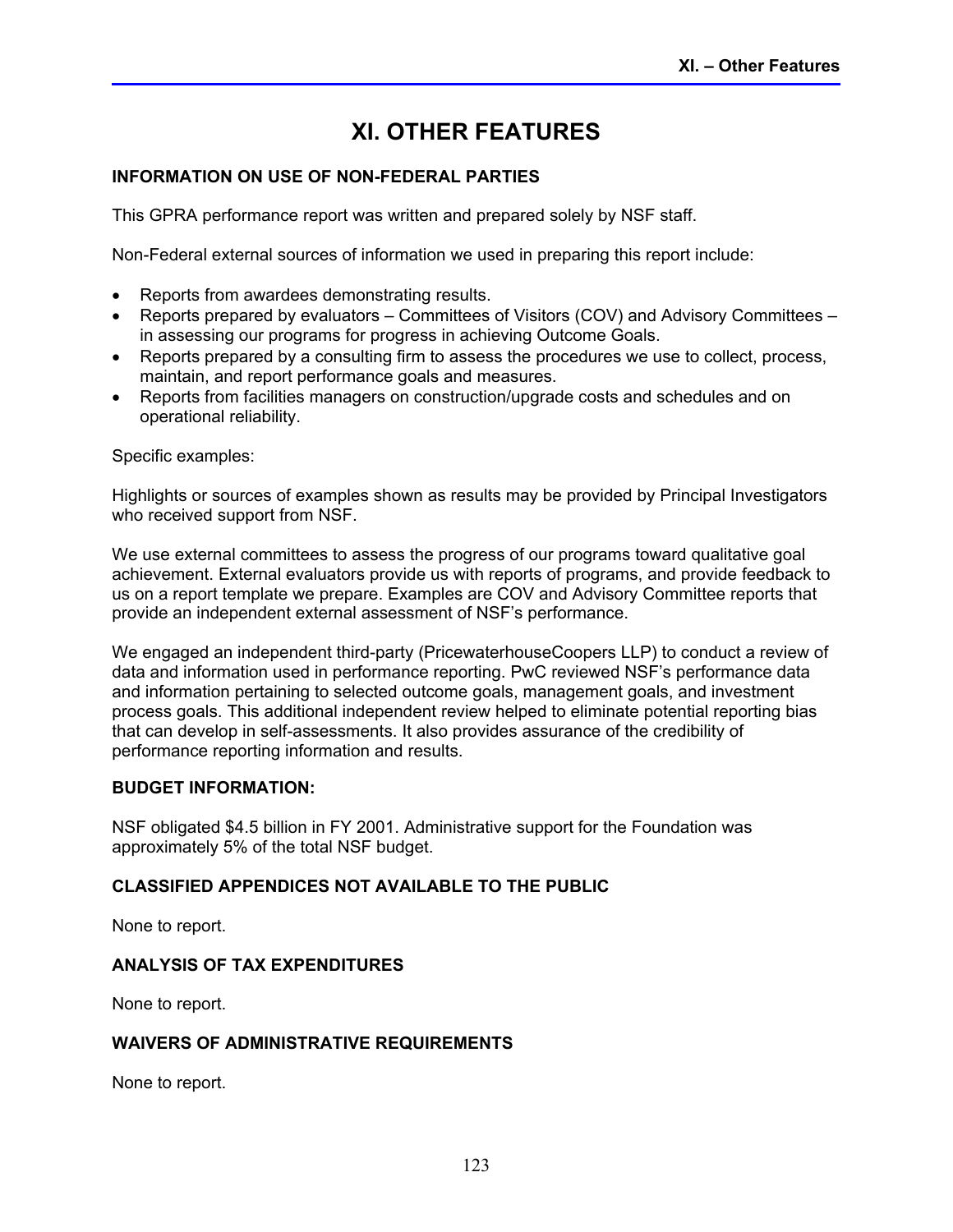# **MANAGEMENT CHALLENGES**

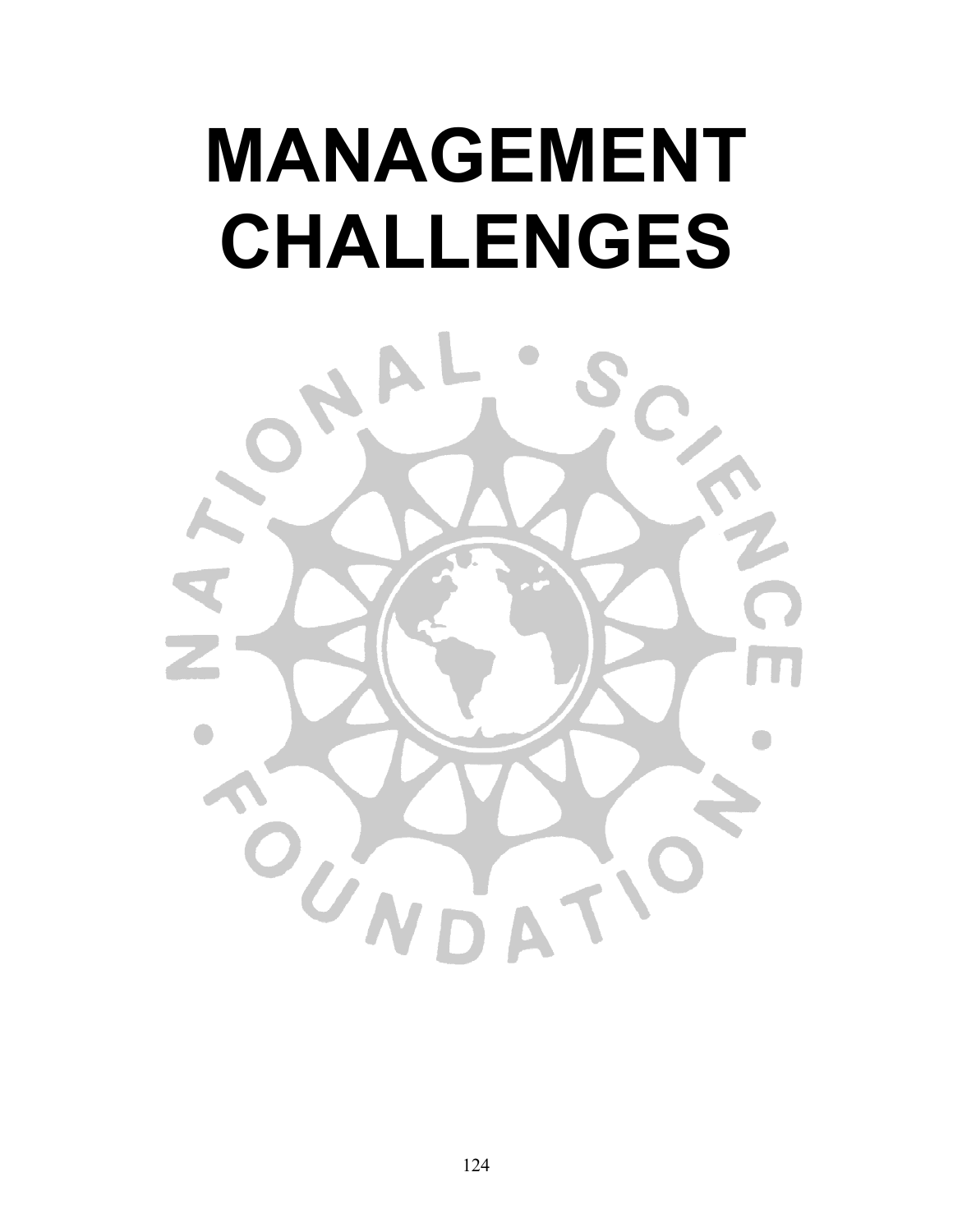# **XII. - MANAGEMENT CHALLENGES AND REFORMS**

ederal agency management challenges are discussed in the President's Management Agenda (PMA). For NSF, they are also identified internally by NSF staff and by OMB, GAO, and the NSF Office of the Inspector General (OIG). F

The **President's Management Agenda** lists five government-wide initiatives. The first four of these initiatives (Strategic Management of Human Capital, Competitive Sourcing, Improved Financial Performance, and Expanded Electronic Government) are discussed in NSF's FY 2003 Performance Plan. NSF's implementation of the remaining initiative, Budget and Performance Integration, is currently under discussion within NSF and between NSF and OMB. We have contracted with PricewaterhouseCoopers (PwC) to provide formal recommendations to improve our approach on integrating the budget, performance and cost of performance, within the intent of the Government Performance and Results Act (GPRA), Statement of Federal Financial Accounting Standard (SFFAS) 4, and Managerial Cost Accounting Concepts and Standards for the Federal Government.

The **OIG** issues addressed below are those included in a November 2000 statement by the Inspector General on NSF's management and performance challenges. This statement was released on January 4, 2001 and is contained in the NSF FY 2000 Accountability Report. In many instances, the management and performance challenges contained in the PMA, OMB, GAO, and the OIG documents are very similar.

For FY 2001, the NSF OIG identified 10 areas for NSF to monitor:

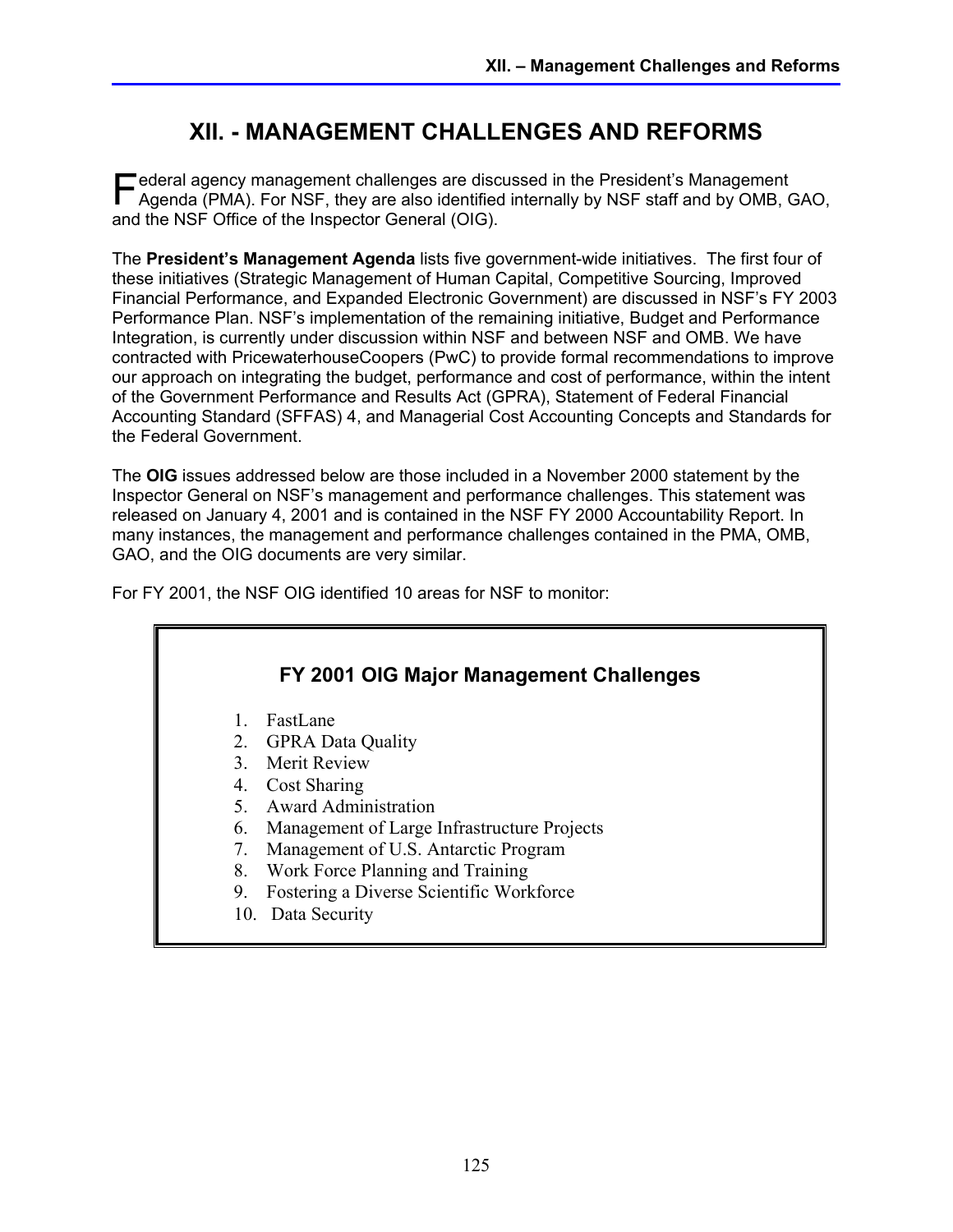# **1. FASTLANE**

**NSF OIG COMMENT:** "In the FY 2001 budget, OMB identifies streamlining and simplifying grants management as one of the most important management challenges facing the federal government. At NSF, the development and implementation of FastLane, which began in 1994, has moved the agency closer to the goal of establishing a widely accessible paperless proposal and award process. In many respects the implementation has been successful and NSF serves as a leader within government in electronic innovation. The increase in the use of FastLane by those seeking grants each year has been encouraging and has undoubtedly helped contribute to the increase in productivity NSF has achieved in recent years. However, problems remain, as reflected by the inability of the help desk to cope with the high volume of incoming questions and problems. Because FastLane serves as the primary interface between NSF and its grantees and is critical to many of NSF's administrative plans and goals, we believe that management must continue to monitor its progress and assure that the system is as user-friendly and reliable as possible."

**FROM THE PRESIDENT'S MANAGEMENT AGENDA:** An expanded electronic-government is one of the government-wide initiatives presented in *the President's Management Agenda for 2002*. That document states that "the administration's goal is to champion citizen-centered electronic government."

**FOCUSED NSF ACTIVITIES IN THIS AREA:** NSF's FastLane system uses the Internet to allow its customers, the grantee community, to exchange information with NSF. It permits users to prepare and submit proposals, proposal reviews and project reports, determine the status of funding actions, submit post-award requests, interactively participate in panel evaluations of proposals, initiate cash requests, view reviews and award letters, and perform other basic interactions. Over 200,000 scientists, engineers, educators, technology experts and academic administrators use FastLane, with over 99 percent of proposals submitted electronically in FY 2001. In addition, the public can access titles, authors, funding amounts and abstracts of NSF awards.

A past challenge for FastLane was to make the system more user-friendly and reliable. In January 2001, FastLane implemented a conversion process to allow Word, WordPerfect, TeX and other documents to be uploaded and converted in real-time to PDF files. This significant, and technically challenging, change to the system was greeted by FastLane's user community with more positive responses than any other user-oriented change in the system. In March 2001, FastLane included a detailed manual, available through the web, for electronic preparation and submission of proposals.

The implementation in FY 2000 of a toll-free phone number to the FastLane Help Desk made it easier for NSF's user-community to obtain assistance – while at the same time increasing significantly the call volume. In June and July 2001, the FastLane Help Desk was able to handle peak loads without, for the first time, supplementing the Help Desk with staff from program offices. This improvement is attributed to better Help Desk practices, increase in the operating hours of the Fast Lane Help Desk and the number of trained Help Desk staff, improved on-line documentation, implementation of a word processor conversion tool, work on the web interface to make the system more user-friendly, and spreading out proposal deadlines.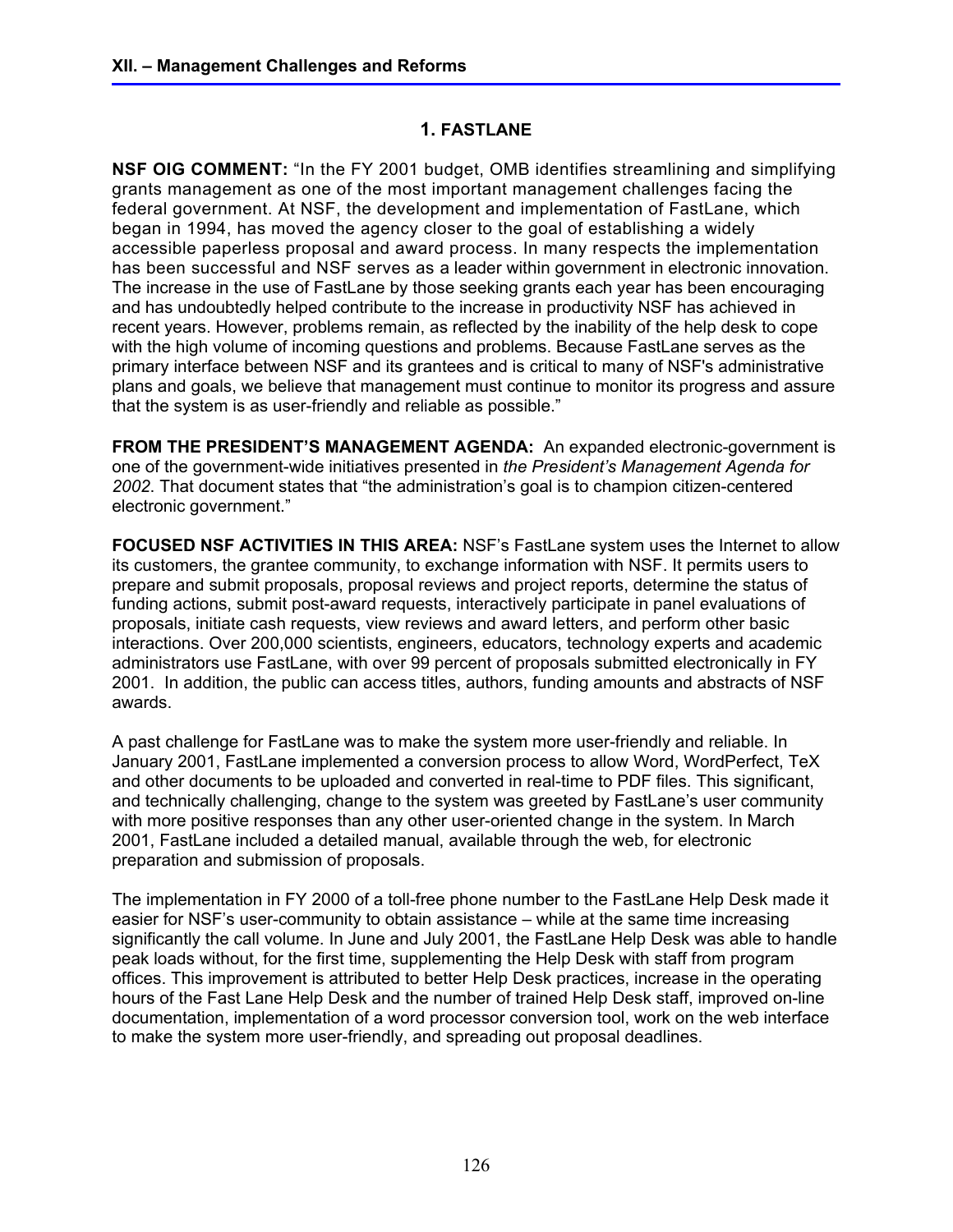# **2. GPRA DATA QUALITY**

**NSF OIG COMMENT:** "GPRA seeks to improve the effectiveness, efficiency and accountability of federal programs by requiring agencies to set goals for performance and report on annual performance compared with the goals. In addition, it requires agencies to "describe the means to be used to verify and validate measured values" of performance in their performance plans. A recent GAO study, Managing for Results: Opportunities for Continued Improvements in Agencies Performance Plans (GAO/GGD/AIMD-99-215), said that a key weakness of NSF's FY 2000 Performance Plan is that it "provides limited confidence in the validation and verification of data." Meanwhile, the agency has contracted with several firms to assist in validating the performance data it reports. However, if uncertainty persists about data validity, decision-makers will be reluctant to rely on the information, and its usefulness will be diminished."

**FOCUSED NSF ACTIVITIES IN THIS AREA:** For FY 2000 and FY 2001 GPRA reporting, NSF engaged an external party, PricewaterhouseCoopers LLP (PwC), to provide an independent verification and validation (V&V) of selected GPRA goals. The V&V focused on reliability of data, on processes to collect, process, maintain, and report the data, and on program reports prepared by external experts. PwC mapped NSF procedures against GAO guidance for polices and procedures that underlie GPRA performance reporting.

For FY 2000 PwC reviewed a limited set of our goals and concluded that NSF "relies on sound business processes, system and application controls, and manual checks of system queries to confirm the accuracy of reported data. We believe that these processes are valid and verifiable."

For FY 2001 PwC reviewed the goals it had reviewed in FY 2000 and additional goals (see Appendix IV.). In their report they state: "We commend NSF for undertaking this second year effort to confirm the reliability of its data and the processes to collect, process, maintain, and report this data. From our FY 2001 review, we conclude that NSF has made a concerted effort to ensure that it reports accurately to the federal government and has effective systems, policies, and procedures to ensure data quality. We have noted some areas for improvement, particularly in the area of data collection for the goals related to facilities management. However, overall NSF relies on sound business practices, system and application controls, and manual checks of system queries to report performance. Further, our efforts to re-calculate the Foundation's results based on these systems, processes and data were successful."

FY 2001 progress on NSF's data quality program included completion of an extensive analysis of the existing data dictionary designed in Access and recommendations for improving the functionality of the data dictionary.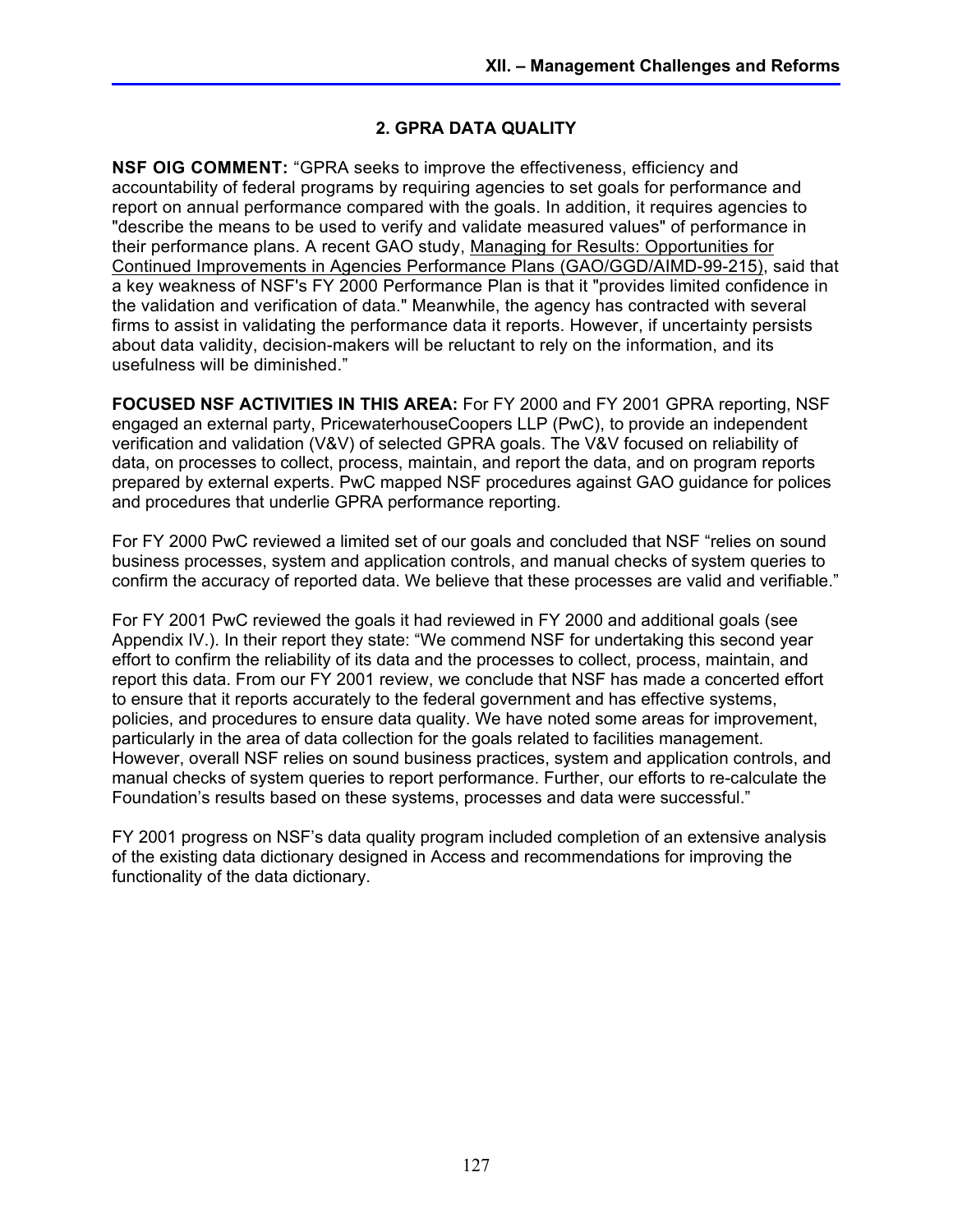# **3. MERIT REVIEW**

**NSF OIG COMMENT:** "Because of its importance to the success of NSF's mission, the merit review system remains on our list of management challenges. Operating a viable, credible, efficient merit review system is one of four critical factors identified by the agency in managing for excellence. NSF must continue to ensure that: reviewers correctly apply NSF's review criteria; due consideration is given to ideas, individuals and institutions that have not received past support; and that the process is fairly and effectively administered.

In particular, we believe that the agency has opportunities to improve in two areas. We believe that NSF should enhance its effort to expand the peer review community with regard to race, gender, geography, and type of school, providing the chance to participate to all who are qualified. In our view, the selection of peer reviewers is an opportunity for NSF to reach out to underrepresented segments of the scientific community and educate them about the process of obtaining federal support for their research. This will help to generate proposals from those who may have worthy research ideas but are unfamiliar with, or intimidated by, the system. Secondly, we are concerned about the agency's ability to maintain the confidentiality of proposals in an electronic environment. As more proposal review functions migrate to the internet, NSF must be able to ensure that the intellectual property contained in a proposal is secure."

**FOCUSED NSF ACTIVITIES IN THIS AREA:** NSF considers its merit review process the keystone for award selection. The agency evaluates proposals using two criteria – intellectual merit of the proposed activity and broader impacts of the proposed activity. NSF focuses its management activities on a wide variety of issues related to merit review – including use of both merit review criteria by reviewers and program officers, broadening participation, and enhancing customer service.

In FY 2001 NSF established an internal task force to examine strategies to improve both proposer and reviewer attention to the broader impacts criterion. The group assessed the characteristics and quality of reviewer responses to this criterion and found that, based on a sample of FY 2001 reviews, approximately 69% of reviews provided evaluative comments in response to the broader impacts criterion. The group also developed examples of broader impacts that may be useful to proposers in developing proposals and reviewers in evaluating proposals. In FY 2002, NSF will continue to develop and apply recommendations that focus on strategies that stress the importance of using both criteria. It will also make available examples of broader impacts.

With respect to increasing the diversity of the peer review pool, this was addressed as part of our Investment Process Goal V-8. FY 2001 marks the first time we have focused attention on reviewer pool data. To establish the baselines for this goal, we have begun to gather the appropriate voluntary data from the reviewers, which will be added to the reviewer pool database. A baseline for FY 2002 will be derived from this data.

We will address the challenge of proposal security below in our response to the challenge of data security.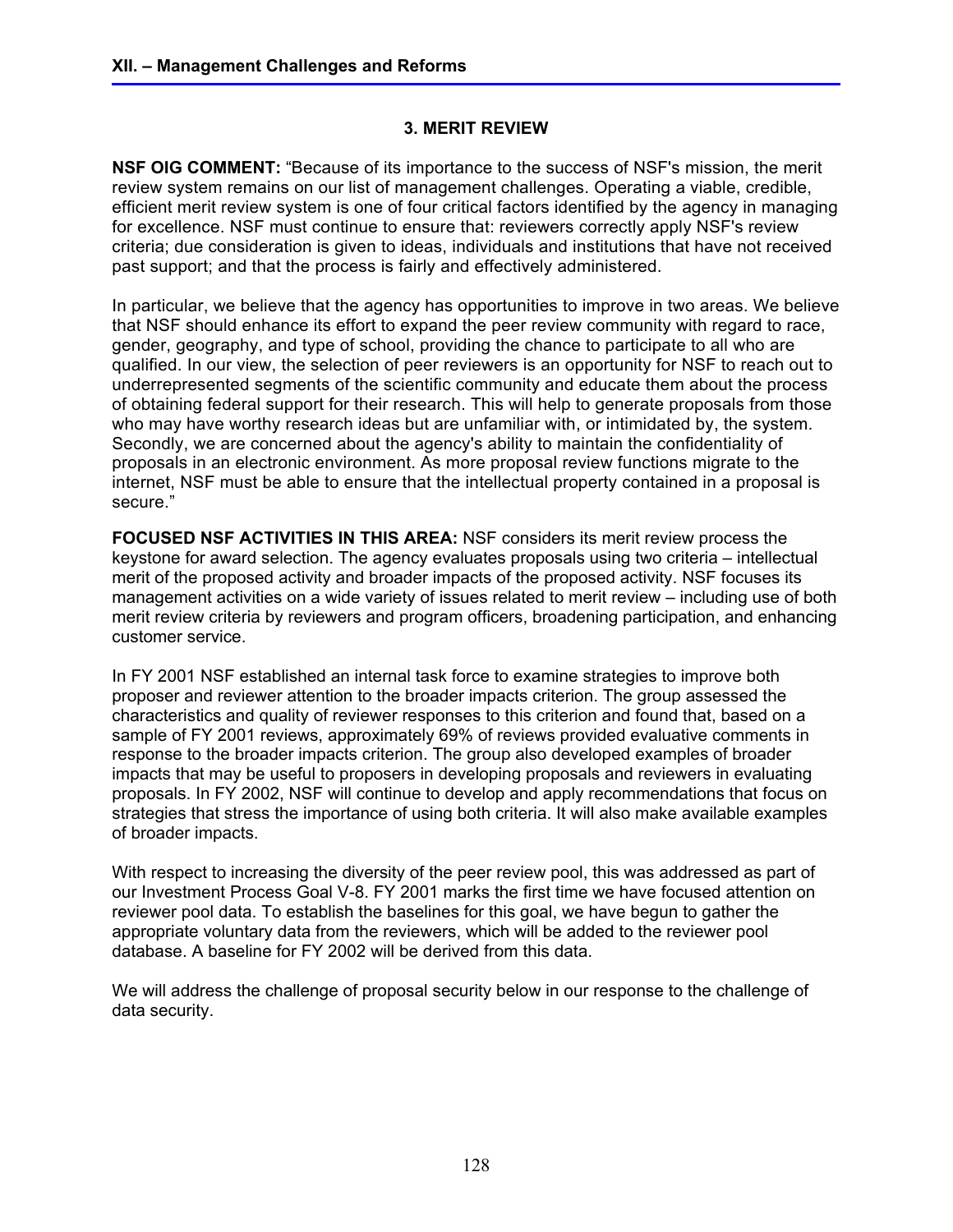## **4. COST SHARING**

**NSF OIG COMMENT:** "In accordance with Congressional requirements, NSF requires that each grantee share in the cost of NSF research projects resulting from unsolicited proposals. In addition to this statutory requirement, NSF can require additional cost sharing when it believes there is tangible benefit to the award recipient, such as infrastructure development or the potential for program income. When cost sharing is provided for in the approved award budget, it is presumed that the funds are necessary to accomplish the objectives of the award. The commitment becomes a condition of the award and subject to audit to the same extent as the costs borne by NSF. Therefore, if promised cost sharing is not realized, then either the awardee has not met its programmatic objectives, or the project costs less than originally projected. In either case, NSF should have at least a portion of its funds returned to it.

We have been finding significant problems with awardees who are failing to meet their cost sharing requirements. In the past semi-annual period, we found several awardees with significant problems in this regard, discussed in more detail in our September 2000 Semiannual Report. We are continuing to focus our efforts in this area and are currently conducting a broad review of cost sharing at numerous institutions. Because of the importance of these research efforts to the scientific and engineering community, and the detrimental impact a shortfall can have on a project, we consider improvements in administering cost sharing to be among the most important priorities for NSF management."

**FOCUSED NSF ACTIVITIES IN THIS AREA:** In June 1999 an "Important Notice" was sent to Presidents of Universities and Colleges and Heads of National Science Foundation Grantee Organizations. This notice transmitted the "National Science Foundation Policy Statement on Cost Sharing" as approved by the National Science Board. In addition to providing a definition of cost sharing, the policy states that: (1) NSF-required cost sharing is considered an eligibility rather than review criterion; (2) NSF cost sharing requirements beyond the statutory requirement (1%) will be clearly stated in the program announcement, solicitation or other mechanism which generates proposals; (3) for unsolicited research and education projects, only statutory cost sharing will be required; and, (4) any negotiation regarding cost sharing will occur within NSF-stated parameters. NSF has a long-standing policy requiring cost- sharing certification when cost sharing exceeds \$500,000.

This "Important Notice" was also distributed to NSF staff. During the past year, NSF has held several training sessions on cost-sharing for NSF staff and has also conducted sessions on cost-sharing for NSF customers at regional conferences, seminars and workshops.

The Foundation recently conducted an analysis of grantee audits that contain findings related to cost-sharing. It showed that while some grantees have often provided cost-sharing, they may not have had financial and accounting systems able to document their activities. NSF is now conducting more pre-award reviews of grantee financial and accounting systems to assess their capability to report on cost-sharing. Post-award reviews are also conducted to assure compliance with agreed upon cost-sharing requirements. In this analysis, over half of the audit activity (both in number of audit reports and dollar amount of findings cited) reported by the NSF OIG in its Semiannual Reports to Congress since 1997, when the NSF OIG first reported separate statistics on cost-sharing, was for grantee organizations that are "non-traditional" (e.g., public school systems). NSF is currently developing an appropriate strategy for reviewing costsharing by these types of grantee organizations and providing outreach and instruction as necessary.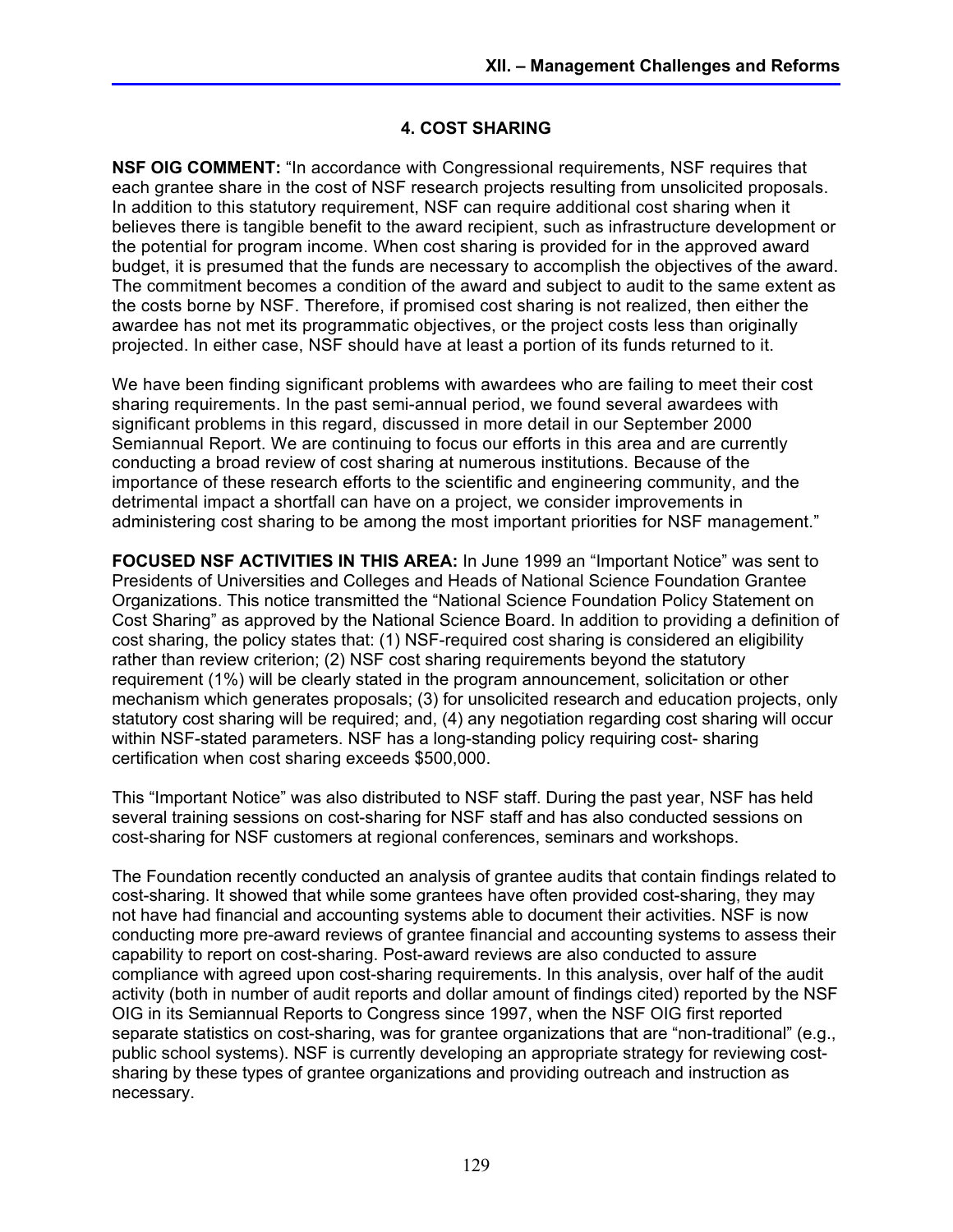## **5. AWARD ADMINISTRATION**

**NSF OIG COMMENT:** "NSF's mission is to fund research and education in science and engineering by issuing different types of awards (primarily grants, contracts, and cooperative agreements) thereby strengthening U.S. science and engineering. Assessing scientific progress and ensuring effective financial/administrative management are critical elements in managing NSF's grant programs. Program officers in each of NSF's seven science Directorates are responsible for monitoring the scientific progress of NSF's grants while the Division of Grants and Agreements (DGA) and the Division of Contracts, Policy, and Oversight (CPO) oversee grantees' financial management of NSF awards.

At any one point in time NSF is administering as many as 30,000 ongoing awards. NSF relies on a total staff of 1,150 employees to carry out this oversight responsibility. This is in addition to their responsibility of soliciting and awarding approximately 10,000 grants and cooperative agreements annually amounting to over \$3.5 billion. Given this sizeable workload, NSF is challenged to adequately monitor its awards for scientific accomplishments and compliance with the award agreement and federal regulations. For the most part, NSF relies on interim reports from grantees to monitor progress, but is unable to test the reliability of these reports. NSF also needs to establish a more coordinated oversight effort between its program officers and its grant and contract officers to ensure better sharing of information and more effective action to address compliance issues."

**FOCUSED NSF ACTIVITIES IN THIS AREA:** NSF program portfolios have become more diverse and more complex; however, there has not been a concomitant increase in the staffing complement to provide additional program and administrative oversight functions. The Draft NSF Administrative and Management Strategic Plan currently under development presents a framework for Award Management and Oversight that focuses on a collaborative, multifunctional award management and oversight process that is informed by risk management strategies and verifies that projects are in compliance.

On-site post-award monitoring is one of the most effective methods of ensuring awardee compliance with award agreements and federal regulations. However, it is least often employed because of staff resource constraints, including the availability of travel funds. In order to leverage NSF administrative oversight capability, NSF will develop and initiate in FY 2002 a risk assessment/risk management plan for awards. A GPRA management goal covering these activities has been added to the FY 2002 Revised Final Performance Plan for NSF.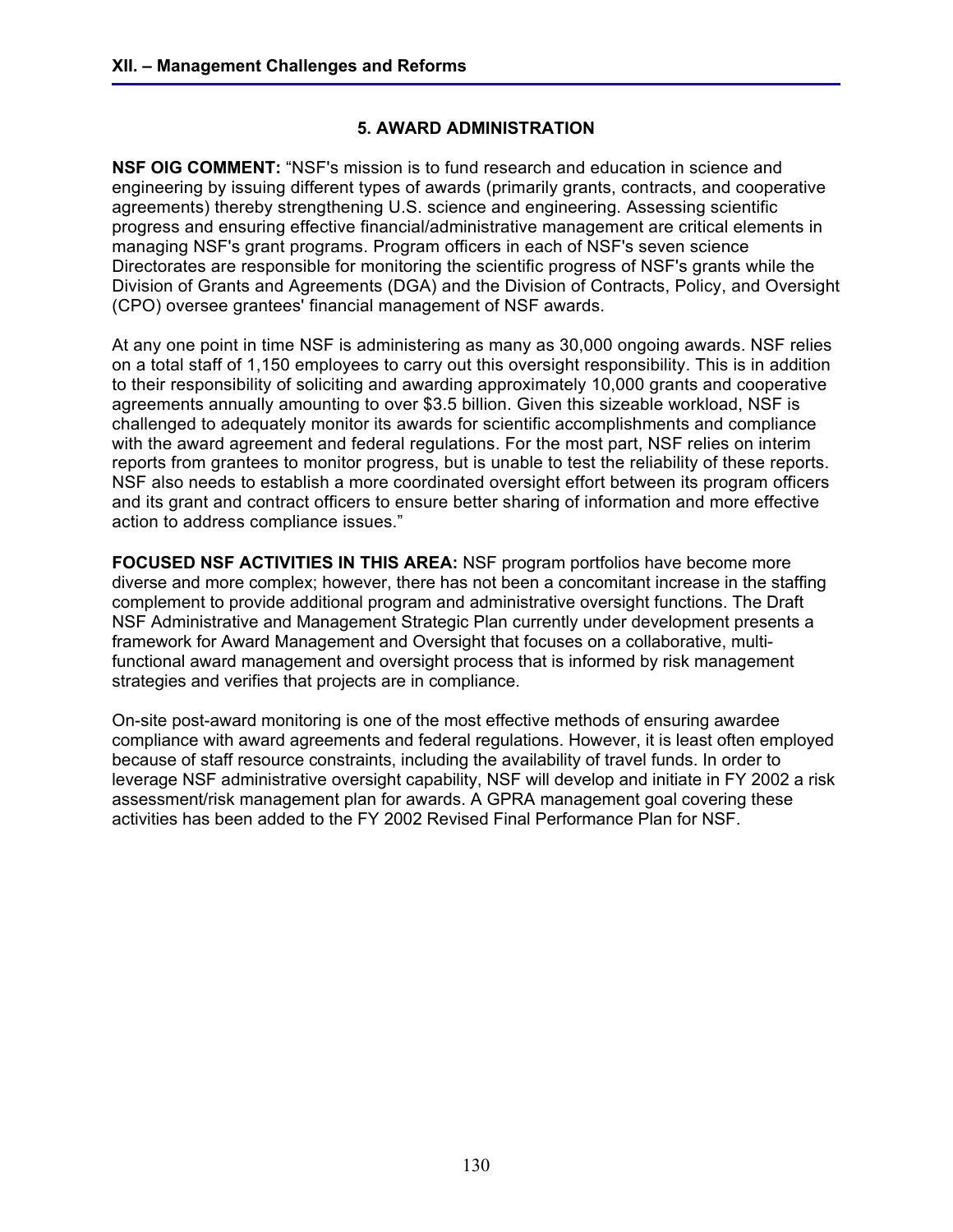# **6. MANAGEMENT OF LARGE INFRASTRUCTURE PROJECTS**

**NSF OIG COMMENT:** "NSF is increasing its investments in large infrastructure projects such as astronomy centers, research equipment, supercomputing databases, and earthquake simulators. The agency spends approximately \$1 billion a year on these research facilities and equipment projects, with each of these projects costing several hundred million dollars. Projects of this scale and complexity are becoming more common for NSF, which historically has administered awards averaging less than \$100,000 each. Successful management of these projects and programs requires a more disciplined project management approach. Management of these projects is particularly challenging for NSF because of its limited number of staff. Although NSF recently issued guidelines for managing these larger projects, the guidelines are interim and have not been fully tested for adequacy."

**FROM OMB:** OMB has noted that NSF has several multi-year, large facility projects awaiting approval for funding. Although the agency has done well in keeping past projects on schedule and within budget, OMB believes that NSF's capability to manage proposed projects needs to be enhanced given the magnitude and costs of future projects. NSF was asked to develop and submit a plan to OMB that documents its costing, approval, and oversight of major facility projects.

**FOCUSED NSF ACTIVITIES IN THIS AREA:** In order to mitigate the risks attendant to large facilities management, and to comply with the President's mandate in *A Blueprint for New Beginnings: A Responsible Budget for America's Priorities* (February 2001), NSF developed a Large Facility Projects Management & Oversight Plan. The plan was submitted to OMB in September 2001.

This new facilities plan has four major foci:

- Enhance organizational and staff capabilities and improve coordination, collaboration, and shared learning among NSF staff and external partners;
- Implement comprehensive guidelines and procedures for all aspects of facilities planning, management and oversight;
- Improve the process for reviewing and approving Large Facility Projects; and
- Practice coordinated and proactive oversight of all facility projects.

Further development and implementation of the plan is continuing.

In FY 2002 the agency is also initiating development of a risk assessment protocol focused towards on-site monitoring activities.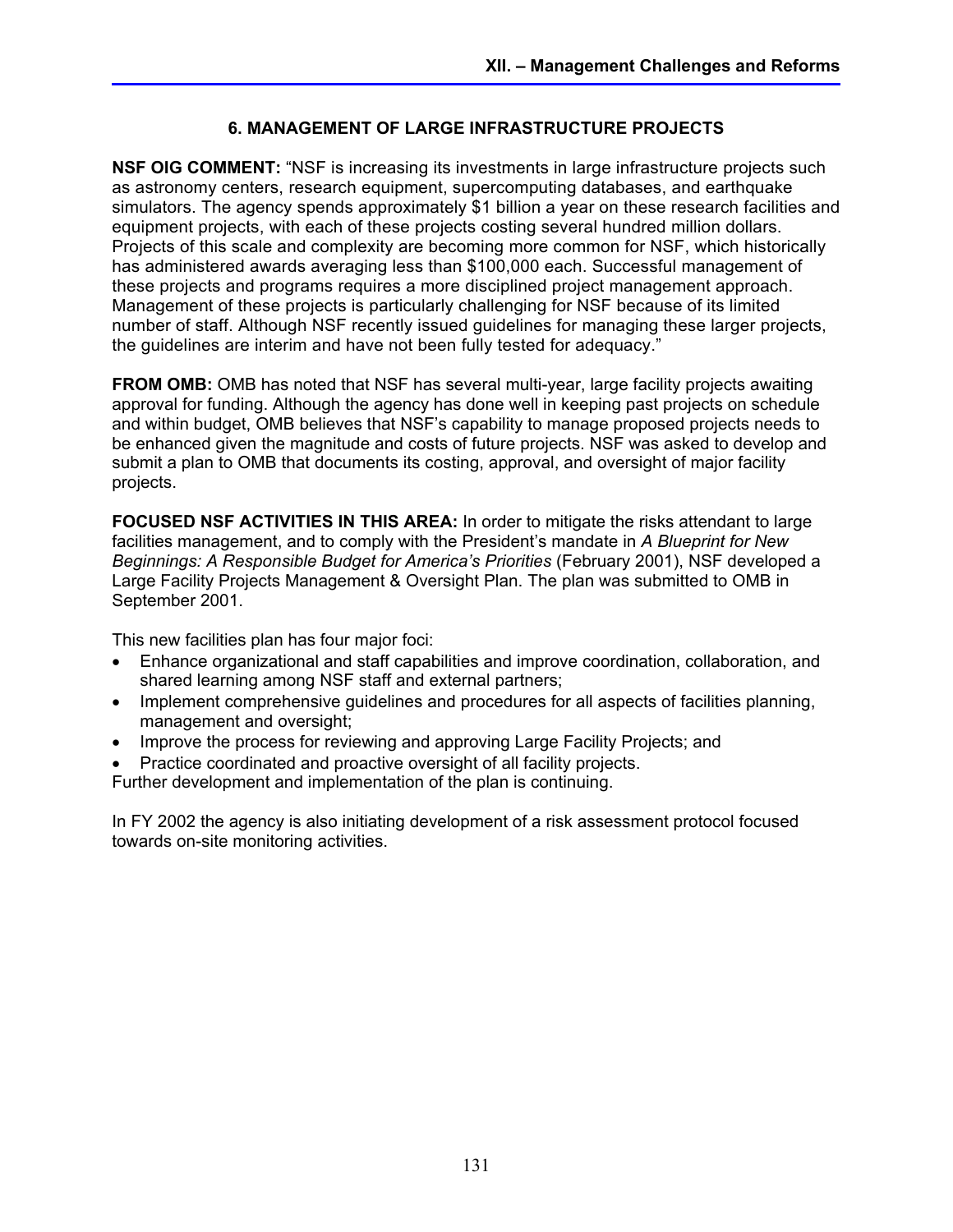# **7. MANAGEMENT OF U.S. ANTARCTIC PROGRAM**

**NSF OIG COMMENT:** "NSF plays a leadership role among federal agencies involved in supporting research and logistics in the Antarctic through its Office of Polar Programs (OPP). Charged with managing all U.S. activities in the Antarctic as a single program, OPP not only funds research, but also is responsible for operating the infrastructure and logistics necessary to conduct scientific experiments in the harsh polar environment. In this role, it faces a number of unique challenges such as transporting and housing scientists and support staff, assuring their safety and health, protecting the near pristine polar surroundings, ensuring U.S. compliance with the international Antarctic Treaty, and promoting the national interest in maintaining an active and influential presence in Antarctica.

While OPP operates like other NSF directorates in making awards for polar research, its responsibilities do not end there. In providing science, operations, and logistics support to the research projects it funds, it is significantly different than other NSF units. OPP staff must not only know the science, but must also be able to manage contractors engaged in delivering a broad range of services to the American scientific community located in a difficult and dangerous environment. Our audit work has focused on reviewing these activities because of their many inherent risks. From our perspective, NSF's polar programs involve not only a large expenditure of money, but also the safety of scientists and workers, environmental concerns, and the prestige of the U.S. government. The successful operation of the United States Antarctic Program requires certain management and administrative skills that are responsive to the special needs of Antarctic scientific research."

**FOCUSED NSF ACTIVITIES IN THIS AREA:** Our staff provides special expertise in:

- Coordinating Department of Defense, NASA, USGS and DOE activities;
- Overseeing environmental, health, safety, and medical activities;
- Overseeing construction and maintenance of all infrastructure at three U.S. stations in Antarctica (roads, fire stations, clinics, power stations, heating, communications, ground stations, air traffic control, ground vehicles, food services, sewage treatment, water supplies, etc.);
- Coordinating support of scientists in Antarctica, construction of specialized science instrumentation, etc.;
- Budgeting for the above activities; and
- Selecting science projects for deployment on the basis of merit review and ability to meet logistics requirements.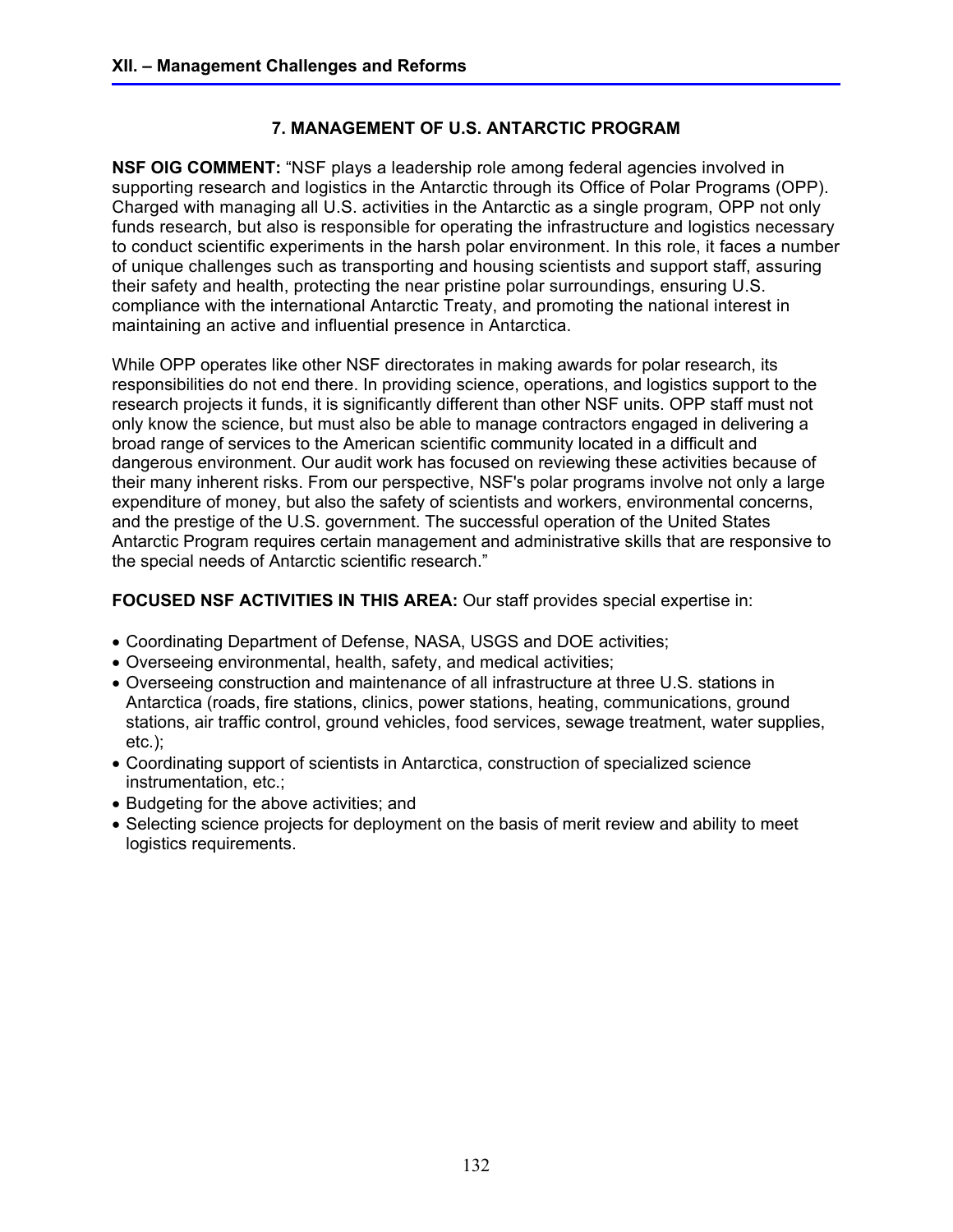## **8. WORK FORCE PLANNING AND TRAINING**

**NSF OIG COMMENT:** "Although NSF has had healthy increases in its program responsibilities and budgets in recent years, salaries and expenses have remained relatively flat. NSF received an increase of 13.6 percent in its FY 2001 budget; however an increase of only 6 percent was obtained for salaries and expenses. While we commend the agency for successfully controlling its administrative overhead, the small increases allocated for administration and management over the past few years raise questions about whether NSF can successfully manage future growth without adding more staff. Concerns about the adequacy of staffing come at a time when the government as a whole is facing succession planning and recruiting problems. In addition, NSF's reliance on the Intergovernmental Personnel Act (IPA) personnel, who serve on a term basis, poses a challenge to the agency to make certain that personnel are adequately trained to administer grants. We are planning audit work in this area to ensure that the agency has a reasonable strategy for managing its human capital."

**THE PRESIDENT'S MANAGEMENT AGENDA** (2002) includes strategic management of human capital as a government-wide initiative.

**GAO** *(GAO-01-236, April 2001)* has identified shortcomings of many agencies involving key elements of modern strategic human capital management, including (1) strategic planning and organizational alignment; (2) leadership continuity and succession planning; and (3) acquiring and developing staff whose size, skills, and deployment meet agency needs.

**FOCUSED NSF ACTIVITIES IN THIS AREA:** NSF's flexible and motivated workforce currently includes approximately 600 permanent and visiting scientists and engineers (about 65% of whom are permanent government employees), 450 administrative personnel (who provide business operations support), and approximately 350 program support personnel.

NSF has a steadfast commitment to empower a workforce of teams and individuals who are continuously expanding their capabilities to shape the agency's future. To sustain its highperforming workforce, NSF is exploring ways to recruit and retain excellent employees. New initiatives include an updated telecommuting program, strategic recruiting techniques that also seek to increase representation of underrepresented groups in the NSF science and engineering workforce, a renewed focus on continuous learning and an increased emphasis on leadership and succession planning.

NSF's draft Administration and Management Strategic Plan (submitted to OMB in March 2002) will examine organizational alignment and the workforce size, skill mix, and deployment necessary to ensure mission accomplishment.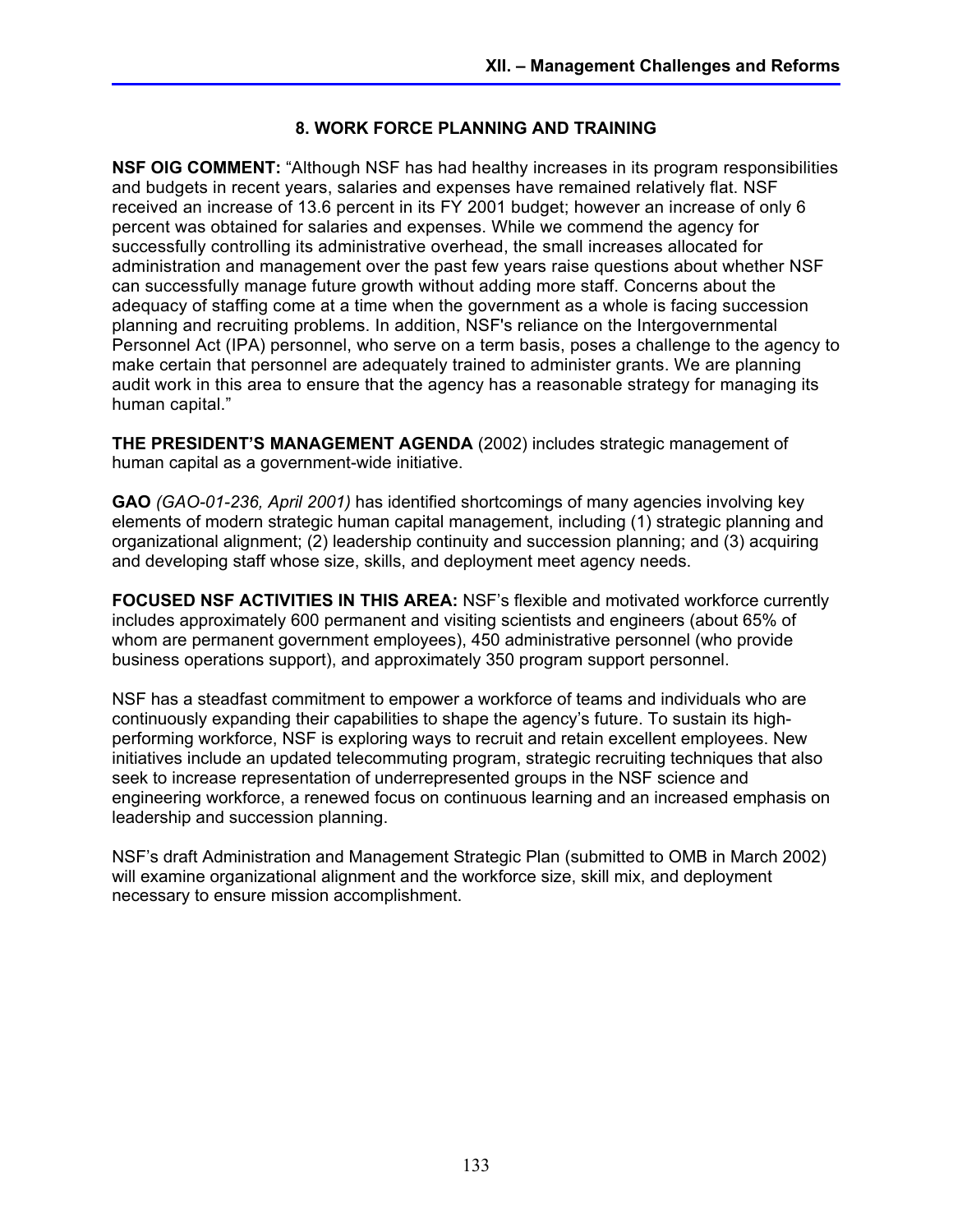# **9. FOSTERING A DIVERSE SCIENTIFIC WORKFORCE**

**NSF OIG COMMENT:** "NSF is committed to increasing the diversity of the nation's science and engineering workforce by embedding diversity concerns in all of its programs. In its strategic plan, NSF says it aims at new strategies for improving diversity and broadening participation in NSF-funded activities. NSF's most recent performance plan promises that the agency will begin implementing new strategies to increase diversity. NSF executives and managers frequently stress the importance of diversity in presentations to internal and external audiences. Because diversity programs are difficult to implement in a society challenged by economic, legal, and cultural constraints, NSF faces numerous challenges and should clearly define its diversity strategies and develop concrete steps (beyond giving general encouragement to its program managers) for attaining its goals in this area."

**FOCUSED NSF ACTIVITIES IN THIS AREA:** NSF recognizes that a diverse workforce – one that includes members of underrepresented groups and reflects institutional and geographic differences – broadens the agency outlook and talent base and enables it to better serve its research and education communities and ultimately all citizens.

The FY 2003 NSF Performance Plan includes two goals related to the agency's science and engineering (S&E) staff. This S&E group includes program officers, division directors, the majority of staff assigned under the provisions of the Intergovernmental Personnel Act, limited term Visiting Scientists appointments, and others in management and scientific positions. In aggregate, this group is the one most intensively involved with the agency's external customers, the award community. It is also the group involved within the Foundation in development of new programs, in merit review and review analysis, and in making recommendations to fund or decline proposals. It is thus particularly important that these staff be diverse, with an ability "to identify best practices that are appropriate to a diverse [research and education] community" (Committee on Equal Opportunities in Science and Engineering,  $2000^{37}$ ).

 $\overline{a}$  $37$  Enhancing the Diversity of the Science and Engineering Workforce to Sustain America's Leadership in the 21<sup>st</sup> Century, Committee on Equal Opportunities in Science and Engineering, 2000 Biennial Report to the United States Congress.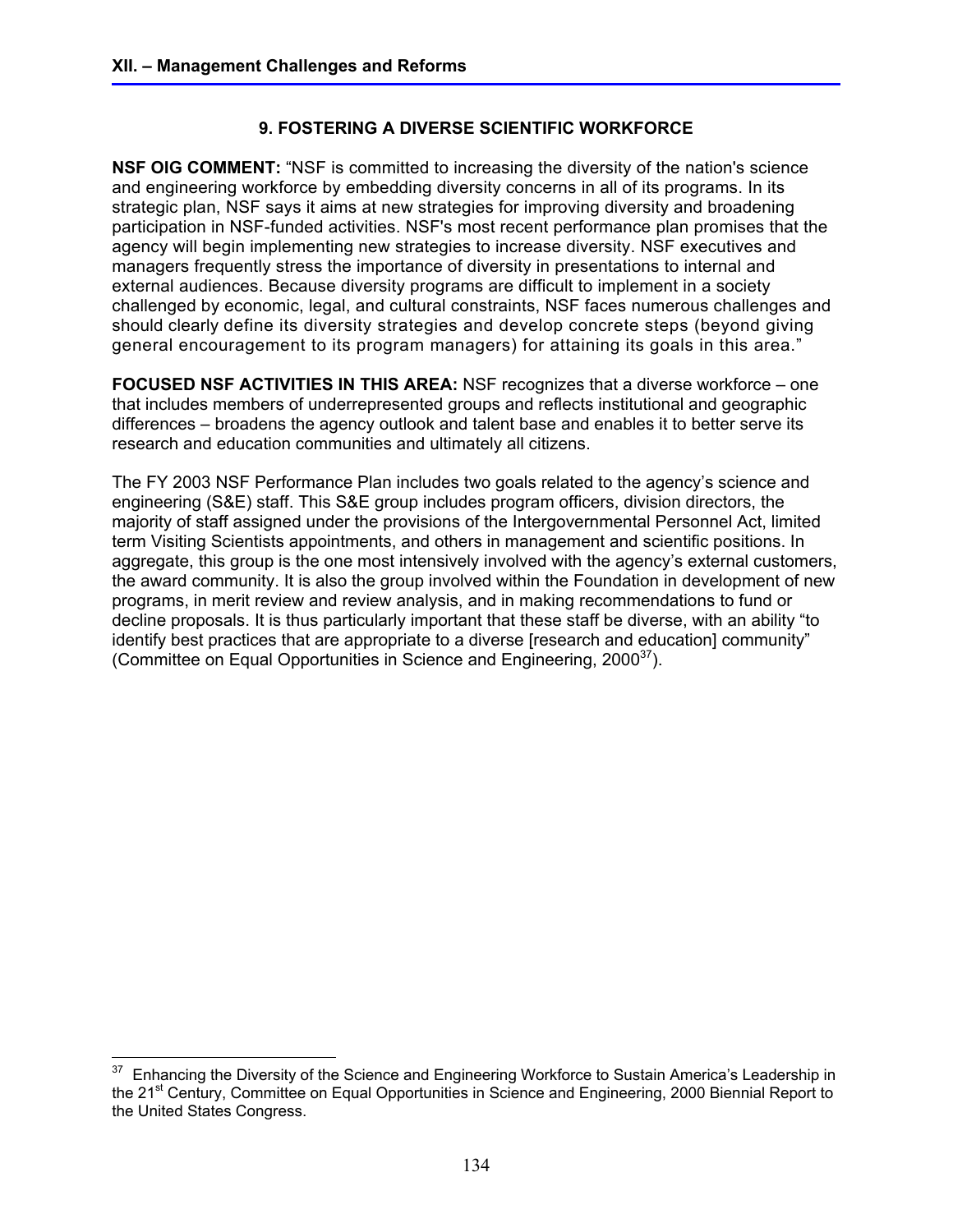# **10. SECURITY AND CONTROLS**

**NSF OIG COMMENT:** "Data Security: Electronic information and automated systems are essential to NSF's operations. Next year NSF will depend on its automated computer systems to manage over \$4 billion in funds, receive and process over 35,000 grant proposals, handle over \$3 billion in cash transactions to NSF awardees, generate its agency wide financial statements, and support a government wide website for federal financial management initiatives and activities. Therefore, it is imperative that NSF's systems are developed and operated with appropriate security controls to reduce the ever increasing risk of unauthorized access. NSF must be able to protect the availability, integrity, and confidentiality of its computer based information. Improvement is most needed in the areas of access controls and change controls. Access controls limit or detect inappropriate access to computer resources, while change controls prevent unauthorized modifications to programs from being implemented. The audit of NSF's financial statements has identified several internal control weaknesses related to security of NSF's automated systems, although none were material or rose to the level of a reportable condition."

**GAO** (01-758) noted that recent audits continue to show that federal computer systems are riddled with weaknesses that make them highly vulnerable to computer-based attacks and place a broad range of critical operations and assets at risk of fraud, misuse, and disruption.

**FOCUSED NSF ACTIVITIES IN THIS AREA:** The NSF Information Technology Security (ITS) Program is focused on assuring that NSF infrastructure and critical assets are appropriately protected while maintaining an open and collaborative environment for science and engineering research and education. NSF's approach is based on a fundamental philosophy of risk management where ITS risks are assessed, understood, and mitigated appropriately.

An agency-wide ITS program had been implemented that encompasses all aspects of information security, including policy and procedures, risk assessments and security plans, managed intrusion detection services, vulnerability assessments, and technical and management security controls. The NSF Chief Information Officer provides overall leadership for the ITS Program, and assures that policies, procedures, and activities are coordinated with NSF program management and research and education initiatives.

In FY 2001, NSF placed significant priority on ITS and initiatives to assure adequate protection of resources. In December 2000, NSF appointed an ADP Security Officer to coordinate ITS program plans and initiatives with the NSF Chief Information Officer. The majority of NSF's significant assets are managed within the Division of Information Systems in the Office of Information and Resource Management. This organization is responsible for managing the NSF Computer Center and providing telecommunications, e-mail, and agency-wide applications and services.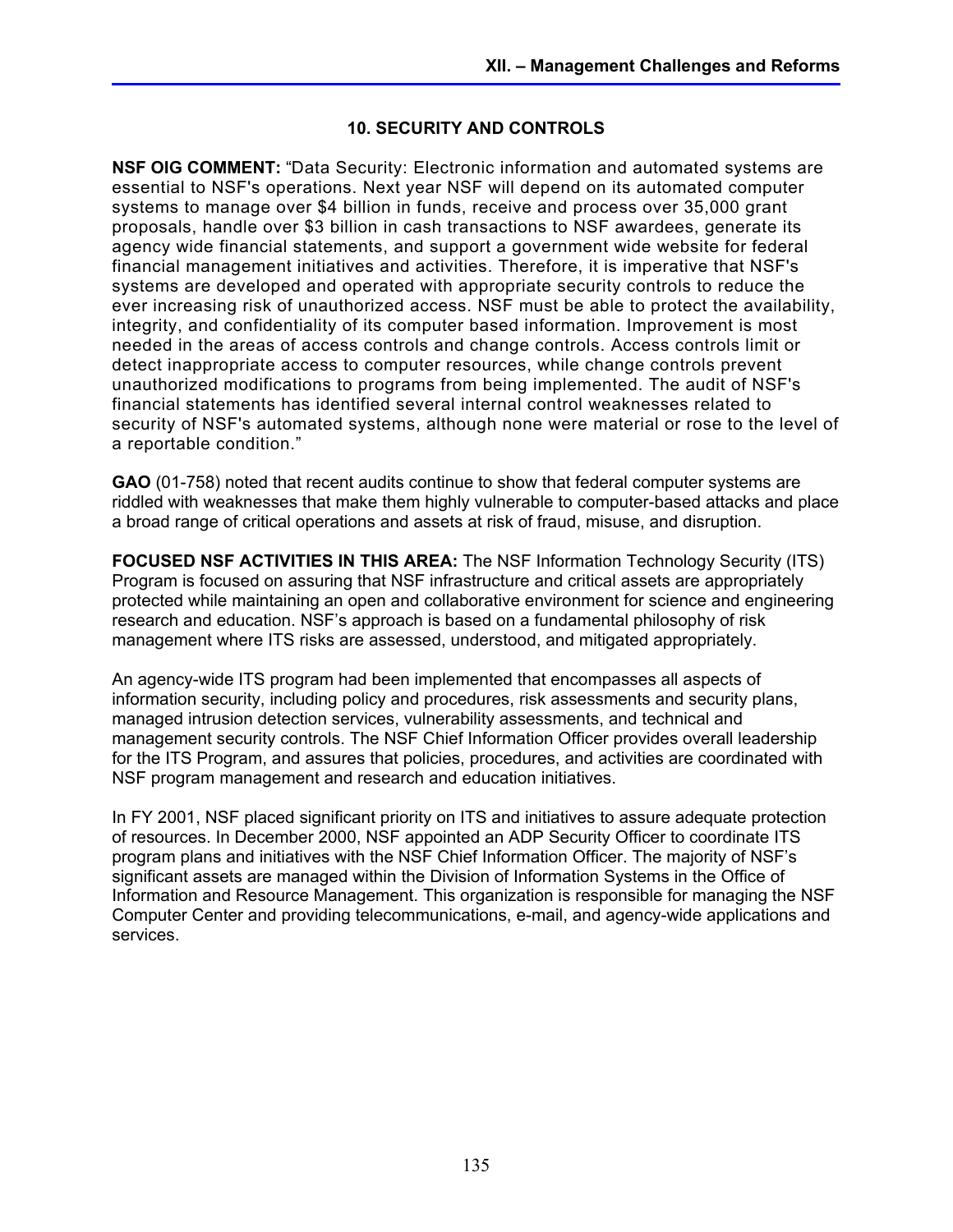# **APPENDICES**

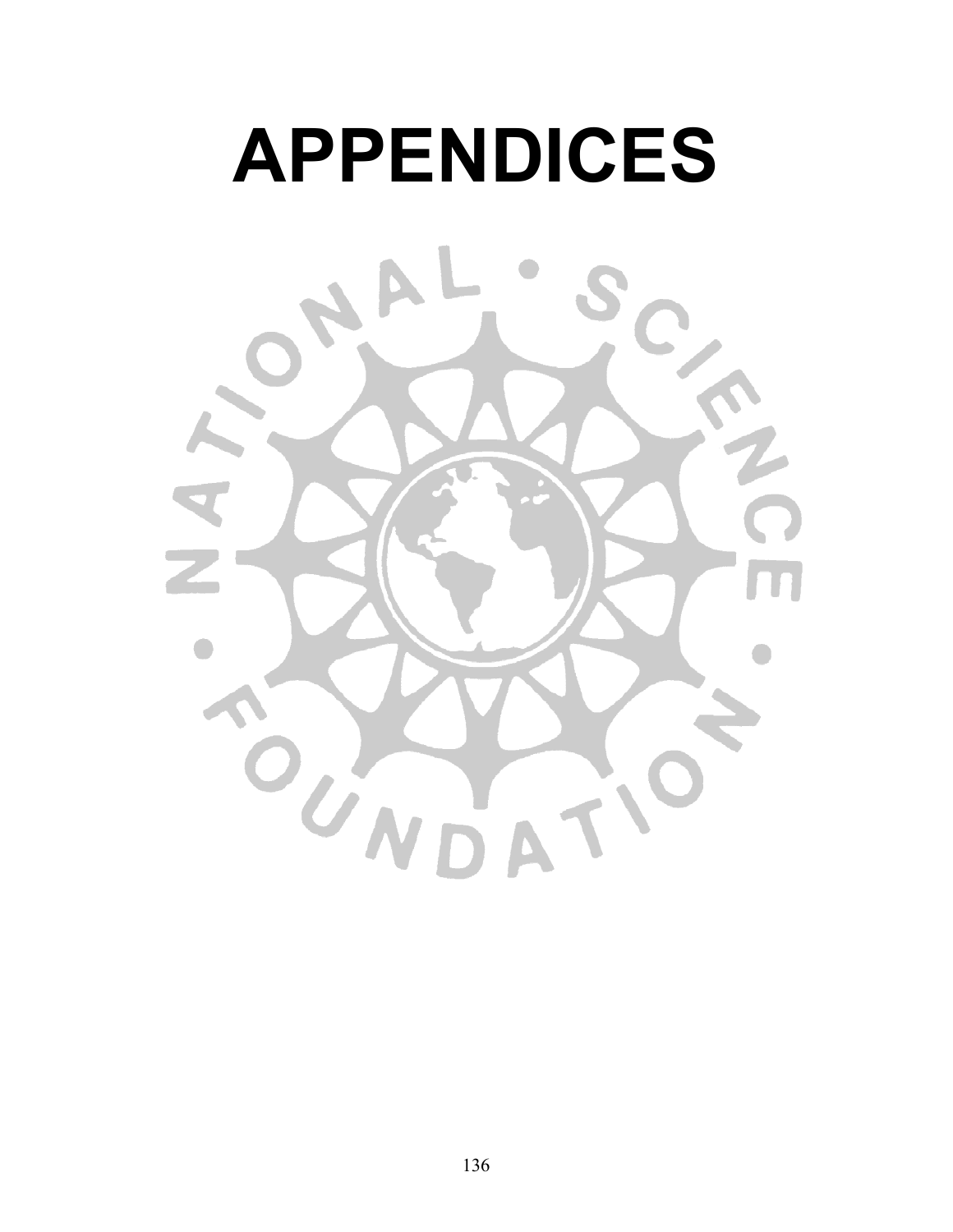# **APPENDIX I. - TABLE OF EXTERNAL EVALUATIONS**

The Table below provides information on program assessments and evaluations other than Committee of Visitor and Advisory Committee assessments - with one exception – the CAREER program. The CAREER program is an agency-wide activity, and the assessment was contracted to an external private vendor.

The table lists other types of evaluations, not used in GPRA performance assessment, that were completed in FY 2001. These reports, studies, and evaluations are frequently used in setting new priorities in a field or in documenting progress in a particular area. The reader is encouraged to review the reports for additional information on findings and recommendations that are beyond the scope of this report.

Reports (other than COV and AC reports) produced by NSF are available online at <http://www.nsf.gov/pubs/start.htm>using the NSF's online document system and the publication number indicated.

Information on obtaining reports produced by the National Research Council or National Academy of Sciences can be found online by searching www.nap.edu or from the National Academy Press, 2101 Constitution Avenue, N.W., Lockbox 285, Washington, D.C. 20055 (1.800.642.6242).

| <b>Evaluations Completed in FY 2001</b>                                                 |                                                                                                                                                                                                                                                                                                                                                                                                                                                                                                                                                                                                                                                                                                                                                                                                                                                                                                                                                                                                                                                                                                                                                                                                                                                                                                                                                                                                                       |  |  |
|-----------------------------------------------------------------------------------------|-----------------------------------------------------------------------------------------------------------------------------------------------------------------------------------------------------------------------------------------------------------------------------------------------------------------------------------------------------------------------------------------------------------------------------------------------------------------------------------------------------------------------------------------------------------------------------------------------------------------------------------------------------------------------------------------------------------------------------------------------------------------------------------------------------------------------------------------------------------------------------------------------------------------------------------------------------------------------------------------------------------------------------------------------------------------------------------------------------------------------------------------------------------------------------------------------------------------------------------------------------------------------------------------------------------------------------------------------------------------------------------------------------------------------|--|--|
| <b>BIO</b>                                                                              |                                                                                                                                                                                                                                                                                                                                                                                                                                                                                                                                                                                                                                                                                                                                                                                                                                                                                                                                                                                                                                                                                                                                                                                                                                                                                                                                                                                                                       |  |  |
| <b>Evolution of</b><br>Development and<br><b>Tree of Life</b><br><b>Workshop Report</b> | Findings: Representatives from both the Evolution of Developmental Mechanisms<br>(EvoDevo) and Tree of Life (ToL) communities agreed that research progress in these<br>areas was constrained by the same major needs and that the elimination of these<br>constraints would lead to remarkably fruitful and exciting interactions between<br>evolutionary developmental biology and evolutionary systematics. Communities long<br>separated technically and conceptually have now converged on a common set of<br>evolutionary questions. The participants felt that after decades of separation they must<br>exploit the powerful synergism presented by this convergence.<br><b>Recommendations:</b> 1) Hold a competition to create about 100 arrayed bacterial artificial<br>chromosome (BAC) and cDNA libraries of representative organisms on the Tree of Life<br>("First 100").<br>2) Provide grants for functional analysis tool development production of BAC or<br>sequenced libraries of additional organisms that address fundamental evolution of<br>development questions.<br>3) Provide support for sequencing about 24 major developmental gene families in the First<br>100 organisms.<br>4) Encourage collaboration among phylogeneticists and evolution of development<br>researchers to develop a robust informatics infrastructure.<br>Availability: NSF (http://www.nsf.gov/pubs/2001/bio012/) |  |  |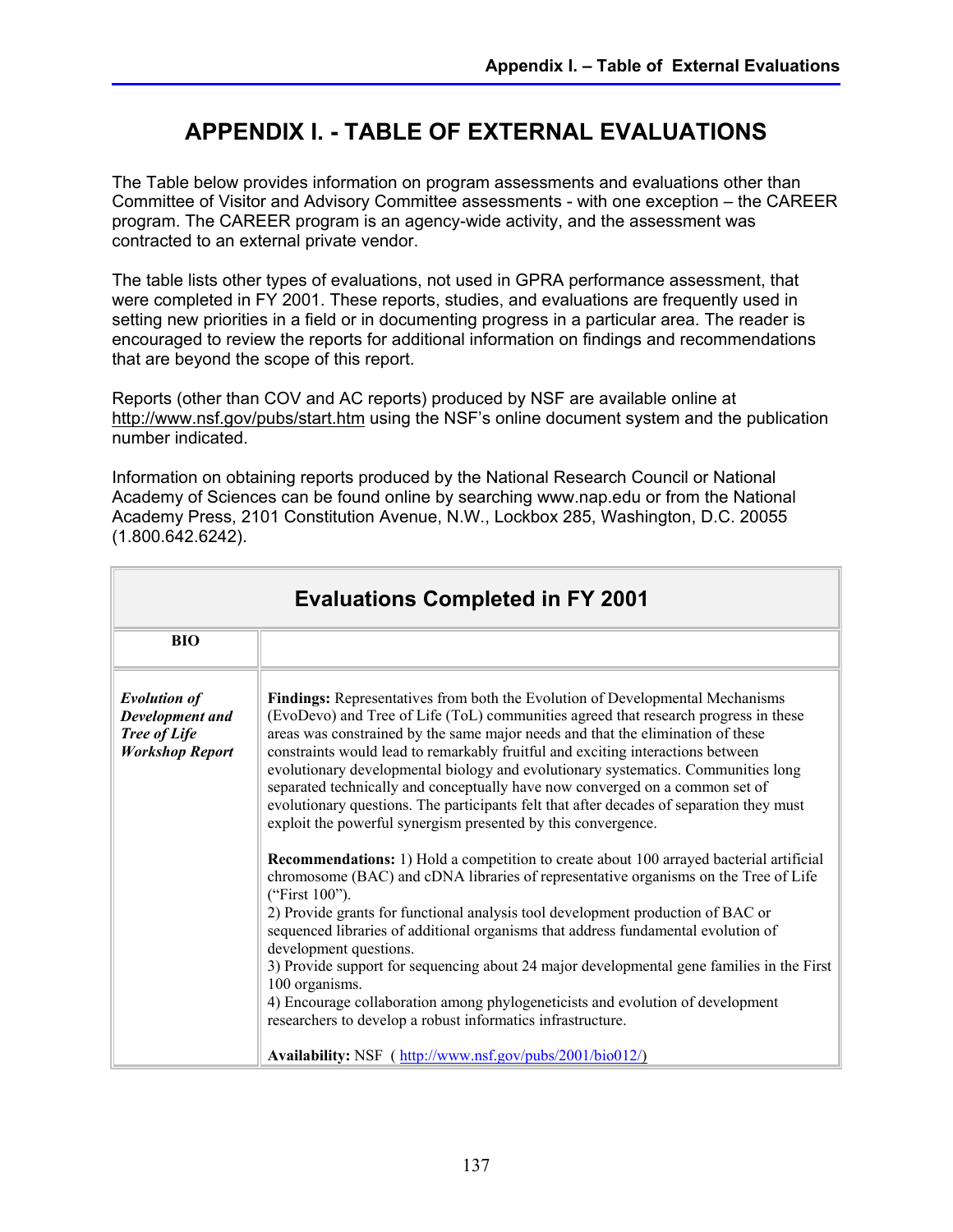| <b>Research Needs in</b><br><b>Phyloinformatics"</b><br>and "Developing<br>the Technology and<br><b>Infrastructure</b><br><b>Needed for</b><br>Assembly of the | Findings: A major new coordinated research effort is necessary. The integration of<br>expertise and of data from a variety of sources will be essential for resolving the most<br>vexing phylogenetic problems, and coordinated research groups will be the most efficient<br>means to achieve this objective. Specifically, the workshop participants envision the<br>funding of Tree of Life "networks" and "hubs," and of a "phyloinformatics" facility<br>focused on synthesis and outreach.                                                                                                                                                                                                                                                                                                                                                                                                                                                                                                                                                                                                                                                                                                                                                                                                                                                                                                                                                                                                                                                                                                                                                                                                                                                                                                                                                                                       |
|----------------------------------------------------------------------------------------------------------------------------------------------------------------|----------------------------------------------------------------------------------------------------------------------------------------------------------------------------------------------------------------------------------------------------------------------------------------------------------------------------------------------------------------------------------------------------------------------------------------------------------------------------------------------------------------------------------------------------------------------------------------------------------------------------------------------------------------------------------------------------------------------------------------------------------------------------------------------------------------------------------------------------------------------------------------------------------------------------------------------------------------------------------------------------------------------------------------------------------------------------------------------------------------------------------------------------------------------------------------------------------------------------------------------------------------------------------------------------------------------------------------------------------------------------------------------------------------------------------------------------------------------------------------------------------------------------------------------------------------------------------------------------------------------------------------------------------------------------------------------------------------------------------------------------------------------------------------------------------------------------------------------------------------------------------------|
| <b>Tree of Life</b>                                                                                                                                            | <b>Recommendations:</b> The NSF should establish, as soon as possible, a new program<br>focused on "Assembling the Tree of Life" (ATOL). The concrete benefits to science and<br>society stemming from ATOL, and the feasibility of accomplishing its major mission,<br>justifies the development of a major new initiative and the investment necessary to build<br>and maintain such a program. Specifically, the ATOL program should support the<br>development of the following new structures:<br>- Tree of Life Networks. TOLNets are the essential mechanisms for coordinating<br>individual investigators from diverse fields of knowledge who are working on<br>reconstructing the phylogeny of Life<br>- Tree of Life Hubs. TOLHubs, with a concentration of expertise and specialized facilities,<br>would serve the ATOL effort as focal points for obtaining and synthesizing phylogenetic<br>data. They would facilitate interactions among TOLNets and function as ATOL training<br>centers.<br>- Phyloinformatics and Coordination Infrastructure (PICI). Centralization of the<br>informatics program would avoid duplication of effort and facilitate integration among<br>databases. Intellectual synergy would be promoted by co-locating research scientists,<br>visiting scholars, and support staff in one place. Investment in such a center would<br>establish a global resource and encourage cooperation with ongoing biodiversity and<br>bioinformatics initiatives.<br>Throughout the development of this program it will be critical to support training relevant<br>to all aspects of ATOL, and the development of new methods for gathering, analyzing,<br>and synthesizing phylogenetic data. Furthermore, every effort must be made to foster<br>cross-disciplinary efforts, international collaboration, and linkage to other relevant<br>programs. |
|                                                                                                                                                                | Availability: http://www.research.amnh.org/biodiversity                                                                                                                                                                                                                                                                                                                                                                                                                                                                                                                                                                                                                                                                                                                                                                                                                                                                                                                                                                                                                                                                                                                                                                                                                                                                                                                                                                                                                                                                                                                                                                                                                                                                                                                                                                                                                                |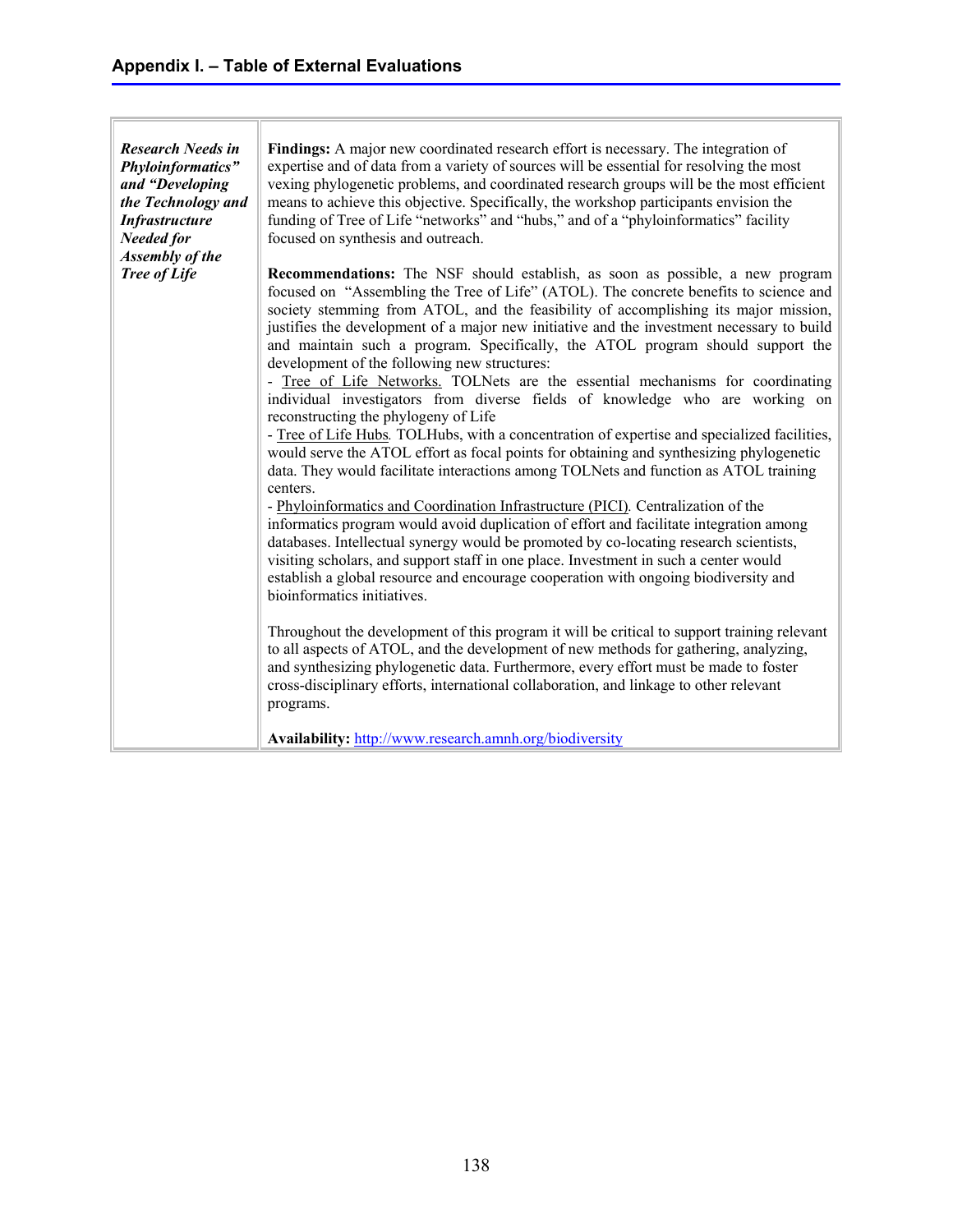| <b>The Microbe</b><br>Project: A Report<br>from the<br><b>Interagency</b><br><b>Working Group on</b><br><b>Microbial</b><br><b>Genomics.</b> | Findings: There are major areas of research as yet untouched that would increase our<br>understanding of the broader microbial world, its diversity, and its potential applications.<br>A coordinated interagency and international effort is needed to seize the opportunities<br>offered by genome-enabled microbial science. In recognition of this need, the Microbe<br>Project Interagency Working Group was convened in August 2000, and charged with<br>developing a coordinated interagency action plan or microbial genomics activities. The<br>Microbe Project has three broad goals: to build needed infrastructure, promote research<br>and develop human resources and an informed public. |
|----------------------------------------------------------------------------------------------------------------------------------------------|---------------------------------------------------------------------------------------------------------------------------------------------------------------------------------------------------------------------------------------------------------------------------------------------------------------------------------------------------------------------------------------------------------------------------------------------------------------------------------------------------------------------------------------------------------------------------------------------------------------------------------------------------------------------------------------------------------|
|                                                                                                                                              | <b>Recommendations:</b>                                                                                                                                                                                                                                                                                                                                                                                                                                                                                                                                                                                                                                                                                 |
|                                                                                                                                              | - Microbial genome sequencing should be expanded to include scientifically important but<br>as yet understudied microbes.                                                                                                                                                                                                                                                                                                                                                                                                                                                                                                                                                                               |
|                                                                                                                                              | - Individual agencies should continue, or as necessary, increase support for research on<br>technique and tool development.                                                                                                                                                                                                                                                                                                                                                                                                                                                                                                                                                                             |
|                                                                                                                                              | - The Federal government should initiate a deliberate planning effort to address the issue<br>of providing sustained support for and access to microbial genomic resources.                                                                                                                                                                                                                                                                                                                                                                                                                                                                                                                             |
|                                                                                                                                              | - Develop standardized bioinformatics tools for the analysis of microbial genomes.                                                                                                                                                                                                                                                                                                                                                                                                                                                                                                                                                                                                                      |
|                                                                                                                                              | - Database issues (including standardized annotation, interoperability and long term<br>support) must be resolved through an interagency effort with planning activities to begin<br>immediately.                                                                                                                                                                                                                                                                                                                                                                                                                                                                                                       |
|                                                                                                                                              | - Each agency, as its mission directs, should encourage and support genome-enabled<br>microbial research objectives, as described in this report.                                                                                                                                                                                                                                                                                                                                                                                                                                                                                                                                                       |
|                                                                                                                                              | - Individual and interagency activities initiated as part of the Microbe Project should<br>contain elements that encourage training and /or educational activities, and include efforts                                                                                                                                                                                                                                                                                                                                                                                                                                                                                                                 |
|                                                                                                                                              | to enhance the diversity of participants in all aspects of each activity.<br>- Interagency coordination of the development and distribution of training materials                                                                                                                                                                                                                                                                                                                                                                                                                                                                                                                                       |
|                                                                                                                                              | should be encouraged.                                                                                                                                                                                                                                                                                                                                                                                                                                                                                                                                                                                                                                                                                   |
|                                                                                                                                              | - Continue coordination cross agencies of all Microbe Project activities, in part through<br>the development of an interagency Microbe Project web site.                                                                                                                                                                                                                                                                                                                                                                                                                                                                                                                                                |
|                                                                                                                                              | Availability: www.ostp.gov/html/microbial/start.htm                                                                                                                                                                                                                                                                                                                                                                                                                                                                                                                                                                                                                                                     |

| <b>CISE</b>                                                                                                                                        |                                                                                                                                                                                                                                                                                                                                                                                                                                                                                                                                                                                           |
|----------------------------------------------------------------------------------------------------------------------------------------------------|-------------------------------------------------------------------------------------------------------------------------------------------------------------------------------------------------------------------------------------------------------------------------------------------------------------------------------------------------------------------------------------------------------------------------------------------------------------------------------------------------------------------------------------------------------------------------------------------|
| <b>White Paper on an</b><br>NSF ANIR<br><b>Middleware</b><br><i>Initiative</i>                                                                     | Scope: Program Analysis.<br><b>Findings:</b> This group was commissioned to make recommendations for an NSF<br>middleware program. Recommended that NSF support middleware research and a<br>complementary middleware infrastructure program.                                                                                                                                                                                                                                                                                                                                             |
|                                                                                                                                                    | <b>Availability: Division Director, ANIR/NSF.</b>                                                                                                                                                                                                                                                                                                                                                                                                                                                                                                                                         |
| <b>Report of Review</b><br><b>Committee of</b><br>NSF's High<br>Performance<br><b>International</b><br><b>Internet Services</b><br>(HPIIS) Project | <b>Scope:</b> Assessed the value to the research community of 3 HPIIS awards (Transpac –<br>Asia-Pacific; Euro-Link; and Mirnet – Russia) that connect US researchers to researchers<br>in other countries. Determine continuing need for HPIIS program.<br><b>Findings:</b> Transpac and Euro-Link are well run and effective. Mirnet is making an<br>excellent start. The report recommended a classification of usage types and metrics for<br>usage. Continued support and recognition of needs at application level (as illustrated by<br>the ITR GryPhyN project) were recommended. |
|                                                                                                                                                    | <b>Availability:</b> Division Director, ANIR/NSF.                                                                                                                                                                                                                                                                                                                                                                                                                                                                                                                                         |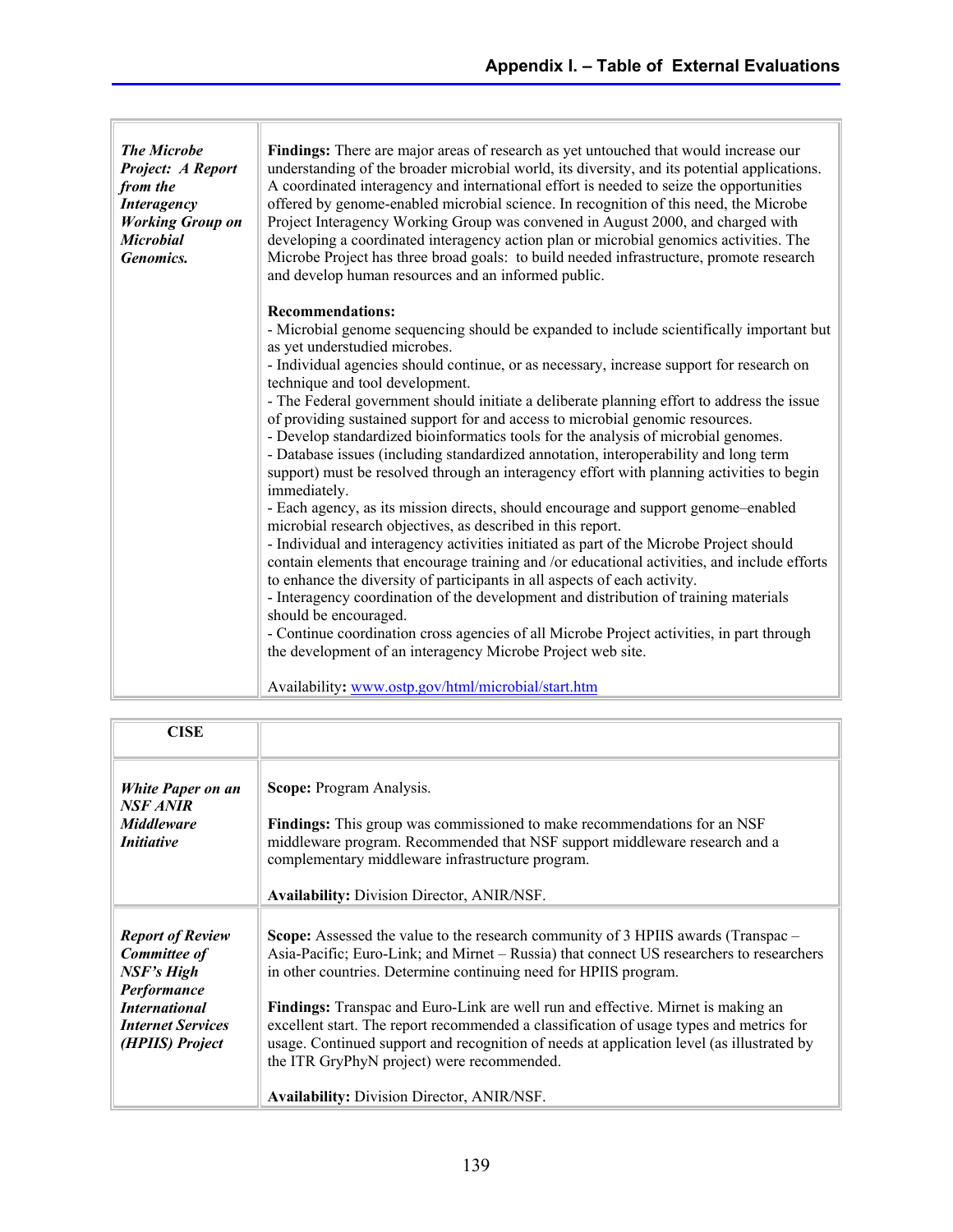| <b>Report of the</b><br><b>National Workshop</b><br>on Internet Voting:<br><b>Issues and</b><br>Research Agenda | Scope: Studied the feasibility of online voting at the request of the White House<br>(memorandum, December 17, 1999).<br>Findings: Poll Site Internet voting offers benefits and could be fielded within the next<br>several election cycles. Remote voting and Internet voting registration pose significant<br>integrity issues. It is appropriate for the NSF to address technical and social science<br>research in this area.<br>Availability: Internet Policy Institute (http://www.internetpolicy.org/). |
|-----------------------------------------------------------------------------------------------------------------|-----------------------------------------------------------------------------------------------------------------------------------------------------------------------------------------------------------------------------------------------------------------------------------------------------------------------------------------------------------------------------------------------------------------------------------------------------------------------------------------------------------------|
|                                                                                                                 |                                                                                                                                                                                                                                                                                                                                                                                                                                                                                                                 |
| <b>Making IT Better:</b><br><b>Expanding</b><br><b>Information</b>                                              | Scope: Identifies research areas that need increased effort for the Nation to enjoy full<br>benefits of the Information Technology (IT) systems.                                                                                                                                                                                                                                                                                                                                                                |
| <b>Technology</b><br><b>Research to Meet</b><br><b>Society's Needs</b>                                          | Findings: Report recommends that NSF and DARPA establish programs for research on<br>large scale IT systems; boosted funding for basic IT research commensurate with growth<br>of research challenges; increased support for interdisciplinary research on social<br>applications of IT.                                                                                                                                                                                                                        |
|                                                                                                                 | Availability: Computer Science and Telecommunications Board, National Research<br>Council National Academy Press. (http://www.nap.edu/)                                                                                                                                                                                                                                                                                                                                                                         |
| The Internet's<br><b>Coming of Age</b>                                                                          | Scope: A study of the Internet and key challenges that shape its maturation.                                                                                                                                                                                                                                                                                                                                                                                                                                    |
|                                                                                                                 | Findings: Recommended continued support for research on scaling challenges;<br>partnerships for research to be conducted in realistic operational settings, and research on<br>the economics of interconnection.                                                                                                                                                                                                                                                                                                |
|                                                                                                                 | Availability: Computer Science and Telecommunications Board, National Research<br>Council, National Academy Press. www.nap.edu                                                                                                                                                                                                                                                                                                                                                                                  |
| <b>Report to the</b><br>President, Digital                                                                      | Scope: Examined state of research on digital libraries (DL).                                                                                                                                                                                                                                                                                                                                                                                                                                                    |
| <b>Libraries: Universal</b><br><b>Access to Human</b><br>Knowledge                                              | Findings: Recommendations to NSF and other agencies. Expand research in DL<br>including organizing content, scalability of systems, archival storage, intellectual<br>property, privacy and security, and human use. Create several large-scale DL testbeds.<br>Make Federal content persistently available on the Internet. Play a leadership role in<br>policy for intellectual property rights.                                                                                                              |
|                                                                                                                 | Availability: President's Information Technology Advisory Committee, Panel on Digital<br>Libraries National Coordinating Office, Arlington VA. (www.ccic.gov)                                                                                                                                                                                                                                                                                                                                                   |
| <b>Report to the</b><br>President,                                                                              | Scope: Examined the use of IT in the health care sector.                                                                                                                                                                                                                                                                                                                                                                                                                                                        |
| <b>Transforming</b><br><b>Health Care</b><br><b>Through</b><br><b>Information</b>                               | Findings: Recommendations were made in several areas focused on NIH and DHHS.<br>Relevant to NSF were recommendations to work with NIH, DARPA and DOE to design<br>and deploy a scalable computing and information infrastructure supporting biomedical<br>research. Several IT research areas were identified.                                                                                                                                                                                                 |
| <b>Technology</b>                                                                                               | Availability: President's Information Technology Advisory Committee, Panel on<br>Transforming Health Care National Coordinating Office, Arlington VA. (www.ccic.gov)                                                                                                                                                                                                                                                                                                                                            |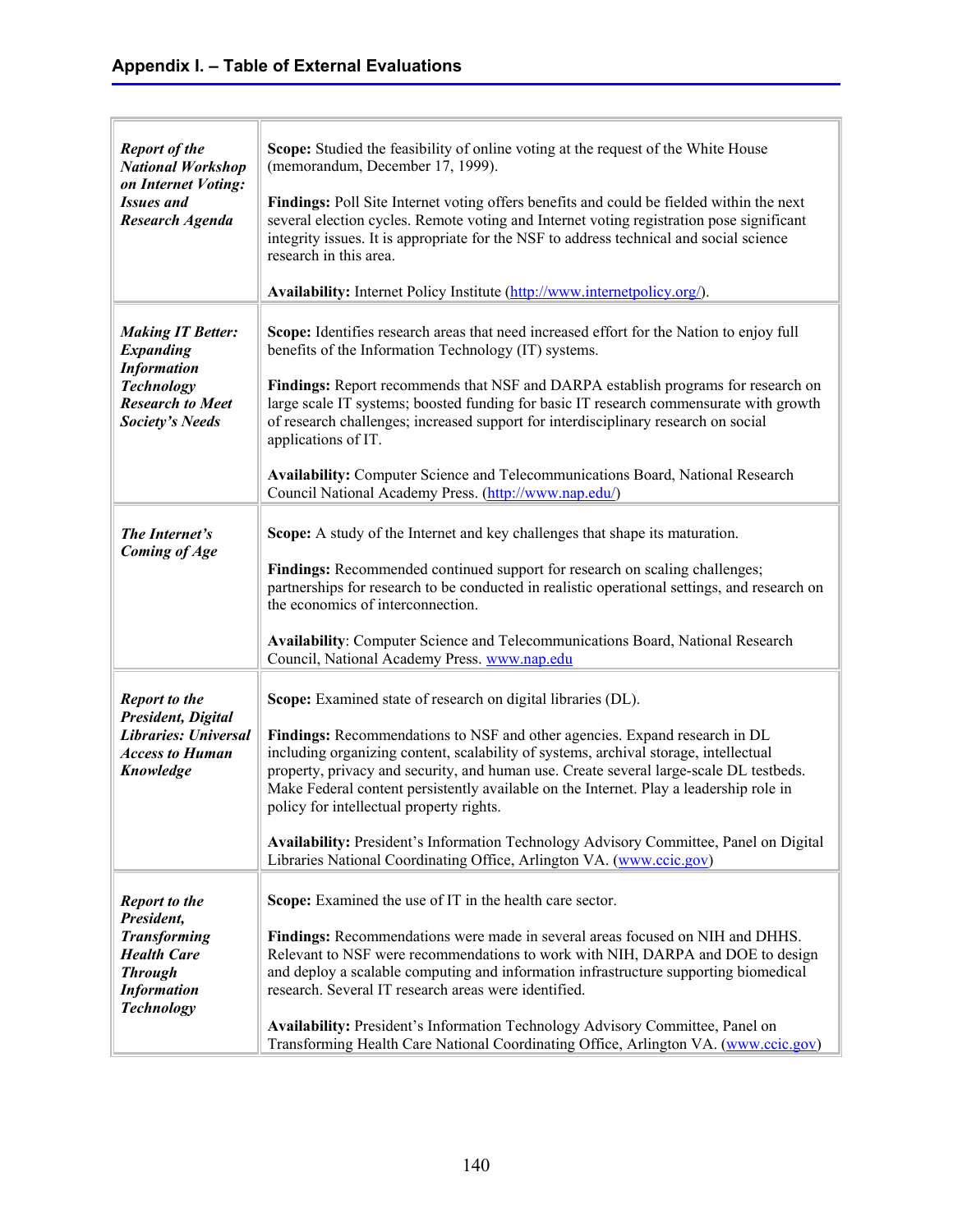| <b>Report to the</b><br>President,<br><b>Developing Open</b>             | <b>Scope:</b> Computing based on growing vulnerability in the development of software for<br>high end computing. Group assessed the open source model to address this need.                                                                               |
|--------------------------------------------------------------------------|-----------------------------------------------------------------------------------------------------------------------------------------------------------------------------------------------------------------------------------------------------------|
| <b>Source Software to</b><br><b>Advance High End</b><br><b>Computing</b> | <b>Findings:</b> The Federal government should encourage open source software with efforts<br>on technical assessment, management plans, policy studies, etc. These recommendations<br>are particularly pertinent to NSF's PACI and Terascale Facilities. |
|                                                                          | Availability: President's Information Technology Advisory Committee, Panel on Open<br>Source Software for High End Computing National Coordinating Office, Arlington VA.<br>(www.ccic.gov)                                                                |

| <b>EHR</b>                                                                    |                                                                                                                                                                                                                                                                                                                                                                                                                                                                                                                                                                                                                                                                                                                                                                                                                                                                                                                                                                                                                                                                                                                                                                                                                                                                                                                                                                                                                                                                                                                                                                                                                                                                                                                                                                                                                                                                                                                                                                                                                                                   |
|-------------------------------------------------------------------------------|---------------------------------------------------------------------------------------------------------------------------------------------------------------------------------------------------------------------------------------------------------------------------------------------------------------------------------------------------------------------------------------------------------------------------------------------------------------------------------------------------------------------------------------------------------------------------------------------------------------------------------------------------------------------------------------------------------------------------------------------------------------------------------------------------------------------------------------------------------------------------------------------------------------------------------------------------------------------------------------------------------------------------------------------------------------------------------------------------------------------------------------------------------------------------------------------------------------------------------------------------------------------------------------------------------------------------------------------------------------------------------------------------------------------------------------------------------------------------------------------------------------------------------------------------------------------------------------------------------------------------------------------------------------------------------------------------------------------------------------------------------------------------------------------------------------------------------------------------------------------------------------------------------------------------------------------------------------------------------------------------------------------------------------------------|
| <b>The Graduate</b><br><b>Research</b><br><b>Fellowships (GRF)</b><br>Program | Scope: To assess the impact of Fellowships on successful applicants.<br>The Graduate Research Fellowships (GRF) Program-Abt/WestEd (REC9912174).<br>Findings: Findings indicated an overall positive effect of the fellowships. Fellows<br>complete the Ph.D. at a higher rate than non-Fellows, and the percentage of female<br>Fellows completing the Ph.D. has become essentially the same as for men. Findings from<br>the evaluation that relate to policy considerations include:<br>Highly qualified students are funded and the award is highly prestigious.<br>$\bullet$<br>Fellows consider the major advantages of the fellowship to be its prestige and the<br>$\bullet$<br>flexibility it allows in choosing a research area, structuring a graduate program, and<br>selecting the educational institution and mentor.<br>About two thirds of the NSF fellows complete their degrees within nine years, with<br>٠<br>comparable completion rates for female and male fellows. Minority Graduate<br>Fellowship recipients take longer, but the gap is narrowing. Recipients of the add-on<br>Women in Engineering awards tend to complete their doctorates at a faster but lower<br>rate than their male GRF counterparts in engineering.<br>A large fraction of NSF fellows earn their baccalaureates from a small number of<br>$\bullet$<br>prestigious institutions (40% from 18 institutions in 2001). This year's applicants, on<br>the other hand, came from 699 domestic and 69 foreign institutions.<br>NSF fellows tend to enroll and complete doctorates in a small number of highly<br>٠<br>ranked institutions, more so in some disciplines than others. Minority-serving<br>institutions (MSIs) were the baccalaureate origins of a large fraction of applicants and<br>awardees for the (discontinued in 1998) Minority Graduate Fellowship Program. The<br>elimination of the separate minority competition has resulted in a dramatic decrease<br>in applications, awards, and success rates of applicants from MSIs. |
|                                                                               | Availability: Available from EHR Directorate, NSF                                                                                                                                                                                                                                                                                                                                                                                                                                                                                                                                                                                                                                                                                                                                                                                                                                                                                                                                                                                                                                                                                                                                                                                                                                                                                                                                                                                                                                                                                                                                                                                                                                                                                                                                                                                                                                                                                                                                                                                                 |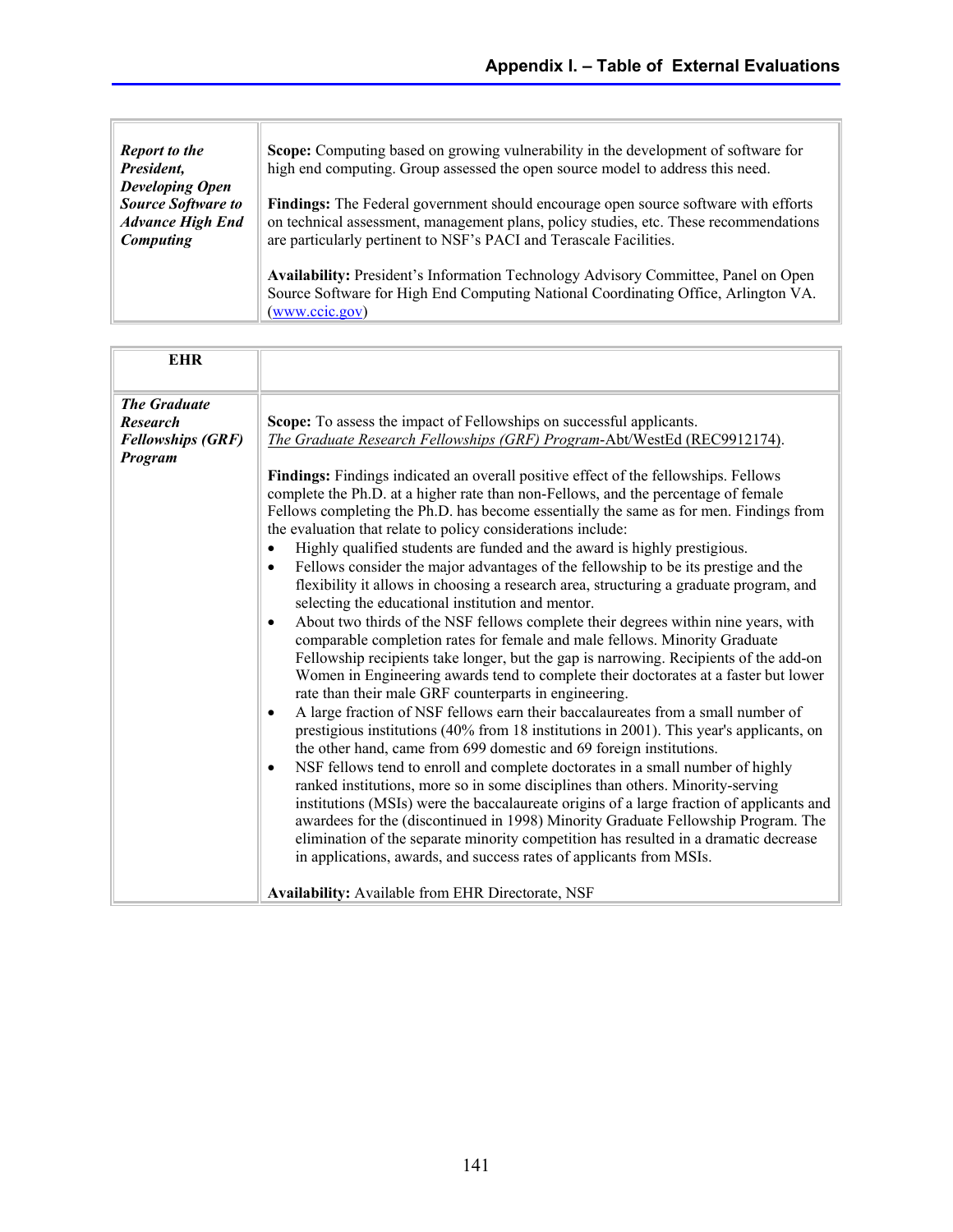| <b>Academic</b><br><b>Excellence</b> for<br><b>Urban Students -</b><br><b>Their</b><br><b>Accomplishments in</b><br><b>Science and</b><br><b>Mathematics</b> | Scope: An evaluative study of 22 of the USI districts funded between 1994-1999.<br>Findings: NSF's investments in urban education have led to dramatic improvements in<br>student achievement in science and mathematics in most of these funded sites. ESR's<br>urban program has been a catalyst for large-scale systemic change directed towards<br>improving the science and mathematics achievement of all students. Greatest gains were<br>in districts that had participated in the USI program for the longest period of time. USI<br>students made gains in science and mathematics achievement, while reducing<br>achievement gaps among racial/ethnic groups. Students substantially improved their<br>enrollment rates in advanced science and mathematics courses. Underrepresented minority<br>students made even greater gains than their peers during the same period, resulting in<br>reduced enrollment disparities. Implementation of a standards-based curriculum and<br>instruction, aligned assessment practices, and appropriate professional development are<br>key to an increase in student achievement. The convergence of resources, a strong<br>leadership structure, and effective partners were also critical to the improvement in<br>student performance. The study concluded that the infrastructure developed by these<br>districts would likely sustain the achievement gains. The study also concluded that it takes<br>7-10 years to bring about substantial improvement in systemic reform that may lead to the<br>gains cited in the report (Kim, 2001). |
|--------------------------------------------------------------------------------------------------------------------------------------------------------------|--------------------------------------------------------------------------------------------------------------------------------------------------------------------------------------------------------------------------------------------------------------------------------------------------------------------------------------------------------------------------------------------------------------------------------------------------------------------------------------------------------------------------------------------------------------------------------------------------------------------------------------------------------------------------------------------------------------------------------------------------------------------------------------------------------------------------------------------------------------------------------------------------------------------------------------------------------------------------------------------------------------------------------------------------------------------------------------------------------------------------------------------------------------------------------------------------------------------------------------------------------------------------------------------------------------------------------------------------------------------------------------------------------------------------------------------------------------------------------------------------------------------------------------------------------------------------------------------------|
|                                                                                                                                                              | Availability: The executive summary and full report can be downloaded at<br>www.systemic.com/usi and www.siurbanstudy.org/newspublication                                                                                                                                                                                                                                                                                                                                                                                                                                                                                                                                                                                                                                                                                                                                                                                                                                                                                                                                                                                                                                                                                                                                                                                                                                                                                                                                                                                                                                                        |
| <b>Institution-wide</b><br><b>Reform Initiative</b><br>(IR)                                                                                                  | Scope: The evaluators examined the differences between institutions receiving awards<br>and institutions that had received high ratings in the IR competition, but were declined.<br>Findings: The purpose of this three-year initiative was to encourage broader reform in<br>undergraduate institutions by providing further support for reform-related activities<br>already underway. The study showed that IR support had a substantial effect on students,<br>faculty, and curriculum, with 58,000 students and nearly 1700 faculty participating, and<br>more than 1200 courses developed or revised. Results indicate that the IR awards brought<br>about change in some institutions, particularly 2-year colleges, but differences were small<br>when participants were compared to a similarly motivated set of institutions.<br>Availability: Available from EHR Directorate, NSF                                                                                                                                                                                                                                                                                                                                                                                                                                                                                                                                                                                                                                                                                                    |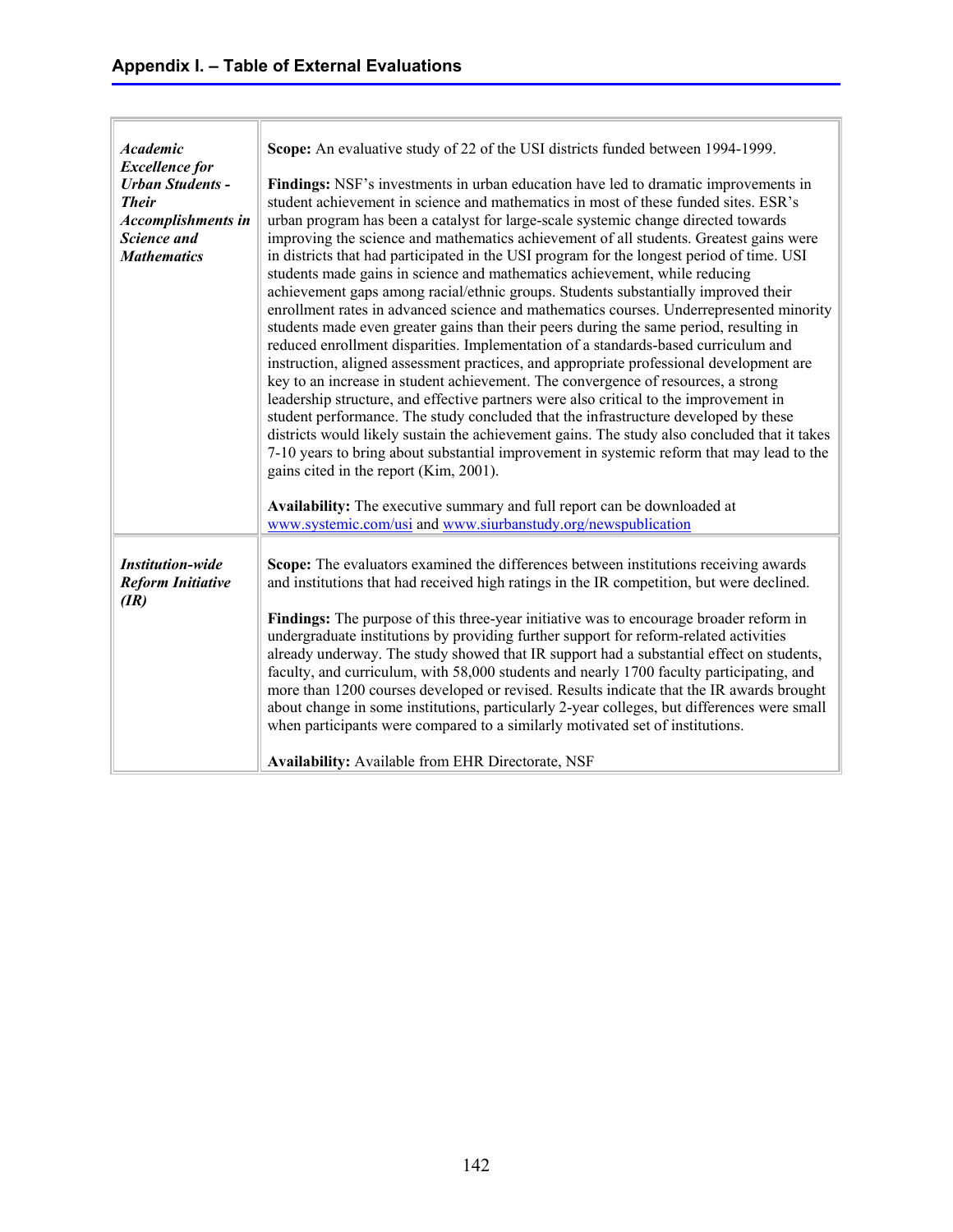| <b>Undergraduate</b><br>Faculty<br><b>Enhancement</b> | Scope: To determine the effectiveness of faculty training on classroom practices.<br>Undergraduate Faculty Enhancement (UFE) Program-SRI (9412964).                                                                                                                                                                                                                                                                                                                                                                                                                                                                                                                                                                                                                                                                                                                                                                                                                                                                                                                                                                                           |
|-------------------------------------------------------|-----------------------------------------------------------------------------------------------------------------------------------------------------------------------------------------------------------------------------------------------------------------------------------------------------------------------------------------------------------------------------------------------------------------------------------------------------------------------------------------------------------------------------------------------------------------------------------------------------------------------------------------------------------------------------------------------------------------------------------------------------------------------------------------------------------------------------------------------------------------------------------------------------------------------------------------------------------------------------------------------------------------------------------------------------------------------------------------------------------------------------------------------|
| (UFE) Program                                         | <b>Findings:</b> The UFE Program provided opportunities for the education of undergraduate<br>faculty through workshops and other activities. Evaluators examined the impact of these.<br>They found that the UFE program had led to 5,000 new courses, 7,300 major course<br>revisions, and 8,600 moderate course revisions. Approximately 1,200 programs of study<br>were developed or redesigned. In addition at least 2,700 other faculty had developed a<br>new course or lab as a result of contact with colleagues who were colleagues who were<br>UFE participants. The evaluators also estimated that, by 1999, more that 1,850,000<br>students (one in 22 students nationally) had completed courses that were developed or had<br>major revisions as a result of UFE. "Faculty reported that students in their revised or<br>modified courses performed better along a number of dimensions than comparable<br>students in traditional courses. Faculty also cited improvements in students' abilities to<br>solve problems, think critically, communicate, collaborate, use technology, and<br>understand the scientific method." |
|                                                       | <b>Availability: SRI.</b> Available from EHR Directorate, NSF                                                                                                                                                                                                                                                                                                                                                                                                                                                                                                                                                                                                                                                                                                                                                                                                                                                                                                                                                                                                                                                                                 |

| <b>ENG</b>                                                                                                                                             |                                                                                                                                                                                                                                                                                                                                                 |
|--------------------------------------------------------------------------------------------------------------------------------------------------------|-------------------------------------------------------------------------------------------------------------------------------------------------------------------------------------------------------------------------------------------------------------------------------------------------------------------------------------------------|
| Environmentally<br><b>Benign</b><br><b>Manufacturing</b>                                                                                               | Scope: The report includes global benchmarking of the current technologies, systems, and<br>policies in manufacturing, with suggested recommendations for future research needs. Use<br>of metals and polymers in the automotive and the electronics sectors were the primary<br>topical areas.                                                 |
|                                                                                                                                                        | <b>Findings:</b> The study found that better tools, data, metrics, and technologies were needed<br>on specific materials and industrial sectors. It called for development of high-performance<br>business practices such as supply chain management, goals alignment, and assessment<br>tracking.                                              |
|                                                                                                                                                        | Availability: World Technology Evaluation Center (WTEC) of the International<br>Technology Research Institute at Loyola College of Maryland.<br>http://itri.loyola.edu/ebm/ebm.pdf                                                                                                                                                              |
| <b>Outcomes</b> and<br><b>Impacts of the</b><br>State/Industry-<br><b>University</b><br>Cooperative<br><b>Research Centers</b><br>(S/IUCRC)<br>Program | Scope: Focused on research cooperation between industries and universities.<br><b>Findings:</b> Found that the program has been a modest success as measured against its<br>goals and objectives and compared with the outcomes and impacts of the I/UCRC<br>program that served as its model.<br>Availability: Available from NSF (NSF 01-110) |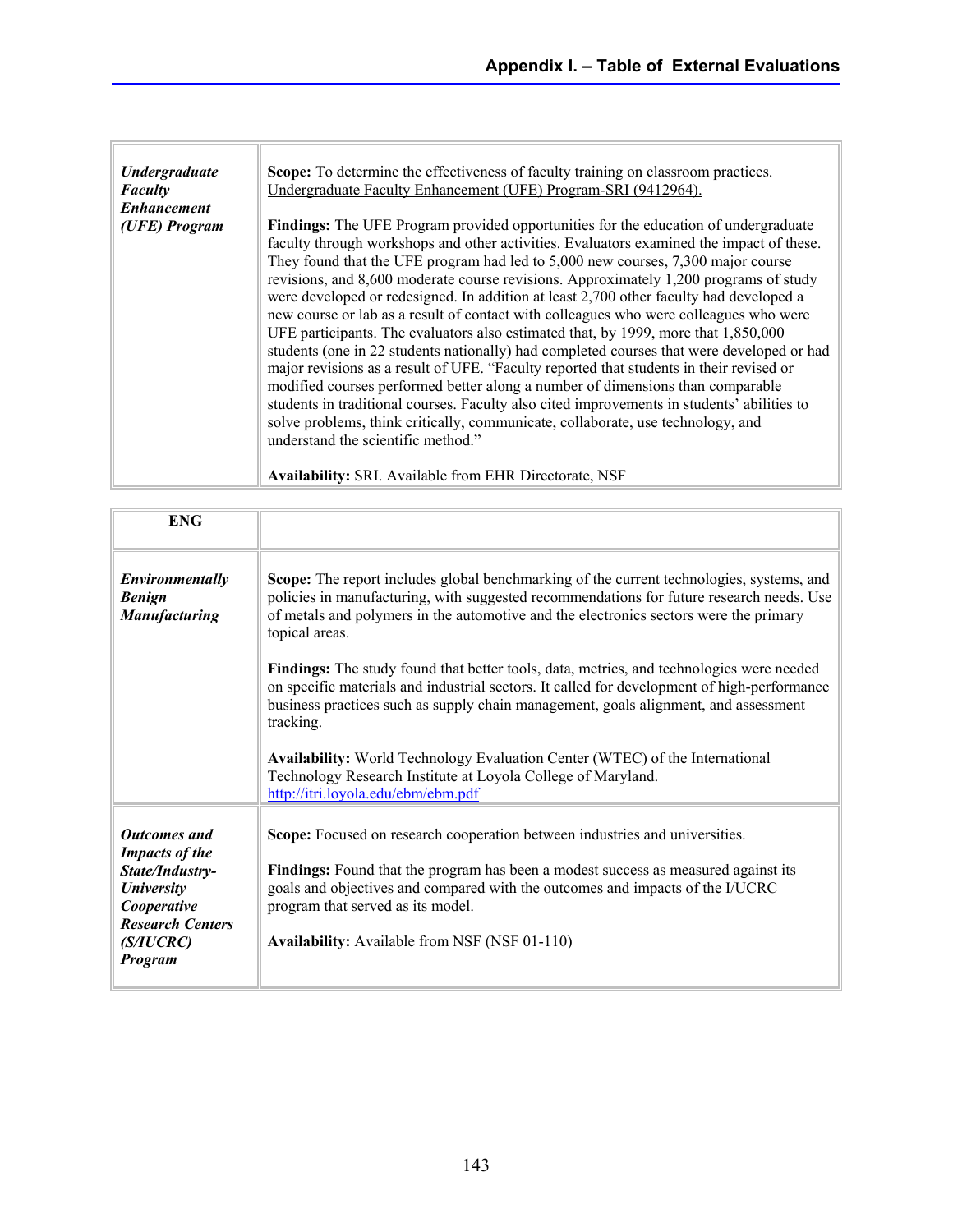| <b>Trends in Industrial</b><br><b>Support of</b><br><b>University-Based</b><br>Cooperative<br><b>Research</b>                       | Scope: Focused on research cooperation between industries and universities<br><b>Findings:</b> The ongoing study found that Engineering Research Centers (ERCs) working<br>to extend an established area of interest in industry are attractive to large, research-<br>intensive firms that have a long-term interest in the results of the center's work. In<br>contrast, centers working in areas that are out in front of existing product lines or<br>corporate interests are much more likely be of interest to small firms and firms that do<br>little or no research and have few or no financial resources to support center work.<br><b>Availability:</b> Available from Engineering Directorate, NSF |
|-------------------------------------------------------------------------------------------------------------------------------------|----------------------------------------------------------------------------------------------------------------------------------------------------------------------------------------------------------------------------------------------------------------------------------------------------------------------------------------------------------------------------------------------------------------------------------------------------------------------------------------------------------------------------------------------------------------------------------------------------------------------------------------------------------------------------------------------------------------|
| <b>Impact of</b><br><b>Interaction with</b><br><b>Engineering</b><br><b>Research Centers</b><br>on Industry: Repeat<br><b>Study</b> | Scope: Examines the outcomes and impacts of ERC membership on firms that are<br>members of mature second-generation ERCs (centers in the classes of 1994–96) and<br>identifies changes in firms' interactions with ERCs due to changes in the program and in<br>industry compared with first-generation ERCs (classes of 1985–90).                                                                                                                                                                                                                                                                                                                                                                             |

| <b>GEO</b>                                                                                         |                                                                                                                                                                                                                                                                                                                                                                                                                                                                                                                                                                                                                                                                                                                                                                                                                                 |
|----------------------------------------------------------------------------------------------------|---------------------------------------------------------------------------------------------------------------------------------------------------------------------------------------------------------------------------------------------------------------------------------------------------------------------------------------------------------------------------------------------------------------------------------------------------------------------------------------------------------------------------------------------------------------------------------------------------------------------------------------------------------------------------------------------------------------------------------------------------------------------------------------------------------------------------------|
| <b>Ocean Sciences at</b><br>the New<br>Millennium.                                                 | Scope: The Decadal Committee was charged to consider existing reports, additional<br>sources of information, and community input in developing a report summarizing the<br>directions for ocean science over the next decade.                                                                                                                                                                                                                                                                                                                                                                                                                                                                                                                                                                                                   |
|                                                                                                    | <b>Findings:</b> Numerous findings were made relating to the scientific opportunities in ocean<br>sciences in the coming decade. The committee recommended: the development of a multi-<br>agency fleet replacement plan; a vigorous effort in technology development,<br>implementation and support in all areas of ocean science; improvement of databases and<br>ready access to these databases by the scientific community; continued emphasis on the<br>development of models that link different parts of the ocean system; and a vigorous<br>exploration of a new class of controlled perturbation experiments.<br>Availability: National Academy of Sciences www.nas.edu                                                                                                                                               |
| <b>Initial Science Plan</b><br>(ISP) for the<br><b>Integrated Ocean</b><br><b>Drilling Program</b> | Scope: To examine the scientific significance, technical feasibility, and potential societal<br>benefits of the ISP.<br><b>Findings:</b> The Committee reaffirmed that the scientific significance, technical feasibility,<br>and potential societal benefits of the ISP make it of exceptional importance and<br>timeliness. The Committee concluded that the benefits of the program described in the ISP<br>far outweigh the costs and the technical uncertainties. The Committee gave its unreserved<br>support to the priorities of the program as described in the ISP. A number of specific<br>recommendations on scientific and technological objectives, facilities, organizational and<br>implementation options, and resource requirements were included.<br>Availability: National Academy of Sciences, www.nas.edu |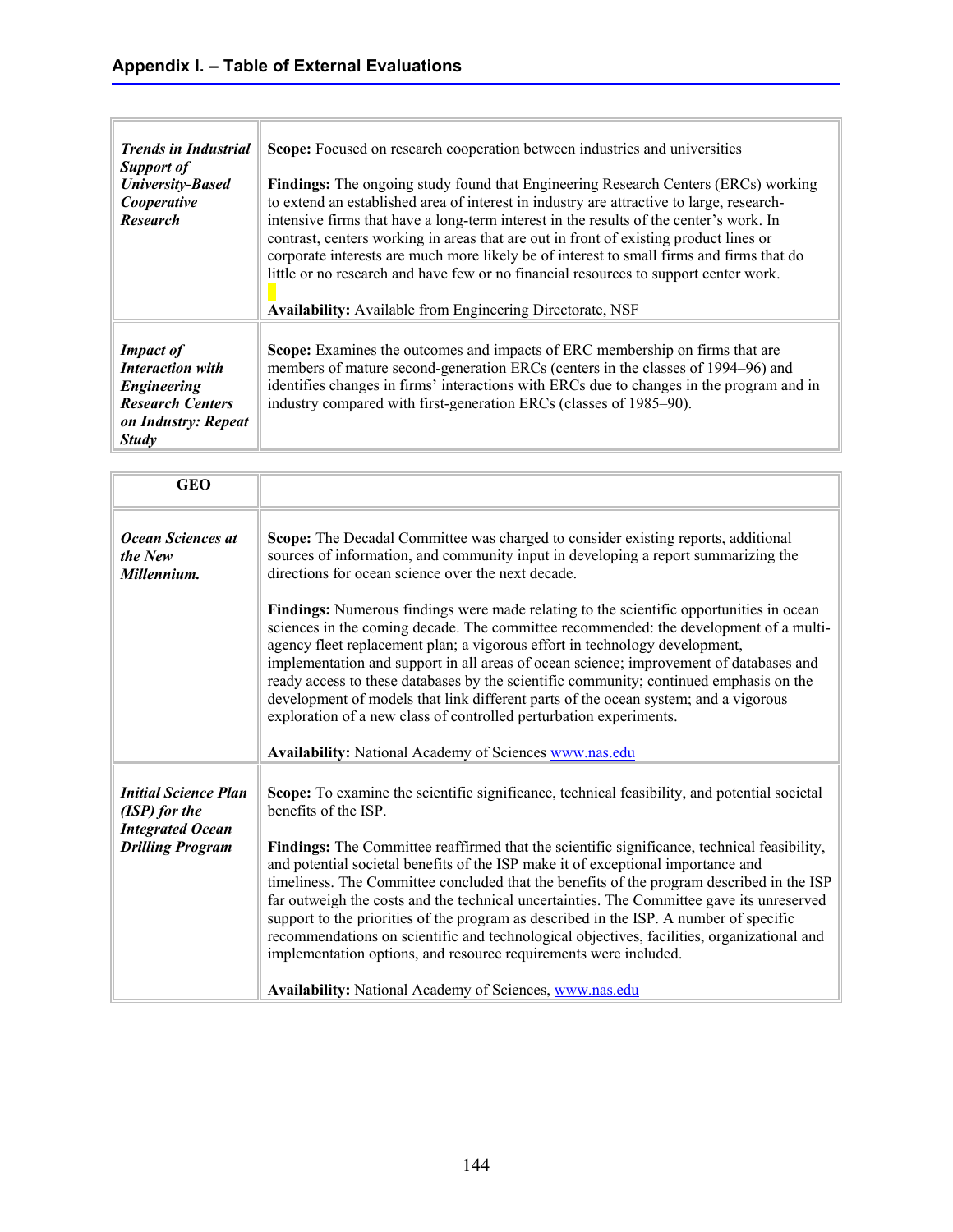| <b>Basic Research</b><br>Opportunities in | Scope: To undertake a major study of research in the Earth Sciences.                                                                                                                                                                                                                                                                                                                                                                                                                                                                                                                                                                                                                                                            |
|-------------------------------------------|---------------------------------------------------------------------------------------------------------------------------------------------------------------------------------------------------------------------------------------------------------------------------------------------------------------------------------------------------------------------------------------------------------------------------------------------------------------------------------------------------------------------------------------------------------------------------------------------------------------------------------------------------------------------------------------------------------------------------------|
| <b>Earth Science</b>                      | <b>Findings:</b> The Board found that the Division of Earth Sciences (EAR) has done an<br>excellent job in maintaining the balance among core programs supporting investigator-<br>driven disciplinary research, problem-focused programs of multidisciplinary research, and<br>equipment-oriented programs for new instrumentation and facilities. The committee offers<br>recommendations that address the evolving science requirements in all three of these<br>programmatic areas and primarily pertain to new mechanisms that will allow EAR to<br>exploit research opportunities identified by the committee. The Board also strongly<br>endorsed the four observational components of the <i>EarthScope</i> Initiative. |
|                                           | <b>Availability:</b> National Research Council/National Academy Press, 2000, www.nas.edu                                                                                                                                                                                                                                                                                                                                                                                                                                                                                                                                                                                                                                        |

| <b>MPS</b>                                                                                                      |                                                                                                                                                                                                                                                                                                                                                                                                                                                                                                                                               |
|-----------------------------------------------------------------------------------------------------------------|-----------------------------------------------------------------------------------------------------------------------------------------------------------------------------------------------------------------------------------------------------------------------------------------------------------------------------------------------------------------------------------------------------------------------------------------------------------------------------------------------------------------------------------------------|
| Physics in a New<br>Era                                                                                         | Scope: The report surveys the field of physics broadly, identifies priorities, and<br>formulates recommendations. The overview assesses the state of physics in four broad<br>categories - quantum manipulation and new materials, complex systems, structure and<br>evolution of the universe, and fundamental laws and symmetries – emphasizing the<br>unity of the field and the strong commonality that links the different areas, while<br>highlighting new and emerging ones.                                                           |
|                                                                                                                 | Findings: Six high-priority opportunities identified, nine recommendations are made:<br>support of physics by the federal government; physics education; role of basic physics<br>research in national security; increasingly important role of partnerships among<br>universities, industry, and national labs; the stewardship of federal science agencies; and<br>the rapidly changing role of information technology in physics research and education.<br>Availability: National Research Council, http://www.nap.edu/catalog/10118.html |
| An Assessment of<br>the Department of<br>Energy's Office of<br><b>Fusion Energy</b><br><b>Sciences Program.</b> | Scope: An assessment of the scientific quality of the Department of Energy (DOE) Office of<br>Fusion Energy Sciences Program.<br>Findings: Although this report was generated at the request of the DOE's Office of<br>Science, NSF is often referred to within the document. In particular, the report<br>recommends that NSF play a greater role in extending the reach of fusion science and in<br>sponsoring general plasma science.                                                                                                      |
|                                                                                                                 | Availability: National Research Council, http://books.nap.edu/catalog/9986.html                                                                                                                                                                                                                                                                                                                                                                                                                                                               |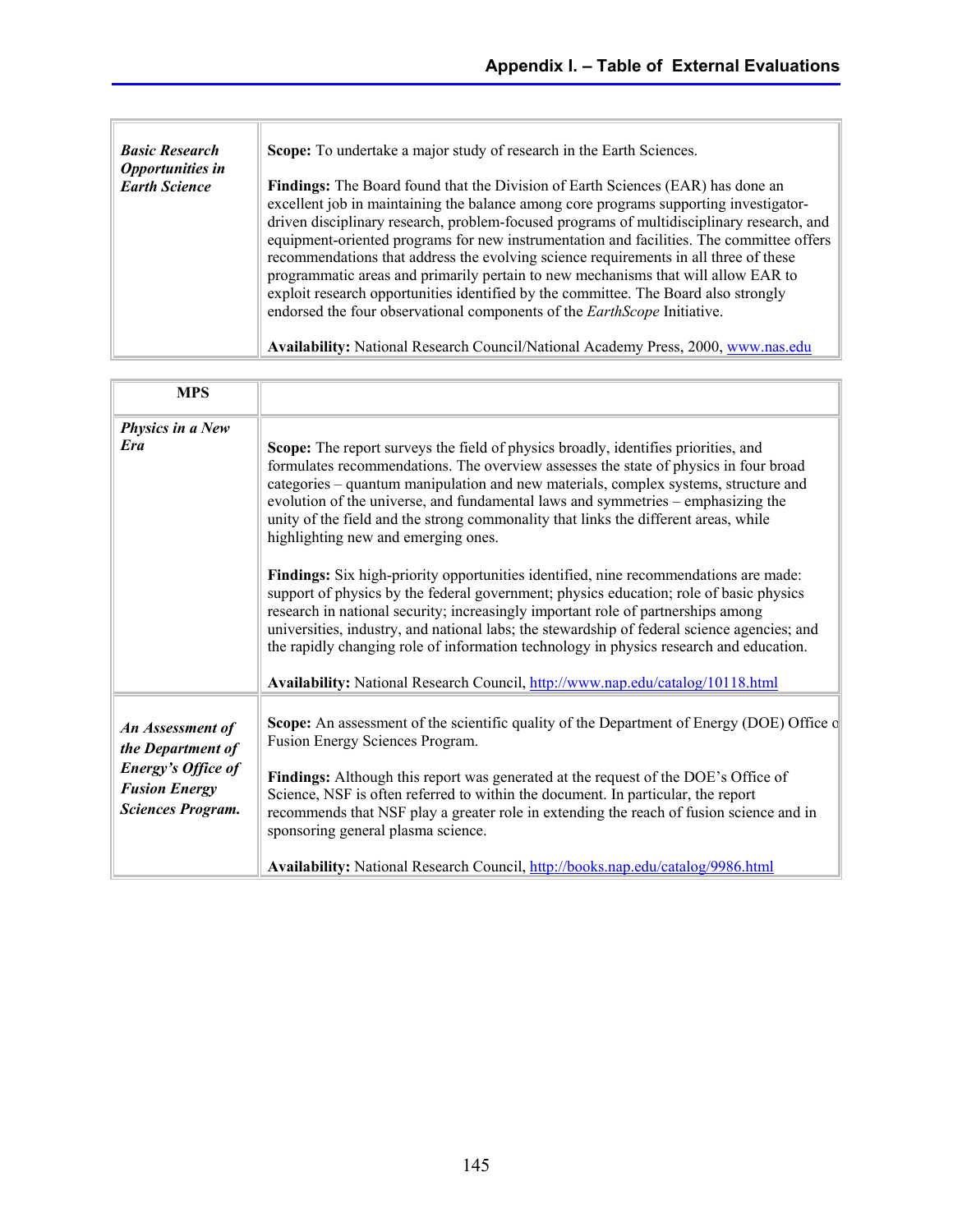| ground and in space. An interagency planning board for astronomy and astrophysics<br>should be formed that would receive input from the community through a joint advisory<br>committee of outside experts. Additional recommendations address ways to improve the<br>present overall management structure and strengthen NSF's ability to support astronomy.<br><b>Availability:</b> National Research Council $(\frac{http://www.nas.edu/}{http://www.nas.edu/})$ with the prepublication<br>copy available at http://books.nap.edu/html/integrated_program/comraa.pdf                                                                                                                                                                                                                                                                                                                                                                                                                                                                                      |
|---------------------------------------------------------------------------------------------------------------------------------------------------------------------------------------------------------------------------------------------------------------------------------------------------------------------------------------------------------------------------------------------------------------------------------------------------------------------------------------------------------------------------------------------------------------------------------------------------------------------------------------------------------------------------------------------------------------------------------------------------------------------------------------------------------------------------------------------------------------------------------------------------------------------------------------------------------------------------------------------------------------------------------------------------------------|
| Scope: Define research opportunities in the field of solid-state chemistry and materials;<br>identify the most important multidisciplinary areas for involvement by the solid-state<br>chemistry and materials community; determine novel roles for the Solid State Chemistry<br>and Materials community that will advance educational and training opportunities for<br>future scientists, engineers, and technicians; develop new approaches that allow for the<br>more effective and efficient conduct of research and educational activities.<br>Findings: Numerous recommendations are listed for various sub-fields in this discipline.<br>Availability: NSF web site http://www.nsf.gov/mps/dmr/ssc.pdf                                                                                                                                                                                                                                                                                                                                                |
| Scope: The workshop explored research opportunities directed towards expanding<br>materials research and education for the purpose of contributing to the development of<br>new technologies as well as promoting collaboration among U.S. and African universities<br>Findings: Need to establish one or more organizations to ensure the continuation of<br>conversations that began at the workshop. Technical recommendations from a number of<br>working groups are included in the report.<br>Availability: http://iumrs.org/docs/africa.pdf                                                                                                                                                                                                                                                                                                                                                                                                                                                                                                            |
| Scope: The goal of this workshop was to explore recent advances in research on force<br>transduction in biology at all length scales, and to seek possible overlap or synergies<br>between these different areas. An additional goal was to explore the potential<br>interdisciplinary interactions that will lead to significant advances in this area. Also, the<br>workshop was to identify important new directions for research and to make<br>recommendations about potential funding opportunities.<br><b>Findings:</b> Perhaps the most important conclusion of the workshop was that research in<br>force transduction in biology has important problems that span many length scales and<br>many disciplines. However, the interdisciplinary nature of the research, the quantitative<br>nature of the important problems and the key relationship between the materials properties<br>and the important issues all make this an area that the NSF can play a significant role in<br>Availability: http://hurkle.deas.harvard.edu/nsf/workshop.html |
|                                                                                                                                                                                                                                                                                                                                                                                                                                                                                                                                                                                                                                                                                                                                                                                                                                                                                                                                                                                                                                                               |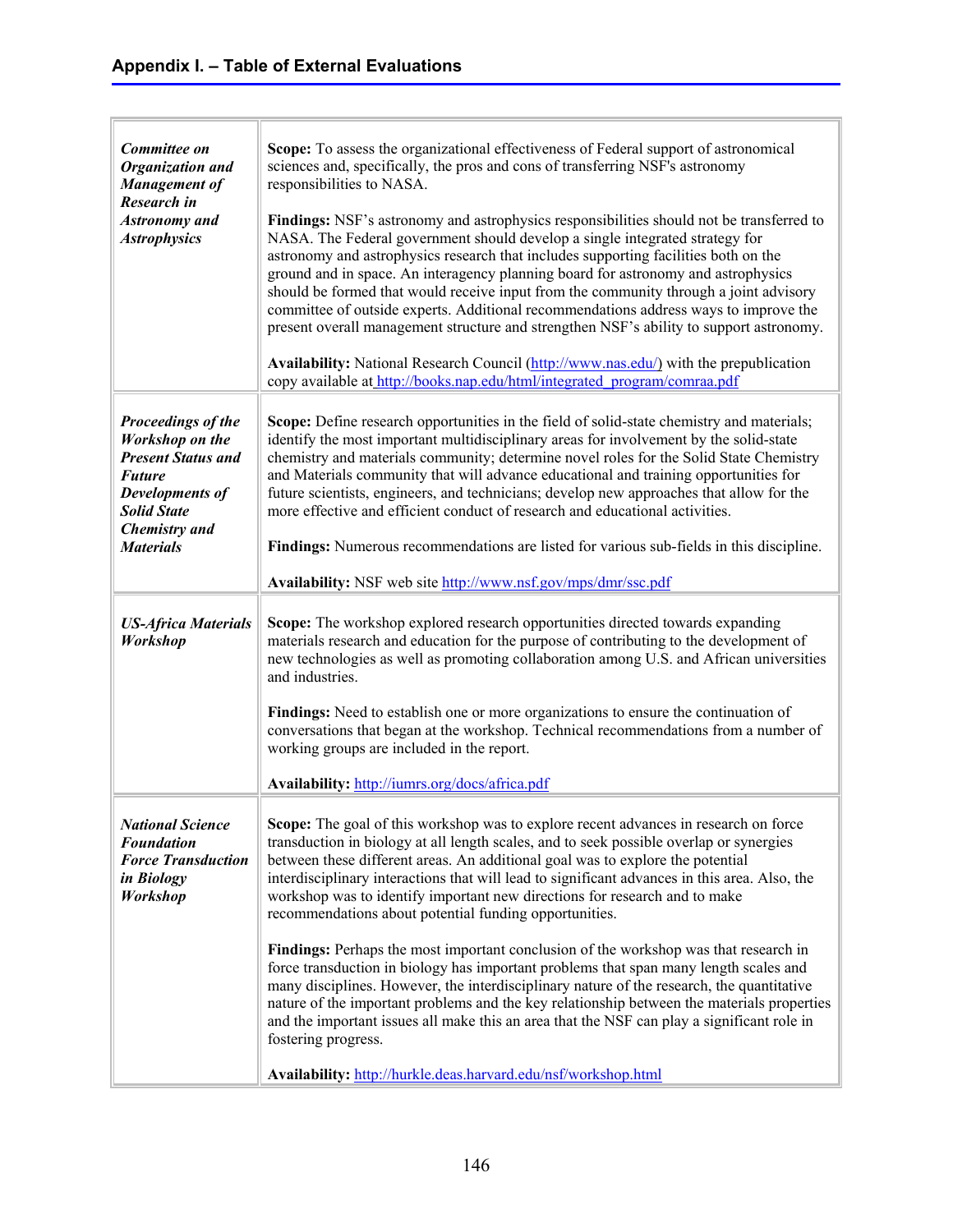| <b>SBE</b>                                                                                |                                                                                                                                                                                                                                                                                                                                                                                                                       |
|-------------------------------------------------------------------------------------------|-----------------------------------------------------------------------------------------------------------------------------------------------------------------------------------------------------------------------------------------------------------------------------------------------------------------------------------------------------------------------------------------------------------------------|
| <b>The Societal</b><br><b>Implications of</b><br>Nanoscience and<br><b>Nanotechnology</b> | <b>Focus:</b> The aim was to: $(1)$ survey current studies on the societal implications of<br>nanotechnology (educational, technological, economic, medical, environmental, ethical,<br>legal, etc.); (2) identify investigative and assessment methods for future studies of<br>societal implications; (3) propose a vision for accomplishing nanotechnology's promise<br>while minimizing undesirable consequences. |
|                                                                                           | <b>Availability:</b> The report has been published both on the web and in book form<br>(http://itri.loyola.edu/nano/NSET.Societal.Implications/).                                                                                                                                                                                                                                                                     |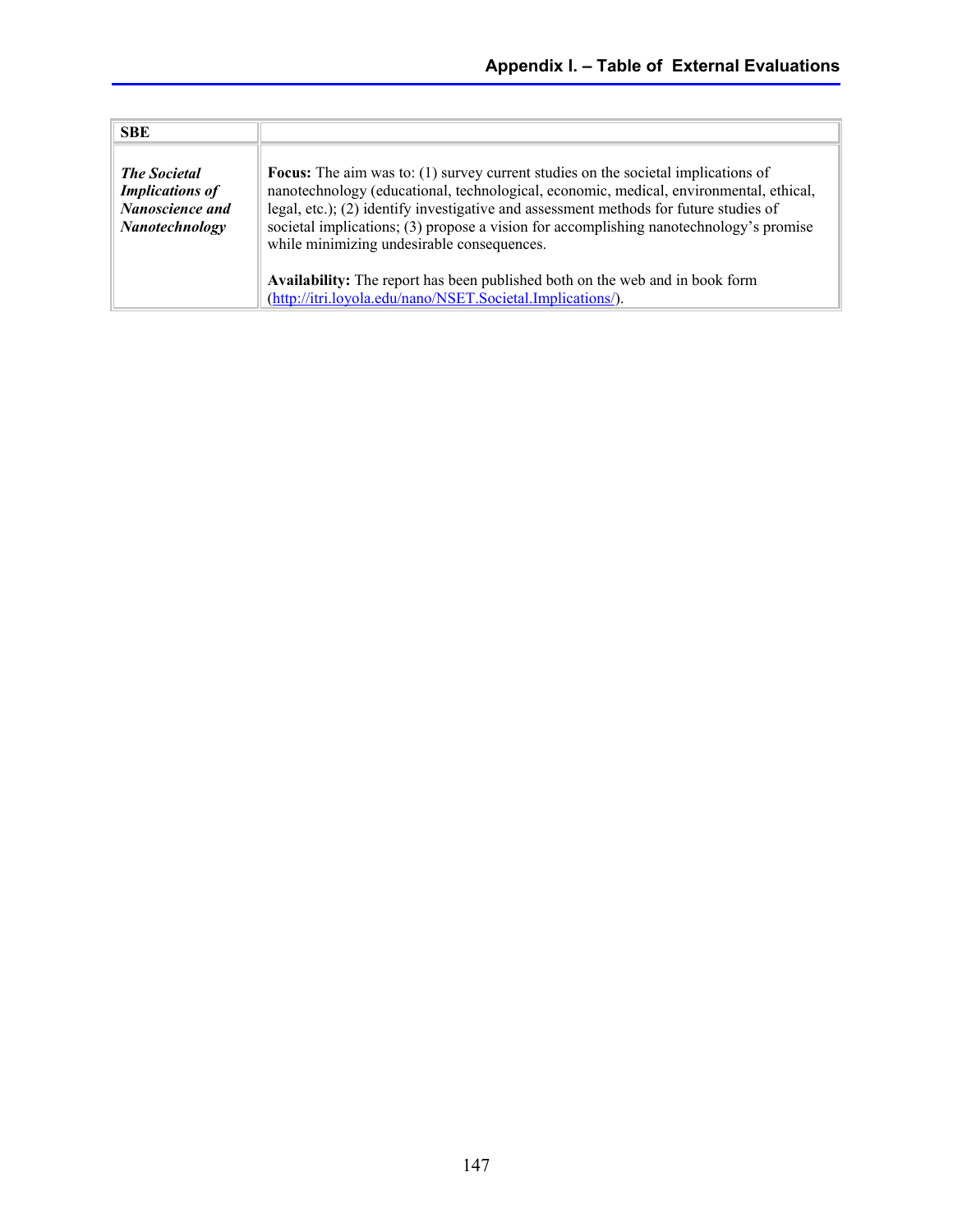# **APPENDIX II. – SCHEDULE OF PROGRAM EVALUATIONS**

The following table provides information on the scheduling of meetings for Committees of Visitors (COVs) for our programs. The table lists the fiscal year of the most recent COV meeting for the program and the fiscal year for the next COV review of the program. We have highlighted the COV meetings that were held in FY 2001 in bold font.

## **Committee of Visitors Meetings By Directorate**

|                                             | Fiscal  | Fiscal      |
|---------------------------------------------|---------|-------------|
| <b>DIRECTORATE</b>                          | Year of | Year of     |
| Division                                    | Most    | <b>Next</b> |
| Program                                     | Recent  | <b>COV</b>  |
|                                             | COV     |             |
| <b>BIOLOGICAL SCIENCES</b>                  |         |             |
| <b>Biological Infrastructure</b>            |         |             |
| <b>Instrument Related Activities</b>        | 2000    | 2002        |
| <b>Research Resources</b>                   | 2000    | 2003        |
| Training                                    | 2000    |             |
| <b>Plant Genome</b>                         | 2001    |             |
| Environmental Biology                       |         |             |
| <b>Ecological Studies</b>                   | 1999    | 2002        |
| <b>Long Term Research</b>                   | 2001    |             |
| <b>Systematic and Population Biology</b>    | 2000    | 2004        |
| <b>Integrative Biology and Neuroscience</b> | 2001    | 2005        |
| Neuroscience                                | 1999    | 2003        |
| Developmental Mechanisms                    | 2000    | 2004        |
| Physiology and Ethnology                    | 1997    | 2002        |
| Molecular and Cellular Biosciences          |         | 2002        |
| Biomolecular Structure and Function         | 2000    |             |
| <b>Biomolecular Processes</b>               | 2000    |             |
| <b>Cell Biology</b>                         | 2001    |             |
| Genetics                                    | 1999    |             |

### **(COV meetings held during FY 2001 are highlighted in bold font)**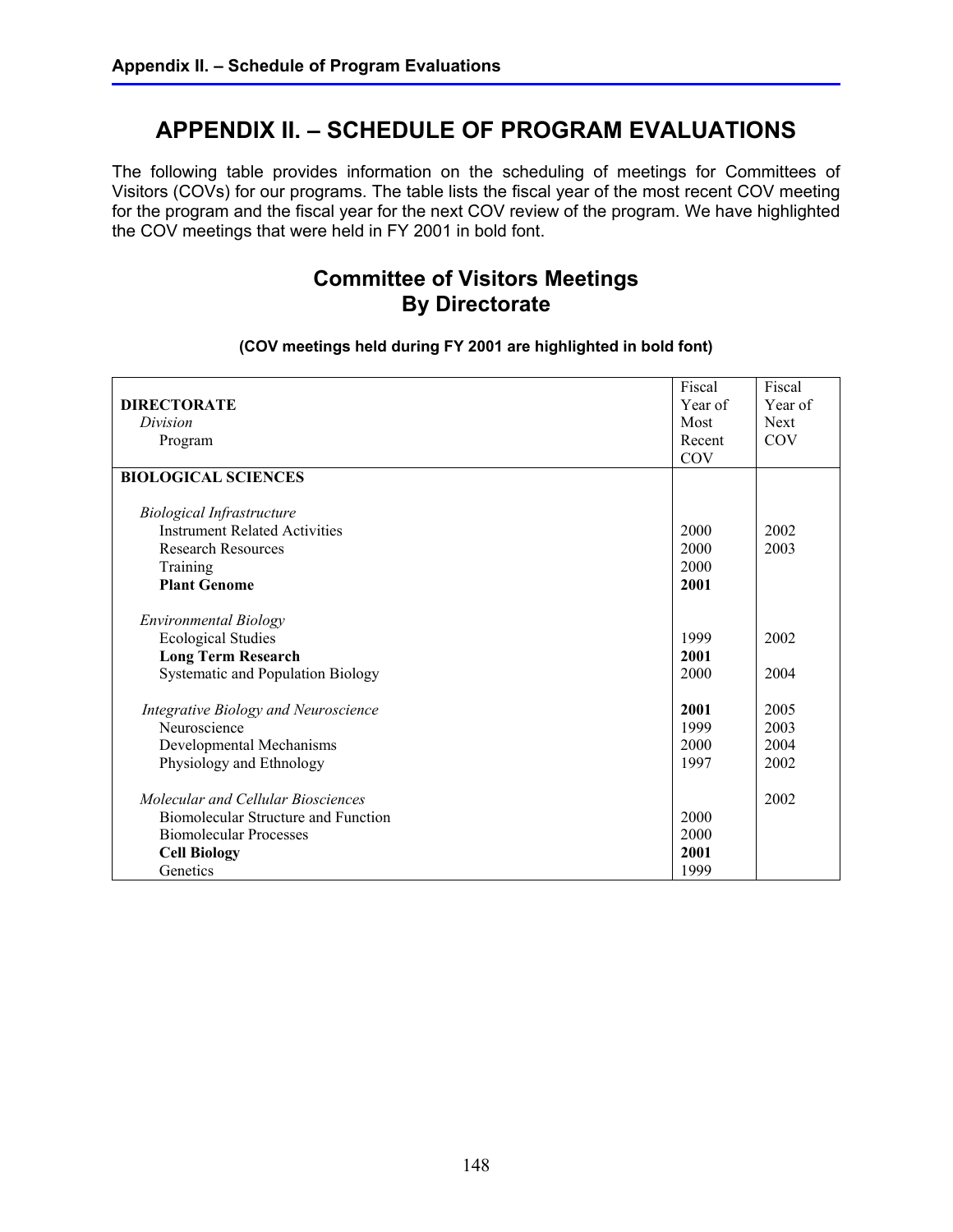|                                                            | Fiscal        | Fiscal  |
|------------------------------------------------------------|---------------|---------|
| <b>DIRECTORATE</b>                                         | Year of       | Year of |
| Division                                                   | Most          | Next    |
| Program                                                    | Recent<br>COV | COV     |
| <b>COMPUTER AND INFORMATION SCIENCE AND ENGINEERING</b>    |               |         |
| Advanced Computational Infrastructure and Research         |               |         |
| <b>Advanced Computational Research</b>                     | 2001          | 2004    |
| <b>PACI</b>                                                | 1999          | 2002    |
| <b>Computer-Communications Research</b>                    |               |         |
| Communications                                             | 2000          | 2003    |
| Computer Systems Architecture                              | 2000          | 2003    |
| Design Automation                                          | 2000          | 2003    |
| Hybrid and Embedded Systems (new in '02)                   | N/A           | 2003    |
| Numeric, Symbolic and Geometric Computation                | 2000          | 2003    |
| Operating Systems and Compilers                            | 2000          | 2003    |
| <b>Signal Processing Systems</b>                           | 2000          | 2003    |
| Software Engineering and Languages                         | 2000          | 2003    |
| Theory of Computing                                        | 2000          | 2003    |
| Trusted Computing (new in '02)                             | N/A           | 2003    |
| Information and Intelligent Systems                        |               |         |
| Computation and Social Systems                             | 1999          | 2002    |
| Human Computer Interaction                                 | 1999          | 2002    |
| Knowledge and Cognitive Systems                            | 1999          | 2002    |
| Robotics and Human Augmentation                            | 1999          | 2002    |
| Information and Data Management                            | 1999          | 2002    |
| Advanced Networking Infrastructure and Research            |               |         |
| Networking Research                                        | 2000          | 2003    |
| Special Projects in Networking Research                    | 2000          | 2003    |
| Advanced Networking Infrastructure                         | 2000          | 2003    |
| Information Technology Research (ITR) (new in '00)         | N/A           | 2003    |
| <b>Experimental and Integrative Activities</b>             | 2001          |         |
| -Instrumentation Infrastructure Cluster                    |               |         |
| <b>Research Infrastructure</b>                             | 2001          | 2004    |
| Research Resources (new in '02)                            | N/A           | 2004    |
| -Multidisciplinary Research Cluster                        |               |         |
| Biological Information Technology and Systems (new in '02) | N/A           | 2004    |
| Quantum and Biologically Inspired Computing (new in '02)   | N/A           | 2004    |
| <b>Digital Government</b>                                  | 2001          | 2004    |
| <b>Next Generation Software</b>                            | 2001          | 2004    |
| -Education Workforce Cluster                               |               |         |
| Information Technology Workforce (new in '02)              | N/A           | 2004    |
| <b>Minority Institutions Infrastructure</b>                | 2001          | 2004    |
| <b>CISE Educational Innovation</b>                         | 2001          | 2004    |
| <b>**CISE Postdoctoral Research Associates</b>             | 2001          |         |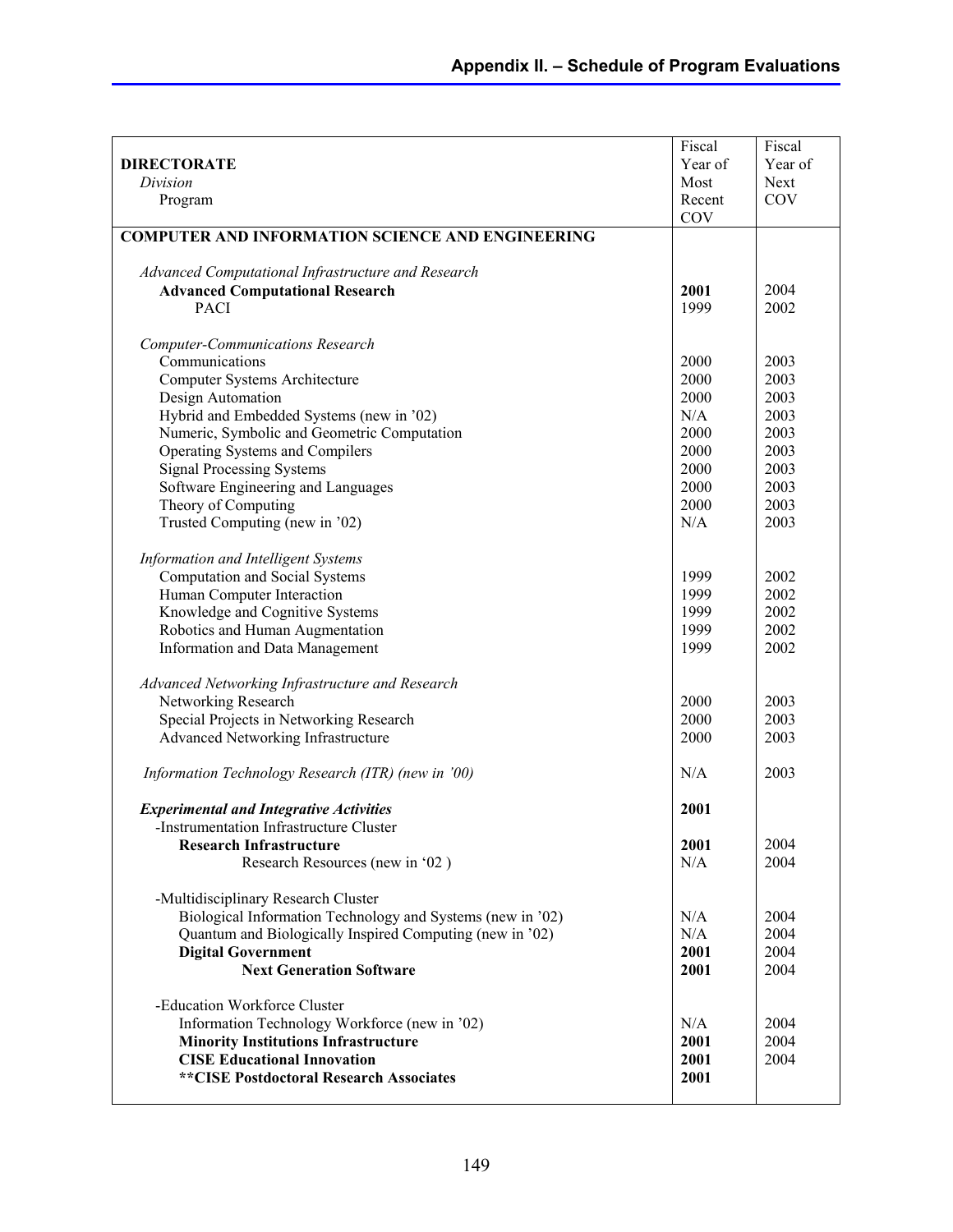| -EIA Special Projects Cluster                                                 |              |              |
|-------------------------------------------------------------------------------|--------------|--------------|
| Special Projects (new in '02)                                                 | N/A          | 2004         |
| **NSF-CONACyT Collaborative Research                                          | 2001         |              |
| **NSF-CNPq Collaborative Research                                             | 2001         |              |
| **EIA monitored, managed/reviewed by Division in Partnership with Engineering |              |              |
|                                                                               |              |              |
|                                                                               | Fiscal       | Fiscal       |
| <b>DIRECTORATE</b>                                                            | Year         | Year         |
| Division                                                                      | of Most      | of Next      |
| Program                                                                       | Recent       | COV          |
|                                                                               | COV          |              |
| <b>EDUCATION AND HUMAN RESOURCES</b>                                          |              |              |
|                                                                               |              |              |
| <b>Educational Systemic Reform</b>                                            |              |              |
| <b>Statewide Systemic Initiatives</b>                                         | 2001         | 2004         |
| <b>Urban Systemic Initiatives</b>                                             | 2001         | 2004         |
| <b>Rural Systemic Initiatives</b>                                             | 2001         | 2004         |
|                                                                               |              |              |
| <b>Office of Innovation Partnerships</b>                                      |              |              |
| Innovation Partnership Activities (new in '01)                                | N/A          | 2004         |
| <b>EPSCoR</b>                                                                 | 2000         | 2003         |
| Elementary, Secondary and Informal Education                                  |              |              |
| <b>Informal Science Education</b>                                             | 2001         | 2004         |
| <b>Teacher Enhancement</b>                                                    | 2000         | 2003         |
| <b>Instructional Materials Development</b>                                    | 1997         | 2002         |
| Centers for Learning and Teaching (new in '01)                                | N/A          | 2004         |
|                                                                               |              |              |
| <b>Undergraduate Education</b>                                                |              |              |
| <b>Teacher Preparation</b>                                                    | 2000         | 2003         |
| <b>Advanced Technological Education</b>                                       | 2000         | 2003         |
| NSF Computer, Science, Engineering and Mathematics                            | N/A          | 2002         |
| Scholarships (new in '01)                                                     |              |              |
| Distinguished Teaching Scholars (new in '02)                                  | N/A          | 2004         |
| Scholarship for Service (new in '01)                                          | N/A          | 2004         |
| National SMETE Digital Library (new in '01)                                   | N/A          | 2002         |
| Course, Curriculum, and Laboratory Improvement                                | 2000         | 2003         |
| Undergraduate Assessment (new in '02)                                         | N/A          | 2004         |
|                                                                               |              |              |
| <b>Graduate Education</b>                                                     |              |              |
| <b>Graduate Research Fellowships</b>                                          | 1999         | 2003         |
| <b>NATO Postdoctorate Fellowships</b>                                         | 2001         | 2005         |
| IGERT (new in '97)                                                            |              | 2002         |
| GK-12 Fellows (new in '99)                                                    | N/A          | 2002         |
|                                                                               |              |              |
| Human Resource Development                                                    |              |              |
| The Louis Stokes Alliances for Minority Participation                         | 2001<br>2001 | 2004<br>2004 |
| <b>Centers for Research Excellence In Science and Technology</b><br>(CREST)   |              |              |
| Programs for Gender Equity (PGE)                                              | 2000         | 2003         |
| Programs for Persons with Disabilities (PPD)                                  | 2000         | 2003         |
| Alliances for Graduate Education and the Professoriate (AGEP)                 | 2001         | 2004         |
| Tribal Colleges Program (TCP) (new in '01)                                    | N/A          | 2004         |
| <b>Historically Black Colleges and Universities (HBCU)</b>                    | 2001         | 2004         |
|                                                                               |              |              |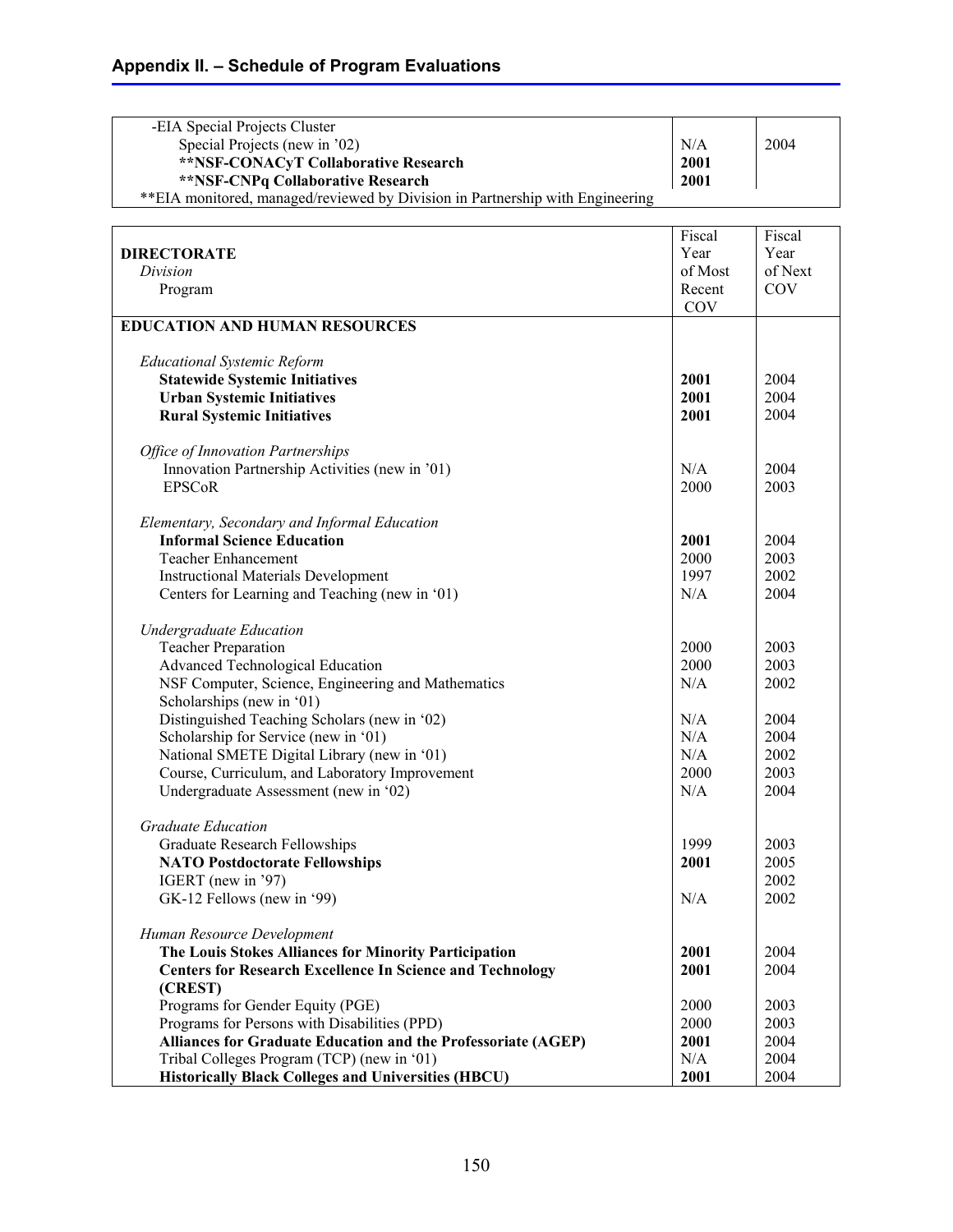| Research, Evaluation & Communications<br>REPP/ROLE (new in '96)<br>Evaluation<br>Education Research Initiative (ERI) (new in '01) | 2000<br>N/A | 2002<br>2003<br>2002 |
|-----------------------------------------------------------------------------------------------------------------------------------|-------------|----------------------|
| <i>Other</i><br>$H$ -IB VISA K-12<br>Math and Science Partnership (MSP) (new in '02)                                              | N/A         | 2004<br>2005         |

|                                                      | Fiscal  | Fiscal     |
|------------------------------------------------------|---------|------------|
| <b>DIRECTORATE</b>                                   | Year of | Year of    |
| Division                                             | Most    | Next       |
| Program                                              | Recent  | <b>COV</b> |
|                                                      | COV     |            |
| <b>ENGINEERING</b>                                   |         |            |
| Bioengineering and Environmental Systems             |         | 2002       |
| <b>Biochemical Engineering</b>                       | 1999    | 2002       |
| Biotechnology                                        | 1999    | 2002       |
| <b>Biomedical Engineering</b>                        | 1999    | 2002       |
| Research to Aid the Disabled                         | 1999    | 2002       |
| <b>Environmental Engineering</b>                     | 1999    | 2002       |
| <b>Environmental Technology</b>                      | 1999    | 2002       |
|                                                      |         |            |
| <b>Civil and Mechanical Systems</b>                  | 2001    | 2004       |
| <b>Dynamic System Modeling, Sensing and Control</b>  | 2001    | 2004       |
| <b>Geotechnical and GeoHazard Systems</b>            | 2001    | 2004       |
| <b>Infrastructure and Information Systems</b>        | 2001    | 2004       |
| <b>Solid Mechanics and Materials Engineering</b>     | 2001    | 2004       |
| <b>Structural Systems and Engineering</b>            | 2001    | 2004       |
| <b>Network for Earthquake Engineering Simulation</b> | 2001    | 2004       |
| <b>Chemical and Transport Systems</b>                |         | 2003       |
| <b>Chemical Reaction Processes</b>                   | 2000    | 2003       |
| Interfacial, Transport and Separation Processes      | 2000    | 2003       |
| <b>Fluid and Particle Processes</b>                  | 2000    | 2003       |
| Thermal Systems                                      | 2000    | 2003       |
|                                                      |         |            |
| Design, Manufacture and Industrial Innovation        |         |            |
| -Engineering Decision Systems Programs (new in '02)  | N/A     | 2003       |
| <b>Engineering Design</b>                            | 2000    | 2003       |
| Manufacturing Enterprise Systems (new in '02)        | N/A     | 2003       |
| Service Enterprise Systems (new in '02)              | N/A     | 2003       |
| <b>Operations Research</b>                           | 2000    | 2003       |
| -Manufacturing Processes and Equipment Systems       | 2000    | 2003       |
| Materials Processing and Manufacturing               | 2000    | 2003       |
| Manufacturing Machines and Equipment                 | 2000    | 2003       |
| Nanomanufacturing (new in '02)                       | N/A     | 2003       |
| -Industrial Innovation Programs Cluster              |         |            |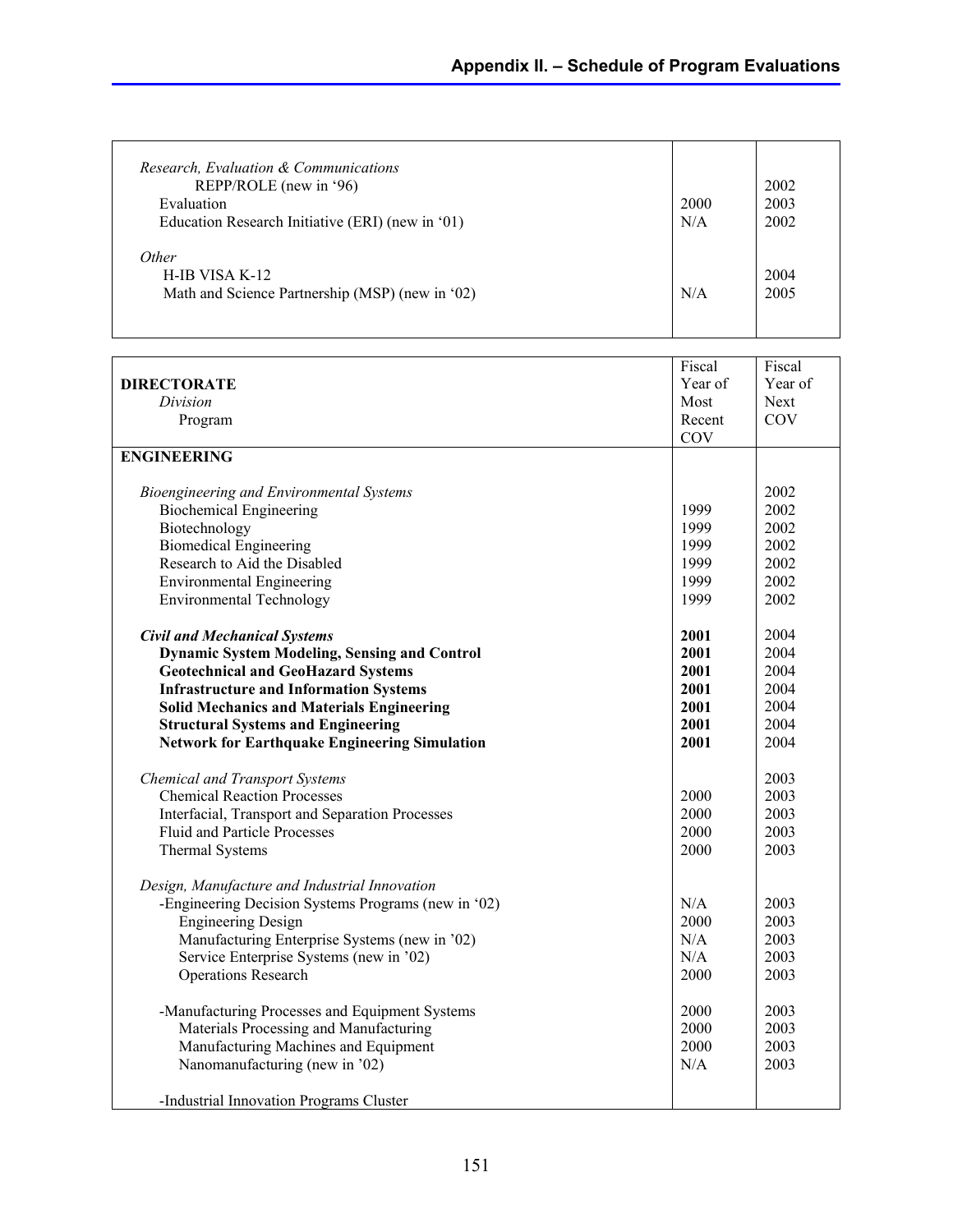| <b>Small Business Innovation Research (SBIR)</b>              | 2001 | 2004 |
|---------------------------------------------------------------|------|------|
| Innovation and Organizational Change<br>2000                  |      |      |
| <b>Grant Opportunities for Academic Liaison with Industry</b> | 2000 | 2003 |
| <b>Small Business Technology Transfer</b>                     | 2001 | 2004 |
| Electrical and Communications Systems                         |      |      |
| Electronics, Photonics and Device Technologies                | 2000 | 2002 |
| Control, Networks, and Computational Intelligence             | 2000 | 2002 |
| Integrative Systems (new in '02)                              | N/A  | 2002 |
| <b>Engineering, Education and Centers</b>                     | 2001 | 2004 |
| <b>Engineering Education</b>                                  | 2001 | 2004 |
| <b>Engineering Research Centers</b>                           | 2001 | 2004 |
| <b>Earthquake Engineering Research Centers</b>                | 2001 | 2004 |
| <b>Human Resource Development</b>                             |      | 2004 |
| <b>State/Industry/University Cooperative Research Centers</b> | 2001 | 2004 |
| <b>Industry/Univ. Cooperative Research Centers</b>            | 2001 | 2004 |

|                                              | Fiscal  | Fiscal      |
|----------------------------------------------|---------|-------------|
| <b>DIRECTORATE</b>                           | Year of | Year of     |
| Division                                     | Most    | <b>Next</b> |
| Program                                      | Recent  | COV         |
|                                              | COV     |             |
| <b>GEOSCIENCES</b>                           |         |             |
| Atmospheric Sciences                         |         |             |
| -Lower Atmospheric Research Cluster          |         |             |
| <b>Atmospheric Chemistry</b>                 | 2001    | 2004        |
| <b>Climate Dynamics</b>                      | 2001    | 2004        |
| <b>Meoscale Dynamic Meteorology</b>          | 2001    | 2004        |
| <b>Large-scale Dynamic Meteorology</b>       | 2001    | 2004        |
| <b>Physical Meteorology</b>                  | 2001    | 2004        |
| Paleoclimate                                 | 2001    | 2004        |
| -Upper Atmospheric Research Cluster          |         |             |
| Magnetospheric Physics                       | 1999    | 2002        |
| Aeronomy                                     | 1999    | 2002        |
| <b>Upper Atmospheric Research Facilities</b> | 1999    | 2002        |
| <b>Solar Terrestrial Research</b>            | 1999    | 2002        |
| -Centers and Facilities Cluster              |         |             |
| Lower Atmospheric Observing Facilities       | 2000    | 2003        |
| <b>UNIDATA</b>                               | 2000    | 2003        |
| NCAR/UCAR                                    | 2000    | 2003        |
| <b>Earth Sciences</b>                        |         |             |
| <b>Instrumentation and Facilities</b>        | 1997    | 2004        |
| -Research Support Cluster                    | 1998    |             |
| Tectonics                                    | 1998    | 2002        |
| Geology and Paleontology                     | 1998    | 2002        |
| <b>Hydrological Sciences</b>                 | 1998    | 2002        |
| Petrology and Geochemistry                   | 1998    | 2002        |
| Geophysics                                   | 1998    | 2002        |
| <b>Continental Dynamics</b>                  | 1998    | 2002        |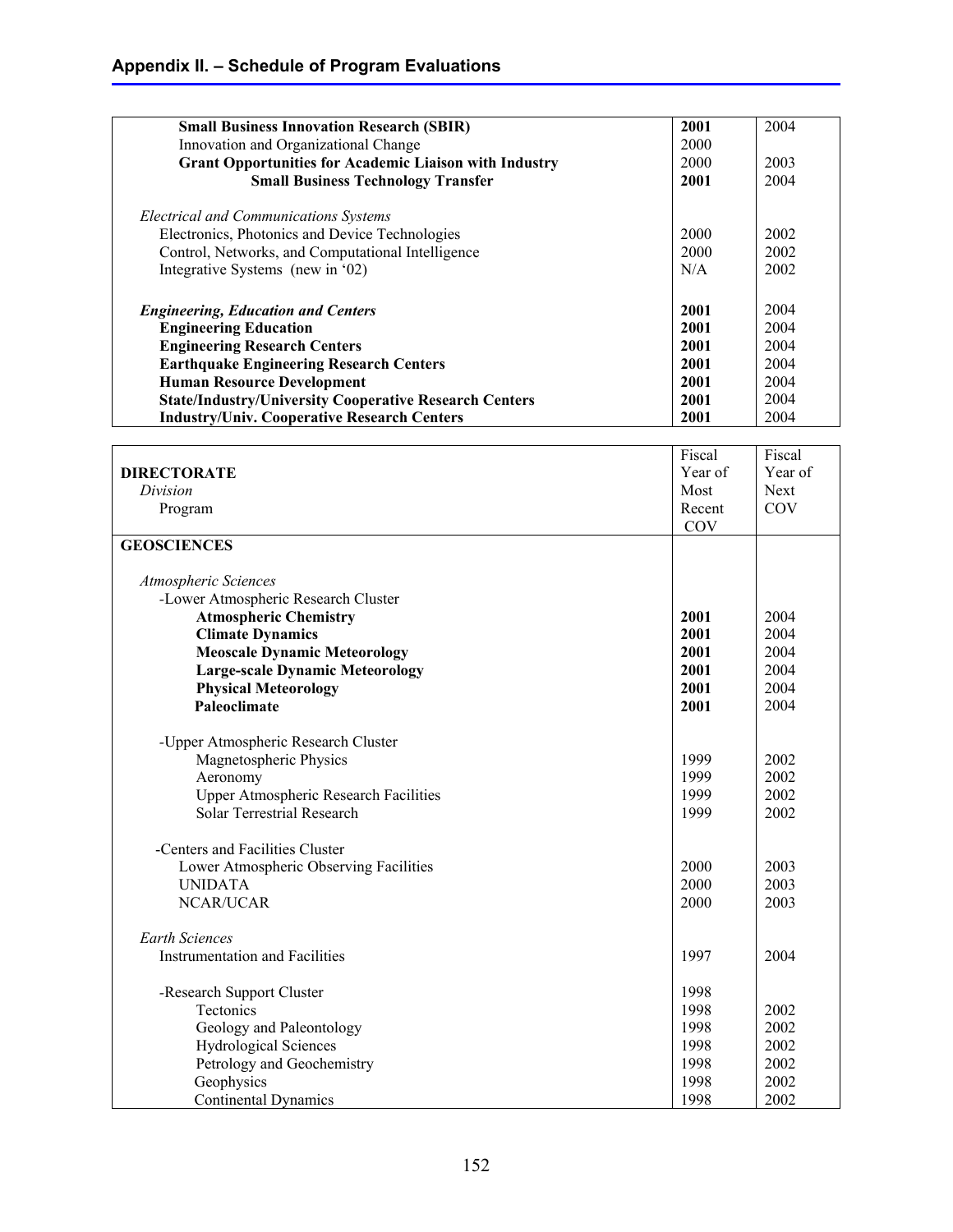| Ocean Sciences                                        |      |      |
|-------------------------------------------------------|------|------|
| -Integrative Programs Cluster                         | 1997 | 2002 |
| Oceanographic Technical Services                      | 1994 | 2002 |
| Ship Operations                                       | 1994 | 2002 |
| Oceanographic Instrumentation                         | 1994 | 2002 |
| Ship Acquisitions and Upgrades (new in '02)           | N/A  | 2002 |
| Shipboard Scientific Support Equipment (new in '02)   | N/A  | 2002 |
| Oceanographic Tech and Interdisciplinary Coordination | 1998 | 2002 |
| -Marine Geosciences Cluster                           |      |      |
| Marine Geology and Geophysics                         | 1998 | 2003 |
| Ocean Drilling                                        | 1994 | 2003 |
| -Ocean Cluster                                        |      |      |
| Chemical Oceanography                                 | 1998 | 2003 |
| Physical Oceanography                                 | 1998 | 2003 |
| <b>Biological Oceanography</b>                        | 1998 | 2003 |

|                                                                 | Fiscal     | Fiscal     |
|-----------------------------------------------------------------|------------|------------|
| <b>DIRECTORATE</b>                                              | Year of    | Year of    |
| Division                                                        | Most       | Next       |
| Program                                                         | Recent     | <b>COV</b> |
|                                                                 | <b>COV</b> |            |
| MATHEMATICAL AND PHYSICAL SCIENCES                              |            |            |
|                                                                 |            |            |
| <b>Astronomical Sciences</b>                                    | 1999       | 2002       |
| <b>Planetary Astronomy</b>                                      | 1999       | 2002       |
| <b>Stellar Astronomy and Astrophysics</b>                       | 1999       | 2002       |
| Galactic Astronomy                                              | 1999       | 2002       |
| Education, Human Resources and Special Programs                 | 1999       | 2002       |
| Advanced Technologies and Instrumentation                       | 1999       | 2002       |
| Electromagnetic Spectrum Management                             | 1999       | 2002       |
| <b>Extragalactic Astronomy and Cosmology</b>                    | 1999       | 2002       |
| -Facilities Cluster                                             |            |            |
| Gemini 8-Meter Telescopes                                       | 1999       | 2002       |
| National Radio Astronomy Observatory (NRAO)                     | 1999       | 2002       |
| National Optical Astronomy Observatories (NOAO)                 | 1999       | 2002       |
| National Astronomy and Ionosphere Center (NAIC)                 | 1999       | 2002       |
|                                                                 |            |            |
| Chemistry                                                       | 2001       | 2004       |
| <b>Office of Special Projects</b>                               | 2001       | 2004       |
| <b>Chemistry Research Instrumentation and Facilities (CRIF)</b> | 2001       | 2004       |
| <b>Organic Chemical Dynamics</b>                                | 2001       | 2004       |
| <b>Organic Synthesis</b>                                        | 2001       | 2004       |
| <b>Chemistry of Materials</b>                                   | 2001       | 2004       |
| <b>Theoretical and Computational Chemistry</b>                  | 2001       | 2004       |
| <b>Experimental Physical Chemistry</b>                          | 2001       | 2004       |
| Inorganic, Bioinorganic and Organometallic Chemistry            | 2001       | 2004       |
| <b>Analytical and Surface Chemistry</b>                         | 2001       | 2004       |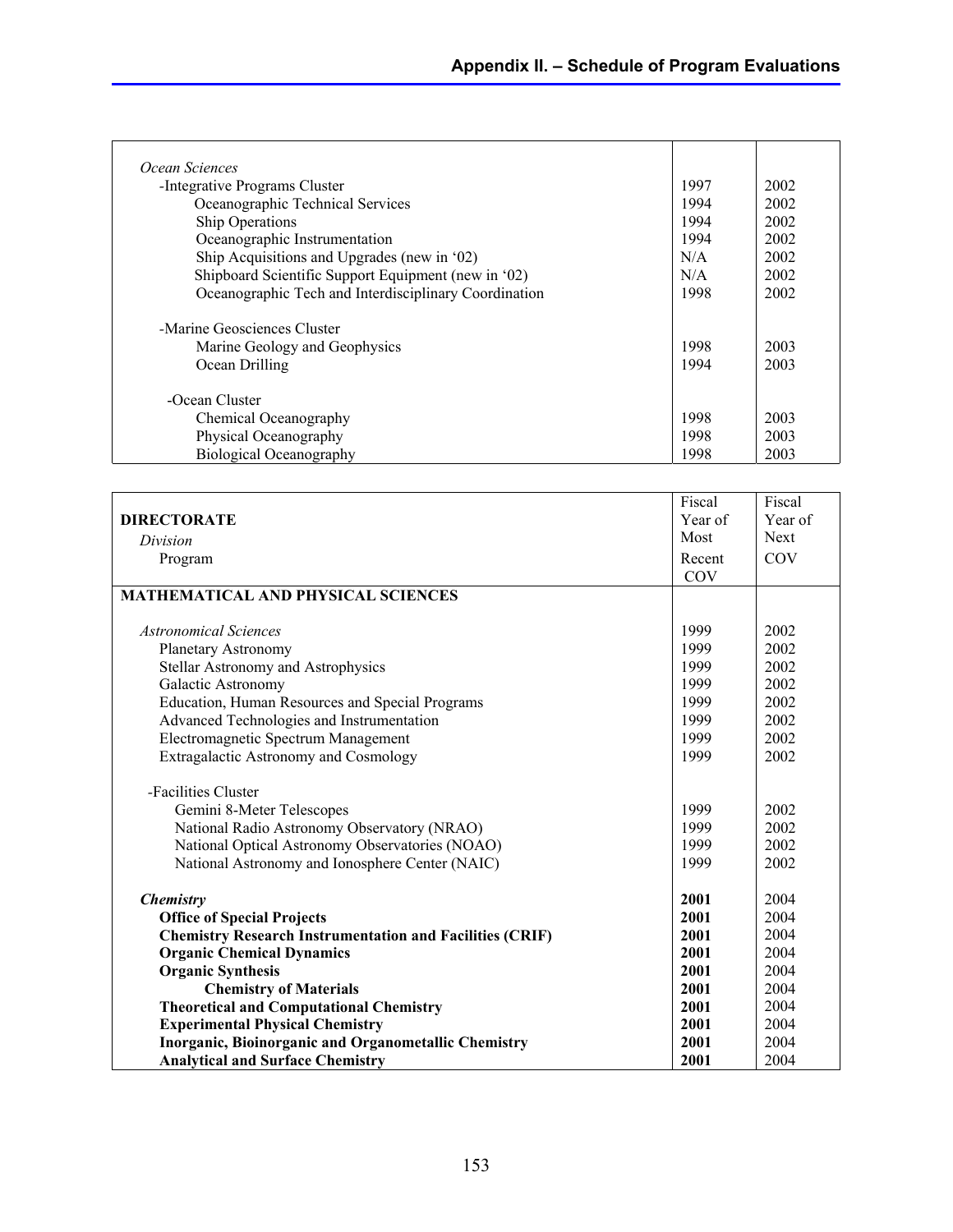| Materials Research                                    | 1999    | 2002    |
|-------------------------------------------------------|---------|---------|
| -Base Science Cluster                                 |         |         |
| <b>Condensed Matter Physics</b>                       | 1999    | 2002    |
| Solid-State Chemistry                                 | 1999    | 2002    |
| Polymers                                              | 1999    | 2002    |
|                                                       |         |         |
| -Advanced Materials and Processing Cluster            |         |         |
| Metals                                                | 1999    | 2002    |
| Ceramics                                              | 1999    | 2002    |
| <b>Electronic Materials</b>                           | 1999    | 2002    |
| -Materials Research and Technology Enabling Cluster   |         |         |
| Materials Theory                                      | 1999    | 2002    |
| <b>Instrumentation for Materials Research</b>         | 1999    | 2002    |
| <b>National Facilities</b>                            | 1999    | 2002    |
|                                                       | 1999    | 2002    |
| Materials Research Science and Engineering Centers    |         |         |
| <b>Mathematical Sciences</b>                          | 2001    | 2004    |
| <b>Applied Mathematics</b>                            | 2001    | 2004    |
| <b>Topology and Foundations</b>                       | 2001    | 2004    |
| <b>Computational Mathematics</b>                      | 2001    | 2004    |
| Infrastructure                                        | 2001    | 2004    |
|                                                       | 2001    | 2004    |
| <b>Geometric Analysis</b>                             | 2001    | 2004    |
| <b>Analysis</b>                                       |         |         |
| Algebra, Number Theory, and Combinatories             | 2001    | 2004    |
| <b>Statistics and Probability</b>                     | 2001    | 2004    |
|                                                       | 2000    |         |
| Physics                                               | 2000    | 2003    |
| Atomic, Molecular, Optical and Plasma Physics         | 2000    |         |
| <b>Elementary Particle Physics</b>                    |         | 2003    |
| <b>Theoretical Physics</b>                            | 2000    | 2003    |
| Particle and Nuclear Astrophysics (new in '00)        | N/A     | 2003    |
| <b>Nuclear Physics</b>                                | 2000    | 2003    |
| Education and Interdisciplinary Research (new in '00) | N/A     | 2003    |
| <b>Gravitational Physics</b>                          | 2000    | 2003    |
|                                                       |         |         |
|                                                       | Fiscal  | Fiscal  |
| <b>DIRECTORATE</b>                                    | Year    | Year of |
| Division                                              | of Most | Next    |
| Program                                               | Recent  | COV     |
|                                                       | COV     |         |
| SOCIAL, BEHAVIORAL, AND ECONOMIC SCIENCES             |         |         |
| Office of International Science and Engineering (INT) | 1999    | 2002    |
|                                                       |         |         |
| Science Resource Statistics (SRS) (new in '99)        |         | 2004    |
| -NSF-wide Programs Cluster                            |         |         |
| <b>CAREER</b>                                         | 2001    |         |

| <b>CAREER</b><br>ADVANCE (new in '01)   | 2001 |      |
|-----------------------------------------|------|------|
| Behavioral and Cognitive Sciences (BCS) |      | 2004 |
| Archeology and Archaeometry             | 1999 | 2004 |
| Child Learning and Development          | 1997 | 2004 |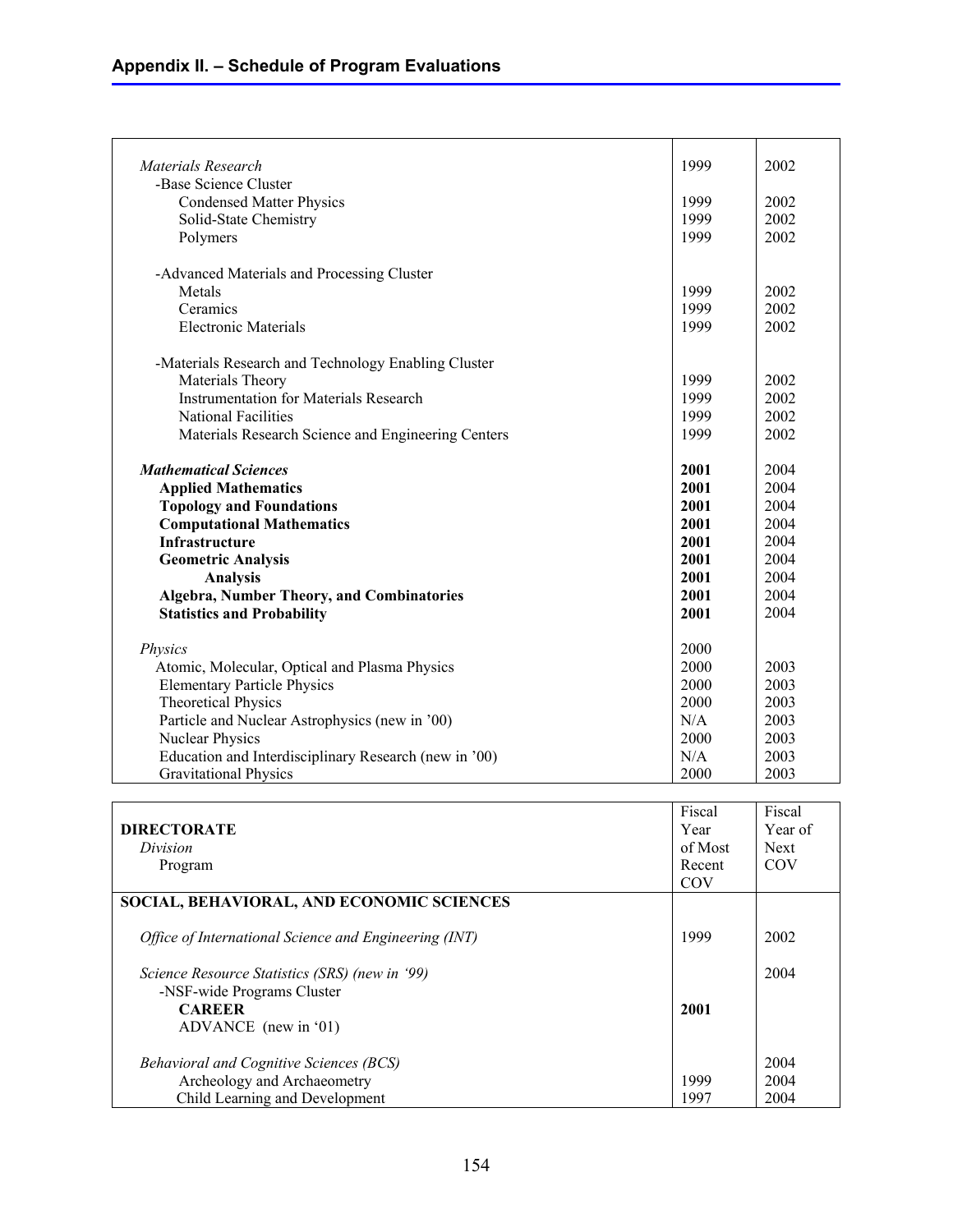| Cultural Anthropology                                       | 1999 | 2004 |
|-------------------------------------------------------------|------|------|
| Linguistics                                                 | 1999 | 2004 |
| Human Cognition and Perception                              | 1999 | 2004 |
| Social Psychology                                           | 1999 | 2004 |
| Physical Anthropology                                       | 1999 | 2004 |
| Geography and Regional Sciences                             | 1999 | 2004 |
| Social and Economic Sciences (SES)                          |      | 2003 |
| Decision, Risk, and Management Sciences                     | 2000 | 2003 |
| Political Science                                           | 2000 | 2003 |
| Law and Social Science                                      |      | 2003 |
| Innovation and Organizational Change                        | 2000 | 2003 |
| Methodology, Measurement and Statistics                     |      | 2003 |
| Science and Technology Studies                              | 2000 | 2003 |
| Societal Dimensions of Engineering, Science, and Technology | 2000 | 2003 |
| Economics                                                   | 2000 | 2003 |
| Sociology                                                   | 2000 | 2003 |

| <b>DIRECTORATE</b><br>Division<br>Program                                                                                                                                                                    | Fiscal<br>Year of<br>Most<br>Recent<br>COV | Fiscal<br>Year of<br><b>Next</b><br>COV      |
|--------------------------------------------------------------------------------------------------------------------------------------------------------------------------------------------------------------|--------------------------------------------|----------------------------------------------|
| <b>OFFICE OF POLAR PROGRAMS</b>                                                                                                                                                                              |                                            |                                              |
| <b>Polar Research Support</b>                                                                                                                                                                                | 2001                                       | 2004                                         |
| <i>Antarctic Sciences</i><br>Antarctic Aeronomy and Astrophysics<br>Antarctic Biology and Medicine<br>Antarctic Geology and Geophysics<br><b>Antarctic Glaciology</b><br>Antarctic Ocean and Climate Systems | 2000<br>2000<br>2000<br>2000<br>2000       | 2003<br>2003<br>2003<br>2003<br>2003<br>2003 |
| <b>Arctic Sciences</b><br>Arctic Research Opportunities<br>Arctic Research and Policy<br>Arctic System Sciences<br><b>Arctic Natural Sciences</b><br>Arctic Social Sciences                                  | 2000<br>2000<br>2000<br>2000<br>2000       | 2003<br>2003<br>2003<br>2003<br>2003<br>2003 |

|                                                                              | Fiscal           | Fiscal  |
|------------------------------------------------------------------------------|------------------|---------|
| <b>DIRECTORATE</b>                                                           | Year of          | Year of |
| Division                                                                     | Most             | Next    |
| Program                                                                      | Recent           | COV     |
|                                                                              | COV              |         |
| <b>OFFICE OF INTEGRATIVE ACTIVITIES</b>                                      |                  |         |
| Major Research Instrumentation (MRI)<br>Science and Technology Centers (STC) | $2000*$<br>1996* | 2007    |
| *External evaluations                                                        |                  |         |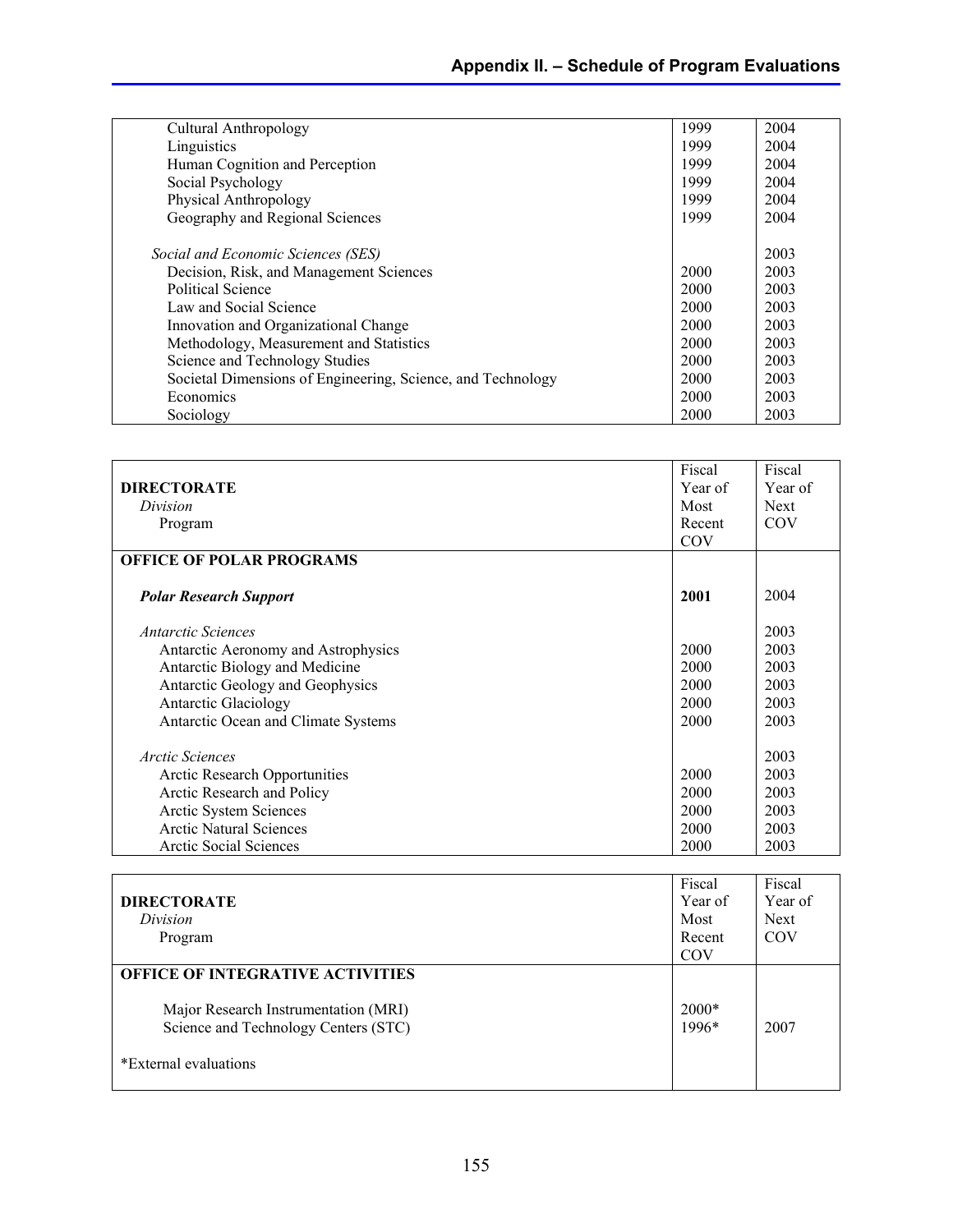# **APPENDIX III. – TABLE OF ACRONYMS**

| AC            | <b>Advisory Committee</b>                               |
|---------------|---------------------------------------------------------|
| <b>ACR</b>    | <b>Advanced Computational</b><br>Research               |
| <b>ACSI</b>   | American Customer Satisfaction<br>Index                 |
| ADP           | <b>Automated Data Processing</b>                        |
| <b>AGEP</b>   | <b>Alliances for Graduate</b>                           |
|               | <b>Education and the Professoriate</b>                  |
| <b>AKRSI</b>  | Alaska Rural Systemic Initiative                        |
| <b>ALMA</b>   | Atacama Large Millimeter Array                          |
| <b>AMANDA</b> | <b>Antarctic Muon and Neutrino</b>                      |
|               | <b>Detection Array</b>                                  |
| <b>AMRC</b>   | Antarctic Meteorological                                |
|               | <b>Research Center</b>                                  |
| AMS           | <b>American Mathematical Society</b>                    |
| AO.           | <b>Arctic Oscillation</b>                               |
| <b>ARSI</b>   | Appalachia Rural Systemic                               |
|               | Initiative                                              |
| <b>AST</b>    | <b>Astronomical Sciences Division</b>                   |
| <b>ATE</b>    | <b>Advanced Technological</b>                           |
|               | Education                                               |
| <b>ATLAS</b>  | A Toroidal LHC Apparatus                                |
| <b>BAC</b>    | <b>Bacterial Artificial Chromosome</b>                  |
| <b>BBC</b>    | <b>British Broadcasting Corporation</b>                 |
| <b>BCS</b>    | Division of Behavioral and                              |
|               | <b>Cognitive Sciences</b>                               |
| ВE            | Biocomplexity in the                                    |
|               | Environment                                             |
| <b>BIO</b>    | Directorate for Biological                              |
|               | Sciences                                                |
| <b>CAREER</b> | <b>Faculty Early Career</b>                             |
|               | Development Program                                     |
| <b>CASES</b>  | Cooperative Atmosphere-                                 |
|               | Surface Exchange Study                                  |
| <b>CAVE</b>   | Cave Automatic Virtual                                  |
|               | Environment                                             |
| <b>CDA</b>    | <b>Cross-Directorate Activities</b>                     |
|               | Program                                                 |
| <b>CDRC</b>   | <b>Child Development Research</b>                       |
|               | Collaborative                                           |
| <b>CERN</b>   | European Organization for                               |
| <b>CHE</b>    | <b>Nuclear Research</b>                                 |
| <b>CHESS</b>  | <b>Chemistry Division</b>                               |
|               | Cornell High Energy                                     |
|               | <b>Synchrotron Source</b>                               |
| <b>CHRNS</b>  | Center for High Resolution                              |
|               | <b>Neutron Scattering</b>                               |
| <b>CIRE</b>   | Collaboratives to Integrate                             |
| <b>CIS</b>    | <b>Research and Education</b>                           |
| <b>CISE</b>   | Center for Integrated Studies                           |
|               | Directorate for Computer and<br>Information Science and |
|               | Engineering                                             |
|               |                                                         |

| <b>CLAWPACK</b><br>CLT                                          | <b>Conservation Law Package</b><br>Centers for Learning and<br>Teaching                                                                                                                   |
|-----------------------------------------------------------------|-------------------------------------------------------------------------------------------------------------------------------------------------------------------------------------------|
| <b>CMS</b><br><b>CNRS/INRA</b>                                  | <b>Compact Muon Spectrometer</b><br>Centre National de Recherche<br>Scientifique/Institut National de<br>la Recherche Agronomique                                                         |
| CompTIA                                                         | <b>Computing Technology Industry</b><br>Association                                                                                                                                       |
| COV<br><b>CPMSA</b>                                             | <b>Committee of Visitors</b><br><b>Comprehensive Partnerships</b><br>for Mathematics and Science                                                                                          |
| CPO                                                             | Achievement<br>Division of Contracts, Policy and<br>Oversight                                                                                                                             |
| CREST                                                           | <b>Centers for Research</b><br><b>Excellence In Science and</b><br>Technology                                                                                                             |
| CRI<br><b>CRIF</b>                                              | Children's Research Initiative<br><b>Chemistry Research</b>                                                                                                                               |
| <b>DARPA</b>                                                    | <b>Instrumentation and Facilities</b><br>Defense Advanced Research<br>Projects Agency                                                                                                     |
| <b>DDI</b><br><b>DGA</b>                                        | Data Documentation Initiative<br>Division of Grants and                                                                                                                                   |
| <b>DHHS</b>                                                     | Agreements<br>Department of Health and                                                                                                                                                    |
| DL<br><b>DMR</b><br><b>DMS</b>                                  | <b>Human Services</b><br><b>Digital Libraries</b><br>Division of Materials Research<br>Division of Mathematical<br>Sciences                                                               |
| DNA<br><b>DOD</b><br><b>DOE</b><br><b>DRSI</b><br><b>DYCOMS</b> | Deoxyribonucleic Acid<br>Department of Defense<br>Department of Energy<br>Delta Rural Systemic Initiative<br>Dynamics and Chemistry of                                                    |
| EAR<br><b>EHR</b>                                               | Marine Stratocumulus<br><b>Division of Earth Sciences</b><br>Directorate for Education and<br><b>Human Resources</b>                                                                      |
| EIA                                                             | Division of Experimental and                                                                                                                                                              |
| <b>EIS</b><br><b>ENG</b><br><b>EPSCoR</b>                       | <b>Integrative Activities</b><br><b>Enterprise Information System</b><br>Directorate for Engineering<br><b>Experimental Program to</b><br>Stimulate Competitive Research                  |
| ERC<br><b>ERI</b><br><b>ESR</b><br><b>EST</b><br><b>FAA</b>     | <b>Engineering Research Center</b><br><b>Education Research Initiative</b><br><b>Educational System Reform</b><br><b>Expressed Sequence Tag</b><br><b>Federal Aviation Administration</b> |
| <b>FACA</b>                                                     | Federal Advisory Committee Act                                                                                                                                                            |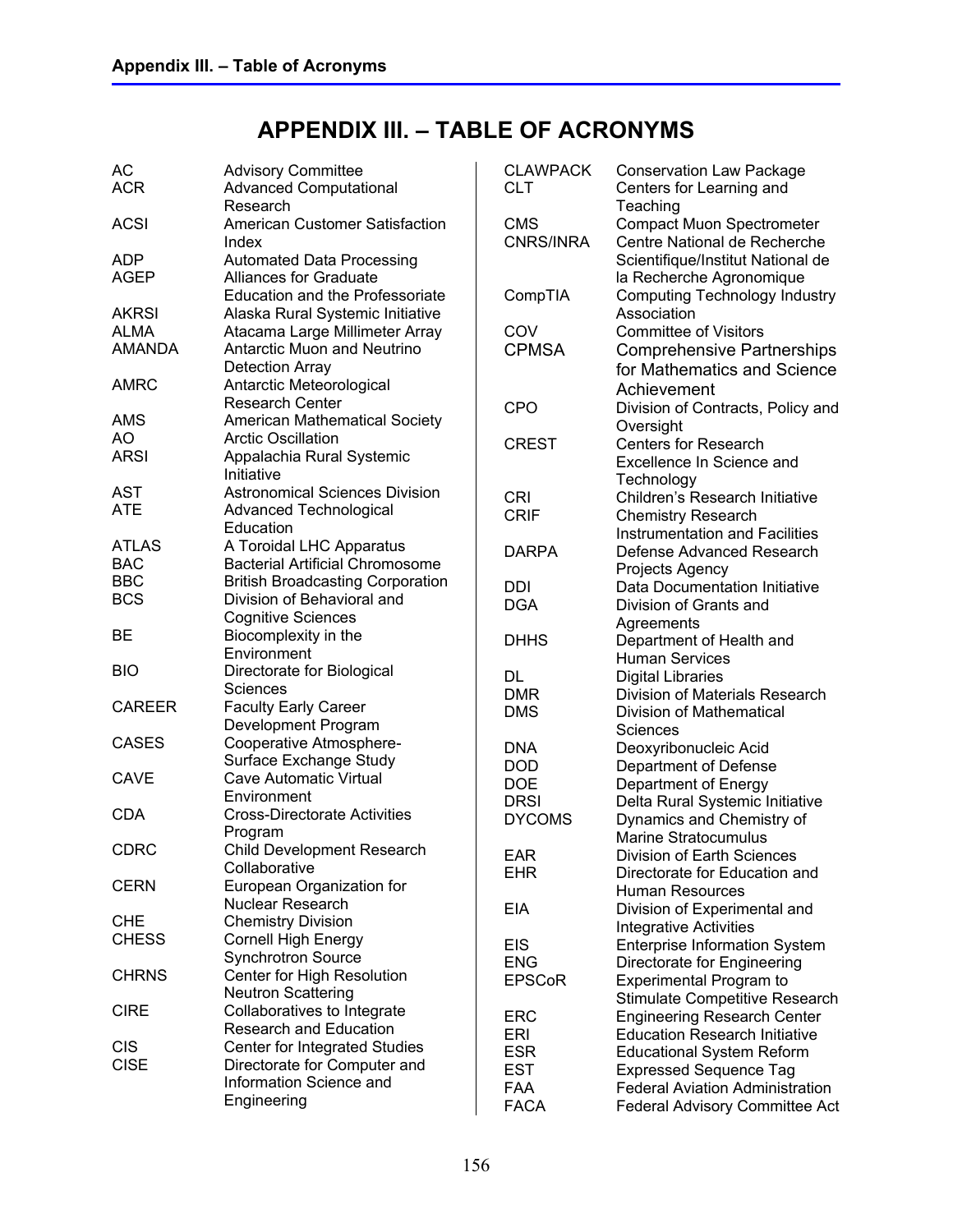| <b>FAS</b><br><b>FEMA</b> | <b>Financial Accounting System</b><br><b>Federal Emergency</b> |
|---------------------------|----------------------------------------------------------------|
| FT-ICR                    | Management Agency<br>Fourier-Transform-Ion Cyclotron           |
|                           | Resonance                                                      |
| GABA                      | Gamma Aminobutyric Acid                                        |
| <b>GAO</b>                | <b>General Accounting Office</b>                               |
| <b>GEO</b>                | <b>Directorate for Geosciences</b>                             |
| <b>GK-12</b>              | Graduate Teaching Fellows in                                   |
|                           | K-12 Education                                                 |
| <b>GPA</b>                | <b>Grade Point Average</b>                                     |
| <b>GPRA</b>               | Government Performance and                                     |
|                           | <b>Results Act</b>                                             |
| <b>GPS</b>                | <b>Global Positioning System</b>                               |
| <b>GRF</b>                | Graduate Research Fellowship                                   |
| <b>GSN</b>                | Global Seismographic Network                                   |
| <b>GSS</b>                | <b>General Social Survey</b>                                   |
| <b>GW</b>                 | Ground water                                                   |
| <b>HBCU</b>               | Historically Black Colleges and                                |
|                           | Universities                                                   |
| <b>HDGC</b>               | Human Dimensions of Global                                     |
|                           | Change                                                         |
| <b>HPIIS</b>              | High Performance International                                 |
|                           | <b>Internet Services</b>                                       |
| <b>HPNC</b>               | <b>High Performance Network</b>                                |
| <b>HRM</b>                | Connections<br>Division of Human Resources                     |
|                           |                                                                |
| <b>IBN</b>                | Management<br>Division of Integrative Biology                  |
|                           | and Neuroscience                                               |
| <b>ICPSR</b>              | Inter-University Consortium for                                |
|                           | <b>Political and Social Research</b>                           |
| <b>IGERT</b>              | Integrative Graduate Education                                 |
|                           | and Research Traineeship                                       |
| <b>INT</b>                | Office of International Science                                |
|                           | and Engineering                                                |
| IP                        | <b>Internet Protocol</b>                                       |
| <b>IPA</b>                | <b>Intergovernmental Personnel</b>                             |
|                           | Act (appointee)                                                |
| <b>IPCC</b>               | Intergovernmental Panel on                                     |
|                           | Climate Change                                                 |
| <b>IRIS</b>               | <b>Incorporated Research</b>                                   |
|                           | Institutions for Seismology                                    |
| <b>IRIS</b>               | Industrial Research &                                          |
|                           | Development Information                                        |
|                           | System                                                         |
| <b>ISE</b>                | <b>Informal Science Education</b>                              |
| IT                        | Information Technology                                         |
| <b>ITR</b>                | Information Technology                                         |
|                           | Research                                                       |
| <b>ITS</b>                | <b>Information Technology Security</b>                         |
| <b>IUCRC</b>              | <b>Industry University Cooperative</b>                         |
|                           | <b>Research Center</b>                                         |
| KeLP                      | Kernel Lattice Parallelism (KeLP)                              |
| <b>KHEP</b>               | K-12 Higher Education                                          |
|                           | Partnerships                                                   |

| <b>LAPACK</b><br>LASER | Linear Algebra Package<br>Leadership and Assistance for<br><b>Science Education Reform</b> |
|------------------------|--------------------------------------------------------------------------------------------|
|                        | Center                                                                                     |
| LHC                    | Large Hadron Collider                                                                      |
| <b>LIGO</b>            | Laser Interferometer                                                                       |
|                        | Gravitational-wave Observatory                                                             |
| LSAMP                  | Louis Stokes Alliances for                                                                 |
|                        | <b>Minority Participation</b>                                                              |
| <b>MEMS</b>            | Microelectromechanical                                                                     |
|                        | Systems                                                                                    |
| MPS                    | Directorate for Mathematical                                                               |
|                        | and Physical Sciences                                                                      |
| MRE                    | Major Research Equipment                                                                   |
|                        | (account)                                                                                  |
| MRI                    | Major Research Instrumentation                                                             |
|                        | (program)                                                                                  |
| MRSEC                  | Materials Research Science and                                                             |
|                        | <b>Engineering Center</b>                                                                  |
| ΜS                     | Master of Science or Mass                                                                  |
|                        | Spectrometry                                                                               |
| MSP                    | Math and Science Partnerships                                                              |
| NAIC                   | National Astronomy and                                                                     |
|                        | Ionosphere Center                                                                          |
| <b>NAPA</b>            | National Academy of Public                                                                 |
|                        | Administration                                                                             |
| NASA                   | National Aeronautics and Space                                                             |
|                        | Administration                                                                             |
| NATO                   | North Atlantic Treaty                                                                      |
|                        | Organization                                                                               |
| <b>NCAR</b>            | National Center for Atmospheric                                                            |
|                        | Research                                                                                   |
| <b>NCTM</b>            | National Council of Teachers of                                                            |
|                        | <b>Mathematics</b>                                                                         |
| <b>NEES</b>            | Network for Earthquake                                                                     |
|                        | <b>Engineering Simulation</b>                                                              |
| NHGIS                  | National Historical Geographic                                                             |
|                        | <b>Information System</b>                                                                  |
| NHMFL                  | National High Magnetic Field                                                               |
|                        | Laboratory                                                                                 |
| NIH                    | National Institutes of Health                                                              |
| NNI                    | National Nanotechnology                                                                    |
|                        | Initiative                                                                                 |
| NNUN                   | <b>National Nanofabrication Users</b>                                                      |
|                        | <b>Network</b>                                                                             |
| NOAA                   | National Oceanic and                                                                       |
|                        | Atmospheric Administration                                                                 |
| NOAO                   | <b>National Optical Astronomy</b>                                                          |
|                        | Observatory                                                                                |
| NRAO                   | National Radio Astronomy                                                                   |
|                        | Observatory                                                                                |
| NRC                    | <b>National Research Council</b>                                                           |
| <b>NRL</b>             | Naval Research Laboratory                                                                  |
| NSB                    | <b>National Science Board</b>                                                              |
|                        |                                                                                            |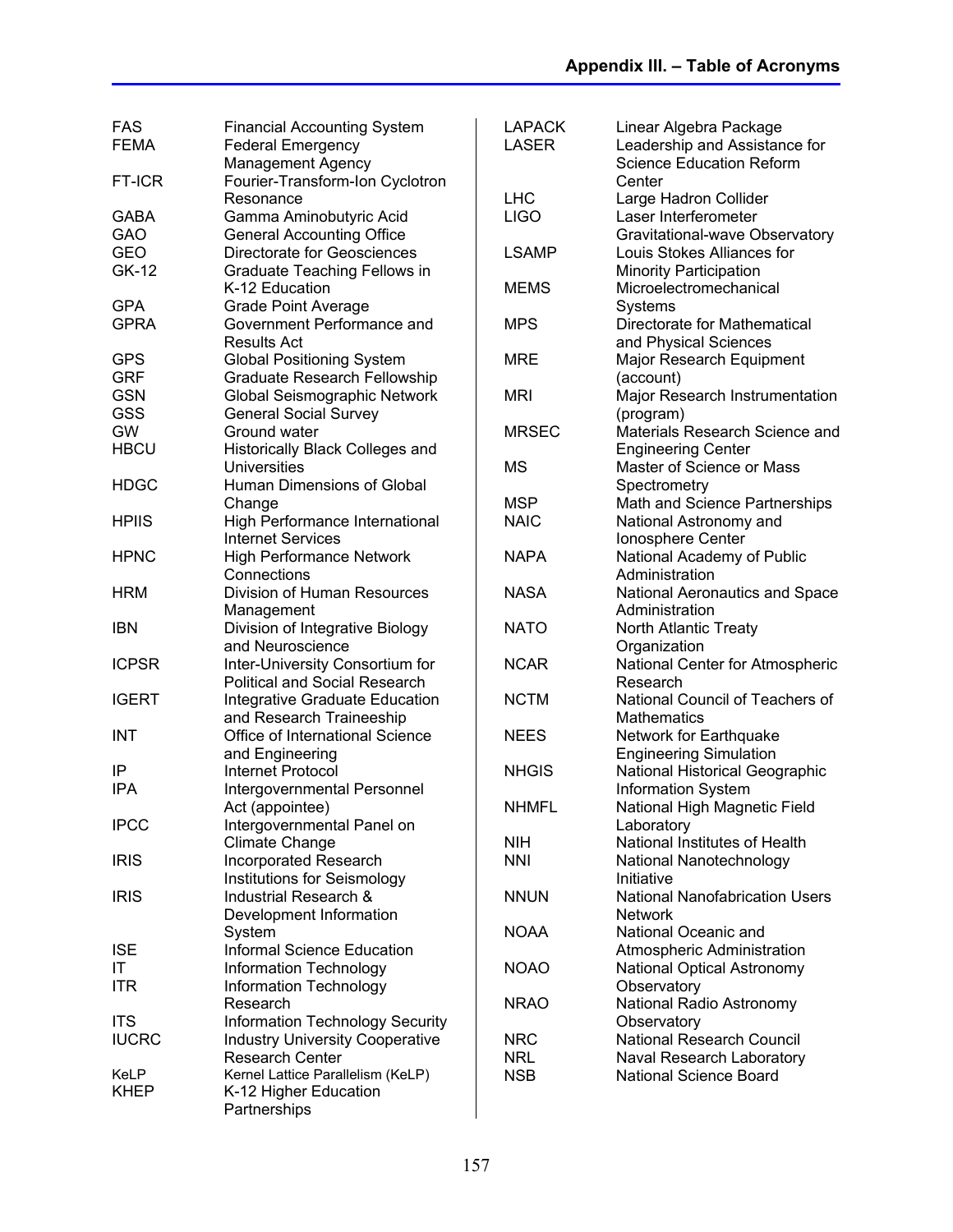| <b>NSE</b>               | Nanoscale Science and                                         | SI             |
|--------------------------|---------------------------------------------------------------|----------------|
| <b>NSEC</b>              | Engineering<br>Nanoscale Science and                          | S <sub>c</sub> |
|                          | <b>Engineering Centers</b>                                    |                |
| <b>NVO</b><br><b>ODS</b> | National Virtual Observatory<br><b>Online Document System</b> | SI             |
| <b>OEOP</b>              |                                                               | SI             |
|                          | Office of Equal Opportunity                                   |                |
| <b>OIG</b>               | Programs<br>Office of Inspector General                       | S(             |
| <b>OIRM</b>              | Office of Information and                                     |                |
|                          |                                                               | SI             |
| <b>OMB</b>               | <b>Resource Management</b>                                    |                |
|                          | Office of Management and<br><b>Budget</b>                     | SI             |
| <b>OPM</b>               | Office of Personnel                                           |                |
|                          |                                                               |                |
| <b>OPP</b>               | Management                                                    | S(             |
| <b>ORISE</b>             | Office of Polar Programs<br>Oak Ridge Institute for Science   |                |
|                          | and Education                                                 |                |
| <b>OTS</b>               | Organization for Tropical                                     | SI             |
|                          | <b>Studies</b>                                                |                |
| <b>OWC</b>               | <b>Oklahoma Weather Center</b>                                | SI             |
| <b>PACI</b>              |                                                               | SI             |
|                          | Partnerships for Advanced                                     | SI             |
|                          | Computational Infrastructure                                  |                |
| <b>PARS</b>              | Proposal, PI and Reviewer                                     | S.             |
| <b>PDF</b>               | System                                                        |                |
| PFI                      | <b>Program Document Format</b>                                | $S^-$<br>$S^-$ |
| <b>PGE</b>               | Partnerships for Innovation                                   |                |
| <b>PHY</b>               | Programs for Gender Equity                                    | T(             |
| PI                       | Division of Physics                                           | ΤE             |
| <b>PICI</b>              | Principal Investigator<br>Phyloinformatics and                |                |
|                          | Coordination Infrastructure                                   | U              |
| <b>PIMS</b>              | Program Information                                           |                |
|                          | Management System                                             | U              |
| <b>PMA</b>               | President's Management                                        |                |
|                          | Agenda                                                        | Ul             |
| <b>PMET</b>              | Physical Meteorology                                          |                |
| <b>PPD</b>               | Programs for Persons with                                     | UI             |
|                          | <b>Disabilities</b>                                           | UI             |
| <b>PSID</b>              | Panel Study of Income                                         | Ul             |
|                          | Dynamics                                                      | U.             |
| PwC LLP                  | PricewaterhouseCoopers LLP                                    | U.             |
| <b>REPP</b>              | <b>Research in Education Policy</b>                           | U.             |
|                          | and Practice                                                  | V(             |
| RET                      | Research Experiences for                                      |                |
|                          | <b>Teachers</b>                                               |                |
| <b>REU</b>               | Research Experiences for                                      | VI             |
|                          | Undergraduates                                                | W              |
| <b>ROLE</b>              | Research on Learning and                                      | W              |
|                          | Education                                                     |                |
| <b>RSI</b>               | Rural Systemic Initiative                                     | W              |
| <b>SAR</b>               | Synthetic Aperture Radar                                      | W              |
| <b>SBE</b>               | Directorate for Social,                                       |                |
|                          | <b>Behavioral and Economic</b>                                |                |
|                          | Sciences                                                      |                |
|                          |                                                               |                |

| SBIR                                                           | <b>Small Business Innovation</b><br>Research                                                                                                                                                                                                                                                 |
|----------------------------------------------------------------|----------------------------------------------------------------------------------------------------------------------------------------------------------------------------------------------------------------------------------------------------------------------------------------------|
| ScaLAPACK                                                      | Scalable Linear Algebra<br>Package                                                                                                                                                                                                                                                           |
| SES                                                            | Division of Social and Economic<br>Sciences                                                                                                                                                                                                                                                  |
| <b>SFFAS</b>                                                   | <b>Statement of Federal Financial</b><br><b>Accounting Standard</b>                                                                                                                                                                                                                          |
| <b>SGER</b>                                                    | Small Grant for Exploratory<br>Research                                                                                                                                                                                                                                                      |
| <b>SMET</b>                                                    | Science, Mathematics,                                                                                                                                                                                                                                                                        |
| <b>SMETE</b>                                                   | <b>Engineering and Technology</b><br>Science, Mathematics,<br><b>Engineering and Technology</b>                                                                                                                                                                                              |
| <b>SOARS</b>                                                   | Education<br>Significant Opportunities in<br>Atmospheric Research and<br>Science                                                                                                                                                                                                             |
| <b>SPSM</b>                                                    | South Pole Station<br>Modernization                                                                                                                                                                                                                                                          |
| SRC<br><b>SRI</b><br><b>SRS</b>                                | <b>Synchrotron Radiation Center</b><br><b>SRI</b> International<br><b>Division of Science Resources</b><br><b>Statistics</b>                                                                                                                                                                 |
| SSI<br><b>STC</b><br><b>STEM</b>                               | Statewide Systemic Initiative<br>Science and Technology Center<br>Science, Technology,                                                                                                                                                                                                       |
| TCS<br>TEA                                                     | <b>Engineering and Mathematics</b><br><b>Terascale Computing System</b><br><b>Teachers Experiencing</b><br>Antarctica and the Arctic                                                                                                                                                         |
| <b>UCAN</b>                                                    | Utah, Colorado, Arizona, New<br>Mexico                                                                                                                                                                                                                                                       |
| <b>UCAR</b>                                                    | University Corporation for                                                                                                                                                                                                                                                                   |
| UFE                                                            | Atmospheric Research<br><b>Undergraduate Faculty</b><br>Enhancement                                                                                                                                                                                                                          |
| UML<br>UPR<br>URM<br>USGS<br>USI<br>USP<br><b>VORTEX</b><br>VR | Unified Modeling Language<br>University of Puerto Rico<br><b>Underrepresented Minorities</b><br>United States Geological Survey<br>Urban Systemic Initiative<br>Urban Systemic Program<br>Verification of Origins of<br><b>Rotation in Tornadoes</b><br>Experiment<br><b>Virtual Reality</b> |
| <b>WAIS</b><br><b>WDCP</b>                                     | <b>West Antarctic Ice Sheet</b><br>World Data Center for<br>Paleoclimatology                                                                                                                                                                                                                 |
| WTC<br><b>WTEC</b>                                             | <b>World Trade Center</b><br><b>World Technology Evaluation</b><br>Center                                                                                                                                                                                                                    |
|                                                                |                                                                                                                                                                                                                                                                                              |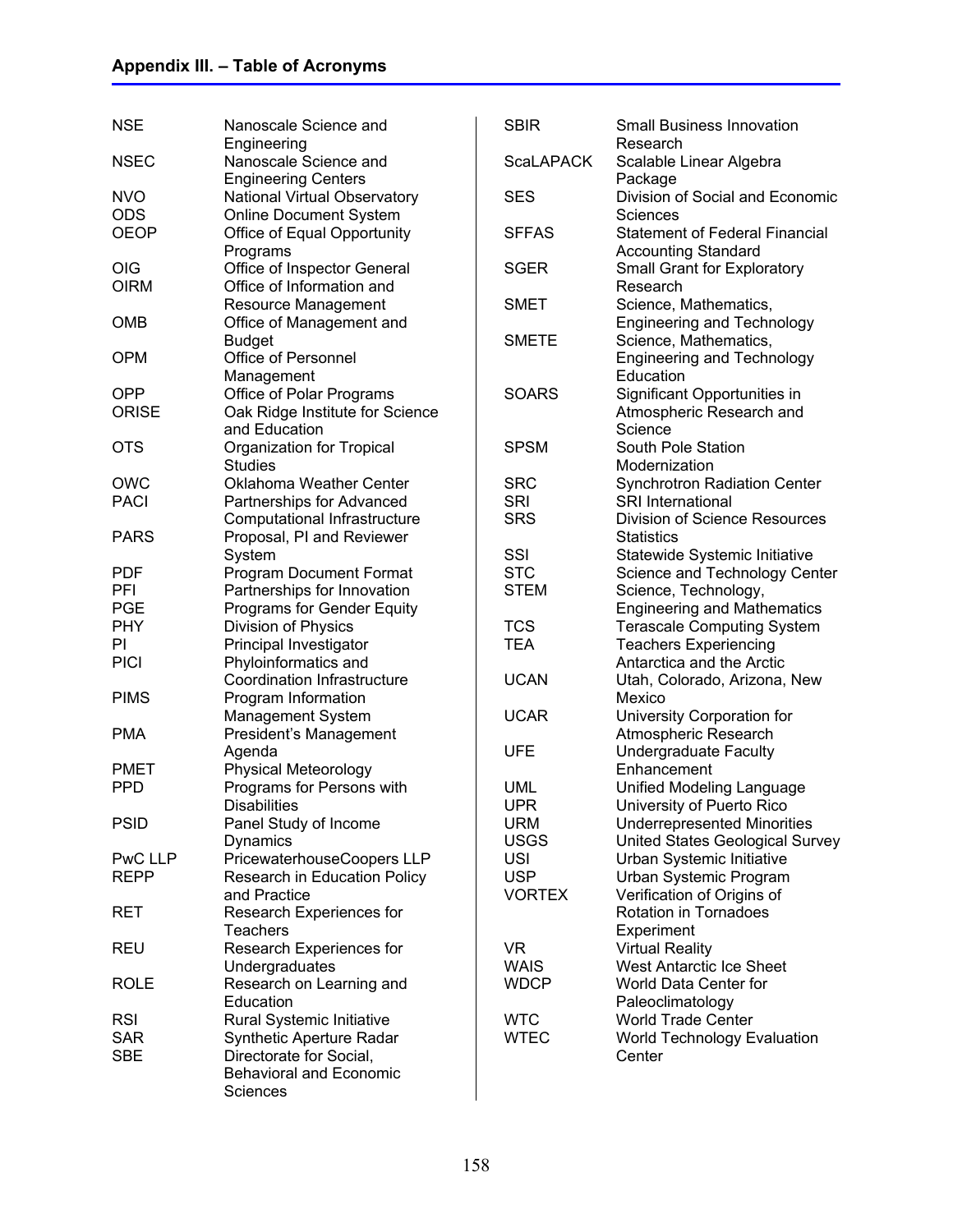# **APPENDIX IV. PwC EXECUTIVE SUMMARY**

### **EXCERPT FROM THE PRICEWATERHOUSECOOPERS LLP REPORT** *"NATIONAL SCIENCE FOUNDATION FY 2001 GPRA PERFORMANCE MEASUREMENT VALIDATION AND VERIFICATION FINAL REPORT JANUARY 2002"*

### **1 Executive Summary**

The National Science Foundation ("NSF" or "the Foundation"), as a Federal agency, is subject to the performance reporting requirements of the Government Performance and Results Act (GPRA). Accordingly, NSF developed a series of performance measures to help the agency meet its mission, goals, and objectives. The Foundation asked PricewaterhouseCoopers (PwC) to assess whether the methods that NSF uses to compile and report selected FY 2001 performance measures are verifiable and produce valid results. This is the second consecutive year that PwC has performed this function.

We commend NSF for undertaking this second year effort to confirm the reliability of its data and the processes to collect, process, maintain, and report this data. From our FY 2001 review, we conclude that NSF has made a concerted effort to ensure that it reports accurately to the federal government and has effective systems, policies, and procedures to ensure data quality. We have noted some areas for improvement, particularly in the area of data collection for the goals related to facilities management. However, overall NSF relies on sound business practices, system and application controls, and manual checks of system queries to report performance. Further, our efforts to re-calculate the Foundation's results based on these systems, processes and data were successful.

The General Accounting Office (GAO) has directed federal agencies to provide confidence that the policies and procedures that underlie GPRA performance reporting are complete, accurate and consistent. To address GAO's mandate and past concerns, NSF asked us to conduct an independent verification and validation review of eighteen FY 2001 quantitative and qualitative goals contained in the FY 2001 NSF GPRA Performance Plan. GAO defines verification as a means to check or test performance data in order to reduce the risk of using data that contains significant errors. GAO defines validation as a way to test data to ensure that no error creates significant bias. Significant error, including bias, would affect conclusions about the extent to which NSF has achieved its performance goals. These definitions and the GAO-specified criteria were the guiding principles of our assessment.

Thirteen of the goals we assessed are undergoing review for the first time, while the remaining six are being reviewed a second time. As part of our review of the processes and results for these selected performance goals, we:

- Assessed the accuracy of NSF's performance measures
- Described the reliability of the processes NSF uses to collect, process, maintain, and report data
- Reviewed system controls to confirm that quality input results in quality output
- Identified changes to processes and data for those goals undergoing review for the second time

This assessment is not an audit and, as such, was not conducted in accordance with generally accepted government auditing standards. Rather, we followed GAO's *Guide to Assessing Agency Annual Performance Plans* (GAO/GCD-10.1.20) to guide our review. Our assessment was intended neither to determine whether NSF's goals are appropriate nor to conclude whether these goals are the appropriate way to gauge agency success. Based on GAO guidance, we assessed whether NSF's processes to collect, process, maintain, and report data for its goals meet the following criteria:

- Does the process provide for periodic review of collection, maintenance, and processing procedures to ensure they are consistently applied and continue to be adequate?
- Does the process provide for periodic sampling and review of data to ensure their completeness, accuracy, and consistency?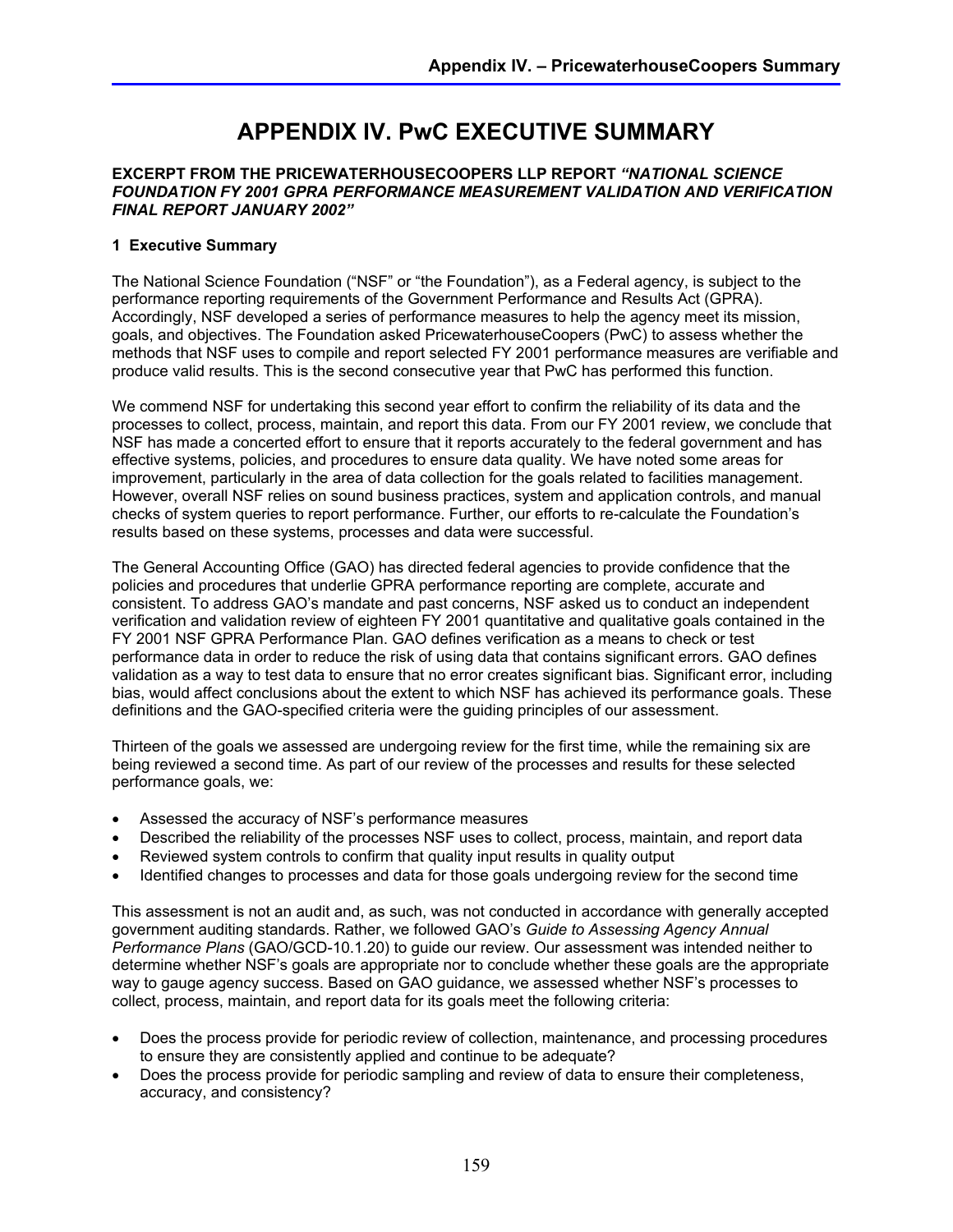- Does the process rely on independent audits or other established procedures for verifying and validating financial information when performance measures require the use of financial information?
- Does NSF address problems, in verification and validation procedures, known to GAO or the agency?
- Does the agency recognize the potential impacts of data limitations should they exist?

For goals undergoing review for the first time, we documented the processes NSF follows to collect, process, maintain, and report performance data. We also identified relevant controls and commented on their effectiveness.

### **1.1 Results**

From our review, we determined that NSF has reported on ten of the quantitative goals and all five of the qualitative goals in a manner such that any errors, should they exist, would not be significant enough to change the reader's interpretation of the Foundation's success in meeting the supporting performance goal. For these goals, NSF relies on sound business processes, system and application controls, and manual checks of system queries to report performance. We believe that these processes are valid and verifiable. For the four goals related to facilities management, we identified significant data limitations, which impaired our ability to verify the processes. However, we believe that NSF's reported outcomes are consistent with the data they collected. We summarize our results in the following table:

| FY 2001 Performance Goal                                                                                                                                                                                                                                                                                                                 | Are processes verifiable<br>and are results valid? |                  |    |
|------------------------------------------------------------------------------------------------------------------------------------------------------------------------------------------------------------------------------------------------------------------------------------------------------------------------------------------|----------------------------------------------------|------------------|----|
| Quantitative goals reviewed for the first time in FY 2001                                                                                                                                                                                                                                                                                | <b>Yes</b>                                         | <b>Partially</b> | No |
| IV-2: In FY 2001, NSF will conduct ten pilot paperless projects that manage the competitive<br>review process in an electronic environment.                                                                                                                                                                                              | ✓                                                  |                  |    |
| IV-3: By the end of FY 2001, NSF will increase usage of a broad-range of video-<br>conferencing/long-distance communications technology by 100% over the FY 1999 level.                                                                                                                                                                  | ✔                                                  |                  |    |
| V-1: At least 85% of basic and applied research funds will be allocated to projects, which<br>undergo merit review.                                                                                                                                                                                                                      | ✔                                                  |                  |    |
| V-6a: NSF will increase the average annualized award size for research grants to \$110,000.                                                                                                                                                                                                                                              | ✔                                                  |                  |    |
| V-6b: NSF will increase the average duration of awards of research grants to at least three<br>years.                                                                                                                                                                                                                                    | ✔                                                  |                  |    |
| V-9a: For 90 percent of facilities, keep construction and upgrades within annual expenditure<br>plan, not to exceed 110 percent of estimates.                                                                                                                                                                                            |                                                    | ✓                |    |
| V-9b: Ninety percent of facilities will meet all major annual schedule milestones by the end<br>of the reporting period.                                                                                                                                                                                                                 |                                                    | ✓                |    |
| V-9c: For all construction and upgrade projects initiated after 1996, when current planning<br>processes were put in place, keep total cost within 110 percent of estimates made at the<br>initiation of construction.                                                                                                                   |                                                    | ✓                |    |
| V-10: For 90 percent of facilities, keep operating time lost due to unscheduled downtime to<br>less than 10 percent of the total scheduled operating time.                                                                                                                                                                               |                                                    | ✓                |    |
| III-1b: Over 80% of schools participating in systematic initiative programs will 1) implement a<br>standards-based curriculum in science and mathematics, 2) further professional<br>development of the instructional workforce, and 3) improve student achievement on a<br>selected battery of tests, after three years of NSF support. | ✓                                                  |                  |    |
| III-1c: Through systematic initiatives and related teacher enhancement programs, NSF will<br>provide intensive professional development experiences for at least 65,000 pre-college<br>teachers.                                                                                                                                         | ✔                                                  |                  |    |
| Update Reviews (Goals initially reviewed in FY 2000)                                                                                                                                                                                                                                                                                     |                                                    |                  |    |
| IV-1: Ninety-five percent of full proposals will be received electronically through FastLane.                                                                                                                                                                                                                                            | ✔                                                  |                  |    |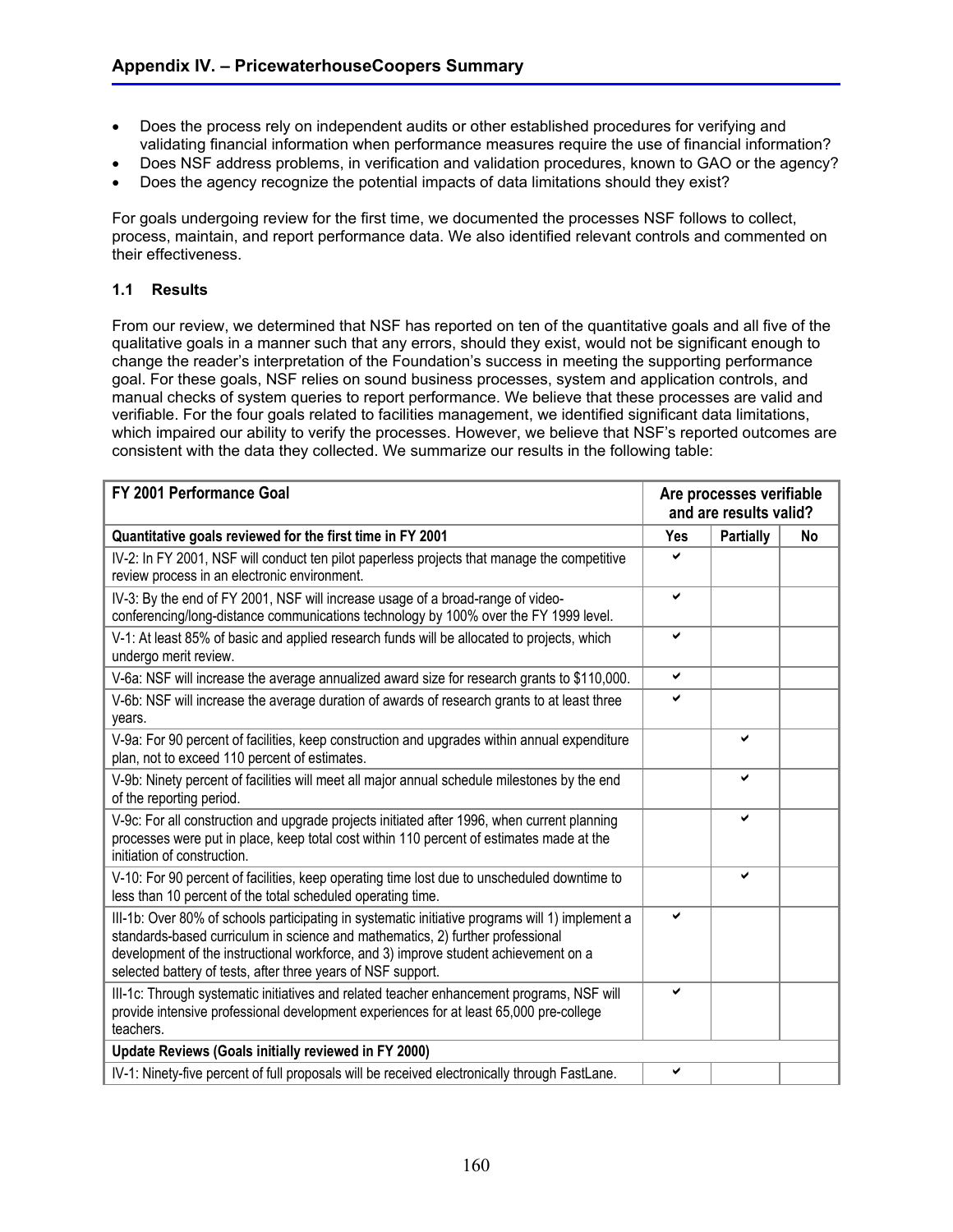| FY 2001 Performance Goal                                                                                                                                                                              | Are processes verifiable<br>and are results valid? |                  |     |
|-------------------------------------------------------------------------------------------------------------------------------------------------------------------------------------------------------|----------------------------------------------------|------------------|-----|
| Quantitative goals reviewed for the first time in FY 2001                                                                                                                                             | Yes                                                | <b>Partially</b> | No. |
| IV-4: NSF will show an increase over 1997 in the total number of hires to S&E positions from<br>underrepresented groups.                                                                              | ✔                                                  |                  |     |
| V-5: For 70 percent of proposals, be able to tell applicants whether their proposals have<br>been declined or recommended for funding within six months of receipt.                                   | ✔                                                  |                  |     |
| <b>Qualitative Goals</b>                                                                                                                                                                              |                                                    |                  |     |
| III-1: Development of "a diverse, internationally competitive and globally-engaged workforce<br>of scientists, engineers, and well-prepared citizens."                                                | ✔                                                  |                  |     |
| III-2: Enabling "discovery across the frontier of science and engineering, connected to<br>learning, innovation, and service to society."                                                             | ✔                                                  |                  |     |
| III-3: Providing "broadly accessible, state-of-the-art and shared research and education<br>tools."                                                                                                   |                                                    |                  |     |
| V-2: NSF performance in implementation of the merit review criteria is successful when<br>reviewers address the elements of both generic review criteria.                                             | ✔                                                  |                  |     |
| V-3: NSF performance in implementation of the merit review criteria is successful when<br>program officers address the elements of both generic review criteria when making their<br>award decisions. | ✔                                                  |                  |     |

Our conclusions that the qualitative goals are valid and verifiable are based on our ability to confirm the ratings and interpretations contained in the Advisory Committee (AC) and Committee of Visitors (COV) reports. At the date of this report, we have been unable to review the final language that NSF will use in presenting the Foundation-wide results due to varying external reporting due dates for performance measurement information. However, we expect that the results that will be reported in upcoming months will coincide with the comments and conclusions reported in the AC and COV reports.

In addition, we concluded that there was insufficient information in many of the COV reports on which to base an unequivocal determination of success in achieving certain indicators. We recommend that NSF balance their final performance report language reflecting the neutrality of these reports and the inability to support the AC and COV report text with clearly identifiable examples and awards.

### **Recommendations**

For each goal under review, we provide recommendations for how NSF can strengthen the processes it uses to collect, process, maintain, and report GPRA information. Details for our recommendations can be found in the report. We highlight our overarching recommendations below:

- **For goals that compare actual performance to estimates, ensure that estimates are unchangeable.** For the goals related to facilities management, NSF designed the data collection system to allow principal investigators (PIs) to change the estimates, which are used to calculate the results. NSF allows these changes to account for management problems beyond the facilities control. However, the ability to change estimates and the fact that the system does not track these changes hinders the ability to compare actual costs, milestones and completion dates to original estimates. By making estimates unchangeable, NSF could create true project-specific baselines for these goals, which will provide NSF an accurate picture of project performance, compared to estimates. Should NSF choose to continue to allow estimates to be changed, we recommend that the system be enhanced to track estimate changes, as a management and monitoring tool for NSF and Program Officers (POs).
- **Simplify the GPRA reporting process for facilities goals.** NSF should consider allowing POs, rather than PIs, to report on the progress of facilities projects. By allowing POs to report on project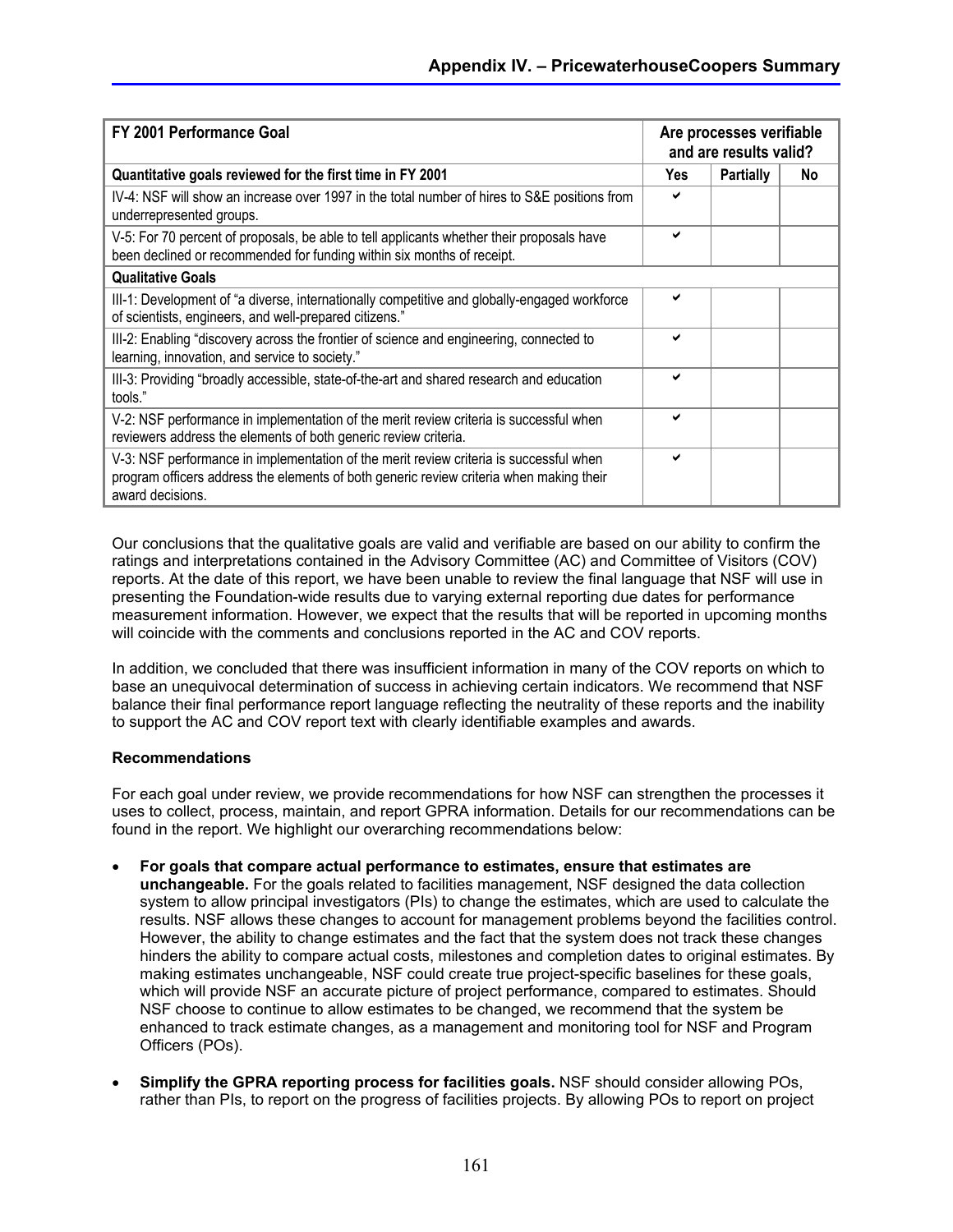performance, NSF can simplify the reporting process, improve internal accountability, and lessen the reporting burden on PIs. POs could use annual project reports, schedule. or other reports already developed by the PI, to report progress on facilities projects for GPRA. This would eliminate the need for PIs to provide duplicative information and create budgets and schedules based on the federal fiscal year yet have little value for program management.

- **Clarify language for goals to better reflect NSF's objectives and thresholds for success.** For some of the goals we reviewed, we believe that NSF can revise the language to be more specific and indicative of what NSF is trying to achieve. For example, NSF could clarify the language for goal III-1b to indicate that the goal only measures schools participating for three years or more in the systemic initiative program. Also, for construction and upgrade goals, NSF could revise the language to mention that it only measures construction and upgrade projects that have a total cost of at least \$5 million or funded out of the Major Research and Equipment Account. Clarifying the language of these goals will help NSF staff and external reviewers understand NSF's objectives and facilitate the process to collect, process, maintain, and report data.
- **Further refine reporting templates and instructions for the qualitative measures.** NSF has made great strides to develop and improve the templates that are provided to the committees. However, we believe that this improvement can continue to evolve. A well-designed template will save committees valuable time, provide more verifiable support, reduce ambiguity, and provide more comprehensive evaluations. Committees could be encouraged to provide more than one example, if desired. A sample template for the "People" goals at a Division level is provided below.
- (Sample not included in this excerpt).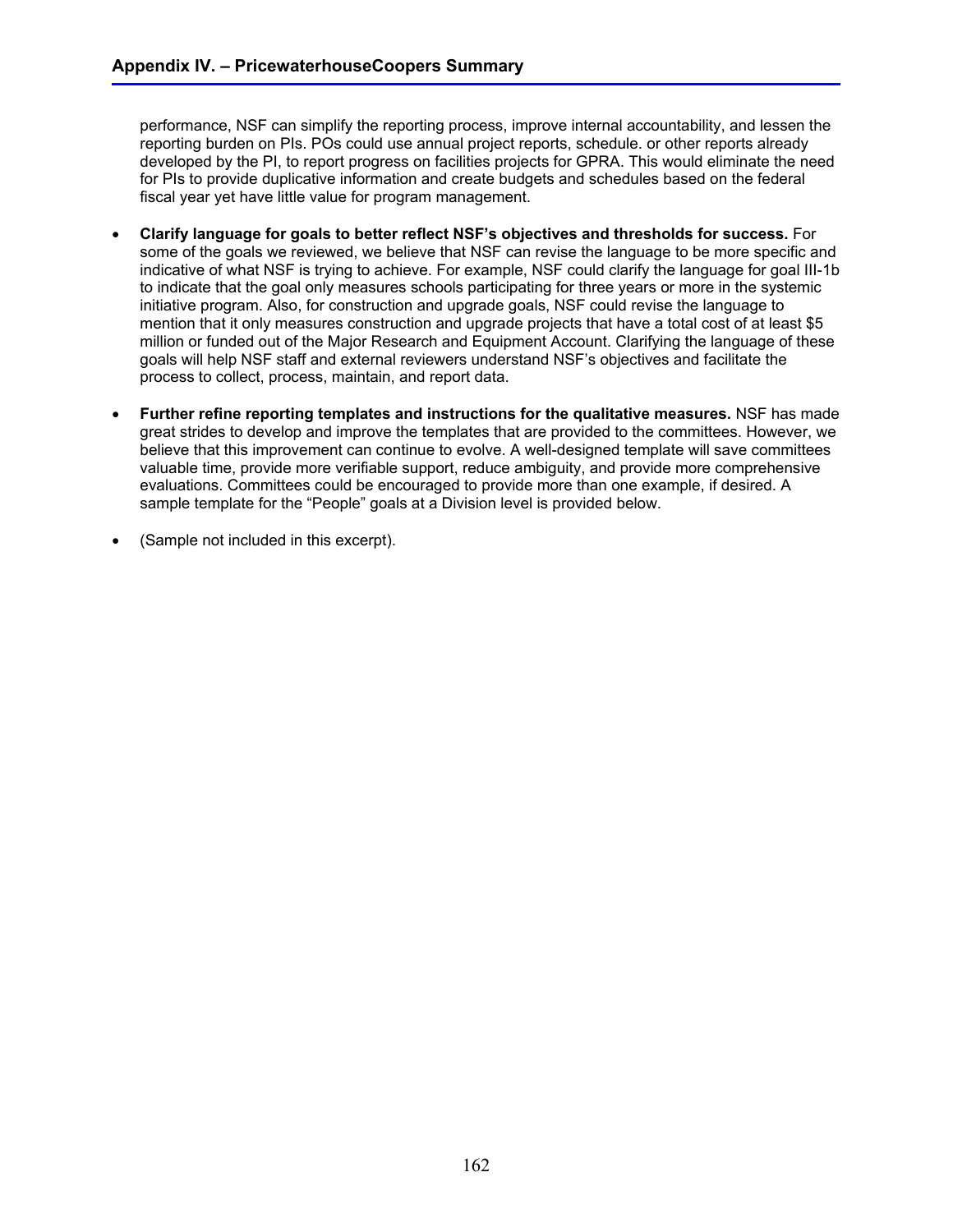# About the National Science Foundation

The National Science Foundation (NSF) funds research and education in most fields of science and engineering. Awardees are wholly responsible for conducting their project activities and preparing the results for publication. Thus, the Foundation does not assume responsibility for such findings or their interpretation.

NSF welcomes proposals from all qualified scientists, engineers and educators. The Foundation strongly encourages women, minorities and persons with disabilities to compete fully in its programs. In accordance with Federal statutes, regulations and NSF policies, no person on grounds of race, color, age, sex, national origin or disability shall be excluded from participation in, be denied the benefits of, or be subjected to discrimination under any program or activity receiving financial assistance from NSF (unless otherwise specified in the eligibility requirements for a particular program).

Facilitation Awards for Scientists and Engineers with Disabilities (FASED) provide funding for special assistance or equipment to enable persons with disabilities (investigators and other staff, including student research assistants) to work on NSF-supported projects. See the program announcement/ solicitation for further information.

The National Science Foundation has Telephonic Device for the Deaf (TDD) and Federal Information Relay Service (FIRS) capabilities that enable individuals with hearing impairments to communicate with the Foundation about NSF programs, employment or general information. TDD may be accessed at (703) 292-5090, FIRS at 1-800-877-8339.

The National Science Foundation is committed to making all of the information we publish easy to understand. If you have a suggestion about how to improve the clarity of this document or other NSF published materials, please contact us at plainlanguage $(\partial \rho n s f_{\text{.}})$